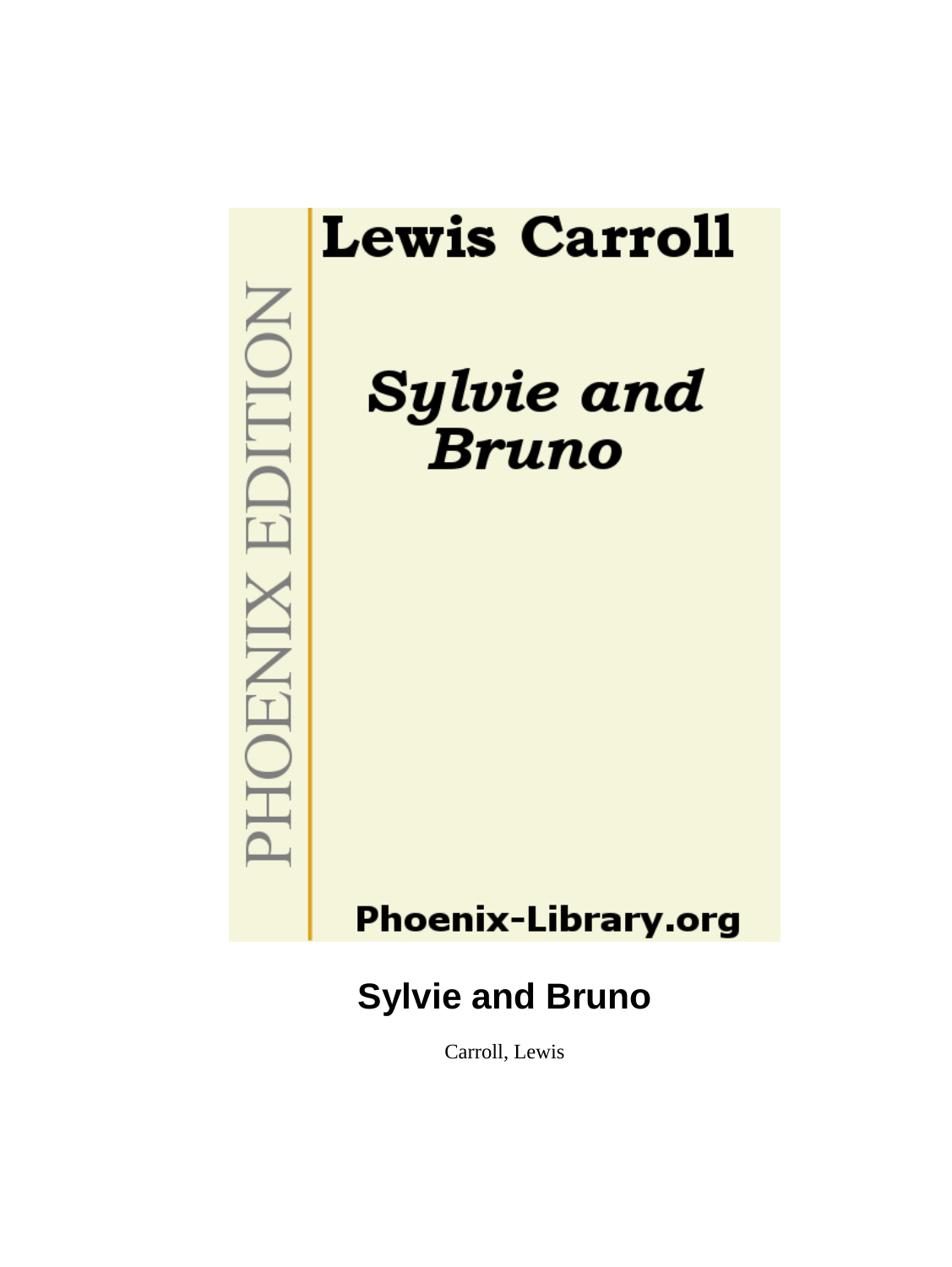[Table Of Content](#page-177-0) [About Phoenix−Edition](#page-179-0) **[Copyright](#page-180-0)**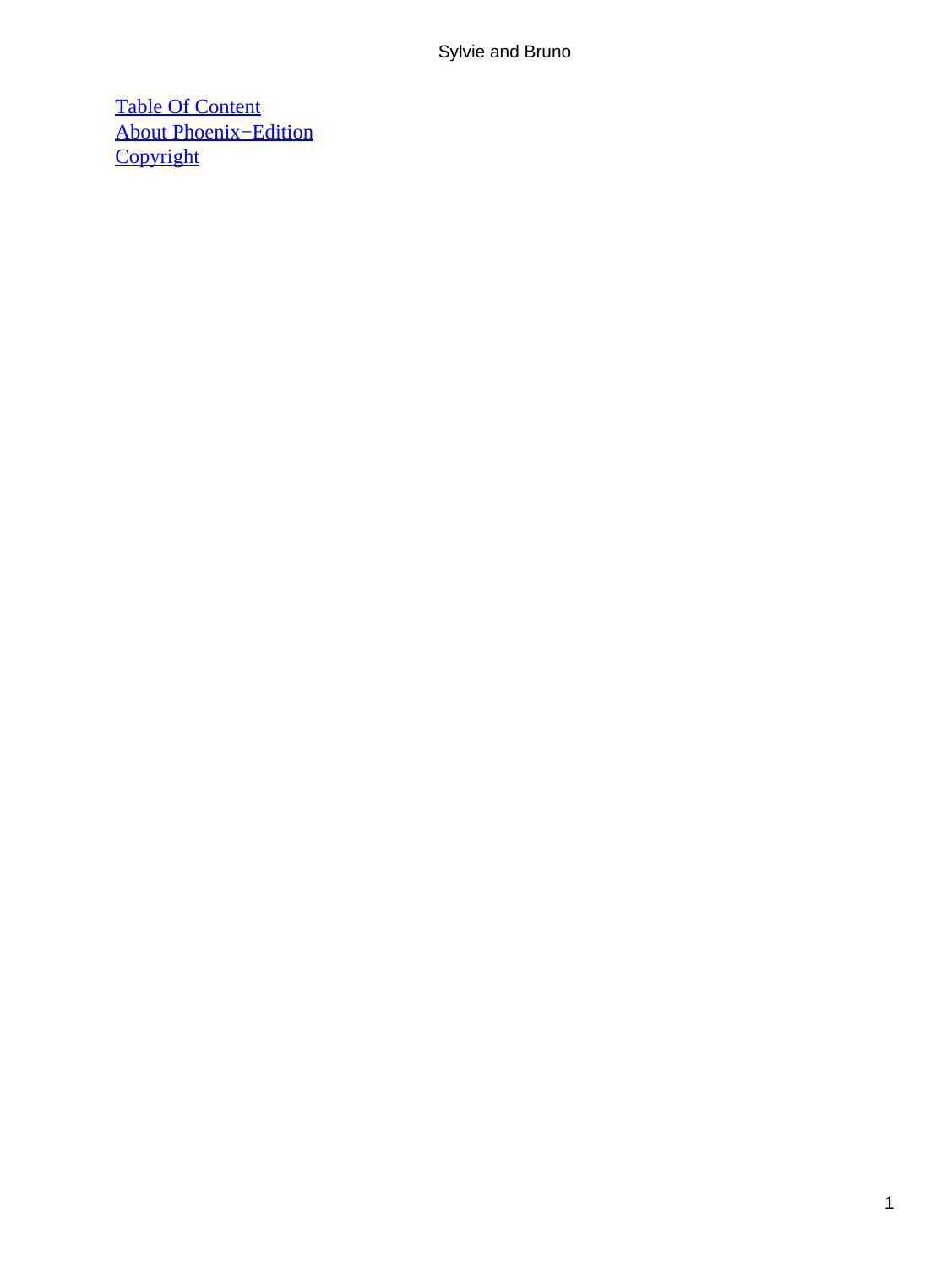# *S*YLVIE and **BRUNO** by **LEWIS CARROLL**

 Is all our Life, then but a dream Seen faintly in the goldern gleam Athwart Time's dark resistless stream?

 Bowed to the earth with bitter woe Or laughing at some raree−show We flutter idly to and fro.

 Man's little Day in haste we spend, And, from its merry noontide, send No glance to meet the silent end.

# **SYLVIE AND BRUNO**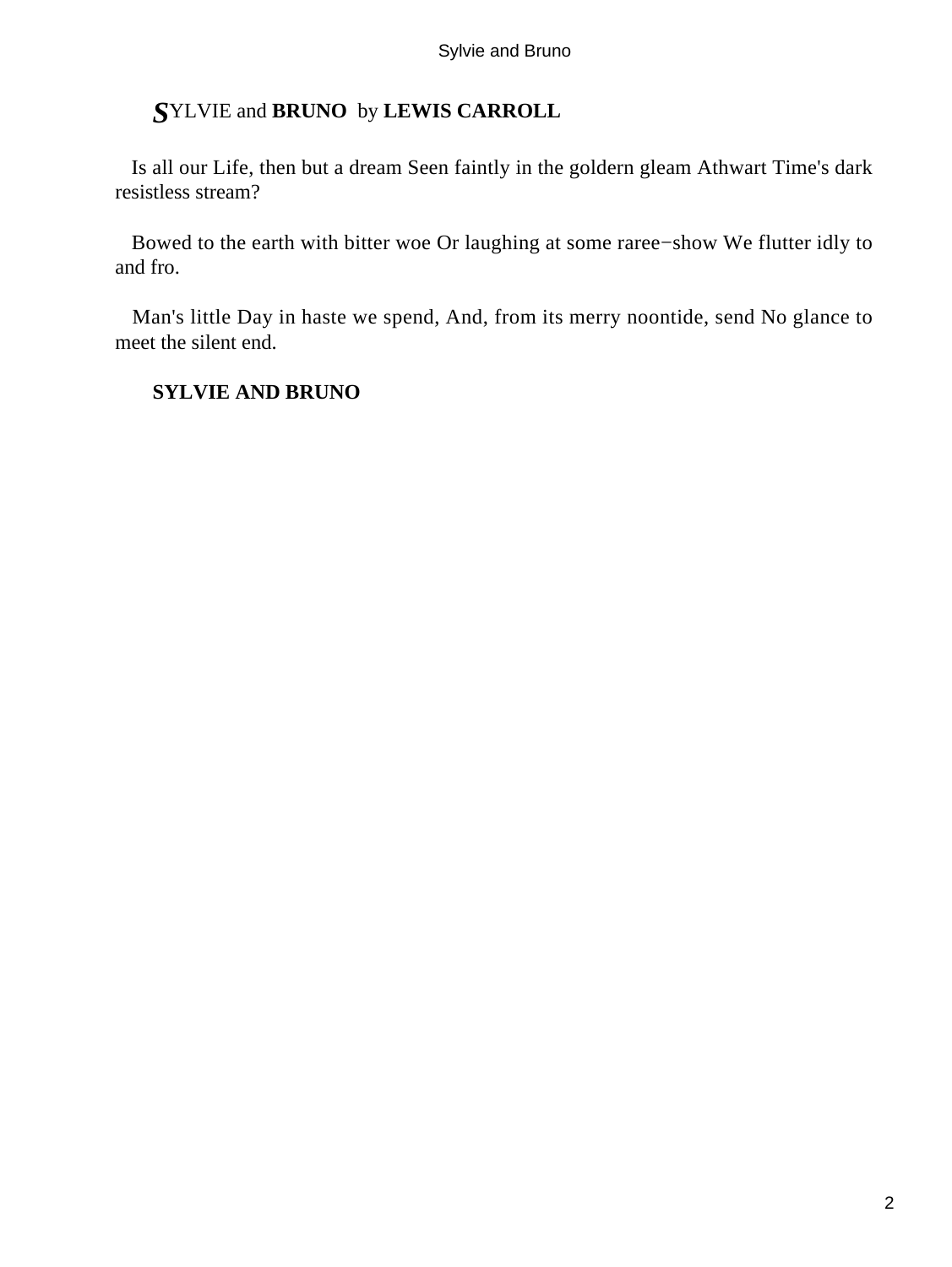# **[PREFACE.](#page-177-0)**

*O*ne little picture in this book, the Magic Locket, at p. 77, was drawn by 'Miss Alice Havers.' I did not state this on the title−page, since it seemed only due, to the artist of all these (to my mind) wonderful pictures, that his name should stand there alone.

 The descriptions, at pp. 386, 387, of Sunday as spent by children of the last generation, are quoted verbatim from a speech made to me by a child−friend and a letter written to me by a lady−friend.

 The Chapters, headed 'Fairy Sylvie' and 'Bruno's Revenge,' are a reprint, with a few alterations, of a little fairy−tale which I wrote in the year 1867, at the request of the late Mrs. Gatty, for 'Aunt Judy's Magazine,' which she was then editing.

 It was in 1874, I believe, that the idea first occurred to me of making it the nucleus of a longer story. As the years went on, I jotted down, at odd moments, all sorts of odd ideas, and fragments of dialogue, that occurred to me – who knows how? – with a transitory suddenness that left me no choice but either to record them then and there, or to abandon them to oblivion. Sometimes one could trace to their source these random flashes of thought – as being suggested by the book one was reading, or struck out from the 'flint' of one's own mind by the 'steel' of a friend's chance remark but they had also a way of their own, of occurring, a propos of nothing – specimens of that hopelessly illogical phenomenon, 'an effect without a cause.' Such, for example, was the last line of 'The Hunting of the Snark,' which came into my head (as I have already related in 'The Theatre' for April, 1887) quite suddenly, during a solitary walk: and such, again, have been passages which occurred in dreams, and which I cannot trace to any antecedent cause whatever. There are at least two instances of such dream−suggestions in this book – one, my Lady's remark, 'it often runs in families, just as a love for pastry does', at p. 88; the other, Eric Lindon's badinage about having been in domestic service, at p. 332.

 And thus it came to pass that I found myself at last in possession of a huge unwieldy mass of litterature – if the reader will kindly excuse the spelling – which only needed stringing together, upon the thread of a consecutive story, to constitute the book I hoped to write. Only! The task, at first, seemed absolutely hopeless, and gave me a far clearer idea, than I ever had before, of the meaning of the word 'chaos': and I think it must have been ten years, or more, before I had succeeded in classifying these odds−and−ends sufficiently to see what sort of a story they indicated: for the story had to grow out of the incidents, not the incidents out of the story I am telling all this, in no spirit of egoism, but because I really believe that some of my readers will be interested in these details of the 'genesis' of a book, which looks so simple and straight−forward a matter, when completed, that they might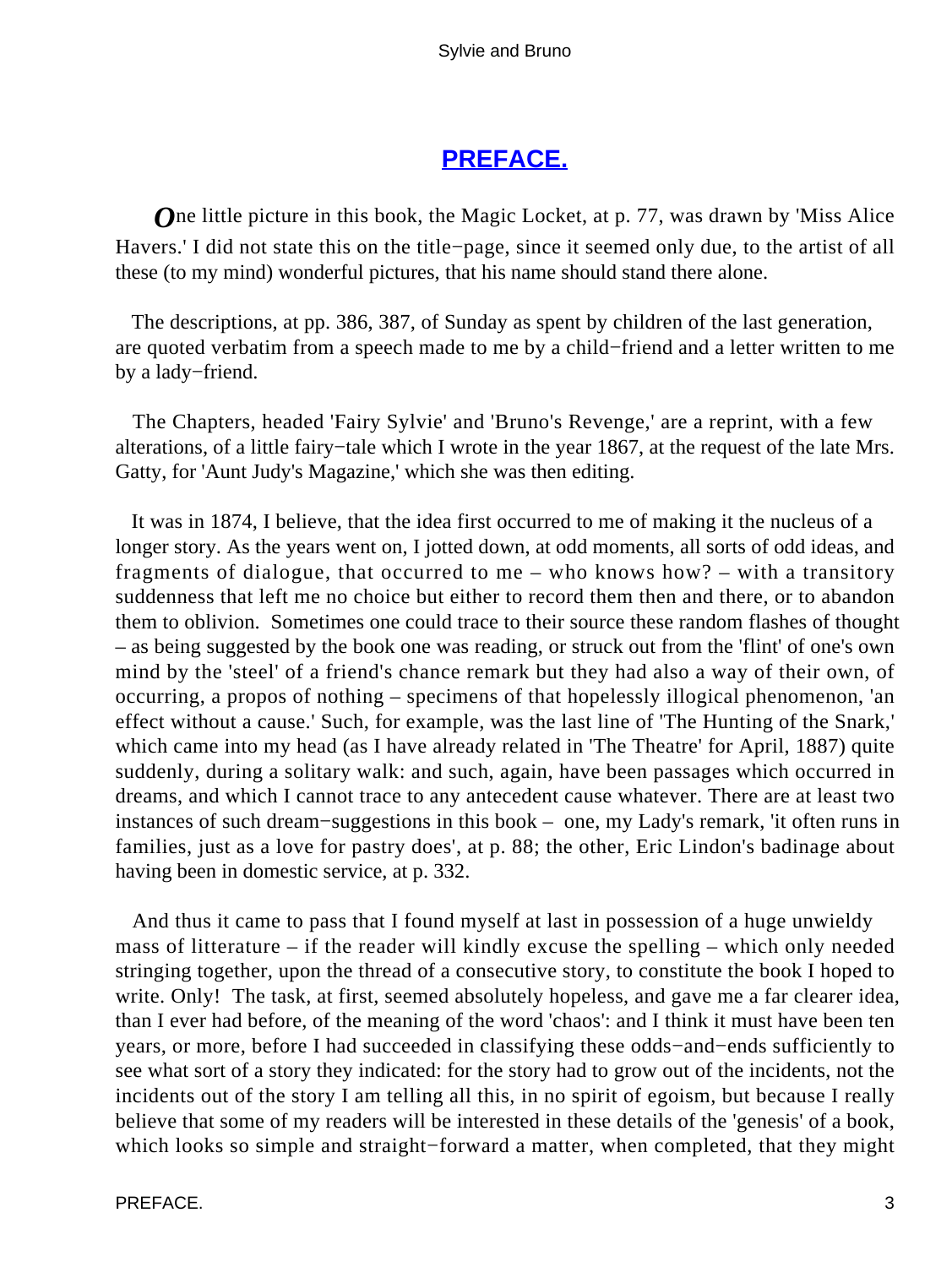suppose it to have been written straight off, page by page, as one would write a letter, beginning at the beginning; and ending at the end.

 It is, no doubt, possible to write a story in that way: and, if it be not vanity to say so, I believe that I could, myself, – if I were in the unfortunate position (for I do hold it to be a real misfortune) of being obliged to produce a given amount of fiction in a given time, – that I could 'fulfil my task,' and produce my 'tale of bricks,' as other slaves have done. One thing, at any rate, I could guarantee as to the story so produced – that it should be utterly commonplace, should contain no new ideas whatever, and should be very very weary reading!

 This species of literature has received the very appropriate name of 'padding' which might fitly be defined as 'that which all can write and none can read.' That the present volume contains no such writing I dare not avow: sometimes, in order to bring a picture into its proper place, it has been necessary to eke out a page with two or three extra lines: but I can honestly say I have put in no more than I was absolutely compelled to do.

 My readers may perhaps like to amuse themselves by trying to detect, in a given passage, the one piece of 'padding' it contains. While arranging the 'slips' into pages, I found that the passage, whichnow extends from the top of p. 35 to the middle of p. 38, was 3 lines too short. I supplied the deficiency, not by interpolating a word here and a word there, but by writing in 3 consecutive lines. Now can my readers guess which they are?

 A harder puzzle if a harder be desired would be to determine, as to the Gardener's Song, in which cases (if any) the stanza was adapted to the surrounding text, and in which (if any) the text was adapted to the stanza.

 Perhaps the hardest thing in all literature – at least I have found it so: by no voluntary effort can I accomplish it: I have to take it as it come's is to write anything original. And perhaps the easiest is, when once an original line has been struck out, to follow it up, and to write any amount more to the same tune. I do not know if 'Alice in Wonderland' was an original story  $- I$  was, at least, no conscious imitator in writing it  $-$  but I do know that, since it came out, something like a dozen story−books have appeared, on identically the same pattern. The path I timidly explored believing myself to be 'the first that ever burst into that silent sea' – is now a beaten high−road: all the way−side flowers have long ago been trampled into the dust: and it would be courting disaster for me to attempt that style again.

 Hence it is that, in 'Sylvie and Bruno,' I have striven with I know not what success to strike out yet another new path: be it bad or good, it is the best I can do. It is written, not for money, and not for fame, but in the hope of supplying, for the children whom I love, some thoughts that may suit those hours of innocent merriment which are the very life of Childhood; and also in the hope of suggesting, to them and to others, some thoughts that may prove, I would fain hope, not wholly out of harmony with the graver cadences of Life.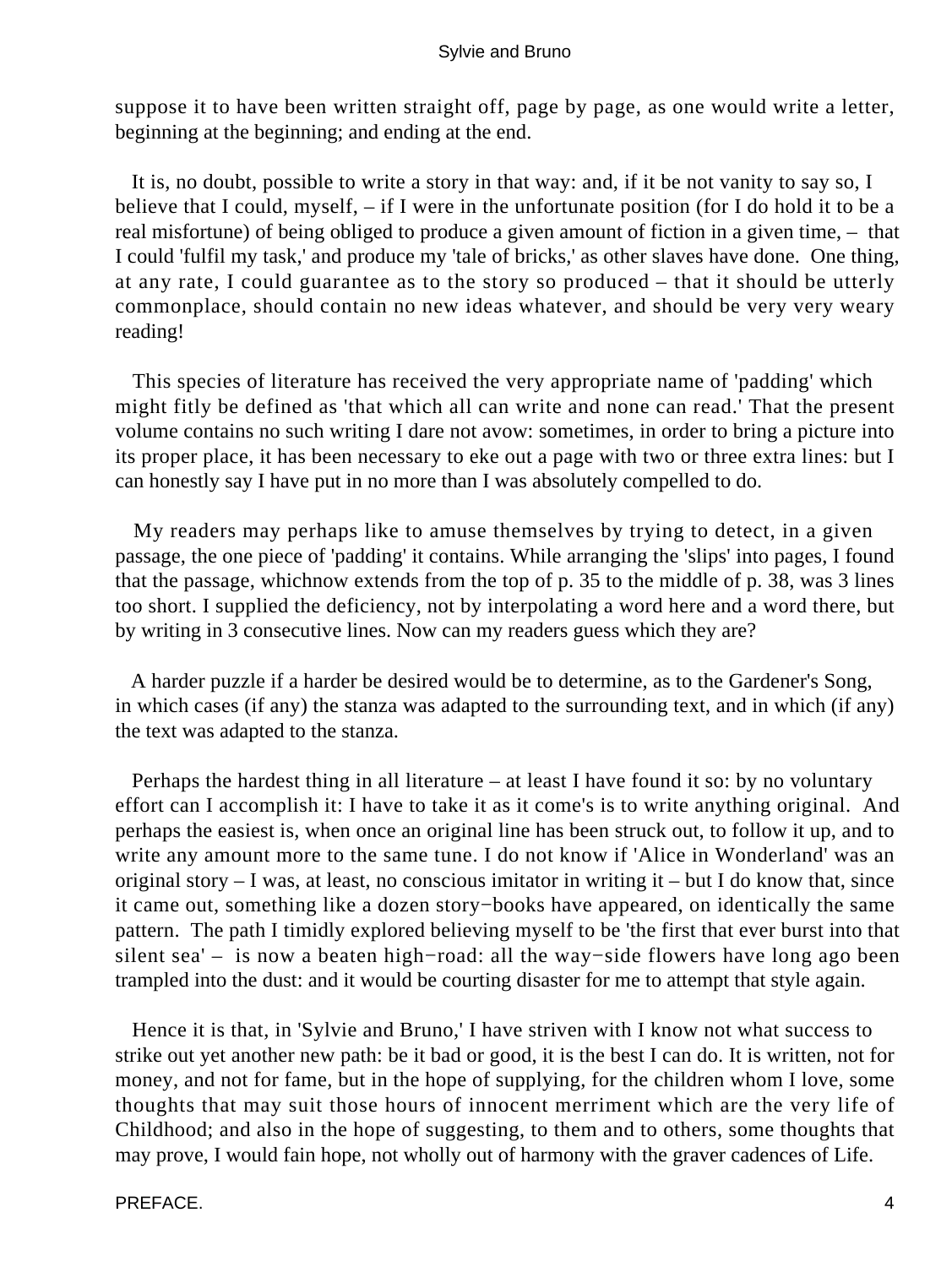If I have not already exhausted the patience of my readers, I would like to seize this opportunity perhaps the last I shall have of addressing so many friends at once of putting on record some ideas that have occurred to me, as to books desirable to be written – which I should much like to attempt, but may not ever have the time or power to carry through – in the hope that, if I should fail (and the years are gliding away very fast) to finish the task I have set myself, other hands may take it up.

 First, a Child's Bible. The only real essentials of this would be, carefully selected passages, suitable for a child's reading and pictures. One principle of selection, which I would adopt, would be that Religion should be put before a child as a revelation of love no need to pain and puzzle the young mind with the history of crime and punishment. (On such a principle I should, for example, omit the history of the Flood.) The supplying of the pictures would involve no great difficulty: no new ones would be needed: hundreds of excellent pictures already exist, the copyright of which has long ago expired, and which simply need photo−zincography, or some similar process, for their successful reproduction. The book should be handy in size with a pretty attractive looking cover – in a clear legible type – and, above all, with abundance of pictures, pictures, pictures!

 Secondly, a book of pieces selected from the Bible – not single texts, but passages of from 10 to 20 verses each – to be committed to memory. Such passages would be found useful, to repeat to one's self and to ponder over, on many occasions when reading is difficult, if not impossible: for instance, when lying awake at night – on a railway−journey – when taking a solitary walk−in old age, when eye−sight is failing of wholly lost – and, best of all, when illness, while incapacitating us for reading or any other occupation, condemns us to lie awake through many weary silent hours: at such a time how keenly one may realise the truth of David's rapturous cry 'O how sweet are thy words unto my throat: yea, sweeter than honey unto my mouth!'

 I have said 'passages,' rather than single texts, because we have no means of recalling single texts: memory needs links, and here are none: one may have a hundred texts stored in the memory, and not be able to recall, at will, more than half−a−dozen – and those by mere chance: whereas, once get hold of any portion of a chapter that has been committed to memory, and the whole can be recovered: all hangs together.

 Thirdly, a collection of passages, both prose and verse, from books other than the Bible. There is not perhaps much, in what is called 'un−inspired' literature (a misnomer, I hold: if Shakespeare was not inspired, one may well doubt if any man ever was), that will bear the process of being pondered over, a hundred times: still there are such passages – enough, I think, to make a goodly store for the memory.

 These two books of sacred, and secular, passages for memory – will serve other good purposes besides merely occupying vacant hours: they will help to keep at bay many anxious thoughts, worrying thoughts, uncharitable thoughts, unholy thoughts. Let me say

#### PREFACE. 5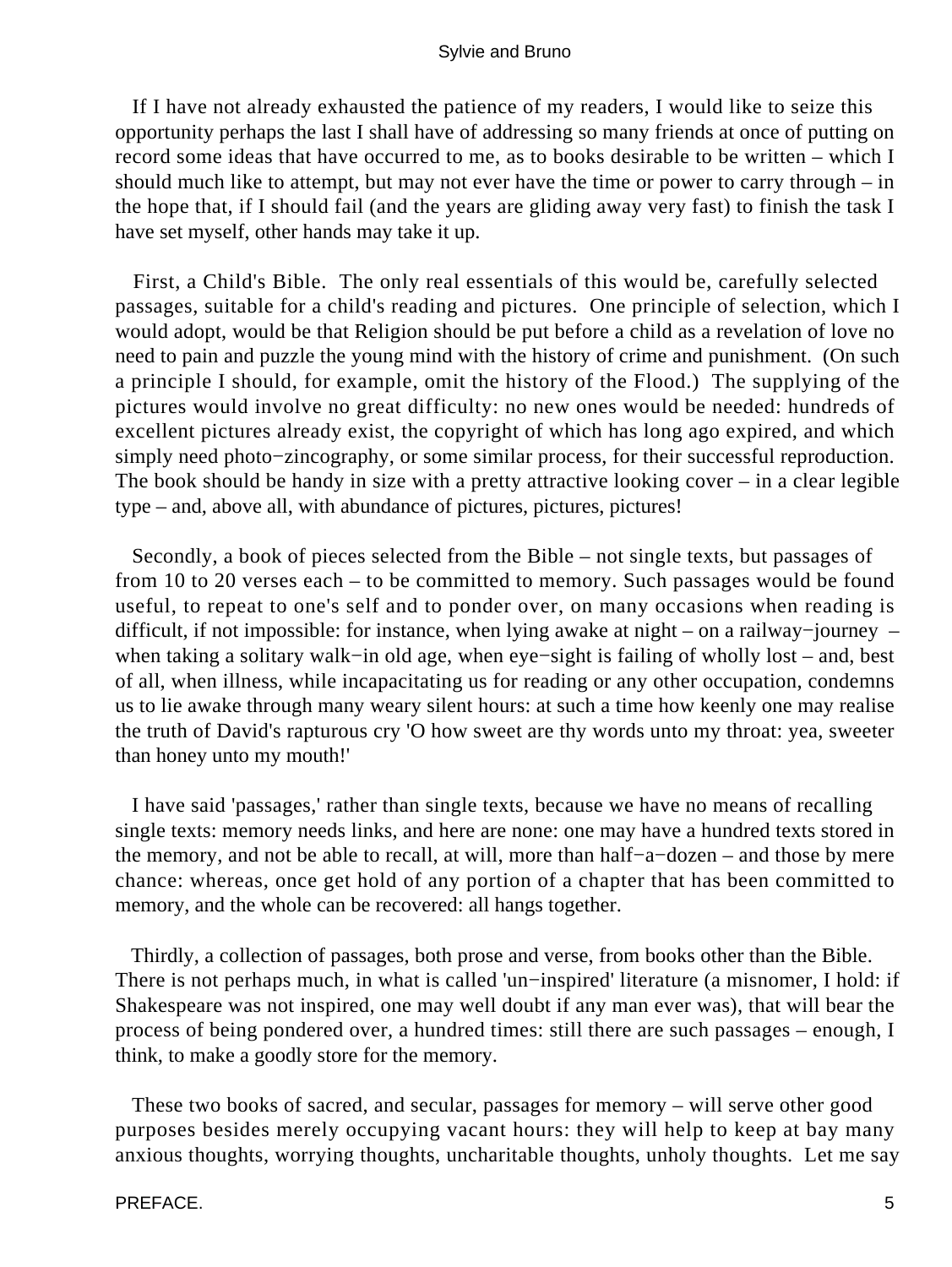this, in better words than my own, by copying a passage from that most interesting book, Robertson's Lectures on the Epistles to the Corinthians, Lecture **XLIX.** «If a man finds himself haunted by evil desires and unholy images, which will generally be at periodical hours, let him commit to memory passages of Scripture, or passages from the best writers in verse or prose. Let him store his mind with these, as safeguards to repeat when he lies awake in some restless night, or when despairing imaginations, or gloomy, suicidal thoughts, beset him. Let these be to him the sword, turning everywhere to keep the way of the Garden of Life from the intrusion of profaner footsteps.»

 Fourthly, a «Shakespeare» for girls: that is, an edition in which everything, not suitable for the perusal of girls of (say) from 10 to 17, should be omitted. Few children under 10 would be likely to understand or enjoy the greatest of poets: and those, who have passed out of girlhood, may safely be left to read Shakespeare, in any edition, 'expurgated' or not, that they may prefer: but it seems a pity that so many children, in the intermediate stage, should be debarred from a great pleasure for want of an edition suitable to them. Neither Bowdler's, Chambers's, Brandram's, nor Cundell's 'Boudoir' Shakespeare, seems to me to meet the want: they are not sufficiently 'expurgated.' Bowdler's is the most extraordinary of all: looking through it, I am filled with a deep sense of wonder, considering what he has left in, that he should have cut anything out! Besides relentlessly erasing all that is unsuitable on the score of reverence or decency, I should be inclined to omit also all that seems too difficult, or not likely to interest young readers. The resulting book might be slightly fragmentary: but it would be a real treasure to all British maidens who have any taste for poetry.

 If it be needful to apologize to any one for the new departure I have taken in this story – by introducing, along with what will, I hope, prove to be acceptable nonsense for children, some of the graver thoughts of human life – it must be to one who has learned the Art of keeping such thoughts wholly at a distance in hours of mirth and careless ease. To him such a mixture will seem, no doubt, ill−judged and repulsive. And that such an Art exists I do not dispute: with youth, good health, and sufficient money, it seems quite possible to lead, for years together, a life of unmixed gaiety – with the exception of one solemn fact, with which we are liable to be confronted at any moment, even in the midst of the most brilliant company or the most sparkling entertainment. A man may fix his own times for admitting serious thought, for attending public worship, for prayer, for reading the Bible: all such matters he can defer to that 'convenient season', which is so apt never to occur at all: but he cannot defer, for one single moment, the necessity of attending to a message, which may come before he has finished reading this page,' this night shalt thy soul be required of thee.'

 The ever−present sense of this grim possibility has been, in all ages,\* Note...At the moment, when I had written these words, there was a knock at the door, and a telegram was brought me, announcing the sudden death of a dear friend. an incubus that men have striven to shake off. Few more interesting subjects of enquiry could be found, by a student of history, than the various weapons that have been used against this shadowy foe. Saddest of all must have been the thoughts of those who saw indeed an existence beyond the grave, but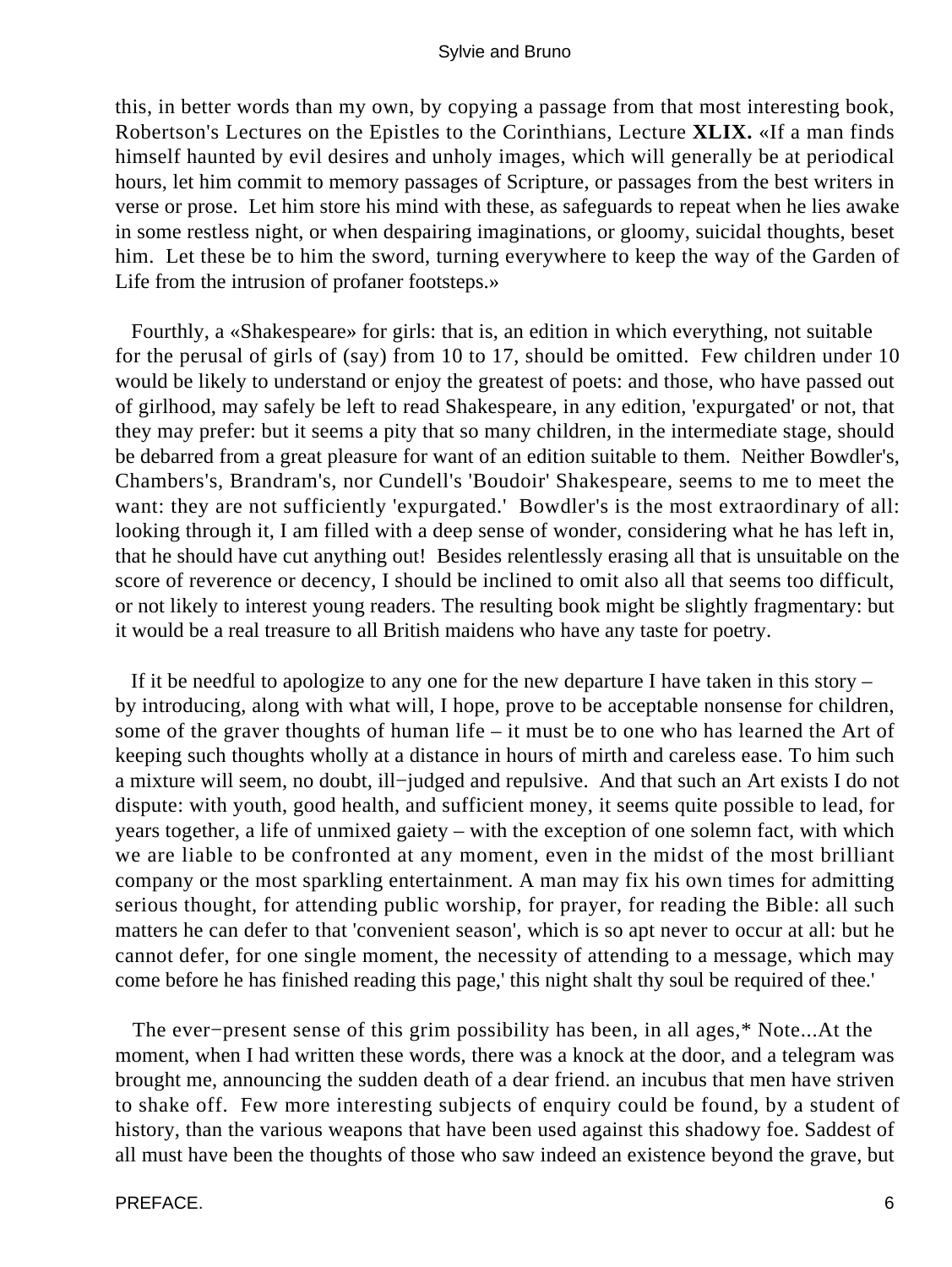an existence far more terrible than annihilation – an existence as filmy, impalpable, all but invisible spectres, drifting about, through endless ages, in a world of shadows, with nothing to do, nothing to hope for, nothing to love! In the midst of the gay verses of that genial 'bon vivant' Horace, there stands one dreary word whose utter sadness goes to one's heart. It is the word 'exilium' in the well−known passage

 Omnes eodem cogimur, omnium Versatur urna serius ocius Sors exitura et nos in aeternum Exilium impositura cymbae.

 Yes, to him this present life – spite of all its weariness and all its sorrow – was the only life worth having: all else was 'exile'! Does it not seem almost incredible that one, holding such a creed, should ever have smiled?

 And many in this day, I fear, even though believing in an existence beyond the grave far more real than Horace ever dreamed of, yet regard it as a sort of 'exile' from all the joys of life, and so adopt Horace's theory, and say 'let us eat and drink, for to−morrow we die.'

We go to entertainments, such as the theatre  $-$  I say 'we', for I also go to the play, whenever I get a chance of seeing a really good one and keep at arm's length, if possible, the thought that we may not return alive. Yet how do you know – dear friend, whose patience has carried you through this garrulous preface that it may not be your lot, when mirth is fastest and most furious, to feel the sharp pang, or the deadly faintness, which heralds the final crisis – to see, with vague wonder, anxious friends bending over you to hear their troubled whispers perhaps yourself to shape the question, with trembling lips, «Is it serious?», and to be told «Yes: the end is near» (and oh, how different all Life will look when those words are said!) – how do you know, I say, that all this may not happen to you, this night?

 And dare you, knowing this, say to yourself «Well, perhaps it is an immoral play: perhaps the situations are a little too 'risky', the dialogue a little too strong, the 'business' a little too suggestive. I don't say that conscience is quite easy: but the piece is so clever, I must see it this once! I'll begin a stricter life to−morrow.» To−morrow, and to−morrow, and tomorrow!

 «Who sins in hope, who, sinning, says, 'Sorrow for sin God's judgement stays!' Against God's Spirit he lies; quite stops Mercy with insult; dares, and drops, Like a scorch'd fly, that spins in vain Upon the axis of its pain, Then takes its doom, to limp and crawl, Blind and forgot, from fall to fall.»

 Let me pause for a moment to say that I believe this thought, of the possibility of death – if calmly realised, and steadily faced would be one of the best possible tests as to our going to any scene of amusement being right or wrong. If the thought of sudden death acquires, for you, a special horror when imagined as happening in a theatre, then be very

#### PREFACE. 7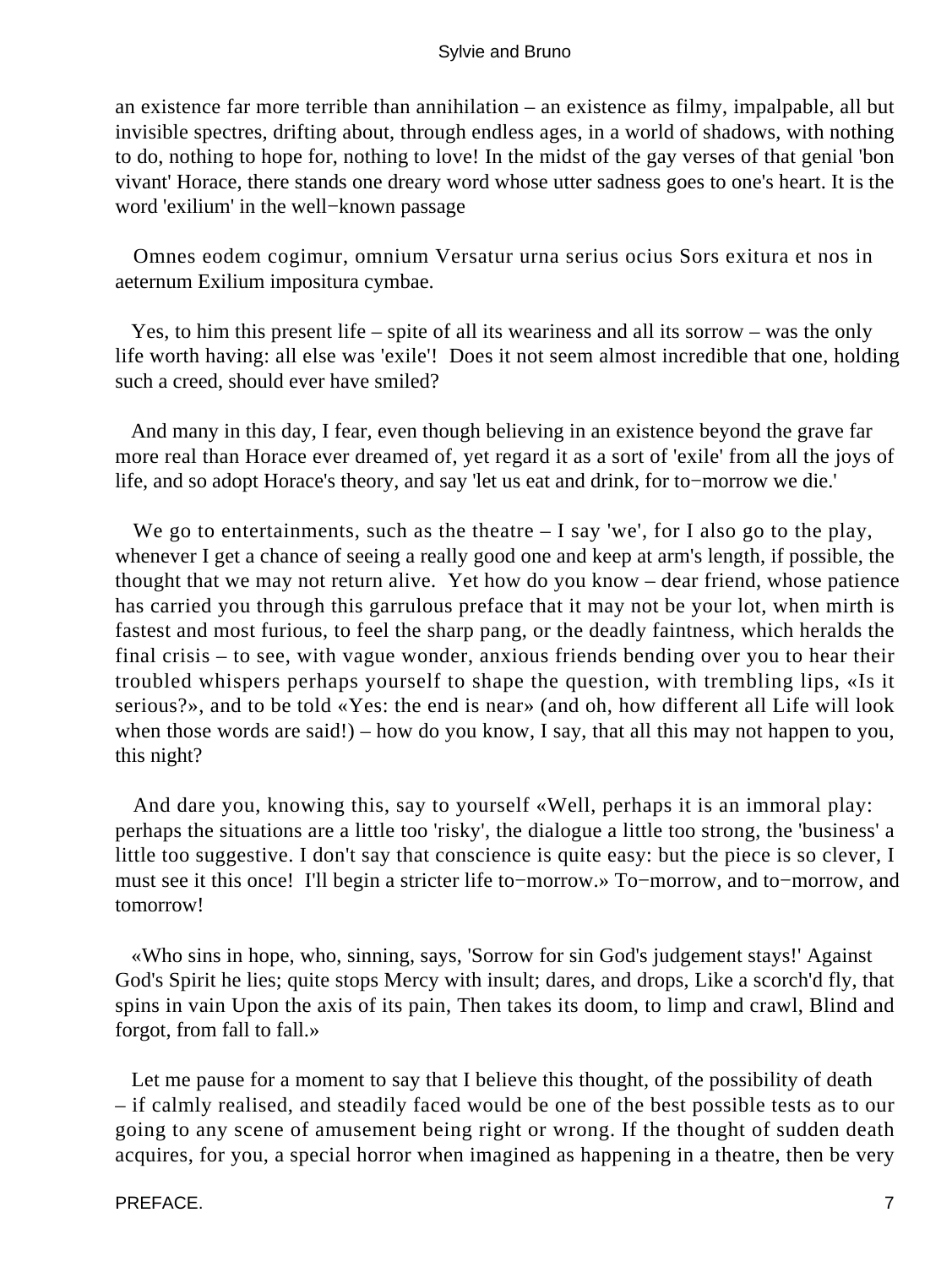sure the theatre is harmful for you, however harmless it may be for others; and that you are incurring a deadly peril in going. Be sure the safest rule is that we should not dare to live in any scene in which we dare not die.

 But, once realise what the true object is in life – that it is not pleasure, not knowledge, not even fame itself, 'that last infirmity of noble minds' – but that it is the development of character, the rising to a higher, nobler, purer standard, the building−up of the perfect Man – and then, so long as we feel that this is going on, and will (we trust) go on for evermore, death has for us no terror; it is not a shadow, but a light; not an end, but a beginning!

 One other matter may perhaps seem to call for apology – that I should have treated with such entire want of sympathy the British passion for 'Sport', which no doubt has been in by−gone days, and is still, in some forms of it, an excellent school for hardihood and for coolness in moments of danger. But I am not entirely without sympathy for genuine 'Sport': I can heartily admire the courage of the man who, with severe bodily toil, and at the risk of his life, hunts down some 'man−eating' tiger: and I can heartily sympathize with him when he exults in the glorious excitement of the chase and the hand−to−hand struggle with the monster brought to bay. But I can but look with deep wonder and sorrow on the hunter who, at his ease and in safety, can find pleasure in what involves, for some defenceless creature, wild terror and a death of agony: deeper, if the hunter be one who has pledged himself to preach to men the Religion of universal Love: deepest of all, if it be one of those 'tender and delicate' beings, whose very name serves as a symbol of Love – 'thy love to me was wonderful, passing the love of women' – whose mission here is surely to help and comfort all that are in pain or sorrow!

 'Farewell, farewell! but this I tell To thee, thou Wedding−Guest! He prayeth well, who loveth well Both man and bird and beast.

 He prayeth best, who loveth best All things both great and small; For the dear God who loveth us, He made and loveth all.'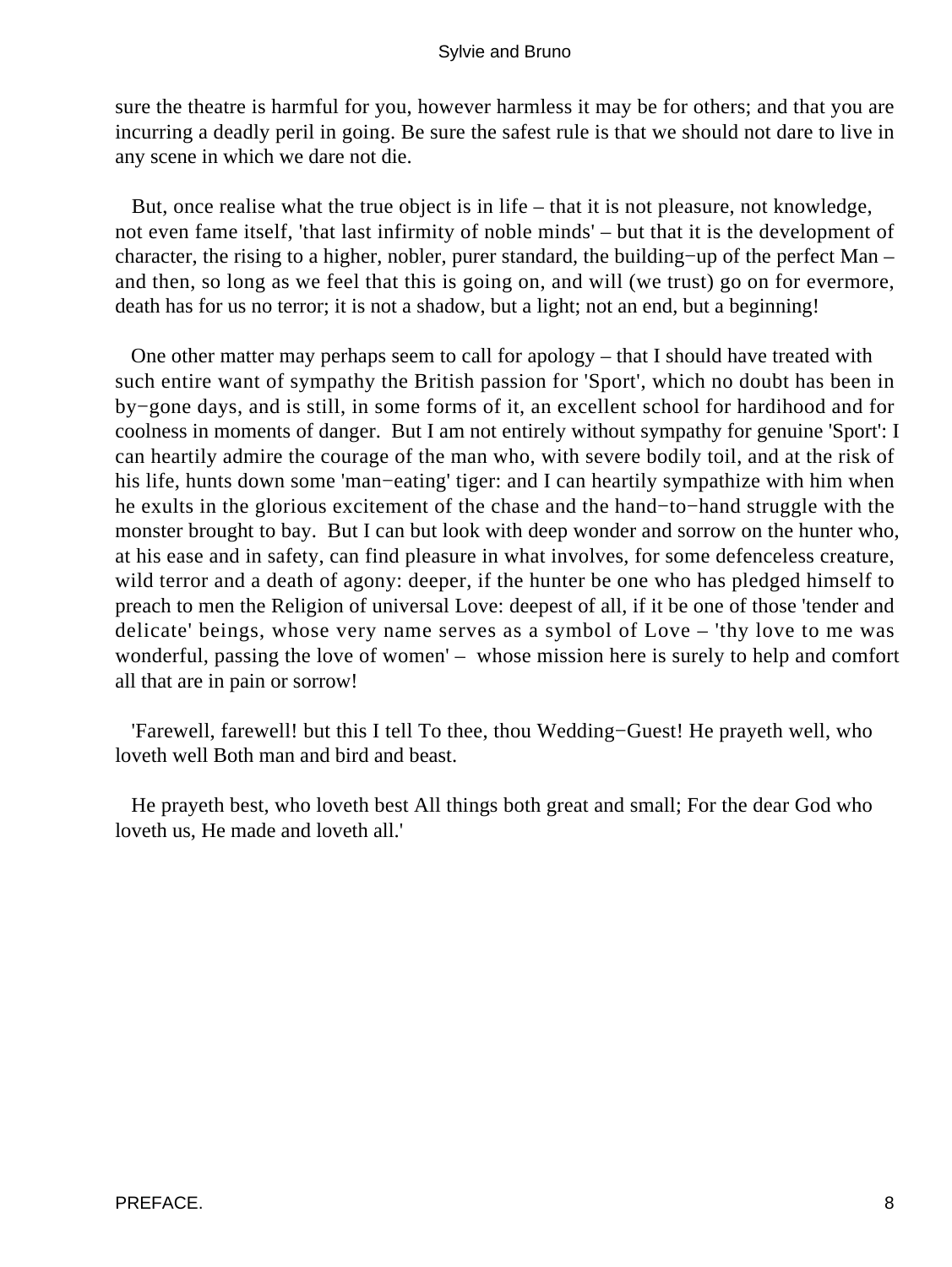# **[CHAPTER 1.](#page-177-0)**

### *L*ESS **BREAD! MORE TAXES!**

 – and then all the people cheered again, and one man, who was more excited than the rest, flung his hat high into the air, and shouted (as well as I could make out) «Who roar for the Sub−Warden?» Everybody roared, but whether it was for the Sub−Warden, or not, did not clearly appear: some were shouting «Bread!» and some «Taxes!», but no one seemed to know what it was they really wanted.

 All this I saw from the open window of the Warden's breakfast−saloon, looking across the shoulder of the Lord Chancellor, who had sprung to his feet the moment the shouting began, almost as if he had been expecting it, and had rushed to the window which commanded the best view of the market−place.

 «What can it all mean?» he kept repeating to himself, as, with his hands clasped behind him, and his gown floating in the air, he paced rapidly up and down the room. «I never heard such shouting before – and at this time of the morning, too! And with such unanimity! Doesn't it strike you as very remarkable?»

 I represented, modestly, that to my ears it appeared that they were shouting for different things, but the Chancellor would not listen to my suggestion for a moment. «They all shout the same words, I assure you!» he said: then, leaning well out of the window, he whispered to a man who was standing close underneath, «Keep'em together, ca'n't you? The Warden will be here directly. Give'em the signal for the march up!» All this was evidently not meant for my ears, but I could scarcely help hearing it, considering that my chin was almost on the Chancellor's shoulder.

The 'march up' was a very curious sight:

[Image...The march−up]

 a straggling procession of men, marching two and two, began from the other side of the market−place, and advanced in an irregular zig−zag fashion towards the Palace, wildly tacking from side to side, like a sailing vessel making way against an unfavourable wind so that the head of the procession was often further from us at the end of one tack than it had been at the end of the previous one.

 Yet it was evident that all was being done under orders, for I noticed that all eyes were fixed on the man who stood just under the window, and to whom the Chancellor was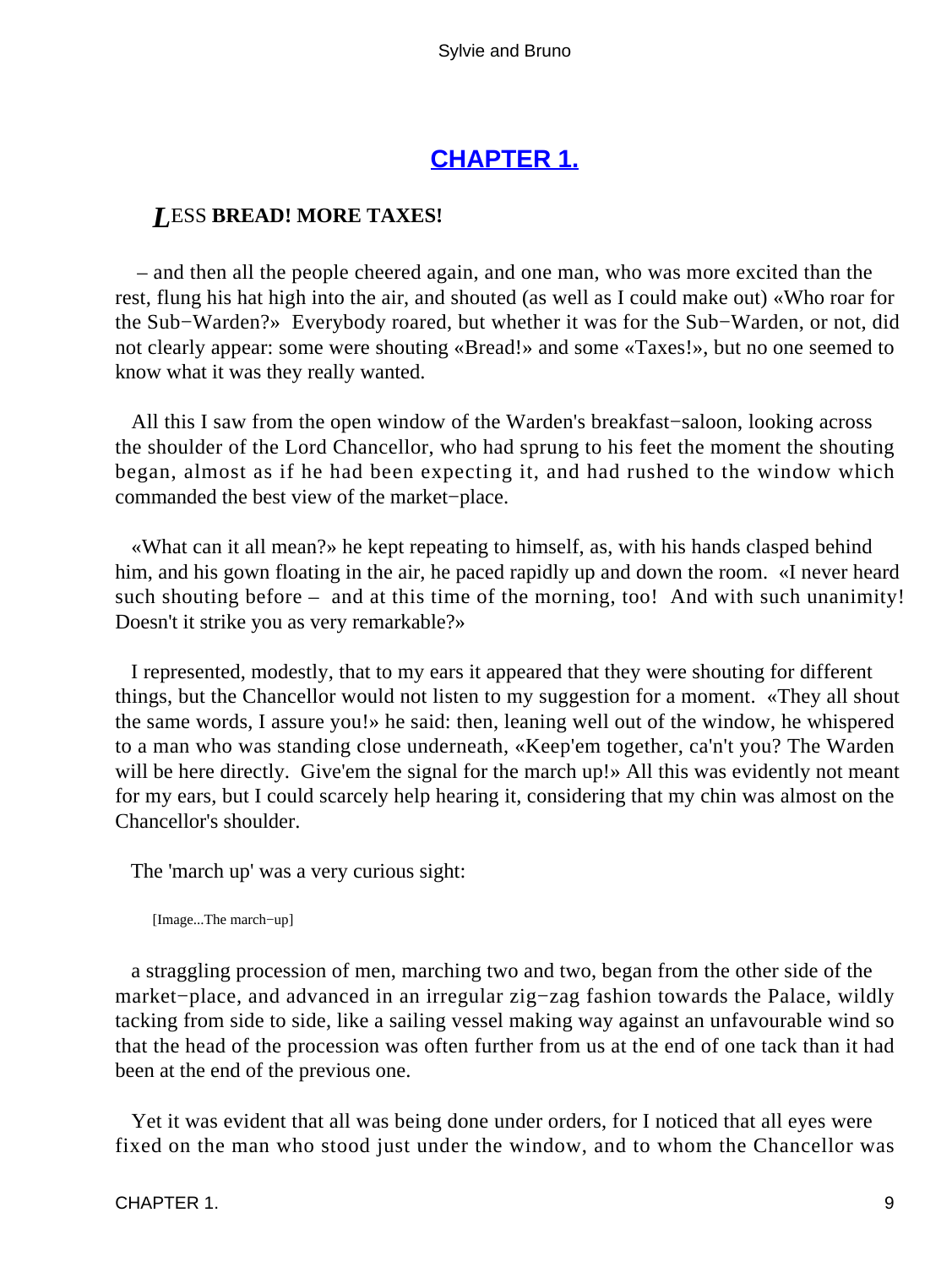continually whispering. This man held his hat in one hand and a little green flag in the other: whenever he waved the flag the procession advanced a little nearer, when he dipped it they sidled a little farther off, and whenever he waved his hat they all raised a hoarse cheer. «Hoo−roah!» they cried, carefully keeping time with the hat as it bobbed up and down. «Hoo−roah! Noo! Consti! Tooshun! Less! Bread! More! Taxes!»

 «That'll do, that'll do!» the Chancellor whispered. «Let 'em rest a bit till I give you the word. He's not here yet!» But at this moment the great folding−doors of the saloon were flung open, and he turned with a guilty start to receive His High Excellency. However it was only Bruno, and the Chancellor gave a little gasp of relieved anxiety.

 «Morning!» said the little fellow, addressing the remark, in a general sort of way, to the Chancellor and the waiters. «Doos oo know where Sylvie is? I's looking for Sylvie!»

 «She's with the Warden, I believe, y'reince!» the Chancellor replied with a low bow. There was, no doubt, a certain amount of absurdity in applying this title (which, as of course you see without my telling you, was nothing but 'your Royal Highness' condensed into one syllable) to a small creature whose father was merely the Warden of Outland: still, large excuse must be made for a man who had passed several years at the Court of Fairyland, and had there acquired the almost impossible art of pronouncing five syllables as one.

 But the bow was lost upon Bruno, who had run out of the room, even while the great feat of The Unpronounceable Monosyllable was being triumphantly performed.

 Just then, a single voice in the distance was understood to shout «A speech from the Chancellor!» «Certainly, my friends!» the Chancellor replied with extraordinary promptitude. «You shall have a speech!» Here one of the waiters, who had been for some minutes busy making a queer−looking mixture of egg and sherry, respectfully presented it on a large silver salver. The Chancellor took it haughtily, drank it off thoughtfully, smiled benevolently on the happy waiter as he set down the empty glass, and began. To the best of my recollection this is what he said.

 «Ahem! Ahem! Ahem! Fellow−sufferers, or rather suffering fellows – » («Don't call 'em names!» muttered the man under the window. «I didn't say felons!» the Chancellor explained.) «You may be sure that I always sympa  $-\infty$  («'Ear, 'ear!» shouted the crowd, so loudly as quite to drown the orator's thin squeaky voice)  $\alpha$  – that I always sympa – » he repeated. («Don't simper quite so much!» said the man under the window. «It makes yer look a hidiot!» And, all this time, «'Ear, 'ear!» went rumbling round the market−place, like a peal of thunder.) «That I always sympathise!» yelled the Chancellor, the first moment there was silence. «But your true friend is the Sub−Warden! Day and night he is brooding on your wrongs – I should say your rights – that is to say your wrongs – no, I mean your rights –  $\gg$ («Don't talk no more!» growled the man under the window. «You're making a mess of it!») At this moment the Sub−Warden entered the saloon. He was a thin man, with a mean and

CHAPTER 1. 10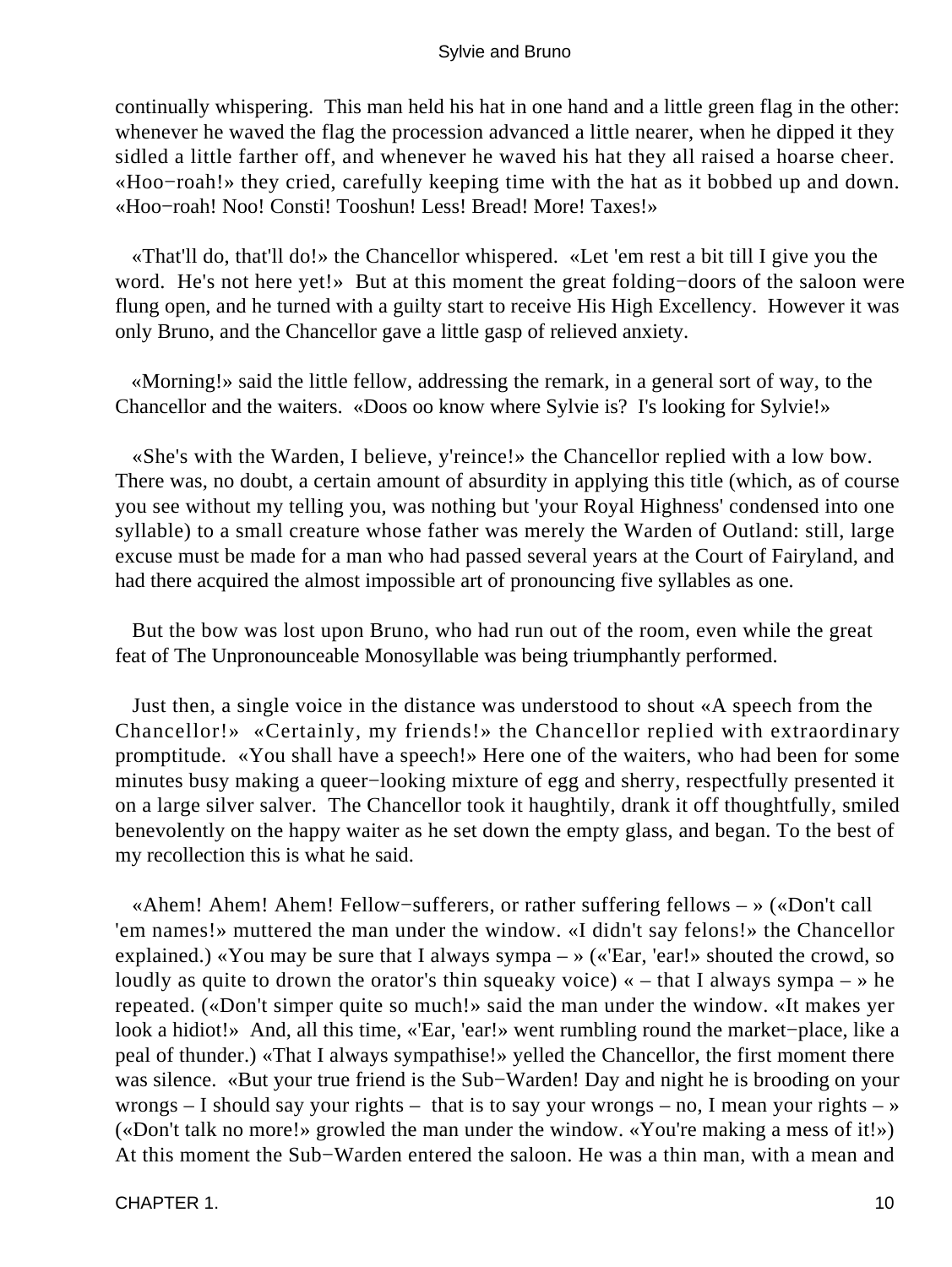crafty face, and a greenish−yellow complexion; and he crossed the room very slowly, looking suspiciously about him as if be thought there might be a savage dog hidden somewhere. «Bravo!» he cried, patting the Chancellor on the back. «You did that speech very well indeed. Why, you're a born orator, man!»

 «Oh, that's nothing! the Chancellor replied, modestly, with downcast eyes. »Most orators are born, you know."

 The Sub−Warden thoughtfully rubbed his chin. «Why, so they are!» he admitted. «I never considered it in that light. Still, you did it very well. A word in your ear!»

 The rest of their conversation was all in whispers: so, as I could hear no more, I thought I would go and find Bruno.

 I found the little fellow standing in the passage, and being addressed by one of the men in livery, who stood before him, nearly bent double from extreme respectfulness, with his hands hanging in front of him like the fins of a fish. «His High Excellency,» this respectful man was saying, «is in his Study, y'reince!» (He didn't pronounce this quite so well as the Chancellor.) Thither Bruno trotted, and I thought it well to follow him.

 The Warden, a tall dignified man with a grave but very pleasant face, was seated before a writing−table, which was covered with papers, and holding on his knee one of the sweetest and loveliest little maidens it has ever been my lot to see. She looked four or five years older than Bruno, but she had the same rosy cheeks and sparkling eyes, and the same wealth of curly brown hair. Her eager smiling face was turned upwards towards her father's, and it was a pretty sight to see the mutual love with which the two faces – one in the Spring of Life, the other in its late Autumn – were gazing on each other.

 «No, you've never seen him,» the old man was saying: «you couldn't, you know, he's been away so long – traveling from land to land, and seeking for health, more years than you've been alive, little Sylvie!» Here Bruno climbed upon his other knee, and a good deal of kissing, on a rather complicated system, was the result.

 «He only came back last night,» said the Warden, when the kissing was over: «he's been traveling post−haste, for the last thousand miles or so, in order to be here on Sylvie's birthday. But he's a very early riser, and I dare say he's in the Library already. Come with me and see him. He's always kind to children. You'll be sure to like him.»

«Has the Other Professor come too?» Bruno asked in an awe−struck voice.

 «Yes, they arrived together. The Other Professor is – well, you won't like him quite so much, perhaps. He's a little more dreamy, you know.»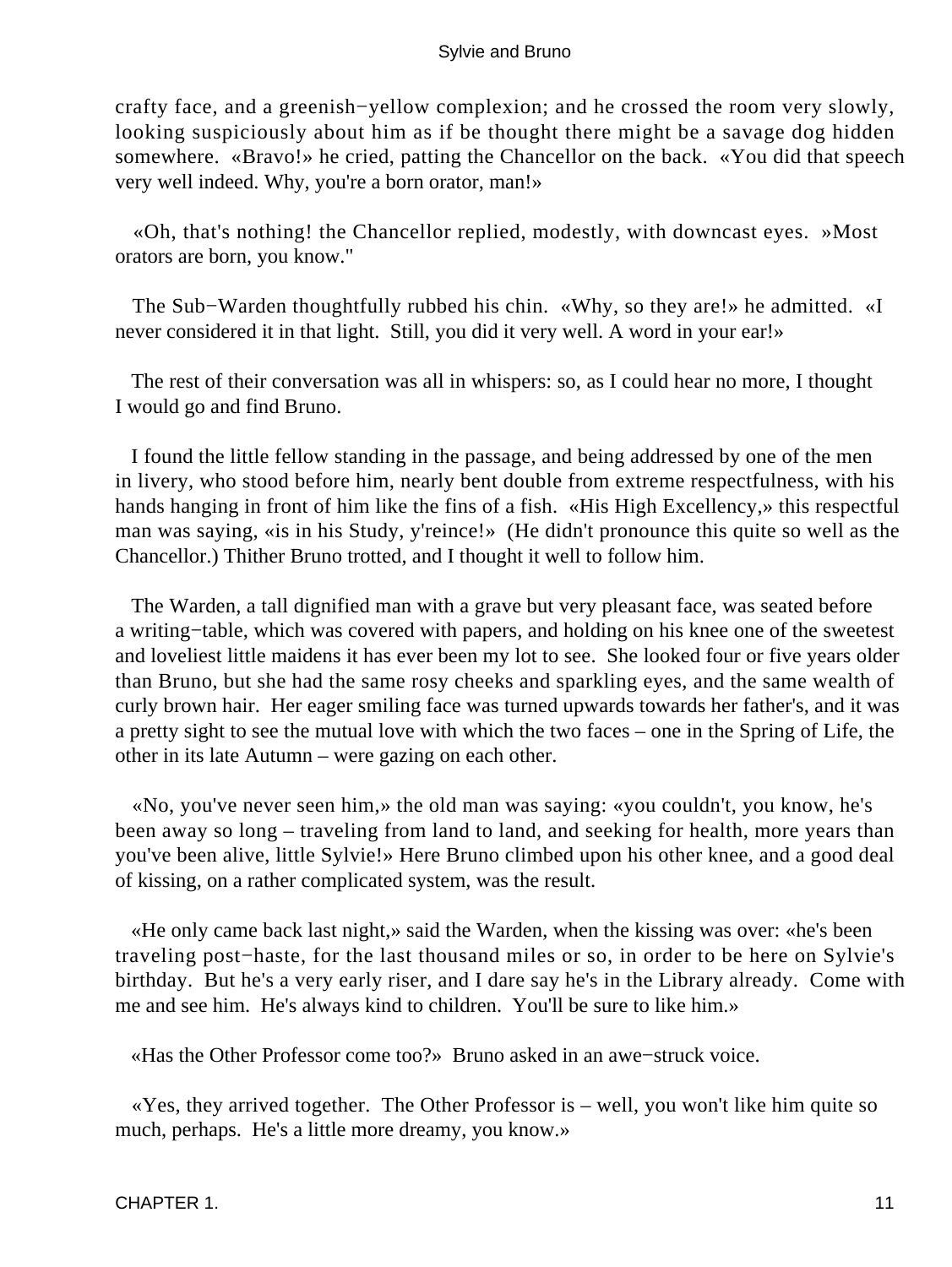«I wiss Sylvie was a little more dreamy,» said Bruno.

«What do you mean, Bruno?» said Sylvie.

 Bruno went on addressing his father. «She says she ca'n't, oo know. But I thinks it isn't ca'n't, it's wo'n't.»

«Says she ca'n't dream!» the puzzled Warden repeated.

 «She do say it,» Bruno persisted. «When I says to her 'Let's stop lessons!', she says 'Oh, I ca'n't dream of letting oo stop yet!'»

«He always wants to stop lessons,» Sylvie explained, «five minutes after we begin!»

 «Five minutes' lessons a day!» said the Warden. «You won't learn much at that rate, little man!»

 «That's just what Sylvie says,» Bruno rejoined. «She says I wo'n't learn my lessons. And I tells her, over and over, I ca'n't learn 'em. And what doos oo think she says? She says 'It isn't ca'n't, it's wo'n't!'»

 «Let's go and see the Professor,» the Warden said, wisely avoiding further discussion. The children got down off his knees, each secured a hand, and the happy trio set off for the Library – followed by me. I had come to the conclusion by this time that none of the party (except, for a few moments, the Lord Chancellor) was in the least able to see me.

 «What's the matter with him?» Sylvie asked, walking with a little extra sedateness, by way of example to Bruno at the other side, who never ceased jumping up and down.

[Image...Visiting the profesor]

 «What was the matter – but I hope he's all right now – was lumbago, and rheumatism, and that kind of thing. He's been curing himself, you know: he's a very learned doctor. Why, he's actually invented three new diseases, besides a new way of breaking your collar-bone!»

«Is it a nice way?» said Bruno.

 «Well, hum, not very,» the Warden said, as we entered the Library. «And here is the Professor. Good morning, Professor! Hope you're quite rested after your journey!»

 A jolly−looking, fat little man, in a flowery dressing−gown, with a large book under each arm, came trotting in at the other end of the room, and was going straight across without taking any notice of the children. «I'm looking for Vol. Three,» he said. «Do you

CHAPTER 1. 12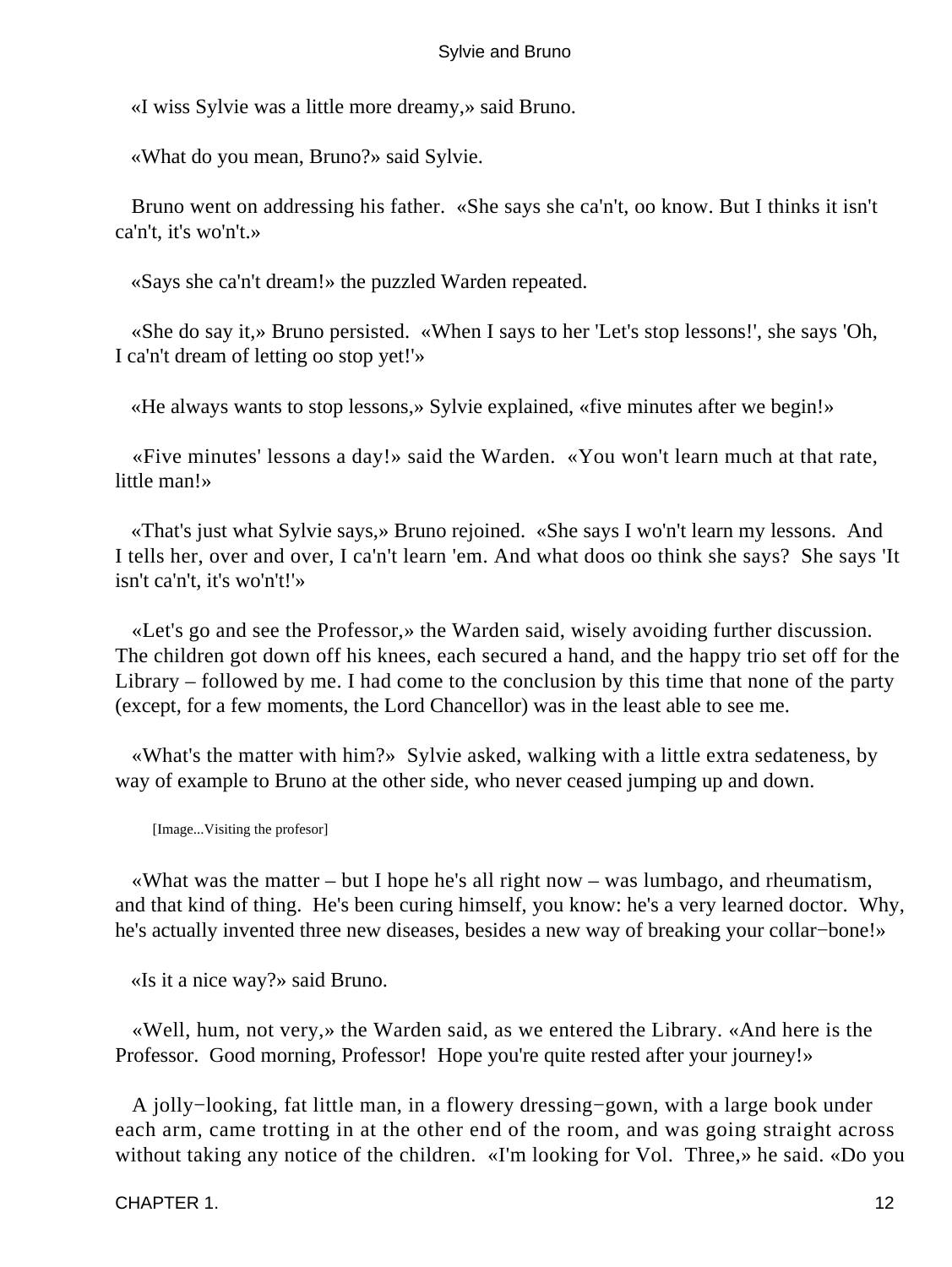happen to have seen it?»

 «You don't see my children, Professor!» the Warden exclaimed, taking him by the shoulders and turning him round to face them.

 The Professor laughed violently: then he gazed at them through his great spectacles, for a minute or two, without speaking.

 At last he addressed Bruno. «I hope you have had a good night, my child?» Bruno looked puzzled. «I's had the same night oo've had,» he replied. «There's only been one night since yesterday!»

 It was the Professor's turn to look puzzled now. He took off his spectacles, and rubbed them with his handkerchief. Then he gazed at them again. Then he turned to the Warden. «Are they bound?» he enquired.

«No, we aren't,» said Bruno, who thought himself quite able to answer this question.

The Professor shook his head sadly. «Not even half−bound?»

«Why would we be half−bound?» said Bruno.

«We're not prisoners!»

 But the Professor had forgotten all about them by this time, and was speaking to the Warden again. «You'll be glad to hear,» he was saying, «that the Barometer's beginning to  $move - *»*$ 

 «Well, which way?» said the Warden – adding, to the children, «Not that I care, you know. Only he thinks it affects the weather. He's a wonderfully clever man, you know. Sometimes he says things that only the Other Professor can understand. Sometimes he says things that nobody can understand! Which way is it, Professor? Up or down?»

 «Neither!» said the Professor, gently clapping his hands. «It's going sideways – if I may so express myself.»

 «And what kind of weather does that produce?» said the Warden. «Listen, children! Now you'll hear something worth knowing!»

 «Horizontal weather,» said the Professor, and made straight for the door, very nearly trampling on Bruno, who had only just time to get out of his way.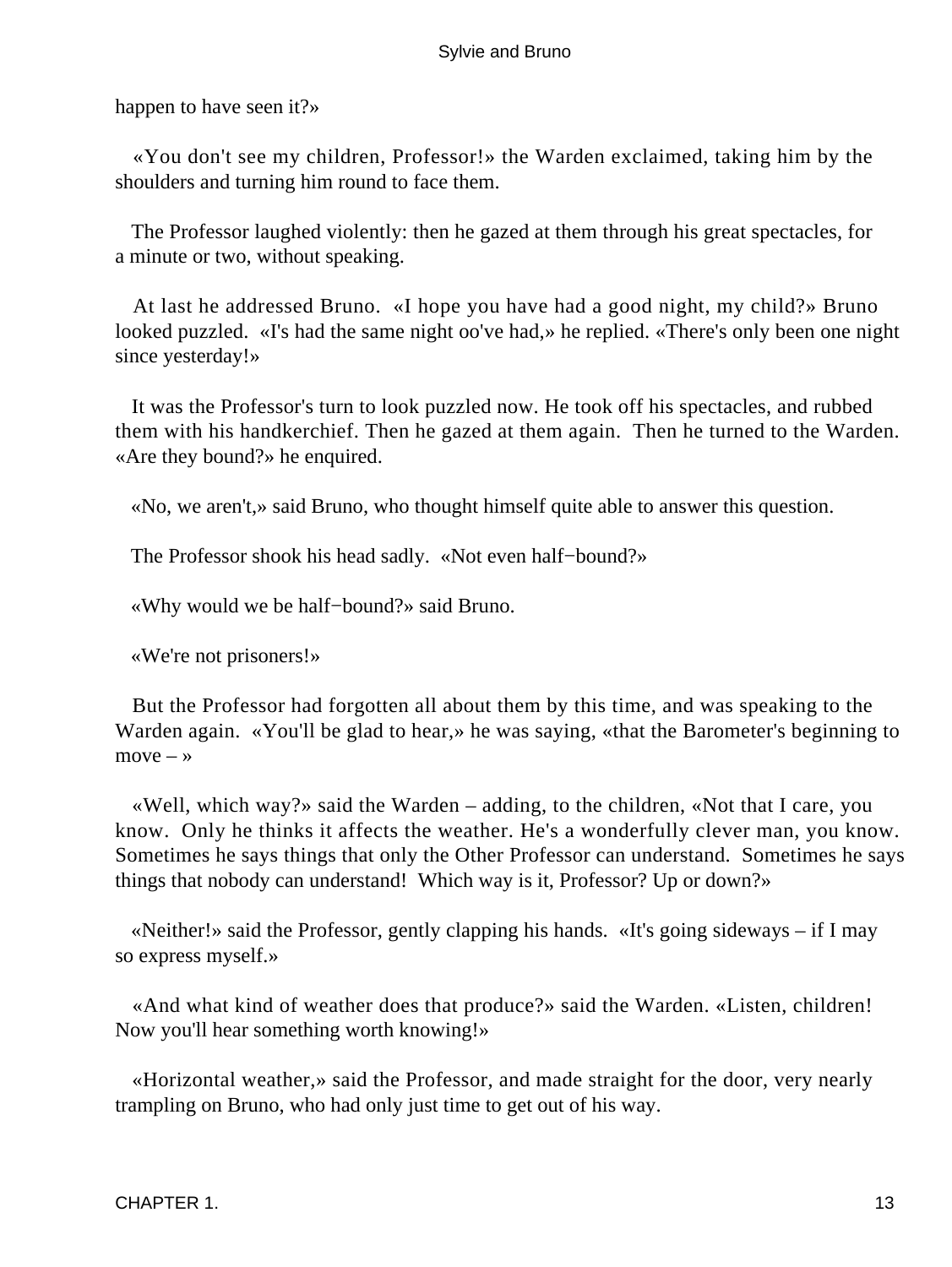«Isn't he learned?» the Warden said, looking after him with admiring eyes. «Positively he runs over with learning!»

«But he needn't run over me!» said Bruno.

 The Professor was back in a moment: he had changed his dressing−gown for a frock−coat, and had put on a pair of very strange−looking boots, the tops of which were open umbrellas. «I thought you'd like to see them,» he said. «These are the boots for horizontal weather!»

[Image...Boots for horizontal weather]

«But what's the use of wearing umbrellas round one's knees?»

 «In ordinary rain,» the Professor admitted, «they would not be of much use. But if ever it rained horizontally, you know, they would be invaluable – simply invaluable!»

 «Take the Professor to the breakfast−saloon, children,» said the Warden. «And tell them not to wait for me. I had breakfast early, as I've some business to attend to.» The children seized the Professor's hands, as familiarly as if they had known him for years, and hurried him away. I followed respectfully behind.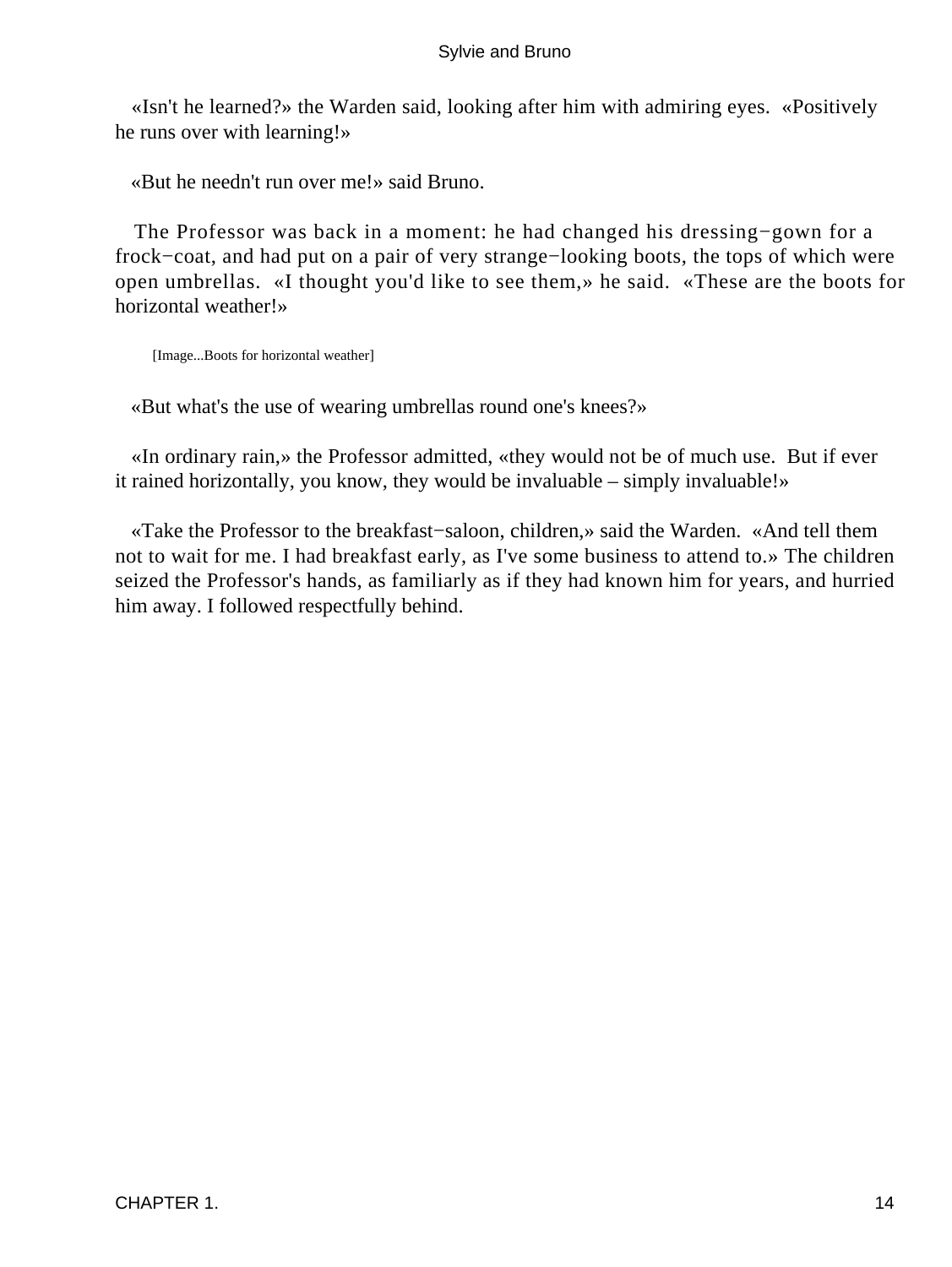# **[CHAPTER 2.](#page-177-0)**

### *L*'AMIE **INCONNUE.**

 As we entered the breakfast−saloon, the Professor was saying « – and he had breakfast by himself, early: so he begged you wouldn't wait for him, my Lady. This way, my Lady,» he added, «this way!» And then, with (as it seemed to me) most superfluous politeness, he flung open the door of my compartment, and ushered in  $\alpha - a$  young and lovely lady!» I muttered to myself with some bitterness. «And this is, of course, the opening scene of Vol. I. She is the Heroine. And I am one of those subordinate characters that only turn up when needed for the development of her destiny, and whose final appearance is outside the church, waiting to greet the Happy Pair!»

 «Yes, my Lady, change at Fayfield,» were the next words I heard (oh that too obsequious Guard!), «next station but one.» And the door closed, and the lady settled down into her corner, and the monotonous throb of the engine (making one feel as if the train were some gigantic monster, whose very circulation we could feel) proclaimed that we were once more speeding on our way. «The lady had a perfectly formed nose,» I caught myself saying to myself, «hazel eyes, and lips – » and here it occurred to me that to see, for myself, what «the lady» was really like, would be more satisfactory than much speculation.

 I looked round cautiously, and – was entirely disappointed of my hope. The veil, which shrouded her whole face, was too thick for me to see more than the glitter of bright eyes and the hazy outline of what might be a lovely oval face, but might also, unfortunately, be an equally unlovely one. I closed my eyes again, saying to myself « – couldn't have a better chance for an experiment in Telepathy! I'll think out her face, and afterwards test the portrait with the original.»

 At first, no result at all crowned my efforts, though I 'divided my swift mind,' now hither, now thither, in a way that I felt sure would have made AEneas green with envy: but the dimly−seen oval remained as provokingly blank as ever – a mere Ellipse, as if in some mathematical diagram, without even the Foci that might be made to do duty as a nose and a mouth. Gradually, however, the conviction came upon me that I could, by a certain concentration of thought, think the veil away, and so get a glimpse of the mysterious face – as to which the two questions, «is she pretty?» and «is she plain?», still hung suspended, in my mind, in beautiful equipoise.

 Success was partial – and fitful – still there was a result: ever and anon, the veil seemed to vanish, in a sudden flash of light: but, before I could fully realise the face, all was dark again. In each such glimpse, the face seemed to grow more childish and more innocent: and,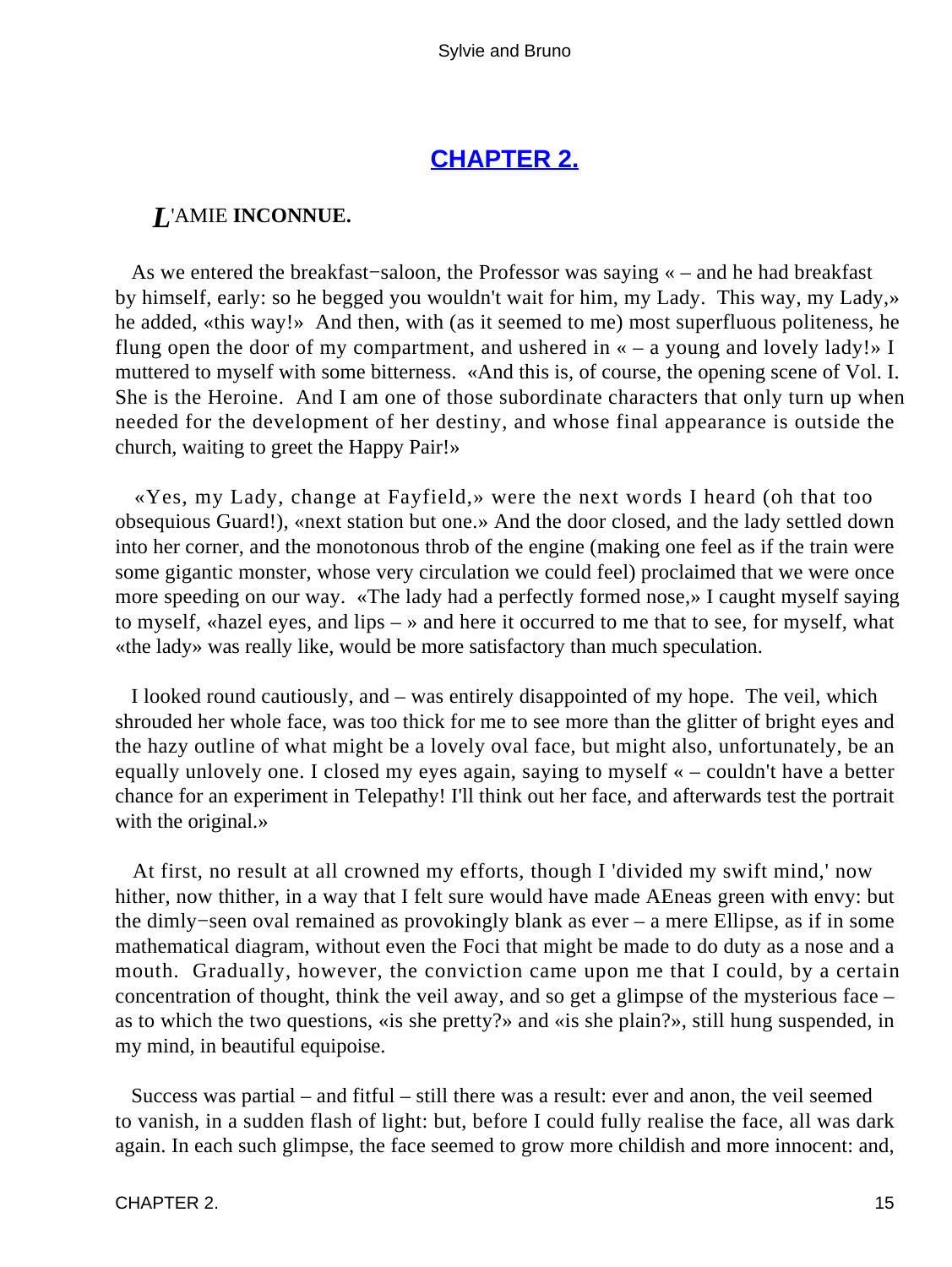when I had at last thought the veil entirely away, it was, unmistakeably, the sweet face of little Sylvie!

 «So, either I've been dreaming about Sylvie,» I said to myself, «and this is the reality. Or else I've really been with Sylvie, and this is a dream! Is Life itself a dream, I wonder?»

 To occupy the time, I got out the letter, which had caused me to take this sudden railway−journey from my London home down to a strange fishing−town on the North coast, and read it over again:−

#### "DEAR **OLD FRIEND,**

 "I'm sure it will be as great a pleasure to me, as it can possibly be to you, to meet once more after so many years: and of course I shall be ready to give you all the benefit of such medical skill as I have: only, you know, one mustn't violate professional etiquette! And you are already in the hands of a first−rate London doctor, with whom it would be utter affectation for me to pretend to compete. (I make no doubt he is right in saying the heart is affected: all your symptoms point that way.) One thing, at any rate, I have already done in my doctorial capacity – secured you a bedroom on the ground−floor, so that you will not need to ascend the stairs at all.

 "I shalt expect you by last train on Friday, in accordance with your letter: and, till then, I shalt say, in the words of the old song, 'Oh for Friday nicht! Friday's lang a−coming!'

"Yours always,

### "ARTHUR **FORESTER.**

«P.S. Do you believe in Fate?»

 This Postscript puzzled me sorely. «He is far too sensible a man,» I thought, «to have become a Fatalist. And yet what else can he mean by it?» And, as I folded up the letter and put it away, I inadvertently repeated the words aloud. «Do you believe in Fate?»

 The fair 'Incognita' turned her head quickly at the sudden question. «No, I don't!» she said with a smile. «Do you?»

 «I – I didn't mean to ask the question!» I stammered, a little taken aback at having begun a conversation in so unconventional a fashion.

 The lady's smile became a laugh – not a mocking laugh, but the laugh of a happy child who is perfectly at her ease. «Didn't you?» she said. «Then it was a case of what you Doctors call 'unconscious cerebration'?»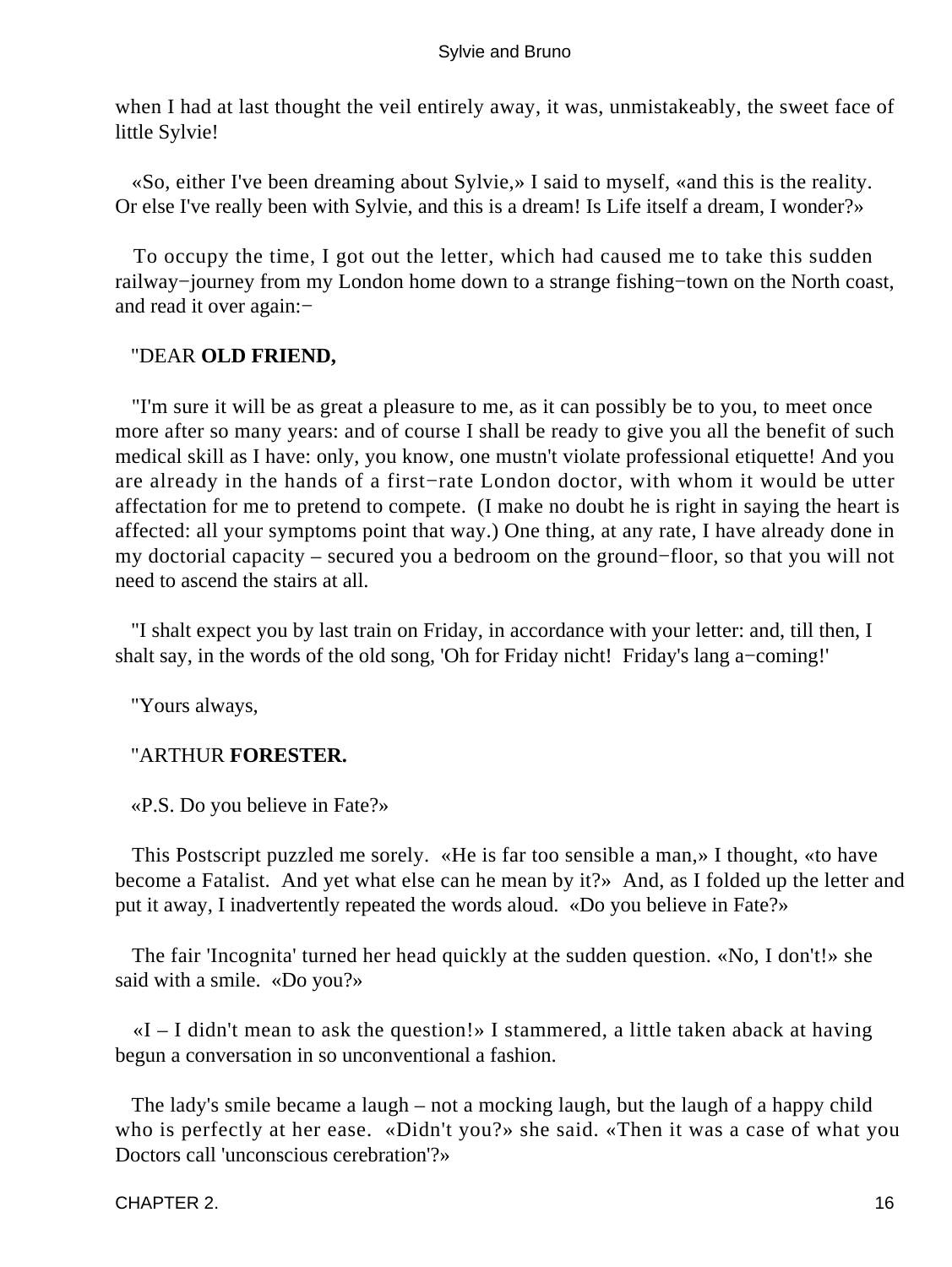«I am no Doctor,» I replied. «Do I look so like one? Or what makes you think it?»

 She pointed to the book I had been reading, which was so lying that its title, «Diseases of the Heart,» was plainly visible.

 «One needn't be a Doctor,» I said, «to take an interest in medical books. There's another class of readers, who are yet more deeply interested – »

 «You mean the Patients?» she interrupted, while a look of tender pity gave new sweetness to her face. «But,» with an evident wish to avoid a possibly painful topic, «one needn't be either, to take an interest in books of Science. Which contain the greatest amount of Science, do you think, the books, or the minds?»

 «Rather a profound question for a lady!» I said to myself, holding, with the conceit so natural to Man, that Woman's intellect is essentially shallow. And I considered a minute before replying. «If you mean living minds, I don't think it's possible to decide. There is so much written Science that no living person has ever read: and there is so much thought−out Science that hasn't yet been written. But, if you mean the whole human race, then I think the minds have it: everything, recorded in books, must have once been in some mind, you know.»

 «Isn't that rather like one of the Rules in Algebra?» my Lady enquired. («Algebra too!» I thought with increasing wonder.) «I mean, if we consider thoughts as factors, may we not say that the Least Common Multiple of all the minds contains that of all the books; but not the other way?»

 «Certainly we may!» I replied, delighted with the illustration. «And what a grand thing it would be,» I went on dreamily, thinking aloud rather than talking, «if we could only apply that Rule to books! You know, in finding the Least Common Multiple, we strike out a quantity wherever it occurs, except in the term where it is raised to its highest power. So we should have to erase every recorded thought, except in the sentence where it is expressed with the greatest intensity.»

 My Lady laughed merrily. «Some books would be reduced to blank paper, I'm afraid!» she said.

 «They would. Most libraries would be terribly diminished in bulk. But just think what they would gain in quality!»

 «When will it be done?» she eagerly asked. «If there's any chance of it in my time, I think I'll leave off reading, and wait for it!»

«Well, perhaps in another thousand years or so  $-\infty$ 

CHAPTER 2. 17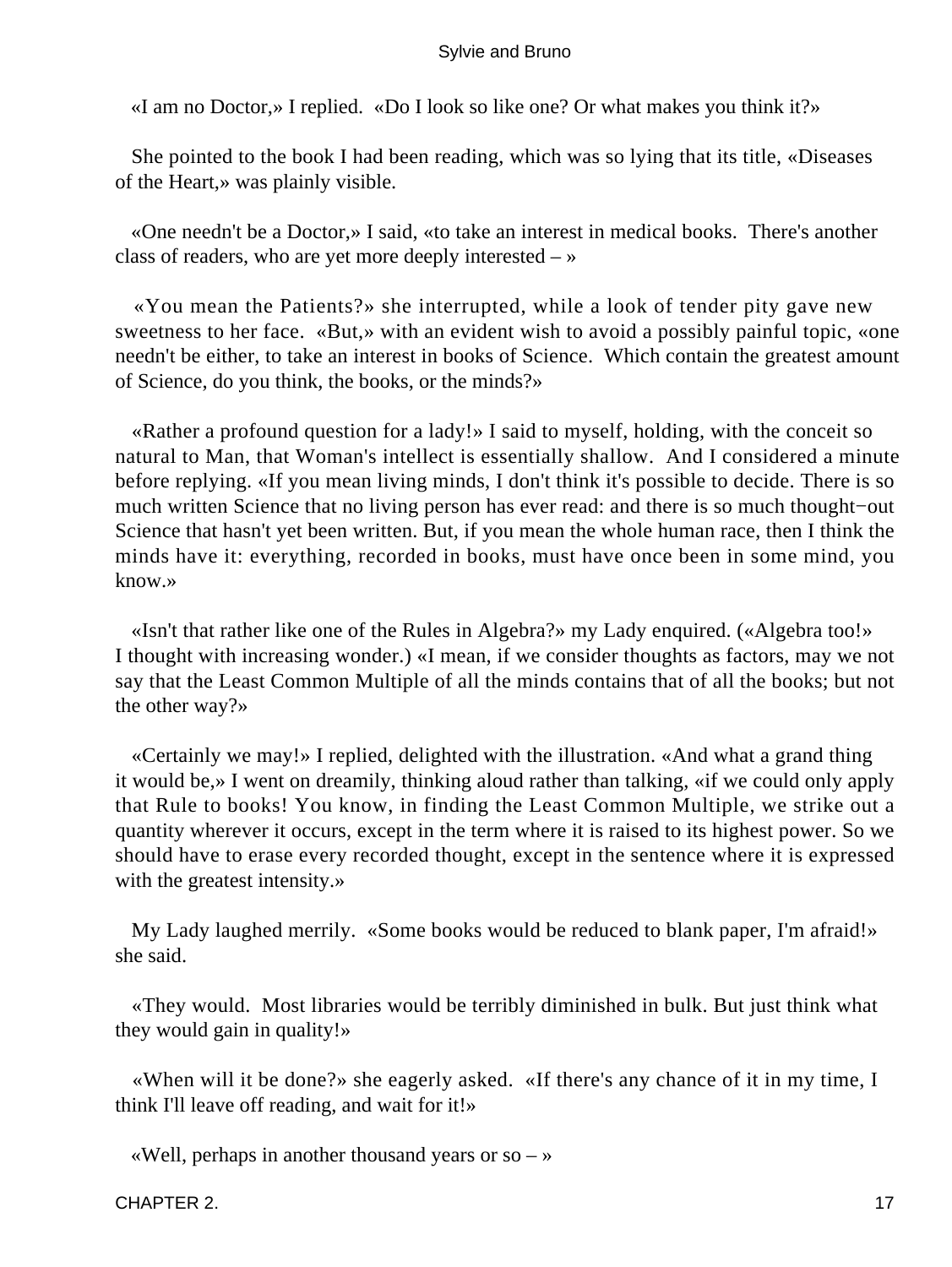«Then there's no use waiting!», said my Lady. «Let's sit down. Uggug, my pet, come and sit by me!»

 «Anywhere but by me!» growled the Sub−warden. «The little wretch always manages to upset his coffee!»

 I guessed at once (as perhaps the reader will also have guessed, if, like myself, he is very clever at drawing conclusions) that my Lady was the Sub−Warden's wife, and that Uggug (a hideous fat boy, about the same age as Sylvie, with the expression of a prize−pig) was their son. Sylvie and Bruno, with the Lord Chancellor, made up a party of seven.

[Image...A portable plunge−bath]

 «And you actually got a plunge−bath every morning?» said the Sub−Warden, seemingly in continuation of a conversation with the Professor. «Even at the little roadside−inns?»

 «Oh, certainly, certainly!» the Professor replied with a smile on his jolly face. «Allow me to explain. It is, in fact, a very simple problem in Hydrodynamics. (That means a combination of Water and Strength.) If we take a plunge−bath, and a man of great strength (such as myself) about to plunge into it, we have a perfect example of this science. I am bound to admit,» the Professor continued, in a lower tone and with downcast eyes, «that we need a man of remarkable strength. He must be able to spring from the floor to about twice his own height, gradually turning over as he rises, so as to come down again head first.»

«Why, you need a flea, not a man!» exclaimed the Sub−Warden.

 «Pardon me,» said the Professor. «This particular kind of bath is not adapted for a flea. Let us suppose,» he continued, folding his table−napkin into a graceful festoon, «that this represents what is perhaps the necessity of this Age – the Active Tourist's Portable Bath. You may describe it briefly, if you like,» looking at the Chancellor, «by the letters A.T.P.B.»

 The Chancellor, much disconcerted at finding everybody looking at him, could only murmur, in a shy whisper, «Precisely so!»

 «One great advantage of this plunge−bath,» continued the Professor, «is that it requires only half−a−gallon of water – »

 «I don't call it a plunge−bath,» His Sub−Excellency remarked, «unless your Active Tourist goes right under!»

 «But he does go right under,» the old man gently replied. «The A.T. hangs up the P. B. on a nail – thus. He then empties the water−jug into it – places the empty jug below the bag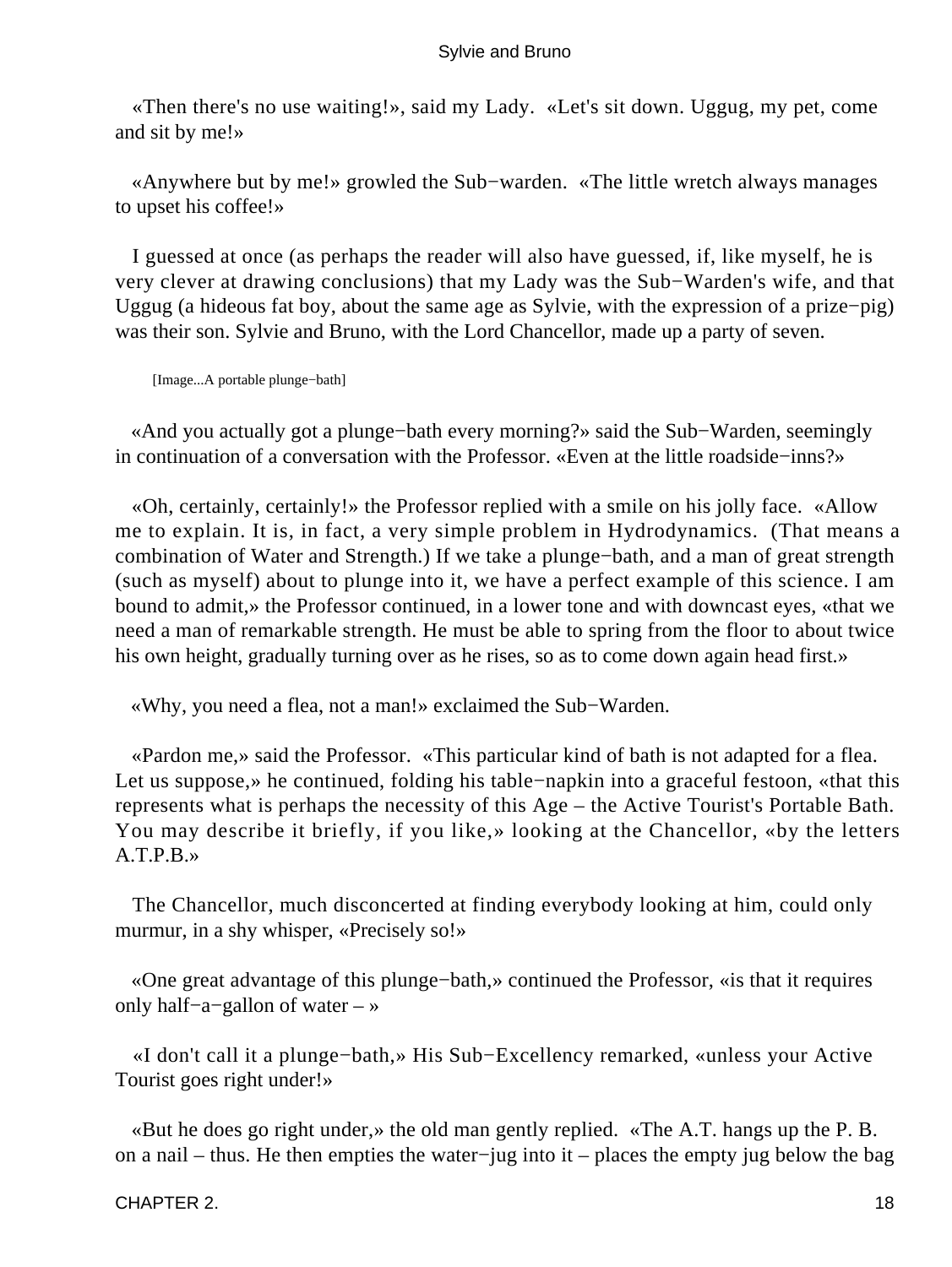– leaps into the air – descends head−first into the bag – the water rises round him to the top of the bag – and there you are!» he triumphantly concluded. «The A.T. is as much under water as if he'd gone a mile or two down into the Atlantic!»

«And he's drowned, let us say, in about four minutes  $-\infty$ 

 «By no means!» the Professor answered with a proud smile. «After about a minute, he quietly turns a tap at the lower end of the P. B. – all the water runs back into the jug and there you are again!»

«But how in the world is he to get out of the bag again?»

 «That, I take it,» said the Professor, «is the most beautiful part of the whole invention. All the way up the P.B., inside, are loops for the thumbs; so it's something like going up−stairs, only perhaps less comfortable; and, by the time the A. T. has risen out of the bag, all but his head, he's sure to topple over, one way or the other – the Law of Gravity secures that. And there he is on the floor again!»

«A little bruised, perhaps?»

«Well, yes, a little bruised; but having had his plunge−bath: that's the great thing.»

 «Wonderful! It's almost beyond belief!» murmured the Sub−Warden. The Professor took it as a compliment, and bowed with a gratified smile.

 «Quite beyond belief!» my Lady added – meaning, no doubt, to be more complimentary still. The Professor bowed, but he didn't smile this time. «I can assure you,» he said earnestly, «that, provided the bath was made, I used it every morning. I certainly ordered it – that I am clear about – my only doubt is, whether the man ever finished making it. It's difficult to remember, after so many years  $-\infty$ 

 At this moment the door, very slowly and creakingly, began to open, and Sylvie and Bruno jumped up, and ran to meet the well−known footstep.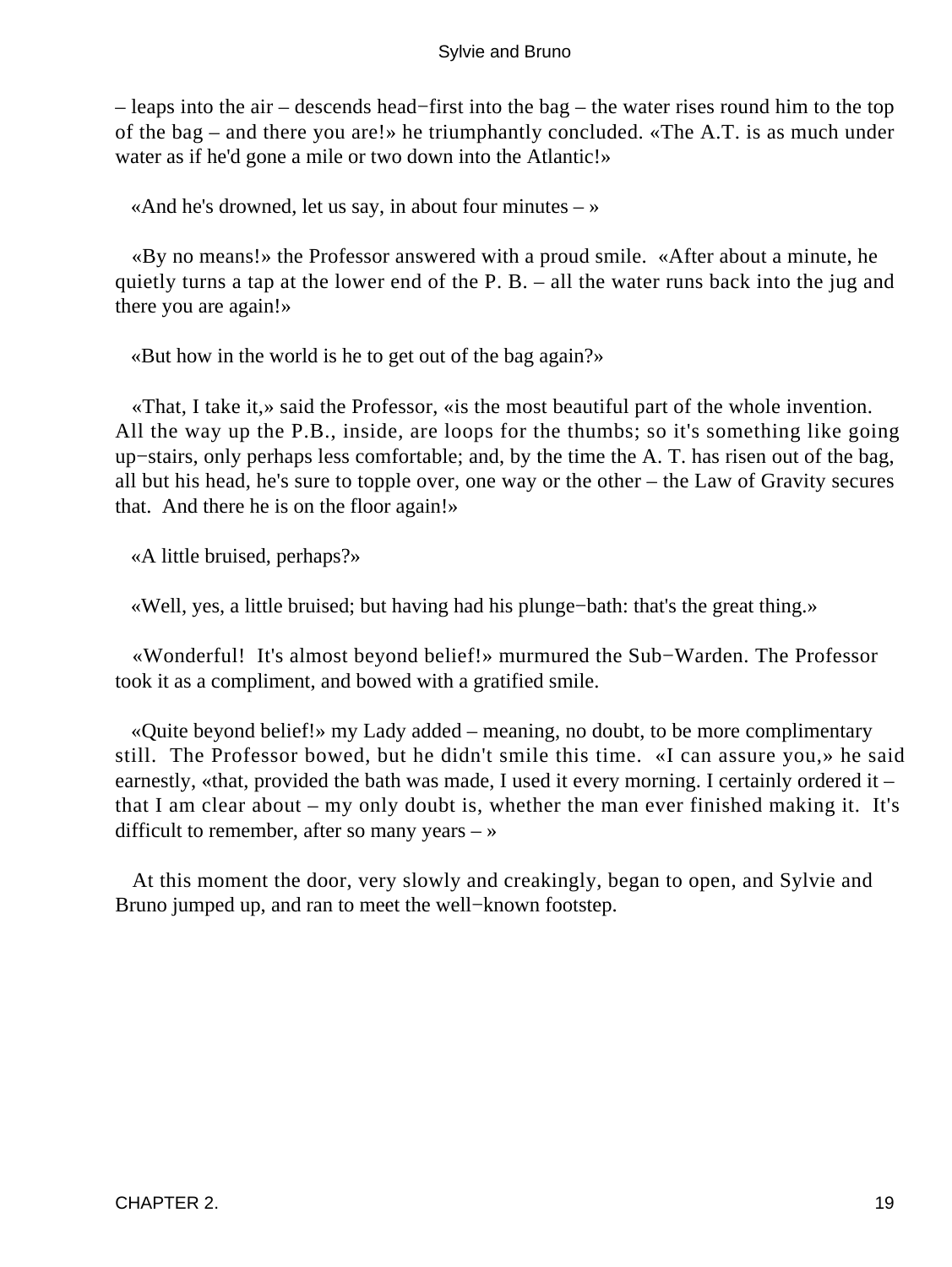# **[CHAPTER 3.](#page-177-0)**

## *B*IRTHDAY−PRESENTS.

 «It's my brother!» the Sub−warden exclaimed, in a warning whisper. «Speak out, and be quick about it!»

 The appeal was evidently addressed to the Lord Chancellor, who instantly replied, in a shrill monotone, like a little boy repeating the alphabet, «As I was remarking, your Sub−Excellency, this portentous movement – »

 «You began too soon!» the other interrupted, scarcely able to restrain himself to a whisper, so great was his excitement. «He couldn't have heard you. Begin again!» «As I was remarking,» chanted the obedient Lord Chancellor, «this portentous movement has already assumed the dimensions of a Revolution!»

 «And what are the dimensions of a Revolution?» The voice was genial and mellow, and the face of the tall dignified old man, who had just entered the room, leading Sylvie by the hand, and with Bruno riding triumphantly on his shoulder, was too noble and gentle to have scared a less guilty man: but the Lord Chancellor turned pale instantly, and could hardly articulate the words «The dimensions your – your High Excellency?  $I - I -$  scarcely comprehend!»

 «Well, the length, breadth, and thickness, if you like it better!» And the old man smiled, half−contemptuously.

 The Lord Chancellor recovered himself with a great effort, and pointed to the open window. «If your High Excellency will listen for a moment to the shouts of the exasperated populace – » («of the exasperated populace!» the Sub−Warden repeated in a louder tone, as the Lord Chancellor, being in a state of abject terror, had dropped almost into a whisper) « – you will understand what it is they want. »

 And at that moment there surged into the room a hoarse confused cry, in which the only clearly audible words were «Less – bread – More – taxes!» The old man laughed heartily. «What in the world  $-$  » he was beginning: but the Chancellor heard him not. «Some mistake!» he muttered, hurrying to the window, from which he shortly returned with an air of relief. «Now listen!» he exclaimed, holding up his hand impressively. And now the words came quite distinctly, and with the regularity of the ticking of a clock, «More – bread – Less taxes!'»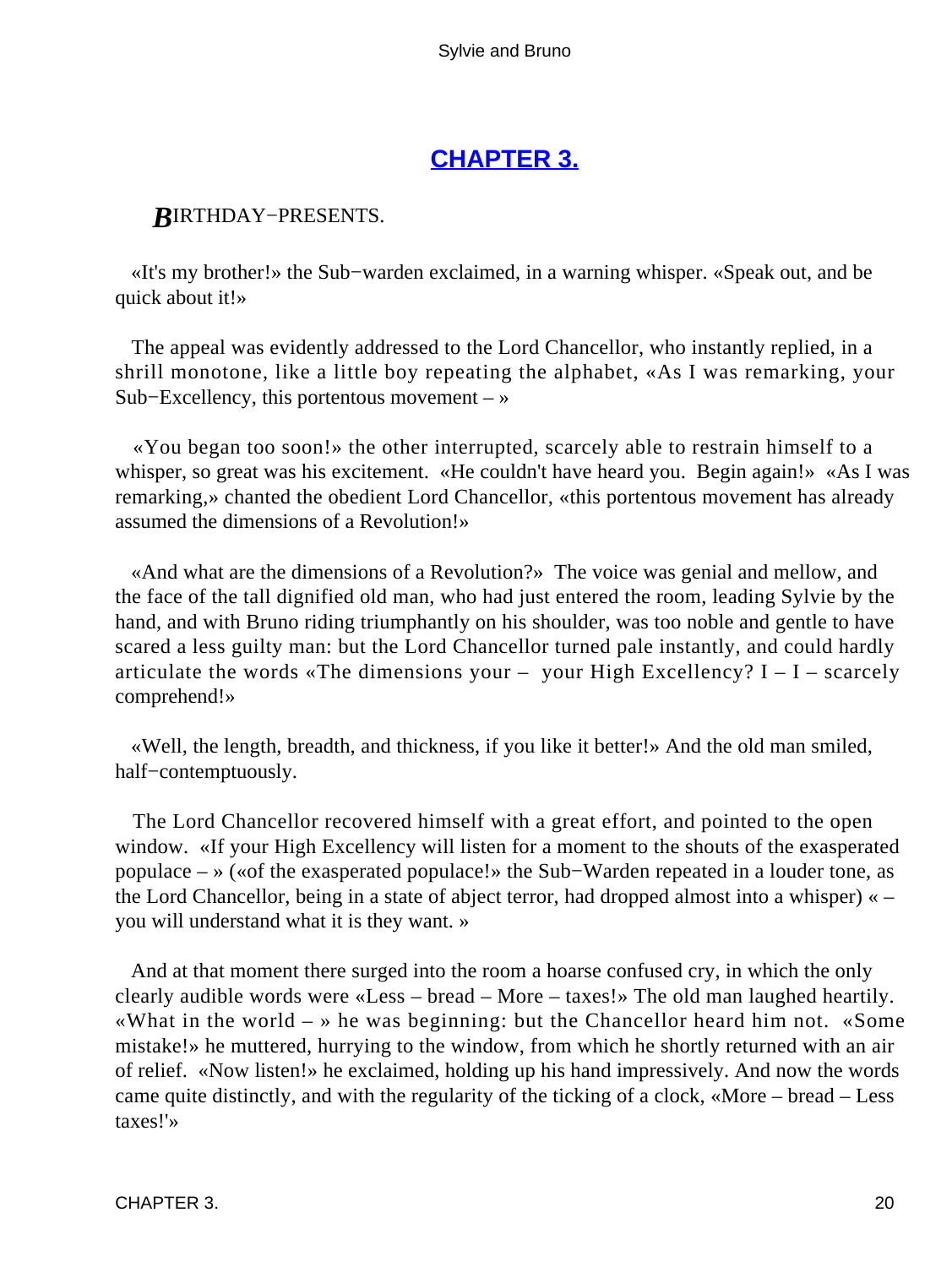«More bread!» the Warden repeated in astonishment. «Why, the new Government Bakery was opened only last week, and I gave orders to sell the bread at cost−price during the present scarcity! What can they expect more?»

 «The Bakery's closed, y'reince!» the Chancellor said, more loudly and clearly than he had spoken yet. He was emboldened by the consciousness that here, at least, he had evidence to produce: and he placed in the Warden's hands a few printed notices, that were lying ready, with some open ledgers, on a side−table.

 «Yes, yes, I see!» the Warden muttered, glancing carelessly through them. «Order countermanded by my brother, and supposed to be my doing! Rather sharp practice! It's all right!» he added in a louder tone. «My name is signed to it: so I take it on myself. But what do they mean by 'Less Taxes'? How can they be less? I abolished the last of them a month ago!»

 «It's been put on again, y'reince, and by y'reince's own orders!», and other printed notices were submitted for inspection.

 The Warden, whilst looking them over, glanced once or twice at the Sub−Warden, who had seated himself before one of the open ledgers, and was quite absorbed in adding it up; but he merely repeated «It's all right. I accept it as my doing.»

 «And they do say,» the Chancellor went on sheepishly – looking much more like a convicted thief than an Officer of State, «that a change of Government, by the abolition of the Sub−Warden – −I mean,» he hastily added, on seeing the Warden's look of astonishment, «the abolition of the office of Sub−Warden, and giving the present holder the right to act as Vice−Warden whenever the Warden is absent – would appease all this seedling discontent I mean,» he added, glancing at a paper he held in his hand, «all this seething discontent!»

 «For fifteen years,» put in a deep but very harsh voice, «my husband has been acting as Sub−Warden. It is too long! It is much too long!» My Lady was a vast creature at all times: but, when she frowned and folded her arms, as now, she looked more gigantic than ever, and made one try to fancy what a haystack would look like, if out of temper.

 «He would distinguish himself as a Vice!» my Lady proceeded, being far too stupid to see the double meaning of her words. «There has been no such Vice in Outland for many a long year, as he would be!»

«What course would you suggest, Sister?» the Warden mildly enquired.

 My Lady stamped, which was undignified: and snorted, which was ungraceful. «This is no jesting matter!» she bellowed.

CHAPTER 3. 21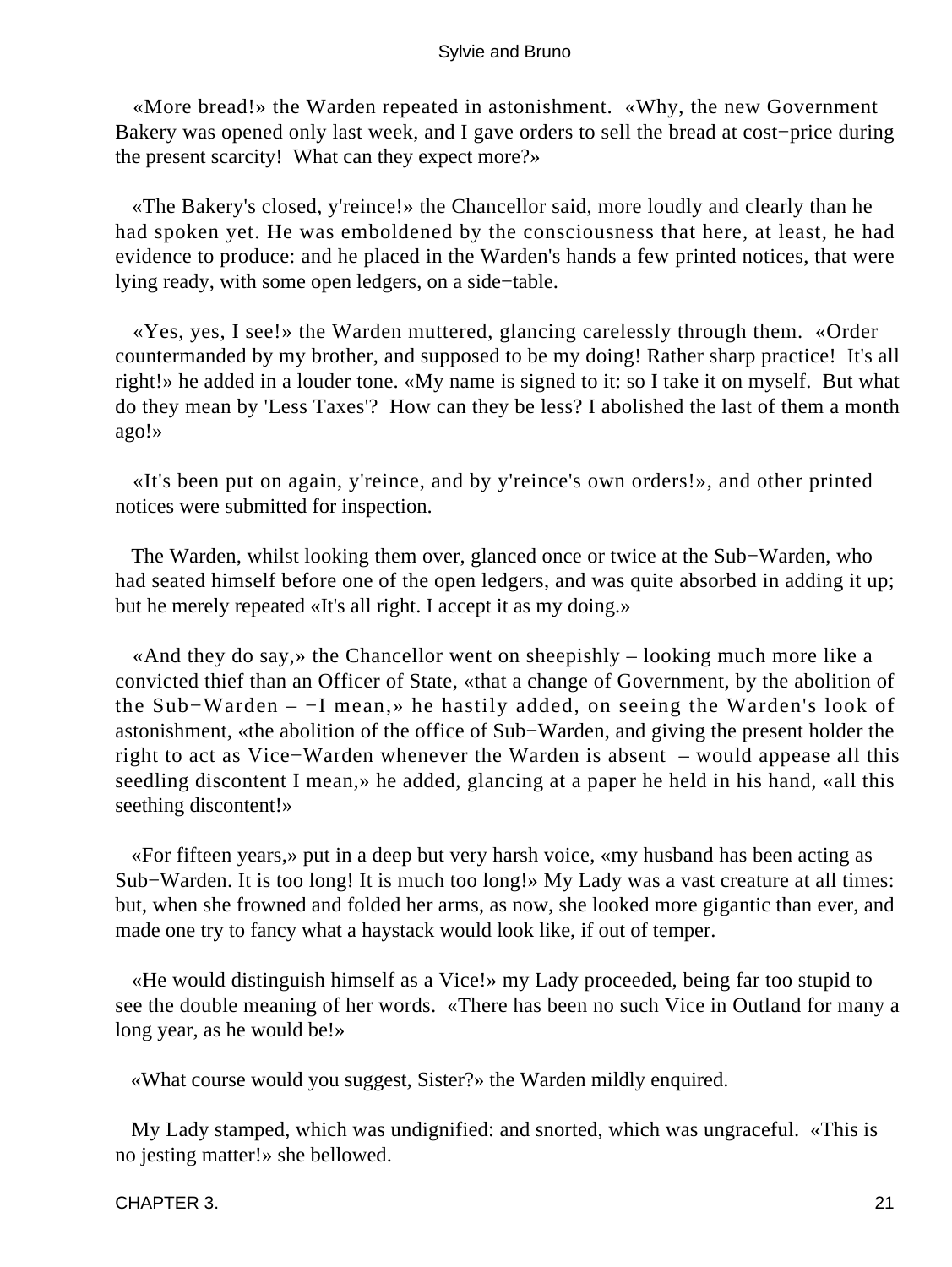«I will consult my brother, said the Warden. »Brother!"

 « – and seven makes a hundred and ninety−four, which is sixteen and two−pence,» the Sub−Warden replied. «Put down two and carry sixteen.»

 The Chancellor raised his hands and eyebrows, lost in admiration. «Such a man of business!» he murmured.

 «Brother, could I have a word with you in my Study?» the Warden said in a louder tone. The Sub−Warden rose with alacrity, and the two left the room together.

 My Lady turned to the Professor, who had uncovered the urn, and was taking its temperature with his pocket−thermometer. «Professor!» she began, so loudly and suddenly that even Uggug, who had gone to sleep in his chair, left off snoring and opened one eye. The Professor pocketed his thermometer in a moment, clasped his hands, and put his head on one side with a meek smile

 «You were teaching my son before breakfast, I believe?» my Lady loftily remarked. «I hope he strikes you as having talent?»

 «Oh, very much so indeed, my Lady!» the Professor hastily replied, unconsciously rubbing his ear, while some painful recollection seemed to cross his mind. «I was very forcibly struck by His Magnificence, I assure you!»

 «He is a charming boy!» my Lady exclaimed. «Even his snores are more musical than those of other boys!»

 If that were so, the Professor seemed to think, the snores of other boys must be something too awful to be endured: but he was a cautious man, and he said nothing.

 «And he's so clever!» my Lady continued. "No one will enjoy your Lecture more by the way, have you fixed the time for it yet? You've never given one, you know: and it was promised years ago, before you –

 $\langle Y$ es, yes, my Lady, I know! Perhaps next Tuesday or Tuesday week – »

 «That will do very well,» said my Lady, graciously. «Of course you will let the Other Professor lecture as well?»

 «I think not, my Lady? the Professor said with some hesitation. »You see, he always stands with his back to the audience. It does very well for reciting; but for lecturing – "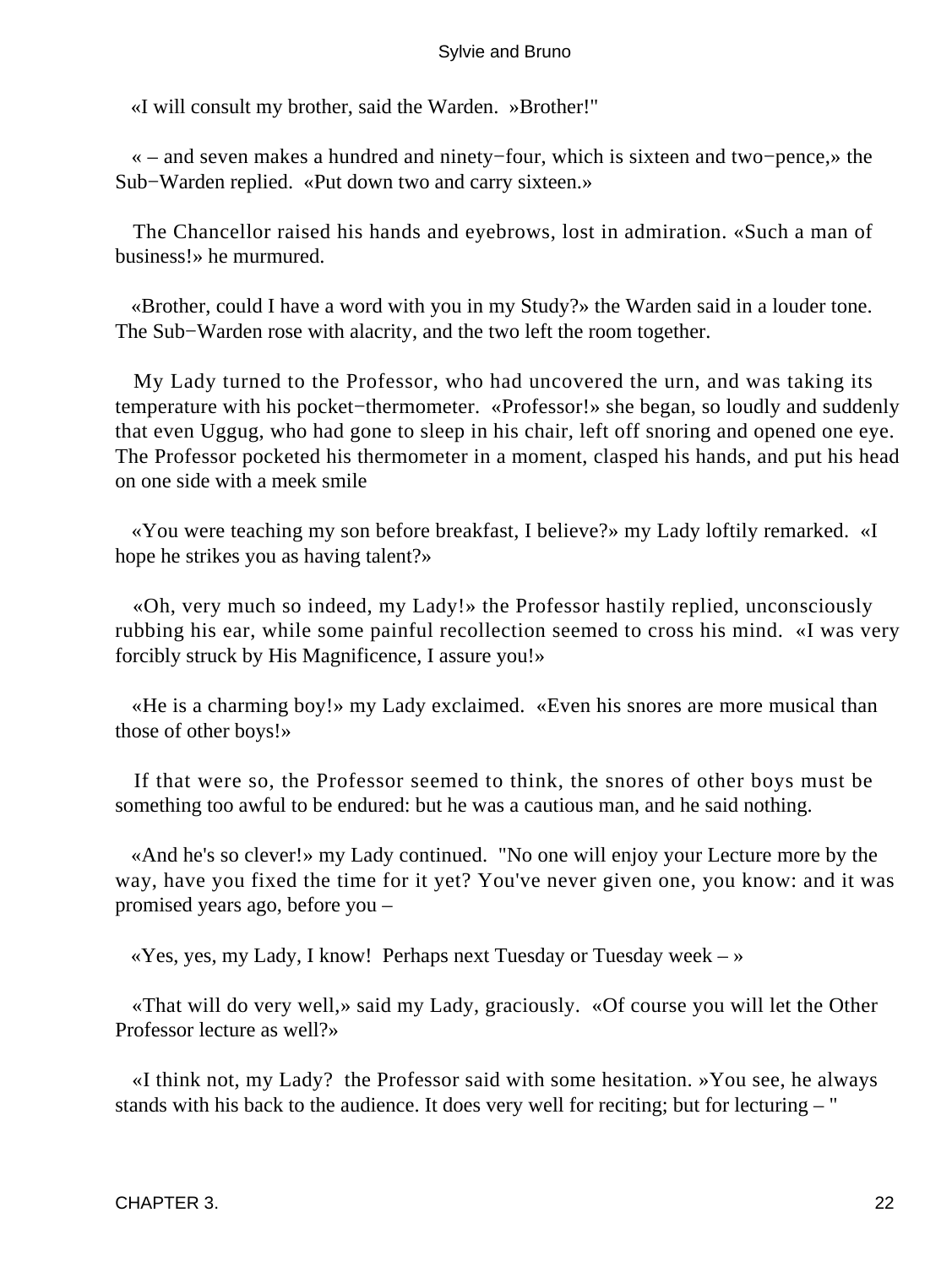«You are quite right,» said my Lady. «And, now I come to think of it, there would hardly be time for more than one Lecture. And it will go off all the better, if we begin with a Banquet, and a Fancy−dress Ball – »

«It will indeed!» the Professor cried, with enthusiasm.

 «I shall come as a Grass−hopper,» my Lady calmly proceeded. «What shall you come as, Professor?»

The Professor smiled feebly. «I shall come as – as early as I can, my Lady!»

«You mustn't come in before the doors are opened,» said my Lady.

 «I ca'n't,» said the Professor. «Excuse me a moment. As this is Lady Sylvie's birthday, I would like to  $-\infty$  and he rushed away.

 Bruno began feeling in his pockets, looking more and more melancholy as he did so: then he put his thumb in his mouth, and considered for a minute: then he quietly left the room.

 He had hardly done so before the Professor was back again, quite out of breath. «Wishing you many happy returns of the day, my dear child!» he went on, addressing the smiling little girl, who had run to meet him. «Allow me to give you a birthday−present. It's a second–hand pincushion, my dear. And it only cost fourpence–halfpenny!»

«Thank you, it's very pretty!» And Sylvie rewarded the old man with a hearty kiss.

 «And the pins they gave me for nothing!» the Professor added in high glee. «Fifteen of 'em, and only one bent!»

 «I'll make the bent one into a hook!» said Sylvie. «To catch Bruno with, when he runs away from his lessons!»

 «You ca'n't guess what my present is!» said Uggug, who had taken the butter−dish from the table, and was standing behind her, with a wicked leer on his face.

 «No, I ca'n't guess,» Sylvie said without looking up. She was still examining the Professor's pincushion.

 «It's this!» cried the bad boy, exultingly, as he emptied the dish over her, and then, with a grin of delight at his own cleverness, looked round for applause.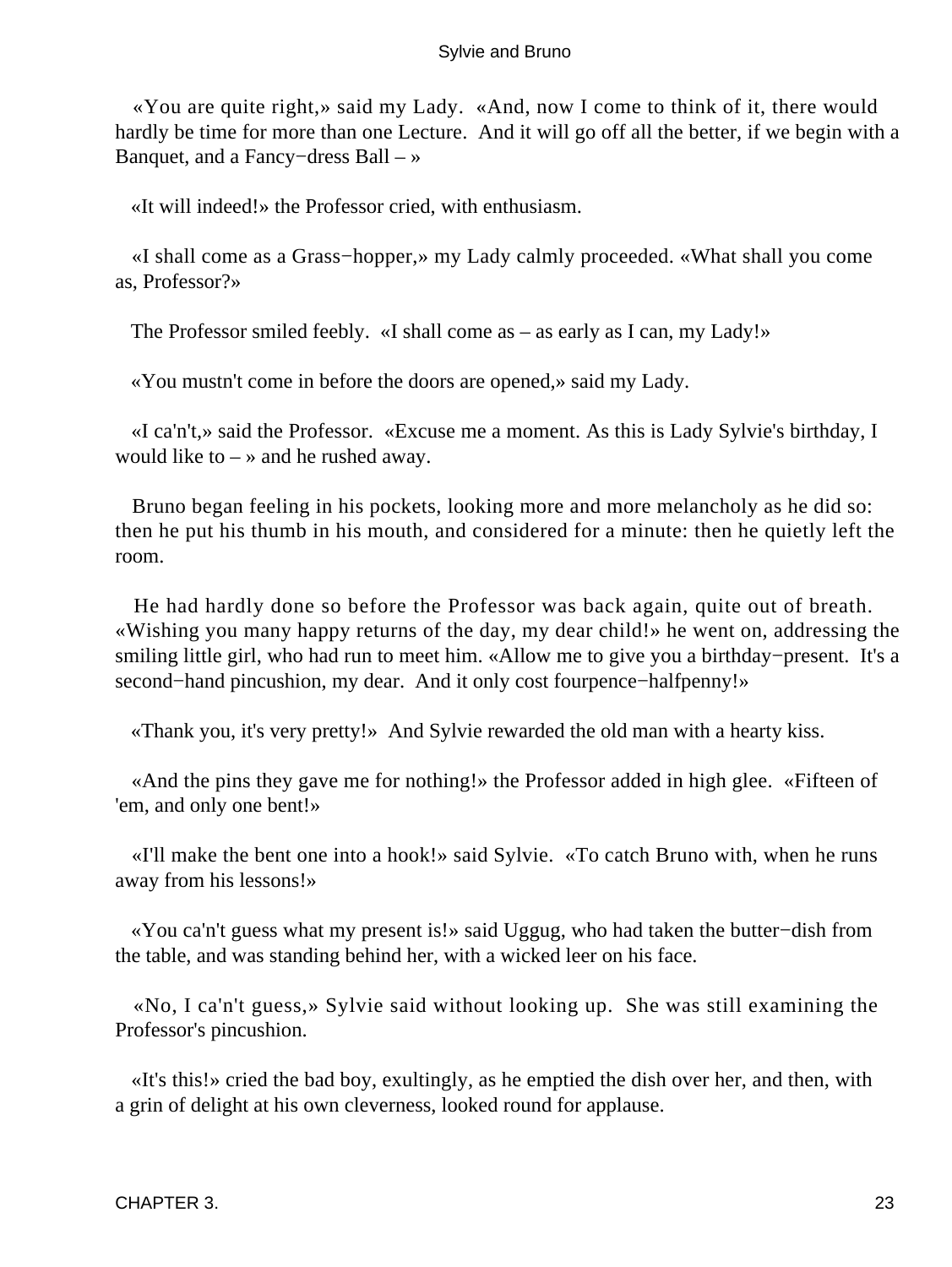Sylvie coloured crimson, as she shook off the butter from her frock: but she kept her lips tight shut, and walked away to the window, where she stood looking out and trying to recover her temper.

 Uggug's triumph was a very short one: the Sub−Warden had returned, just in time to be a witness of his dear child's playfulness, and in another moment a skilfully−applied box on the ear had changed the grin of delight into a howl of pain.

 «My darling!» cried his mother, enfolding him in her fat arms. «Did they box his ears for nothing? A precious pet!»

 «It's not for nothing!» growled the angry father. «Are you aware, Madam, that I pay the house−bills, out of a fixed annual sum? The loss of all that wasted butter falls on me! Do you hear, Madam!»

 «Hold your tongue, Sir!» My Lady spoke very quietly – almost in a whisper. But there was something in her look which silenced him. «Don't you see it was only a joke? And a very clever one, too! He only meant that he loved nobody but her! And, instead of being pleased with the compliment, the spiteful little thing has gone away in a huff!»

 The Sub−Warden was a very good hand at changing a subject. He walked across to the window. «My dear,» he said, «is that a pig that I see down below, rooting about among your flower−beds?»

 «A pig!» shrieked my Lady, rushing madly to the window, and almost pushing her husband out, in her anxiety to see for herself. «Whose pig is it? How did it get in? Where's that crazy Gardener gone?»

 At this moment Bruno re−entered the room, and passing Uggug (who was blubbering his loudest, in the hope of attracting notice) as if he was quite used to that sort of thing, he ran up to Sylvie and threw his arms round her. «I went to my toy−cupboard,» he said with a very sorrowful face, «to see if there were somefin fit for a present for oo! And there isn't nuffin! They's all broken, every one! And I haven't got no money left, to buy oo a birthday−present! And I ca'n't give oo nuffin but this!» («This» was a very earnest hug and a kiss.)

 «Oh, thank you, darling!» cried Sylvie. «I like your present best of all!» (But if so, why did she give it back so quickly?)

 His Sub−Excellency turned and patted the two children on the head with his long lean hands. «Go away, dears!» he said. «There's business to talk over. »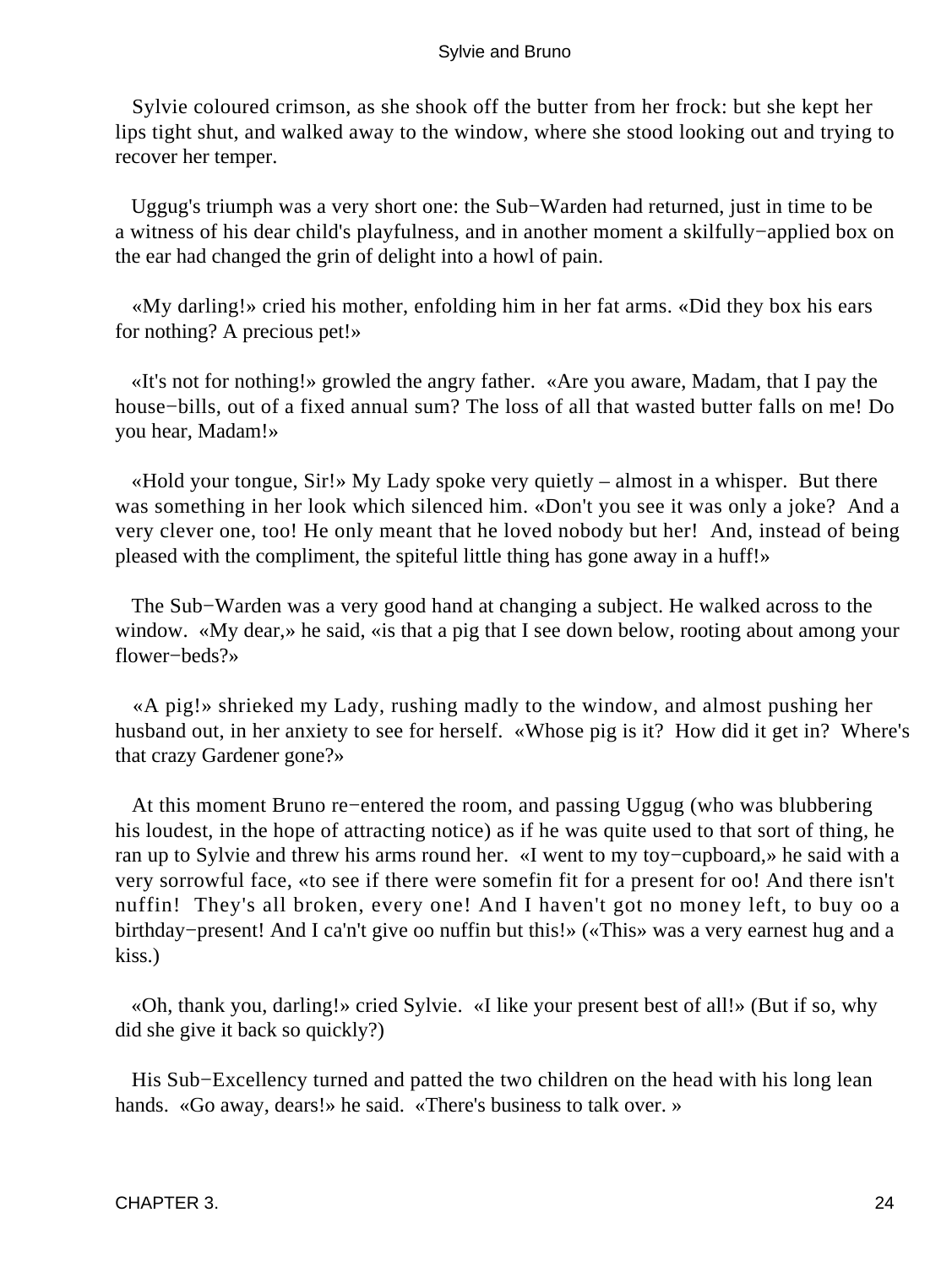Sylvie and Bruno went away hand in hand: but, on reaching the door, Sylvie came back again and went up to Uggug timidly. «I don't mind about the butter,» she said, «and I – I'm sorry he hurt you!» And she tried to shake hands with the little ruffian: but Uggug only blubbered louder, and wouldn't make friends. Sylvie left the room with a sigh.

 The Sub−Warden glared angrily at his weeping son. «Leave the room, Sirrah!» he said, as loud as he dared. His wife was still leaning out of the window, and kept repeating «I ca'n't see that pig! Where is it?»

 «It's moved to the right now it's gone a little to the left,» said the Sub−Warden: but he had his back to the window, and was making signals to the Lord Chancellor, pointing to Uggug and the door, with many a cunning nod and wink.

[Image...Removal of Uggug]

 The Chancellor caught his meaning at last, and, crossing the room, took that interesting child by the ear the next moment he and Uggug were out of the room, and the door shut behind them: but not before one piercing yell had rung through the room, and reached the ears of the fond mother.

«What is that hideous noise?» she fiercely asked, turning upon her startled husband.

 «It's some hyaena – or other,» replied the Sub−Warden, looking vaguely up to the ceiling, as if that was where they usually were to be found. «Let us to business, my dear. Here comes the Warden.» And he picked up from the floor a wandering scrap of manuscript, on which I just caught the words 'after which Election duly holden the said Sibimet and Tabikat his wife may at their pleasure assume Imperial – ' before, with a guilty look, he crumpled it up in his hand.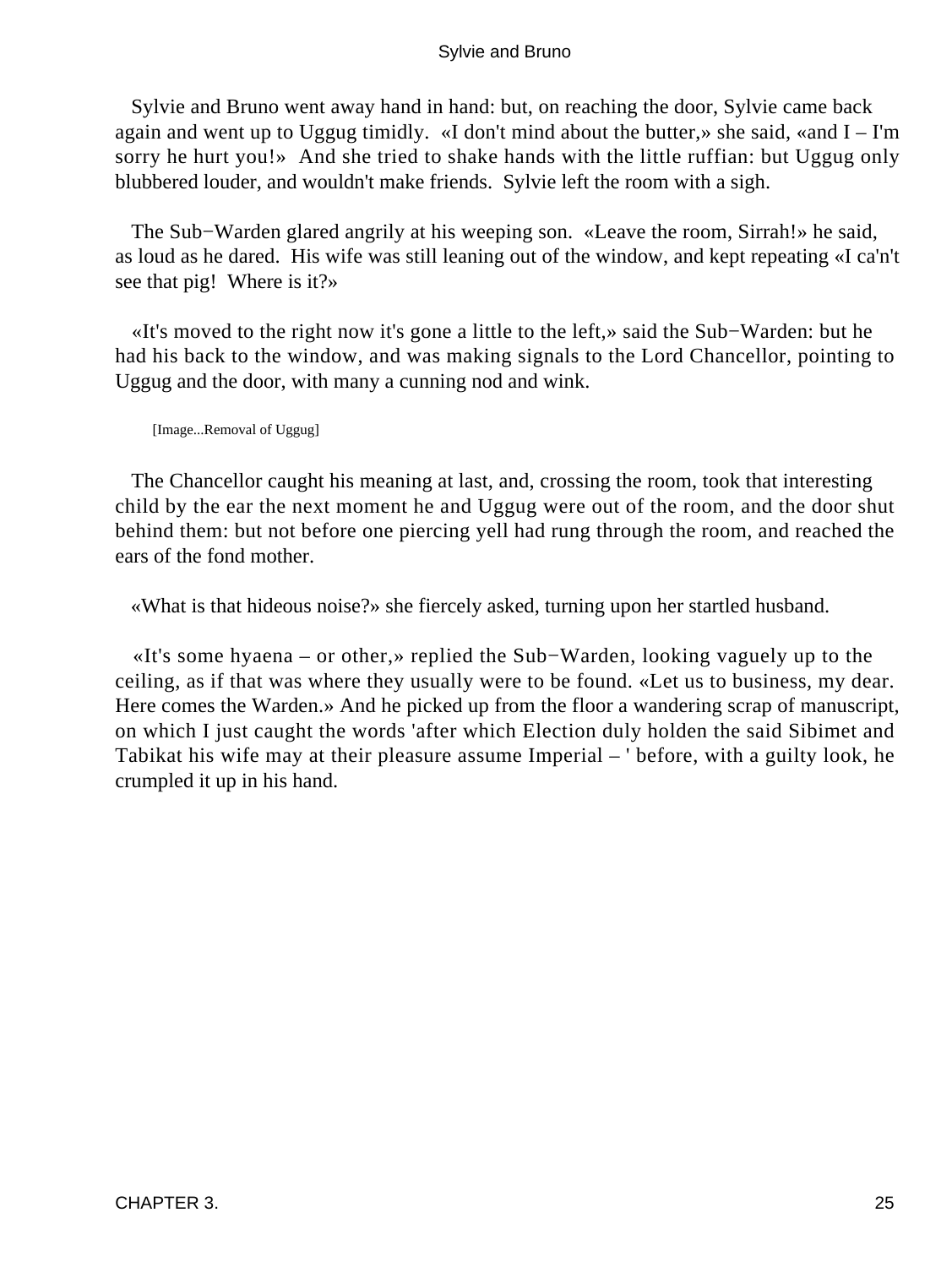# **[CHAPTER 4.](#page-177-0)**

### *A* **CUNNING CONSPIRACY.**

 The Warden entered at this moment: and close behind him came the Lord Chancellor, a little flushed and out of breath, and adjusting his wig, which appeared to have been dragged partly off his head.

 «But where is my precious child?» my Lady enquired, as the four took their seats at the small side−table devoted to ledgers and bundles and bills.

 «He left the room a few minutes ago with the Lord Chancellor,» the Sub−Warden briefly explained.

 «Ah!» said my Lady, graciously smiling on that high official. «Your Lordship has a very taking way with children! I doubt if any one could gain the ear of my darling Uggug so quickly as you can!» For an entirely stupid woman, my Lady's remarks were curiously full of meaning, of which she herself was wholly unconscious.

 The Chancellor bowed, but with a very uneasy air. «I think the Warden was about to speak,» he remarked, evidently anxious to change the subject.

 But my Lady would not be checked. «He is a clever boy,» she continued with enthusiasm, «but he needs a man like your Lordship to draw him out!»

 The Chancellor bit his lip, and was silent. He evidently feared that, stupid as she looked, she understood what she said this time, and was having a joke at his expense. He might have spared himself all anxiety: whatever accidental meaning her words might have, she herself never meant anything at all.

 «It is all settled!» the Warden announced, wasting no time over preliminaries. «The Sub−Wardenship is abolished, and my brother is appointed to act as Vice−Warden whenever I am absent. So, as I am going abroad for a while, he will enter on his new duties at once.»

«And there will really be a Vice after all?» my Lady enquired.

«I hope so!» the Warden smilingly replied.

 My Lady looked much pleased, and tried to clap her hands: but you might as well have knocked two feather−beds together, for any noise it made. «When my husband is Vice,» she

CHAPTER 4. 26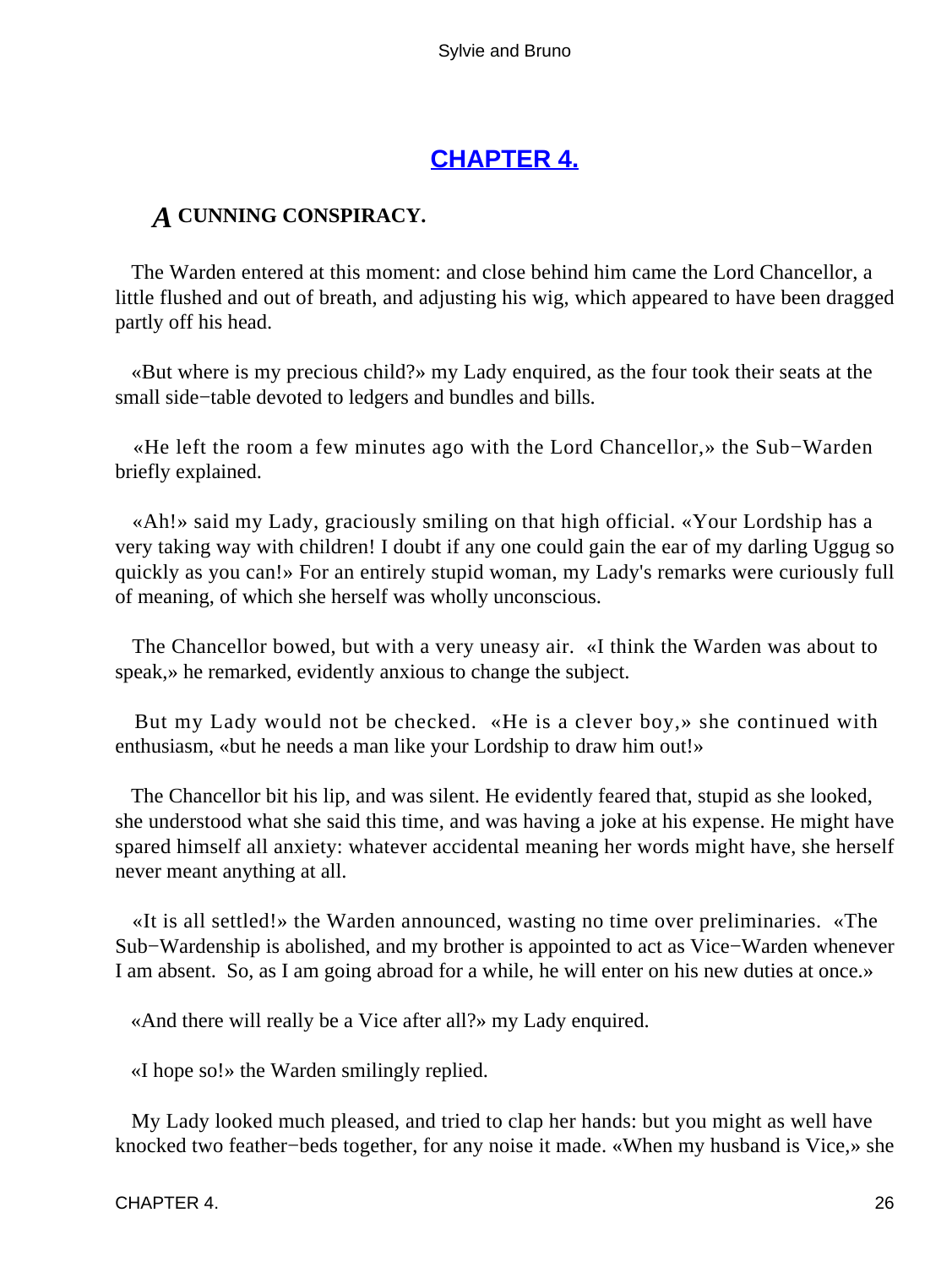said, «it will be the same as if we had a hundred Vices!»

«Hear, hear!» cried the Sub−Warden.

 «You seem to think it very remarkable,» my Lady remarked with some severity, «that your wife should speak the truth!»

 «No, not remarkable at all!» her husband anxiously explained. «Nothing is remarkable that you say, sweet one!»

My Lady smiled approval of the sentiment, and went on. «And am I Vice−Wardeness?»

 «If you choose to use that title,» said the Warden: «but 'Your Excellency' will be the proper style of address. And I trust that both 'His Excellency' and 'Her Excellency' will observe the Agreement I have drawn up. The provision I am most anxious about is this.» He unrolled a large parchment scroll, and read aloud the words «'item, that we will be kind to the poor.' The Chancellor worded it for me,» he added, glancing at that great Functionary. «I suppose, now, that word 'item' has some deep legal meaning?»

 «Undoubtedly!» replied the Chancellor, as articulately as he could with a pen between his lips. He was nervously rolling and unrolling several other scrolls, and making room among them for the one the Warden had just handed to him. «These are merely the rough copies,» he explained: «and, as soon as I have put in the final corrections – » making a great commotion among the different parchments, « – a semi−colon or two that I have accidentally omitted  $-\infty$  here he darted about, pen in hand, from one part of the scroll to another, spreading sheets of blotting−paper over his corrections, «all will be ready for signing.»

«Should it not be read out, first?» my Lady enquired.

 «No need, no need!» the Sub−Warden and the Chancellor exclaimed at the same moment, with feverish eagerness.

 «No need at all,» the Warden gently assented. «Your husband and I have gone through it together. It provides that he shall exercise the full authority of Warden, and shall have the disposal of the annual revenue attached to the office, until my return, or, failing that, until Bruno comes of age: and that he shall then hand over, to myself or to Bruno as the case may be, the Wardenship, the unspent revenue, and the contents of the Treasury, which are to be preserved, intact, under his guardianship.»

 All this time the Sub−Warden was busy, with the Chancellor's help, shifting the papers from side to side, and pointing out to the Warden the place whew he was to sign. He then signed it himself, and my Lady and the Chancellor added their names as witnesses.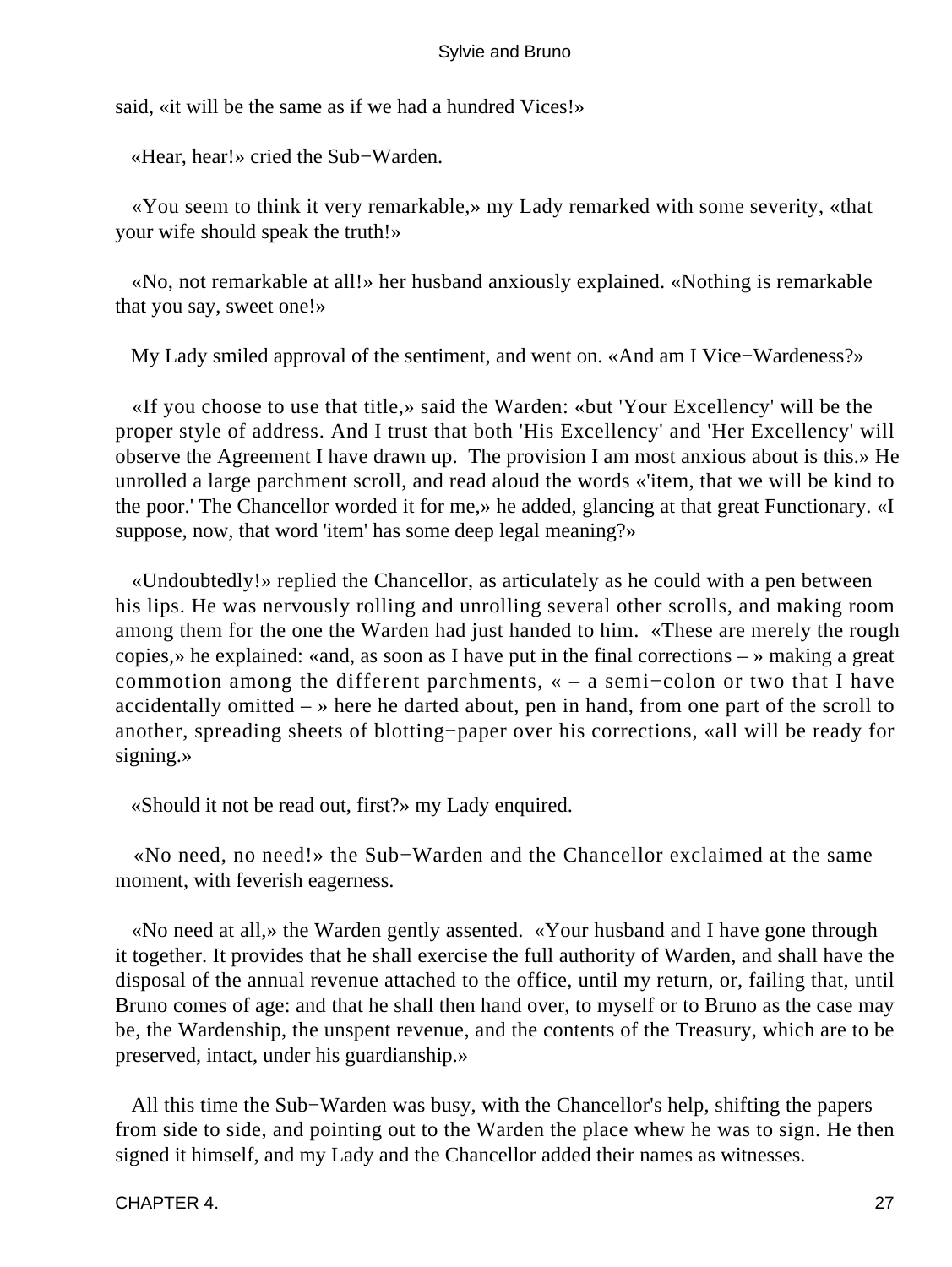«Short partings are best,» said the Warden. «All is ready for my journey. My children are waiting below to see me off» He gravely kissed my Lady, shook hands with his brother and the Chancellor, and left the room.

[Image...'What a game!']

 The three waited in silence till the sound of wheels announced that the Warden was out of hearing: then, to my surprise, they broke into peals of uncontrollable laughter.

 «What a game, oh, what a game!» cried the Chancellor. And he and the Vice−Warden joined hands, and skipped wildly about the room. My Lady was too dignified to skip, but she laughed like the neighing of a horse, and waved her handkerchief above her head: it was clear to her very limited understanding that something very clever had been done, but what it was she had yet to learn.

 «You said I should hear all about it when the Warden had gone,» she remarked, as soon as she could make herself heard.

 «And so you shall, Tabby!» her husband graciously replied, as he removed the blotting−paper, and showed the two parchments lying side by side. «This is the one he read but didn't sign: and this is the one he signed but didn't read! You see it was all covered up, except the place for signing the names  $-\infty$ 

«Yes, yes!» my Lady interrupted eagerly, and began comparing the two Agreements.

 «'Item, that he shall exercise the authority of Warden, in the Warden's absence.' Why, that's been changed into 'shall be absolute governor for life, with the title of Emperor, if elected to that office by the people.' What! Are you Emperor, darling?»

 «Not yet, dear,» the Vice−Warden replied. «It won't do to let this paper be seen, just at present. All in good time.»

 My Lady nodded, and read on. «'Item, that we will be kind to the poor.' Why, that's omitted altogether!»

«Course it is!» said her husband. «We're not going to bother about the wretches!»

 «Good,» said my Lady, with emphasis, and read on again. «'Item, that the contents of the Treasury be preserved intact.' Why, that's altered into 'shall be at the absolute disposal of the Vice−Warden'! »Well, Sibby, that was a clever trick! All the Jewels, only think! May I go and put them on directly?"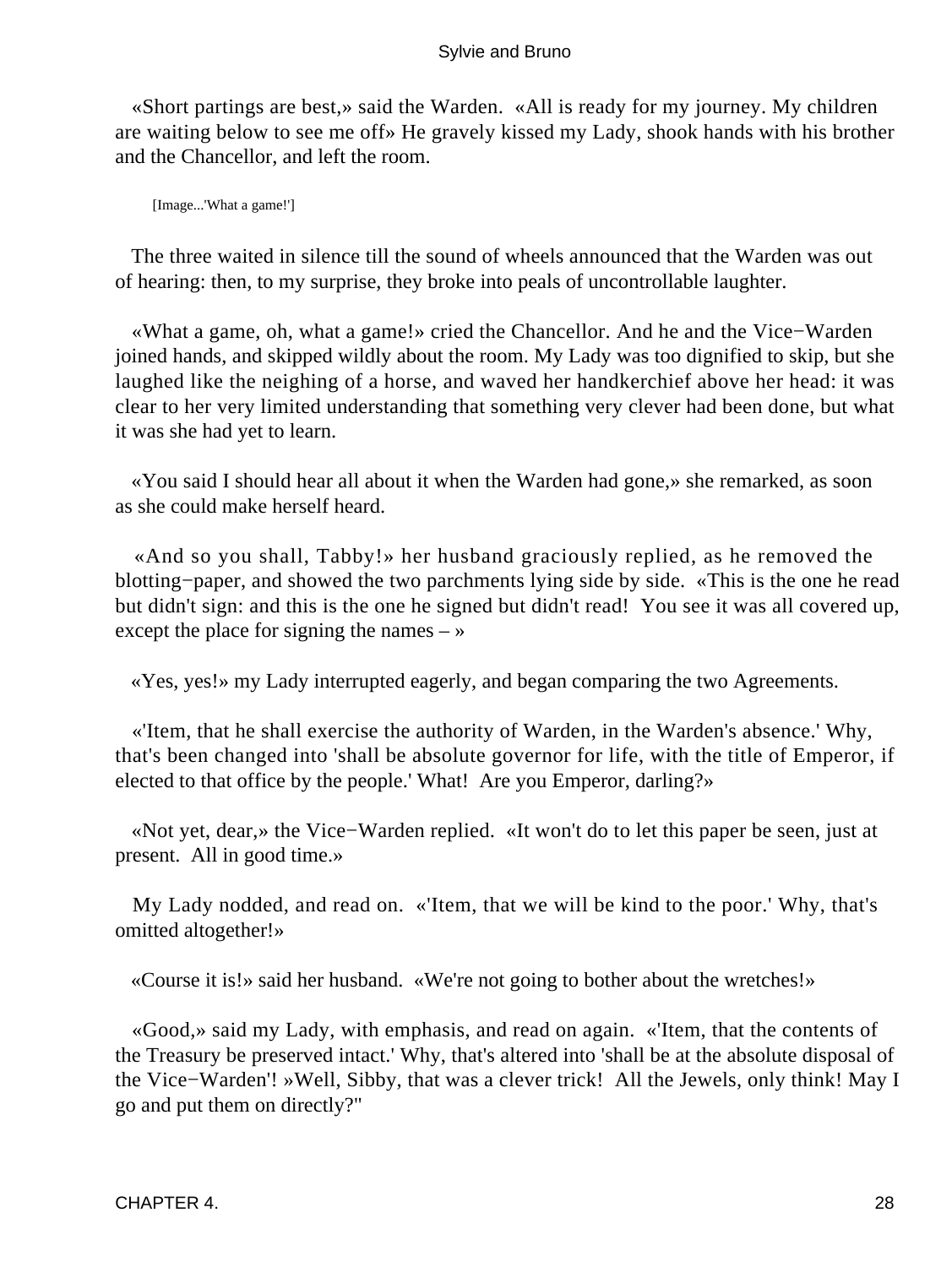«Well, not just yet, Lovey,» her husband uneasily replied. «You see the public mind isn't quite ripe for it yet. We must feel our way. Of course we'll have the coach−and−four out, at once. And I'll take the title of Emperor, as soon as we can safely hold an Election. But they'll hardly stand our using the Jewels, as long as they know the Warden's alive. We must spread a report of his death. A little Conspiracy  $-\infty$ 

 «A Conspiracy!» cried the delighted lady, clapping her hands. «Of all things, I do like a Conspiracy! It's so interesting!»

 The Vice−Warden and the Chancellor interchanged a wink or two. «Let her conspire to her heart's content!» the cunning Chancellor whispered. «It'll do no harm!»

«And when will the Conspiracy  $-\infty$ 

 "Hist!', her husband hastily interrupted her, as the door opened, and Sylvie and Bruno came in, with their arms twined lovingly round each other – Bruno sobbing convulsively, with his face hidden on his sister's shoulder, and Sylvie more grave and quiet, but with tears streaming down her cheeks.

 «Mustn't cry like that!» the Vice−Warden said sharply, but without any effect on the weeping children. «Cheer 'em up a bit!» he hinted to my Lady.

 «Cake!» my Lady muttered to herself with great decision, crossing the room and opening a cupboard, from which she presently returned with two slices of plum−cake. «Eat, and don't cry!» were her short and simple orders: and the poor children sat down side by side, but seemed in no mood for eating.

 For the second time the door opened – or rather was burst open, this time, as Uggug rushed violently into the room, shouting «that old Beggars come again!»

 «He's not to have any food – » the Vice−warden was beginning, but the Chancellor interrupted him. «It's all right,» he said, in a low voice: «the servants have their orders.»

 «He's just under here,» said Uggug, who had gone to the window, and was looking down into the court−yard.

 «Where, my darling?» said his fond mother, flinging her arms round the neck of the little monster. All of us (except Sylvie and Bruno, who took no notice of what was going on) followed her to the window. The old Beggar looked up at us with hungry eyes. «Only a crust of bread, your Highness!» he pleaded.

[Image...'Drink this!']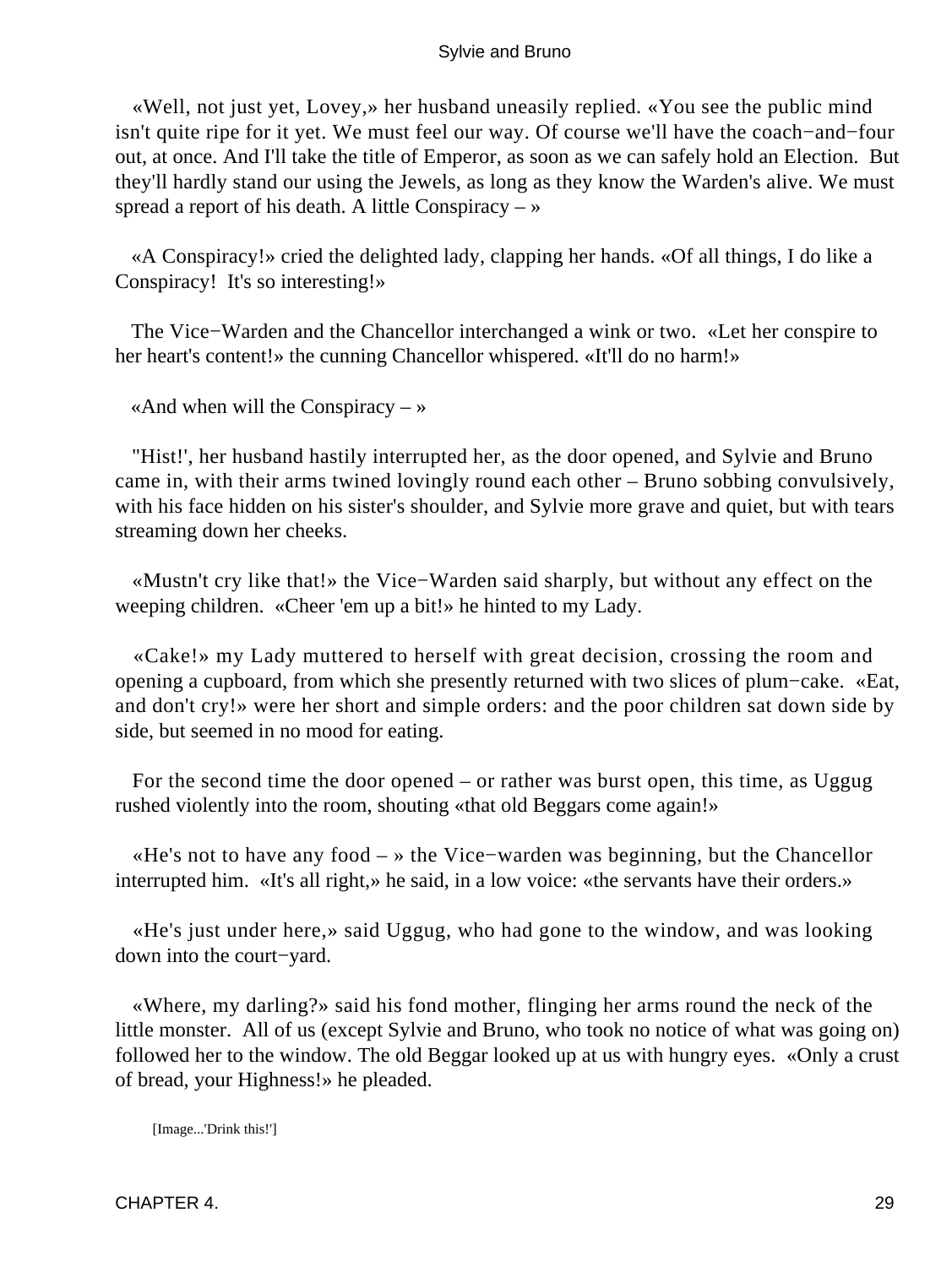He was a fine old man, but looked sadly ill and worn. «A crust of bread is what I crave!» he repeated. «A single crust, and a little water!»

«Here's some water, drink this!»

Uggug bellowed, emptying a jug of water over his head.

«Well done, my boy!» cried the Vice−Warden.

«That's the way to settle such folk!»

«Clever boy!», the Wardeness chimed in. «Hasn't he good spirits?»

 «Take a stick to him!» shouted the Vice−Warden, as the old Beggar shook the water from his ragged cloak, and again gazed meekly upwards.

«Take a red−hot poker to him!» my Lady again chimed in.

 Possibly there was no red−hot poker handy: but some sticks were forthcoming in a moment, and threatening faces surrounded the poor old wanderer, who waved them back with quiet dignity. «No need to break my old bones,» he said. «I am going. Not even a crust!»

 «Poor, poor old man!» exclaimed a little voice at my side, half choked with sobs. Bruno was at the window, trying to throw out his slice of plum−cake, but Sylvie held him back.

«He shalt have my cake!» Bruno cried, passionately struggling out of Sylvie's arms.

 «Yes, yes, darling!» Sylvie gently pleaded. «But don't throw it out! He's gone away, don't you see? Let's go after him.» And she led him out of the room, unnoticed by the rest of the party, who were wholly absorbed in watching the old Beggar.

 The Conspirators returned to their seats, and continued their conversation in an undertone, so as not to be heard by Uggug, who was still standing at the window.

 «By the way, there was something about Bruno succeeding to the Wrardenship,» said my Lady. «How does that stand in the new Agreement?»

 The Chancellor chuckled. «Just the same, word for word,» he said, «with one exception, my Lady. Instead of 'Bruno,' I've taken the liberty to put in  $-\infty$  he dropped his voice to a whisper, «to put in 'Uggug,' you know!»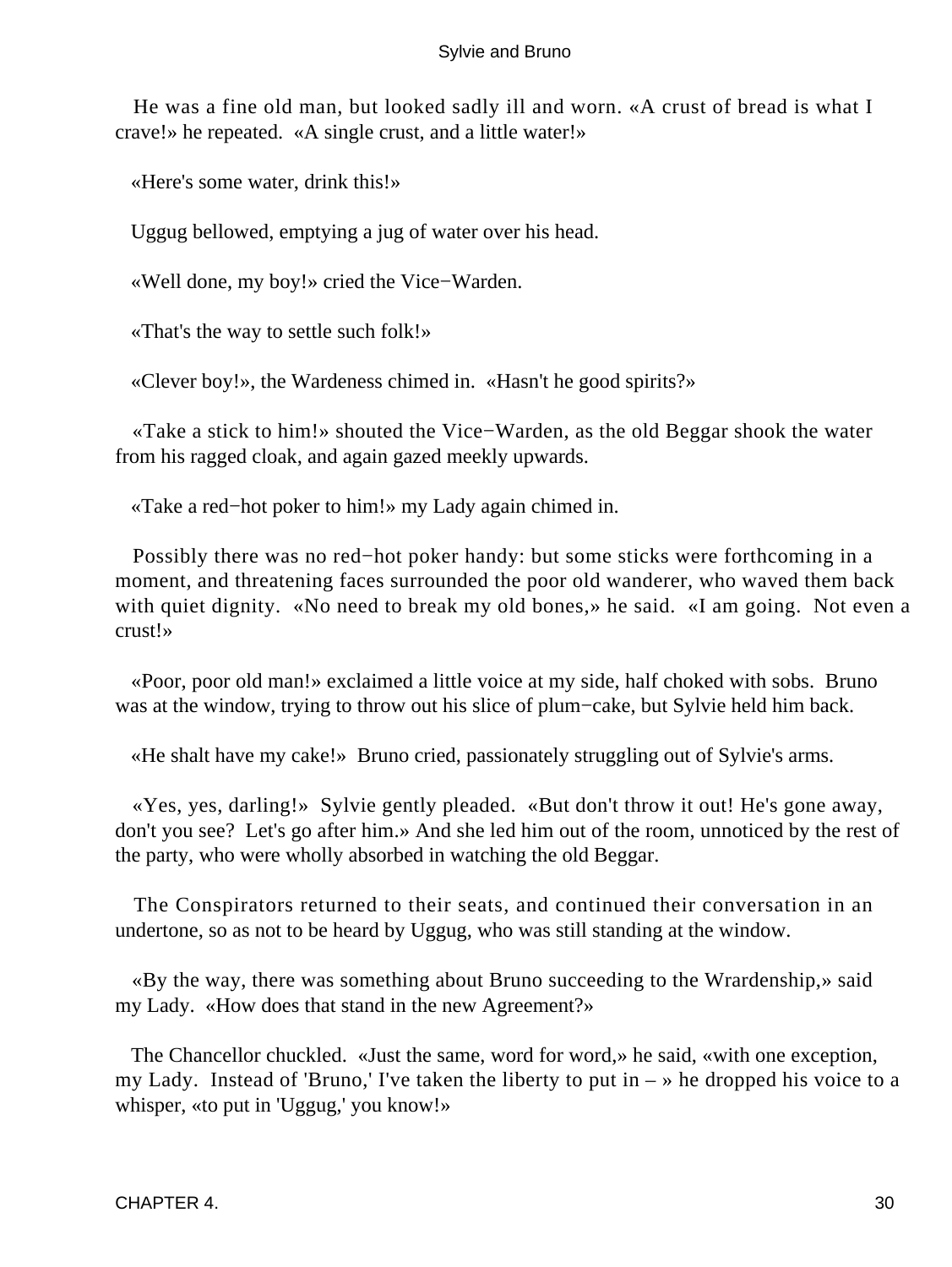«Uggug, indeed!» I exclaimed, in a burst of indignation I could no longer control. To bring out even that one word seemed a gigantic effort: but, the cry once uttered, all effort ceased at once: a sudden gust swept away the whole scene, and I found myself sitting up, staring at the young lady in the opposite corner of the carriage, who had now thrown back her veil, and was looking at me with an expression of amused surprise.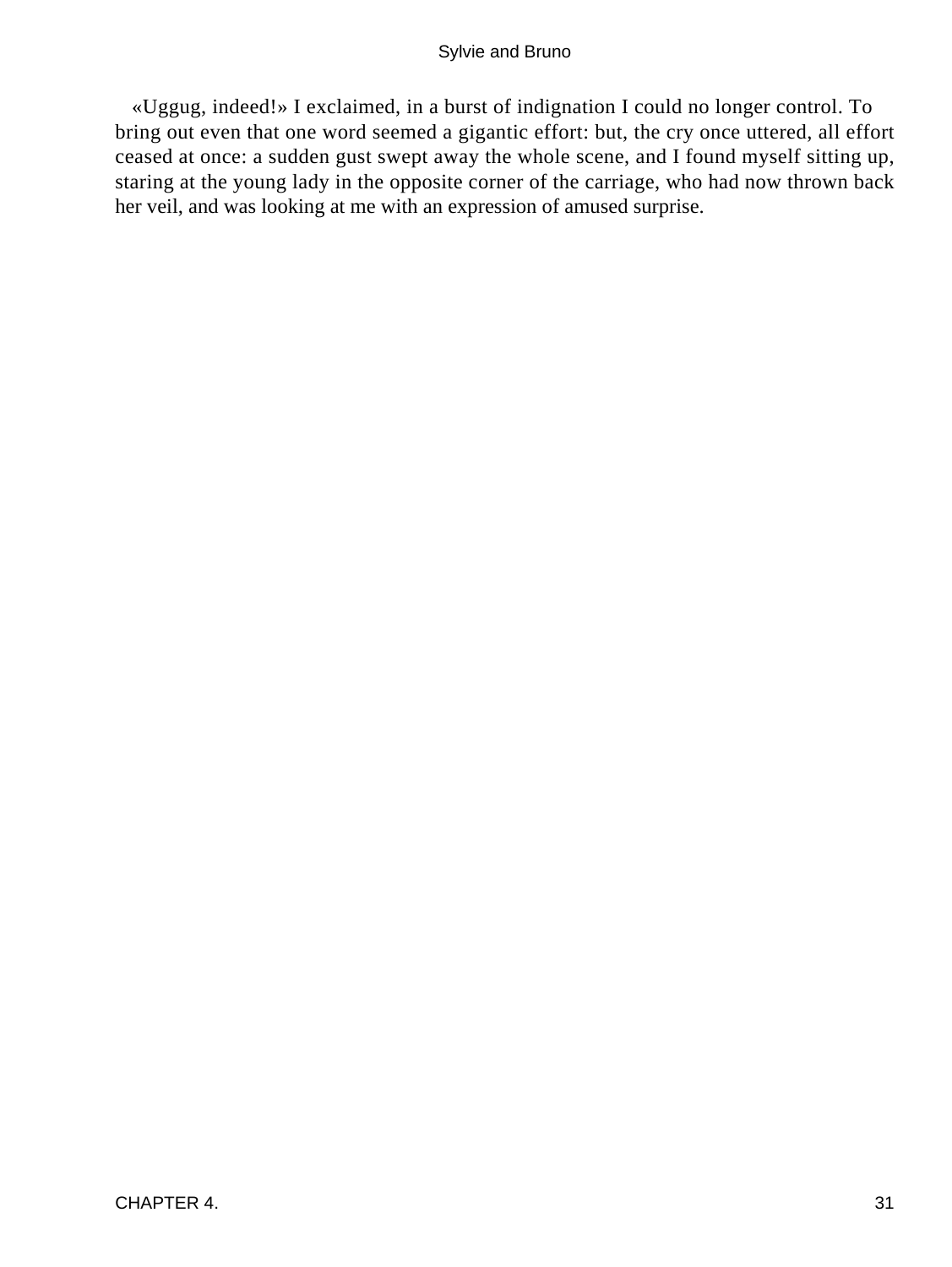# **[CHAPTER 5.](#page-177-0)**

### *A* BEGGAR'S **PALACE.**

 That I had said something, in the act of waking, I felt sure: the hoarse stifled cry was still ringing in my ears, even if the startled look of my fellow−traveler had not been evidence enough: but what could I possibly say by way of apology?

 «I hope I didn't frighten you?» I stammered out at last. «I have no idea what I said. I was dreaming.»

 «You said 'Uggug indeed!'» the young lady replied, with quivering lips that would curve themselves into a smile, in spite of all her efforts to look grave. «At least – you didn't say it – you shouted it!»

 «I'm very sorry,» was all I could say, feeling very penitent and helpless. «She has Sylvie's eyes!» I thought to myself, half−doubting whether, even now, I were fairly awake. «And that sweet look of innocent wonder is all Sylvie's too. But Sylvie hasn't got that calm resolute mouth nor that far−away look of dreamy sadness, like one that has had some deep sorrow, very long ago – » And the thick−coming fancies almost prevented my hearing the lady's next words.

 «If you had had a 'Shilling Dreadful' in your hand,» she proceeded, «something about Ghosts or Dynamite or Midnight Murder – one could understand it: those things aren't worth the shilling, unless they give one a Nightmare. But really – with only a medical treatise, you know  $-\infty$  and she glanced, with a pretty shrug of contempt, at the book over which I had fallen asleep.

 Her friendliness, and utter unreserve, took me aback for a moment; yet there was no touch of forwardness, or boldness, about the child for child, almost, she seemed to be: I guessed her at scarcely over twenty – all was the innocent frankness of some angelic visitant, new to the ways of earth and the conventionalisms or, if you will, the barbarisms – of Society. «Even so,» I mused, «will Sylvie look and speak, in another ten years.»

 «You don't care for Ghosts, then,» I ventured to suggest, unless they are really terrifying?"

 «Quite so,» the lady assented. «The regular Railway−Ghosts – I mean the Ghosts of ordinary Railway−literature – are very poor affairs. I feel inclined to say, with Alexander Selkirk, 'Their tameness is shocking to me'! And they never do any Midnight Murders. They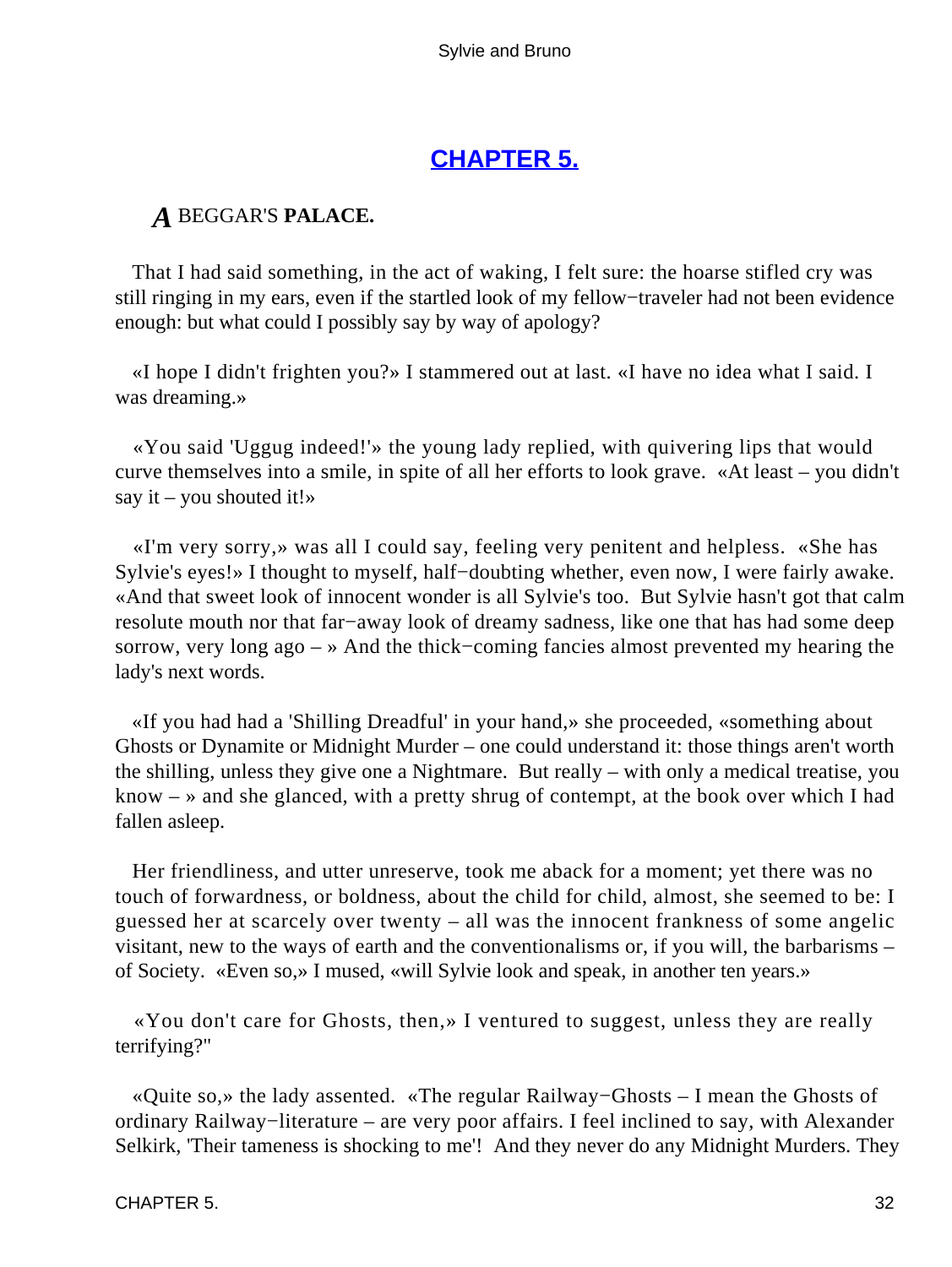couldn't 'welter in gore,' to save their lives!»

 «'Weltering in gore' is a very expressive phrase, certainly. Can it be done in any fluid, I wonder?»

 «I think not,» the lady readily replied – quite as if she had thought it out, long ago. «It has to be something thick. For instance, you might welter in bread−sauce. That, being white, would be more suitable for a Ghost, supposing it wished to welter!»

«You have a real good terrifying Ghost in that book?» I hinted.

 «How could you guess?» she exclaimed with the most engaging frankness, and placed the volume in my hands. I opened it eagerly, with a not unpleasant thrill like what a good ghost−story gives one) at the 'uncanny' coincidence of my having so unexpectedly divined the subject of her studies.

It was a book of Domestic Cookery, open at the article Bread Sauce.'

 I returned the book, looking, I suppose, a little blank, as the lady laughed merrily at my discomfiture. «It's far more exciting than some of the modern ghosts, I assure you! Now there was a Ghost last month – I don't mean a real Ghost in in Supernature – but in a Magazine. It was a perfectly flavourless Ghost. It wouldn't have frightened a mouse! It wasn't a Ghost that one would even offer a chair to!»

 «Three score years and ten, baldness, and spectacles, have their advantages after all!», I said to myself. «Instead of a bashful youth and maiden, gasping out monosyllables at awful intervals, here we have an old man and a child, quite at their ease, talking as if they had known each other for years! Then you think,» I continued aloud, «that we ought sometimes to ask a Ghost to sit down? But have we any authority for it? In Shakespeare, for instance – there are plenty of ghosts there – does Shakespeare ever give the stage−direction 'hands chair to Ghost'?»

 The lady looked puzzled and thoughtful for a moment: then she almost clapped her hands. «Yes, yes, he does!» she cried. «He makes Hamlet say 'Rest, rest, perturbed Spirit!»'

«And that, I suppose, means an easy−chair?»

«An American rocking−chair, I think – »

 «Fayfield Junction, my Lady, change for Elveston!» the guard announced, flinging open the door of the carriage: and we soon found ourselves, with all our portable property around us, on the platform.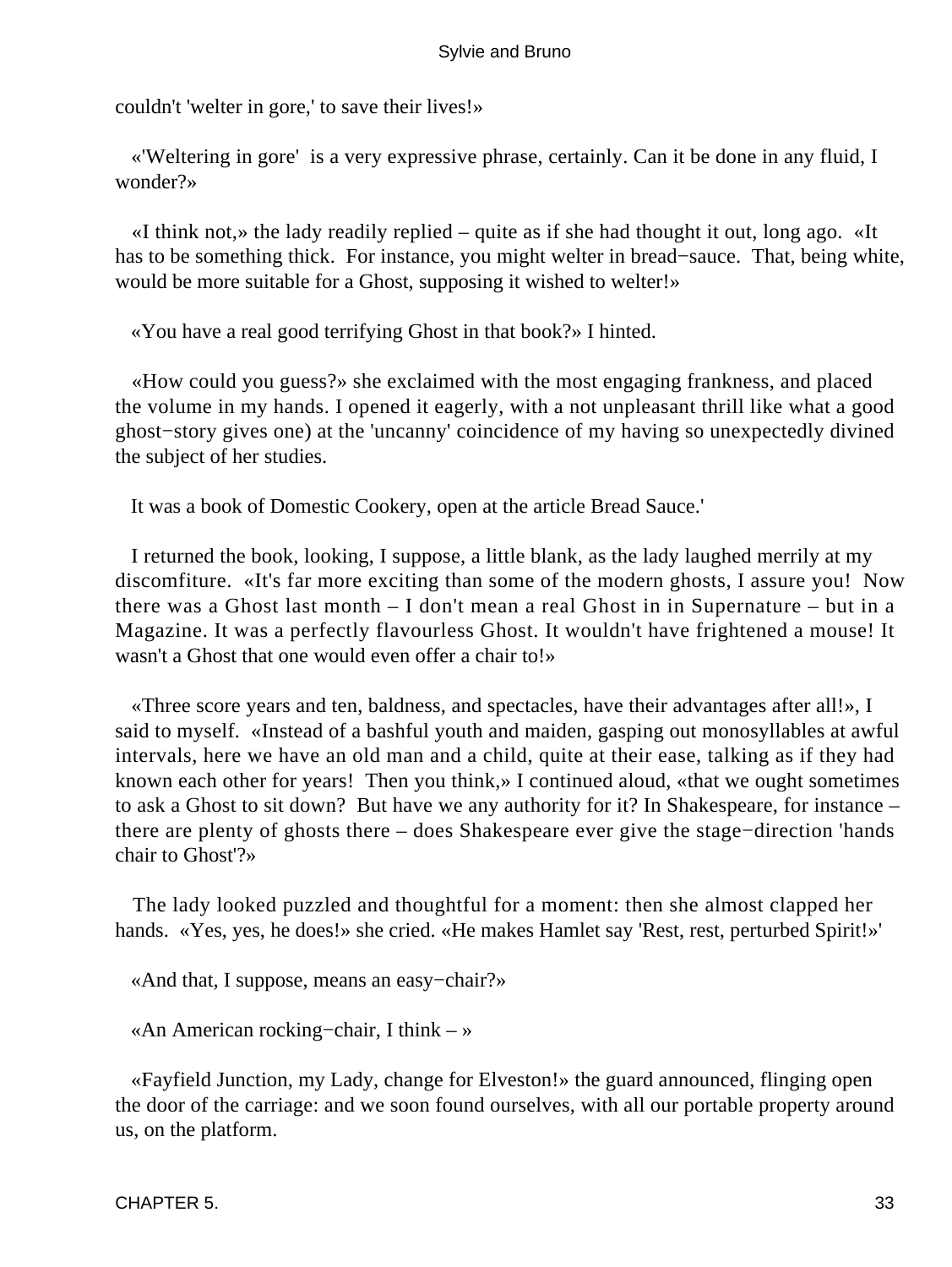The accommodation, provided for passengers waiting at this Junction, was distinctly inadequate – a single wooden bench, apparently intended for three sitters only: and even this was already partially occupied by a very old man, in a smock frock, who sat, with rounded shoulders and drooping head, and with hands clasped on the top of his stick so as to make a sort of pillow for that wrinkled face with its look of patient weariness.

 «Come, you be off!» the Station−master roughly accosted the poor old man. «You be off, and make way for your betters! This way, my Lady!» he added in a perfectly different tone. «If your Ladyship will take a seat, the train will be up in a few minutes.» The cringing servility of his manner was due, no doubt, to the address legible on the pile of luggage, which announced their owner to be «Lady Muriel Orme, passenger to Elveston, via Fayfield Junction.»

 As I watched the old man slowly rise to his feet, and hobble a few paces down the platform, the lines came to my lips:−

 «From sackcloth couch the Monk arose, With toil his stiffen'd limbs he rear'd; A hundred years had flung their snows On his thin locks and floating beard.»

[Image...'Come, you be off!']

 But the lady scarcely noticed the little incident. After one glance at the 'banished man,' who stood tremulously leaning on his stick, she turned to me. «This is not an American rocking−chair, by any means! Yet may I say,» slightly changing her place, so as to make room for me beside her, «may I say, in Hamlet's words, 'Rest, rest – '» she broke off with a silvery laugh.

 « – perturbed Spirit!»' I finished the sentence for her. «Yes, that describes a railway−traveler exactly! And here is an instance of it,» I added, as the tiny local train drew up alongside the platform, and the porters bustled about, opening carriage−doors – one of them helping the poor old man to hoist himself into a third−class carriage, while another of them obsequiously conducted the lady and myself into a first−class.

 She paused, before following him, to watch the progress of the other passenger. «Poor old man!» she said. «How weak and ill he looks! It was a shame to let him be turned away like that. I'm very sorry – » At this moment it dawned on me that these words were not addressed to me, but that she was unconsciously thinking aloud. I moved away a few steps, and waited to follow her into the carriage, where I resumed the conversation.

 «Shakespeare must have traveled by rail, if only in a dream: 'perturbed Spirit' is such a happy phrase.»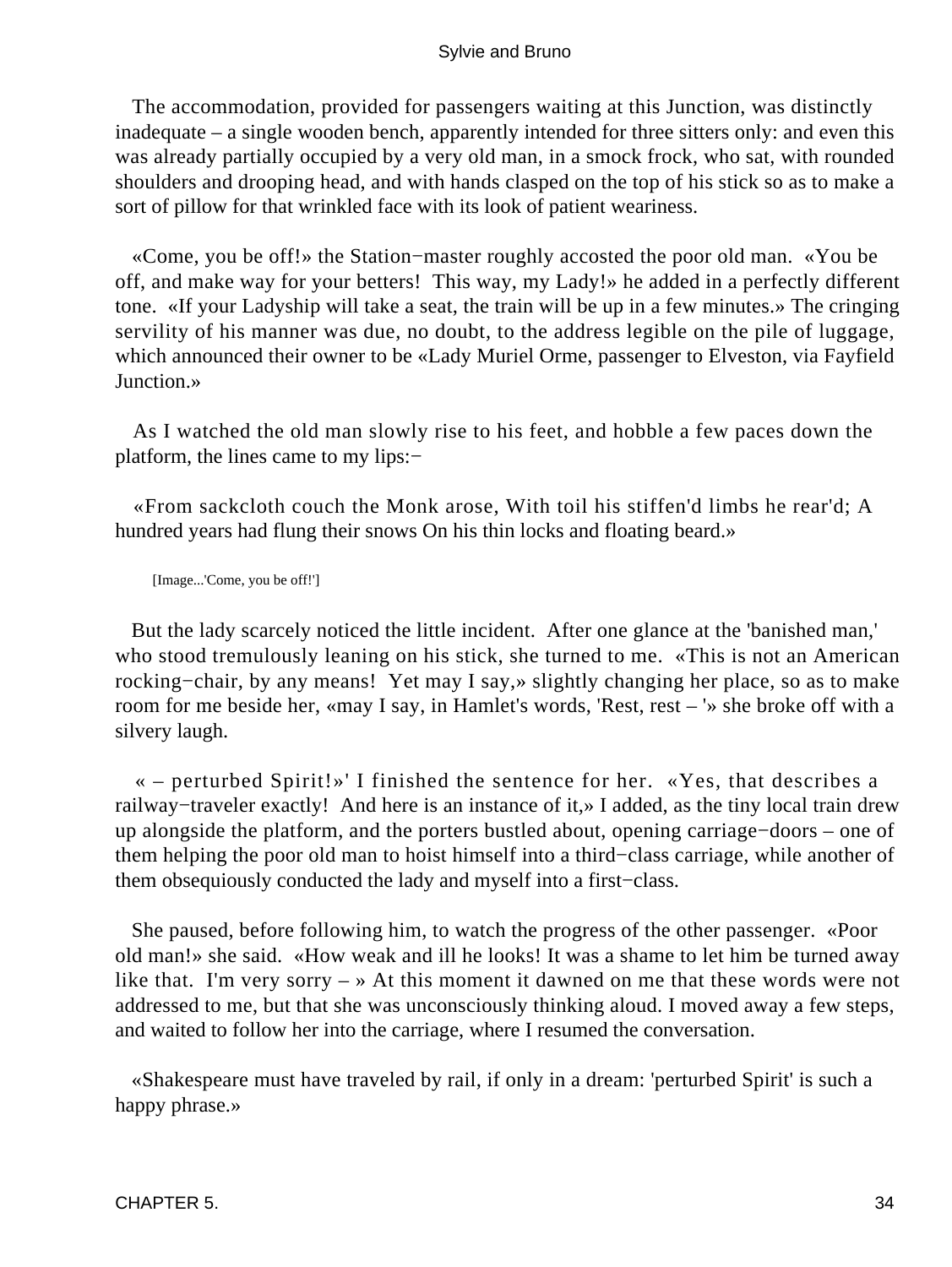«'Perturbed' referring, no doubt,» she rejoined, «to the sensational booklets peculiar to the Rail. If Steam has done nothing else, it has at least added a whole new Species to English Literature!»

 «No doubt of it,» I echoed. «The true origin of all our medical books – and all our cookery−books – »

 «No, no!» she broke in merrily. «I didn't mean our Literature! We are quite abnormal. But the booklets – the little thrilling romances, where the Murder comes at page fifteen, and the Wedding at page forty – surely they are due to Steam?»

 «And when we travel by Electricity if I may venture to develop your theory we shall have leaflets instead of booklets, and the Murder and the Wedding will come on the same page.»

 «A development worthy of Darwin!», the lady exclaimed enthusiastically. «Only you reverse his theory. Instead of developing a mouse into an elephant, you would develop an elephant into a mouse!» But here we plunged into a tunnel, and I leaned back and closed my eyes for a moment, trying to recall a few of the incidents of my recent dream.

 $\ll$ I thought I saw  $-\gg$  I murmured sleepily: and then the phrase insisted on conjugating itself, and ran into «you thought you saw – he thought he saw – » and then it suddenly went off into a song: –

 «He thought he saw an Elephant, That practised on a fife: He looked again, and found it was A letter from his wife. 'At length I realise,' he said, »The bitterness of Life!'"

 And what a wild being it was who sang these wild words! A Gardener he seemed to be yet surely a mad one, by the way he brandished his rake – madder, by the way he broke, ever and anon, into a frantic jig – maddest of all, by the shriek in which he brought out the last words of the stanza!

[Image....The gardener]

 It was so far a description of himself that he had the feet of an Elephant: but the rest of him was skin and bone: and the wisps of loose straw, that bristled all about him, suggested that he had been originally stuffed with it, and that nearly all the stuffing had come out.

 Sylvie and Bruno waited patiently till the end of the first verse. Then Sylvie advanced alone (Bruno having suddenly turned shy) and timidly introduced herself with the words «Please, I'm Sylvie!»

"And who's that other thing?', said the Gardener.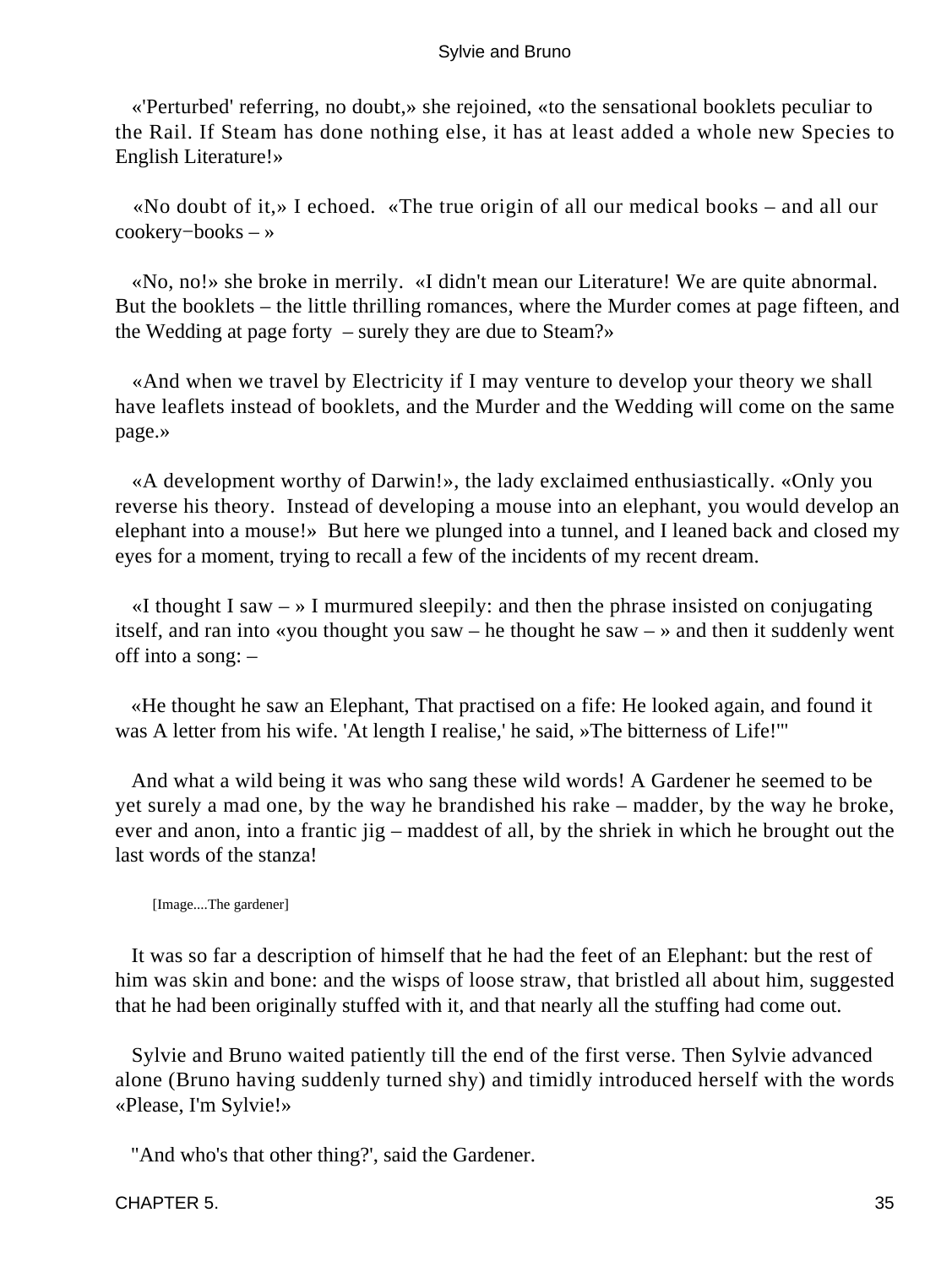«What thing?» said Sylvie, looking round. «Oh, that's Bruno. He's my brother.»

«Was he your brother yesterday?» the Gardener anxiously enquired.

 «Course I were!» cried Bruno, who had gradually crept nearer, and didn't at all like being talked about without having his share in the conversation.

 «Ah, well!» the Gardener said with a kind of groan. «Things change so, here. Whenever I look again, it's sure to be something different! Yet I does my duty! I gets up wriggle−early at five  $-\infty$ 

 «If I was oo,» said Bruno, «I wouldn't wriggle so early. It's as bad as being a worm!» he added, in an undertone to Sylvie.

 «But you shouldn't be lazy in the morning, Bruno,» said Sylvie. «Remember, it's the early bird that picks up the worm!»

 «It may, if it likes!» Bruno said with a slight yawn. «I don't like eating worms, one bit. I always stop in bed till the early bird has picked them up!»

«I wonder you've the face to tell me such fibs!» cried the Gardener.

To which Bruno wisely replied «Oo don't want a face to tell fibs wiz – only a mouf.»

Sylvie discreetly changed the subject. «And did you plant all these flowers?» she said.

«What a lovely garden you've made! Do you know, I'd like to live here always!»

«In the winter−nights – » the Gardener was beginning.

 «But I'd nearly forgotten what we came about!» Sylvie interrupted. «Would you please let us through into the road? There's a poor old beggar just gone out – and he's very hungry – and Bruno wants to give him his cake, you know!»

 "It's as much as my place is worth!', the Gardener muttered, taking a key from his pocket, and beginning to unlock a door in the garden−wall.

«How much are it wurf? »Bruno innocently enquired.

 But the Gardener only grinned. «That's a secret!» he said. «Mind you come back quick!» he called after the children, as they passed out into the road. I had just time to follow them, before he shut the door again.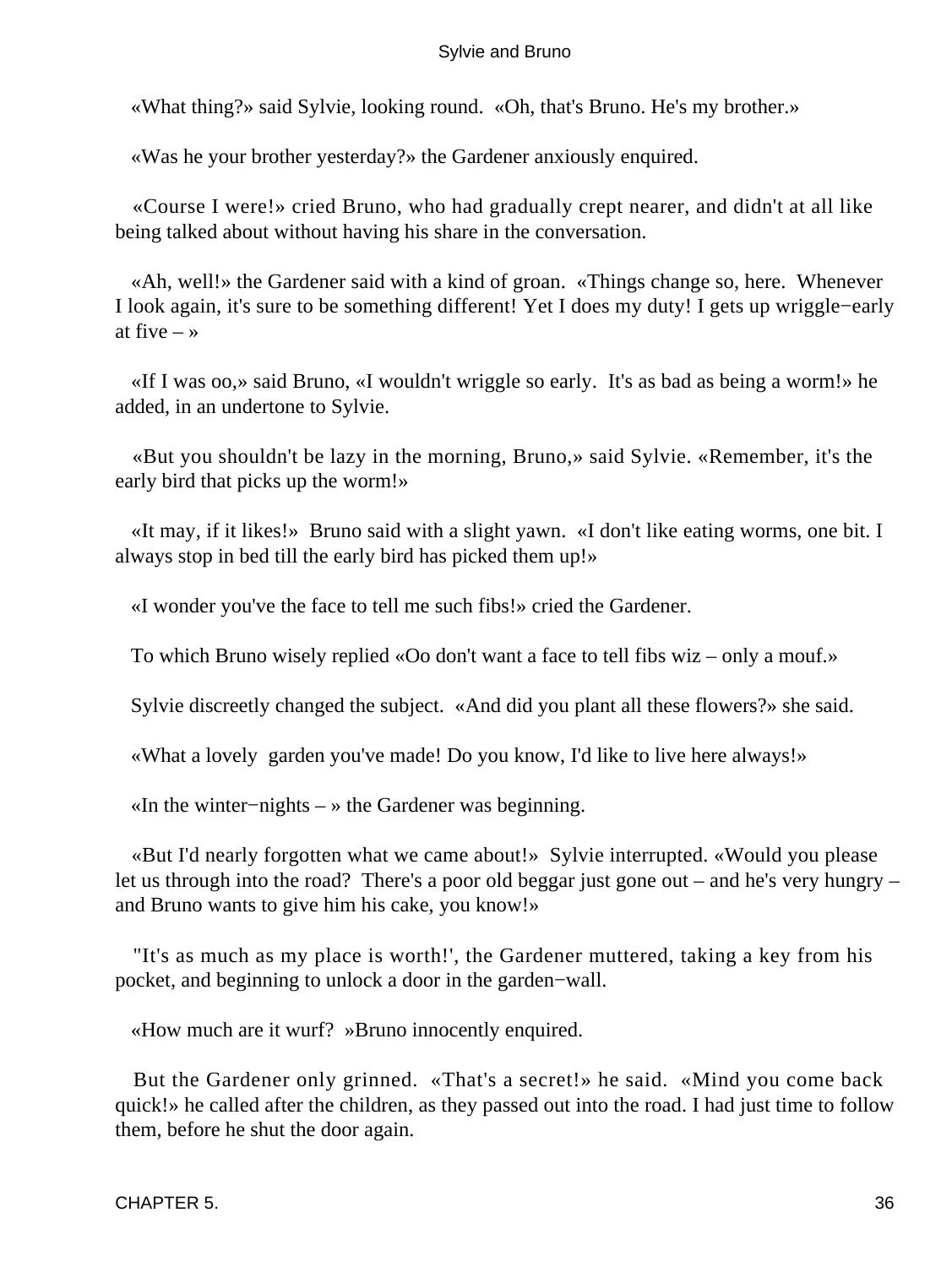We hurried down the road, and very soon caught sight of the old Beggar, about a quarter of a mile ahead of us, and the children at once set off running to overtake him.

 Lightly and swiftly they skimmed over the ground, and I could not in the least understand how it was I kept up with them so easily. But the unsolved problem did not worry me so much as at another time it might have done, there were so many other things to attend to.

 The old Beggar must have been very deaf, as he paid no attention whatever to Bruno's eager shouting, but trudged wearily on, never pausing until the child got in front of him and held up the slice of cake. The poor little fellow was quite out of breath, and could only utter the one word «Cake!» not with the gloomy decision with which Her Excellency had so lately pronounced it, but with a sweet childish timidity, looking up into the old man's face with eyes that loved 'all things both great and small.'

 The old man snatched it from him, and devoured it greedily, as some hungry wild beast might have done, but never a word of thanks did he give his little benefactor – only growled «More, more!» and glared at the half−frightened children.

 «There is no more!», Sylvie said with tears in her eyes. «I'd eaten mine. It was a shame to let you be turned away like that. I'm very sorry  $-\infty$ 

 I lost the rest of the sentence, for my mind had recurred, with a great shock of surprise, to Lady Muriel Orme, who had so lately uttered these very words of Sylvie's – yes, and in Sylvie's own voice, and with Sylvie's gentle pleading eyes!

 «Follow me!» were the next words I heard, as the old man waved his hand, with a dignified grace that ill suited his ragged dress, over a bush, that stood by the road side, which began instantly to sink into the earth. At another time I might have doubted the evidence of my eyes, or at least have felt some astonishment: but, in this strange scene, my whole being seemed absorbed in strong curiosity as to what would happen next.

 When the bush had sunk quite out of our sight, marble steps were seen, leading downwards into darkness. The old man led the way, and we eagerly followed.

 The staircase was so dark, at first, that I could only just see the forms of the children, as, hand−in−hand, they groped their way down after their guide: but it got lighter every moment, with a strange silvery brightness, that seemed to exist in the air, as there were no lamps visible; and, when at last we reached a level floor, the room, in which we found ourselves, was almost as light as day.

 It was eight−sided, having in each angle a slender pillar, round which silken draperies were twined. The wall between the pillars was entirely covered, to the height of six or seven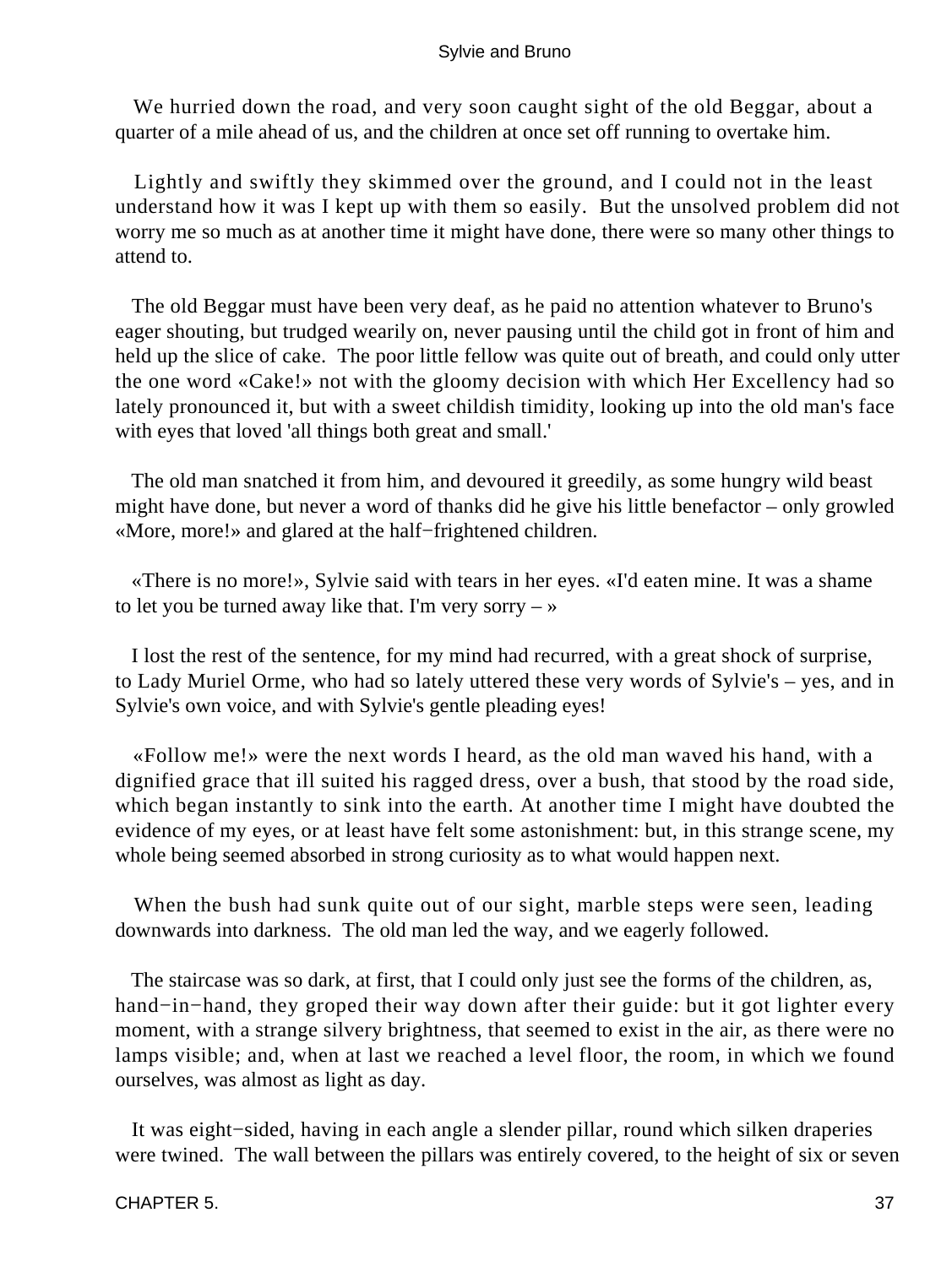feet, with creepers, from which hung quantities of ripe fruit and of brilliant flowers, that almost hid the leaves. In another place, perchance, I might have wondered to see fruit and flowers growing together: here, my chief wonder was that neither fruit nor flowers were such as I had ever seen before. Higher up, each wall contained a circular window of coloured glass; and over all was an arched roof, that seemed to be spangled all over with jewels.

 With hardly less wonder, I turned this way and that, trying to make out how in the world we had come in: for there was no door: and all the walls were thickly covered with the lovely creepers.

 «We are safe here, my darlings!» said the old man, laying a hand on Sylvie's shoulder, and bending down to kiss her. Sylvie drew back hastily, with an offended air: but in another moment, with a glad cry of «Why, it's Father!», she had run into his arms.

[Image...A beggar's palace]

 «Father! Father!» Bruno repeated: and, while the happy children were being hugged and kissed, I could but rub my eyes and say «Where, then, are the rags gone to?»; for the old man was now dressed in royal robes that glittered with jewels and gold embroidery, and wore a circlet of gold around his head.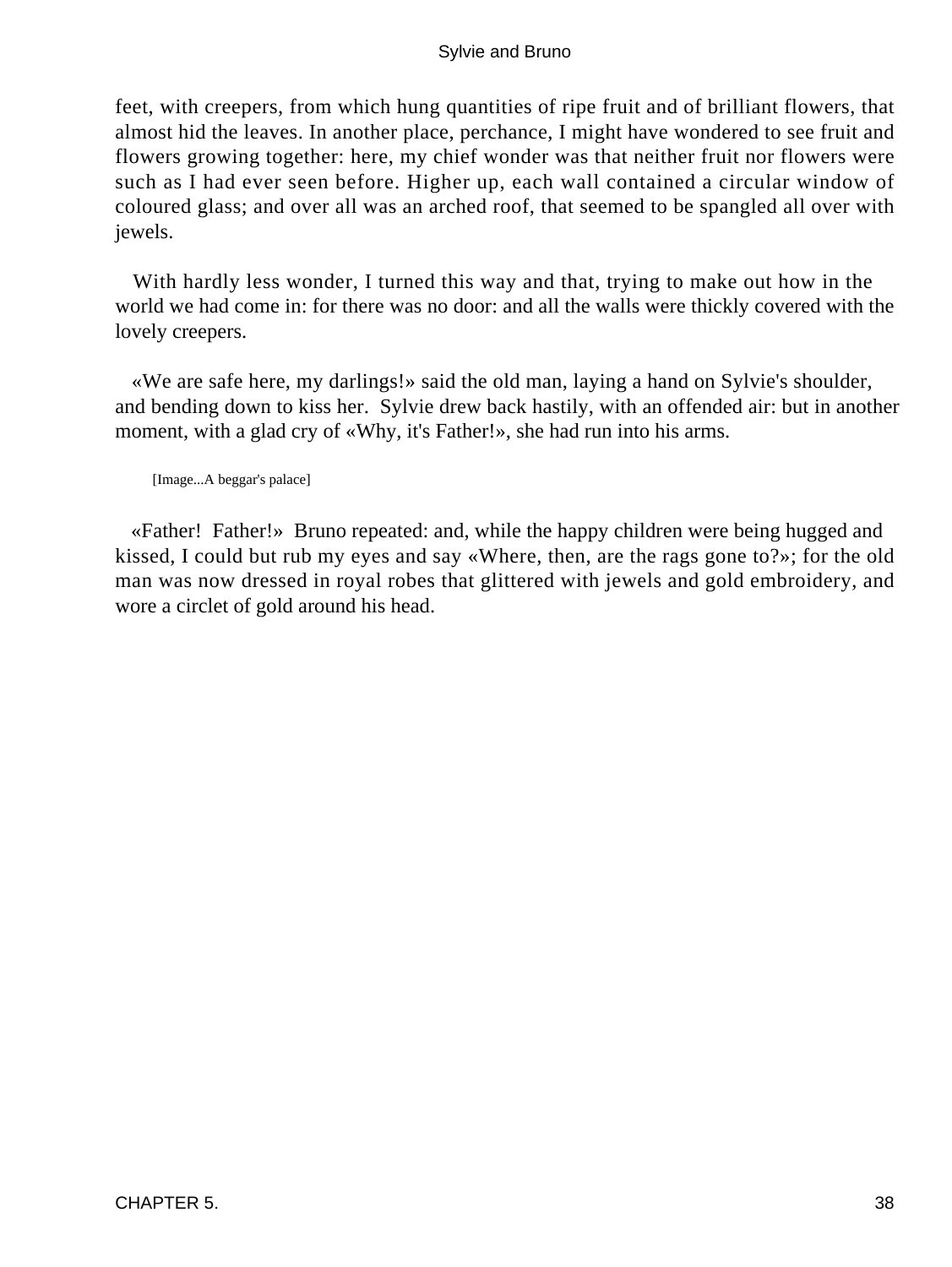# **[CHAPTER 6.](#page-177-0)**

## *T*HE **MAGIC LOCKET.**

 «Where are we, father?» Sylvie whispered, with her arms twined closely around the old man's neck, and with her rosy cheek lovingly pressed to his.

«In Elfland, darling. It's one of the provinces of Fairyland.»

 «But I thought Elfland was ever so far from Outland: and we've come such a tiny little way!»

 «You came by the Royal Road, sweet one. Only those of royal blood can travel along it: but you've been royal ever since I was made King of Elfland that's nearly a month ago. They sent two ambassadors, to make sure that their invitation to me, to be their new King, should reach me. One was a Prince; so he was able to come by the Royal Road, and to come invisibly to all but me: the other was a Baron; so he had to come by the common road, and I dare say he hasn't even arrived yet.»

«Then how far have we come?» Sylvie enquired.

«Just a thousand miles, sweet one, since the Gardener unlocked that door for you.»

«A thousand miles!» Bruno repeated. «And may I eat one?»

«Eat a mile, little rogue?»

«No,» said Bruno. «I mean may I eat one of that fruits?»

 «Yes, child,» said his father: «and then you'll find out what Pleasure is like – the Pleasure we all seek so madly, and enjoy so mournfully!»

 Bruno ran eagerly to the wall, and picked a fruit that was shaped something like a banana, but had the colour of a strawberry.

 He ate it with beaming looks, that became gradually more gloomy, and were very blank indeed by the time he had finished.

 «It hasn't got no taste at all!» he complained. «I couldn't feel nuffin in my mouf! It's a – what's that hard word, Sylvie?»

#### CHAPTER 6. 39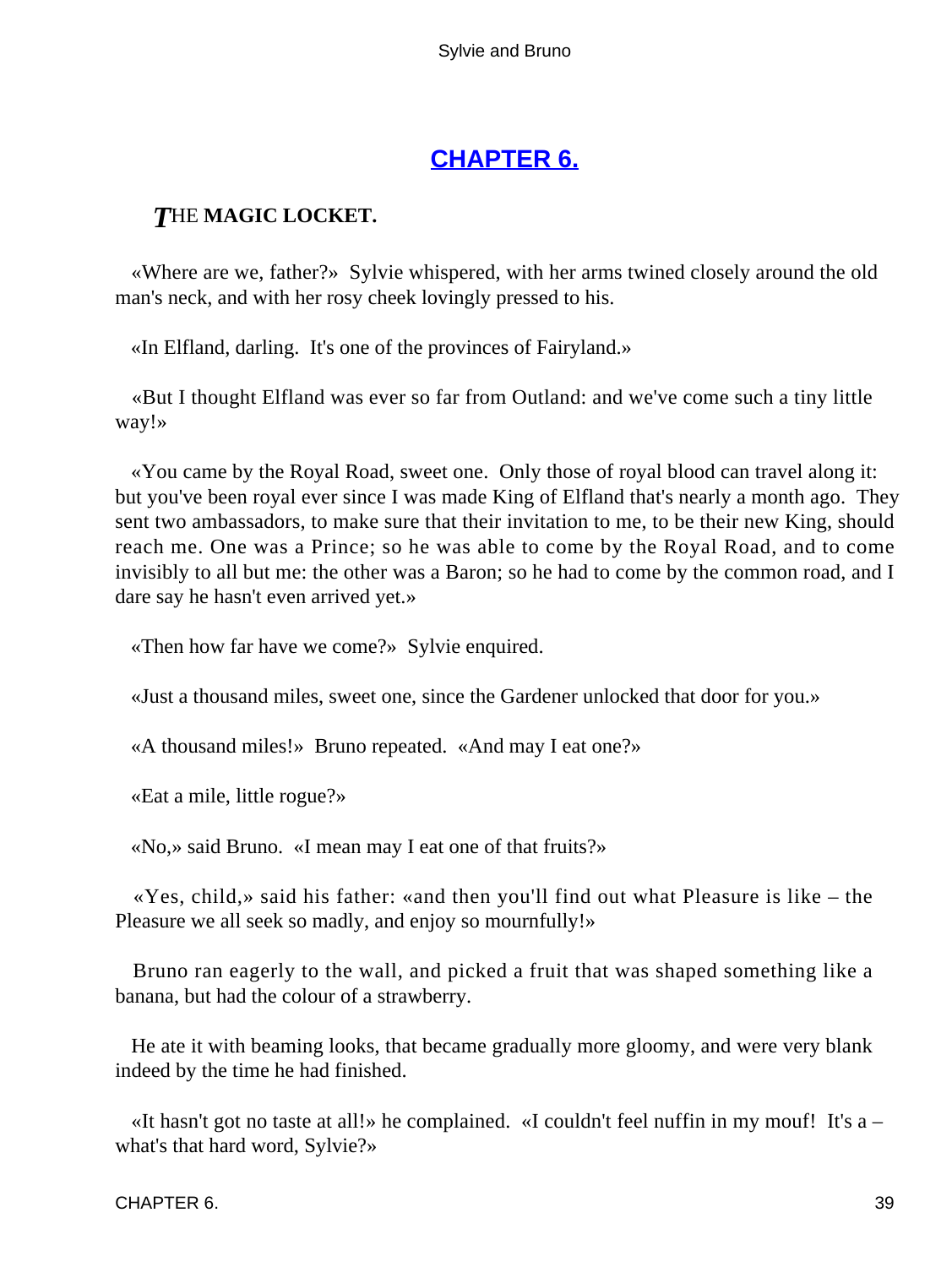«It was a Phlizz,» Sylvie gravely replied. «Are they all like that, father?»

 «They're all like that to you, darling, because you don't belong to Elfland – yet. But to me they are real.»

 Bruno looked puzzled. «I'll try anuvver kind of fruits!» he said, and jumped down off the King's knee. «There's some lovely striped ones, just like a rainbow!» And off he ran.

 Meanwhile the Fairy−King and Sylvie were talking together, but in such low tones that I could not catch the words: so I followed Bruno, who was picking and eating other kinds of fruit, in the vain hope of finding some that had a taste. I tried to pick so me myself – but it was like grasping air, and I soon gave up the attempt and returned to Sylvie.

«Look well at it, my darling,» the old man was saying, «and tell me how you like it.»

 «'It's just lovely,» cried Sylvie, delightedly. «Bruno, come and look!» And she held up, so that he might see the light through it, a heart−shaped Locket, apparently cut out of a single jewel, of a rich blue colour, with a slender gold chain attached to it.

 «It are welly pretty,» Bruno more soberly remarked: and he began spelling out some words inscribed on it. «All – will – love – Sylvie,» he made them out at last. «And so they doos!» he cried, clasping his arms round her neck. «Everybody loves Sylvie!»

 «But we love her best, don't we, Bruno?» said the old King, as he took possession of the Locket. «Now, Sylvie, look at this.» And he showed her, lying on the palm of his hand, a Locket of a deep crimson colour, the same shape as the blue one and, like it, attached to a slender golden chain.

 «Lovelier and lovelier!» exclaimed Sylvie, clasping her hands in ecstasy. «Look, Bruno!»

«And there's words on this one, too,» said Bruno. «Sylvie – will – love – all.»

«Now you see the difference,» said the old man: "different colours and different words.

Choose one of them, darling. I'll give you which ever you like best."

[Image...The crimson locket]

 Sylvie whispered the words, several times over, with a thoughtful smile, and then made her decision. «It's very nice to be loved,» she said: «but it's nicer to love other people! May I have the red one, Father?»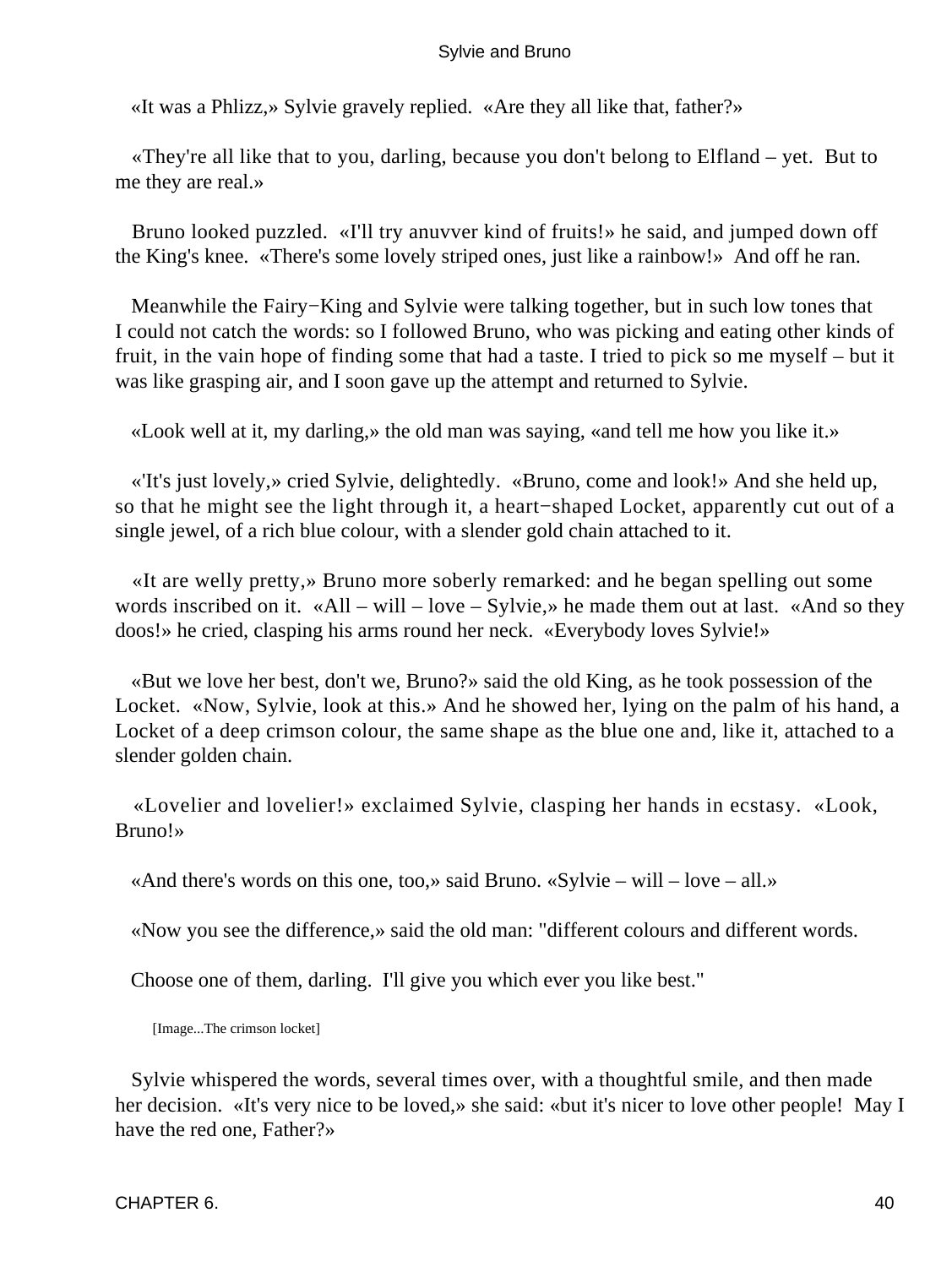The old man said nothing: but I could see his eyes fill with tears, as he bent his head and pressed his lips to her forehead in a long loving kiss. Then he undid the chain, and showed her how to fasten it round her neck, and to hide it away under the edge of her frock. "It's for you to keep you know he said in a low voice, not for other people to see. You'll remember how to use it?

Yes, I'll remember, said Sylvie.

 «And now darlings it's time for you to go back or they'll be missing you and then that poor Gardener will get into trouble!»

 Once more a feeling of wonder rose in my mind as to how in the world we were to get back again – since I took it for granted that wherever the children went I was to go – but no shadow of doubt seemed to cross their minds as they hugged and kissed him murmuring over and over again «Good−bye darling Father!» And then suddenly and swiftly the darkness of midnight seemed to close in upon us and through the darkness harshly rang a strange wild song: –

 He thought he saw a Buffalo Upon the chimney−piece: He looked again, and found it was His Sister's Husband's Niece. 'Unless you leave this house,' he said, 'I'll send for the Police!'

[Image...'He thought he saw a buffalo']

 «That was me!» he added, looking out at us, through the half−opened door, as we stood waiting in the road.' «And that's what I'd have done – as sure as potatoes aren't radishes – if she hadn't have tooken herself off! But I always loves my pay−rints like anything.»

«Who are oor pay−rints?» said Bruno.

 «Them as pay rint for me, a course!» the Gardener replied. «You can come in now, if you like.»

 He flung the door open as he spoke, and we got out, a little dazzled and stupefied (at least I felt so) at the sudden transition from the half−darkness of the railway−carriage to the brilliantly−lighted platform of Elveston Station.

 A footman, in a handsome livery, came forwards and respectfully touched his hat. «The carriage is here, my Lady,» he said, taking from her the wraps and small articles she was carrying: and Lady Muriel, after shaking hands and bidding me «Good−night!» with a pleasant smile, followed him.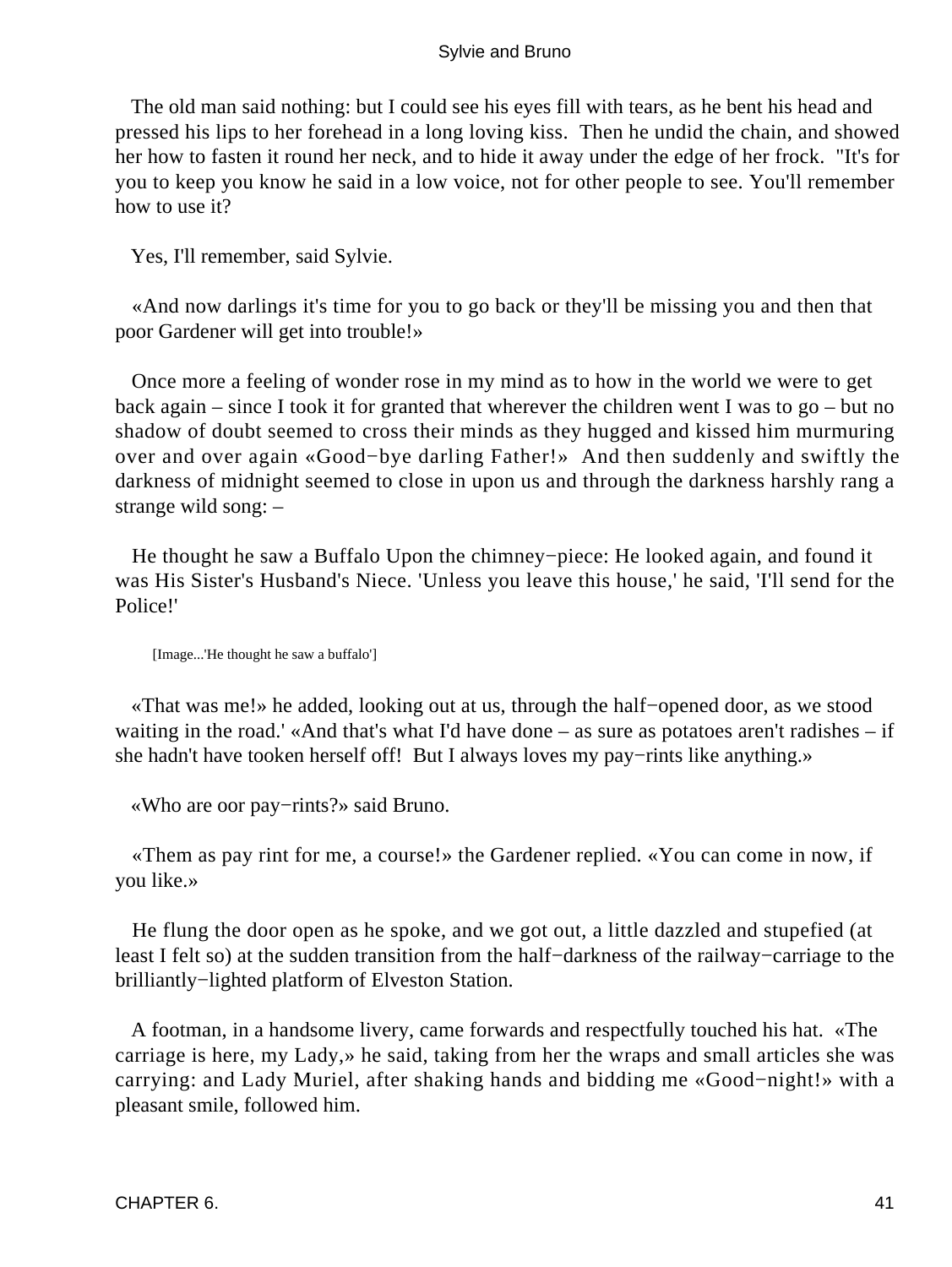It was with a somewhat blank and lonely feeling that I betook myself to the van from which the luggage was being taken out: and, after giving directions to have my boxes sent after me, I made my way on foot to Arthur's lodgings, and soon lost my lonely feeling in the hearty welcome my old friend gave me, and the cozy warmth and cheerful light of the little sitting−room into which he led me.

 «Little, as you see, but quite enough for us two. Now, take the easy−chair, old fellow, and let's have another look at you! Well, you do look a bit pulled down!» and he put on a solemn professional air. «I prescribe Ozone, quant. suff. Social dissipation, fiant pilulae quam plurimae: to be taken, feasting, three times a day!»

«But, Doctor!» I remonstrated. «Society doesn't 'receive' three times a day!»

 «That's all you know about it!» the young Doctor gaily replied. «At home, lawn−tennis, 3 P.M. At home, kettledrum, 5 P.M. At home, music (Elveston doesn't give dinners), 8 P.M. Carriages at 10. There you are!»

 It sounded very pleasant, I was obliged to admit. «And I know some of the lady−society already,» I added. «One of them came in the same carriage with me»

«What was she like? Then perhaps I can identify her.»

 «The name was Lady Muriel Orme. As to what she was like – well, I thought her very beautiful. Do you know her?»

 «Yes – I do know her.» And the grave Doctor coloured slightly as he added «Yes, I agree with you. She is beautiful.»

«I quite lost my heart to her!» I went on mischievously. «We talked  $-\infty$ 

 «Have some supper!» Arthur interrupted with an air of relief, as the maid entered with the tray. And he steadily resisted all my attempts to return to the subject of Lady Muriel until the evening had almost worn itself away. Then, as we sat gazing into the fire, and conversation was lapsing into silence, he made a hurried confession.

 «I hadn't meant to tell you anything about her,» he said (naming no names, as if there were only one 'she' in the world!) "till you had seen more of her, and formed your own judgment of her: but somehow you surprised it out of me. And I've not breathed a word of it to any one else. But I can trust you with a secret, old friend! Yes! It's true of me, what I suppose you said in jest.

 «In the merest jest, believe me!» I said earnestly. «Why, man, I'm three times her age! But if she's your choice, then I'm sure she's all that is good and  $-\infty$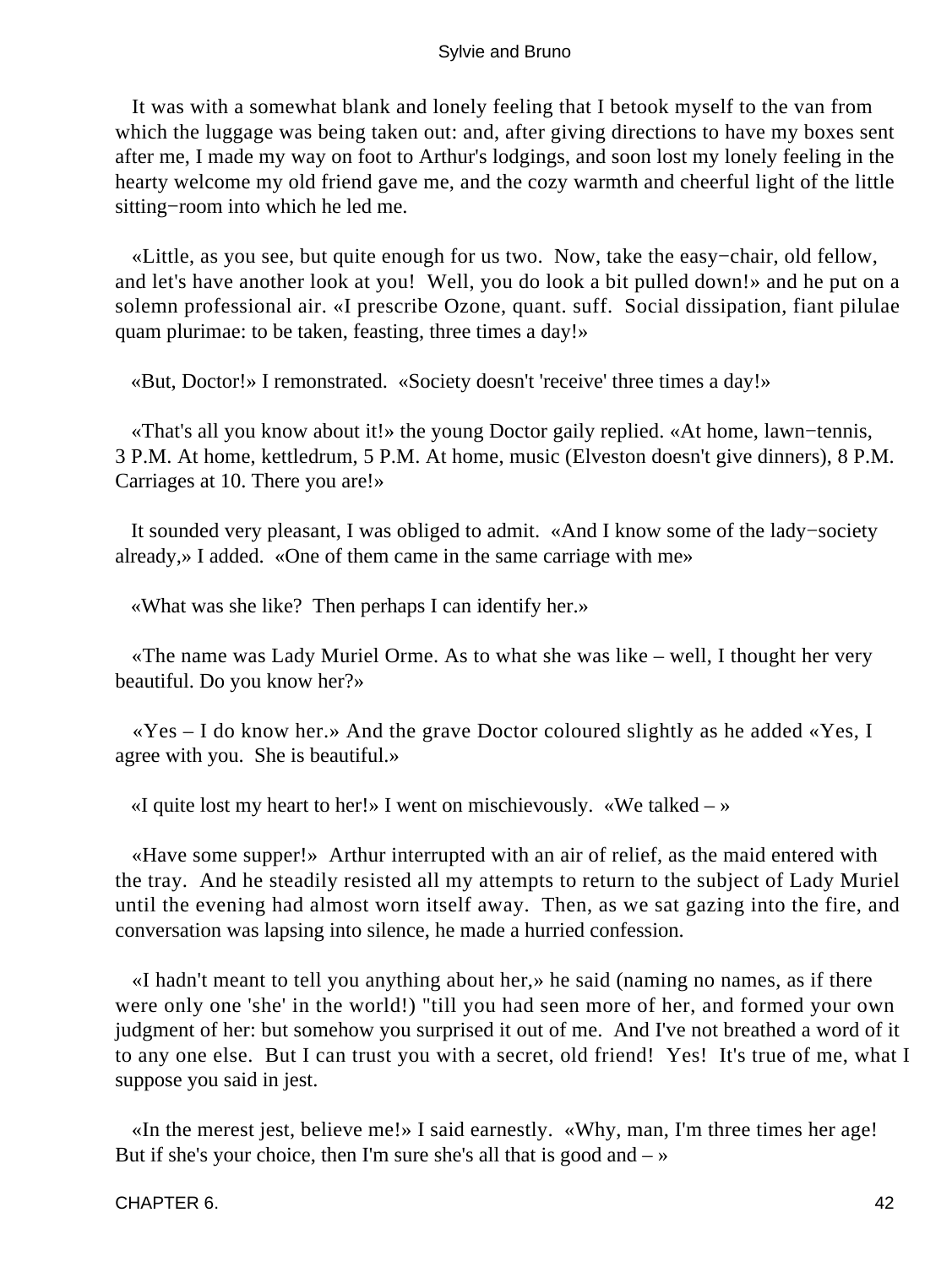« – and sweet,» Arthur went on, «and pure, and self−denying, and true−hearted, and – » he broke off hastily, as if he could not trust himself to say more on a subject so sacred and so precious. Silence followed: and I leaned back drowsily in my easy−chair, filled with bright and beautiful imaginings of Arthur and his lady−love, and of all the peace and happiness in store for them.

 I pictured them to myself walking together, lingeringly and lovingly, under arching trees, in a sweet garden of their own, and welcomed back by their faithful gardener, on their return from some brief excursion.

 It seemed natural enough that the gardener should be filled with exuberant delight at the return of so gracious a master and mistress and how strangely childlike they looked! I could have taken them for Sylvie and Bruno less natural that he should show it by such wild dances, such crazy songs!

 «He thought he saw a Rattlesnake That questioned him in Greek: He looked again, and found it was The Middle of Next Week. 'The one thing I regret,' he said, 'Is that it cannot speak!»

 – least natural of all that the Vice−Warden and 'my Lady' should be standing close beside me, discussing an open letter, which had just been handed to him by the Professor, who stood, meekly waiting, a few yards off.

 «If it were not for those two brats,» I heard him mutter, glancing savagely at Sylvie and Bruno, who were courteously listening to the Gardener's song, «there would be no difficulty whatever.»

 «Let's hear that bit of the letter again,» said my Lady. And the Vice−Warden read aloud:−

 « – and we therefore entreat you graciously to accept the Kingship, to which you have been unanimously elected by the Council of Elfland: and that you will allow your son Bruno of whose goodness, cleverness, and beauty, reports have reached us – to be regarded as Heir−Apparent.»

«But what's the difficulty?» said my Lady.

 «Why, don't you see? The Ambassador, that brought this, is waiting in the house: and he's sure to see Sylvie and Bruno: and then, when he sees Uggug, and remembers all that about 'goodness, cleverness, and beauty,' why, he's sure to  $-\infty$ 

 «And where will you find a better boy than Uggug?» my Lady indignantly interrupted. «Or a wittier, or a lovelier?»

CHAPTER 6. 43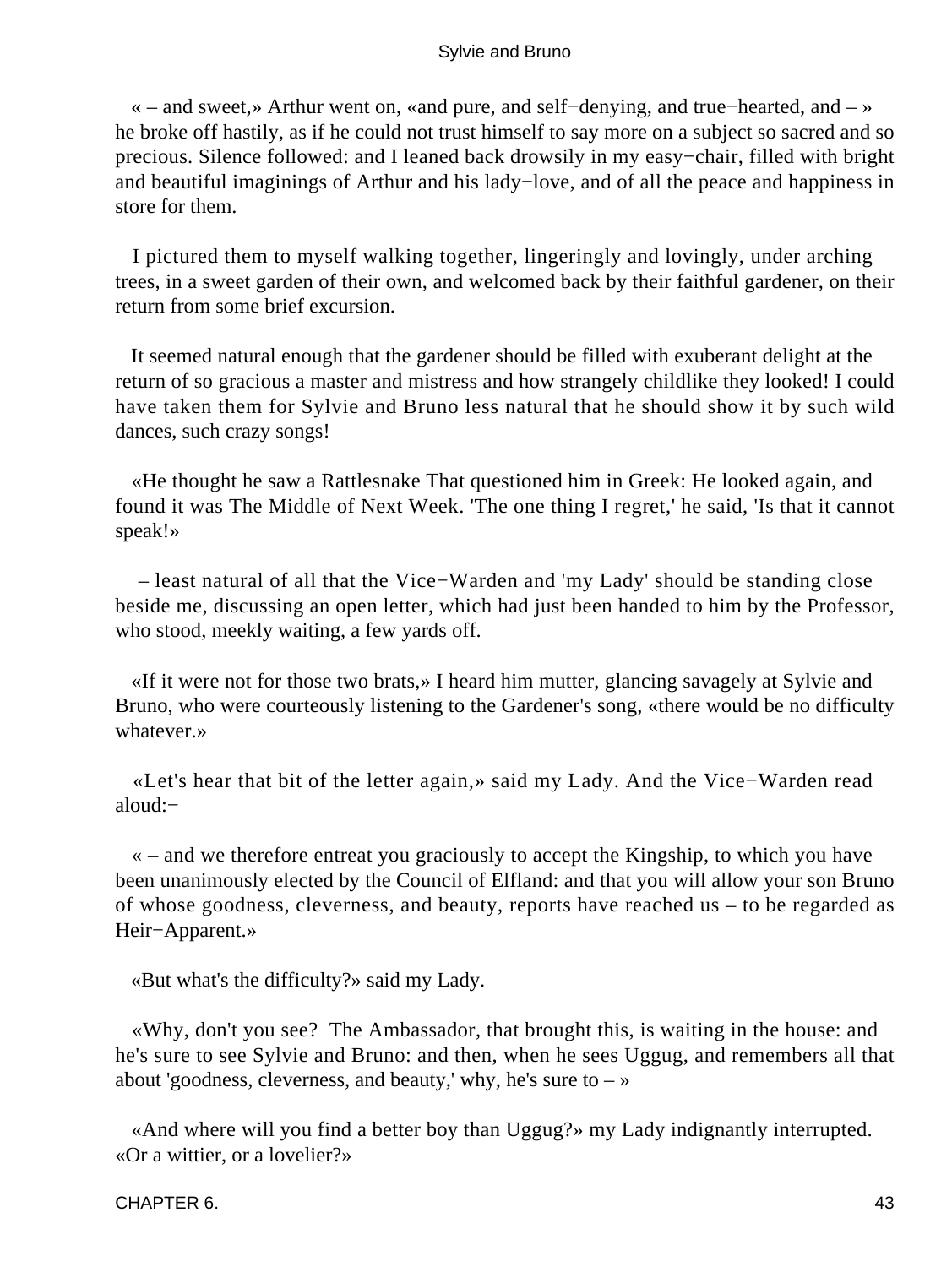To all of which the Vice−Warden simply replied «Don't you be a great blethering goose! Our only chance is to keep those two brats out of sight. If you can manage that, you may leave the rest to me. I'll make him believe Uggug to be a model of cleverness and all that.»

«We must change his name to Bruno, of course?» said my Lady.

 The Vice−Warden rubbed his chin. «Humph! No!» he said musingly. «Wouldn't do. The boy's such an utter idiot, he'd never learn to answer to it.»

«Idiot, indeed!» cried my Lady. «He's no more an idiot than I am!»

«You're right, my dear,» the Vice−Warden soothingly I replied. «He isn't, indeed!»

 My Lady was appeased. «Let's go in and receive the Ambassador,» she said, and beckoned to the Professor. «Which room is he waiting in?» she inquired.

«In the Library, Madam.»

«And what did you say his name was?» said the Vice−Warden.

 The Professor referred to a card he held in his hand. «His Adiposity the Baron Doppelgeist.»

«Why does he come with such a funny name?» said my Lady.

 «He couldn't well change it on the journey,» the Professor meekly replied, «because of the luggage.»

 «You go and receive him,» my Lady said to the Vice−Warden, «and I'll attend to the children.»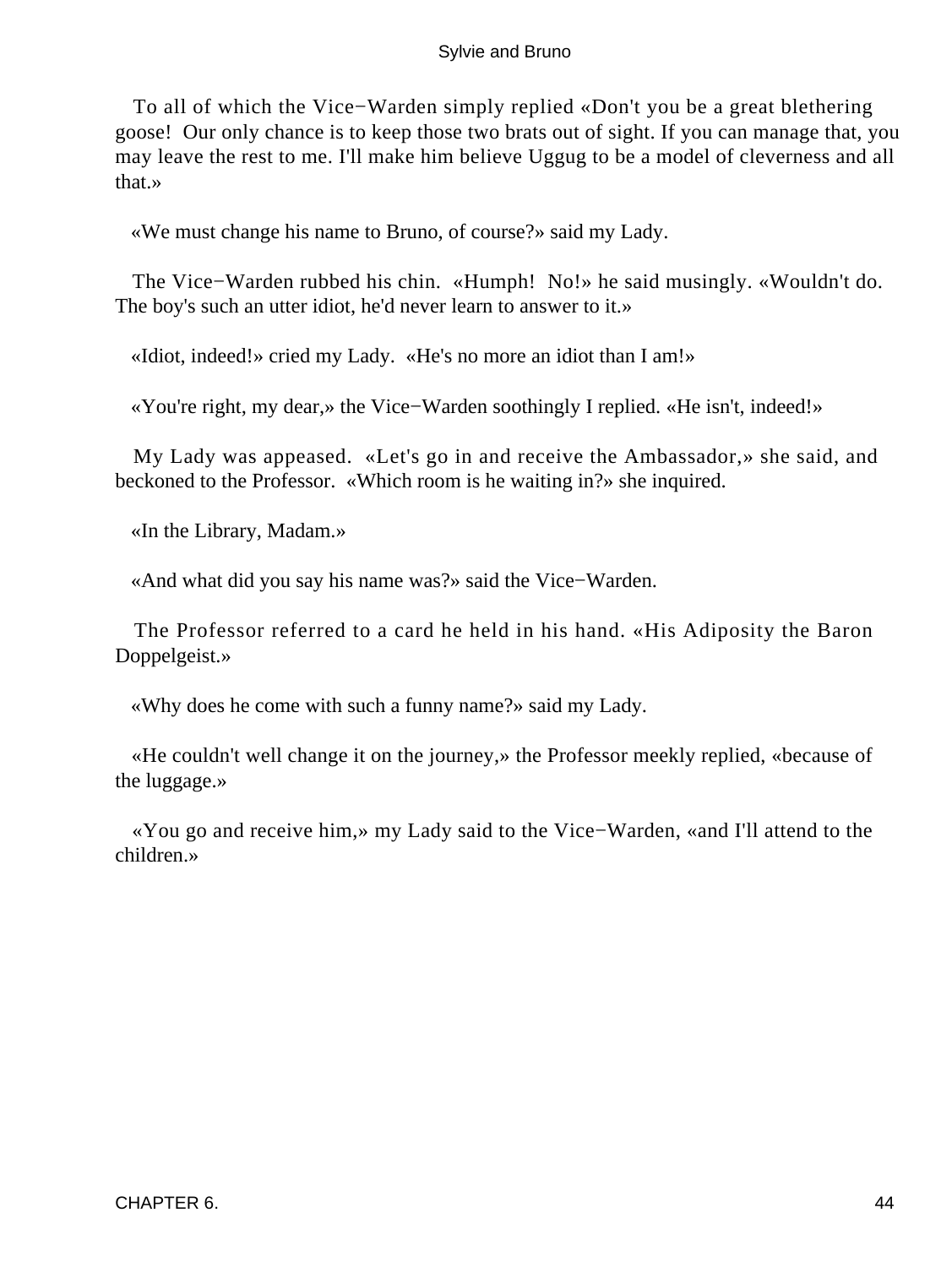# **[CHAPTER 7.](#page-177-0)**

### *T*HE **BARONS EMBASSY.**

 I was following the Vice−Warden, but, on second thoughts, went after my Lady, being curious to see how she would manage to keep the children out of sight.

 I found her holding Sylvie's hand, and with her other hand stroking Bruno's hair in a most tender and motherly fashion: both children were looking bewildered and half−frightened.

 «My own darlings,» she was saying, «I've been planning a little treat for you! The Professor shall take you a long walk into the woods this beautiful evening: and you shall take a basket of food with you, and have a little picnic down by the river!»

Bruno jumped, and clapped his hands. «That are nice!» he cried. «Aren't it, Sylvie?»

 Sylvie, who hadn't quite lost her surprised look, put up her mouth for a kiss. «Thank you very much,» she said earnestly.

 My Lady turned her head away to conceal the broad grin of triumph that spread over her vast face, like a ripple on a lake. «Little simpletons!» she muttered to herself, as she marched up to the house. I followed her in.

 «Quite so, your Excellency,» the Baron was saying as we entered the Library. «All the infantry were under my command.» He turned, and was duly presented to my Lady.

 «A military hero?» said my Lady. The fat little man simpered. «Well, yes,» he replied, modestly casting down his eyes. «My ancestors were all famous for military genius.»

 My Lady smiled graciously. «It often runs in families,» she remarked: «just as a love for pastry does.»

 The Baron looked slightly offended, and the Vice−Warden discreetly changed the subject. «Dinner will soon be ready,» he said. «May I have the honour of conducting your Adiposity to the guest−chamber?»

 «Certainly, certainly!» the Baron eagerly assented. «It would never do to keep dinner waiting!» And he almost trotted out of the room after the Vice−Warden.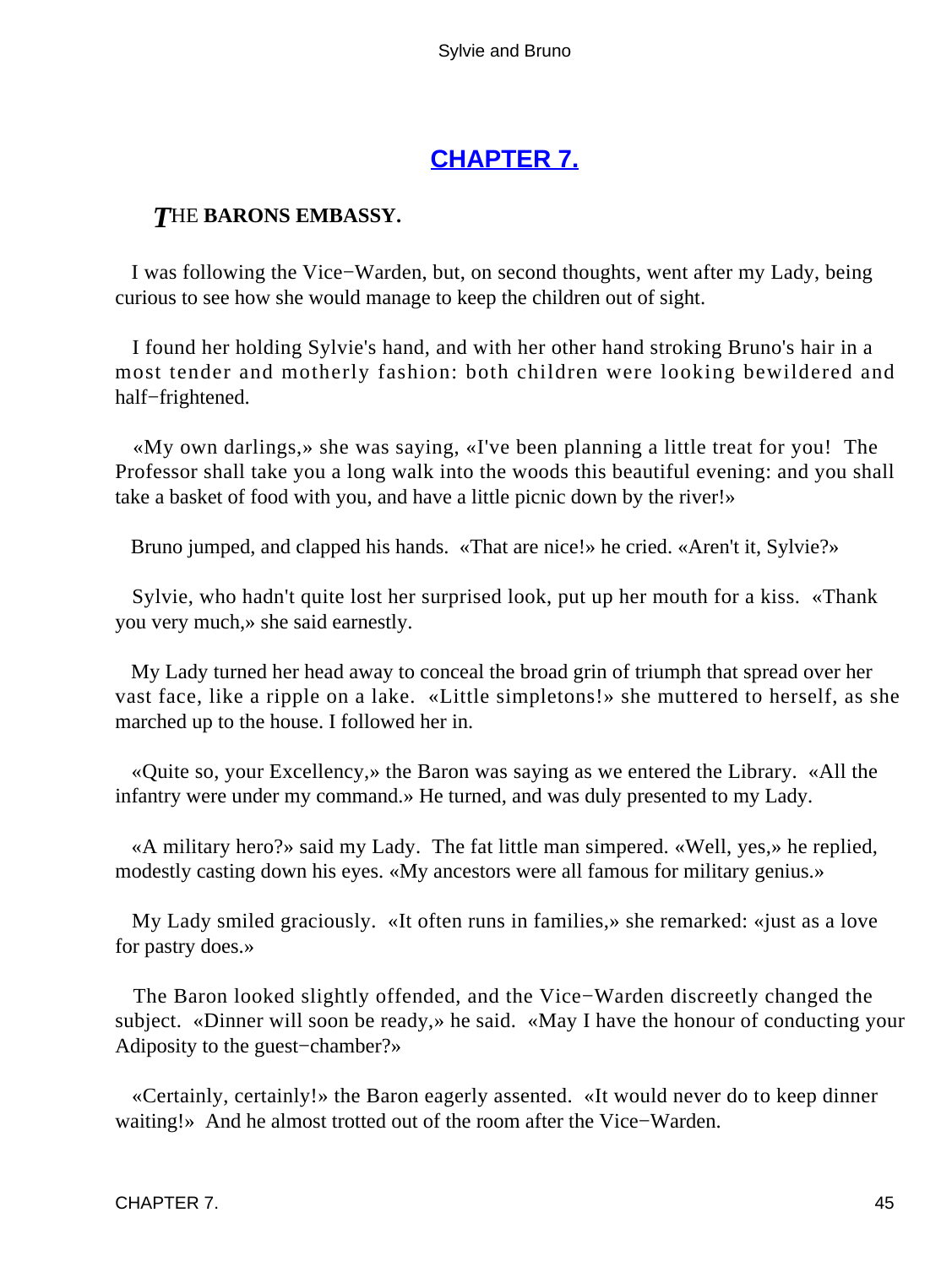He was back again so speedily that the Vice−warden had barely time to explain to my Lady that her remark about «a love for pastry» was «unfortunate. You might have seen, with half an eye,» he added, «that that's his line. Military genius, indeed! Pooh!»

«Dinner ready yet?» the Baron enquired, as he hurried into the room.

 «Will be in a few minutes,» the Vice−Warden replied. «Meanwhile, let's take a turn in the garden. You were telling me,» he continued,

 as the trio left the house, «something about a great battle in which you had the command of the infantry  $-\infty$ 

 «True,» said the Baron. «The enemy, as I was saying, far outnumbered us: but I marched my men right into the middle of – what's that?» the Military Hero exclaimed in agitated tones, drawing back behind the Vice−Warden, as a strange creature rushed wildly upon them, brandishing a spade.

 «It's only the Gardener!» the Vice−Warden replied in an encouraging tone. «Quite harmless, I assure you. Hark, he's singing! Its his favorite amusement.»

And once more those shrill discordant tones rang out: –

 «He thought he saw a Banker's Clerk Descending from the bus: He looked again, and found it was A Hippopotamus: 'If this should stay to dine,' he said, 'There won't be mutch for us!'»

 Throwing away the spade, he broke into a frantic jig, snapping his fingers, and repeating, again and again,

«There won't be much for us! There won't be much for us!»

[Image...It was a hippoptamus]

 Once more the Baron looked slightly offended, but the Vice−Warden hastily explained that the song had no allusion to him, and in fact had no meaning at all. «You didn't mean anything by it, now did you?» He appealed to the Gardener, who had finished his song, and stood, balancing himself on one leg, and looking at them, with his mouth open.

 «I never means nothing,» said the Gardener: and Uggug luckily came up at the moment, and gave the conversation a new turn.

 «Allow me to present my son,» said the Vice−warden; adding, in a whisper, «one of the best and cleverest boys that ever lived! I'll contrive for you to see some of his cleverness. He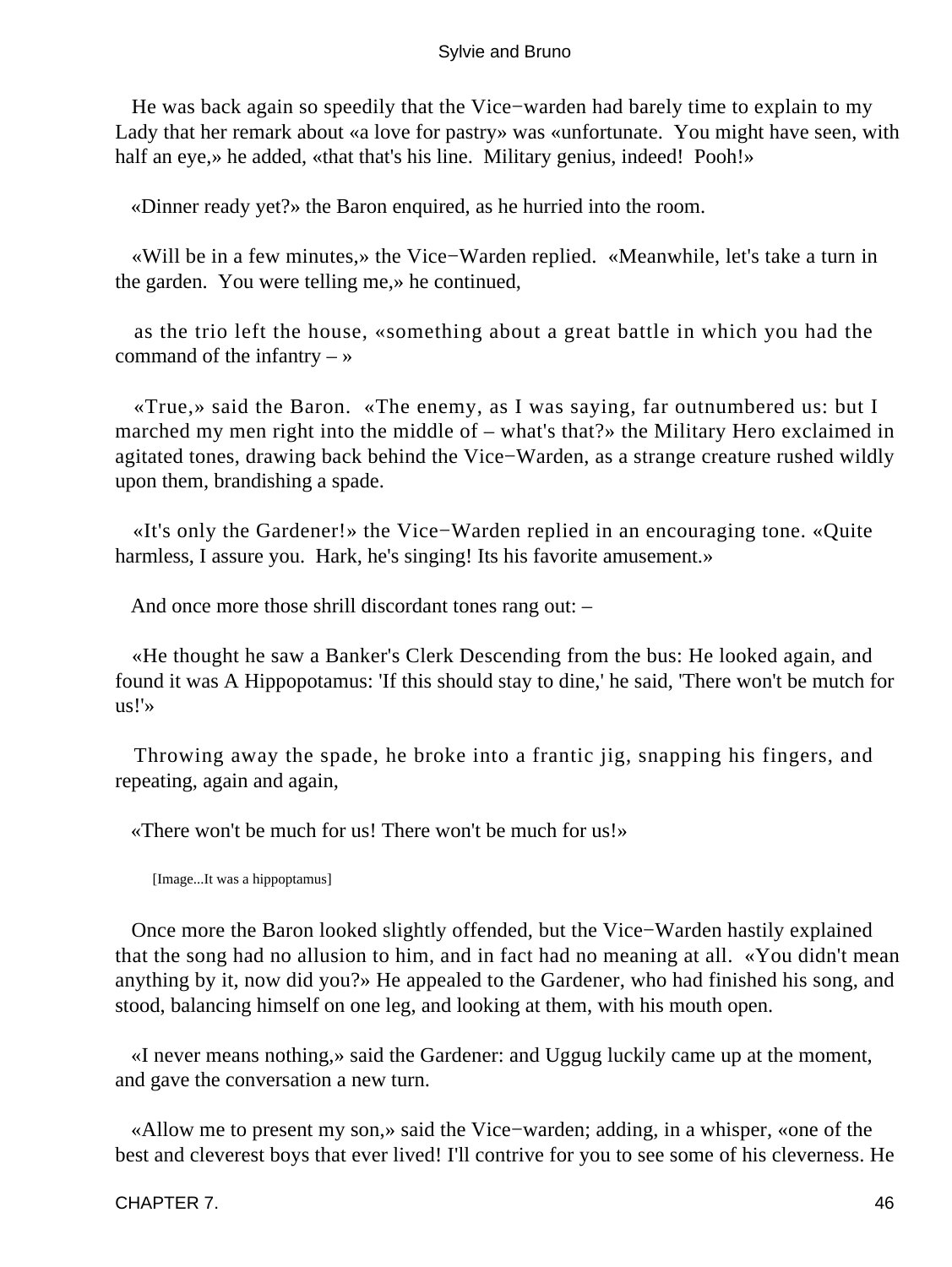knows everything that other boys don't know; and in archery, in fishing, in painting, and in music, his skill is – but you shall judge for yourself. You see that target over there? He shall shoot an arrow at it. Dear boy,»he went on aloud, «his Adiposity would like to see you shoot. Bring his Highness' bow and arrows!»

 Uggug looked very sulky as he received the bow and arrow, and prepared to shoot. Just as the arrow left the bow, the Vice−Warden trod heavily on the toe of the Baron, who yelled with the pain.

 «Ten thousand pardons! »he exclaimed. «I stepped back in my excitement. See! It is a bull's−eye!»

 The Baron gazed in astonishment. «He held the bow so awkwardly, it seemed impossible!» he muttered. But there was no room for doubt: there was the arrow, right in the centre of the bull's−eye!

 «The lake is close by,» continued the Vice−warden. «Bring his Highness' fishing−rod!» And Uggug most unwillingly held the rod, and dangled the fly over the water.

 «A beetle on your arm!» cried my Lady, pinching the poor Baron's arm worse than if ten lobsters had seized it at once. «That kind is poisonous,» she explained. «But what a pity! You missed seeing the fish pulled out!»

An enormous dead cod−fish was lying on the bank, with the hook in its mouth.

«I had always fancied,» the Baron faltered, «that cod were salt−water fish?»

 «Not in this country,» said the Vice−Warden. «Shall we go in? Ask my son some question on the way any subject you like!» And the sulky boy was violently shoved forwards, to walk at the Baron's side.

 «Could your Highness tell me,» the Baron cautiously began, «how much seven times nine would come to?»

 «Turn to the left!» cried the Vice−Warden, hastily stepping forwards to show the way – −so hastily, that he ran against his unfortunate guest, who fell heavily on his face.

 «So sorry!» my Lady exclaimed, as she and her husband helped him to his feet again. «My son was in the act of saying 'sixty−three' as you fell!»

 The Baron said nothing: he was covered with dust, and seemed much hurt, both in body and mind. However, when they had got him into the house, and given him a good brushing, matters looked a little better.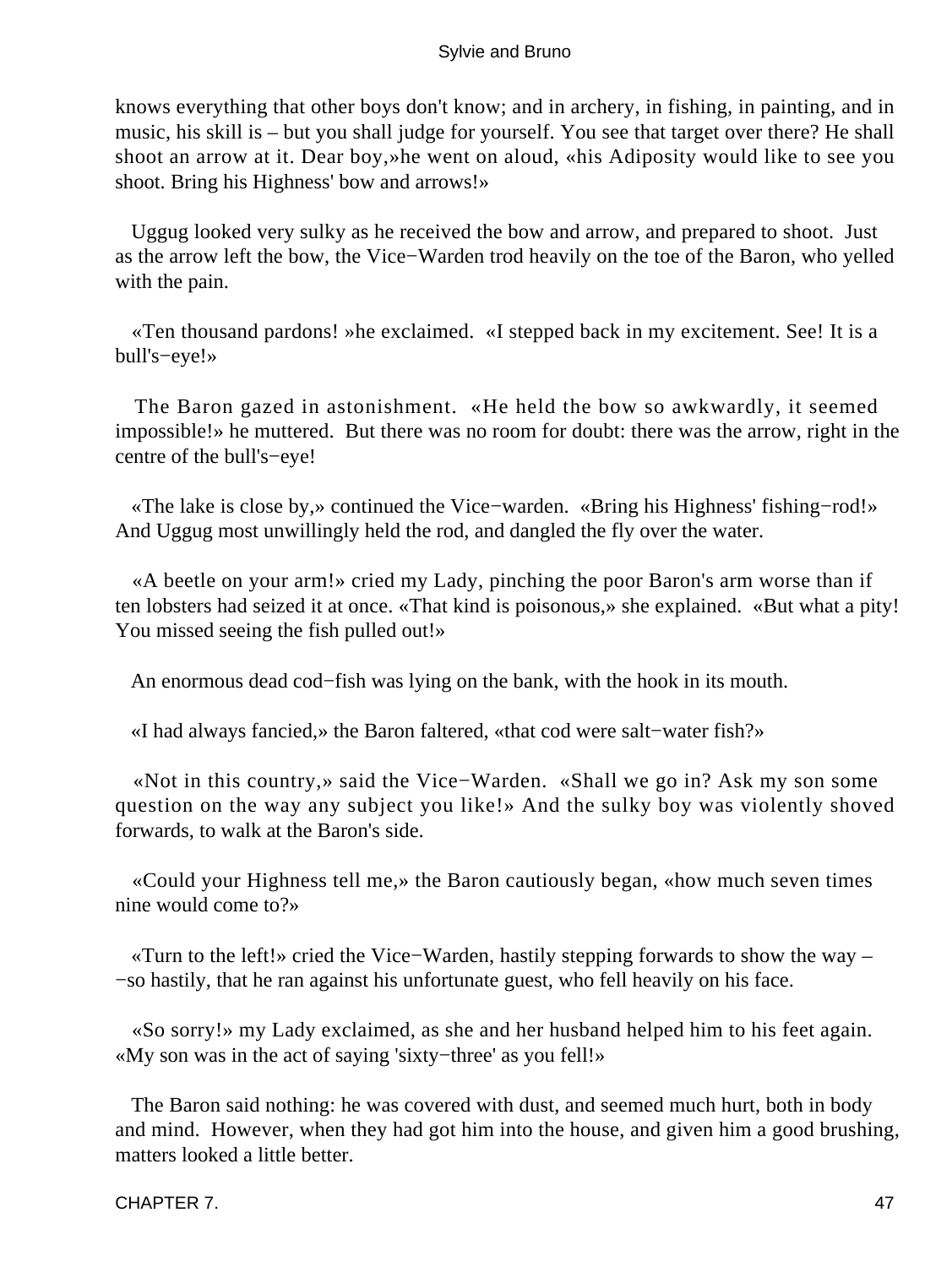Dinner was served in due course, and every fresh dish seemed to increase the good−humour of the Baron: but all efforts, to get him to express his opinion as to Uggug's cleverness, were in vain, until that interesting youth had left the room, and was seen from the open window, prowling about the lawn with a little basket, which he was filling with frogs.

 «So fond of Natural History as he is, dear boy!» said the doting mother. «Now do tell us, Baron, what you think of him!»

 «To be perfectly candid, said the cautious Baron, »I would like a little more evidence. I think you mentioned his skill in  $-$  "

 «Music?» said the Vice−Warden. «Why, he's simply a prodigy! You shall hear him play the piano? And he walked to the window. »Ug – I mean my boy! Come in for a minute, and bring the music−master with you! To turn over the music for him," he added as an explanation.

 Uggug, having filled his basket with frogs, had no objection to obey, and soon appeared in the room, followed by a fierce−looking little man, who asked the Vice−Warden «Vot music vill you haf?»

 «The Sonata that His Highness plays so charmingly,» said the Vice−Warden. «His Highness haf not – » the music−master began, but was sharply stopped by the Vice−warden.

 «Silence, Sir! Go and turn over the music for his Highness. My dear,» (to the Wardeness) «will you show him what to do? And meanwhile, Baron, I'll just show you a most interesting map we have – of Outland, and Fairyland, and that sort of thing.»

 By the time my Lady had returned, from explaining things to the music−master, the map had been hung up, and the Baron was already much bewildered by the Vice−Warden's habit of pointing to one place while he shouted out the name of another.

[Image...The map of fairyland]

 My Lady joining in, pointing out other places, and shouting other names, only made matters worse; and at last the Baron, in despair, took to pointing out places for himself, and feebly asked «Is that great yellow splotch Fairyland?»

 «Yes, that's Fairyland,» said the Vice−warden: «and you might as well give him a hint,» he muttered to my Lady, «about going back to−morrow. He eats like a shark! It would hardly do for me to mention it.»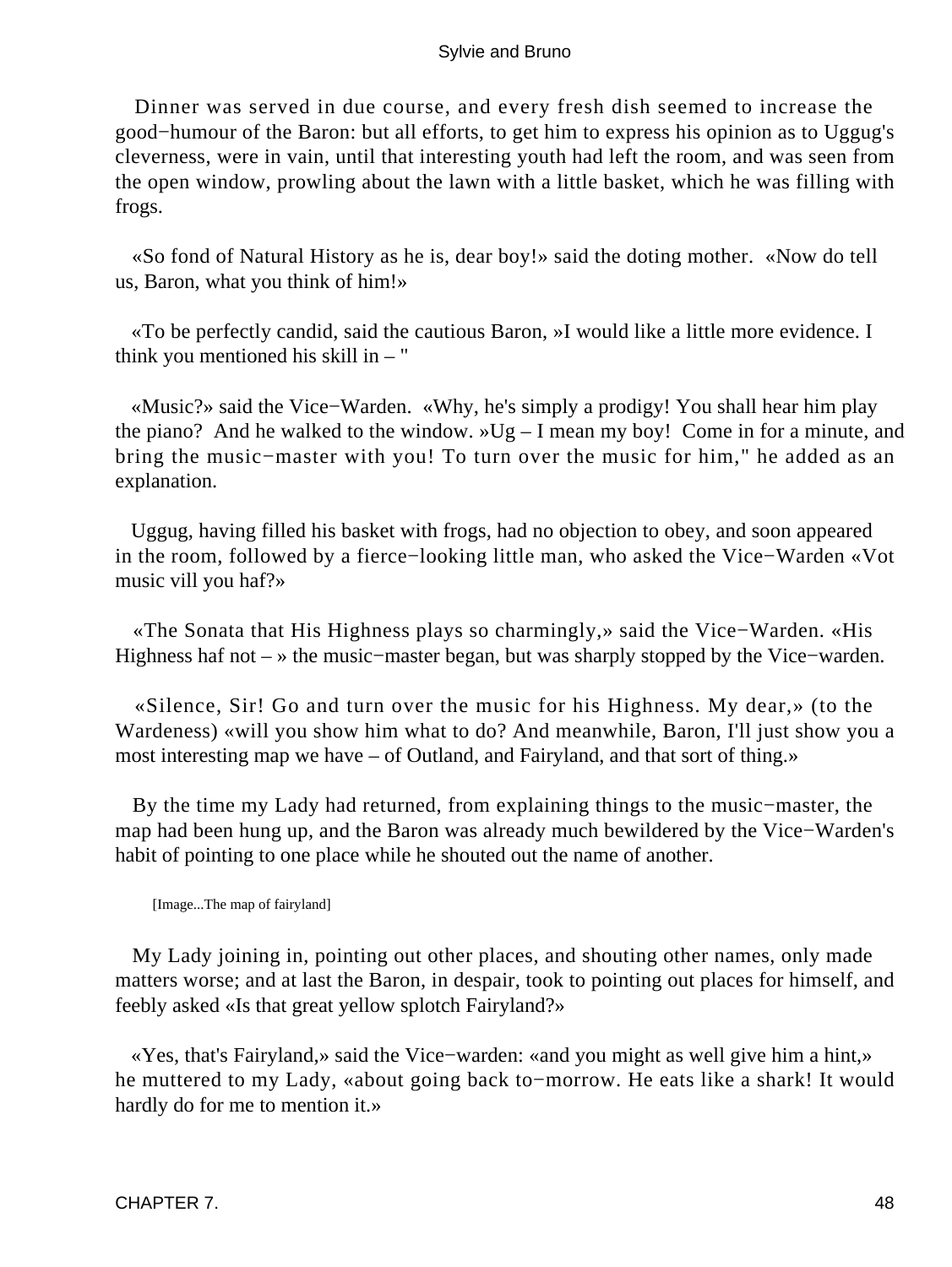His wife caught the idea, and at once began giving hints of the most subtle and delicate kind. «Just see what a short way it is back to Fairyland! Why, if you started to−morrow morning, you'd get there in very little more than a week!»

The Baron looked incredulous. «It took me a full month to come,» he said.

"But it's ever so much shorter, going back, you know!'

 The Baron looked appealingly to the Vice−warden, who chimed in readily. «You can go back five times, in the time it took you to come here once – if you start to−morrow morning!»

 All this time the Sonata was pealing through the room. The Baron could not help admitting to himself that it was being magnificently played: but he tried in vain to get a glimpse of the youthful performer. Every time he had nearly succeeded in catching sight of him, either the Vice−Warden or his wife was sure to get in the way, pointing out some new place on the map, and deafening him with some new name.

 He gave in at last, wished a hasty good−night, and left the room, while his host and hostess interchanged looks of triumph.

 «Deftly done!» cried the Vice−Warden. «Craftily contrived! But what means all that tramping on the stairs?» He half−opened the door, looked out, and added in a tone of dismay, «The Baron's boxes are being carried down!»

 «And what means all that rumbling of wheels?» cried my Lady. She peeped through the window curtains. «The Baron's carriage has come round!» she groaned.

 At this moment the door opened: a fat, furious face looked in: a voice, hoarse with passion, thundered out the words «My room is full of frogs – I leave you!»: and the door closed again.

 And still the noble Sonata went pealing through the room: but it was Arthur's masterly touch that roused the echoes, and thrilled my very soul with the tender music of the immortal 'Sonata Pathetique': and it was not till the last note had died away that the tired but happy traveler could bring himself to utter the words «good−night!» and to seek his much−needed pillow.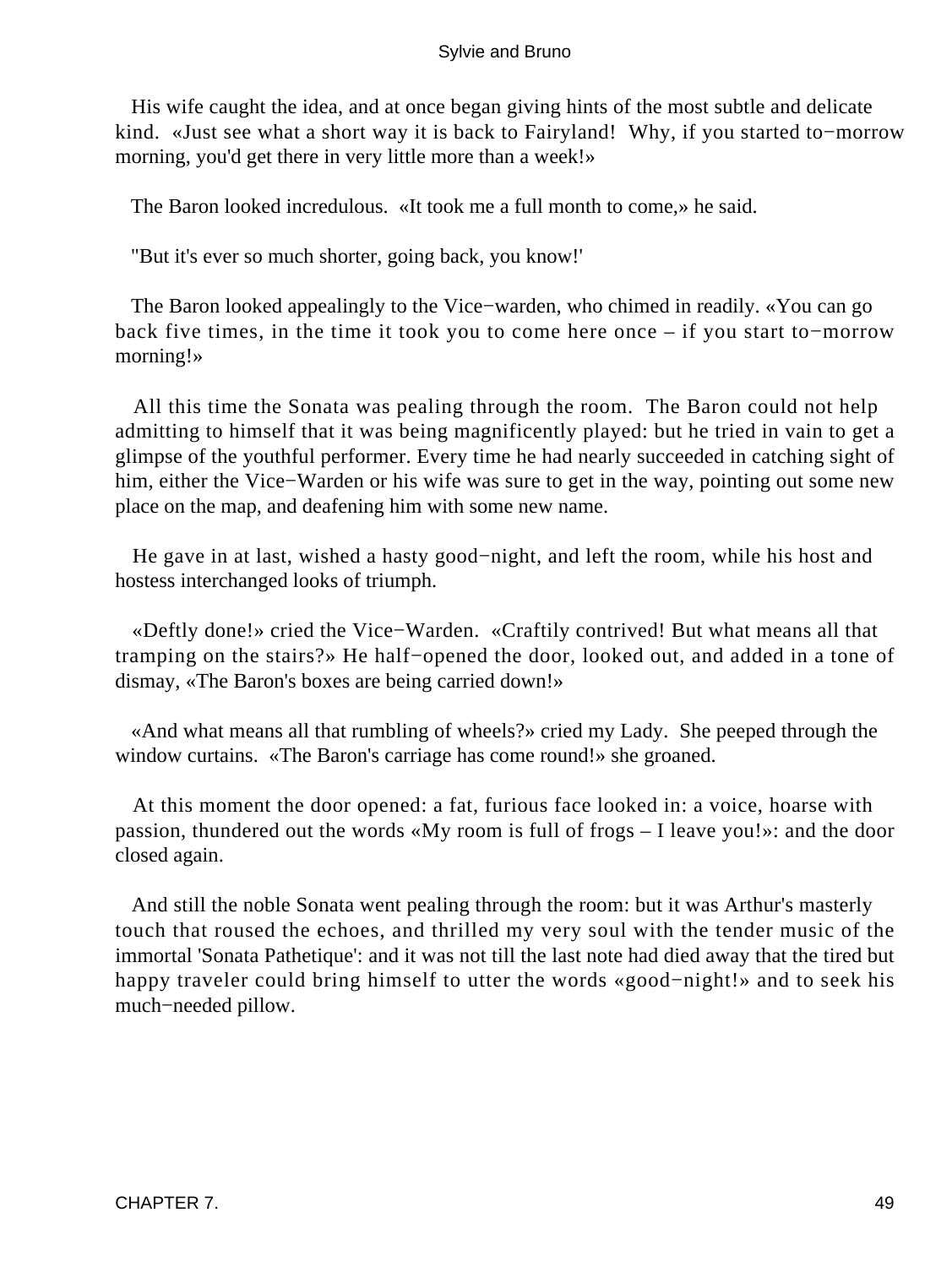## **[CHAPTER 8.](#page-177-0)**

### *A* **RIDE ON A LION.**

 The next day glided away, pleasantly enough, partly in settling myself in my new quarters, and partly in strolling round the neighbourhood, under Arthur's guidance, and trying to form a general idea of Elveston and its inhabitants. When five o'clock arrived, Arthur proposed without any embarrassment this time – to take me with him up to 'the Hall,' in order that I might make acquaintance with the Earl of Ainslie, who had taken it for the season, and renew acquaintance with his daughter Lady Muriel.

 My first impressions of the gentle, dignified, and yet genial old man were entirely favourable: and the real satisfaction that showed itself on his daughter's face, as she met me with the words «this is indeed an unlooked−for pleasure!», was very soothing for whatever remains of personal vanity the failures and disappointments of many long years, and much buffeting with a rough world, had left in me.

 Yet I noted, and was glad to note, evidence of a far deeper feeling than mere friendly regard, in her meeting with Arthur though this was, as I gathered, an almost daily occurrence – and the conversation between them, in which the Earl and I were only occasional sharers, had an ease and a spontaneity rarely met with except between very old friends: and, as I knew that they had not known each other for a longer period than the summer which was now rounding into autumn, I felt certain that 'Love,' and Love alone, could explain the phenomenon.

 «How convenient it would be,» Lady Muriel laughingly remarked, a propos of my having insisted on saving her the trouble of carrying a cup of tea across the room to the Earl, «if cups of tea had no weight at all! Then perhaps ladies would sometimes be permitted to carry them for short distances!»

 «One can easily imagine a situation,» said Arthur, «where things would necessarily have no weight, relatively to each other, though each would have its usual weight, looked at by itself.»

 «Some desperate paradox!» said the Earl. «Tell us how it could be. We shall never guess it.»

 «Well, suppose this house, just as it is, placed a few billion miles above a planet, and with nothing else near enough to disturb it: of course it falls to the planet?»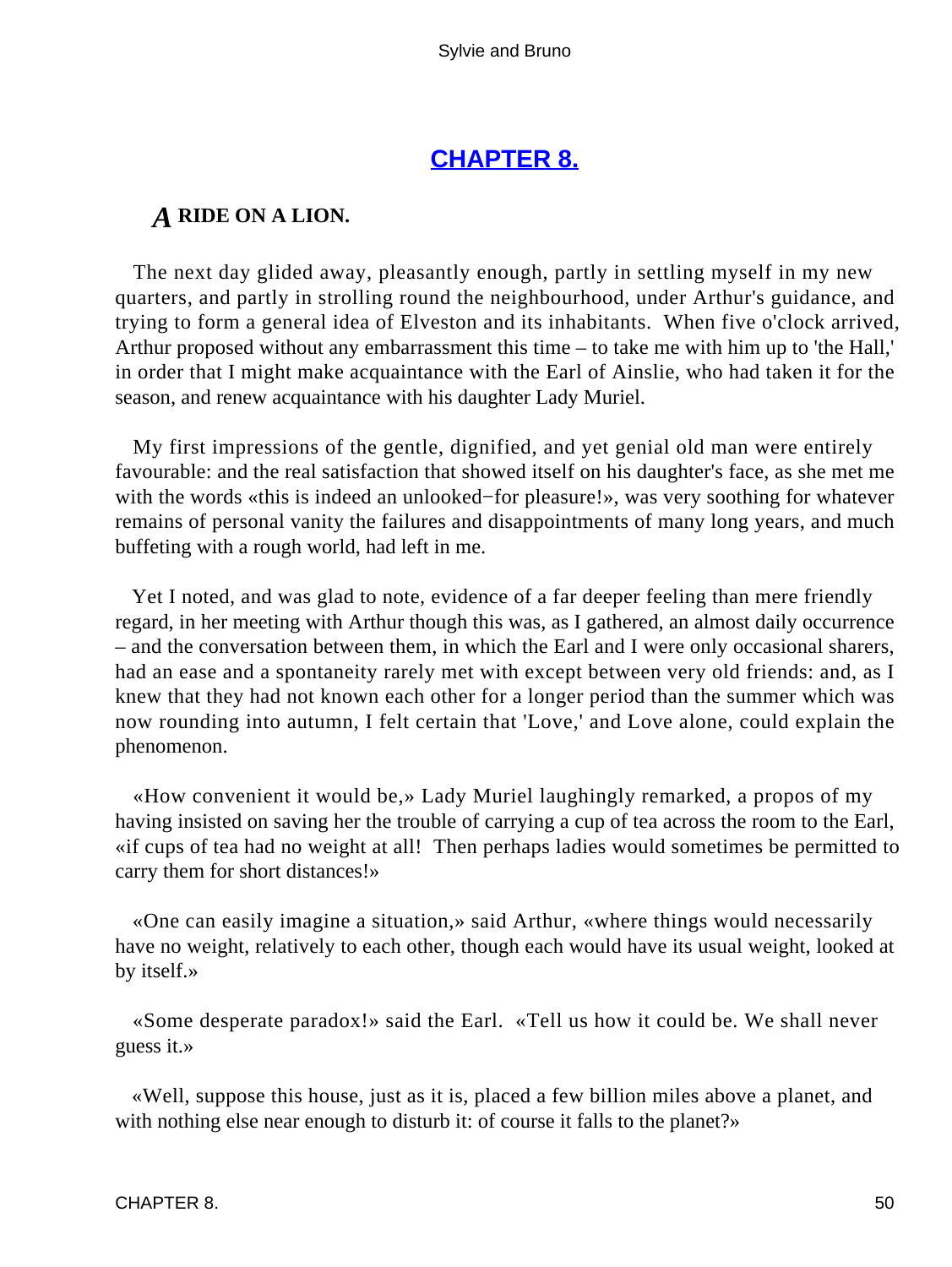The Earl nodded. «Of course though it might take some centuries to do it.»

«And is five−o'clock−tea to be going on all the while?» said Lady Muriel.

 «That, and other things,» said Arthur. «The inhabitants would live their lives, grow up and die, and still the house would be falling, falling, falling! But now as to the relative weight of things. Nothing can be heavy, you know, except by trying to fall, and being prevented from doing so. You all grant that?»

We all granted that.

 «Well, now, if I take this book, and hold it out at arm's length, of course I feel its weight. It is trying to fall, and I prevent it. And, if I let go, it fails to the floor. But, if we were all falling together, it couldn't be trying to fall any quicker, you know: for, if I let go, what more could it do than fall? And, as my hand would be falling too – at the same rate – it would never leave it, for that would be to get ahead of it in the race. And it could never overtake the failing floor!»

 «I see it clearly,» said Lady Muriel. «But it makes one dizzy to think of such things! How can you make us do it?»

 «There is a more curious idea yet,» I ventured to say. «Suppose a cord fastened to the house, from below, and pulled down by some one on the planet. Then of course the house goes faster than its natural rate of falling: but the furniture – with our noble selves – would go on failing at their old pace, and would therefore be left behind.»

 «Practically, we should rise to the ceiling,» said the Earl. «The inevitable result of which would be concussion of brain.»

 «To avoid that, »said Arthur, «let us have the furniture fixed to the floor, and ourselves tied down to the furniture. Then the five−o'clock−tea could go on in peace.»

 «With one little drawback!', Lady Muriel gaily interrupted. »We should take the cups down with us: but what about the tea?"

 «I had forgotten the tea,» Arthur confessed. «That, no doubt, would rise to the ceiling unless you chose to drink it on the way!»

 «Which, I think, is quite nonsense enough for one while!» said the Earl. «What news does this gentleman bring us from the great world of London?»

 This drew me into the conversation, which now took a more conventional tone. After a while, Arthur gave the signal for our departure, and in the cool of the evening we strolled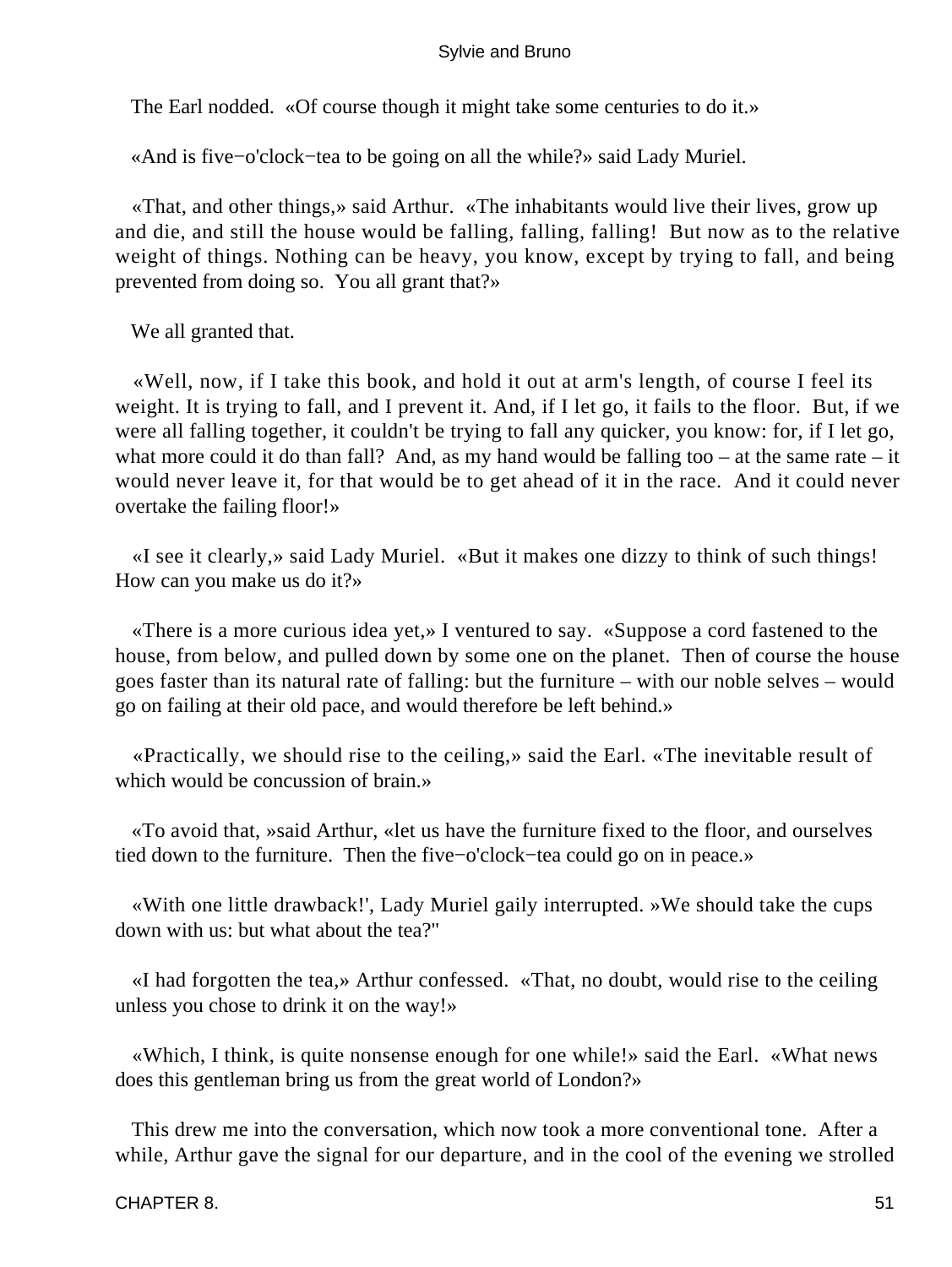down to the beach, enjoying the silence, broken only by the murmur of the sea and the far−away music of some fishermen's song, almost as much as our late pleasant talk.

We sat down among the rocks, by a little pool, so rich in animal, vegetable, and zoophytic – or whatever is the right word – life, that I became entranced in the study of it, and, when Arthur proposed returning to our lodgings, I begged to be left there for a while, to watch and muse alone.

 The fishermen's song grew ever nearer and clearer, as their boat stood in for the beach; and I would have gone down to see them land their cargo of fish, had not the microcosm at my feet stirred my curiosity yet more keenly.

 One ancient crab, that was for ever shuffling frantically from side to side of the pool, had particularly fascinated me: there was a vacancy in its stare, and an aimless violence in its behaviour, that irresistibly recalled the Gardener who had befriended Sylvie and Bruno: and, as I gazed, I caught the concluding notes of the tune of his crazy song.

 The silence that followed was broken by the sweet voice of Sylvie. «Would you please let us out into the road?»

«What! After that old beggar again?» the Gardener yelled, and began singing : –

 «He thought he saw a Kangaroo That worked a coffee−mill: He looked again, and found it was A Vegetable−pill 'Were I to swallow this,' he said, 'I should be very ill!'»

[Image...He thought he saw a kangaroo]

 «We don't want him to swallow anything,» Sylvie explained. «He's not hungry. But we want to see him. So Will you please  $-\infty$ 

«Certainly!» the Gardener promptly replied. "I always please. Never displeases nobody.

There you are!" And he flung the door open, and let us out upon the dusty high−road.

We soon found our way to the bush, which had so mysteriously sunk into the ground: and here Sylvie drew the Magic Locket from its hiding−place, turned it over with a thoughtful air, and at last appealed to Bruno in a rather helpless way. «What was it we had to do with it, Bruno? It's all gone out of my head!»

 «Kiss it!» was Bruno's invariable recipe in cases of doubt and difficulty. Sylvie kissed it, but no result followed.

«Rub it the wrong way,» was Bruno's next suggestion.

CHAPTER 8. 52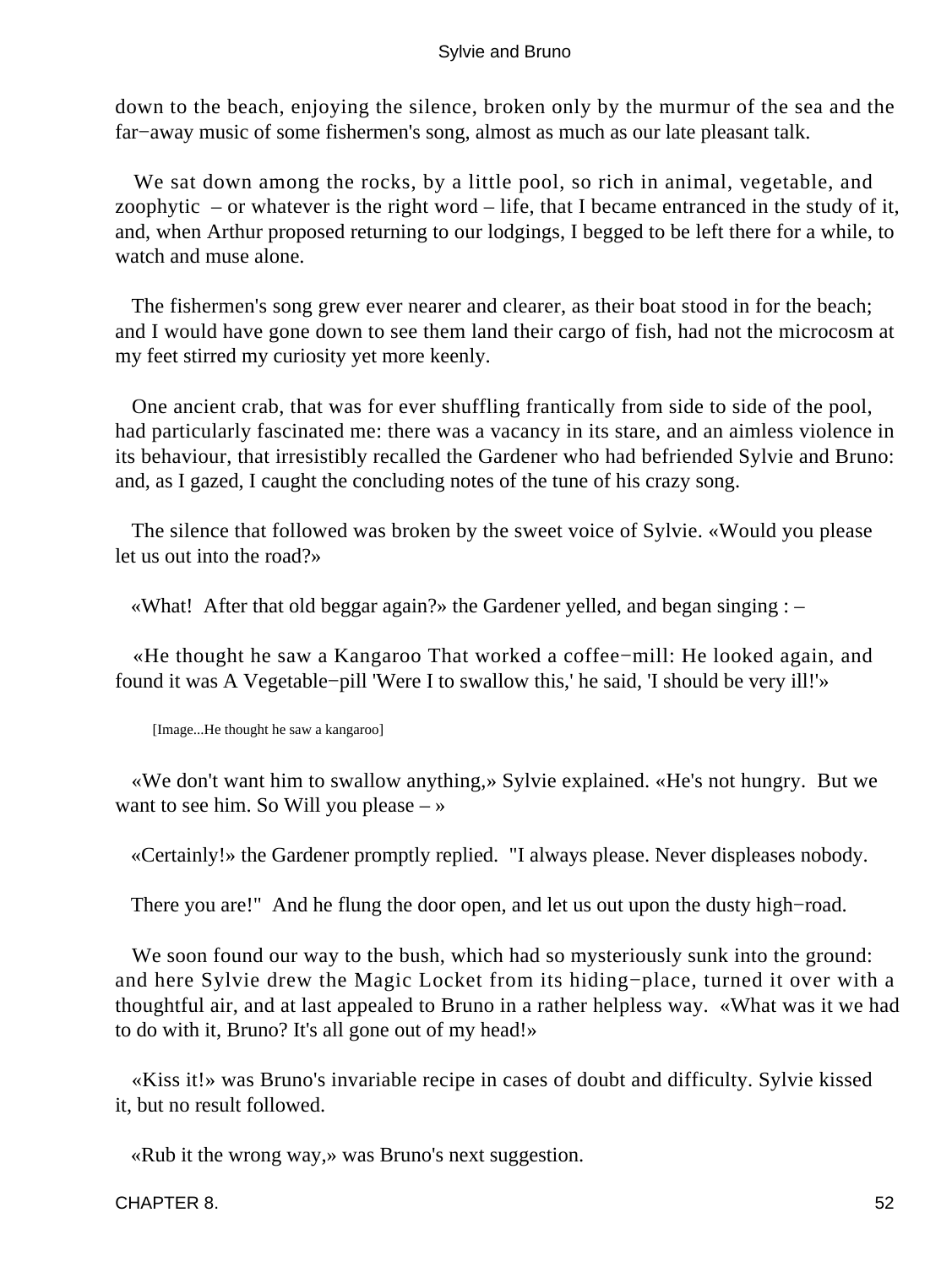«Which is the wrong way?», Sylvie most reasonably enquired. The obvious plan was to try both ways.

Rubbing from left to right had no visible effect whatever.

 From right to left – «Oh, stop, Sylvie!» Bruno cried in sudden alarm. «Whatever is going to happen?»

 For a number of trees, on the neighbouring hillside, were moving slowly upwards, in solemn procession: while a mild little brook, that had been rippling at our feet a moment before, began to swell, and foam, and hiss, and bubble, in a truly alarming fashion.

«Rub it some other way!» cried Bruno. «Try up−and−down! Quick!»

 It was a happy thought. Up−and−down did it: and the landscape, which had been showing signs of mental aberration in various directions, returned to its normal condition of sobriety with the exception of a small yellowish−brown mouse, which continued to run wildly up and down the road, lashing its tail like a little lion.

 «Let's follow it,» said Sylvie: and this also turned out a happy thought. The mouse at once settled down into a business−like jog−trot, with which we could easily keep pace. The only phenomenon, that gave me any uneasiness, was the rapid increase in the size of the little creature we were following, which became every moment more and more like a real lion.

 Soon the transformation was complete: and a noble lion stood patiently waiting for us to come up with it. No thought of fear seemed to occur to the children, who patted and stroked it as if it had been a Shetland−pony.

[Image...The mouse−lion]

 «Help me up!» cried Bruno. And in another moment Sylvie had lifted him upon the broad back of the gentle beast, and seated herself behind him, pillion−fashion. Bruno took a good handful of mane in each hand, and made believe to guide this new kind of steed. "Gee−up!', seemed quite sufficient by way of verbal direction: the lion at once broke into an easy canter, and we soon found ourselves in the depths of the forest. I say 'we,' for I am certain that I accompanied them though how I managed to keep up with a cantering lion I am wholly unable to explain. But I was certainly one of the party when we came upon an old beggar−man cutting sticks, at whose feet the lion made a profound obeisance, Sylvie and Bruno at the same moment dismounting, and leaping in to the arms of their father.

 «From bad to worse!» the old man said to himself, dreamily, when the children had finished their rather confused account of the Ambassador's visit, gathered no doubt from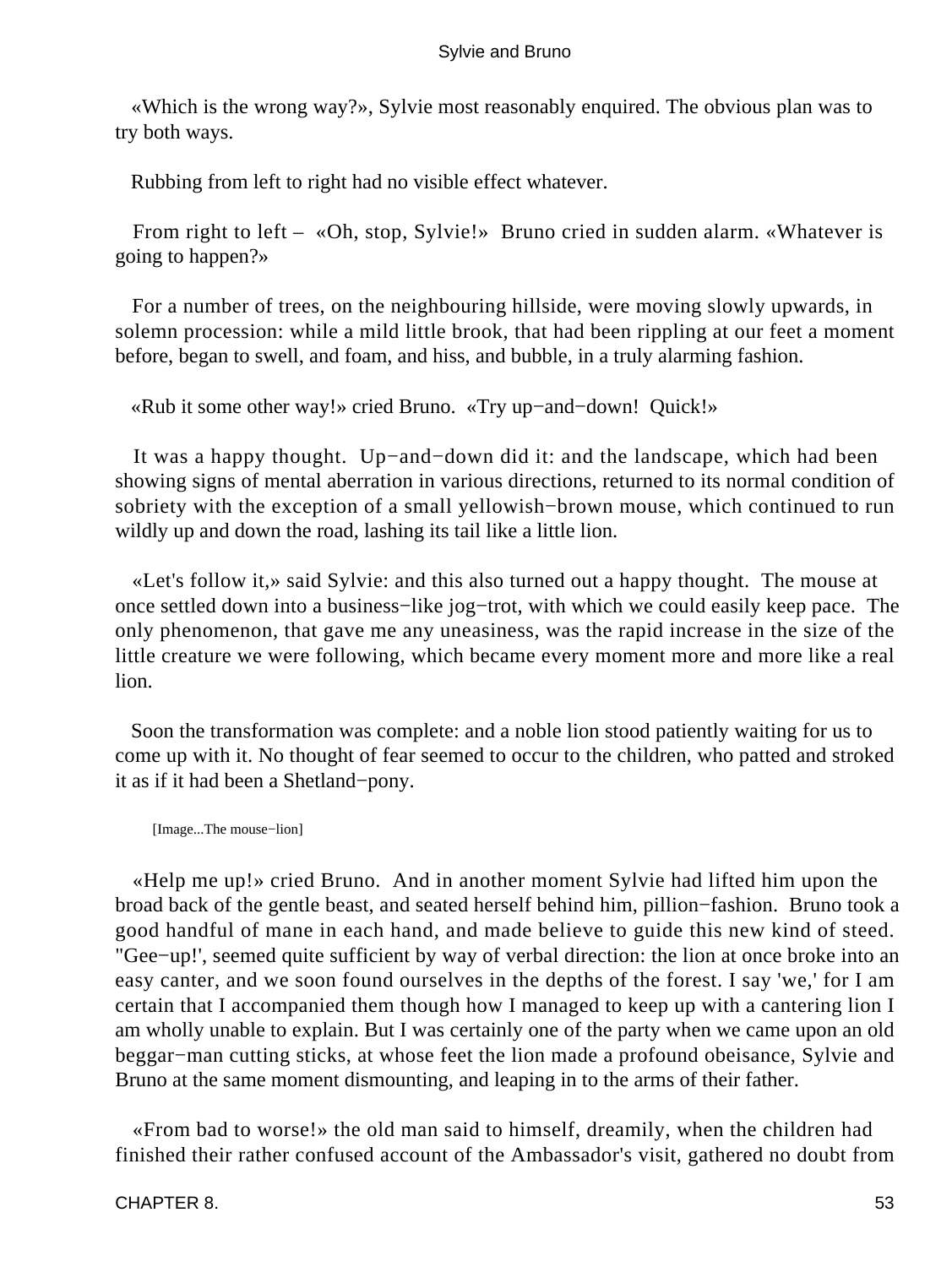general report, as they had not seen him themselves. «From bad to worse! That is their destiny. I see it, but I cannot alter it. The selfishness of a mean and crafty man – the selfishness of an ambitious and silly woman  $-$  – the selfishness of a spiteful and loveless child all tend one way, from bad to worse! And you, my darlings, must suffer it awhile, I fear. Yet, when things are at their worst, you can come to me. I can do but little as  $yet - y$ 

 Gathering up a handful of dust and scattering it in the air, he slowly and solemnly pronounced some words that sounded like a charm, the children looking on in awe−struck silence: –

 «Let craft, ambition, spite, Be quenched in Reason's night, Till weakness turn to might, Till what is dark be light, Till what is wrong be right!»

 The cloud of dust spread itself out through the air, as if it were alive, forming curious shapes that were for ever changing into others.

 «It makes letters! It makes words!» Bruno whispered, as he clung, half−frightened, to Sylvie. «Only I ca'n't make them out! Read them, Sylvie!»

«I'll try,» Sylvie gravely replied. «Wait a minute – if only I could see that word – »

"I should be very ill!', a discordant voice yelled in our ears.

«Were I to swallow this,' he said, 'I should be very ill!'»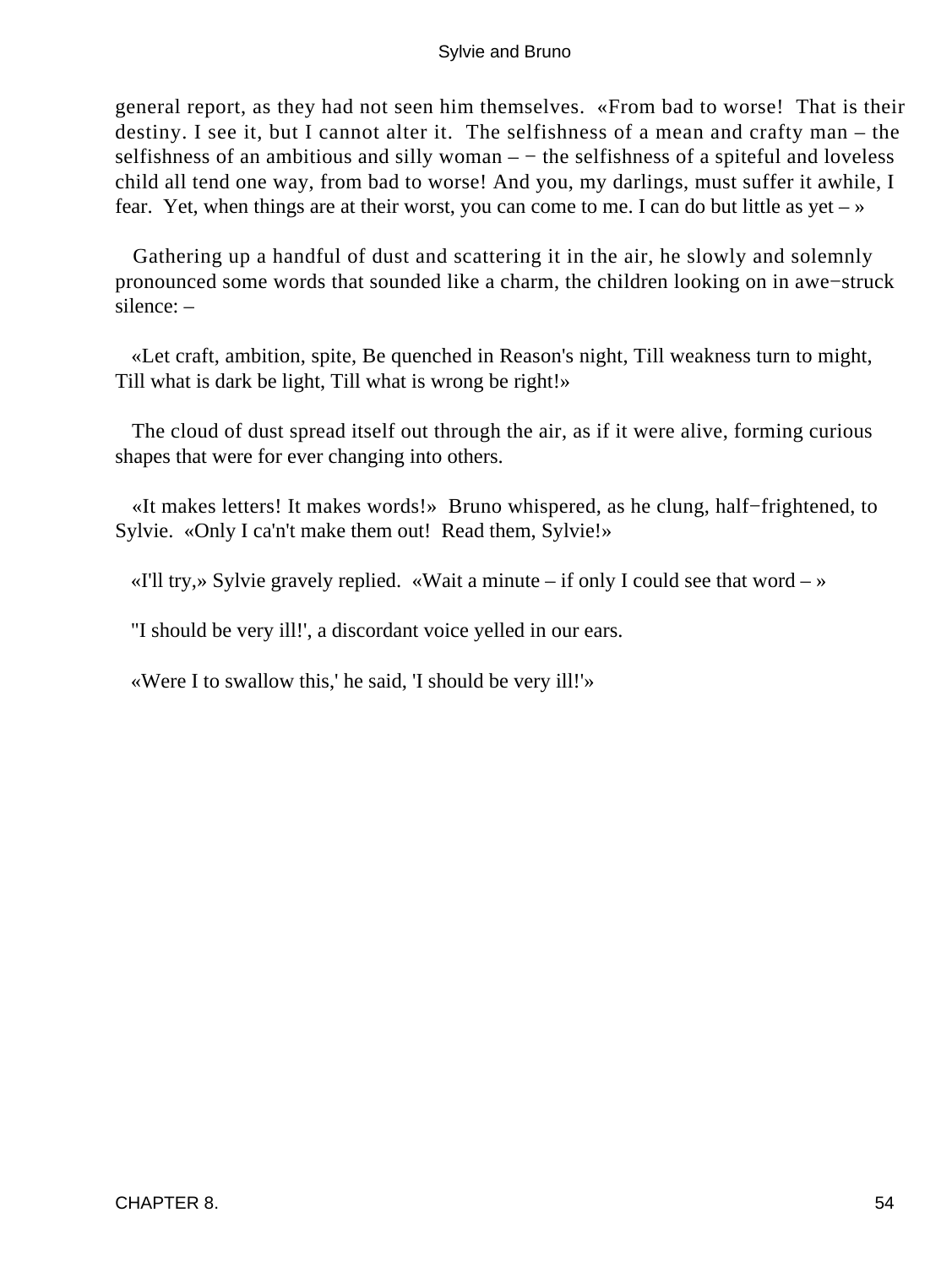## **[CHAPTER 9.](#page-177-0)**

### *A* **JESTER AND A BEAR.**

 Yes, we were in the garden once more: and, to escape that horrid discordant voice, we hurried indoors, and found ourselves in the library – Uggug blubbering, the Professor standing by with a bewildered air, and my Lady, with her arms clasped round her son's neck, repeating, over and over again, «and did they give him nasty lessons to learn? My own pretty pet!»

 «What's all this noise about?» the Vice−warden angrily enquired, as he strode into the room. «And who put the hat−stand here?»

 And he hung his hat up on Bruno, who was standing in the middle of the room, too much astonished by the sudden change of scene to make any attempt at removing it, though it came down to his shoulders, making him look something like a small candle with a large extinguisher over it.

 The Professor mildly explained that His Highness had been graciously pleased to say he wouldn't do his lessons.

 «Do your lessons this instant, you young cub!» thundered the Vice−Warden. «And take this!» and a resounding box on the ear made the unfortunate Professor reel across the room.

«Save me!» faltered the poor old man, as he sank, half−fainting, at my Lady's feet.

 «Shave you? Of course I will!» my Lady replied, as she lifted him into a chair, and pinned an anti−macassar round his neck. «Where's the razor?»

 The Vice−Warden meanwhile had got hold of Uggug, and was belabouring him with his umbrella. «Who left this loose nail in the floor?» he shouted, "Hammer it in, I say!

 Hammer it in!" Blow after blow fell on the writhing Uggug, till he dropped howling to the floor.

[Image...'Hammer it in!']

 Then his father turned to the 'shaving' scene which was being enacted, and roared with laughter. «Excuse me, dear, I ca'n't help it!» he said as soon as he could speak. «You are such an utter donkey! Kiss me, Tabby!»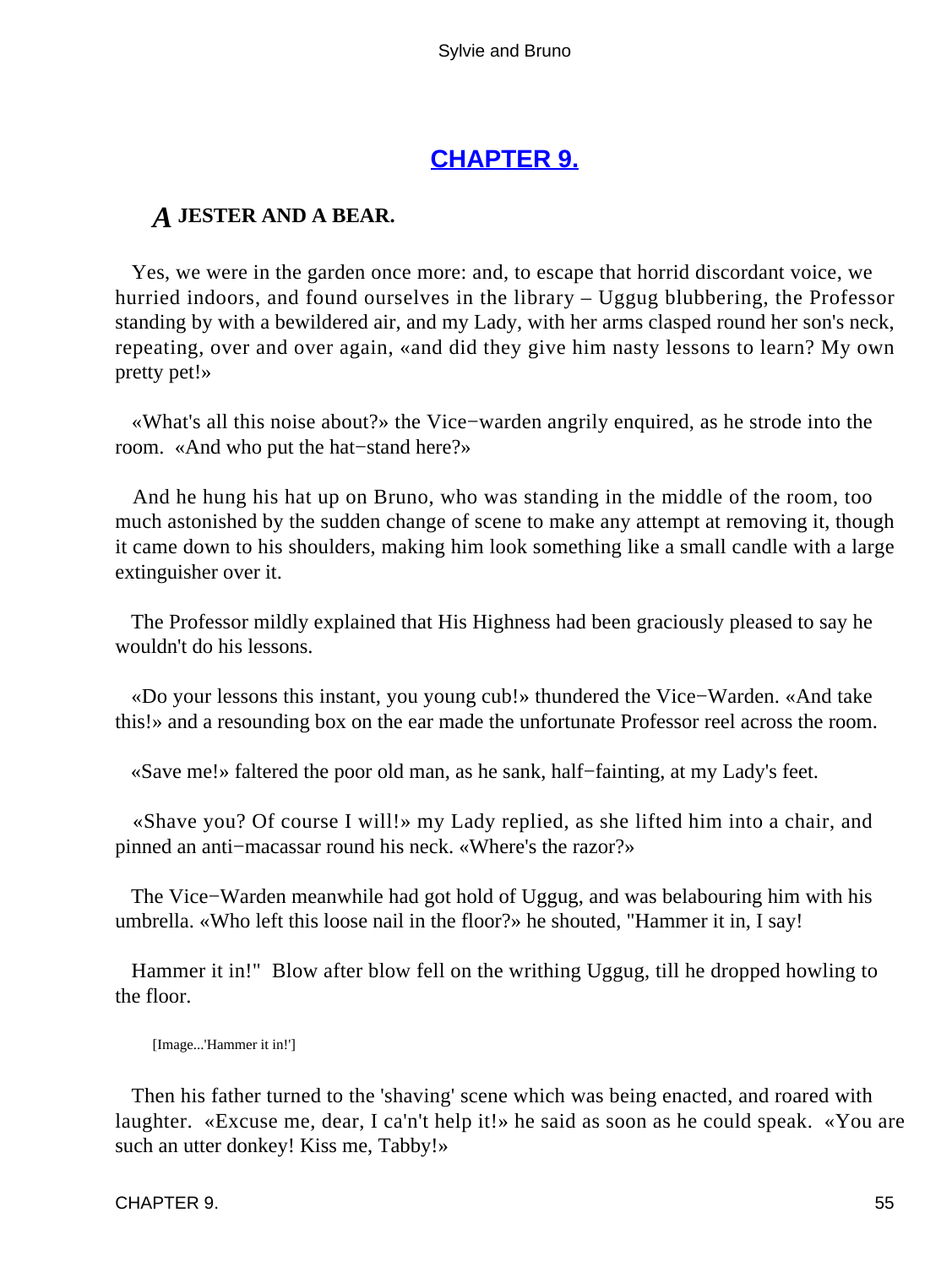And he flung his arms round the neck of the terrified Professor, who raised a wild shriek., but whether he received the threatened kiss or not I was unable to see, as Bruno, who had by this time released himself from his extinguisher, rushed headlong out of the room, followed by Sylvie; and I was so fearful of being left alone among all these crazy creatures that I hurried after them.

We must go to Father!« Sylvie panted, as they ran down the garden. »I'm sure things are at their worst! I'll ask the Gardener to let us out again."

 «But we ca'n't walk all the way!» Bruno whimpered. «How I wiss we had a coach−and−four, like Uncle!»

And, shrill and wild, rang through the air the familiar voice: –

 «He thought he saw a Coach−and−Four That stood beside his bed: He looked again, and found it was A Bear without a Head. 'Poor thing,' he said, 'poor silly thing! It's waiting to be fed!'»

[Image...A bear without a head]

 «No, I ca'n't let you out again!» he said, before the children could speak. «The Vice−warden gave it me, he did, for letting you out last time! So be off with you!» And, turning away from them, he began digging frantically in the middle of a gravel−walk, singing, over and over again, «'Poor thing,' he said, 'poor silly thing! It's waiting to be fed!'» but in a more musical tone than the shrill screech in which he had begun.

 The music grew fuller and richer at every moment: other manly voices joined in the refrain: and soon I heard the heavy thud that told me the boat had touched the beach, and the harsh grating of the shingle as the men dragged it up. I roused myself, and, after lending them a hand in hauling up their boat, I lingered yet awhile to watch them disembark a goodly assortment of the hard−won 'treasures of the deep.'

When at last I reached our lodgings I was tired and sleepy, and glad enough to settle down again into the easy−chair, while Arthur hospitably went to his cupboard, to get me out some cake and wine, without which, he declared, he could not, as a doctor, permit my going to bed.

 And how that cupboard−door did creak! It surely could not be Arthur, who was opening and shutting it so often, moving so restlessly about, and muttering like the soliloquy of a tragedy−queen!

 No, it was a female voice. Also the figure half−hidden by the cupboard−door – was a female figure, massive, and in flowing robes,

#### CHAPTER 9. 56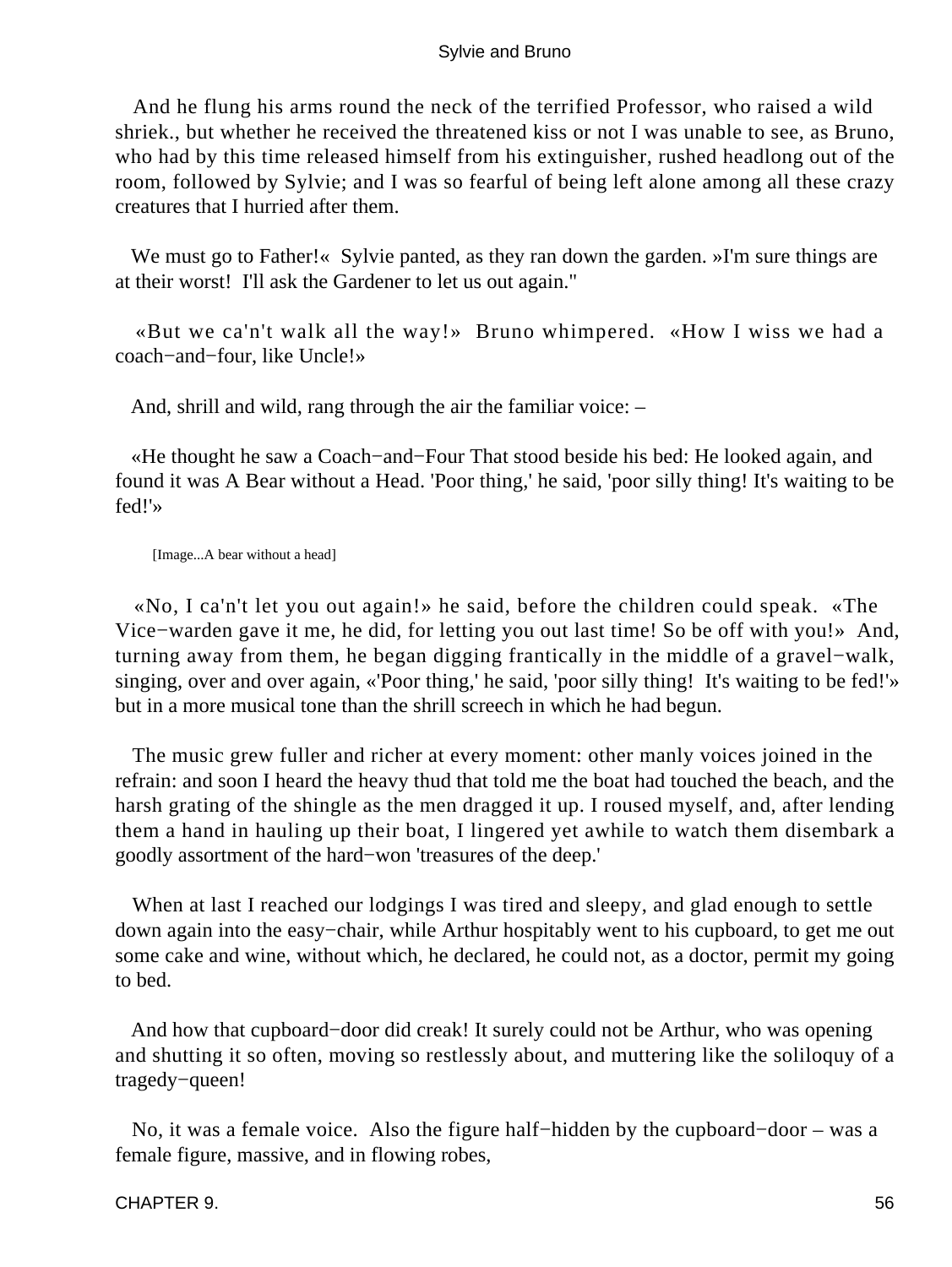Could it be the landlady? The door opened, and a strange man entered the room.

«What is that donkey doing?» he said to himself, pausing, aghast, on the threshold.

 The lady, thus rudely referred to, was his wife. She had got one of the cupboards open, and stood with her back to him, smoothing down a sheet of brown paper on one of the shelves, and whispering to herself «So, so! Deftly done! Craftily contrived!»

 Her loving husband stole behind her on tiptoe, and tapped her on the head. «Boh!» he playfully shouted at her ear. «Never tell me again I ca'n't say 'boh' to a goose!»

 My Lady wrung her hands. «Discovered!» she groaned. «Yet no – he is one of us! Reveal it not, oh Man! Let it bide its time!»

 «Reveal what not?» her husband testily replied, dragging out the sheet of brown paper. «What are you hiding here, my Lady? I insist upon knowing!»

 My Lady cast down her eyes, and spoke in the littlest of little voices. «Don't make fun of it, Benjamin!» she pleaded. «It's – it's – −don't you understand? It's a DAGGER!»

 «And what's that for?» sneered His Excellency. «We've only got to make people think he's dead! We haven't got to kill him! And made of tin, too!» he snarled, contemptuously bending the blade round his thumb. Now, Madam, you'll be good enough to explain. First, what do you call me Benjamin for?"

«It's part of the Conspiracy, Love! One must have an alias, you know  $-\infty$ 

 «Oh, an alias, is it? Well! And next, what did you get this dagger for? Come, no evasions! You ca'n't deceive me!»

 $\ll$ I got it for – for –  $\gg$  the detected Conspirator stammered, trying her best to put on the assassin−expression that she had been practising at the looking−glass. «For – »

«For what, Madam!»

«Well, for eighteenpence, if you must know, dearest! That's what I got it for, on my  $-\infty$ 

 «Now don't say your Word and Honour!» groaned the other Conspirator. «Why, they aren't worth half the money, put together!»

 «On my birthday,» my Lady concluded in a meek whisper. «One must have a dagger, you know. It's part of the  $-\infty$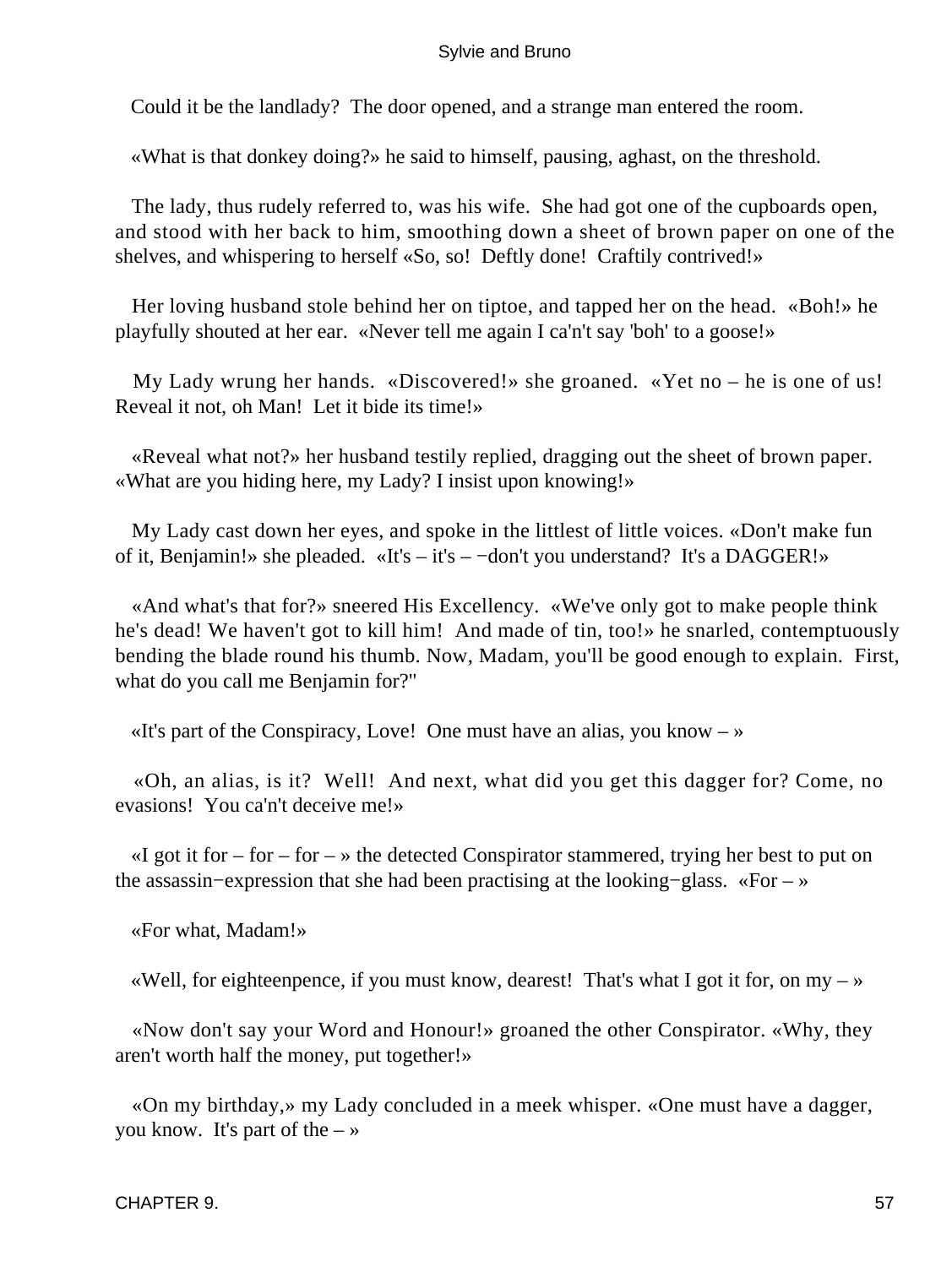«Oh, don't talk of Conspiracies!» her husband savagely interrupted, as he tossed the dagger into the cupboard. «You know about as much how to manage a Conspiracy as if you were a chicken. Why, the first thing is to get a disguise. Now, just look at this!»

 And with pardonable pride he fitted on the cap and bells, and the rest of the Fool's dress, and winked at her, and put his tongue in his cheek. «Is that the sort of thing, now.» he demanded.

 My Lady's eyes flashed with all a Conspirator's enthusiasm. «The very thing!» she exclaimed, clapping her hands. «You do look, oh, such a perfect Fool!»

 The Fool smiled a doubtful smile. He was not quite clear whether it was a compliment or not, to express it so plainly. «You mean a Jester? Yes, that's what I intended. And what do you think your disguise is to be?» And he proceeded to unfold the parcel, the lady watching him in rapture.

 «Oh, how lovely!» she cried, when at last the dress was unfolded. «What a splendid disguise! An Esquimaux peasant−woman!»

 «An Esquimaux peasant, indeed!» growled the other. «Here, put it on, and look at yourself in the glass. Why, it's a Bear, ca'n't you use your eyes?» He checked himself suddenly, as a harsh voice yelled through the room

«He looked again, and found it was A Bear without a Head!»

 But it was only the Gardener, singing under the open window. The Vice−Warden stole on tip−toe to the window, and closed it noiselessly, before he ventured to go on. «Yes, Lovey, a Bear: but not without a head, I hope! You're the Bear, and me the Keeper. And if any one knows us, they'll have sharp eyes, that's all!»

 «I shall have to practise the steps a bit,» my Lady said, looking out through the Bear's mouth: «one ca'n't help being rather human just at first, you know. And of course you'll say 'Come up, Bruin!', won't you?»

 «Yes, of course,» replied the Keeper, laying hold of the chain, that hung from the Bear's collar, with one hand, while with the other he cracked a little whip. «Now go round the room in a sort of a dancing attitude. Very good, my dear, very good. Come up, Bruin! Come up, I say!»

[Image...'Come up, bruin!']

 He roared out the last words for the benefit of Uggug, who had just come into the room, and was now standing, with his hands spread out, and eyes and mouth wide open, the very

#### CHAPTER 9. 58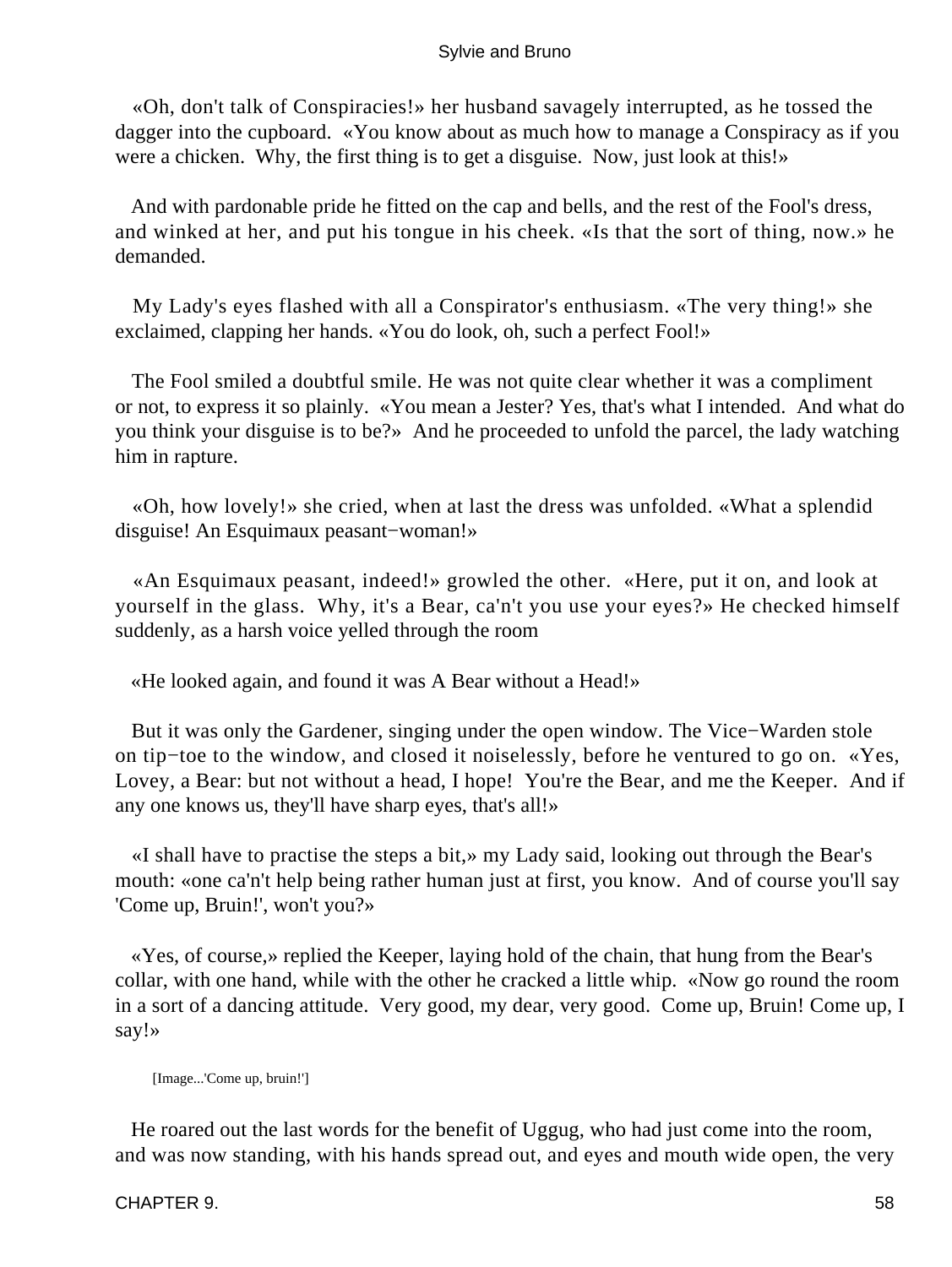picture of stupid amazement. «Oh, my!» was all he could gasp out.

 The Keeper pretended to be adjusting the bear's collar, which gave him an opportunity of whispering, unheard by Uggug, «my fault, I'm afraid! Quite forgot to fasten the door. Plot's ruined if he finds it out! Keep it up a minute or two longer. Be savage!» Then, while seeming to pull it back with all his strength, he let it advance upon the scared boy: my Lady, with admirable presence of mind, kept up what she no doubt intended for a savage growl, though it was more like the purring of a cat: and Uggug backed out of the room with such haste that he tripped over the mat, and was heard to fall heavily outside – an accident to which even his doting mother paid no heed, in the excitement of the moment.

 The Vice−Warden shut and bolted the door. «Off with the disguises!» he panted. «There's not a moment to lose. He's sure to fetch the Professor, and we couldn't take him in, you know!» And in another minute the disguises were stowed away in the cupboard, the door unbolted, and the two Conspirators seated lovingly side−by−side on the sofa, earnestly discussing a book the Vice−Warden had hastily snatched off the table, which proved to be the City−Directory of the capital of Outland.

 The door opened, very slowly and cautiously, and the Professor peeped in, Uggug's stupid face being just visible behind him.

 «It is a beautiful arrangement!» the Vice−warden was saying with enthusiasm. «You see, my precious one, that there are fifteen houses in Green Street, before you turn into West Street.»

 «Fifteen houses! Is it possible?» my Lady replied. «I thought it was fourteen!» And, so intent were they on this interesting question, that neither of them even looked up till the Professor, leading Uggug by the hand, stood close before them.

 My Lady was the first to notice their approach. «Why, here's the Professor!» she exclaimed in her blandest tones. «And my precious child too! Are lessons over?»

 «A strange thing has happened!» the Professor began in a trembling tone. «His Exalted Fatness» (this was one of Uggug's many titles) «tells me he has just seen, in this very room, a Dancing−Bear and a Court−Jester!»

The Vice−Warden and his wife shook with well−acted merriment.

 Not in this room, darling!« said the fond mother. »We've been sitting here this hour or more, reading  $-$ ,  $\ast$  here she referred to the book lying on her lap,  $\ast$  – reading the – the City−Directory."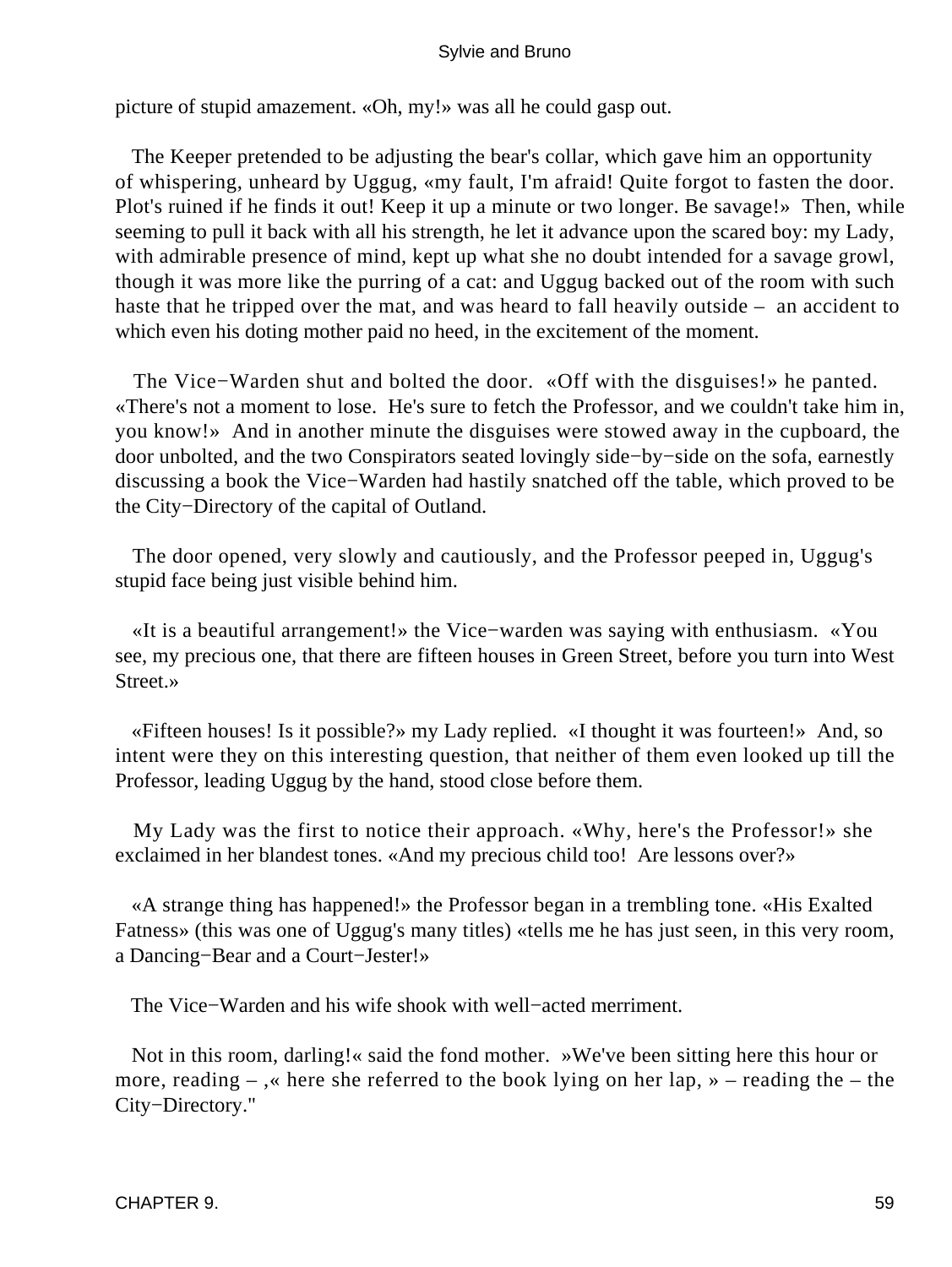«Let me feel your pulse, my boy!» said the anxious father. «Now put out your tongue. Ah, I thought so! He's a little feverish, Professor, and has had a bad dream. Put him to bed at once, and give him a cooling draught.»

 «I ain't been dreaming!» his Exalted Fatness remonstrated, as the Professor led him away.

 «Bad grammar, Sir!» his father remarked with some sternness. «Kindly attend to that little matter, Professor, as soon as you have corrected the feverishness. And, by the way, Professor!» (The Professor left his distinguished pupil standing at the door, and meekly returned.) «There is a rumour afloat, that the people wish to elect an – in point of fact, an – you understand that I mean an – »

«Not another Professor!» the poor old man exclaimed in horror.

 «No! Certainly not!» the Vice−Warden eagerly explained. «Merely an Emperor, you understand.»

 «An Emperor!» cried the astonished Professor, holding his head between his hands, as if he expected it to come to pieces with the shock. «What will the Warden – »

 «Why, the Warden will most likely be the new Emperor!» my Lady explained. «Where could we find a better? Unless, perhaps – » she glanced at her husband.

«Where indeed!» the Professor fervently responded, quite failing to take the hint.

 The Vice−Warden resumed the thread of his discourse. «The reason I mentioned it, Professor, was to ask you to be so kind as to preside at the Election. You see it would make the thing respectable – no suspicion of anything, underhand  $-\infty$ 

«I fear I ca'n't, your Excellency!» the old man faltered. «What will the Warden – »

 «True, true!» the Vice−Warden interrupted. «Your position, as Court−Professor, makes it awkward, I admit. Well, well! Then the Election shall be held without you.»

 «Better so, than if it were held within me!» the Professor murmured with a bewildered air, as if he hardly knew what he was saying. «Bed, I think your Highness said, and a cooling−draught?» And he wandered dreamily back to where Uggug sulkily awaited him.

 I followed them out of the room, and down the passage, the Professor murmuring to himself, all the time, as a kind of aid to his feeble memory, «C, C, C; Couch, Cooling−Draught, Correct−Grammar,» till, in turning a corner, he met Sylvie and Bruno, so suddenly that the startled Professor let go of his fat pupil, who instantly took to his heels.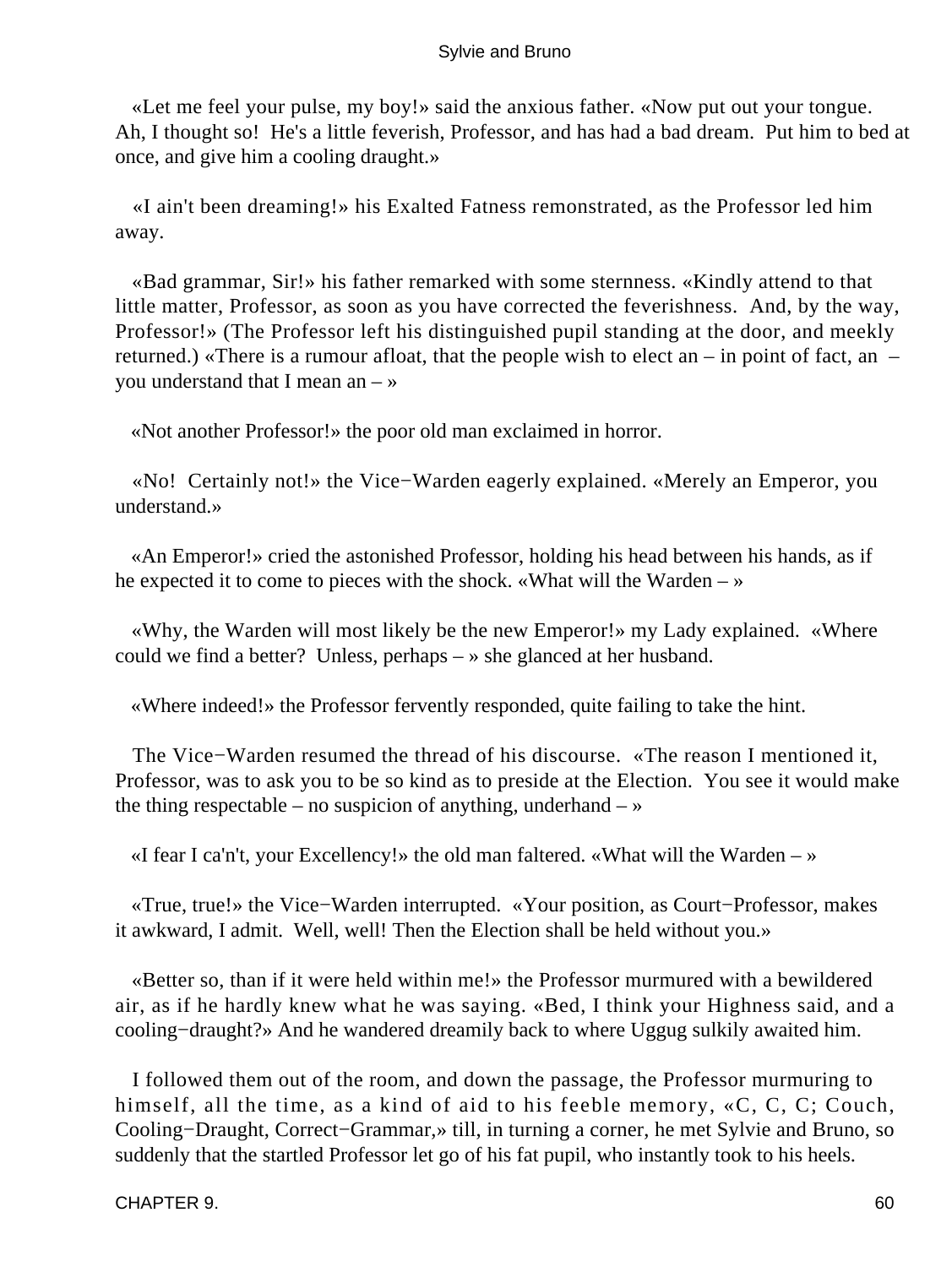# **[CHAPTER 10.](#page-177-0)**

## *T*HE **OTHER PROFESSOR.**

 «We were looking for you!» cried Sylvie, in a tone of great relief. «We do want you so much, you ca'n't think!»

 «What is it, dear children?» the Professor asked, beaming on them with a very different look from what Uggug ever got from him.

 «We want you to speak to the Gardener for us,» Sylvie said, as she and Bruno took the old man's hands and led him into the hall.

 «He's ever so unkind!» Bruno mournfully added. «They's all unkind to us, now that Father's gone. The Lion were much nicer!»

 «But you must explain to me, please,» the Professor said with an anxious look, «which is the Lion, and which is the Gardener. It's most important not to get two such animals confused together. And one's very liable to do it in their case – both having mouths, you know  $-\infty$ 

«Doos oo always confuses two animals together?» Bruno asked.

 «Pretty often, I'm afraid,» the Professor candidly confessed. «Now, for instance, there's the rabbit−hutch and the hall−clock.» The Professor pointed them out. «One gets a little confused with them – both having doors, you know. Now, only yesterday – would you believe it? – I put some lettuces into the clock, and tried to wind up the rabbit!»

«Did the rabbit go, after oo wounded it up?» said Bruno.

 The Professor clasped his hands on the top of his head, and groaned. «Go? I should think it did go! Why, it's gone? And where ever it's gone to – that's what I ca'n't find out! I've done my best – I've read all the article 'Rabbit' in the great dictionary – Come in!»

«Only the tailor, Sir, with your little bill,» said a meek voice outside the door.

 «Ah, well, I can soon settle his business,» the Professor said to the children, «if you'll just wait a minute. How much is it, this year, my man?» The tailor had come in while he was speaking.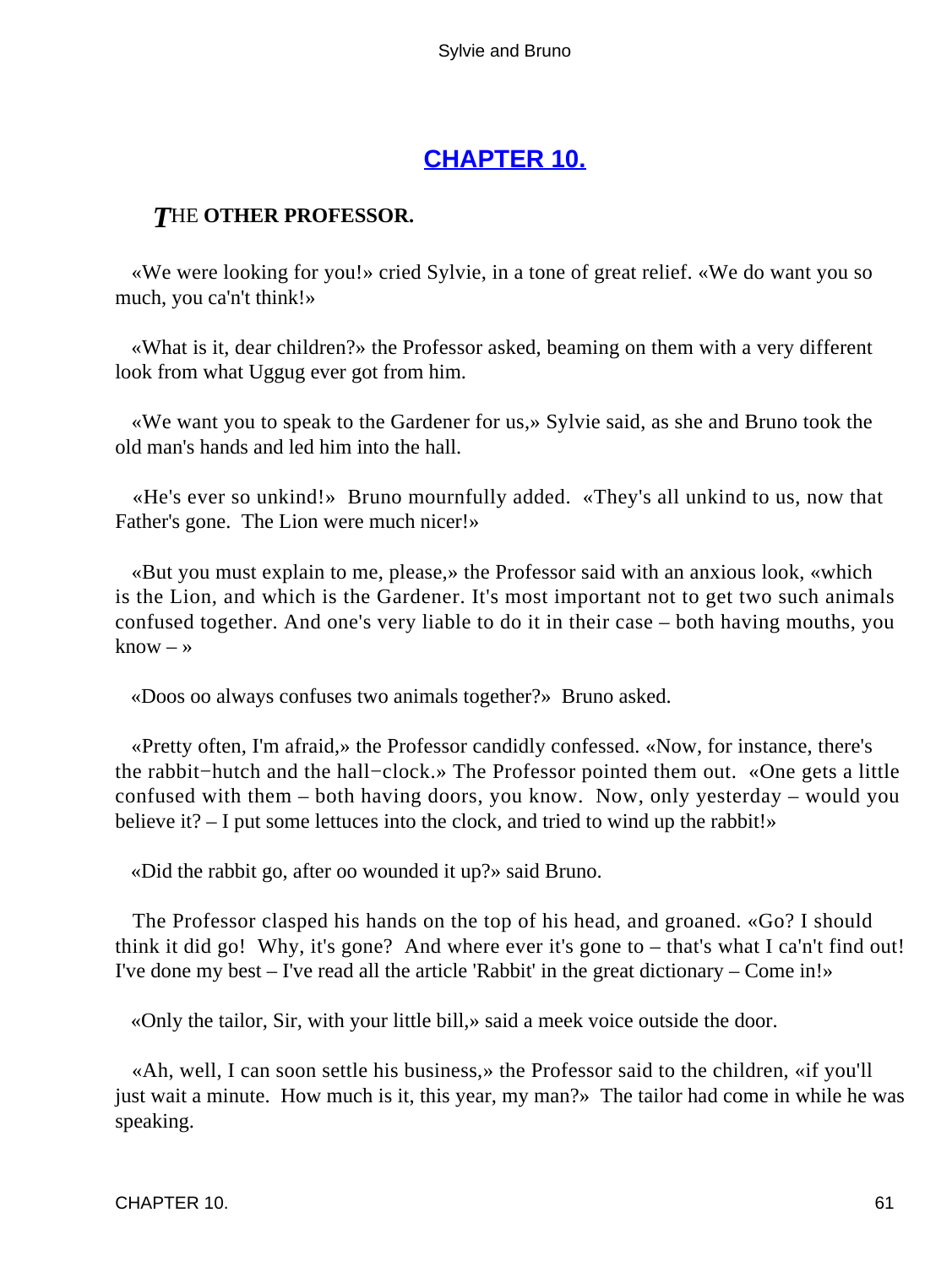«Well, it's been a doubling so many years, you see,» the tailor replied, a little gruffly, «and I think I'd like the money now. It's two thousand pound, it is!»

 «Oh, that's nothing!» the Professor carelessly remarked, feeling in his pocket, as if he always carried at least that amount about with him. «But wouldn't you like to wait just another year, and make it four thousand? Just think how rich you'd be! Why, you might be a King, if you liked!»

 «I don't know as I'd care about being a King,» the man said thoughtfully. «But it; dew sound a powerful sight o' money! Well, I think I'll wait  $-\infty$ 

 «Of course you will!» said the Professor. «There's good sense in you, I see. Good−day to you, my man!»

 «Will you ever have to pay him that four thousand pounds?» Sylvie asked as the door closed on the departing creditor.

 «Never, my child!» the Professor replied emphatically. «He'll go on doubling it, till he dies. You see it's always worth while waiting another year, to get twice as much money! And now what would you like to do, my little friends? Shall I take you to see the Other Professor? This would be an excellent opportunity for a visit,» he said to himself, glancing at his watch: «he generally takes a short rest – of fourteen minutes and a half – about this time »

 Bruno hastily went round to Sylvie, who was standing at the other side of the Professor, and put his hand into hers. «I thinks we'd like to go,» he said doubtfully: «only please let's go all together. It's best to be on the safe side, oo know!»

«Why, you talk as if you were Sylvie!» exclaimed the Professor.

 «I know I did,» Bruno replied very humbly. «I quite forgotted I wasn't Sylvie. Only I fought he might be rarver fierce!»

 The Professor laughed a jolly laugh. «Oh, he's quite tame!» he said. «He never bites. He's only a little – a little dreamy, you know.» He took hold of Bruno's other hand; and led the children down a long passage I had never noticed before – not that there was anything remarkable in that: I was constantly coming on new rooms and passages in that mysterious Palace, and very seldom succeeded in finding the old ones again.

 Near the end of the passage the Professor stopped. «This is his room,» he said, pointing to the solid wall.

«We ca'n't get in through there!» Bruno exclaimed.

CHAPTER 10. 62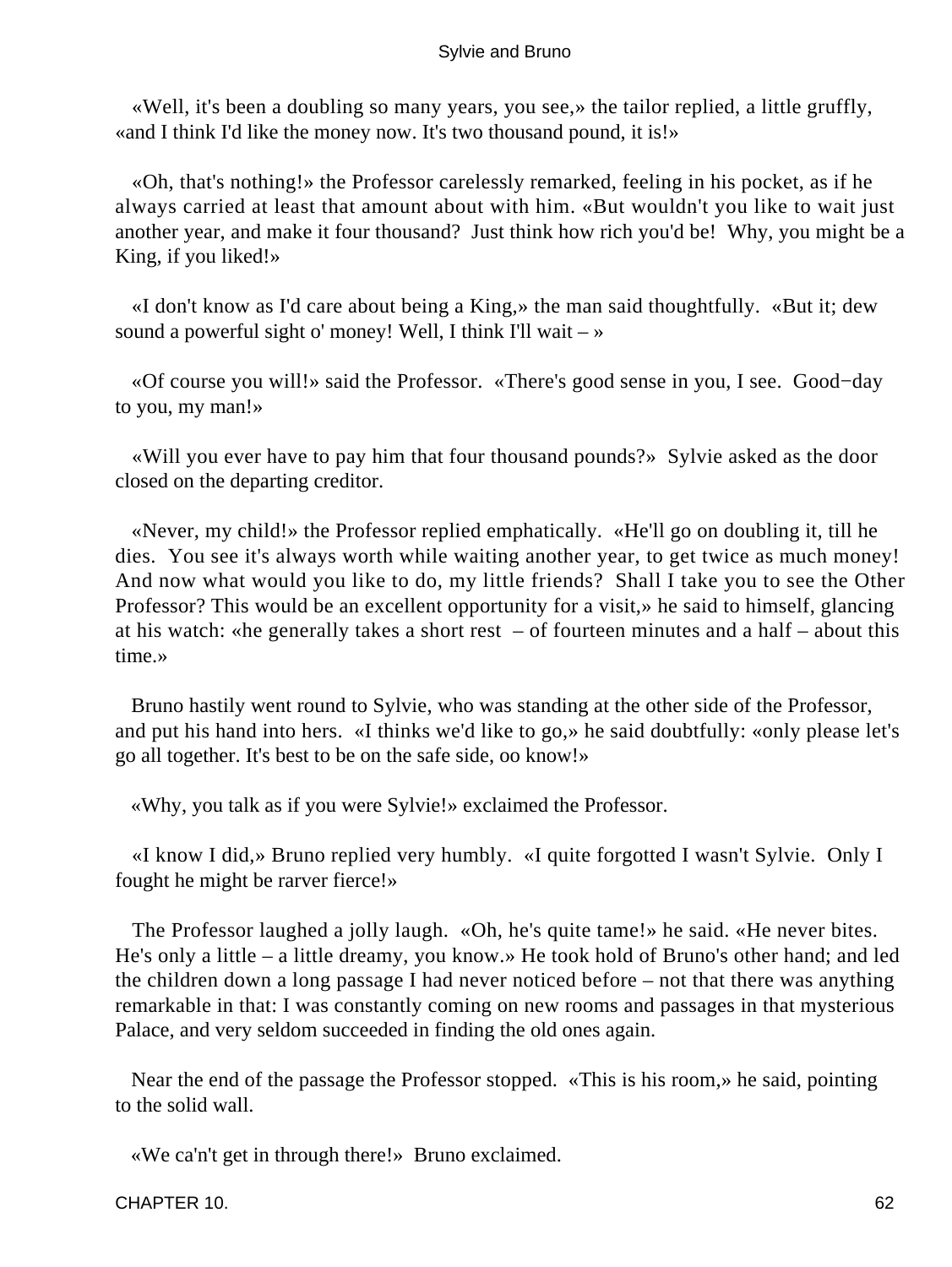Sylvie said nothing, till she had carefully examined whether the wall opened anywhere. Then she laughed merrily. «You're playing us a trick, you dear old thing!» she said. «There's no door here!»

 «There isn't any door to the room,» said the Professor. «We shall have to climb in at the window.»

 So we went into the garden, and soon found the window of the Other Professor's room. It was a ground−floor window, and stood invitingly open: the Professor first lifted the two children in, and then he and I climbed in after them.

[Image...The other professor]

 The Other Professor was seated at a table, with a large book open before him, on which his forehead was resting: he had clasped his arms round the book, and was snoring heavily. «He usually reads like that,» the Professor remarked, «when the book's very interesting: and then sometimes it's very difficult to get him to attend!»

 This seemed to be one of the difficult times: the Professor lifted him up, once or twice, and shook him violently: but he always returned to his book the moment he was let go of, and showed by his heavy breathing that the book was as interesting as ever.

 «How dreamy he is!» the Professor exclaimed. «He must have got to a very interesting part of the book!» And he rained quite a shower of thumps on the Other Professor's back, shouting «Hoy! Hoy!» all the time. «Isn't it wonderful that he should be so dreamy?» he said to Bruno.

«If he's always as sleepy as that,» Bruno remarked, «a course he's dreamy!»

 «But what are we to do?» said the Professor. «You see he's quite wrapped up in the book!»

«Suppose oo shuts the book?» Bruno suggested.

 «That's it!» cried the delighted Professor. «Of course that'll do it!» And he shut up the book so quickly that he caught the Other Professor's nose between the leaves, and gave it a severe pinch.

 The Other Professor instantly rose to his feet, and carried the book away to the end of the room, where he put it back in its place in the book−case. «I've been reading for eighteen hours and three−quarters,» he said, «and now I shall rest for fourteen minutes and a half. Is the Lecture all ready?»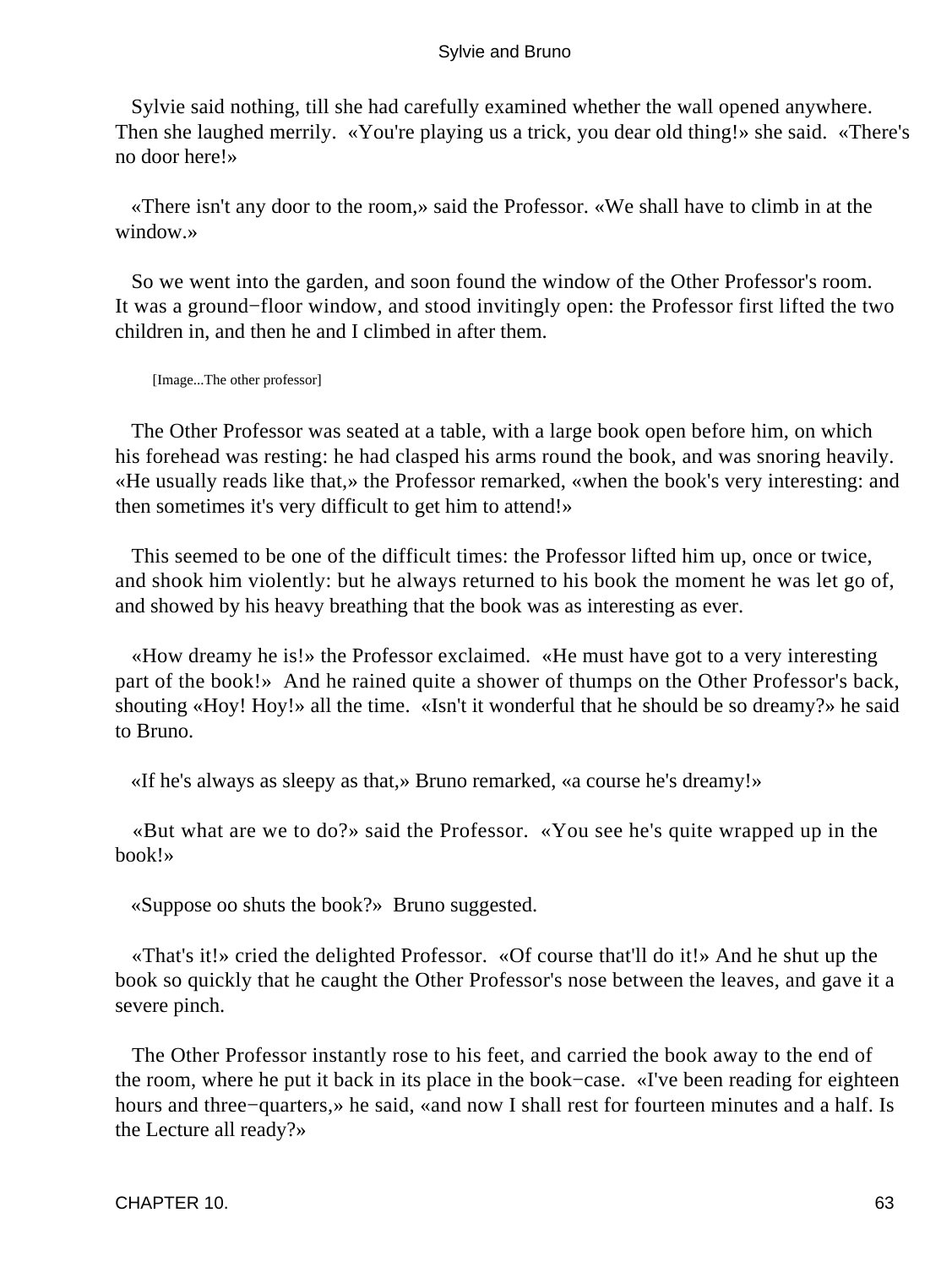«Very nearly, »the Professor humbly replied. «I shall ask you to give me a hint or two – there will be a few little difficulties  $-\infty$ 

«And Banquet, I think you said?»

 «Oh, yes! The Banquet comes first, of course. People never enjoy Abstract Science, you know, when they're ravenous with hunger. And then there's the Fancy−Dress−Ball. Oh, there'll be lots of entertainment!»

«Where will the Ball come in?» said the Other Professor.

 «I think it had better come at the beginning of the Banquet – it brings people together so nicely, you know.»

 «Yes, that's the right order. First the Meeting: then the Eating: then the Treating – for I'm sure any Lecture you give us will be a treat!» said the Other Professor, who had been standing with his back to us all this time, occupying himself in taking the books out, one by one, and turning them upside−down. An easel, with a black board on it, stood near him: and, every time that he turned a book upside−down, he made a mark on the board with a piece of chalk.

 «And as to the 'Pig−Tale' – which you have so kindly promised to give us – » the Professor went on, thoughtfully rubbing his chin. «I think that had better come at the end of the Banquet: then people can listen to it quietly.»

«Shall I sing it?» the Other Professor asked, with a smile of delight.

«If you can,» the Professor replied, cautiously.

 «Let me try,» said the Other Professor, seating himself at the pianoforte. «For the sake of argument, let us assume that it begins on A flat.» And he struck the note in question. «La, la, la! I think that's within an octave of it.» He struck the note again, and appealed to Bruno, who was standing at his side. «Did I sing it like that, my child?»

«No, oo didn't,» Bruno replied with great decision. «It were more like a duck.»

 «Single notes are apt to have that effect,» the Other Professor said with a sigh. "Let me try a whole verse.

 There was a Pig, that sat alone, Beside a ruined Pump. By day and night he made his moan: It would have stirred a heart of stone To see him wring his hoofs and groan, Because he could not jump.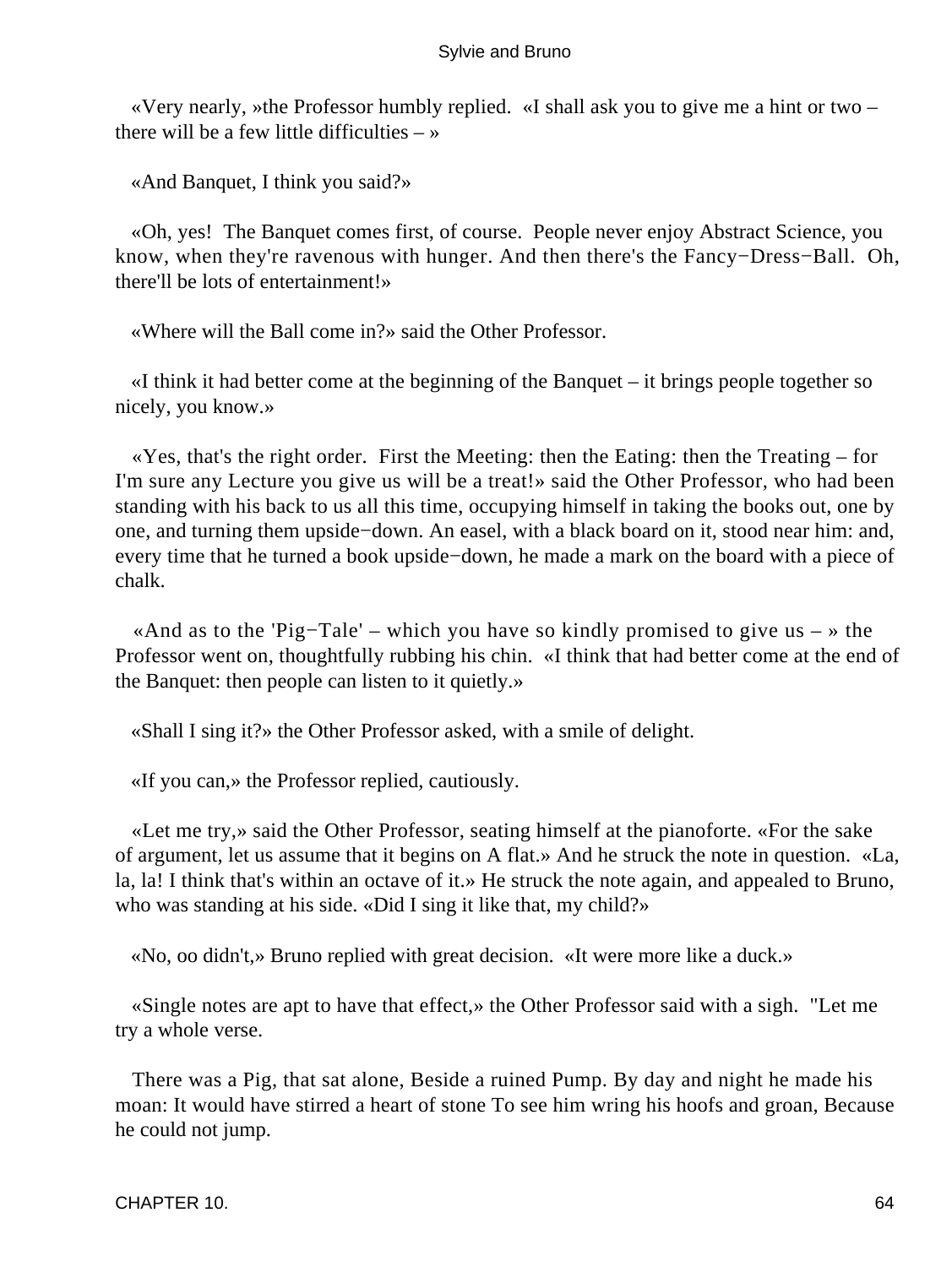Would you call that a tune, Professor?" he asked, when he had finished.

 The Professor considered a little. «Well,» he said at last, «some of the notes are the same as others and some are different but I should hardly call it a tune.»

 «Let me try it a bit by myself,» said the Other Professor. And he began touching the notes here and there, and humming to himself like an angry bluebottle.

«How do you like his singing?» the Professor asked the children in a low voice.

«It isn't very beautiful,» Sylvie said, hesitatingly.

«It's very extremely ugly!» Bruno said, without any hesitation at all.

 «All extremes are bad,» the Professor said, very gravely. «For instance, Sobriety is a very good thing, when practised in moderation: but even Sobriety, when carried to an extreme, has its disadvantages.»

 «What are its disadvantages?» was the question that rose in my mind – and, as usual, Bruno asked it for me. "What are its lizard bandages?'

 «Well, this is one of them,» said the Professor. "When a man's tipsy (that's one extreme, you know), he sees one thing as two. But, when he's extremely sober (that's the other extreme), he sees two things as one. It's equally inconvenient, whichever happens.

«What does 'illconvenient' mean?» Bruno whispered to Sylvie.

 «The difference between 'convenient' and 'inconvenient' is best explained by an example,» said the Other Professor, who had overheard the question. «If you'll just think over any Poem that contains the two words – such as  $-\infty$ 

 The Professor put his hands over his ears, with a look of dismay. «If you once let him begin a Poem,» he said to Sylvie, «he'll never leave off again! He never does!»

«Did he ever begin a Poem and not leave off again?» Sylvie enquired.

«Three times,» said the Professor.

 Bruno raised himself on tiptoe, till his lips were on a level with Sylvie's ear. «What became of them three Poems?» he whispered. «Is he saying them all, now?»

«Hush!» said Sylvie. «The Other Professor is speaking!»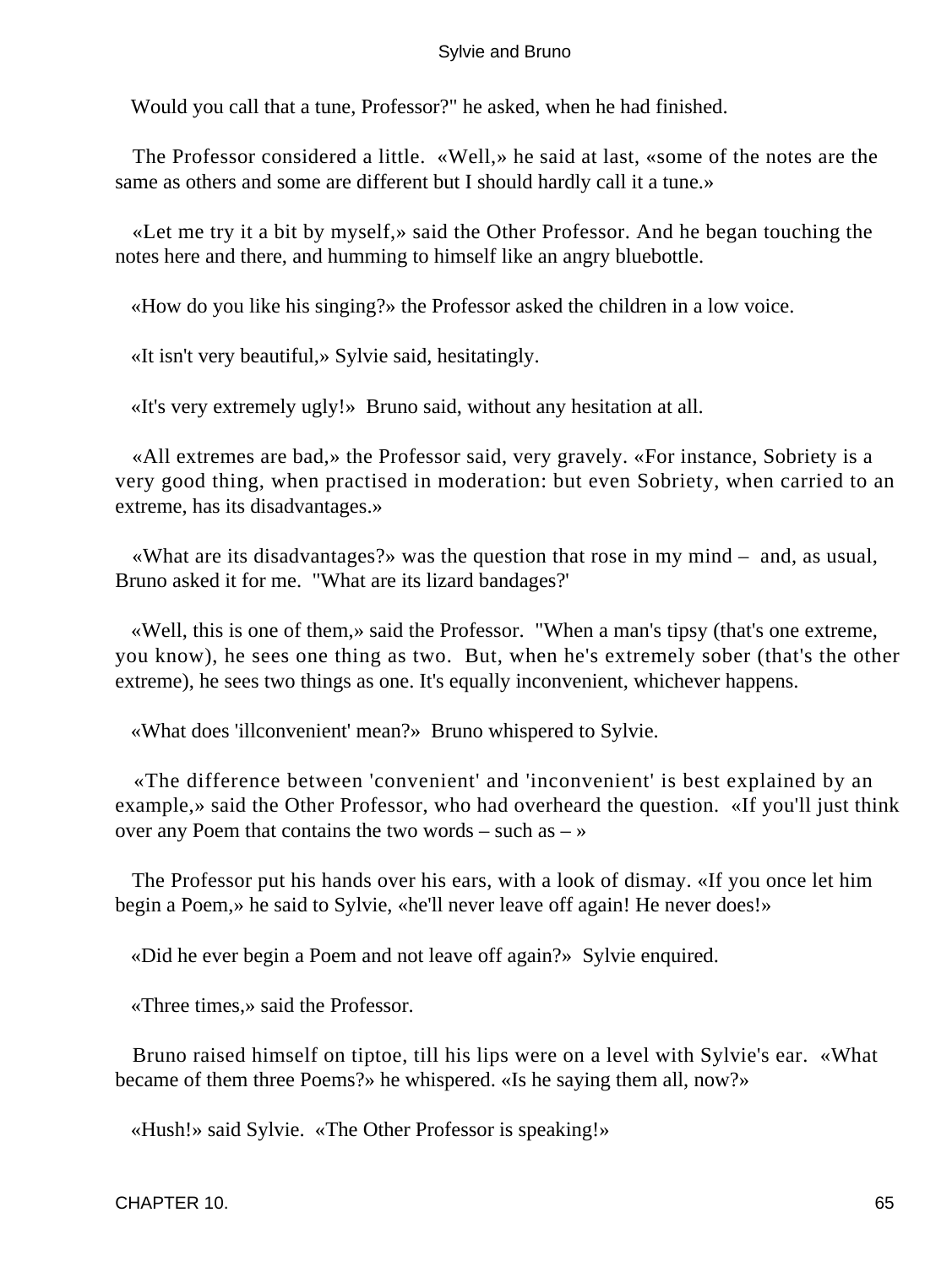«I'll say it very quick,» murmured the Other Professor, with downcast eyes, and melancholy voice, which contrasted oddly with his face, as he had forgotten to leave off smiling. («At least it wasn't exactly a smile,» as Sylvie said afterwards: «it looked as if his mouth was made that shape.»

«Go on then,» said the Professor. «What must be must be.»

 «Remember that!» Sylvie whispered to Bruno, «It's a very good rule for whenever you hurt yourself.»

 «And it's a very good rule for whenever I make a noise,» said the saucy little fellow. «So you remember it too, Miss!»

 «Whatever do you mean?» said Sylvie, trying to frown, a thing she never managed particularly well.

 «Oftens and oftens,» said Bruno, «haven't oo told me ' There mustn't be so much noise, Bruno!' when I've tolded oo 'There must!' Why, there isn't no rules at all about 'There mustn't'! But oo never believes me!»

 «As if any one could believe you, you wicked wicked boy!» said Sylvie. The words were severe enough, but I am of opinion that, when you are really anxious to impress a criminal with a sense of his guilt, you ought not to pronounce the sentence with your lips quite close to his cheek – since a kiss at the end of it, however accidental, weakens the effect terribly.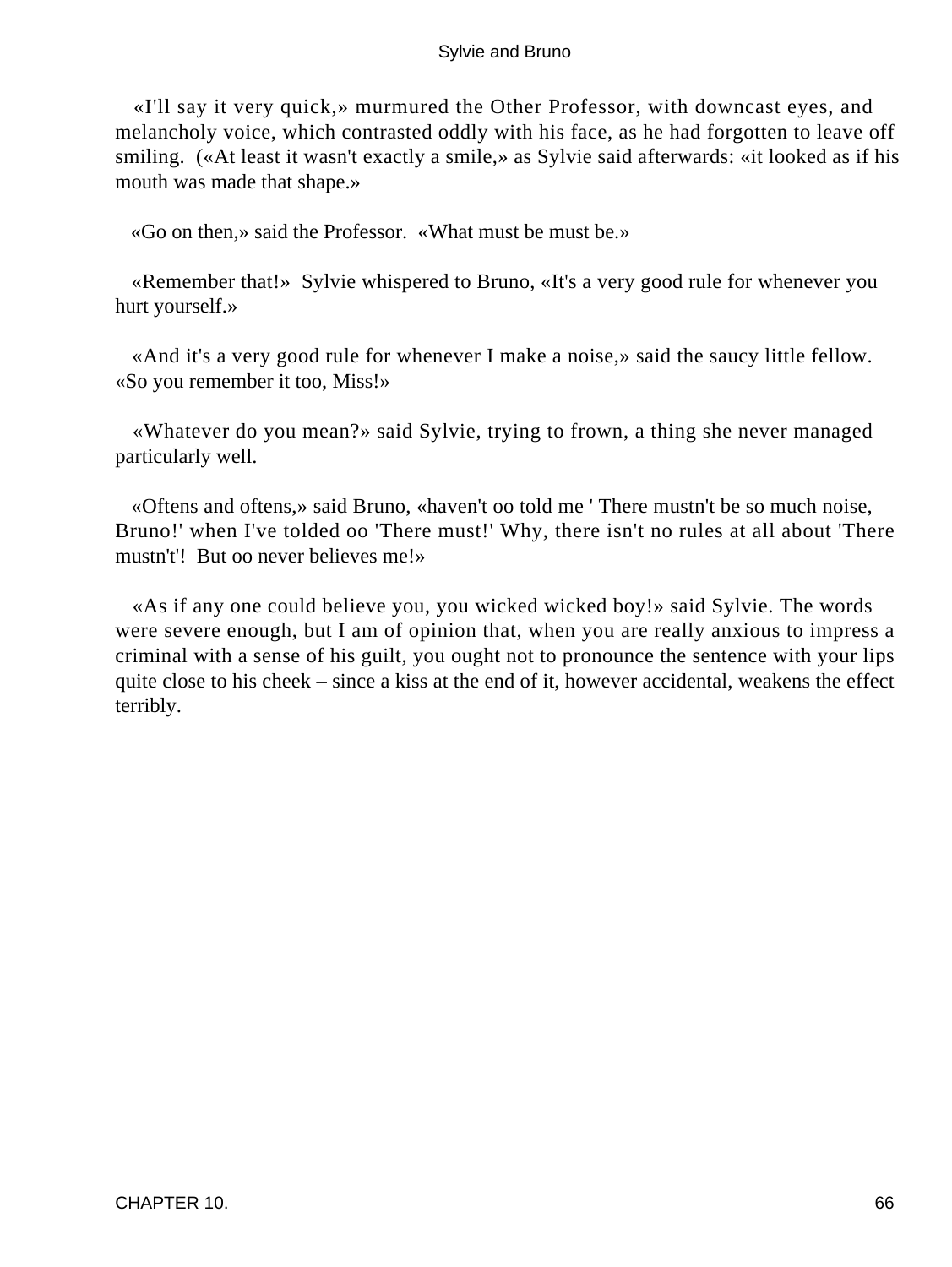## **[CHAPTER 11.](#page-177-0)**

## *P*ETER **AND PAUL.**

 «As I was saying,» the Other Professor resumed, "if you'll just think over any Poem, that contains the words – such as

 'Peter is poor,' said noble Paul, 'And I have always been his friend: And, though my means to give are small, At least I can afford to lend. How few, in this cold age of greed, Do good, except on selfish grounds! But I can feel for Peter's need, And **I WILL LEND HIM FIFTY** POUNDS!'

 How great was Peter's joy to find His friend in such a genial vein! How cheerfully the bond he signed, To pay the money back again! 'We ca'n't,' said Paul, 'be too precise: 'Tis best to fix the very day: So, by a learned friend's advice, I've made it Noon, the Fourth of May.

[Image...'How cheefully the bond he signed!']

 But this is April! Peter said. 'The First of April, as I think. Five little weeks will soon be fled: One scarcely will have time to wink! Give me a year to speculate – To buy and sell – to drive a trade – ' Said Paul 'I cannot change the date. On May the Fourth it must be paid.'

 'Well, well!' said Peter, with a sigh. 'Hand me the cash, and I will go. I'll form a Joint−Stock Company, And turn an honest pound or so.' 'I'm grieved,' said Paul, 'to seem unkind: The money shalt of course be lent: But, for a week or two, I find It will not be convenient.'

 So, week by week, poor Peter came And turned in heaviness away; For still the answer was the same, 'I cannot manage it to−day.' And now the April showers were dry – The five short weeks were nearly spent – Yet still he got the old reply, 'It is not quite convenient!'

 The Fourth arrived, and punctual Paul Came, with his legal friend, at noon. 'I thought it best,' said he, 'to call: One cannot settle things too soon.' Poor Peter shuddered in despair: His flowing locks he wildly tore: And very soon his yellow hair Was lying all about the floor.

 The legal friend was standing by, With sudden pity half unmanned: The tear−drop trembled in his eye, The signed agreement in his hand: But when at length the legal soul Resumed its customary force, 'The Law,' he said, 'we ca'n't control: Pay, or the Law must take its course!'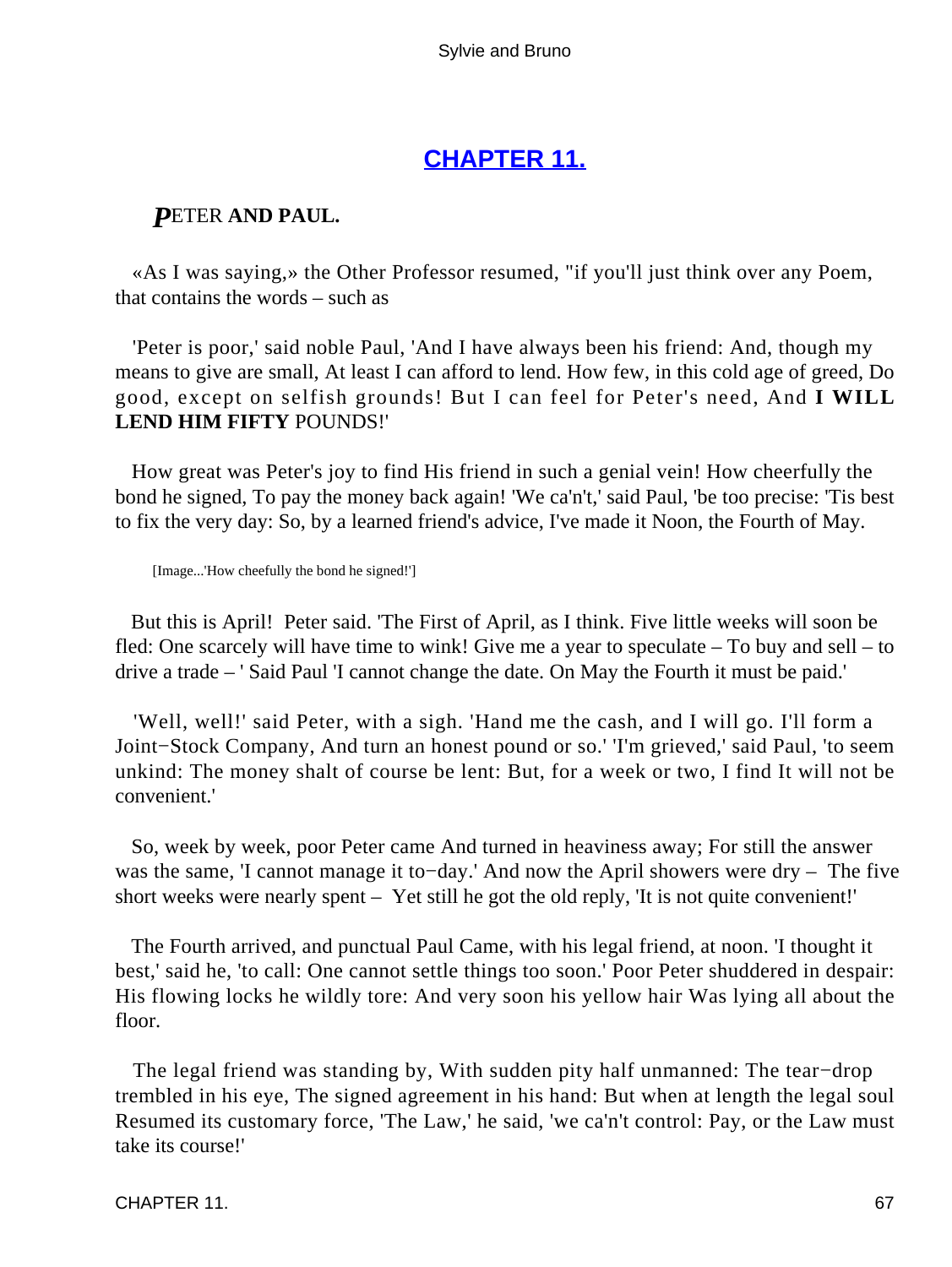Said Paul 'How bitterly I rue That fatal morning when I called! Consider, Peter, what you do! You won't be richer when you're bald! Think you, by rending curls away, To make your difficulties less? Forbear this violence, I pray: You do but add to my distress!'

[Image...'Poor peter shuddered in despair']

 'Not willingly would I inflict,' Said Peter, 'on that noble heart One needless pang. Yet why so strict? Is this to act a friendly part? However legal it may be To pay what never has been lent, This style of business seems to me Extremely inconvenient!

 'No Nobleness of soul have I, Like some that in this Age are found!' (Paul blushed in sheer humility, And cast his eyes upon the ground) 'This debt will simply swallow all, And make my life a life of woe!' 'Nay, nay, nay Peter!' answered Paul. 'You must not rail on Fortune so!

 'You have enough to eat and drink: You are respected in the world: And at the barber's, as I think, You often get your whiskers curled. Though Nobleness you ca'n't attain To any very great extent – The path of Honesty is plain, However inconvenient!'

 "Tis true, 'said Peter,' I'm alive: I keep my station in the world: Once in the week I just contrive To get my whiskers oiled and curled. But my assets are very low: My little income's overspent: To trench on capital, you know, Is always inconvenient!'

 'But pay your debts!' cried honest Paul. 'My gentle Peter, pay your debts! What matter if it swallows all That you describe as your «assets»? Already you're an hour behind: Yet Generosity is best. It pinches me – but never mind! **I WILL NOT CHARGE YOU** INTEREST!'

 'How good! How great!' poor Peter cried. 'Yet I must sell my Sunday wig – The scarf−pin that has been my pride – My grand piano – and my pig!' Full soon his property took wings: And daily, as each treasure went, He sighed to find the state of things Grow less and less convenient.

 Weeks grew to months, and months to years: Peter was worn to skin and bone: And once he even said, with tears, 'Remember, Paul, that promised Loan!' Said Paul' I'll lend you, when I can, All the spare money I have got – Ah, Peter, you're a happy man! Yours is an enviable lot!

[Image...Such boots as these you seldom see]

 'I'm getting stout, as you may see: It is but seldom I am well: I cannot feel my ancient glee In listening to the dinner−bell: But you, you gambol like a boy, Your figure is so spare and light: The dinner−bell's a note of joy To such a healthy appetite!'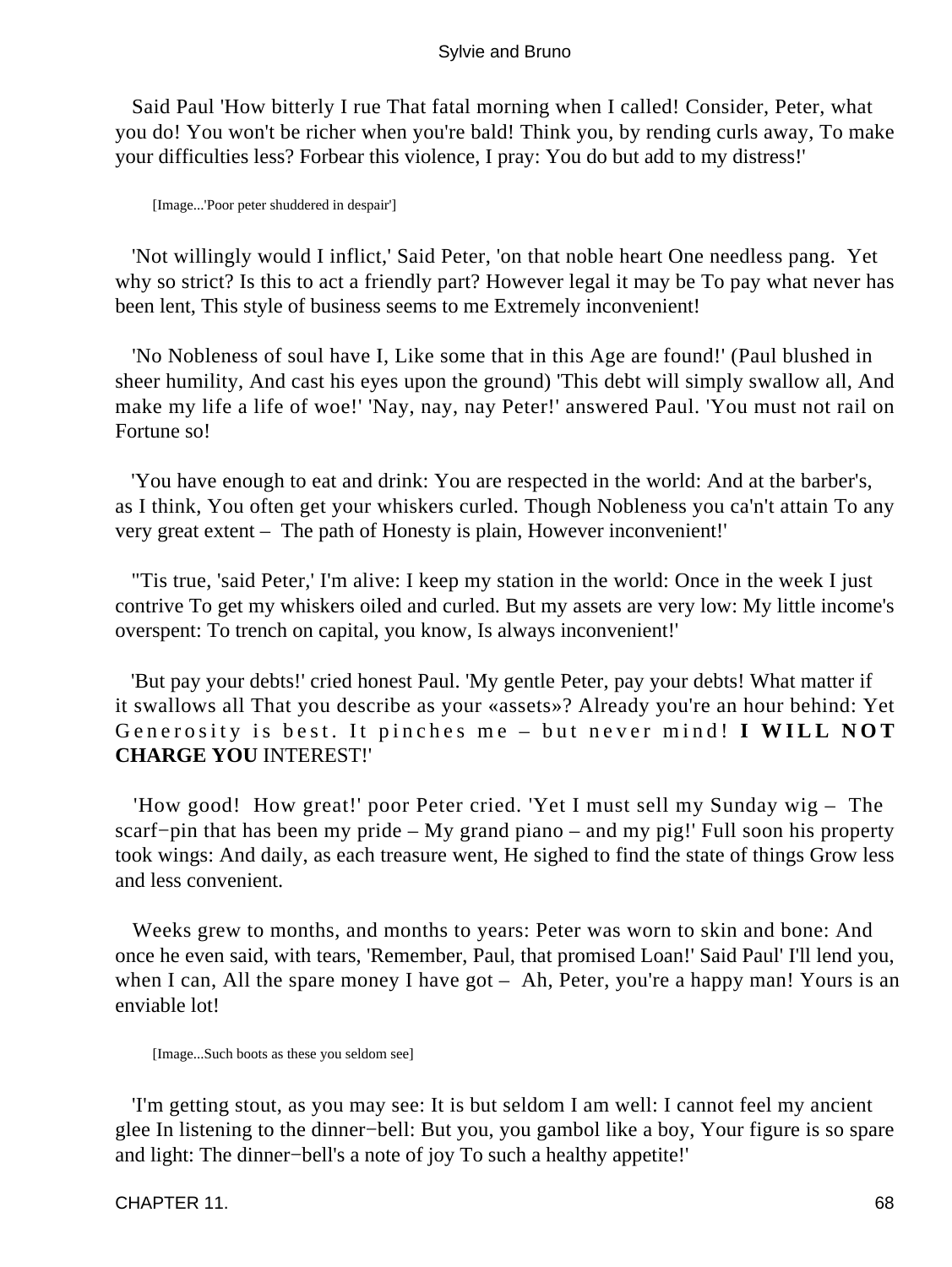Said Peter 'I am well aware Mine is a state of happiness: And yet how gladly could I spare Some of the comforts I possess! What you call healthy appetite I feel as Hunger's savage tooth: And, when no dinner is in sight, The dinner−bell's a sound of ruth!

 'No scare−crow would accept this coat: Such boots as these you seldom see. Ah, Paul, a single five−pound−note Would make another man of me!' Said Paul 'It fills me with surprise To hear you talk in such a tone: I fear you scarcely realise The blessings that are all your own!

 'You're safe from being overfed: You're sweetly picturesque in rags: You never know the aching head That comes along with money−bags: And you have time to cultivate That best of qualities, Content – For which you'll find your present state Remarkably convenient!'

 Said Peter 'Though I cannot sound The depths of such a man as you, Yet in your character I've found An inconsistency or two. You seem to have long years to spare When there's a promise to fulfil: And yet how punctual you were In calling with that little bill!'

 'One can't be too deliberate,' Said Paul, 'in parting with one's pelf. With bills, as you correctly state, I'm punctuality itself: A man may surely claim his dues: But, when there's money to be lent, A man must be allowed to choose Such times as are convenient!'

 It chanced one day, as Peter sat Gnawing a crust – his usual meal – Paul bustled in to have a chat, And grasped his hand with friendly zeal. 'I knew,' said he, 'your frugal ways: So, that I might not wound your pride By bringing strangers in to gaze, I've left my legal friend outside!

 'You well remember, I am sure, When first your wealth began to go, And people sneered at one so poor, I never used my Peter so! And when you'd lost your little all, And found yourself a thing despised, I need not ask you to recall How tenderly I sympathised!

 'Then the advice I've poured on you, So full of wisdom and of wit: All given gratis, though 'tis true I might have fairly charged for it! But I refrain from mentioning Full many a deed I might relate For boasting is a kind of thing That I particularly hate.

[Image...'I will lend you fifty more!']

 'How vast the total sum appears Of all the kindnesses I've done, From Childhood's half−forgotten years Down to that Loan of April One! That Fifty Pounds! You little guessed How deep it drained my slender store: But there's a heart within this breast, And **I WILL LEND YOU FIFTY** MORE!'

 'Not so,' was Peter's mild reply, His cheeks all wet with grateful tears; No man recalls, so well as I, Your services in bygone years: And this new offer, I admit, Is very very kindly

CHAPTER 11. 69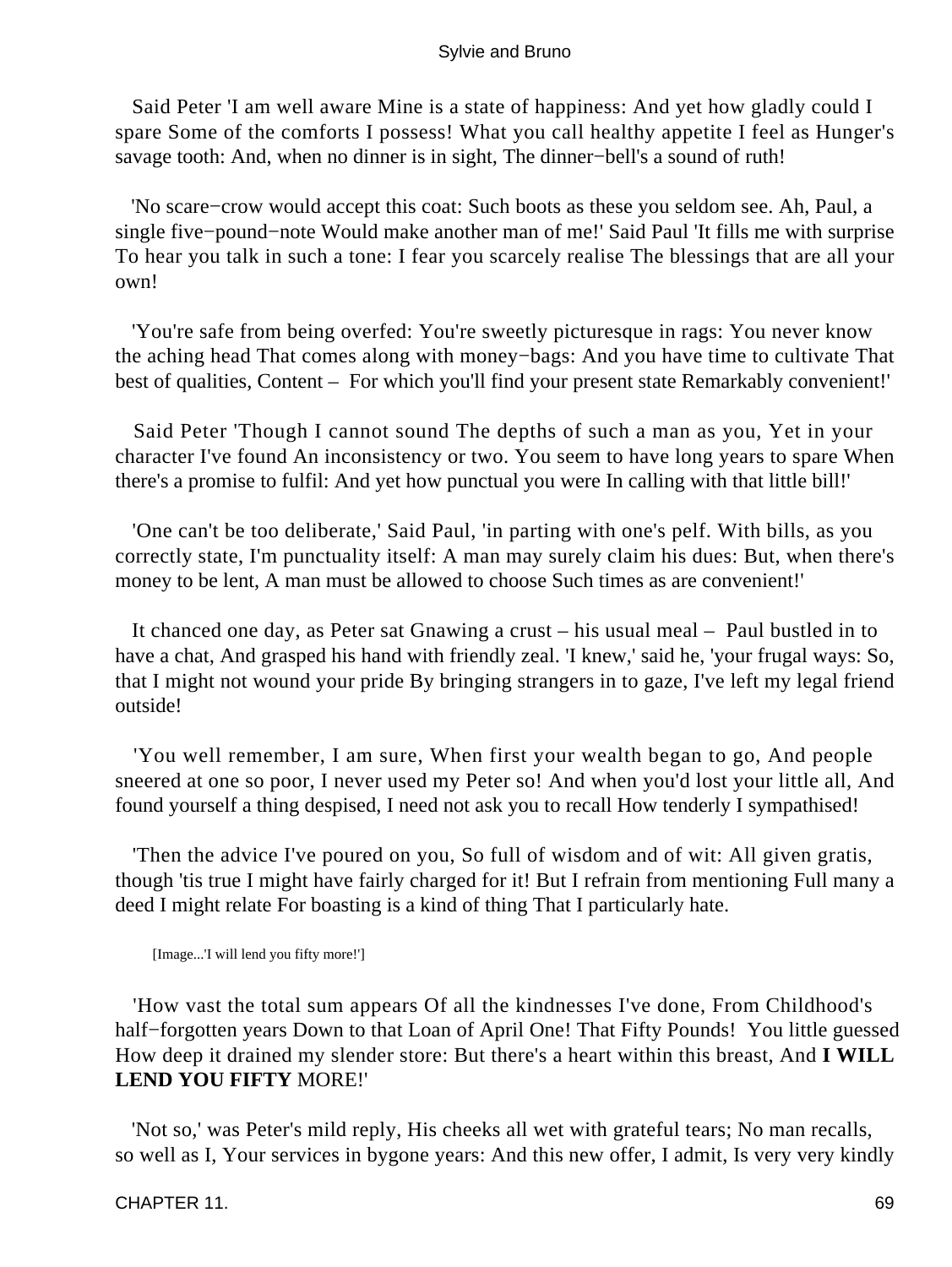meant – Still, to avail myself of it Would not be quite convenient!'

 You'll see in a moment what the difference is between 'convenient' and 'inconvenient.' You quite understand it now, don't you?" he added, looking kindly at Bruno, who was sitting, at Sylvie's side, on the floor.

 «Yes,» said Bruno, very quietly. Such a short speech was very unusual, for him: but just then he seemed, I fancied, a little exhausted. In fact, he climbed up into Sylvie's lap as he spoke, and rested his head against her shoulder. «What a many verses it was!» he whispered.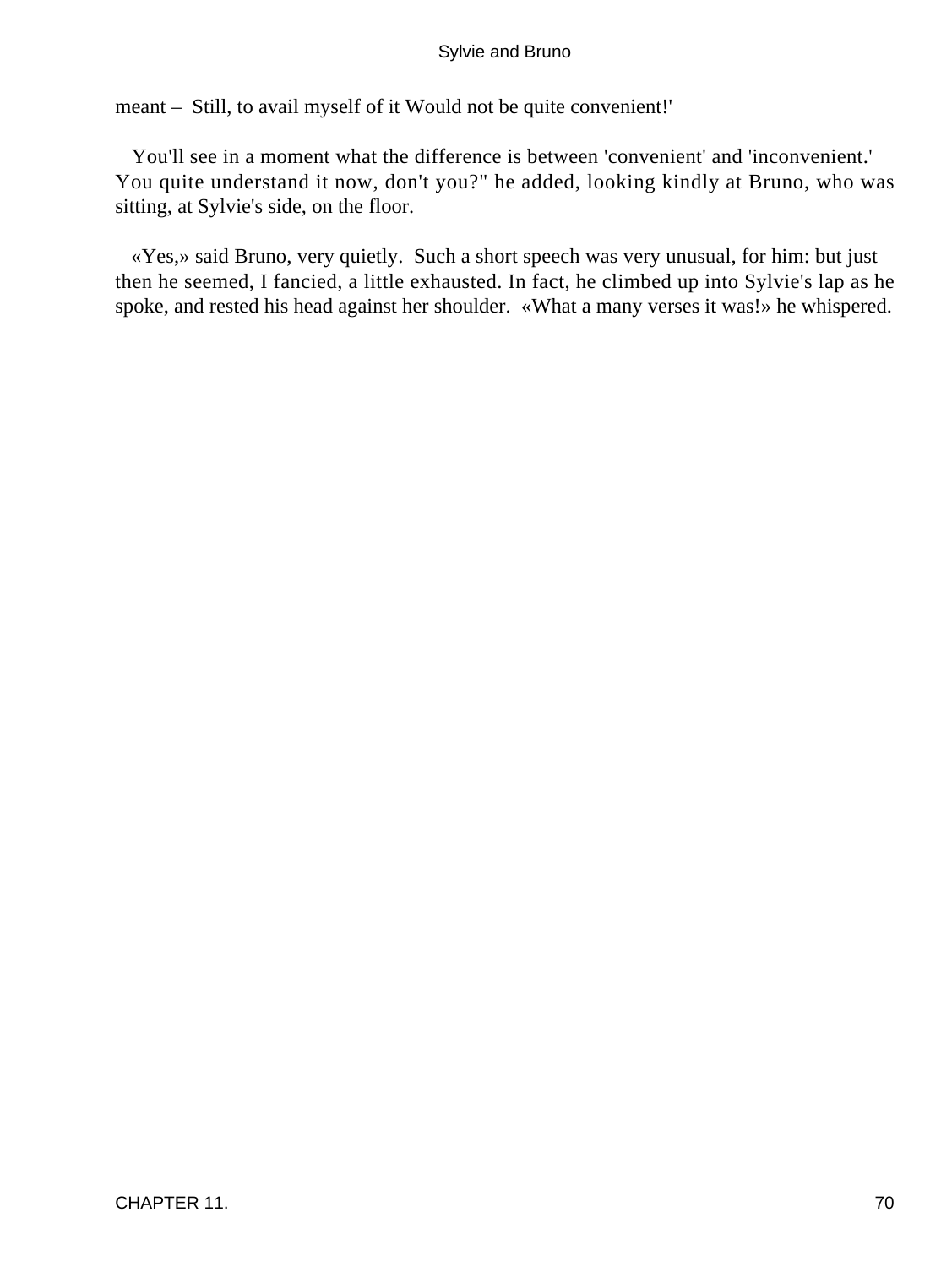# **[CHAPTER 12.](#page-177-0)**

## *A* **MUSICAL GARDENER.**

 The Other Professor regarded him with some anxiety. «The smaller animal ought to go to bed at once,» he said with an air of authority.

«Why at once?» said the Professor.

«Because he can't go at twice,» said the Other Professor.

 The Professor gently clapped his hands. 'Isn't he wonderful!« he said to Sylvie. »Nobody else could have thought of the reason, so quick. Why, of course he ca'n't go at twice! It would hurt him to be divided."

 This remark woke up Bruno, suddenly and completely. «I don't want to be divided,» he said decisively.

 «It does very well on a diagram,» said the Other Professor. «I could show it you in a minute, only the chalk's a little blunt.»

 «Take care!» Sylvie anxiously exclaimed, as he began, rather clumsily, to point it. «You'll cut your finger off, if you hold the knife so!»

"If oo cuts it off, will oo give it to me, please? Bruno thoughtfully added.

 «It's like this,» said the Other Professor, hastily drawing a long line upon the black board, and marking the letters 'A,' 'B,' at the two ends, and 'C' in the middle: «let me explain it to you. If AB were to be divided into two parts at  $C - \infty$ 

«It would be drownded,» Bruno pronounced confidently.

The Other Professor gasped. «What would be drownded?»

 «Why the bumble−bee, of course!» said Bruno. «And the two bits would sink down in the sea!»

 Here the Professor interfered, as the Other Professor was evidently too much puzzled to go on with his diagram.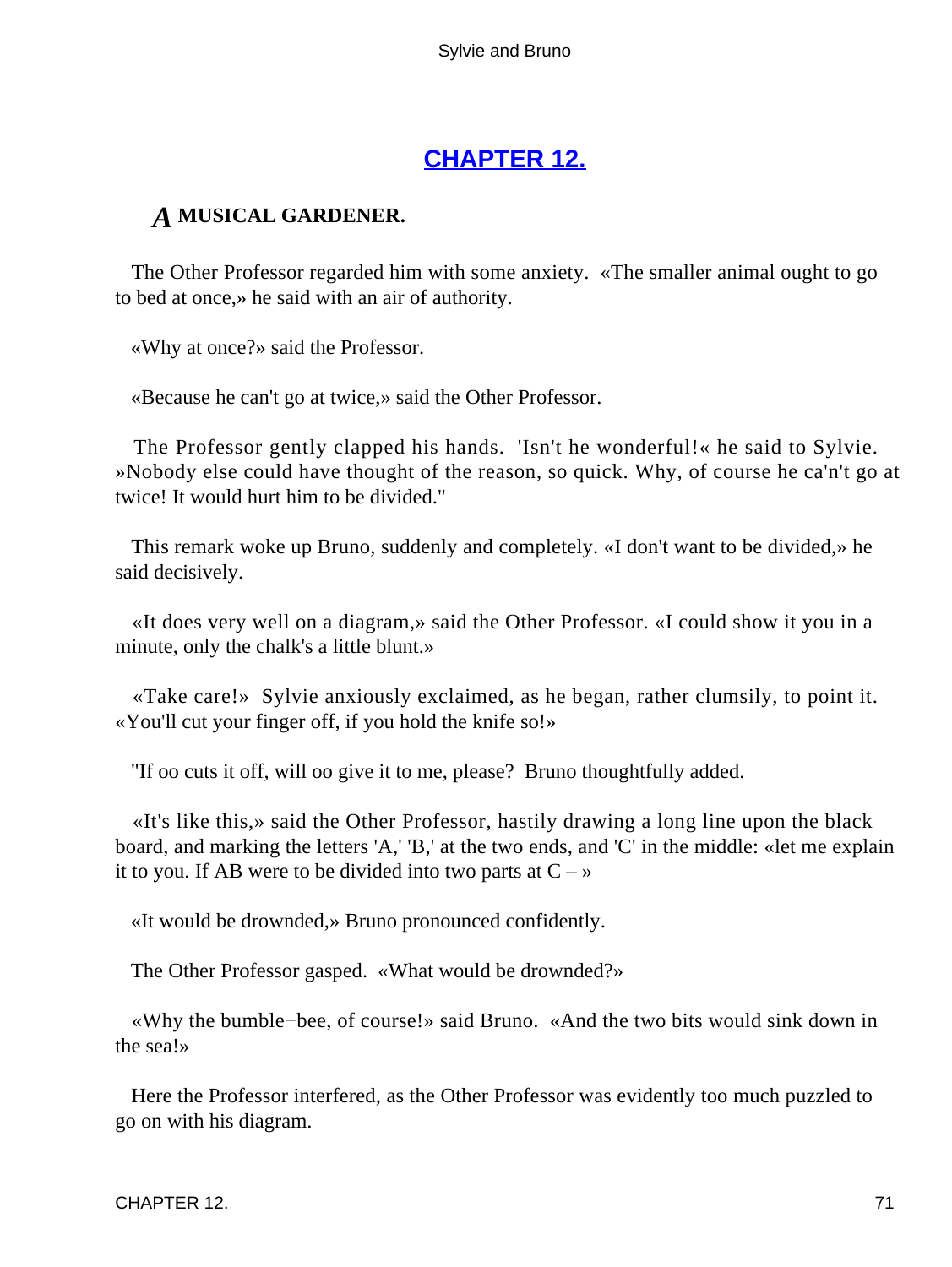«When I said it would hurt him, I was merely referring to the action of the nerves  $-\infty$ 

 The Other Professor brightened up in a moment. «The action of the nerves,» he began eagerly, «is curiously slow in some people. I had a friend, once, that, if you burnt him with a red−hot poker, it would take years and years before he felt it!»

«And if you only pinched him?» queried Sylvie.

 «Then it would take ever so much longer, of course. In fact, I doubt if the man himself would ever feel it, at all. His grandchildren might.»

 «I wouldn't like to be the grandchild of a pinched grandfather, would you, Mister Sir?» Bruno whispered. «It might come just when you wanted to be happy!»

 That would be awkward, I admitted, taking it quite as a matter of course that he had so suddenly caught sight of me. «But don't you always want to be happy, Bruno?»

 «Not always,» Bruno said thoughtfully. «Sometimes, when I's too happy, I wants to be a little miserable. Then I just tell Sylvie about it, oo know, and Sylvie sets me some lessons. Then it's all right.»

«I'm sorry you don't like lessons,» I said.

«You should copy Sylvie. She's always as busy as the day is long!»

«Well, so am I!» said Bruno.

«No, no!» Sylvie corrected him. «You're as busy as the day is short!»

 «Well, what's the difference?» Bruno asked. «Mister Sir, isn't the day as short as it's long? I mean, isn't it the same length?»

 Never having considered the question in this light, I suggested that they had better ask the Professor; and they ran off in a moment to appeal to their old friend. The Professor left off polishing his spectacles to consider. «My dears,» he said after a minute, «the day is the same length as anything that is the same length as it.» And he resumed his never−ending task of polishing.

The children returned, slowly and thoughtfully, to report his answer. «Isn't he wise?»

 Sylvie asked in an awestruck whisper. «If I was as wise as that, I should have a head−ache all day long. I know I should!»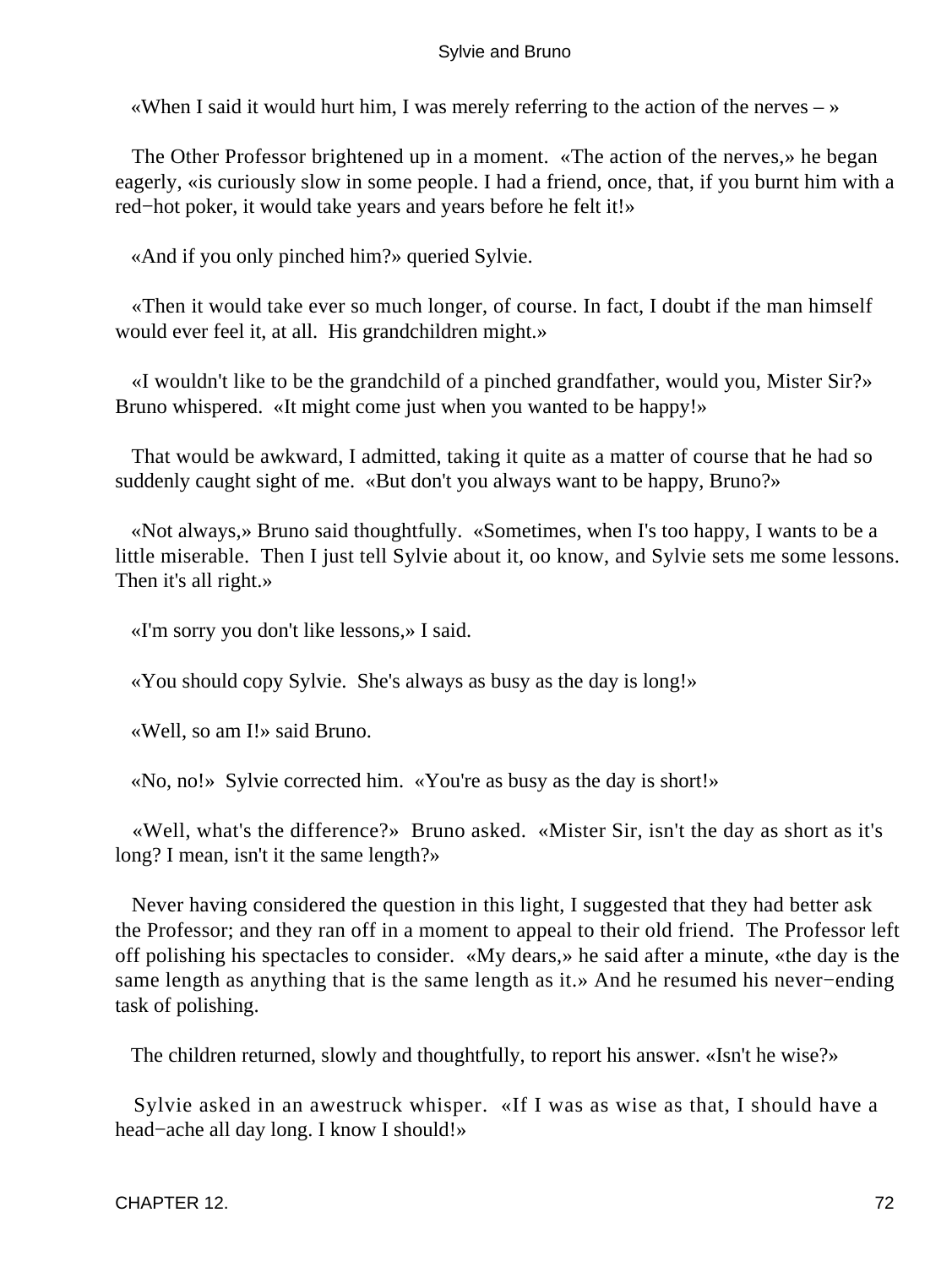«You appear to be talking to somebody – that isn't here,» the Professor said, turning round to the children. «Who is it?»

 Bruno looked puzzled. «I never talks to nobody when he isn't here!» he replied. «It isn't good manners. Oo should always wait till he comes, before oo talks to him!»

 The Professor looked anxiously in my direction, and seemed to look through and through me without seeing me. «Then who are you talking to?» he said. «There isn't anybody here, you know, except the Other Professor and he isn't here!» he added wildly, turning round and round like a teetotum. «Children! Help to look for him! Quick! He's got lost again!»

The children were on their feet in a moment.

«Where shall we look?» said Sylvie.

 «Anywhere!» shouted the excited Professor. «Only be quick about it!» And he began trotting round and round the room, lifting up the chairs, and shaking them.

 Bruno took a very small book out of the bookcase, opened it, and shook it in imitation of the Professor. «He isn't here,» he said.

«He ca'n't be there, Bruno!» Sylvie said indignantly.

«Course he ca'n't!» said Bruno. «I should have shooked him out, if he'd been in there!»

 «Has he ever been lost before?» Sylvie enquired, turning up a corner of the hearth−rug, and peeping under it.

«Once before,» said the Professor: «he once lost himself in a wood – »

 «And couldn't he find his−self again?» said Bruno. «Why didn't he shout? He'd be sure to hear his−self, 'cause he couldn't be far off, oo know.»

«Lets try shouting,» said the Professor.

«What shall we shout?» said Sylvie.

 «On second thoughts, don't shout,» the Professor replied. «The Vice−Warden might hear you. He's getting awfully strict!»

 This reminded the poor children of all the troubles, about which they had come to their old friend. Bruno sat down on the floor and began crying. «He is so cruel!» he sobbed. «And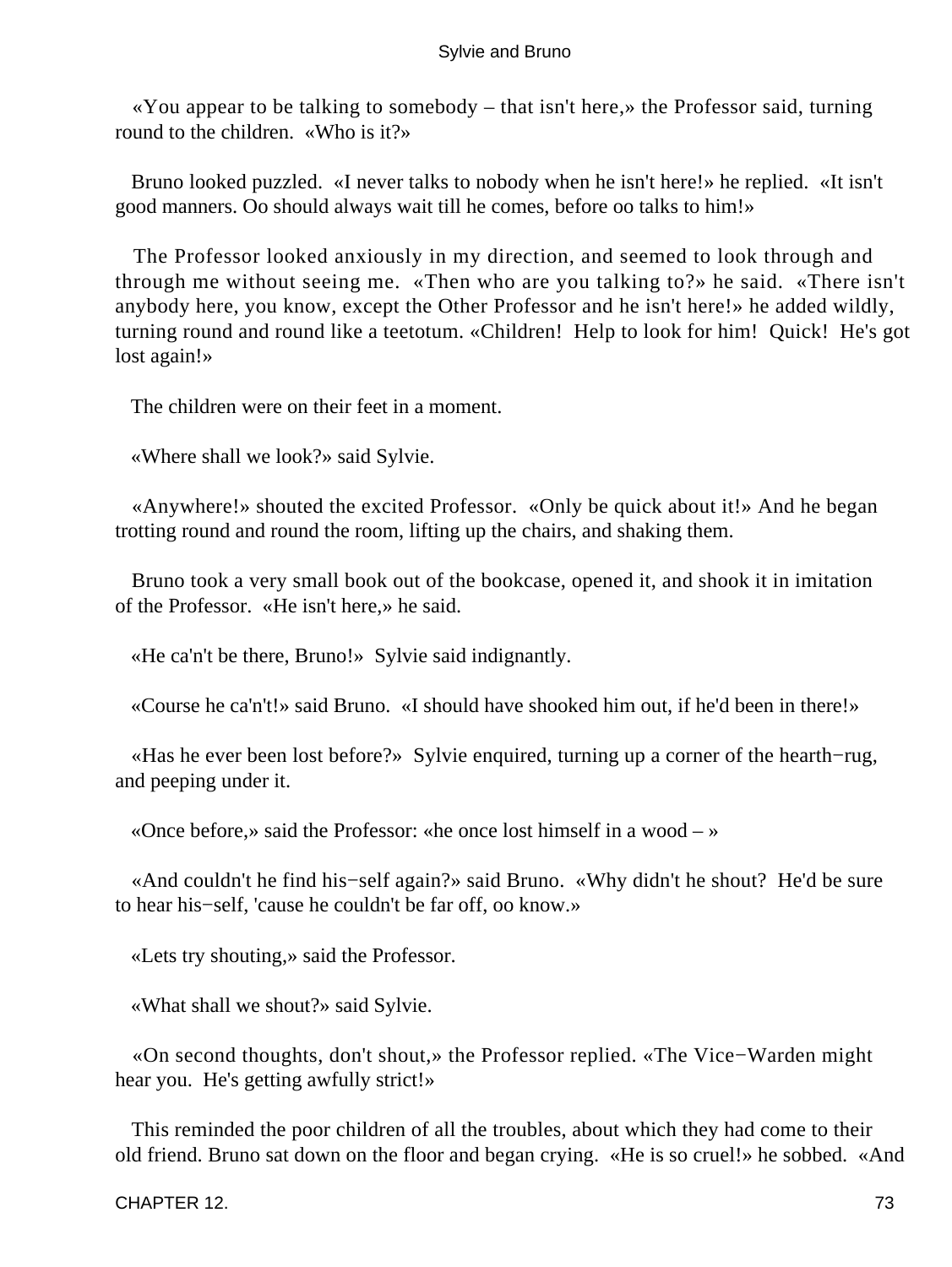he lets Uggug take away all my toys! And such horrid meals!»

«What did you have for dinner to−day?» said the Professor.

«A little piece of a dead crow,» was Bruno's mournful reply.

«He means rook−pie,» Sylvie explained.

 «It were a dead crow,» Bruno persisted. «And there were a apple−pudding – and Uggug ate it all – and I got nuffin but a crust! And I asked for a orange – and – didn't get it!» And the poor little fellow buried his face in Sylvie's lap, who kept gently stroking his hair,as she went on. «It's all true, Professor dear! They do treat my darling Bruno very badly! And they're not kind to me either,» she added in a lower tone, as if that were a thing of much less importance.

 The Professor got out a large red silk handkerchief, and wiped his eyes. «I wish I could help you, dear children!» he said. «But what can I do?»

 «We know the way to Fairyland – where Father's gone – quite well,» said Sylvie: «if only the Gardener would let us out.»

«Won't he open the door for you?» said the Professor.

 «Not for us,» said Sylvie: «but I'm sure he would for you. Do come and ask him, Professor dear!»

«I'll come this minute!» said the Professor.

Bruno sat up and dried his eyes. «Isn't he kind, Mister Sir?»

 «He is indeed,» said I. But the Professor took no notice of my remark. He had put on a beautiful cap with a long tassel, and was selecting one of the Other Professor's walking−sticks, from a stand in the corner of the room. «A thick stick in one's hand makes people respectful,» he was saying to himself. «Come along, dear children!» And we all went out into the garden together.

 «I shall address him, first of all,» the Professor explained as we went along, «with a few playful remarks on the weather. I shall then question him about the Other Professor. This will have a double advantage. First, it will open the conversation (you can't even drink a bottle of wine without opening it first): and secondly, if he's seen the Other Professor, we shall find him that way: and, if he hasn't, we sha'n't.»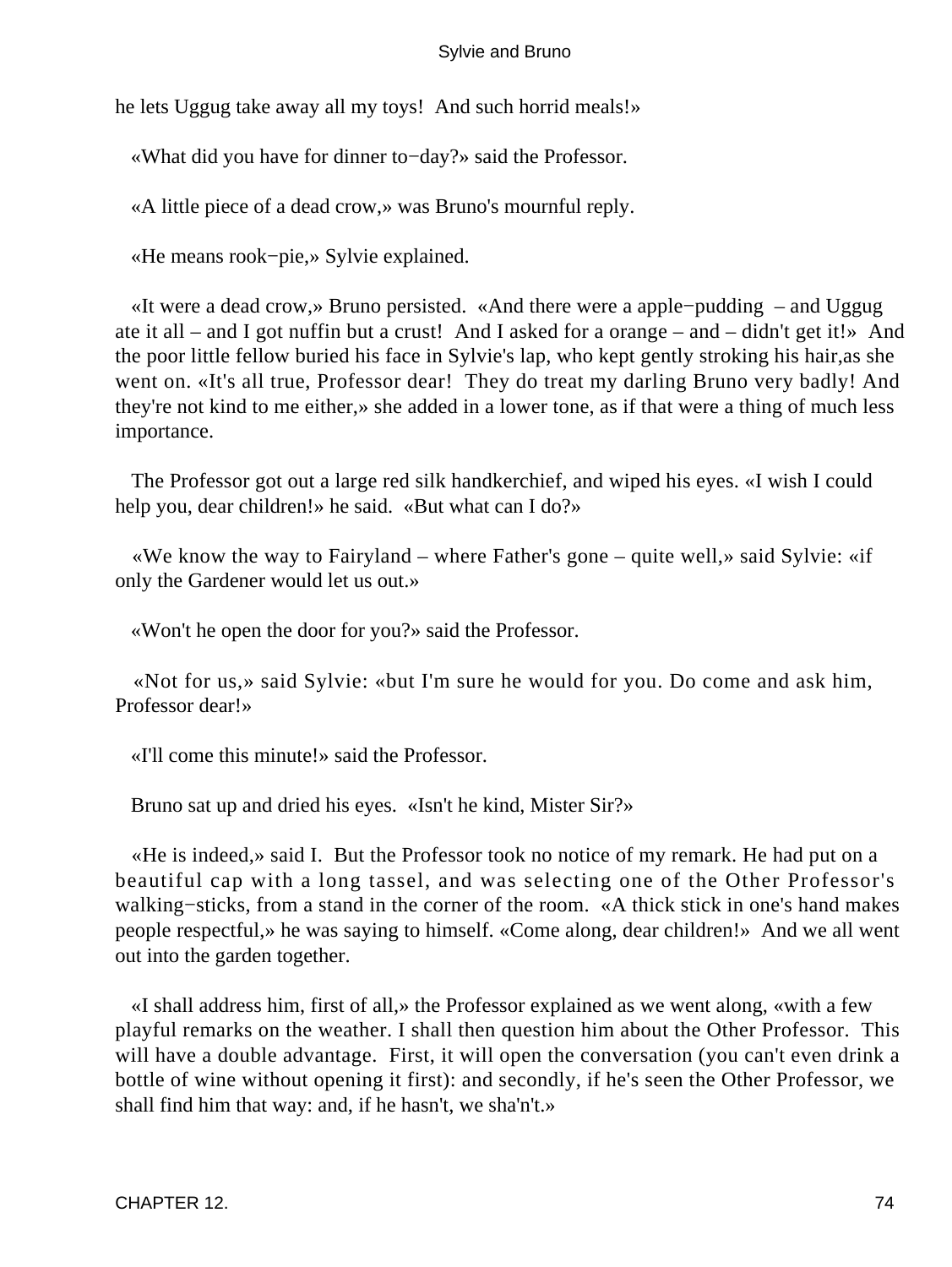On our way, we passed the target, at which Uggug had been made to shoot during the Ambassador's visit.

 «See!» said the Professor, pointing out a hole in the middle of the bull's−eye. "His Imperial Fatness had only one shot at it; and he went in just here!

 Bruno carefully examined the hole. «Couldn't go in there,» he whispered to me. «He are too fat!»

 We had no sort of difficulty in finding the Gardener. Though he was hidden from us by some trees, that harsh voice of his served to direct us; and, as we drew nearer, the words of his song became more and more plainly audible:−

 «He thought he saw an Albatross That fluttered round the lamp: He looked again, and found it was A Penny−Postage−Stamp. 'You'd best be getting home,' he said: 'The nights are very damp!'»

[Image...He thought he saw an albatross]

«Would it be afraid of catching cold?» said Bruno.

If it got very damp,« Sylvie suggested, »it might stick to something, you know."

 «And that somefin would have to go by the post, what ever it was!» Bruno eagerly exclaimed. «Suppose it was a cow! Wouldn't it be dreadful for the other things!»

 «And all these things happened to him,» said the Professor. «That's what makes the song so interesting.»

«He must have had a very curious life,» said Sylvie.

«You may say that!» the Professor heartily rejoined.

«Of course she may!» cried Bruno.

 By this time we had come up to the Gardener, who was standing on one leg, as usual, and busily employed in watering a bed of flowers with an empty watering−can.

 «It hasn't got no water in it!» Bruno explained to him, pulling his sleeve to attract his attention.

 «It's lighter to hold,» said the Gardener. «A lot of water in it makes one's arms ache.» And he went on with his work, singing softly to himself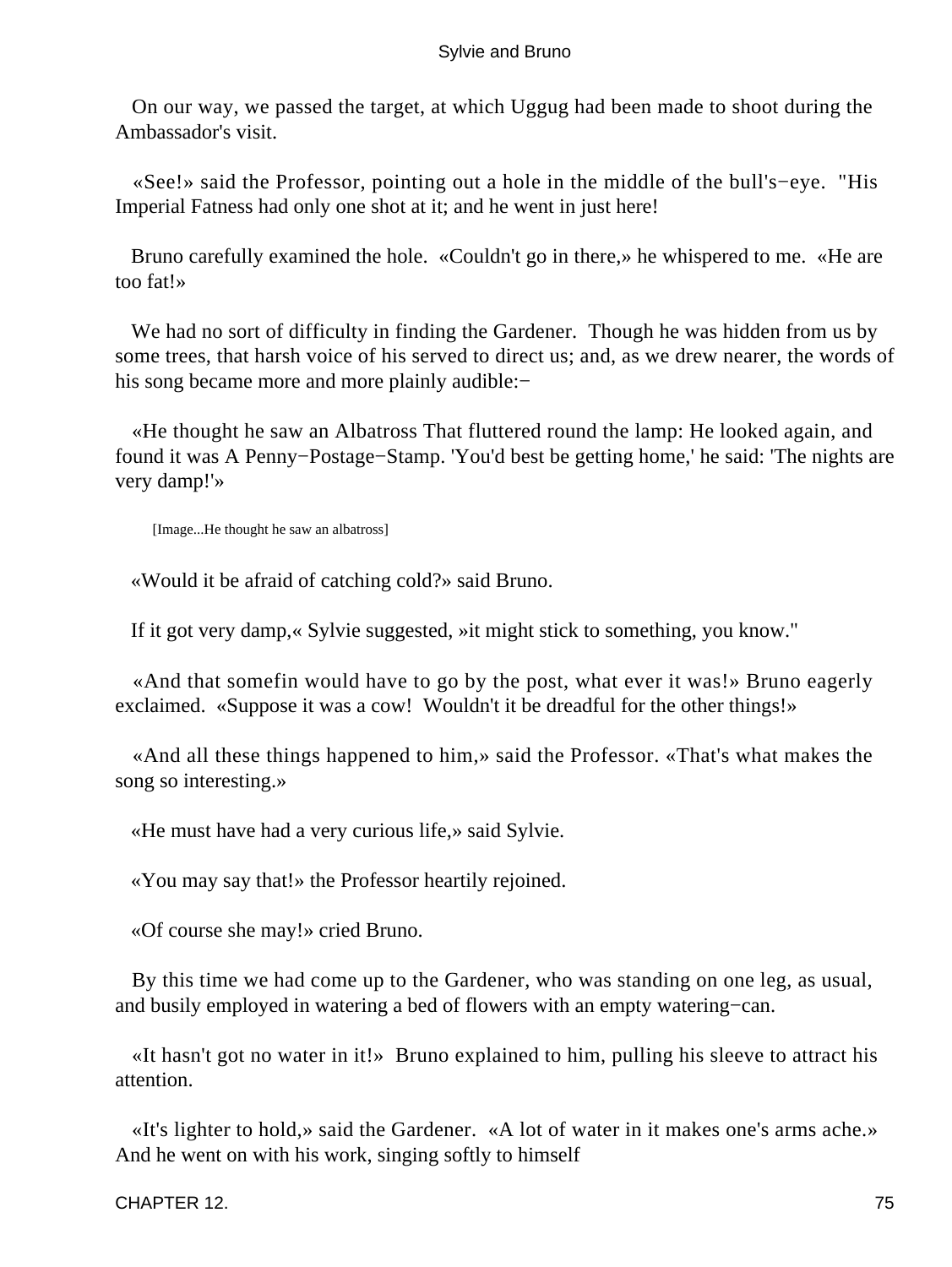«The nights are very damp!»

 «In digging things out of the ground which you probably do now and then,» the Professor began in a loud voice; «in making things into heaps – which no doubt you often do; and in kicking things about with one heel – which you seem never to leave off doing; have you ever happened to notice another Professor something like me, but different?»

 «Never!» shouted the Gardener, so loudly and violently that we all drew back in alarm. «There ain't such a thing!»

 «We will try a less exciting topic,» the Professor mildly remarked to the children. «You were asking  $-\infty$ 

 «We asked him to let us through the garden−door,» said Sylvie: «but he wouldn't: but perhaps he would for you!»

The Professor put the request, very humbly and courteously.

 «I wouldn't mind letting you out,» said the Gardener. «But I mustn't open the door for children. D'you think I'd disobey the Rules? Not for one−and−sixpence!»

The Professor cautiously produced a couple of shillings.

 «That'll do it!» the Gardener shouted, as he hurled the watering−can across the flower−bed, and produced a handful of keys – one large one, and a number of small ones.

 «But look here, Professor dear!» whispered Sylvie. «He needn't open the door for us, at all. We can go out with you.»

 «True, dear child!» the Professor thankfully replied, as he replaced the coins in his pocket. «That saves two shillings!» And he took the children's hands, that they might all go out together when the door was opened. This, however, did not seem a very likely event, though the Gardener patiently tried all the small keys, over and over again.

 At last the Professor ventured on a gentle suggestion. «Why not try the large one? I have often observed that a door unlocks much more nicely with its own key.»

 The very first trial of the large key proved a success: the Gardener opened the door, and held out his hand for the money.

 The Professor shook his head. «You are acting by Rule,» he explained, «in opening the door for me. And now it's open, we are going out by Rule – the Rule of Three.»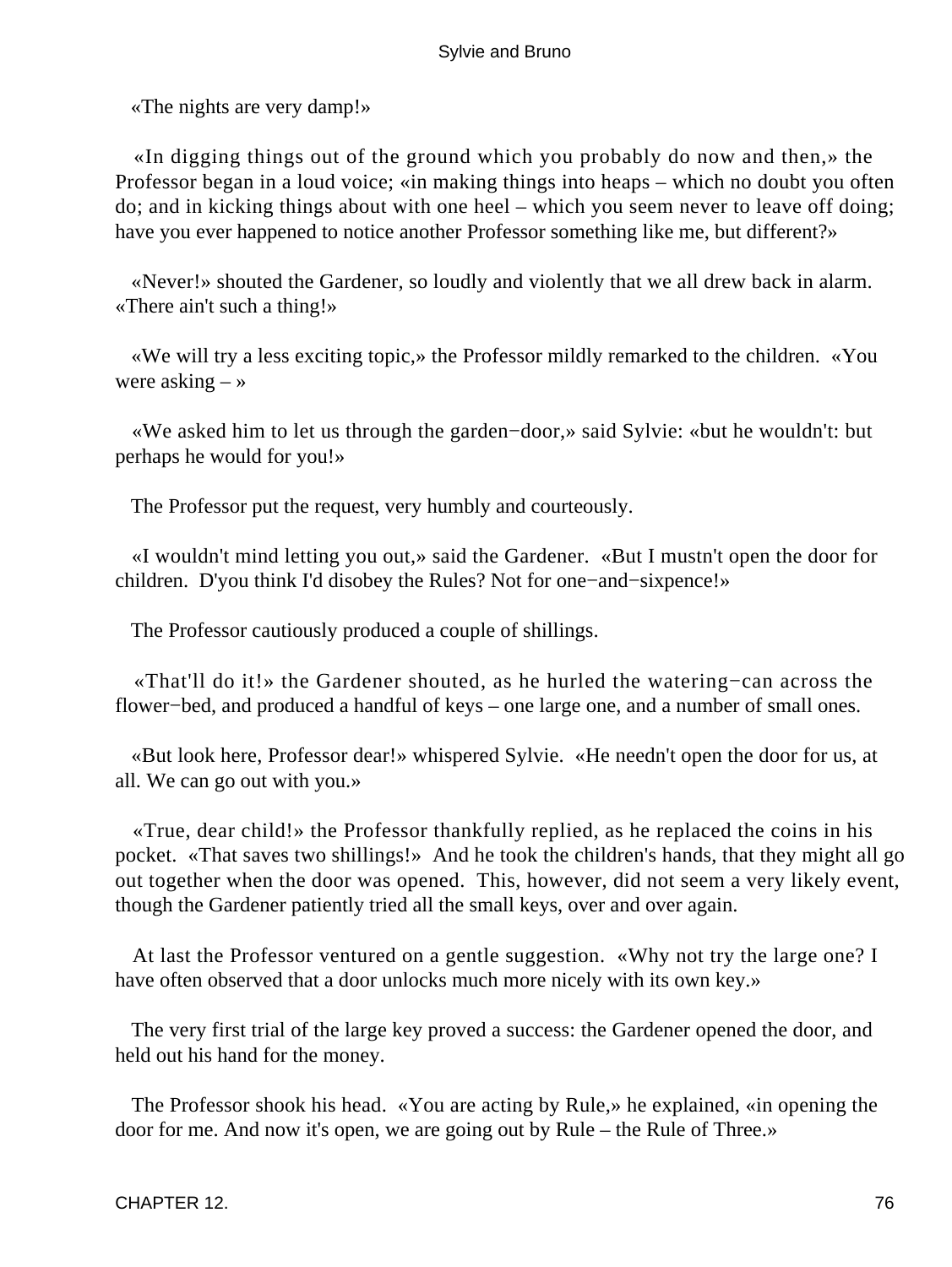The Gardener looked puzzled, and let us go out; but, as he locked the door behind us, we heard him singing thoughtfully to himself

 «He thought he saw a Garden−Door That opened with a key: He looked again, and found it was A Double Rule of Three: 'And all its mystery,' he said, 'Is clear as day to me!'»

 «I shall now return,» said the Professor, when we had walked a few yards: «you see, it's impossible to read here, for all my books are in the house.»

 But the children still kept fast hold of his hands. «Do come with us!» Sylvie entreated with tears in her eyes.

 «Well, well!» said the good−natured old man. «Perhaps I'll come after you, some day soon. But I must go back now. You see I left off at a comma, and it's so awkward not knowing how the sentence finishes! Besides, you've got to go through Dogland first, and I'm always a little nervous about dogs. But it'll be quite easy to come, as soon as I've completed my new invention – for carrying one's−self, you know. It wants just a little more working out.»

«Won't that be very tiring, to carry yourself?» Sylvie enquired.

 «Well, no, my child. You see, whatever fatigue one incurs by carrying, one saves by being carried! Good−bye, dears! Good−bye, Sir!» he added to my intense surprise, giving my hand an affectionate squeeze.

 «Good−bye, Professor!» I replied: but my voice sounded strange and far away, and the children took not the slightest notice of our farewell. Evidently they neither saw me nor heard me, as, with their arms lovingly twined round each other, they marched boldly on.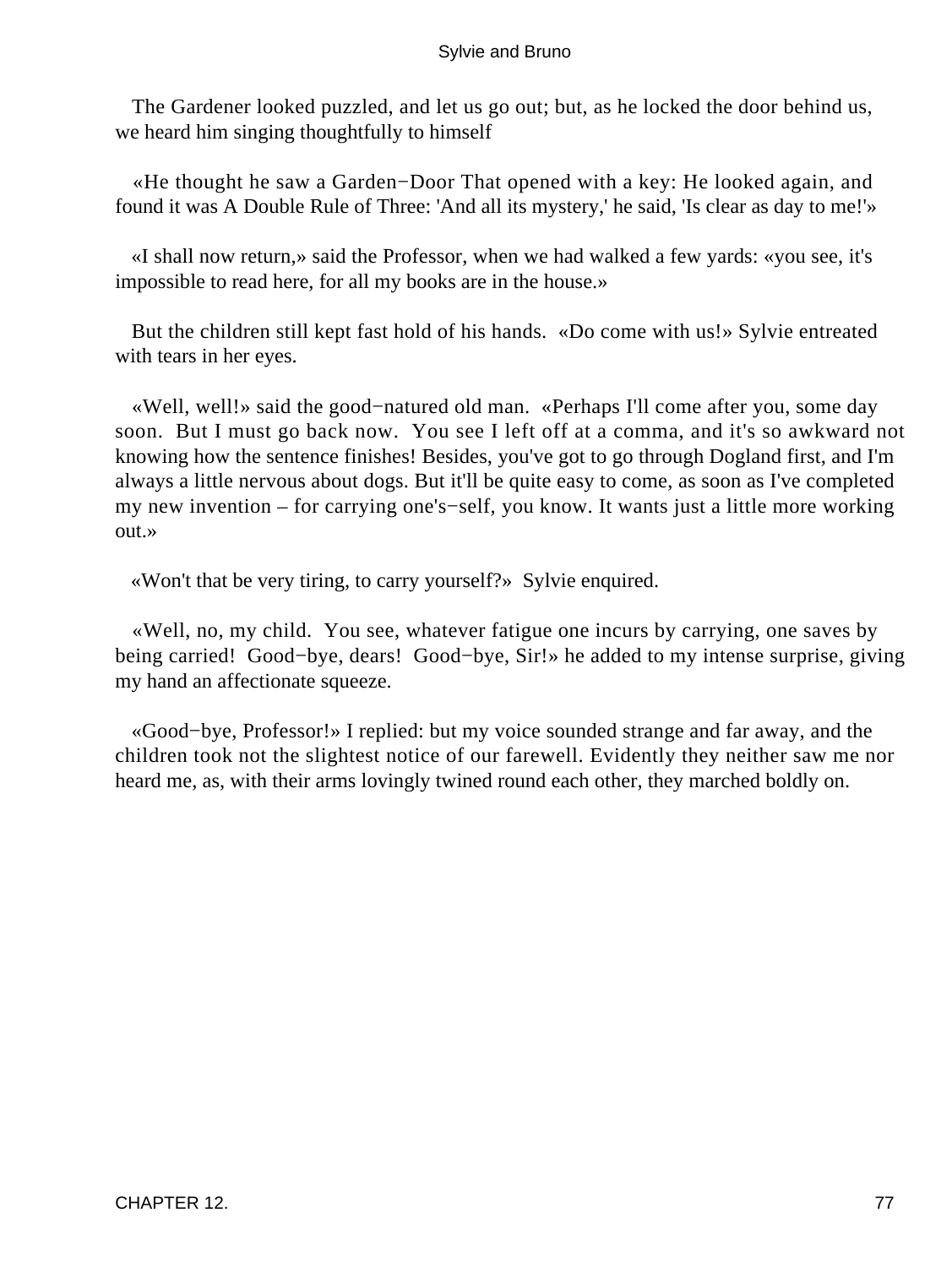# **[CHAPTER 13.](#page-177-0)**

# *A* **VISIT TO DOGLAND.**

 «There's a house, away there to the left,» said Sylvie, after we had walked what seemed to me about fifty miles. «Let's go and ask for a night's lodging.»

 «It looks a very comfable house,» Bruno said, as we turned into the road leading up to it. «I doos hope the Dogs will be kind to us, I is so tired and hungry!»

 A Mastiff, dressed in a scarlet collar, and carrying a musket, was pacing up and down, like a sentinel, in front of the entrance. He started, on catching sight of the children, and came forwards to meet them, keeping his musket pointed straight at Bruno, who stood quite still, though he turned pale and kept tight hold of Sylvie's hand, while the Sentinel walked solemnly round and round them, and looked at them from all points of view.

[Image...The mastiff−sentinel]

 «Oobooh, hooh boohooyah!» He growled at last. «Woobah yahwah oobooh! Bow wahbah woobooyah? Bow wow?» he asked Bruno, severely.

 Of course Bruno understood all this, easily enough. All Fairies understand Doggee – −that is, Dog−language. But, as you may find it a little difficult, just at first, I had better put it into English for you. «Humans, I verily believe! A couple of stray Humans! What Dog do you belong to? What do you want?»

 «We don't belong to a Dog!» Bruno began, in Doggee. («Peoples never belongs to Dogs!» he whispered to Sylvie.)

 But Sylvie hastily checked him, for fear of hurting the Mastiff's feelings. «Please, we want a little food, and a night's lodging – if there's room in the house,» she added timidly. Sylvie spoke Doggee very prettily: but I think it's almost better, for you, to give the conversation in English.

«The house, indeed!» growled the Sentinel. "Have you never seen a Palace in your life?

Come along with me! His Majesty must settle what's to be done with you."

 They followed him through the entrance−hall, down a long passage, and into a magnificent Saloon, around which were grouped dogs of all sorts and sizes. Two splendid

CHAPTER 13. 28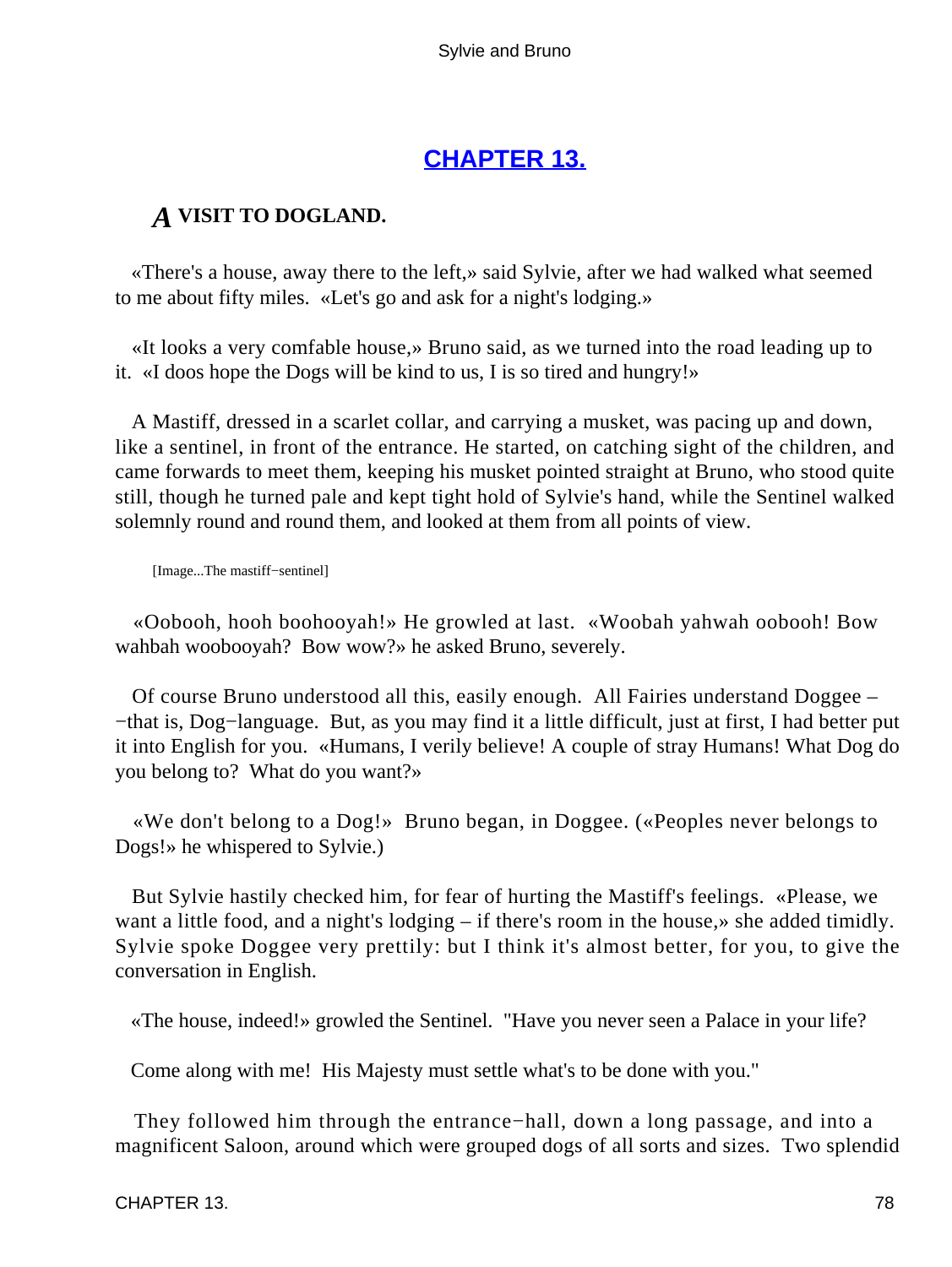Blood−hounds were solemnly sitting up, one on each side of the crown−bearer. Two or three Bull−dogs – −whom I guessed to be the Body−Guard of the King – were waiting in grim silence: in fact the only voices at all plainly audible were those of two little dogs, who had mounted a settee, and were holding a lively discussion that looked very like a quarrel.

 «Lords and Ladies in Waiting, and various Court Officials,» our guide gruffly remarked, as he led us in. Of me the Courtiers took no notice whatever: but Sylvie and Bruno were the subject of many inquisitive looks, and many whispered remarks, of which I only distinctly caught one – made by a sly−looking Dachshund to his friend «Bah wooh wahyah hoobah Oobooh, hah bah?» («She's not such a bad−looking Human, is she?»)

 Leaving the new arrivals in the centre of the Saloon, the Sentinel advanced to a door, at the further end of it, which bore an inscription, painted on it in Doggee, «Royal Kennel – scratch and Yell.»

Before doing this, the Sentinel turned to the children, and said «Give me your names.»

 «We'd rather not!» Bruno exclaimed, pulling' Sylvie away from the door. «We want them ourselves. Come back, Sylvie! Come quick!»

"Nonsense!', said Sylvie very decidedly: and gave their names in Doggee.

 Then the Sentinel scratched violently at the door, and gave a yell that made Bruno shiver from head to foot.

«Hooyah wah!» said a deep voice inside. (That's Doggee for «Come in!»)

 «It's the King himself!» the Mastiff whispered in an awestruck tone. «Take off your wigs, and lay them humbly at his paws.» (What we should call «at his feet.»)

 Sylvie was just going to explain, very politely, that really they couldn't perform that ceremony, because their wigs wouldn't come off, when the door of the Royal Kennel opened, and an enormous Newfoundland Dog put his head out. «Bow wow?» was his first question.

 «When His Majesty speaks to you,» the Sentinel hastily whispered to Bruno, «you should prick up your ears!»

Bruno looked doubtfully at Sylvie. «I'd rather not, please,» he said. «It would hurt.»

[Image...The dog−king]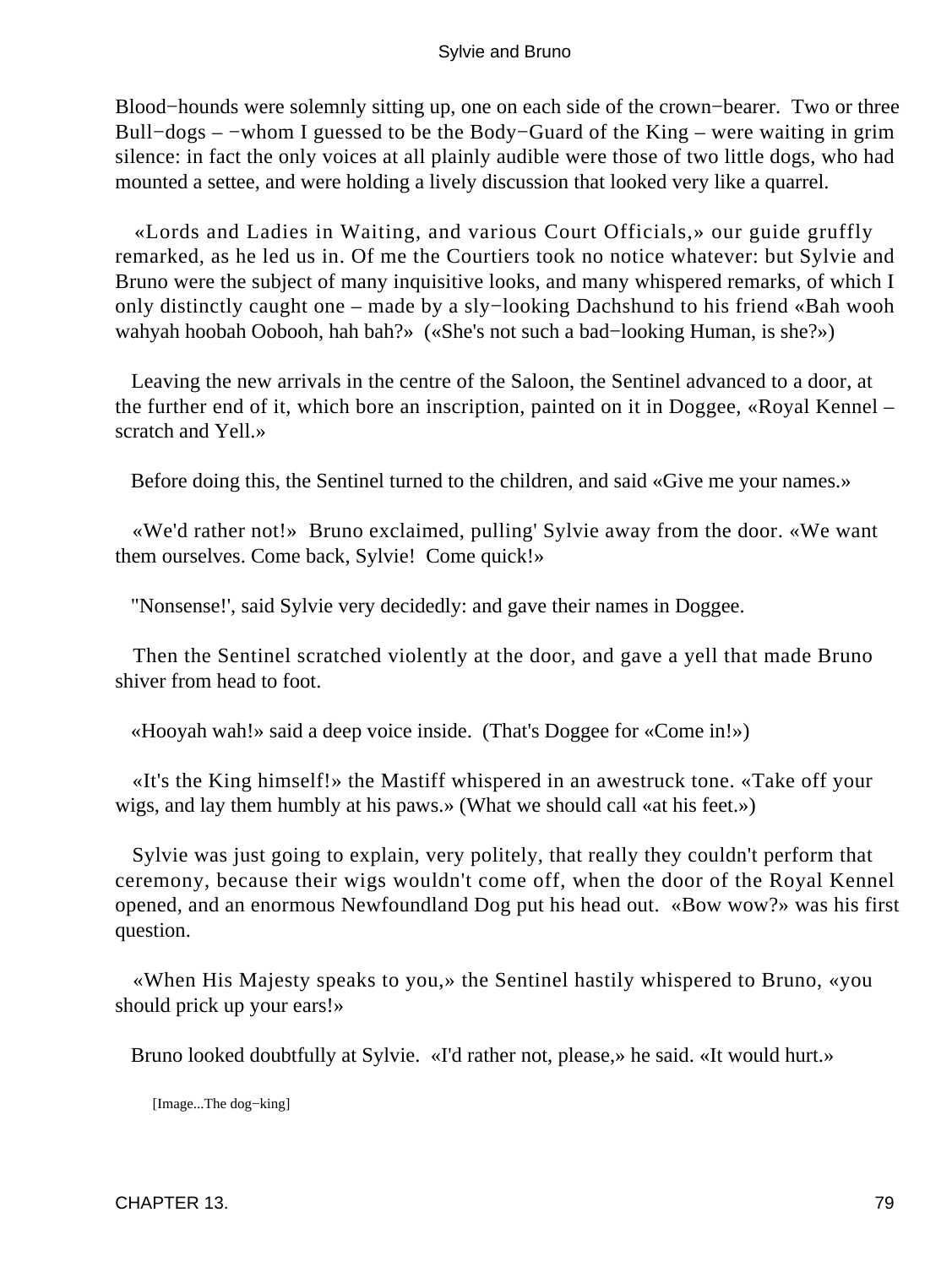«It doesn't hurt a bit!» the Sentinel said with some indignation. «Look! It's like this!» And he pricked up his ears like two railway signals.

 Sylvie gently explained matters. «I'm afraid we ca'n't manage it,» she said in a low voice. «I'm very sorry: but our ears haven't got the right – » she wanted to say «machinery» in Doggee: but she had forgotten the word, and could only think of «steam−engine.»

The Sentinel repeated Sylvie's explanation to the King.

 «Can't prick up their ears without a steam−engine!» His Majesty exclaimed. «They must be curious creatures! I must have a look at them!» And he came out of his Kennel, and walked solemnly up to the children.

What was the amazement – nor to say the horror of the whole assembly, when Sylvie actually patted His Majesty on the head, while Bruno seized his long ears and pretended to tie them together under his chin!

 The Sentinel groaned aloud: a beautiful Greyhound who appeared to be one of the Ladies in Waiting – fainted away: and all the other Courtiers hastily drew back, and left plenty of room for the huge Newfoundland to spring upon the audacious strangers, and tear them limb from limb.

 Only – he didn't. On the contrary his Majesty actually smiled so far as a Dog can smile – and (the other Dogs couldn't believe their eyes, but it was true, all the same) his Majesty wagged his tail!

«Yah! Hooh hahwooh!» (that is «Well! I never!») was the universal cry.

 His Majesty looked round him severely, and gave a slight growl, which produced instant silence. «Conduct my friends to the banqueting−hall!» he said, laying such an emphasis on «my friends» that several of the dogs rolled over helplessly on their backs and began to lick Bruno's feet.

 A procession was formed, but I only ventured to follow as far as the door of the banqueting−hall, so furious was the uproar of barking dogs within. So I sat down by the King, who seemed to have gone to sleep, and waited till the children returned to say good−night, when His Majesty got up and shook himself.

 «Time for bed!» he said with a sleepy yawn. «The attendants will show you your room,» he added, aside, to Sylvie and Bruno. «Bring lights!» And, with a dignified air, he held out his paw for them to kiss.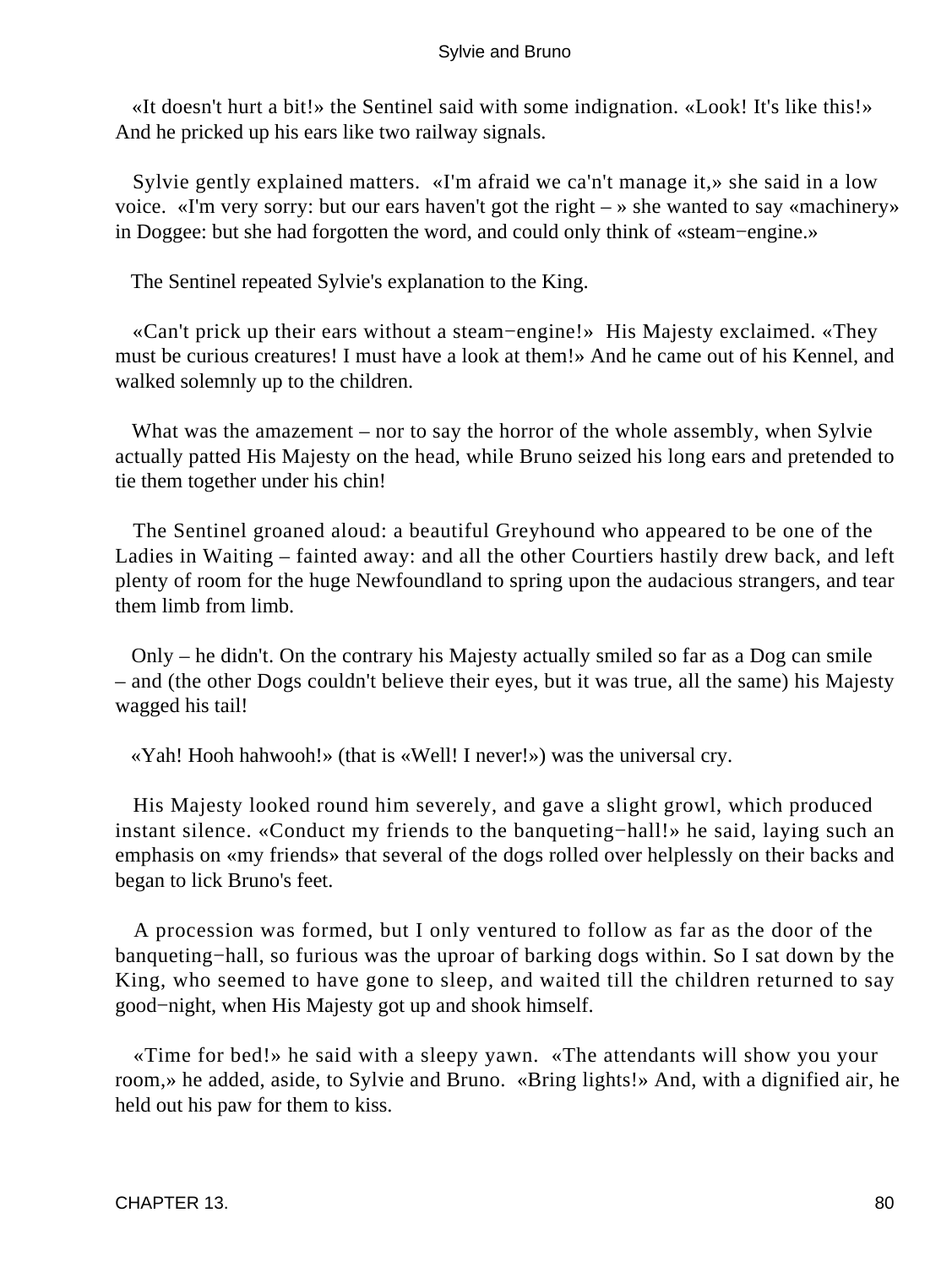But the children were evidently not well practised in Court−manners. Sylvie simply stroked the great paw: Bruno hugged it: the Master of the Ceremonies looked shocked.

 All this time Dog−waiters, in splendid livery, were running up with lighted candles: but, as fast as they put them upon the table, other waiters ran away with them, so that there never seemed to be one for me, though the Master kept nudging me with his elbow, and repeating« I ca'n't let you sleep here! You're not in bed, you know!»

 I made a great effort, and just succeeded in getting out the words «I know I'm not. I'm in an arm−chair.»

 «Well, forty winks will do you no harm,» the Master said, and left me. I could scarcely hear his words: and no wonder: he was leaning over the side of a ship, that was miles away from the pier on which I stood. The ship passed over the horizon and I sank back into the arm−chair.

 The next thing I remember is that it was morning: breakfast was just over: Sylvie was lifting Bruno down from a high chair, and saying to a Spaniel, who was regarding them with a most benevolent smile, «Yes, thank you we've had a very nice breakfast. Haven't we, Bruno?»

 There was too many bones in the – Bruno began, but Sylvie frowned at him, and laid her finger on her lips, for, at this moment, the travelers were waited on by a very dignified officer, the Head−Growler, whose duty it was, first to conduct them to the King to bid him farewell and then to escort them to the boundary of Dogland. The great Newfoundland received them most affably but instead of saying "good−bye he startled the Head−growler into giving three savage growls, by announcing that he would escort them himself.

 It is a most unusual proceeding, your Majesty! the Head−Growler exclaimed, almost choking with vexation at being set aside, for he had put on his best Court−suit, made entirely of cat−skins, for the occasion.

 «I shall escort them myself,» his Majesty repeated, gently but firmly, laying aside the Royal robes, and changing his crown for a small coronet, «and you may stay at home.»

 «I are glad!» Bruno whispered to Sylvie, when they had got well out of hearing. «He were so welly cross!» And he not only patted their Royal escort, but even hugged him round the neck in the exuberance of his delight.

 His Majesty calmly wagged the Royal tail. «It's quite a relief,» he said, «getting away from that Palace now and then! Royal Dogs have a dull life of it, I can tell you! Would you mind» (this to Sylvie, in a low voice, and looking a little shy and embarrassed) «would you mind the trouble of just throwing that stick for me to fetch?»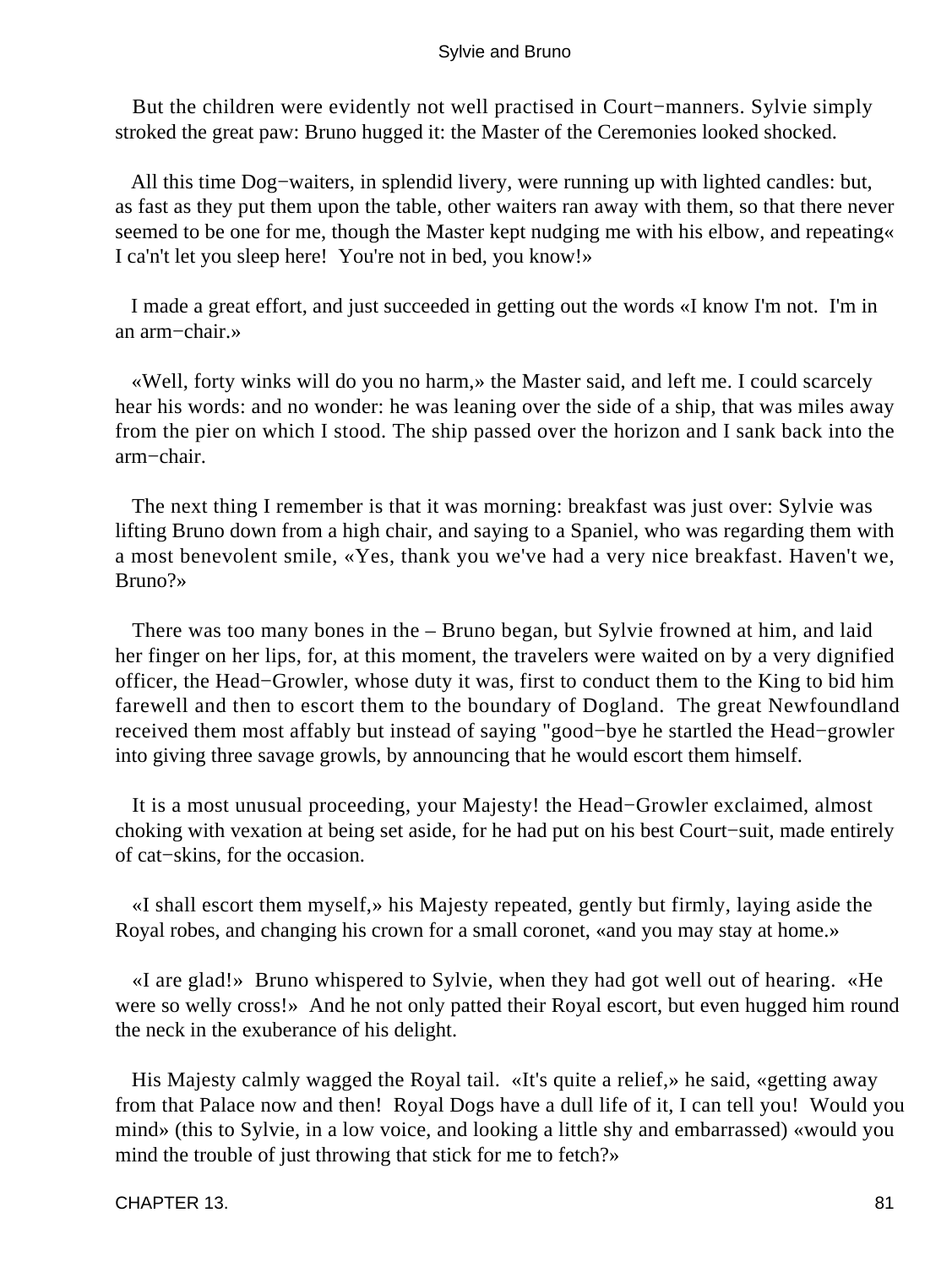Sylvie was too much astonished to do anything for a moment: it sounded such a monstrous impossibility that a King should wish to run after a stick. But Bruno was equal to the occasion, and with a glad shout of «Hi then! Fetch it, good Doggie!» he hurled it over a clump of bushes. The next moment the Monarch of Dogland had bounded over the bushes, and picked up the stick, and came galloping back to the children with it in his mouth. Bruno took it from him with great decision. «Beg for it!» he insisted; and His Majesty begged. «Paw!» commanded Sylvie; and His Majesty gave his paw. In short, the solemn ceremony of escorting the travelers to the boundaries of Dogland became one long uproarious game of play!

 «But business is business!» the Dog−King said at last. «And I must go back to mine. I couldn't come any further,» he added, consulting a dog−watch, which hung on a chain round his neck, «not even if there were a Cat insight!»

They took an affectionate farewell of His Majesty, and trudged on.

«That were a dear dog!» Bruno exclaimed. «Has we to go far, Sylvie? I's tired!»

 «Not much further, darling!» Sylvie gently replied. «Do you see that shining, just beyond those trees? I'm almost sure it's the gate of Fairyland! I know it's all golden – Father told me so and so bright, so bright!» she went on dreamily.

 «It dazzles!» said Bruno, shading his eyes with one little hand, while the other clung tightly to Sylvie's hand, as if he were half−alarmed at her strange manner.

 For the child moved on as if walking in her sleep, her large eyes gazing into the far distance, and her breath coming and going in quick pantings of eager delight. I knew, by some mysterious mental light, that a great change was taking place in my sweet little friend (for such I loved to think her) and that she was passing from the condition of a mere Outland Sprite into the true Fairy−nature.

 Upon Bruno the change came later: but it was completed in both before they reached the golden gate, through which I knew it would be impossible for me to follow. I could but stand outside, and take a last look at the two sweet children, ere they disappeared within, and the golden gate closed with a bang.

 And with such a bang! «It never will shut like any other cupboard−door,» Arthur explained. «There's something wrong with the hinge. However, here's the cake and wine. And you've had your forty winks. So you really must get off to bed, old man! You're fit for nothing else. Witness my hand, Arthur Forester, M.D.»

 By this time I was wide−awake again. «Not quite yet!» I pleaded. «Really I'm not sleepy now. And it isn't midnight yet.»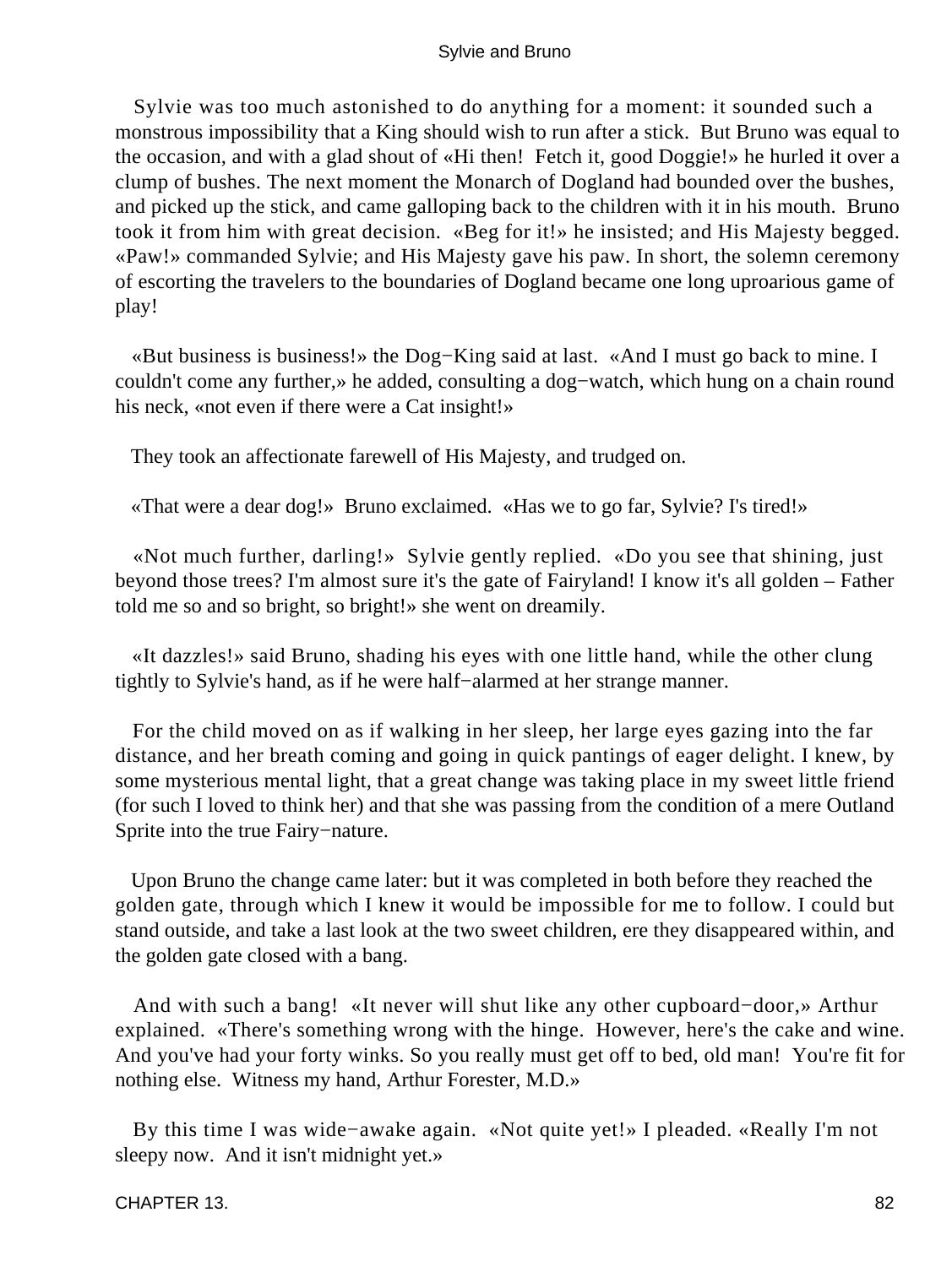«Well, I did want to say another word to you,» Arthur replied in a relenting tone, as he supplied me with the supper he had prescribed. «Only I thought you were too sleepy for it to−night.»

 We took our midnight meal almost in silence; for an unusual nervousness seemed to have seized on my old friend.

 «What kind of a night is it?» he asked, rising and undrawing the window−curtains, apparently to change the subject for a minute. I followed him to the window, and we stood together, looking out, in silence.

«When I first spoke to you about  $-\infty$  Arthur began, after a long and embarrassing silence, "that is, when we first talked about her – for I think it was you that introduced the subject – my own position in life forbade me to do more than worship her from a distance: and I was turning over plans for leaving this place finally, and settling somewhere out of all chance of meeting her again. That seemed to be my only chance of usefulness in life.

Would that have been wise?« I said. »To leave yourself no hope at all?"

 «There was no hope to leave,» Arthur firmly replied, though his eyes glittered with tears as he gazed upwards into the midnight sky, from which one solitary star, the glorious 'Vega,' blazed out in fitful splendour through the driving clouds. «She was like that star to me – bright, beautiful, and pure, but out of reach, out of reach!»

He drew the curtains again, and we returned to our places by the fireside.

 «What I wanted to tell you was this,» he resumed. «I heard this evening from my solicitor. I can't go into the details of the business, but the upshot is that my worldly wealth is much more than I thought, and I am (or shall soon be) in a position to offer marriage, without imprudence, to any lady, even if she brought nothing. I doubt if there would be anything on her side: the Earl is poor, I believe. But I should have enough for both, even if health failed.»

 «I wish you all happiness in your married life!» I cried. «Shall you speak to the Earl to−morrow?»

 «Not yet awhile,» said Arthur. «He is very friendly, but I dare not think he means more than that, as yet. And as for – as for Lady Muriel, try as I may, I cannot read her feelings towards me. If there is love, she is hiding it! No, I must wait, I must wait!»

 I did not like to press any further advice on my friend, whose judgment, I felt, was so much more sober and thoughtful than my own; and we parted without more words on the subject that had now absorbed his thoughts, nay, his very life.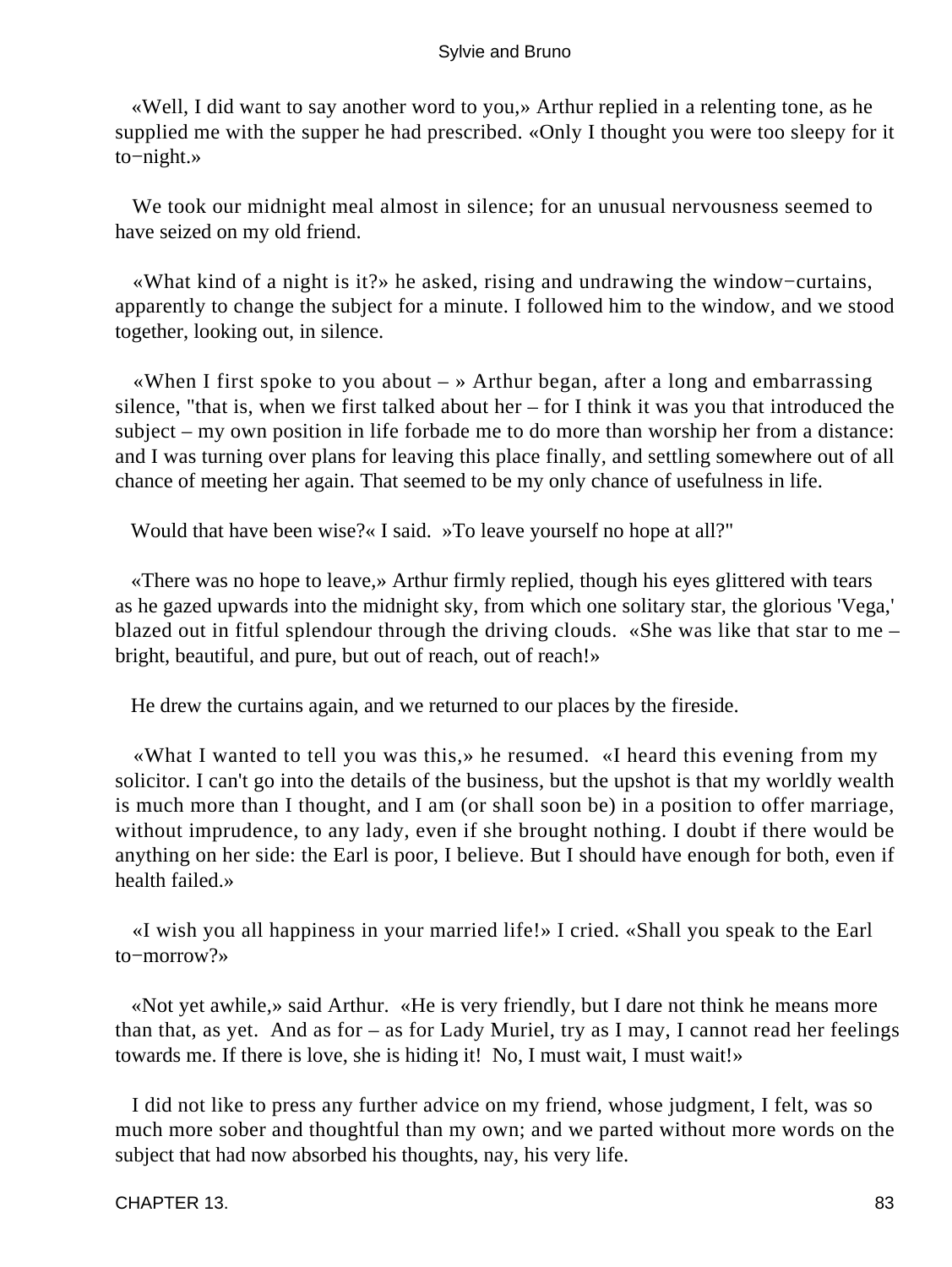The next morning a letter from my solicitor arrived, summoning me to town on important business.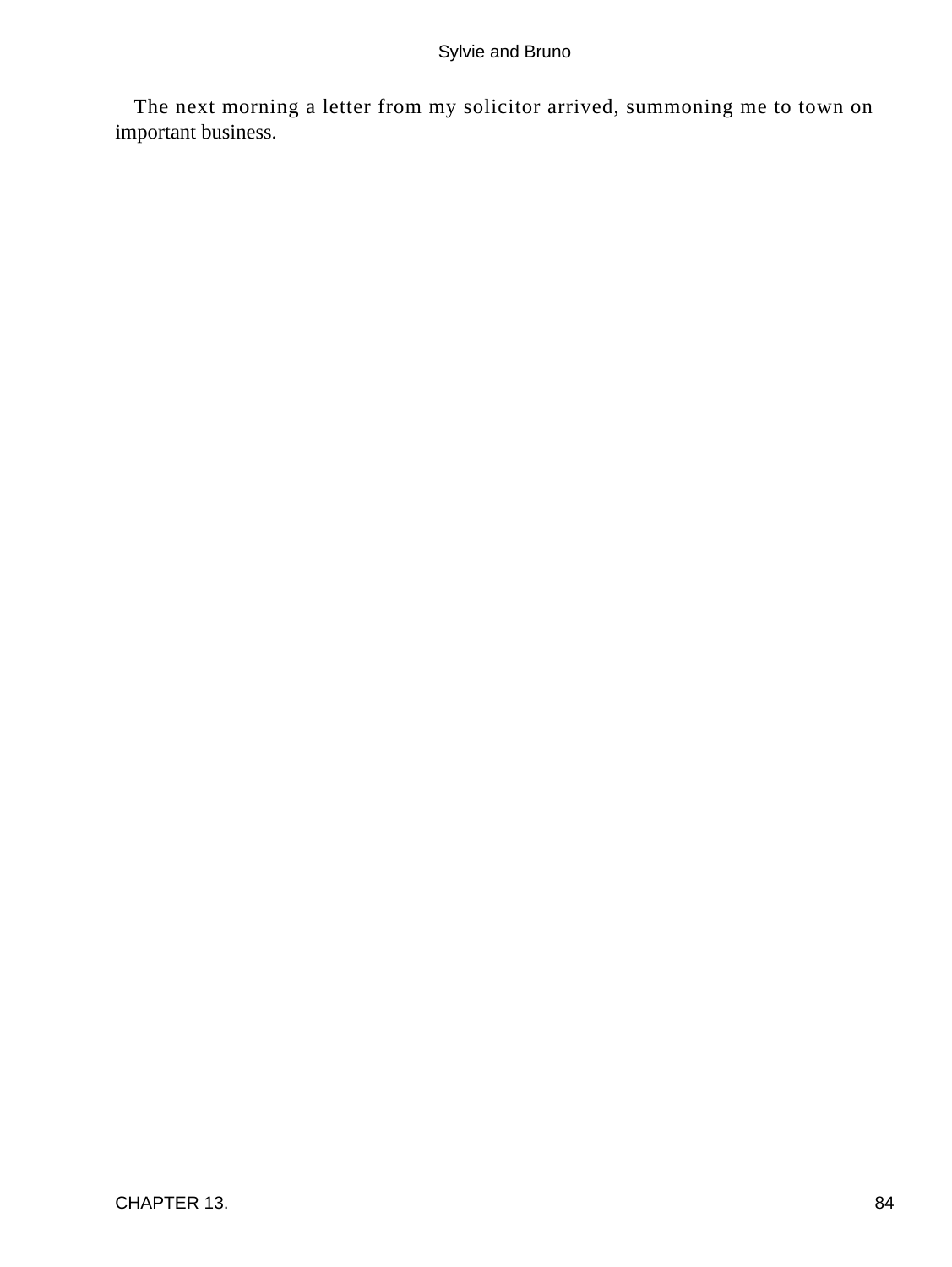# **[CHAPTER 14.](#page-177-0)**

# *F*AIRY−SYLVlE.

 For a full month the business, for which I had returned to London, detained me there: and even then it was only the urgent advice of my physician that induced me to leave it unfinished and pay another visit to Elveston.

 Arthur had written once or twice during the month; but in none of his letters was there any mention of Lady Muriel. Still, I did not augur ill from his silence: to me it looked like the natural action of a lover, who, even while his heart was singing «She is mine!», would fear to paint his happiness in the cold phrases of a written letter, but would wait to tell it by word of mouth. «Yes,» I thought, «I am to hear his song of triumph from his own lips!»

 The night I arrived we had much to say on other matters: and, tired with the journey, I went to bed early, leaving the happy secret still untold. Next day, however, as we chatted on over the remains of luncheon, I ventured to put the momentous question. «Well, old friend, you have told me nothing of Lady Muriel – nor when the happy day is to be?»

 «The happy day,» Arthur said, looking unexpectedly grave, «is yet in the dim future. We need to know – or, rather, she needs to know me better. I know her sweet nature, thoroughly, by this time. But I dare not speak till I am sure that my love is returned.»

«Don't wait too long!» I said gaily. «Faint heart never won fair lady!»

«It is 'faint heart,' perhaps. But really I dare not speak just yet.»

 «But meanwhile,» I pleaded, «you are running a risk that perhaps you have not thought of. Some other man – »

 «No,» said Arthur firmly. «She is heart−whole: I am sure of that. Yet, if she loves another better than me, so be it! I will not spoil her happiness. The secret shall die with me. But she is my first – and my only love!»

«That is all very beautiful sentiment,» I said, "but it is not practical. It is not like you.

 He either fears his fate too much, Or his desert is small, Who dares not put it to the touch, To win or lose it all."

«I dare not ask the question whether there is another!» he said passionately. «It would

CHAPTER 14. 85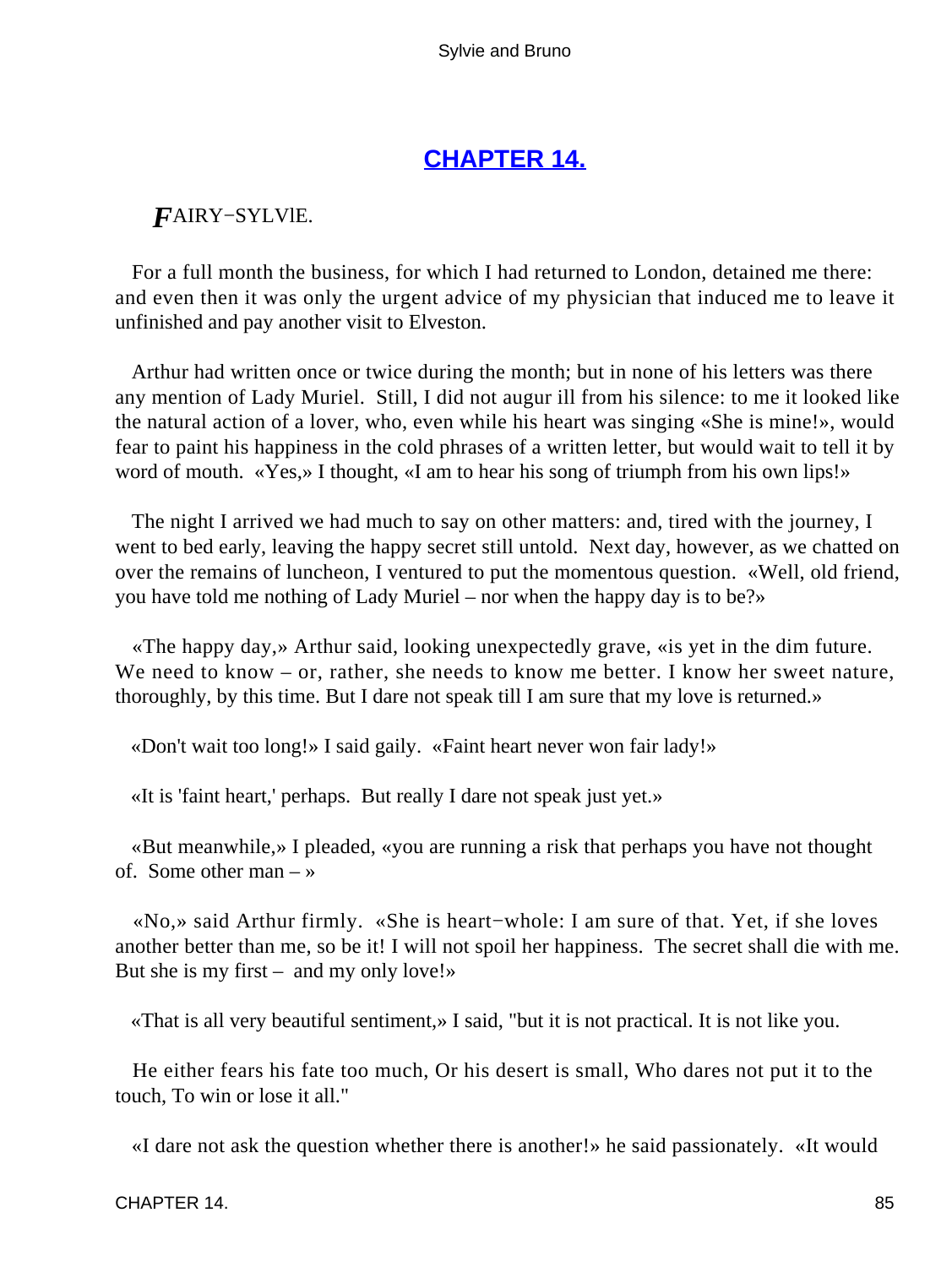break my heart to know it!»

«Yet is it wise to leave it unasked? You must not waste your life upon an 'if'!»

 «I tell you I dare not!', »May I find it out for you?" I asked, with the freedom of an old friend.

«No, no!» he replied with a pained look. «I entreat you to say nothing. Let it wait.»

 «As you please,» I said: and judged it best to say no more just then. «But this evening,» I thought, «I will call on the Earl. I may be able to see how the land lies, without so much as saying a word!»

 It was a very hot afternoon – too hot to go for a walk or do anything – or else it wouldn't have happened, I believe.

 In the first place, I want to know – dear Child who reads this! – why Fairies should always be teaching us to do our duty, and lecturing us when we go wrong, and we should never teach them anything? You can't mean to say that Fairies are never greedy, or selfish, or cross, or deceitful, because that would be nonsense, you know. Well then, don't you think they might be all the better for a little lecturing and punishing now and then?

 I really don't see why it shouldn't be tried, and I'm almost sure that, if you could only catch a Fairy, and put it in the corner, and give it nothing but bread and water for a day or two, you'd find it quite an improved character – it would take down its conceit a little, at all events.

 The next question is, what is the best time for seeing Fairies? I believe I can tell you all about that.

 The first rule is, that it must be a very hot day – that we may consider as settled: and you must be just a little sleepy – but not too sleepy to keep your eyes open, mind. Well, and you ought to feel a little – what one may call «fairyish » – the Scotch call it «eerie,» and perhaps that's a prettier word; if you don't know what it means, I'm afraid I can hardly explain it; you must wait till you meet a Fairy, and then you'll know.

 And the last rule is, that the crickets should not be chirping. I can't stop to explain that: you must take it on trust for the present.

 So, if all these things happen together, you have a good chance of seeing a Fairy – or at least a much better chance than if they didn't.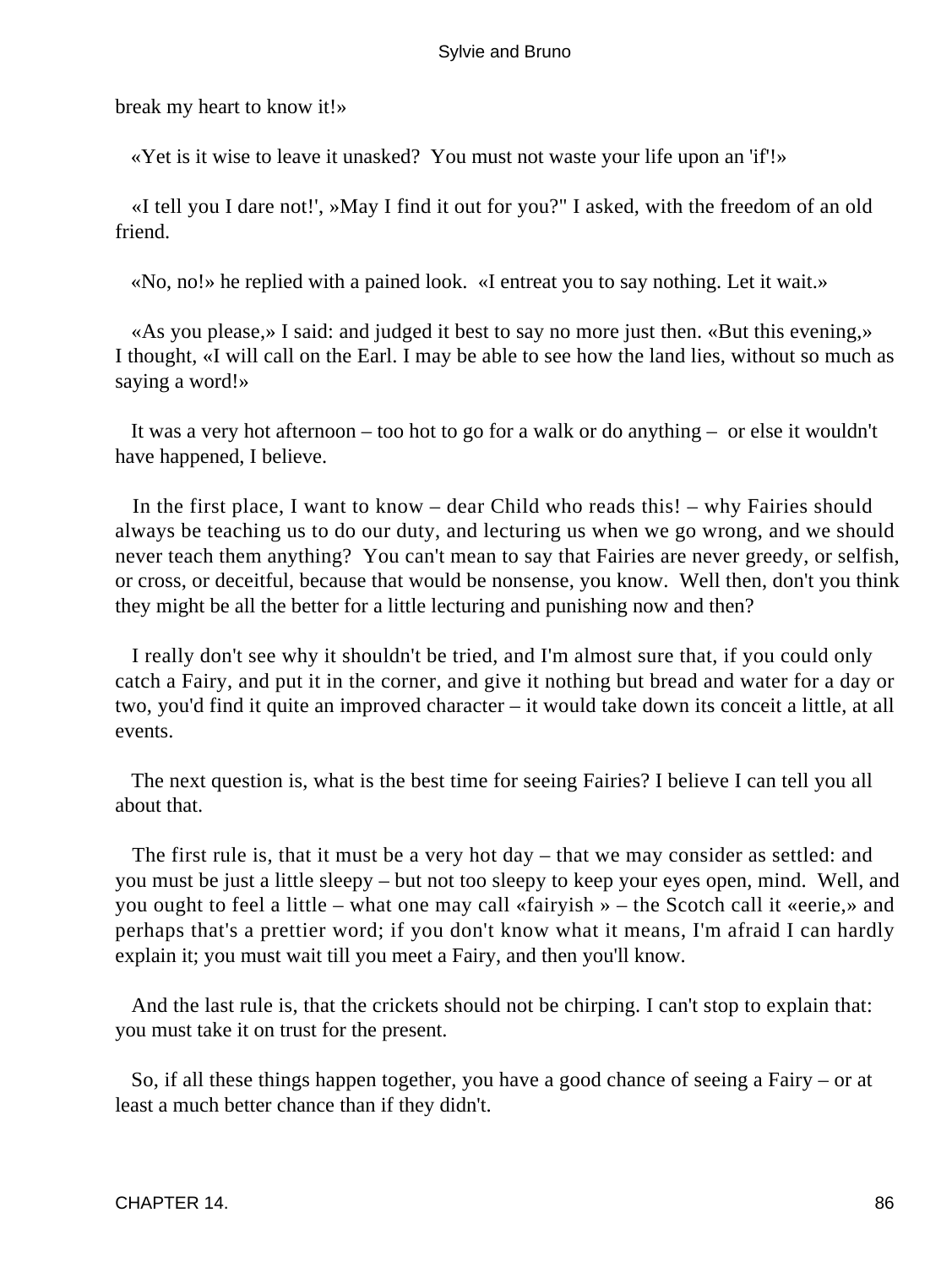The first thing I noticed, as I went lazily along through an open place in the wood, was a large Beetle lying struggling on its back, and I went down upon one knee to help the poor thing to its feet again. In some things, you know, you ca'n't be quite sure what an insect would like: for instance, I never could quite settle, supposing I were a moth, whether I would rather be kept out of the candle, or be allowed to fly straight in and get burnt – or again, supposing I were a spider, I'm not sure if I should be quite pleased to have my web torn down, and the fly let loose – but I feel quite certain that, if I were a beetle and had rolled over on my back, I should always be glad to be helped up again.

 So, as I was saying, I had gone down upon one knee, and was just reaching out a little stick to turn the Beetle over, when I saw a sight that made me draw back hastily and hold my breath, for fear of making any noise and frightening the little creature a way.

 Not that she looked as if she would be easily frightened: she seemed so good and gentle that I'm sure she would never expect that any one could wish to hurt her. She was only a few inches high, and was dressed in green, so that you really would hardly have noticed her among the long grass; and she was so delicate and graceful that she quite seemed to belong to the place, almost as if she were one of the flowers. I may tell you, besides, that she had no wings (I don't believe in Fairies with wings), and that she had quantities of long brown hair and large earnest brown eyes, and then I shall have done all I can to give you an idea of her.

#### [Image...Fairy−sylvie]

 Sylvie (I found out her name afterwards) had knelt down, just as I was doing, to help the Beetle; but it needed more than a little stick for her to get it on its legs again; it was as much as she could do, with both arms, to roll the heavy thing over; and all the while she was talking to it, half scolding and half comforting, as a nurse might do with a child that had fallen down.

 «There, there! You needn't cry so much about it. You're not killed yet – though if you were, you couldn't cry, you know, and so it's a general rule against crying, my dear! And how did you come to tumble over? But I can see well enough how it was – I needn't ask you that – walking over sand−pits with your chin in the air, as usual. Of course if you go among sand−pits like that, you must expect to tumble. You should look.»

 The Beetle murmured something that sounded like «I did look,» and Sylvie went on again.

 «But I know you didn't! You never do! You always walk with your chin up – you're so dreadfully conceited. Well, let's see how many legs are broken this time. Why, none of them, I declare! And what's the good of having six legs, my dear, if you can only kick them all about in the air when you tumble? Legs are meant to walk with, you know. Now don't begin putting out your wings yet; I've more to say. Go to the frog that lives behind that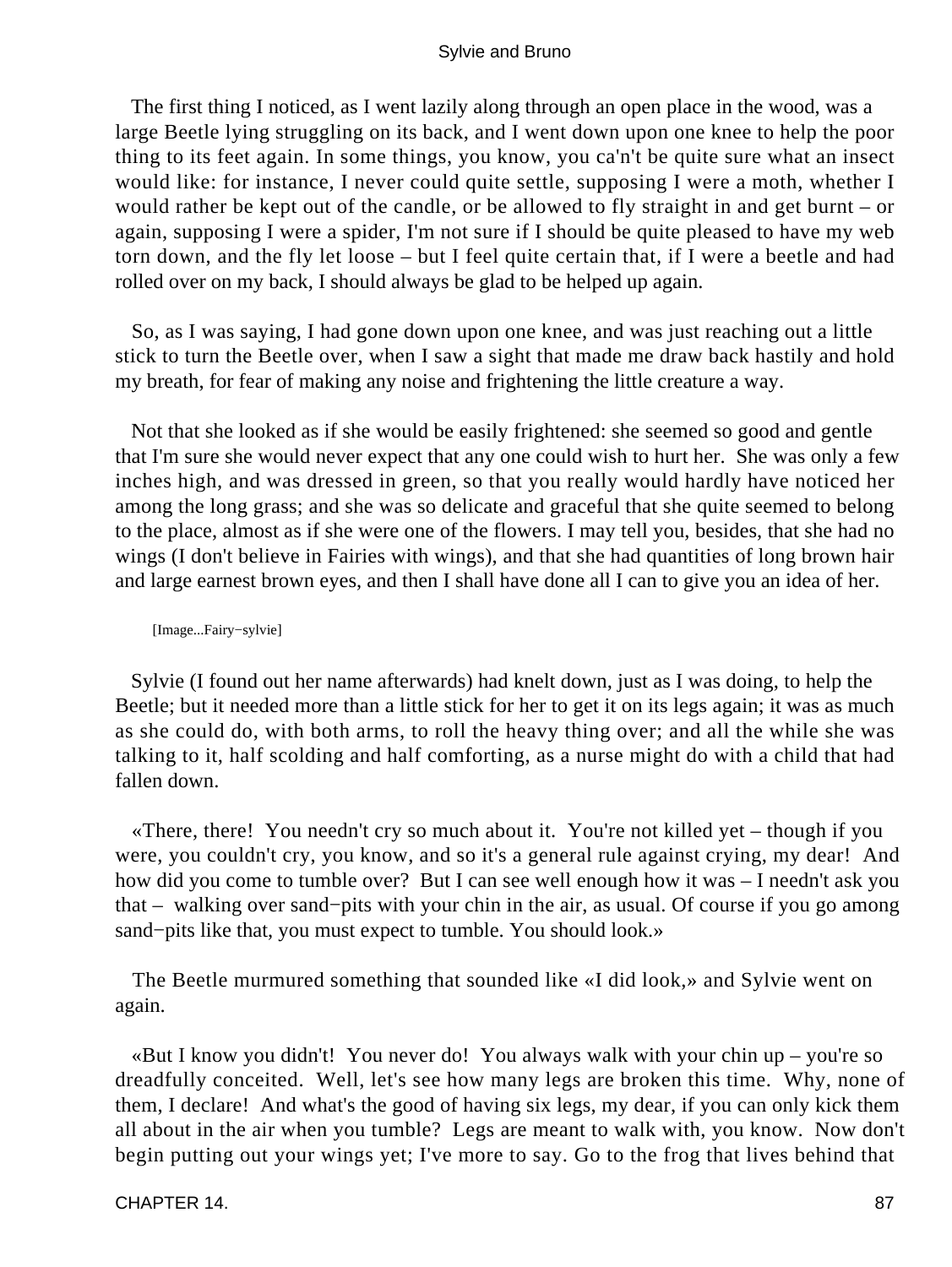buttercup – give him my compliments – Sylvie's compliments – can you say compliments'?»

The Beetle tried and, I suppose, succeeded.

 «Yes, that's right. And tell him he's to give you some of that salve I left with him yesterday. And you'd better get him to rub it in for you. He's got rather cold hands, but you mustn't mind that.»

 I think the Beetle must have shuddered at this idea, for Sylvie went on in a graver tone. «Now you needn't pretend to be so particular as all that, as if you were too grand to be rubbed by a frog. The fact is, you ought to be very much obliged to him. Suppose you could get nobody but a toad to do it, how would you like that?»

 There was a little pause, and then Sylvie added «Now you may go. Be a good beetle, and don't keep your chin in the air.» And then began one of those performances of humming, and whizzing, and restless banging about, such as a beetle indulges in when it has decided on flying, but hasn't quite made up its mind which way to go. At last, in one of its awkward zigzags, it managed to fly right into my face, and, by the time I had recovered from the shock, the little Fairy was gone.

 I looked about in all directions for the little creature, but there was no trace of her – and my 'eerie' feeling was quite gone off, and the crickets were chirping again merrily – so I knew she was really gone.

 And now I've got time to tell you the rule about the crickets. They always leave off chirping when a Fairy goes by – because a Fairy's a kind of queen over them, I suppose – at all events it's a much grander thing than a cricket – so whenever you're walking out, and the crickets suddenly leave off chirping, you may be sure that they see a Fairy.

 I walked on sadly enough, you may be sure. However, I comforted myself with thinking «It's been a very wonderful afternoon, so far. I'll just go quietly on and look about me, and I shouldn't wonder if I were to come across another Fairy somewhere.»

 Peering about in this way, I happened to notice a plant with rounded leaves, and with queer little holes cut in the middle of several of them. «Ah, the leafcutter bee!» I carelessly remarked – you know I am very learned in Natural History (for instance, I can always tell kittens from chickens at one glance) – and I was passing on, when a sudden thought made me stoop down and examine the leaves.

 Then a little thrill of delight ran through me – for I noticed that the holes were all arranged so as to form letters; there were three leaves side by side, with «B,» «R,» and «U» marked on them, and after some search I found two more, which contained an «N» and an «O.»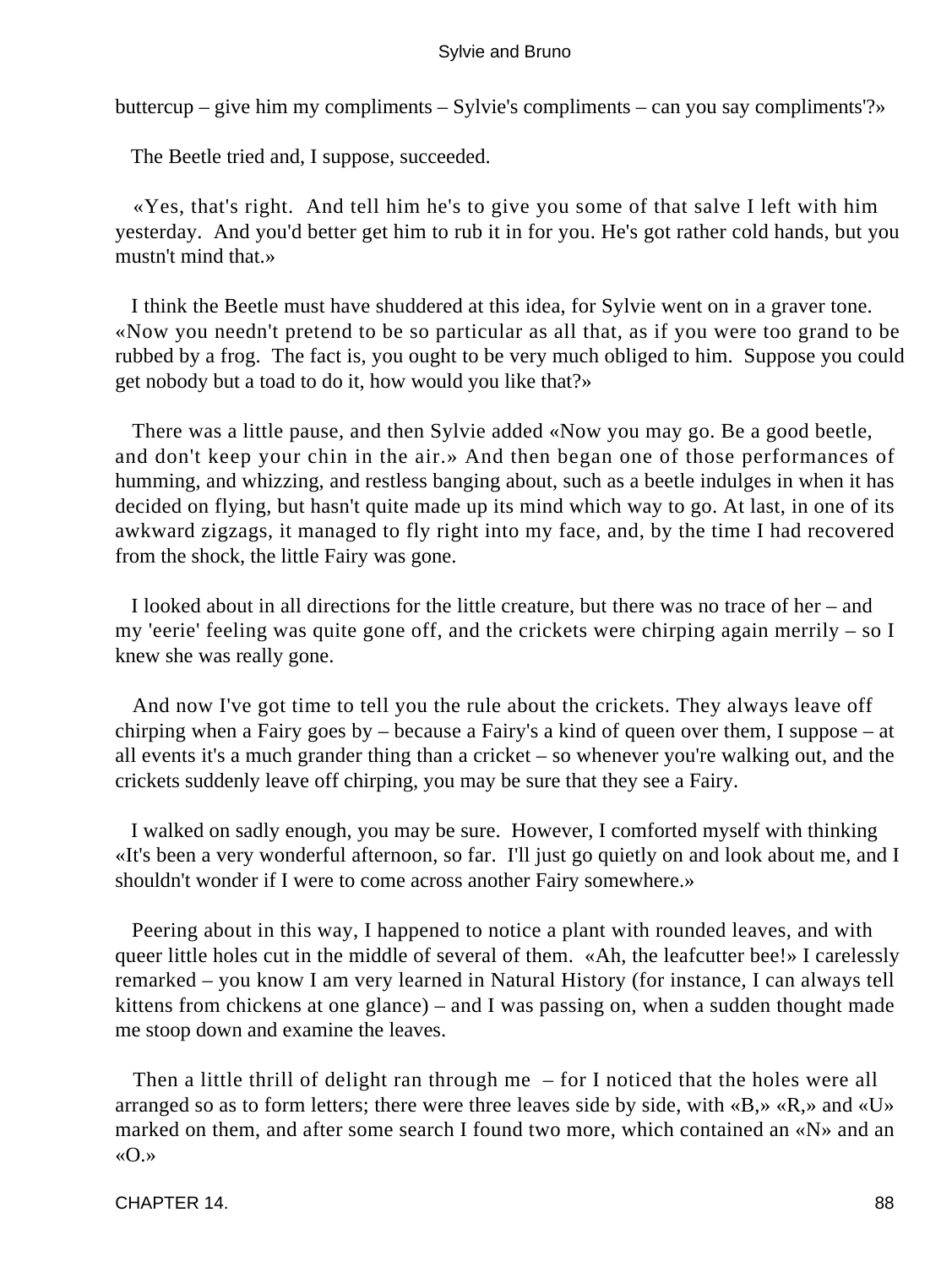And then, all in a moment, a flash of inner light seemed to illumine a part of my life that had all but faded into oblivion – the strange visions I had experienced during my journey to Elveston: and with a thrill of delight I thought «Those visions are destined to be linked with my waking life!»

 By this time the 'eerie' feeling had come back again, and I suddenly observed that no crickets were chirping; so I felt quite sure that "Bruno was somewhere very near.

 And so indeed he was – so near that I had very nearly walked over him without seeing him; which would have been dreadful, always supposing that Fairies can be walked over my own belief is that they are something of the nature of Will−o'−the−wisps: and there's no walking over them.

 Think of any pretty little boy you know, with rosy cheeks, large dark eyes, and tangled brown hair, and then fancy him made small enough to go comfortably into a coffee−cup, and you'll have a very fair idea of him.

 «What's your name, little one?» I began, in as soft a voice as I could manage. And, by the way, why is it we always begin by asking little children their names? Is it because we fancy a name will help to make them a little bigger? You never thought of as king a real large man his name, now, did you? But, however that may be, I felt it quite necessary to know his name; so, as he didn't answer my question, I asked it again a little louder. «What's your name, my little man?»

«What's oors?» he said, without looking up.

I told him my name quite gently, for he was much too small to be angry with.

 «Duke of Anything?» he asked, just looking at me for a moment, and then going on with his work.

«Not Duke at all,» I said, a little ashamed of having to confess it.

 «Oo're big enough to be two Dukes,» said the little creature. «I suppose oo're Sir Something, then?»

«No,» I said, feeling more and more ashamed. «I haven't got any title.»

 The Fairy seemed to think that in that case I really wasn't worth the trouble of talking to, for he quietly went on digging, and tearing the flowers to pieces.

After a few minutes I tried again. «Please tell me what your name is.»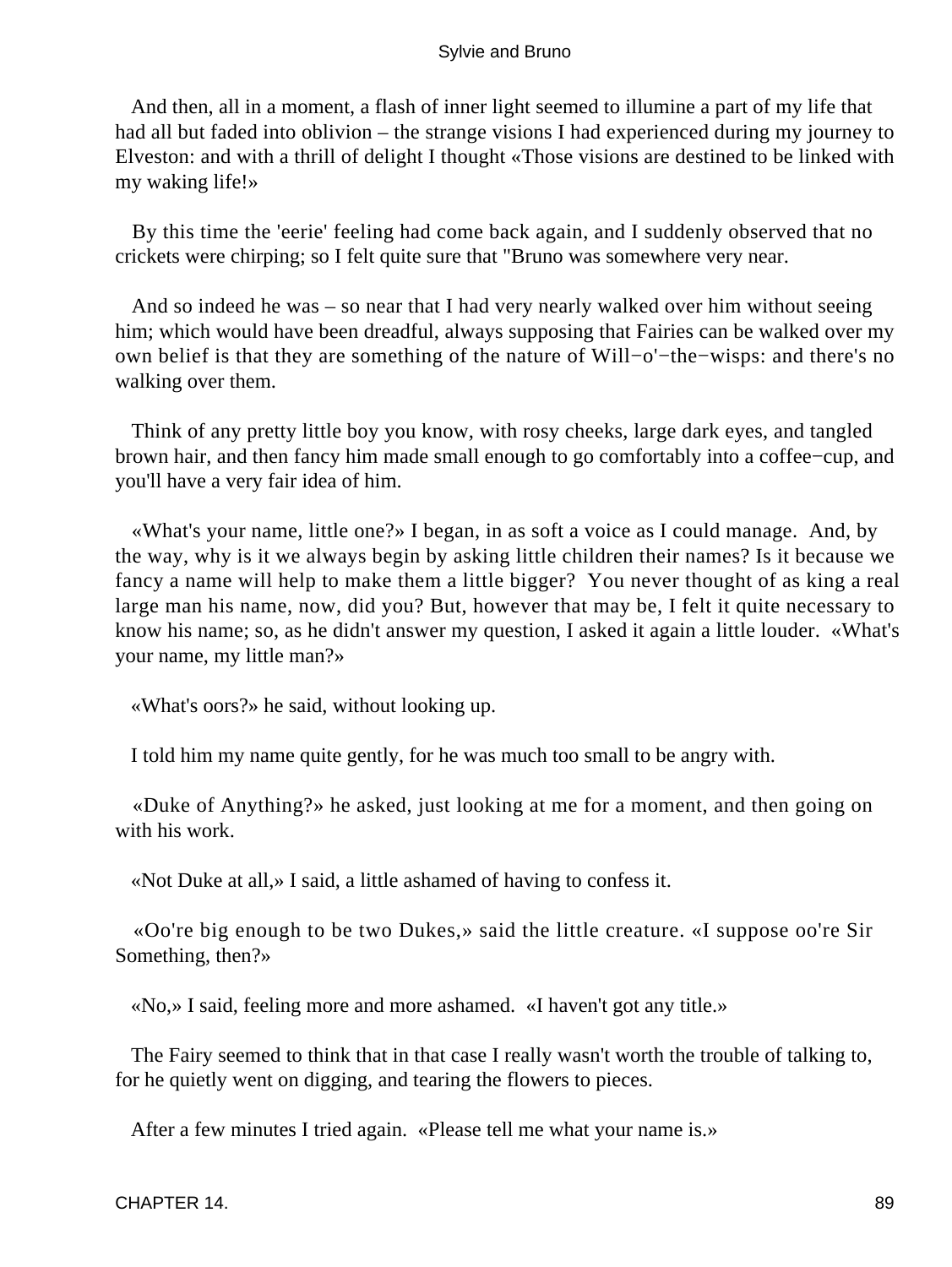«Bruno,» the little fellow answered, very readily. «Why didn't oo say 'please' before?»

 «That's something like what we used to be taught in the nursery,» I thought to myself, looking back through the long years (about a hundred of them, since you ask the question), to the time when I was a little child. And here an idea came into my head, and I asked him «Aren't you one of the Fairies that teach children to be good?»

 «Well, we have to do that sometimes,» said Bruno, «and a dreadful bother it is.» As he said this, he savagely tore a heartsease in two, and trampled on the pieces.

«What are you doing there, Bruno?» I said.

 «Spoiling Sylvie's garden,» was all the answer Bruno would give at first. But, as he went on tearing up the flowers, he muttered to himself «The nasty cross thing wouldn't let me go and play this morning, – said I must finish my lessons first – lessons, indeed! I'll vex her finely, though!»

«Oh, Bruno, you shouldn't do that!» I cried.

«Don't you know that's revenge? And revenge is a wicked, cruel, dangerous thing!»

 «River−edge?» said Bruno. «What a funny word! I suppose oo call it cruel and dangerous 'cause, if oo wented too far and tumbleded in, oo'd get drownded.»

 «No, not river−edge,» I explained: «revenge» (saying the word very slowly). But I couldn't help thinking that Bruno's explanation did very well for either word.

«Oh!» said Bruno, opening his eyes very wide, but without trying to repeat the word.

«Come! Try and pronounce it, Bruno!» I said, cheerfully. «Re−venge, re−venge.»

 But Bruno only tossed his little head, and said he couldn't; that his mouth wasn't the right shape for words of that kind. And the more I laughed, the more sulky the little fellow got about it.

«Well, never mind, my little man!» I said.

«Shall I help you with that job?»

«Yes, please,» Bruno said, quite pacified.

 «Only I wiss I could think of somefin to vex her more than this. Oo don't know how hard it is to make her angry!»

CHAPTER 14. 90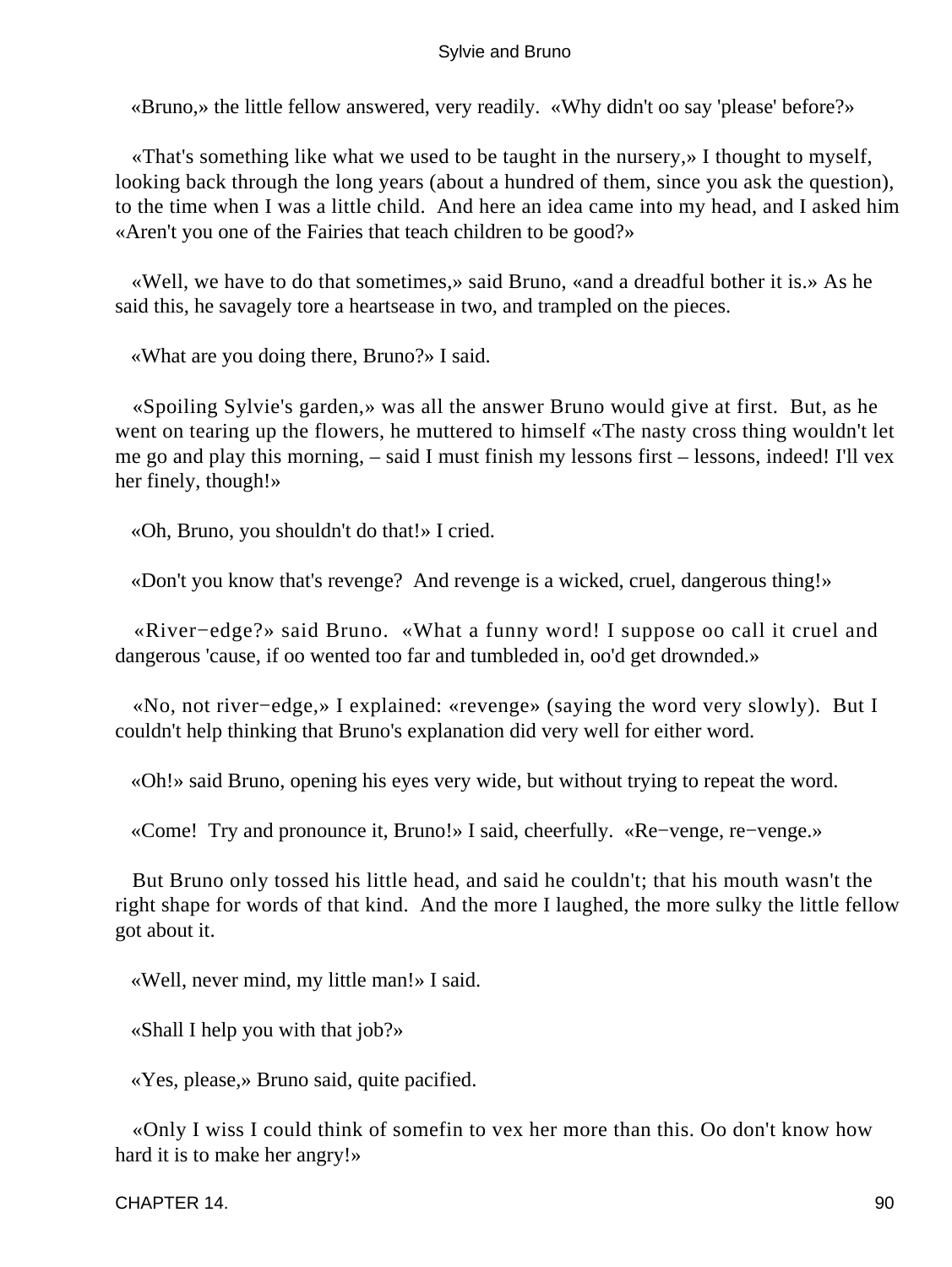«Now listen to me, Bruno, and I'll teach you quite a splendid kind of revenge!»

«Somefin that'll vex her finely?» he asked with gleaming eyes.

 «Something that will vex her finely. First, we'll get up all the weeds in her garden. See, there are a good many at this end quite hiding the flowers.»

«But that won't vex her!» said Bruno.

 «After that,» I said, without noticing the remark, «we'll water this highest bed – up here. You see it's getting quite dry and dusty.»

Bruno looked at me inquisitively, but he said nothing this time.

 «Then after that,» I went on, «the walks want sweeping a bit; and I think you might cut down that tall nettle – it's so close to the garden that it's quite in the way –  $\gg$ 

 «What is oo talking about?» Bruno impatiently interrupted me. «All that won't vex her a bit!»

 «Won't it?» I said, innocently. «Then, after that, suppose we put in some of these coloured pebbles – just to mark the divisions between the different kinds of flowers, you know. That'll have a very pretty effect.»

 Bruno turned round and had another good stare at me. At last there came an odd little twinkle into his eyes, and he said, with quite a new meaning in his voice, «That'll do nicely. Let's put 'em in rows – all the red together, and all the blue together. »

«That'll do capitally,» I said; «and then – what kind of flowers does Sylvie like best?»

 Bruno had to put his thumb in his mouth and consider a little before he could answer. «Violets,» he said, at last.

«There's a beautiful bed of violets down by the brook  $-\infty$ 

 «Oh, let's fetch 'em!» cried Bruno, giving a little skip into the air. «Here! Catch hold of my hand, and I'll help oo along. The grass is rather thick down that way.»

 I couldn't help laughing at his having so entirely forgotten what a big creature he was talking to. «No, not yet, Bruno,» I said: «we must consider what's the right thing to do first. You see we've got quite a business before us.»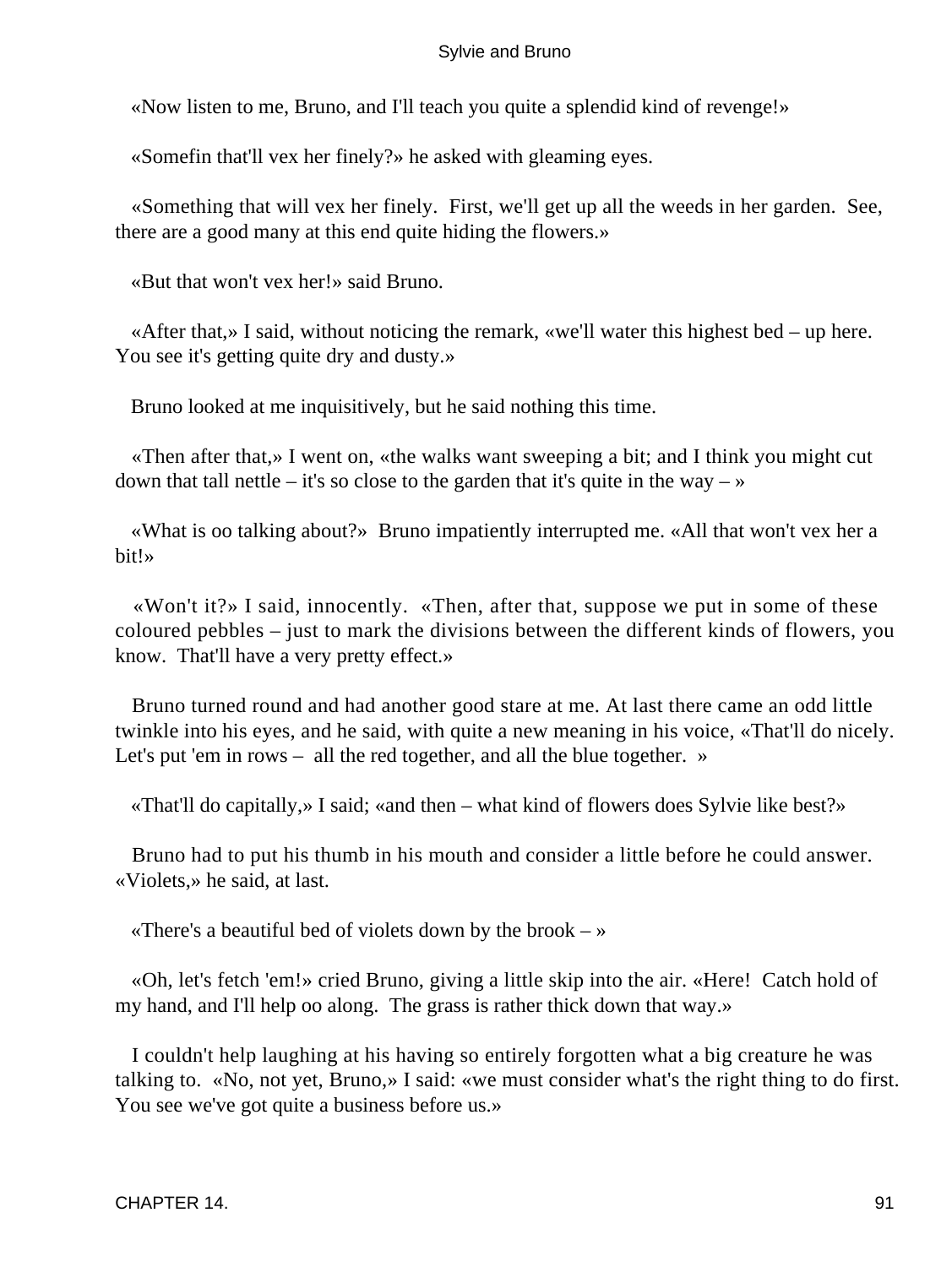«Yes, let's consider,» said Bruno, putting his thumb into his mouth again, and sitting down upon a dead mouse.

 «What do you keep that mouse for?» I said. «You should either bury it, or else throw it into the brook.»

«Why, it's to measure with!» cried Bruno.

 «How ever would oo do a garden without one? We make each bed three mouses and a half long, and two mouses wide.»

 I stopped him, as he was dragging it off by the tail to show me how it was used, for I was half afraid the 'eerie' feeling might go off before we had finished the garden, and in that case I should see no more of him or Sylvie. «I think the best way will be for you to weed the beds, while I sort out these pebbles, ready to mark the walks with.»

«That's it!» cried Bruno. «And I'll tell oo about the caterpillars while we work.»

 «Ah, let's hear about the caterpillars,» I said, as I drew the pebbles together into a heap and began dividing them into colours.

 And Bruno went on in a low, rapid tone, more as if he were talking to himself. «Yesterday I saw two little caterpillars, when I was sitting by the brook, just where oo go into the wood. They were quite green, and they had yellow eyes, and they didn't see me. And one of them had got a moth's wing to carry – a great brown moth's wing, oo know, all dry, with feathers. So he couldn't want it to eat, I should think – perhaps he meant to make a cloak for the winter?»

 «Perhaps,» I said, for Bruno had twisted up the last word into a sort of question, and was looking at me for an answer.

 One word was quite enough for the little fellow, and he went on merrily. «Well, and so he didn't want the other caterpillar to see the moth's wing, oo know – so what must he do but try to carry it with all his left legs, and he tried to walk on the other set. Of course he toppled over after that »

 «After what?» I said, catching at the last word, for, to tell the truth, I hadn't been attending much.

 «He toppled over,» Bruno repeated, very gravely, «and if oo ever saw a caterpillar topple over, oo'd know it's a welly serious thing, and not sit grinning like that – and I sha'n't tell oo no more!»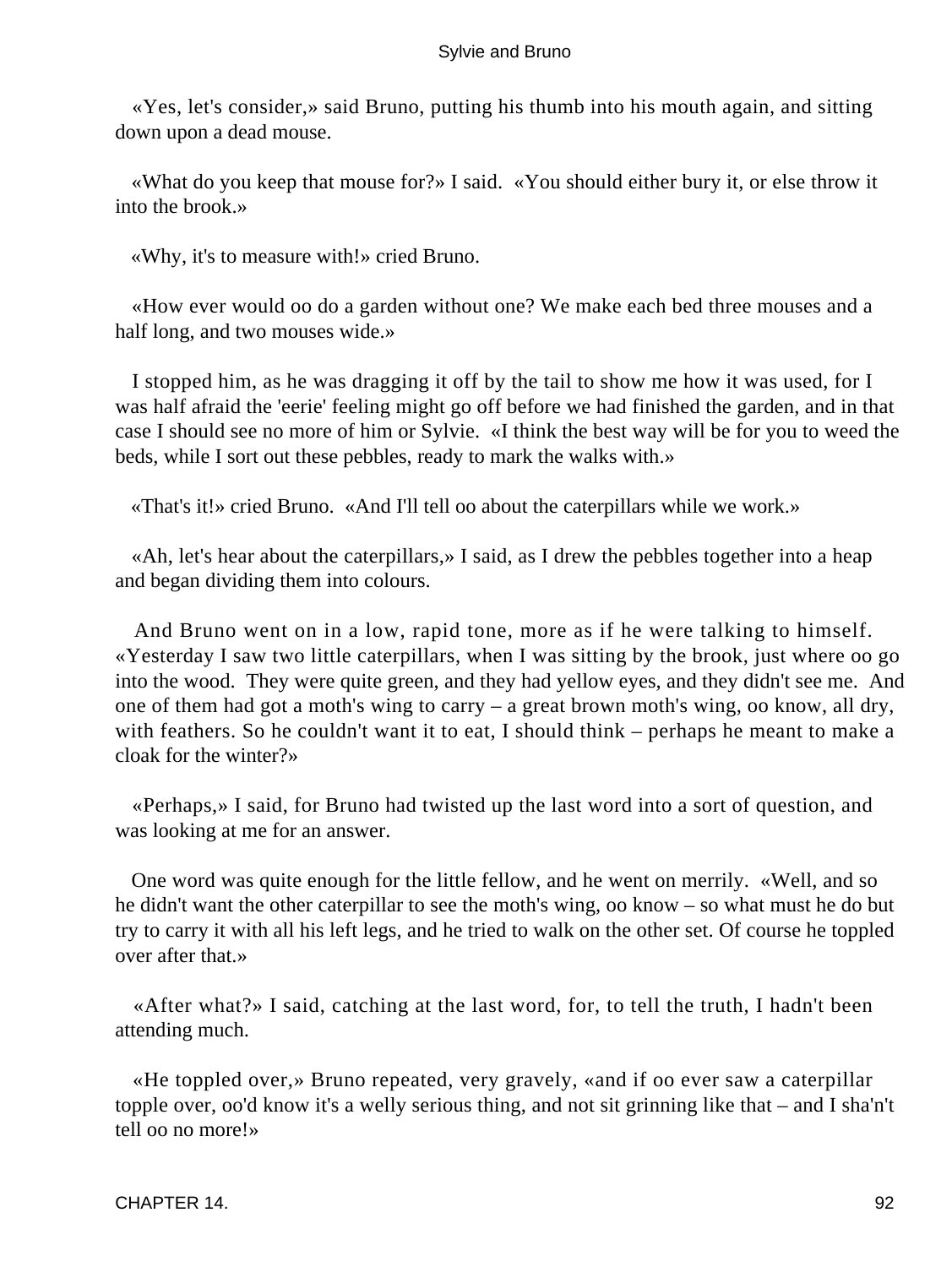«Indeed and indeed, Bruno, I didn't mean to grin. See, I'm quite grave again now.»

 But Bruno only folded his arms, and said «Don't tell me. I see a little twinkle in one of oor eyes – just like the moon.»

«Why do you think I'm like the moon, Bruno?» I asked.

 «Oor face is large and round like the moon,» Bruno answered, looking at me thoughtfully. «It doosn't shine quite so bright – but it's more cleaner.»

 I couldn't help smiling at this. «You know I sometimes wash my face, Bruno. The moon never does that.»

 «Oh, doosn't she though!» cried Bruno; and he leant forwards and added in a solemn whisper, «The moon's face gets dirtier and dirtier every night, till it's black all across. And then, when it's dirty all over – so – » (he passed his hand across his own rosy cheeks as he spoke) «then she washes it.»

«Then it's all clean again, isn't it?»

 «Not all in a moment,» said Bruno. «What a deal of teaching oo wants! She washes it little by little – only she begins at the other edge, oo know.»

 By this time he was sitting quietly on the dead mouse with his arms folded, and the weeding wasn't getting on a bit: so I had to say «Work first, pleasure afterwards: no more talking till that bed's finished.»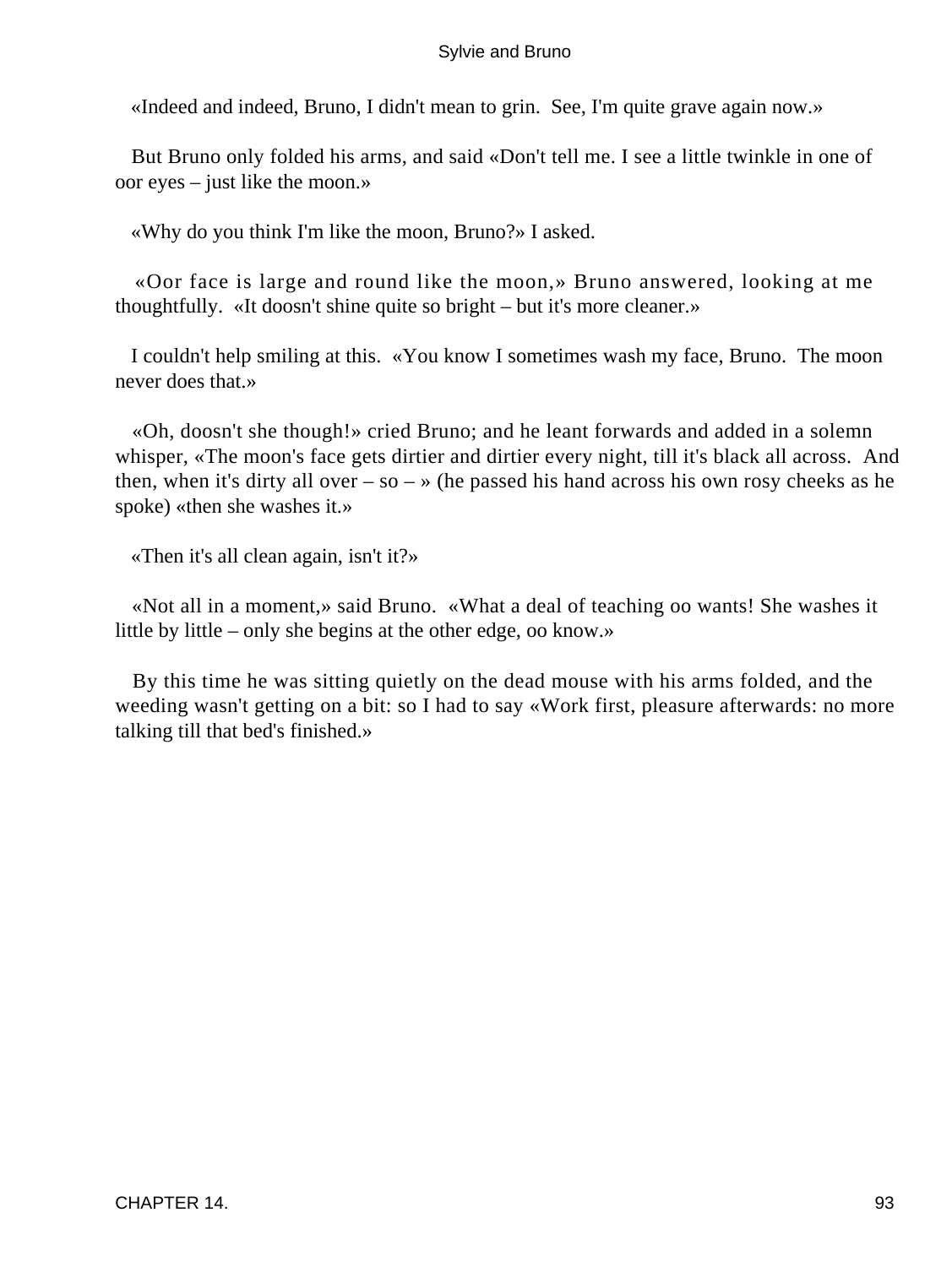# **[CHAPTER 15.](#page-177-0)**

# *B*RUNO'S **REVENGE.**

 After that we had a few minutes of silence, while I sorted out the pebbles, and amused myself with watching Bruno's plan of gardening. It was quite a new plan to me: he always measured each bed before he weeded it, as if he was afraid the weeding would make it shrink; and once, when it came out longer than he wished, he set to work to thump the mouse with his little fist, crying out «There now! It's all gone wrong again! Why don't oo keep oor tail straight when I tell oo!»

 «I'll tell you what I'll do,» Bruno said in a half−whisper, as we worked. «Oo like Fairies, don't oo?»

 «Yes,» I said: «of course I do, or I shouldn't have come here. I should have gone to some place where there are no Fairies.»

 Bruno laughed contemptuously. «Why, oo might as well say oo'd go to some place where there wasn't any air – supposing oo didn't like air!»

 This was a rather difficult idea to grasp. I tried a change of subject. «You're nearly the first Fairy I ever saw. Have you ever seen any people besides me?»

«Plenty!» said Bruno. «We see'em when we walk in the road.»

«But they ca'n't see you. How is it they never tread on you?»

 «Ca'n't tread on us,» said Bruno, looking amused at my ignorance. «Why, suppose oo're walking, here – so – » (making little marks on the ground) «and suppose there's a Fairy – that's me – walking here. Very well then, oo put one foot here, and one foot here, so oo doosn't tread on the Fairy.»

 This was all very well as an explanation, but it didn't convince me. «Why shouldn't I put one foot on the Fairy?» I asked.

 «I don't know why,» the little fellow said in a thoughtful tone. «But I know oo wouldn't. Nobody never walked on the top of a Fairy. Now I'll tell oo what I'll do, as oo're so fond of Fairies. I'll get oo an invitation to the Fairy−King's dinner−party. I know one of the head−waiters.»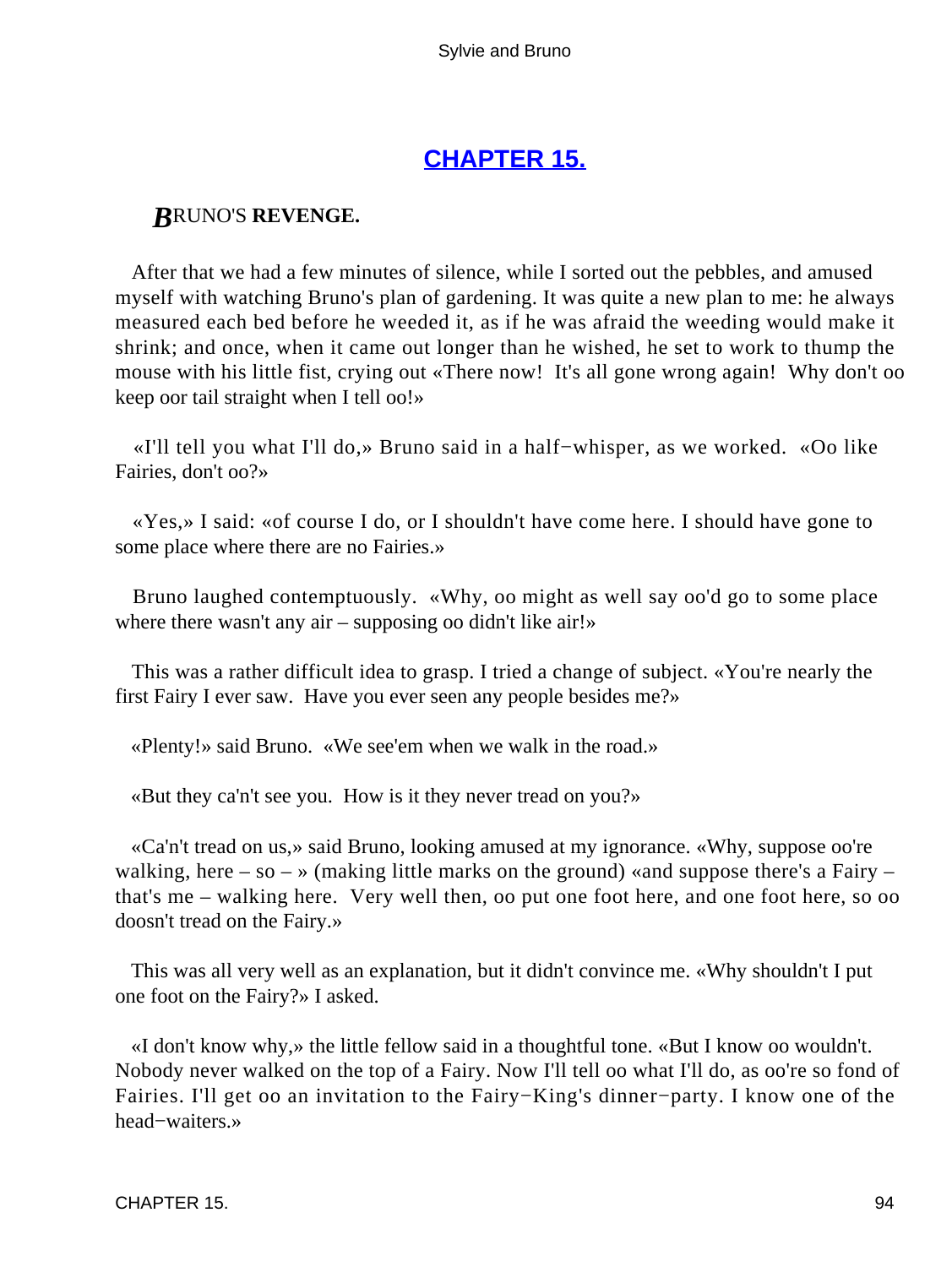I couldn't help laughing at this idea. «Do the waiters invite the guests?» I asked.

 «Oh, not to sit down!» Bruno said. «But to wait at table. Oo'd like that, wouldn't oo? To hand about plates, and so on.»

«Well, but that's not so nice as sitting at the table, is it?»

 «Of course it isn't,» Bruno said, in a tone as if he rather pitied my ignorance; «but if oo're not even Sir Anything, oo ca'n't expect to be allowed to sit at the table, oo know.»

 I said, as meekly as I could, that I didn't expect it, but it was the only way of going to a dinner−party that I really enjoyed. And Bruno tossed his head, and said, in a rather offended tone that I might do as I pleased – there were many he knew that would give their ears to go.

«Have you ever been yourself, Bruno?»

 «They invited me once, last week,» Bruno said, very gravely. «It was to wash up the soup−plates – no, the cheese−plates I mean that was grand enough. And I waited at table. And I didn't hardly make only one mistake.»

«What was it?» I said. «You needn't mind telling me.»

 «Only bringing scissors to cut the beef with,» Bruno said carelessly. «But the grandest thing of all was, I fetched the King a glass of cider!»

«That was grand!» I said, biting my lip to keep myself from laughing.

 «Wasn't it?» said Bruno, very earnestly. «Oo know it isn't every one that's had such an honour as that!»

 This set me thinking of the various queer things we call «an honour» in this world, but which, after all, haven't a bit more honour in them than what Bruno enjoyed, when he took the King a glass of cider.

 I don't know how long I might not have dreamed on in this way, if Bruno hadn't suddenly roused me. «Oh, come here quick!» he cried, in a state of the wildest excitement. «Catch hold of his other horn! I ca'n't hold him more than a minute!»

 He was struggling desperately with a great snail, clinging to one of its horns, and nearly breaking his poor little back in his efforts to drag it over a blade of grass.

 I saw we should have no more gardening if I let this sort of thing go on, so I quietly took the snail away, and put it on a bank where he couldn't reach it. «We'll hunt it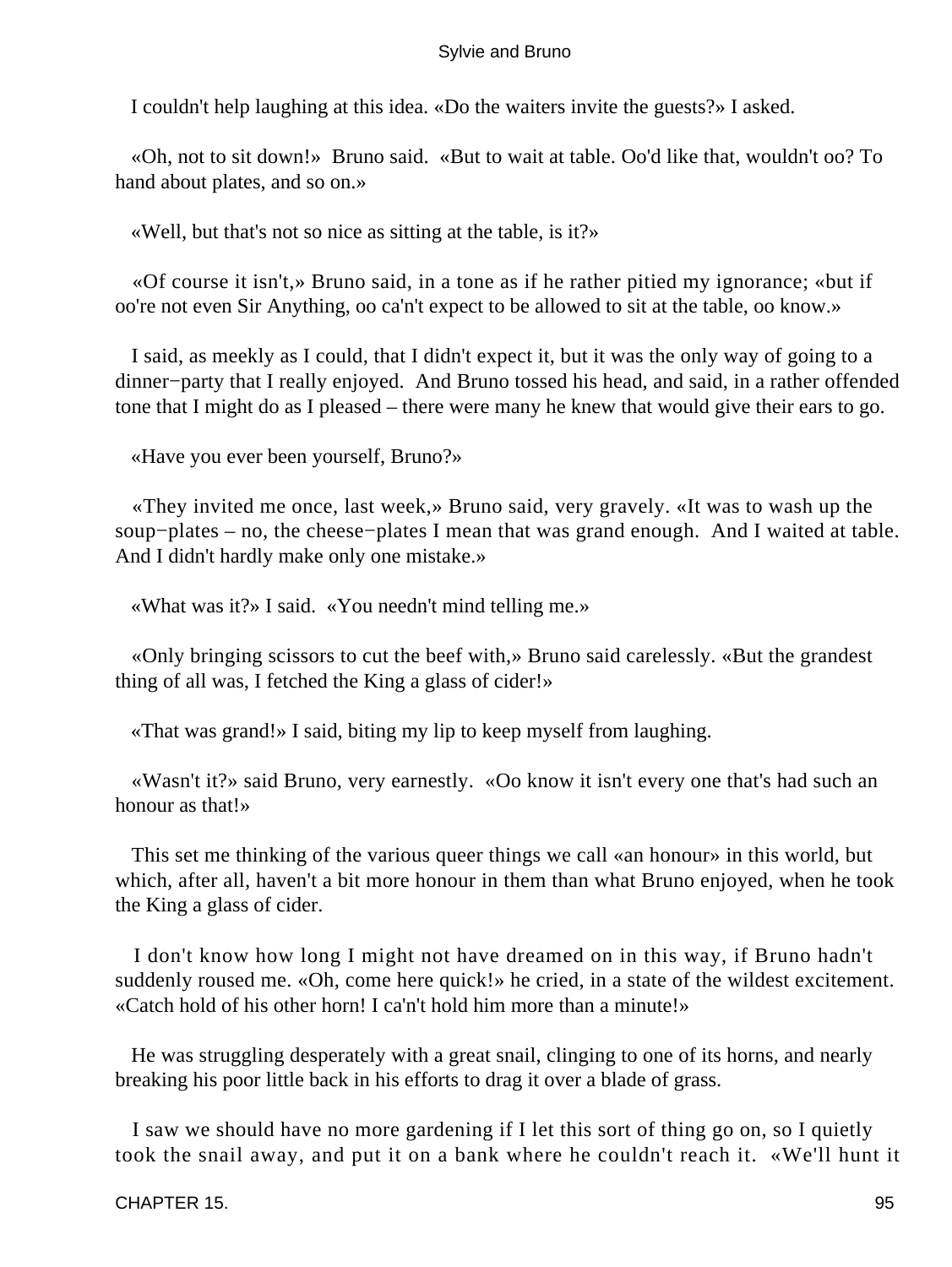afterwards, Bruno,» I said, "if you really want to catch it.

 But what's the use of it when you've got it?« »What's the use of a fox when oo've got it?« said Bruno. »I know oo big things hunt foxes."

 I tried to think of some good reason why «big things» should hunt foxes, and he should not hunt snails, but none came into my head: so I said at last, «Well, I suppose one's as good as the other. I'll go snail−hunting myself some day.»

 «I should think oo wouldn't be so silly,» said Bruno, «as to go snail−hunting by oor−self. Why, oo'd never get the snail along, if oo hadn't somebody to hold on to his other horn!»

 «Of course I sha'n't go alone,» I said, quite gravely. «By the way, is that the best kind to hunt, or do you recommend the ones without shells?»

 «Oh, no, we never hunt the ones without shells,» Bruno said, with a little shudder at the thought of it. «They're always so cross about it; and then, if oo tumbles over them, they're ever so sticky!»

 By this time we had nearly finished the garden. I had fetched some violets, and Bruno was just helping me to put in the last, when he suddenly stopped and said «I'm tired.»

«Rest then,» I said: «I can go on without you, quite well.»

 Bruno needed no second invitation: he at once began arranging the dead mouse as a kind of sofa. «And I'll sing oo a little song,» he said, as he rolled it about.

«Do,» said I: «I like songs very much.»

 «Which song will oo choose?» Bruno said, as he dragged the mouse into a place where he could get a good view of me. «'Ting, ting, ting' is the nicest.»

 There was no resisting such a strong hint as this: however, I pretended to think about it for a moment, and then said «Well, I like 'Ting, ting, ting,' best of all.»

[Image...Bruno's revenge]

 «That shows oo're a good judge of music,» Bruno said, with a pleased look. «How many hare−bells would oo like?» And he put his thumb into his mouth to help me to consider.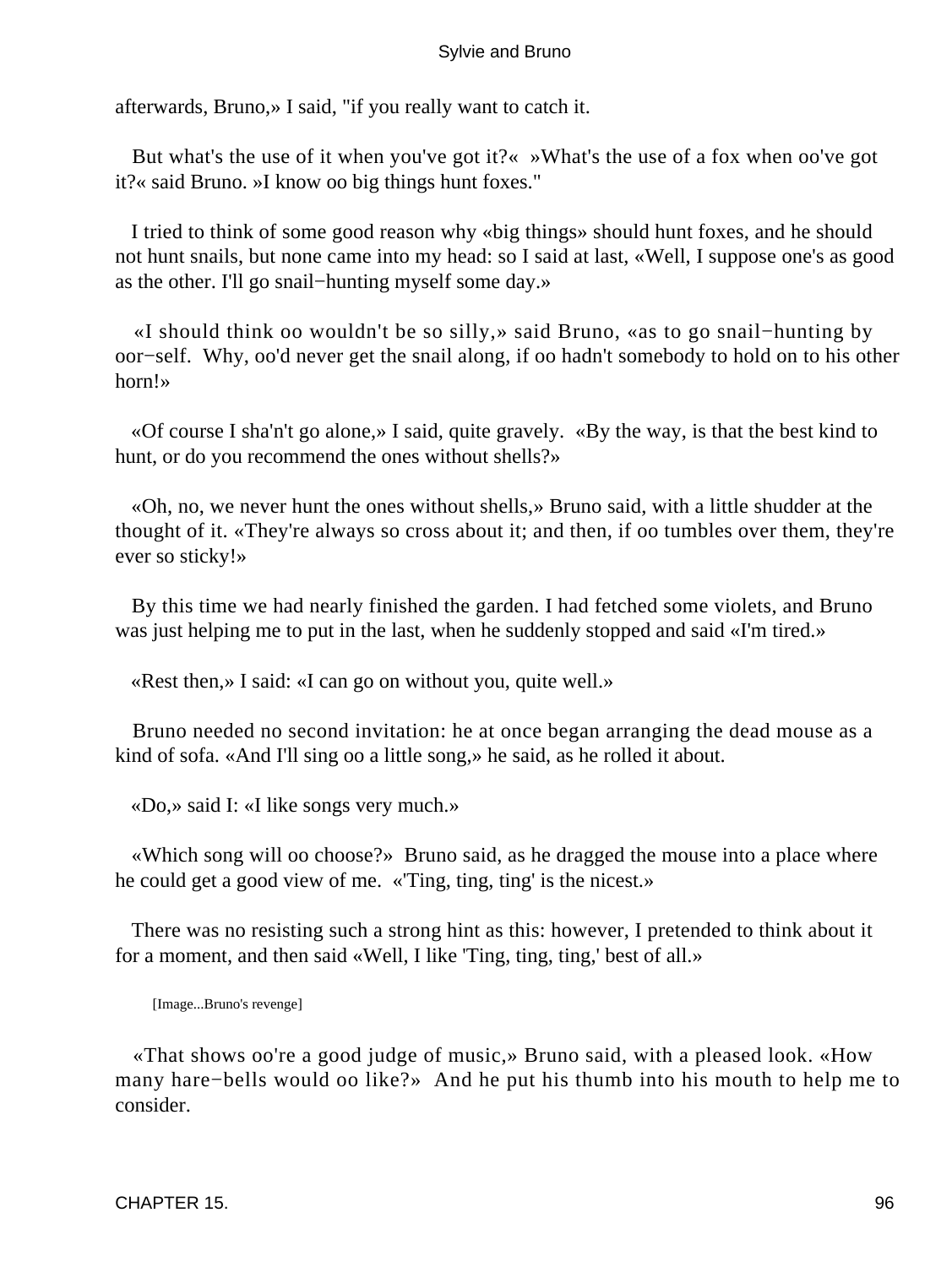As there was only one cluster of hare−bells within easy reach, I said very gravely that I thought one would do this time, and I picked it and gave it to him. Bruno ran his hand once or twice up and down the flowers, like a musician trying an instrument, producing a most delicious delicate tinkling as he did so. I had never heard flower−music before – I don't think one can, unless one's in the 'eerie' state and I don't know quite how to give you an idea of what it was like, except by saying that it sounded like a peal of bells a thousand miles off. When he had satisfied himself that the flowers were in tune, he seated himself on the dead mouse (he never seemed really comfortable anywhere else), and, looking up at me with a merry twinkle in his eyes, he began. By the way, the tune was rather a curious one, and you might like to try it for yourself, so here are the notes.

[Image...Music for hare−bells]

 «Rise, oh, rise! The daylight dies: The owls are hooting, ting, ting, ting! Wake, oh, wake! Beside the lake The elves are fluting, ting, ting, ting! Welcoming our Fairy King, We sing, sing, sing.»

 He sang the first four lines briskly and merrily, making the hare−bells chime in time with the music; but the last two he sang quite slowly and gently, and merely waved the flowers backwards and forwards. Then he left off to explain. «The Fairy−King is Oberon, and he lives across the lake – and sometimes he comes in a little boat – and we go and meet him and then we sing this song, you know.»

«And then you go and dine with him?» I said, mischievously.

«Oo shouldn't talk,» Bruno hastily said: «it interrupts the song so.»

I said I wouldn't do it again.

 «I never talk myself when I'm singing,» he went on very gravely: «so oo shouldn't either.» Then he tuned the hare−bells once more, and sang: – −

 "Hear, oh, hear! From far and near The music stealing, ting, ting, ting! Fairy belts adown the dells Are merrily pealing, ting, ting, ting! Welcoming our Fairy King, We ring, ring, ring.

 "See, oh, see! On every tree What lamps are shining, ting, ting, ting! They are eyes of fiery flies To light our dining, ting, ting, ting! Welcoming our Fairy King They swing, swing, swing.

 «Haste, oh haste, to take and taste The dainties waiting, ting, ting, ting! Honey−dew is stored  $-$  »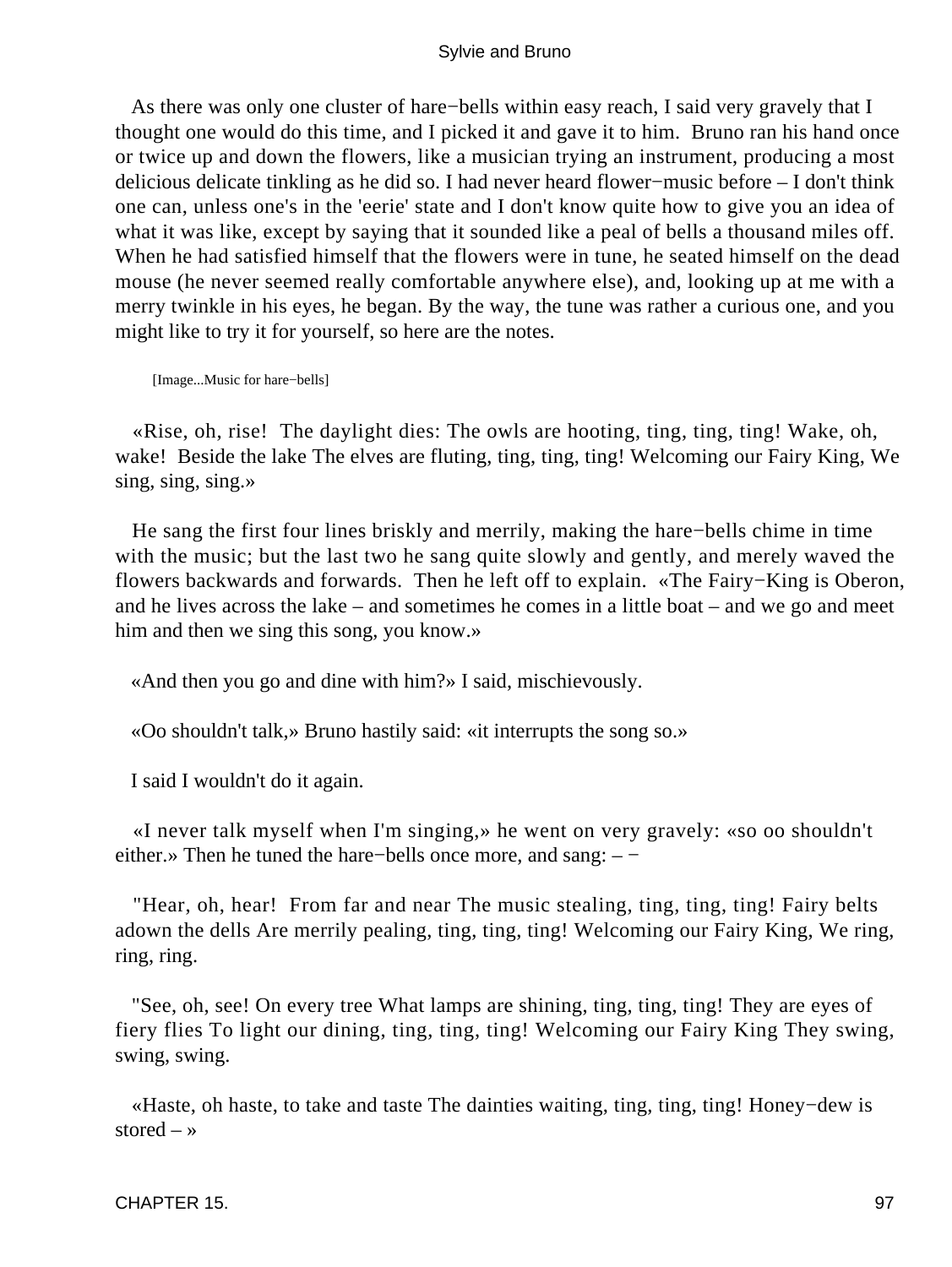«Hush, Bruno!» I interrupted in a warning whisper. «She's coming!»

 Bruno checked his song, and, as she slowly made her way through the long grass, he suddenly rushed out headlong at her like a little bull, shouting «Look the other way! Look the other way!»

 «Which way?» Sylvie asked, in rather a frightened tone, as she looked round in all directions to see where the danger could be.

 «That way!» said Bruno, carefully turning her round with her face to the wood. «Now, walk backwards walk gently – don't be frightened: oo sha'n't trip!»

 But Sylvie did trip notwithstanding: in fact he led her, in his hurry, across so many little sticks and stones, that it was really a wonder the poor child could keep on her feet at all. But he was far too much excited to think of what he was doing.

 I silently pointed out to Bruno the best place to lead her to, so as to get a view of the whole garden at once: it was a little rising ground, about the height of a potato; and, when they had mounted it, I drew back into the shade, that Sylvie mightn't see me.

 I heard Bruno cry out triumphantly «Now oo may look!» and then followed a clapping of hands, but it was all done by Bruno himself. Sylvie: was silent – she only stood and gazed with her hands clasped together, and I was half afraid she didn't like it after all.

 Bruno too was watching her anxiously, and when she jumped down off the mound, and began wandering up and down the little walks, he cautiously followed her about, evidently anxious that she should form her own opinion of it all, without any hint from him. And when at last she drew a long breath, and gave her verdict – in a hurried whisper, and without the slightest regard to grammar – «It's the loveliest thing as I never saw in all my life before!» the little fellow looked as well pleased as if it had been given by all the judges and juries in England put together.

«And did you really do it all by yourself, Bruno?» said Sylvie. «And all for me?»

 «I was helped a bit,» Bruno began, with a merry little laugh at her surprise. «We've been at it all the afternoon  $-I$  thought oo'd like  $-\infty$  and here the poor little fellow's lip began to quiver, and all in a moment he burst out crying, and running up to Sylvie he flung his arms passionately round her neck, and hid his face on her shoulder.

 There was a little quiver in Sylvie's voice too, as she whispered «Why, what's the matter, darling?» and tried to lift up his head and kiss him.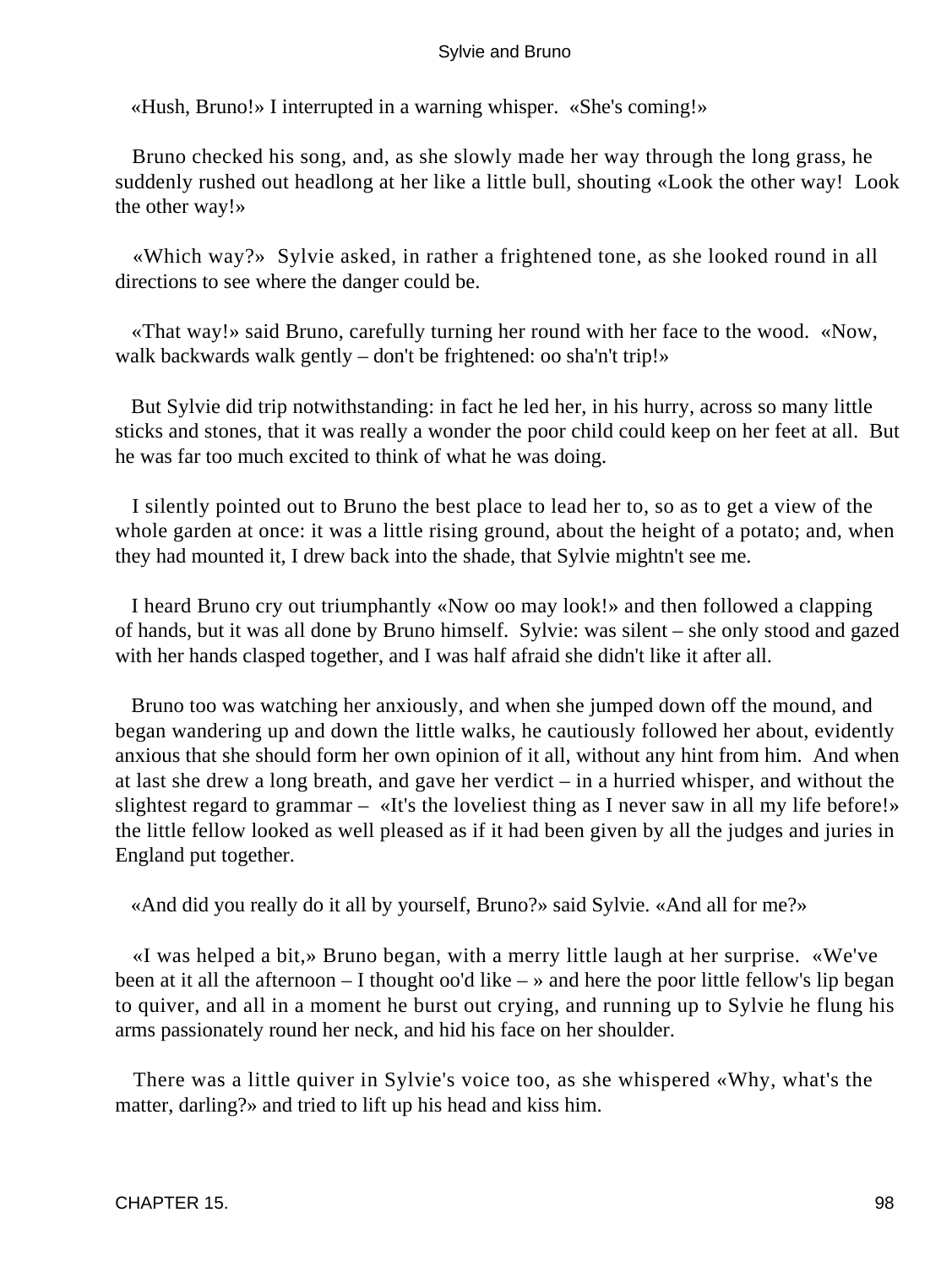But Bruno only clung to her, sobbing, and wouldn't be comforted till he had confessed.  $\ll$ I tried – to spoil oor garden – first – but I'll never – never – » and then came another burst of tears, which drowned the rest of the sentence. At last he got out the words «I liked – putting in the flowers – for oo, Sylvie – and I never was so happy before.» And the rosy little face came up at last to be kissed, all wet with tears as it was.

 Sylvie was crying too by this time, and she said nothing but «Bruno, dear!» and «I never was so happy before,» though why these two children who had never been so happy before should both be crying was a mystery to me.

 I felt very happy too, but of course I didn't cry: «big things» never do, you know we leave all that to the Fairies. Only I think it must have been raining a little just then, for I found a drop or two on my cheeks.

 After that they went through the whole garden again, flower by flower, as if it were a long sentence they were spelling out, with kisses for commas, and a great hug by way of a full−stop when they got to the end.

«Doos oo know, that was my river−edge, Sylvie?» Bruno solemnly began.

 Sylvie laughed merrily. «What do you mean?» she said. And she pushed back her heavy brown hair with both hands, and looked at him with dancing eyes in which the big teardrops were still glittering.

 Bruno drew in a long breath, and made up his mouth for a great effort. «I mean revenge,» he said: «now oo under'tand.» And he looked so happy and proud at having said the word right at last, that I quite envied him. I rather think Sylvie didn't «under'tand» at all; but she gave him a little kiss on each cheek, which seemed to do just as well.

 So they wandered off lovingly together, in among the buttercups, each with an arm twined round the other, whispering and laughing as they went, and never so much as once looked back at poor me. Yes, once, just before I quite lost sight of them, Bruno half turned his head, and nodded me a saucy little good−bye over one shoulder. And that was all the thanks I got for my trouble. The very last thing I saw of them was this – Sylvie was stooping down with her arms round Bruno's neck, and saying coaxingly in his ear, «Do you know, Bruno, I've quite forgotten that hard word. Do say it once more. Come! Only this once, dear!»

But Bruno wouldn't try it again.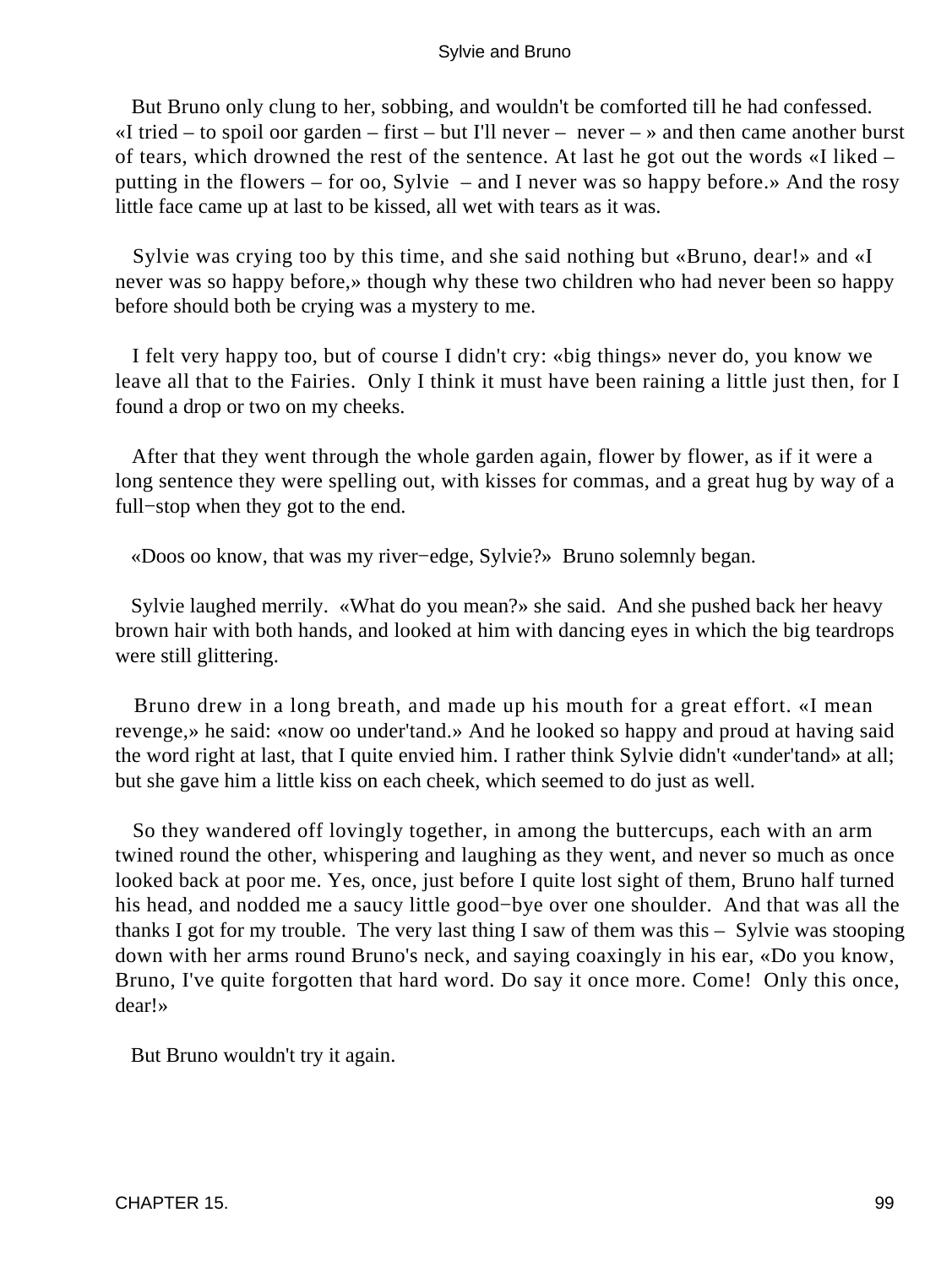# **[CHAPTER 16.](#page-177-0)**

# *A* **CHANGED CROCODILE.**

 The Marvellous – the Mysterious – had quite passed out of my life for the moment: and the Common−place reigned supreme. I turned in the direction of the Earl's house, as it was now 'the witching hour' of five, and I knew I should find them ready for a cup of tea and a quiet chat.

 Lady Muriel and her father gave me a delightfully warm welcome. They were not of the folk we meet in fashionable drawing−rooms who conceal all such feelings as they may chance to possess beneath the impenetrable mask of a conventional placidity. 'The Man with the Iron Mask' was, no doubt, a rarity and a marvel in his own age: in modern London no one would turn his head to give him a second look! No, these were real people. When they looked pleased, it meant that they were pleased: and when Lady Muriel said, with a bright smile, «I'm very glad to see you again!», I knew that it was true.

Still I did not venture to disobey the injunctions – crazy as I felt them to be – of the lovesick young Doctor, by so much as alluding to his existence: and it was only after they had given me full details of a projected picnic, to which they invited me, that Lady Muriel exclaimed, almost as an after−thought, «and do, if you can, bring Doctor Forester with you! I'm sure a day in the country would do him good. I'm afraid he studies too much  $-\infty$ 

 It was 'on the tip of my tongue' to quote the words «His only books are woman's looks!» but I checked myself just in time – with something of the feeling of one who has crossed a street, and has been all but run over by a passing 'Hansom.'

 « – and I think he has too lonely a life,» she went on, with a gentle earnestness that left no room whatever to suspect a double meaning. «Do get him to come! And don't forget the day, Tuesday week. We can drive you over. It would be a pity to go by rail – − there is so much pretty scenery on the road. And our open carriage just holds four.»

 «Oh, I'll persuade him to come!» I said with confidence – thinking «it would take all my powers of persuasion to keep him away!»

 The picnic was to take place in ten days: and though Arthur readily accepted the invitation I brought him, nothing that I could say would induce him to call – either with me or without me on the Earl and his daughter in the meanwhile. No: he feared to « wear out his welcome,» he said: they had «seen enough of him for one while»: and, when at last the day for the expedition arrived, he was so childishly nervous and uneasy that I thought it best so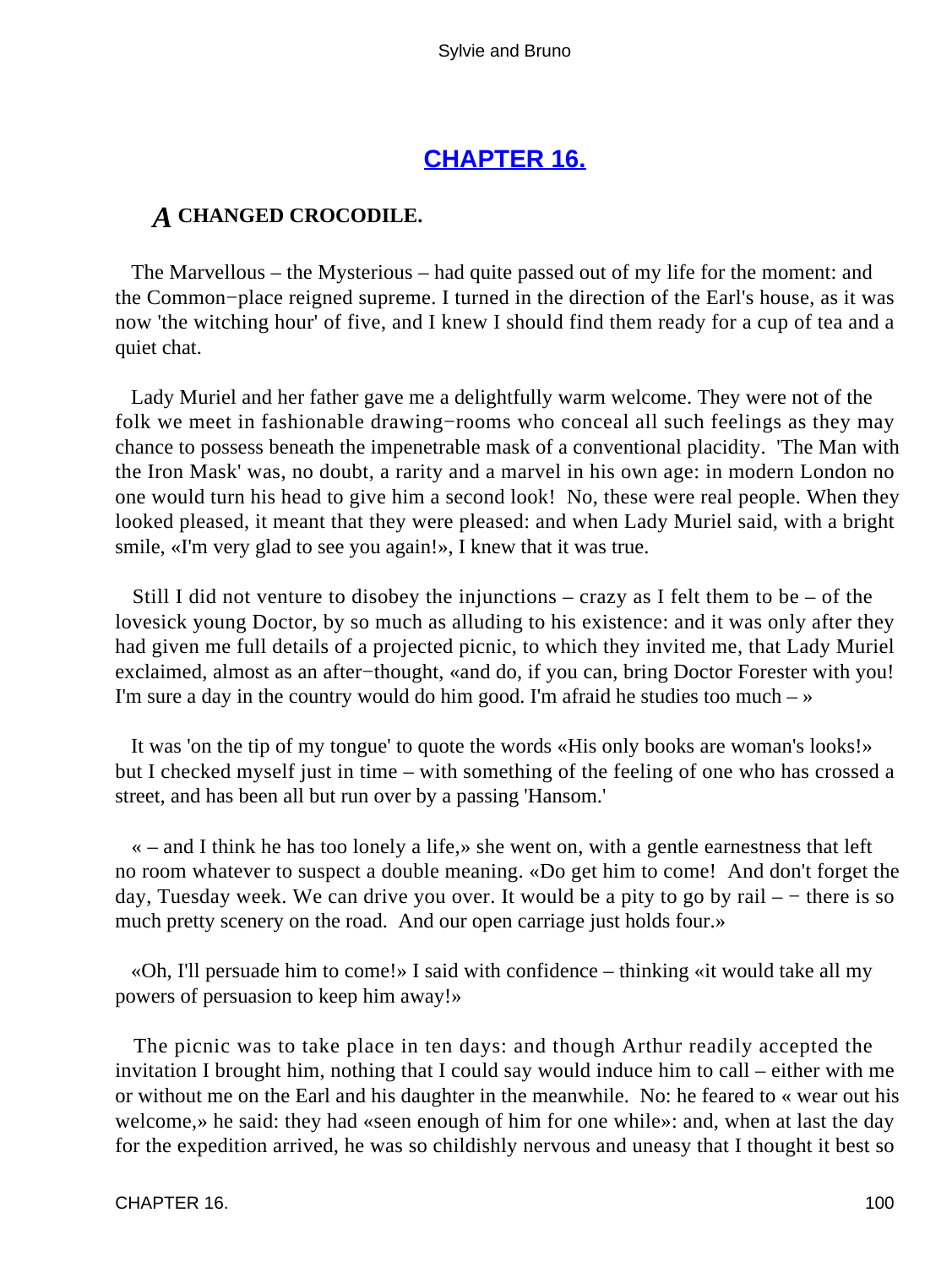to arrange our plans that we should go separately to the house – my intention being to arrive some time after him, so as to give him time to get over a meeting.

 With this object I purposely made a considerable circuit on my way to the Hall (as we called the Earl's house): «and if I could only manage to lose my way a bit,» I thought to myself, «that would suit me capitally!»

 In this I succeeded better, and sooner, than I had ventured to hope for. The path through the wood had been made familiar to me, by many a solitary stroll, in my former visit to Elveston; and how I could have so suddenly and so entirely lost it – even though I was so engrossed in thinking of Arthur and his lady−love that I heeded little else – was a mystery to me. «And this open place,» I said to myself, «seems to have some memory about it I cannot distinctly recall – surely it is the very spot where I saw those Fairy−Children! But I hope there are no snakes about!» I mused aloud, taking my seat on a fallen tree. «I certainly do not like snakes – and I don't suppose Bruno likes them, either!»

 «No, he doesn't like them!» said a demure little voice at my side. «He's not afraid of them, you know. But he doesn't like them. He says they're too waggly!»

Words fail me to describe the beauty of the little group – couched on a patch of moss, on the trunk of the fallen tree, that met my eager gaze: Sylvie reclining with her elbow buried in the moss, and her rosy cheek resting in the palm of her hand, and Bruno stretched at her feet with his head in her lap.

[Image...Fairies resting]

«Too waggly?» was all I could say in so sudden an emergency.

«I'm not praticular,» Bruno said, carelessly: «but I do like straight animals best  $-\infty$ 

 «But you like a dog when it wags its tail, Sylvie interrupted. »You know you do, Bruno!"

 «But there's more of a dog, isn't there, Mister Sir?» Bruno appealed to me. «You wouldn't like to have a dog if it hadn't got nuffin but a head and a tail?»

I admitted that a dog of that kind would be uninteresting.

«There isn't such a dog as that,» Sylvie thoughtfully remarked.

«But there would be,» cried Bruno, «if the Professor shortened it up for us!»

«Shortened it up?» I said. «That's something new. How does he do it?»

CHAPTER 16. 101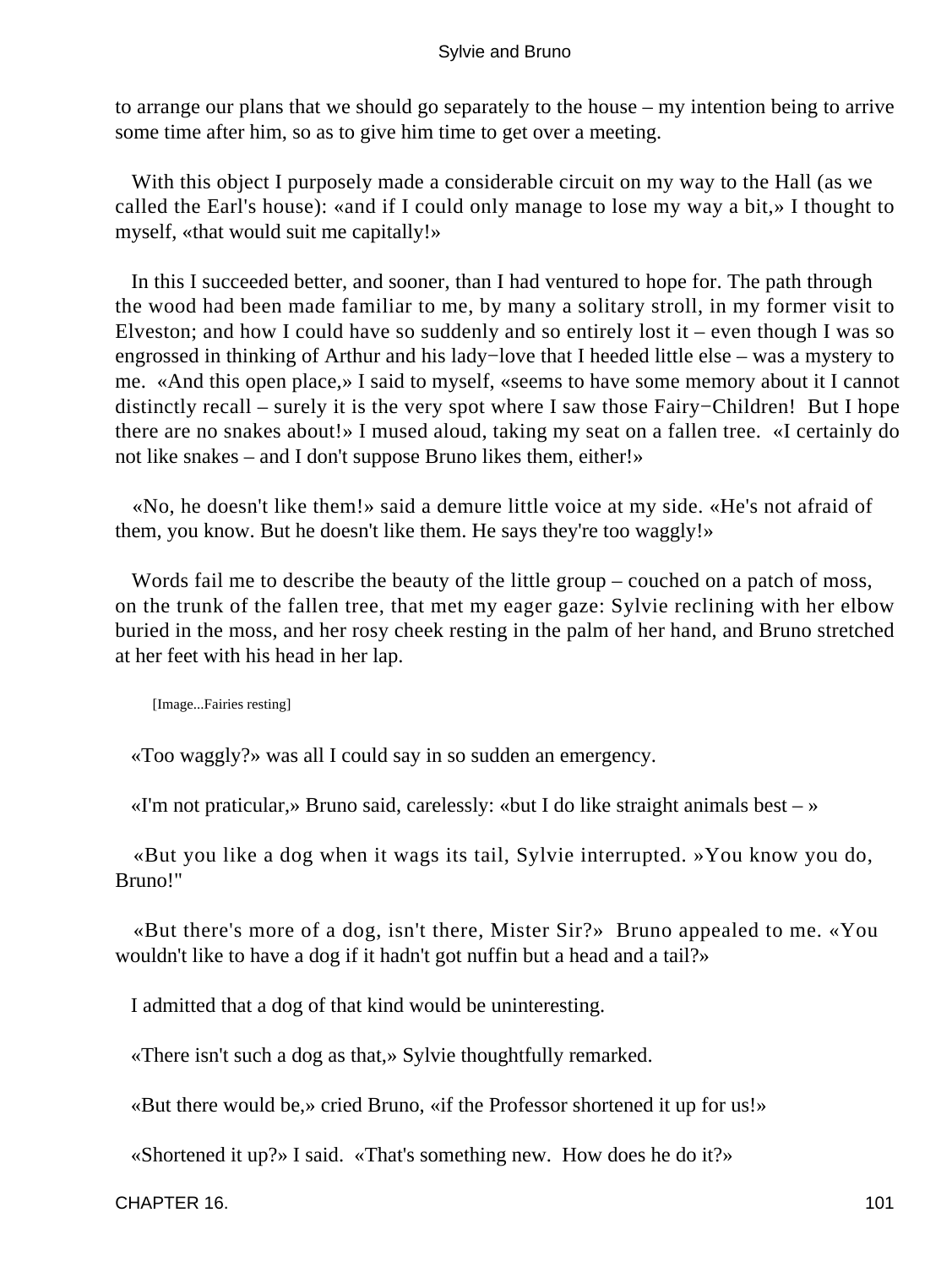«He's got a curious machine »Sylvie was beginning to explain.

 «A welly curious machine,» Bruno broke in, not at all willing to have the story thus taken out of his mouth, «and if oo puts in – some−finoruvver – at one end, oo know and he turns the handle – and it comes out at the uvver end, oh, ever so short!»

«As short as short! »Sylvie echoed.

 «And one day when we was in Outland, oo know – before we came to Fairyland me and Sylvie took him a big Crocodile. And he shortened it up for us. And it did look so funny! And it kept looking round, and saying 'wherever is the rest of me got to?' And then its eyes looked unhappy  $-\infty$ 

«Not both its eyes,» Sylvie interrupted.

 «Course not!» said the little fellow. «Only the eye that couldn't see wherever the rest of it had got to. But the eye that could see wherever  $-\infty$ 

«How short was the crocodile?» I asked, as the story was getting a little complicated.

«Half as short again as when we caught it  $-$  so long,» said Bruno, spreading out his arms to their full stretch.

 I tried to calculate what this would come to, but it was too hard for me. Please make it out for me, dear Child who reads this!

«But you didn't leave the poor thing so short as that, did you?»

«Well, no. Sylvie and me took it back again and we got it stretched to  $-$  to  $-$  how much was it, Sylvie?»

«Two times and a half, and a little bit more,» said Sylvie.

«It wouldn't like that better than the other way, I'm afraid?»

 «Oh, but it did though!» Bruno put in eagerly. «It were proud of its new tail! Oo never saw a Crocodile so proud! Why, it could go round and walk on the top of its tail, and along its back, all the way to its head!»

[Image...A changed crocodile]

Not quite all the way,« said Sylvie. »It couldn't, you know."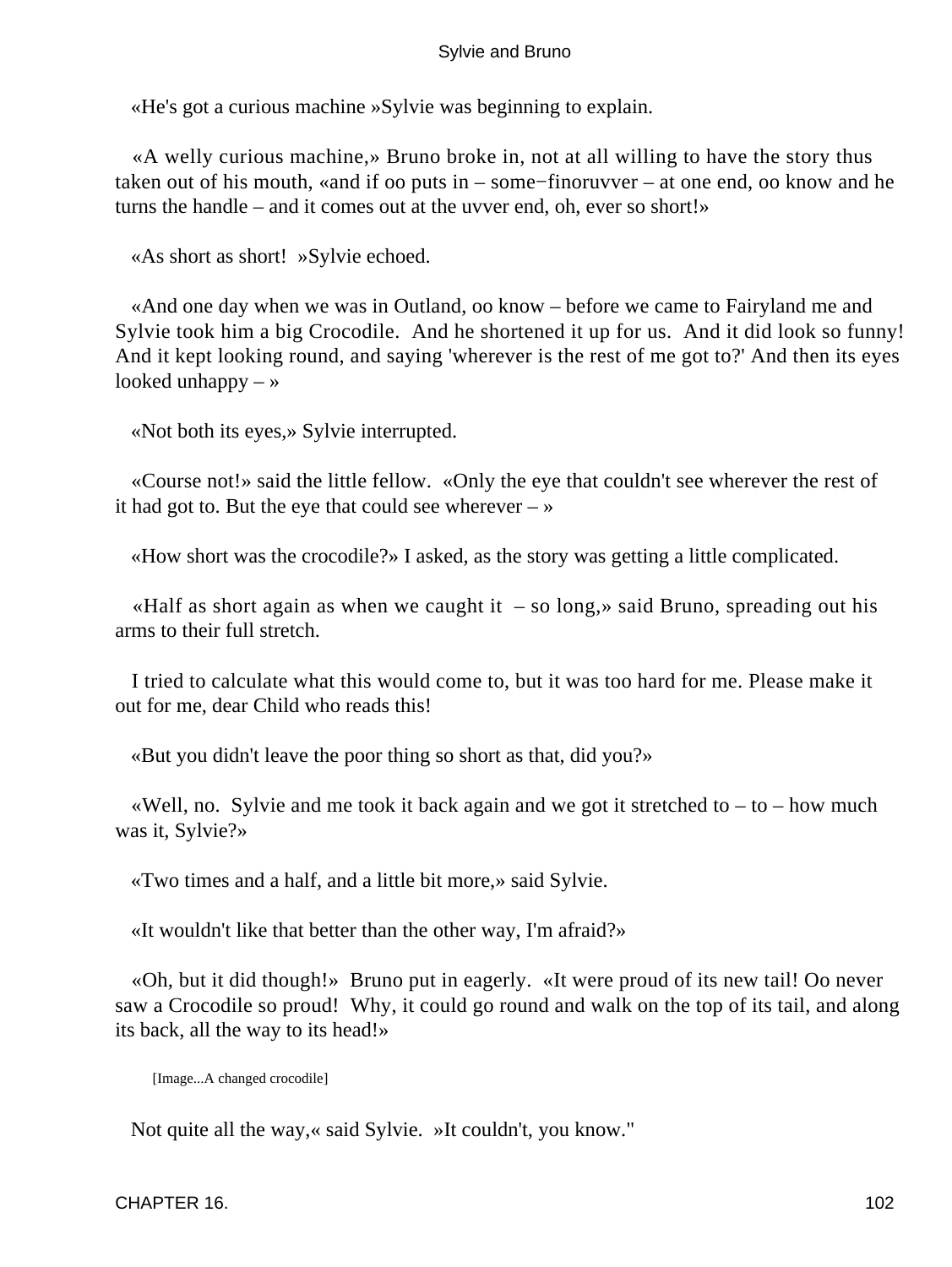«Ah, but it did, once!» Bruno cried triumphantly. «Oo weren't looking – but I watched it. And it walked on tippiety−toe, so as it wouldn't wake itself, 'cause it thought it were asleep. And it got both its paws on its tail. And it walked and it walked all the way along its back. And it walked and it walked on its forehead. And it walked a tiny little way down its nose! There now!»

This was a good deal worse than the last puzzle. Please, dear Child, help again!

 «I don't believe no Crocodile never walked along its own forehead!» Sylvie cried, too much excited by the controversy to limit the number of her negatives.

 «Oo don't know the reason why it did it!', Bruno scornfully retorted. »It had a welly good reason. I heerd it say 'Why shouldn't I walk on my own forehead?' So a course it did, oo know!"

«If that's a good reason, Bruno,» I said, «why shouldn't you get up that tree?»

 «Shall, in a minute,» said Bruno: «soon as we've done talking. Only two peoples ca'n't talk comfably togevver, when one's getting up a tree, and the other isn't!»

 It appeared to me that a conversation would scarcely be 'comfable' while trees were being climbed, even if both the 'peoples' were doing it: but it was evidently dangerous to oppose any theory of Bruno's; so I thought it best to let the question drop, and to ask for an account of the machine that made things longer.

 This time Bruno was at a loss, and left it to Sylvie. «It's like a mangle,» she said: «if things are put in, they get squoze  $-\infty$ 

«Squeezeled!» Bruno interrupted.

 «Yes.» Sylvie accepted the correction, but did not attempt to pronounce the word, which was evidently new to her. «They get – like that – and they come out, oh, ever so long!»

«Once,» Bruno began again, «Sylvie and me writed – »

«Wrote!» Sylvie whispered.

 «Well, we wroted a Nursery−Song, and the Professor mangled it longer for us. It were 'There was a little Man, And he had a little gun, And the bullets – '»

 «I know the rest,» I interrupted. «But would you say it long I mean the way that it came out of the mangle?»

CHAPTER 16. 103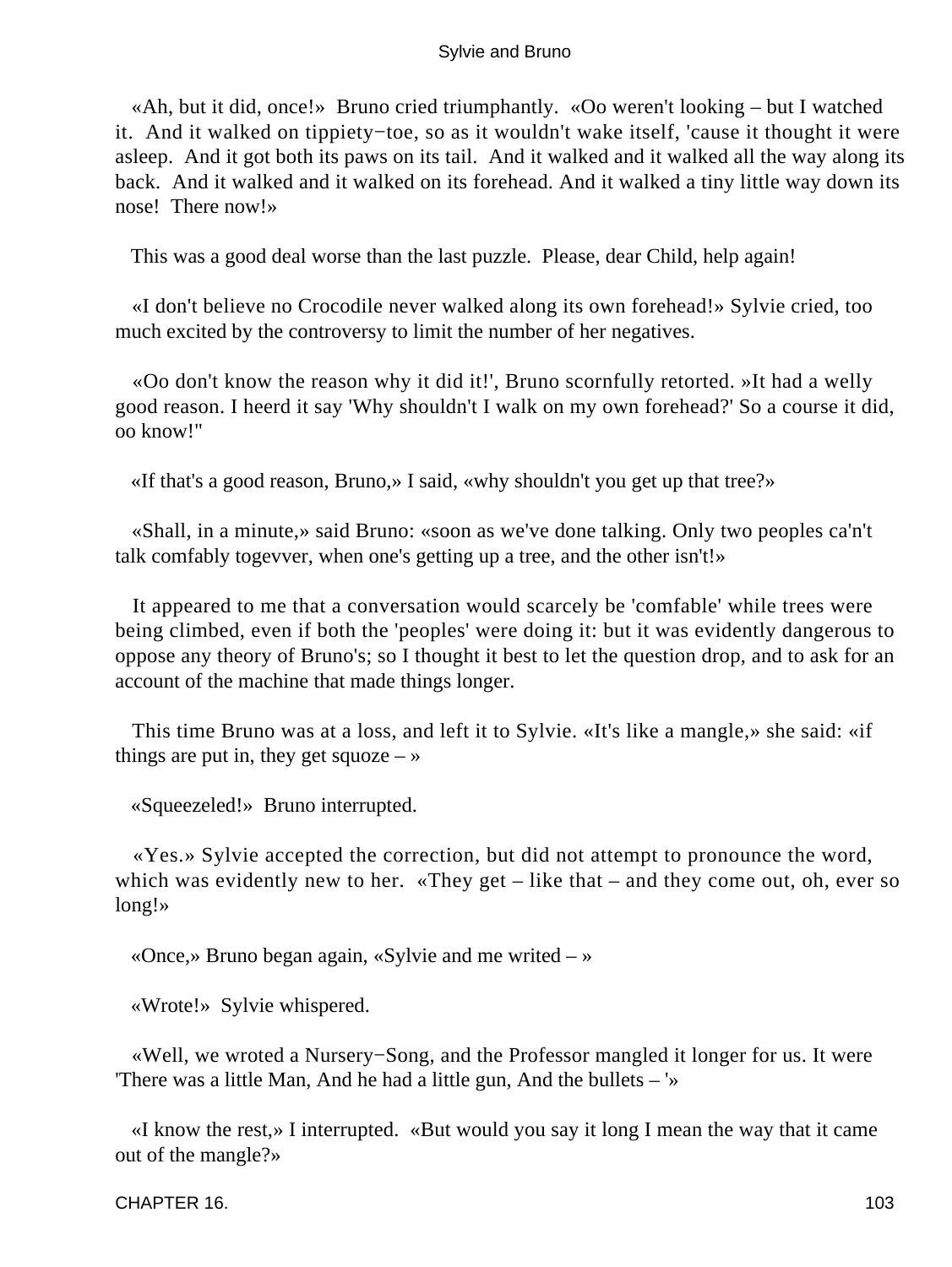«We'll get the Professor to sing it for you,» said Sylvie. «It would spoil it to say it.»

 «I would like to meet the Professor,» I said. «And I would like to take you all with me, to see some friends of mine, that live near here. Would you like to come?»

 «I don't think the Professor would like to come,» said Sylvie. «He's very shy. But we'd like it very much. Only we'd better not come this size, you know.»

 The difficulty had occurred to me already: and I had felt that perhaps there would be a slight awkwardness in introducing two such tiny friends into Society. «What size will you be?» I enquired.

 «We'd better come as – common children,» Sylvie thoughtfully replied. «That's the easiest size to manage.»

«Could you come to−day?» I said, thinking «then we could have you at the picnic!»

 Sylvie considered a little. «Not to−day,» she replied. «We haven't got the things ready. We'll come on – Tuesday next, if you like. And now, really Bruno, you must come and do your lessons.»

 «I wiss oo wouldn't say 'really Bruno!'» the little fellow pleaded, with pouting lips that made him look prettier than ever. «It always show's there's something horrid coming! And I won't kiss you, if you're so unkind.»

«Ah, but you have kissed me!» Sylvie exclaimed in merry triumph.

 «Well then, I'll unkiss you!» And he threw his arms round her neck for this novel, but apparently not very painful, operation.

«It's very like kissing!» Sylvie remarked, as soon as her lips were again free for speech.

 «Oo don't know nuffin about it! It were just the conkery!» Bruno replied with much severity, as he marched away.

Sylvie turned her laughing face to me. «Shall we come on Tuesday?» she said.

 «Very well,» I said: «let it be Tuesday next. But where is the Professor? Did he come with you to Fairyland?»

 «No,» said Sylvie. «But he promised he'd come and see us, some day. He's getting his Lecture ready. So he has to stay at home.»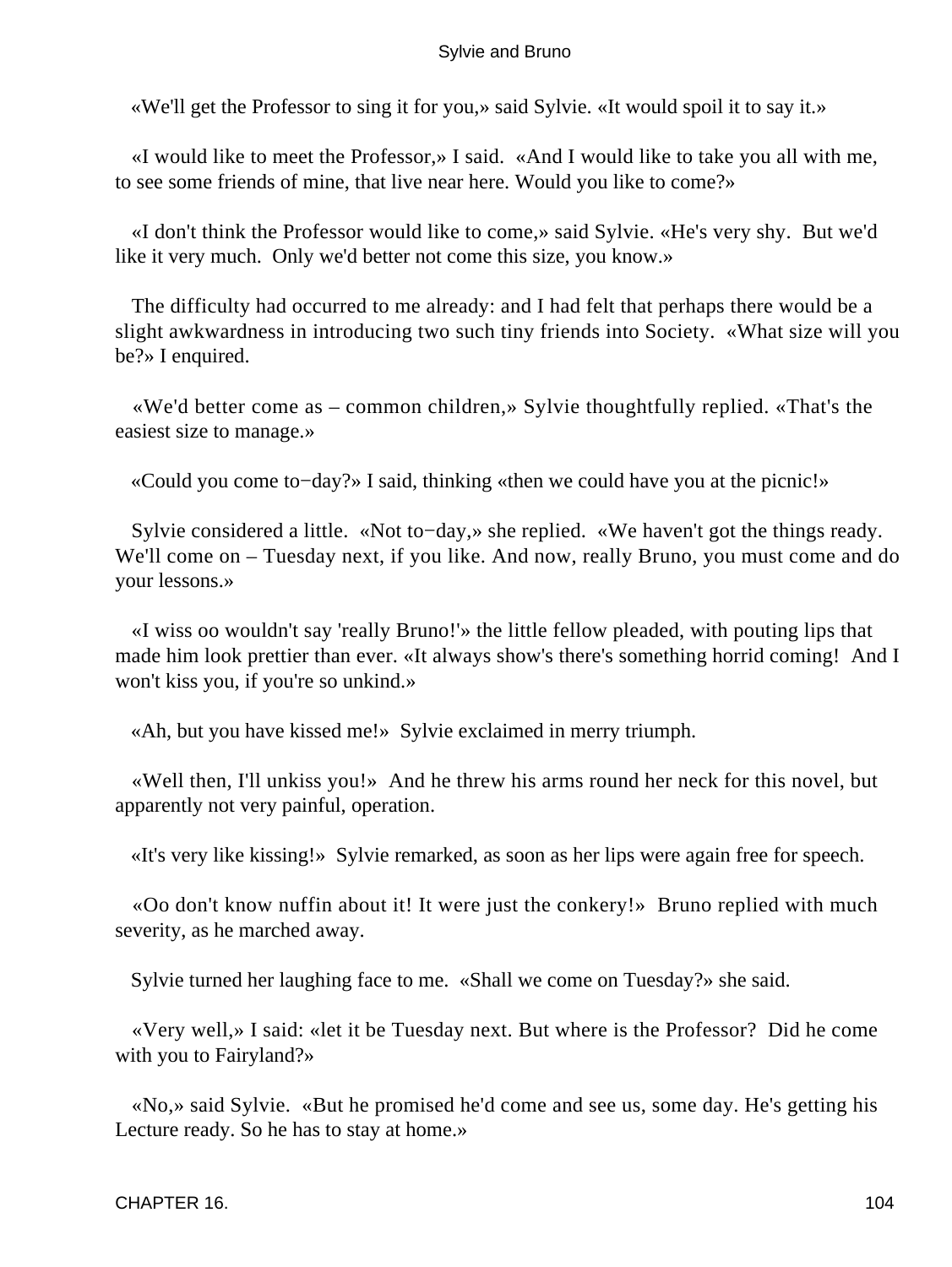«At home?» I said dreamily, not feeling quite sure what she had said.

«Yes, Sir. His Lordship and Lady Muriel are at home. Please to walk this way.»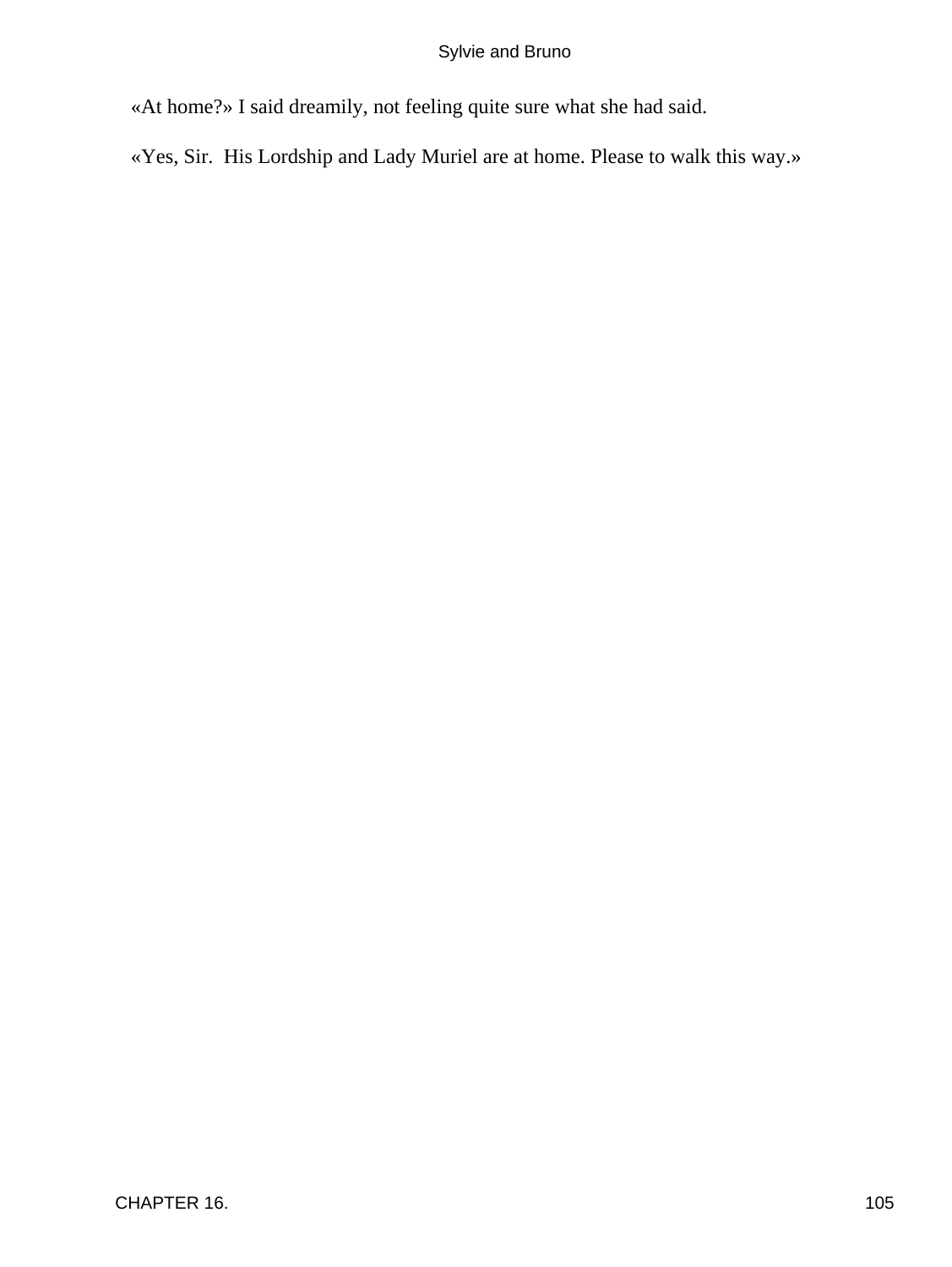# **[CHAPTER 17.](#page-177-0)**

# *T*HE **THREE BADGERS.**

 Still more dreamily I found myself following this imperious voice into a room where the Earl, his daughter, and Arthur, were seated. «So you're come at last!» said Lady Muriel, in a tone of playful reproach.

 «I was delayed,» I stammered. Though what it was that had delayed me I should have been puzzled to explain! Luckily no questions were asked.

 The carriage was ordered round, the hamper, containing our contribution to the Picnic, was duly stowed away, and we set forth.

 There was no need for me to maintain the conversation. Lady Muriel and Arthur were evidently on those most delightful of terms, where one has no need to check thought after thought, as it rises to the lips, with the fear 'this will not be appreciated – this will give' offence – this will sound too serious – this will sound flippant': like very old friends, in fullest sympathy, their talk rippled on.

 «Why shouldn't we desert the Picnic and go in some other direction?» she suddenly suggested. «A party of four is surely self−sufficing? And as for food, our hamper – »

 «Why shouldn't we? What a genuine lady's argument!» laughed Arthur. «A lady never knows on which side the onus probandi – the burden of proving – lies!»

«Do men always know?» she asked with a pretty assumption of meek docility.

 "With one exception – the only one I can think of Dr. Watts, who has asked the senseless question

'Why should I deprive my neighbour Of his goods against his will?'

 Fancy that as an argument for Honesty! His position seems to be 'I'm only honest because I see no reason to steal.' And the thief's answer is of course complete and crushing. 'I deprive my neighbour of his goods because I want them myself. And I do it against his will because there's no chance of getting him to consent to it!"

 «I can give you one other exception,» I said: «an argument I heard only to−day – −and not by a lady. 'Why shouldn't I walk on my own forehead?'»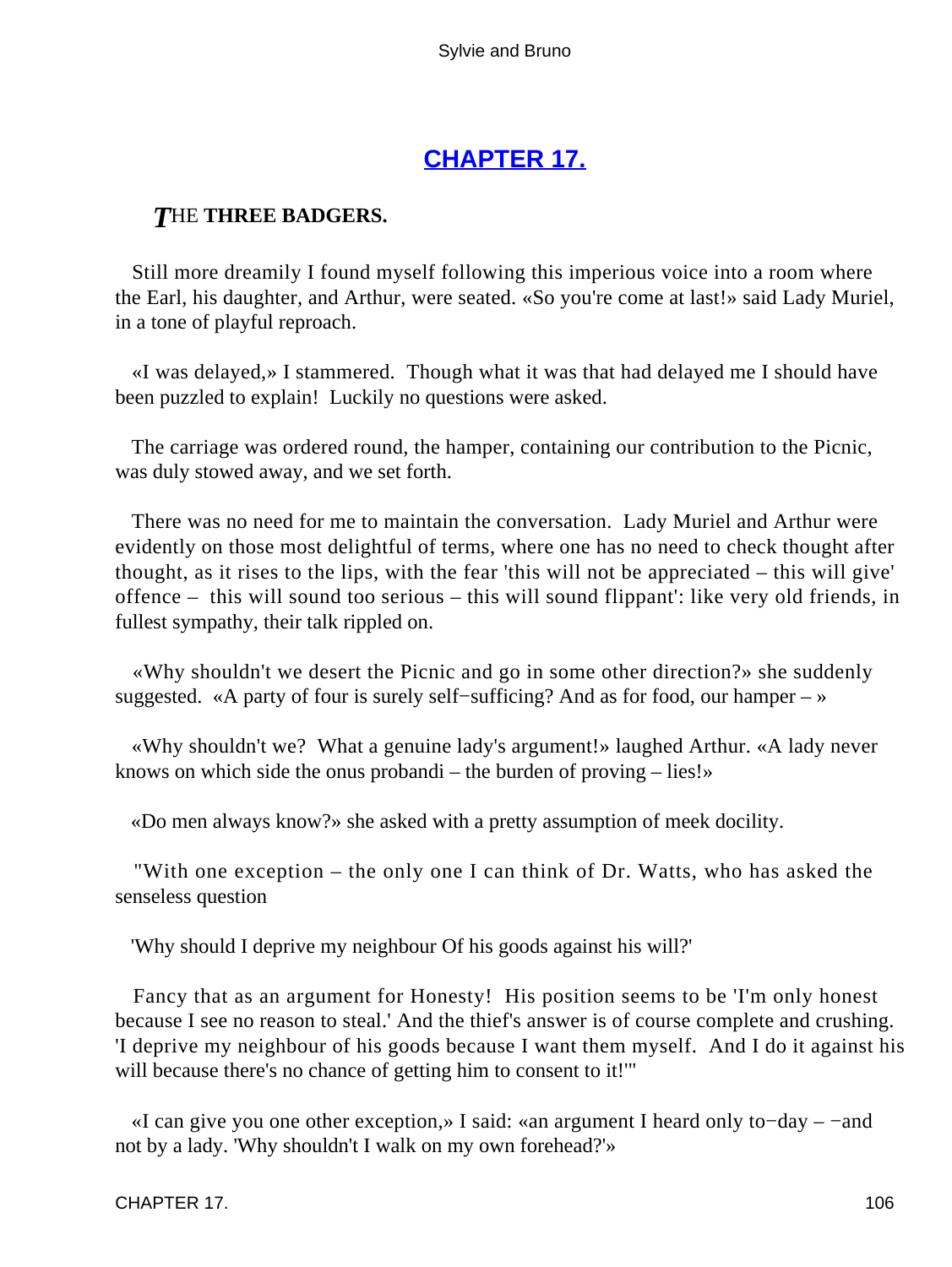«What a curious subject for speculation!» said Lady Muriel, turning to me, with eyes brimming over with laughter. «May we know who propounded the question? And did he walk on his own forehead?»

«I ca'n't remember who it was that said it!» I faltered. «Nor where I heard it!»

 «Whoever it was, I hope we shall meet him at the Picnic!» said Lady Muriel. «It's a far more interesting question than 'Isn't this a picturesque ruin?' Aren't those autumn−tints lovely?' I shall have to answer those two questions ten times, at least, this afternoon!»

 «That's one of the miseries of Society!» said Arthur. «Why ca'n't people let one enjoy the beauties of Nature without having to say so every minute? Why should Life be one long Catechism?»

 «It's just as bad at a picture−gallery,» the Earl remarked. «I went to the R.A. last May, with a conceited young artist: and he did torment me! I wouldn't have minded his criticizing the pictures himself: but I had to agree with him – or else to argue the point, which would have been worse!»

«It was depreciatory criticism, of course?» said Arthur.

«I don't see the 'of course' at all.»

 «Why, did you ever know a conceited man dare to praise a picture? The one thing he dreads (next to not being noticed) is to be proved fallible! If you once praise a picture, your character for infallibility hangs by a thread. Suppose it's a figure−picture, and you venture to say 'draws well.' Somebody measures it, and finds one of the proportions an eighth of an inch wrong. You are disposed of as a critic! 'Did you say he draws well?' your friends enquire sarcastically, while you hang your head and blush. No. The only safe course, if any one says 'draws well,' is to shrug your shoulders. 'Draws well?' you repeat thoughtfully. 'Draws well? Humph!' That's the way to become a great critic!»

 Thus airily chatting, after a pleasant drive through a few miles of beautiful scenery, we reached the rendezvous – a ruined castle – where the rest of the picnic−party were already assembled. We spent an hour or two in sauntering about the ruins: gathering at last, by common consent, into a few random groups, seated on the side of a mound, which commanded a good view of the old castle and its surroundings.

 The momentary silence, that ensued, was promptly taken possession of or, more correctly, taken into custody – by a Voice; a voice so smooth, so monotonous, so sonorous, that one felt, with a shudder, that any other conversation was precluded, and that, unless some desperate remedy were adopted, we were fated to listen to a Lecture, of which no man could foresee the end!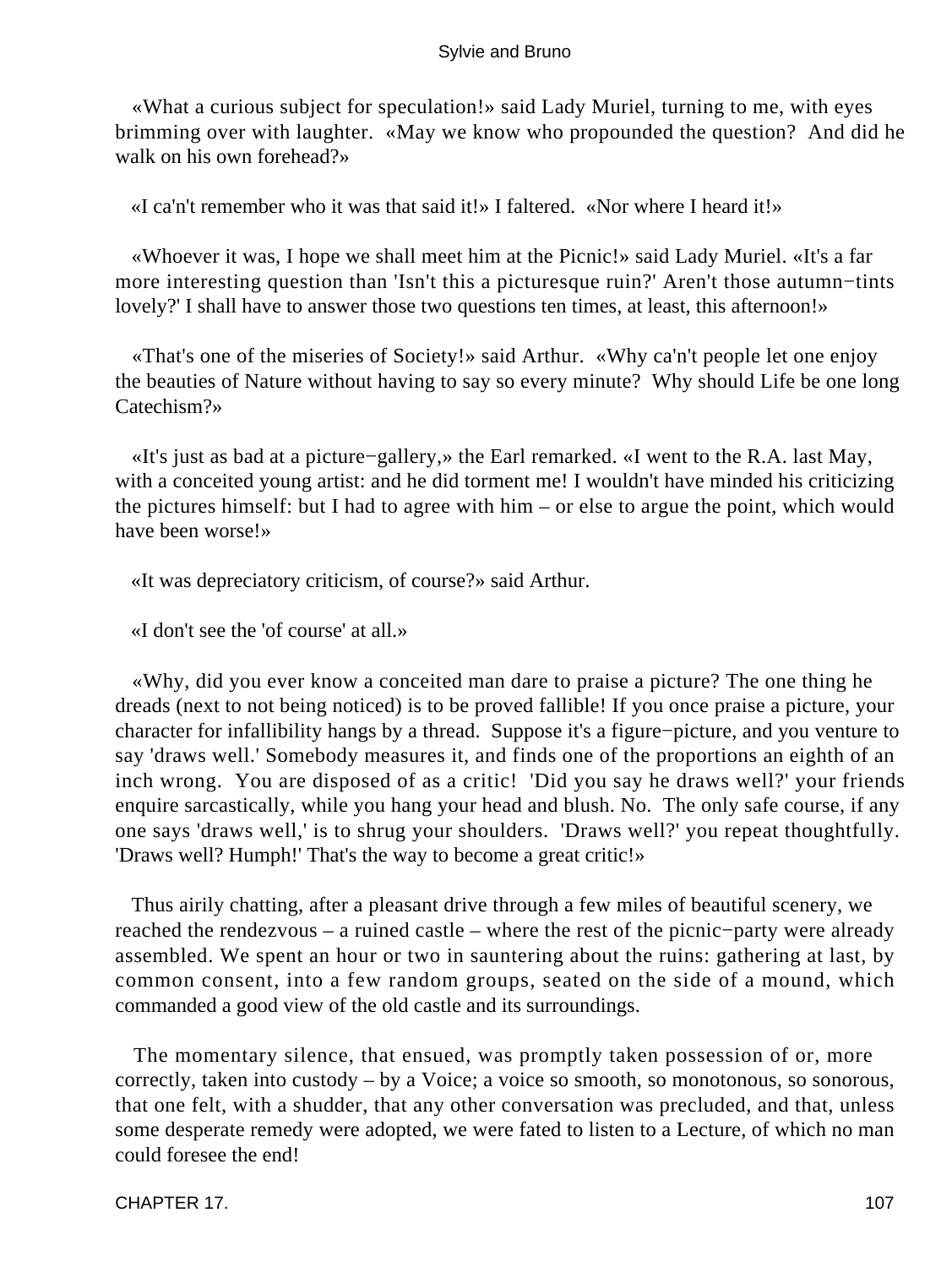The speaker was a broadly−built man, whose large, flat, pale face was bounded on the North by a fringe of hair, on the East and West by a fringe of whisker, and on the South by a fringe of beard – the whole constituting a uniform halo of stubbly whitey−brown bristles. His features were so entirely destitute of expression that I could not help saying to myself – helplessly, as if in the clutches of a night−mare – «they are only penciled in: no final touches as yet!» And he had a way of ending every sentence with a sudden smile, which spread like a ripple over that vast blank surface, and was gone in a moment, leaving behind it such absolute solemnity that I felt impelled to murmur «it was not he: it was somebody else that smiled!»

 «Do you observe?» (such was the phrase with which the wretch began each sentence) «Do you observe the way in which that broken arch, at the very top of the ruin, stands out against the clear sky? It is placed exactly right: and there is exactly enough of it. A little more, or a little less, and all would be utterly spoiled!»

[Image...A lecture, on art]

 «Oh gifted architect!» murmured Arthur, inaudibly to all but Lady Muriel and myself. «Foreseeing the exact effect his work would have, when in ruins, centuries after his death!»

 «And do you observe, where those trees slope down the hill, (indicating them with a sweep of the hand, and with all the patronising air of the man who has himself arranged the landscape), »how the mists rising from the river fill up exactly those intervals where we need indistinctness, for artistic effect? Here, in the foreground, a few clear touches are not amiss: but a back−ground without mist, you know! It is simply barbarous! Yes, we need indistinctness!"

 The orator looked so pointedly at me as he uttered these words, that I felt bound to reply, by murmuring something to the effect that I hardly felt the need myself – and that I enjoyed looking at a thing, better, when I could see it.

 «Quite so!» the great man sharply took me up. «From your point of view, that is correctly put. But for anyone who has a soul for Art, such a view is preposterous. Nature is one thing. Art is another. Nature shows us the world as it is. But Art – as a Latin author tells us – Art, you know the words have escaped my memory »Ars est celare Naturam," Arthur interposed with a delightful promptitude.

 «Quite so!» the orator replied with an air of relief. «I thank you! Ars est celare Naturam but that isn't it.» And, for a few peaceful moments, the orator brooded, frowningly, over the quotation. The welcome opportunity was seized, and another voice struck into the silence.

 «What a lovely old ruin it is!» cried a young lady in spectacles, the very embodiment of the March of Mind, looking at Lady Muriel, as the proper recipient of all really original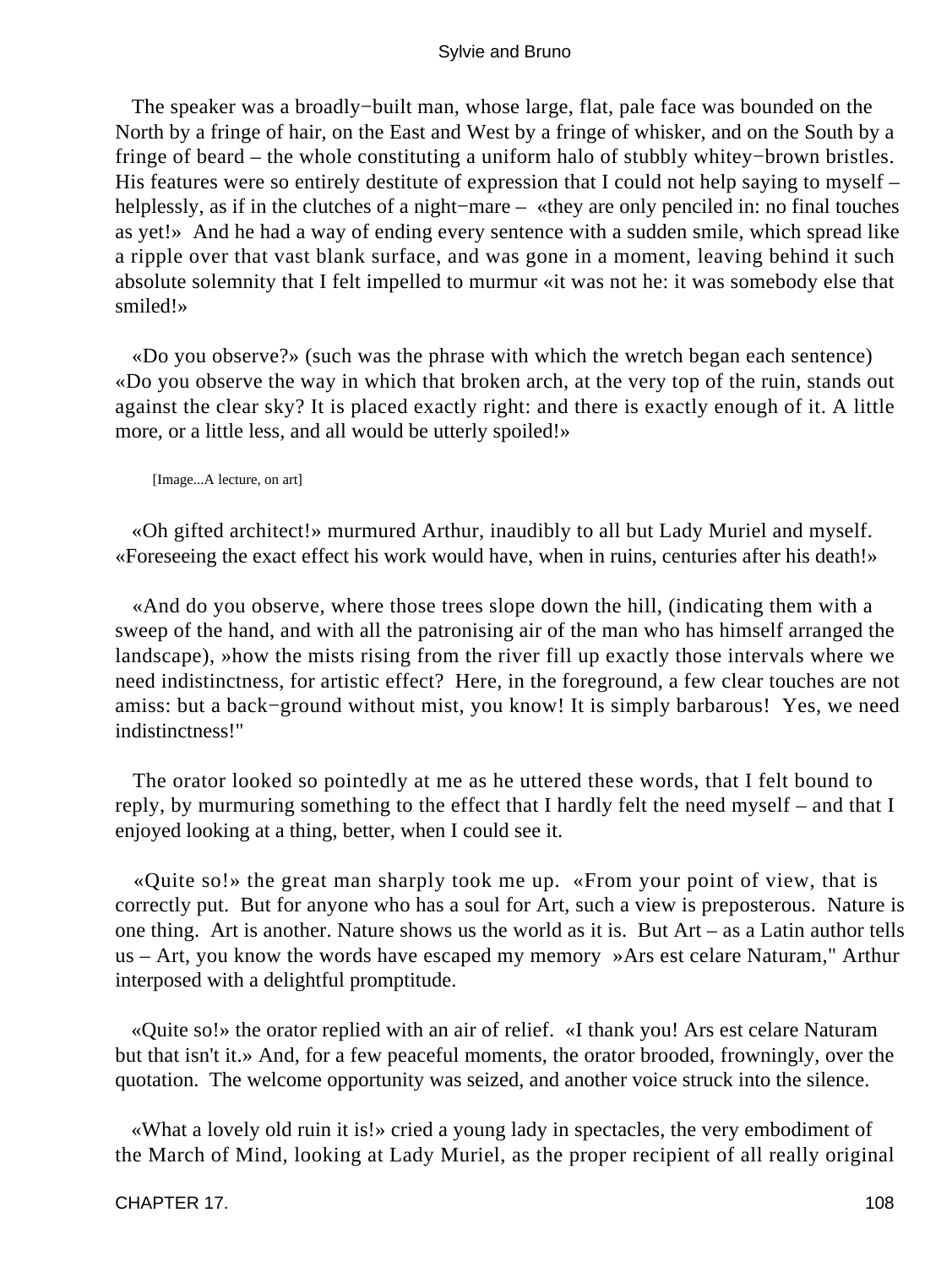remarks. «And don't you admire those autumn−tints on the trees? I do, intensely!»

 Lady Muriel shot a meaning glance at me; but replied with admirable gravity. «Oh yes indeed, indeed! So true!»

 «And isn't strange, said the young lady, passing with startling suddenness from Sentiment to Science, »that the mere impact of certain coloured rays upon the Retina should give us such exquisite pleasure?"

«You have studied Physiology, then?» a certain young Doctor courteously enquired.

«Oh, yes! Isn't it a sweet Science?»

 Arthur slightly smiled. «It seems a paradox, does it not,» he went on, «that the image formed on the Retina should be inverted?»

«It is puzzling,» she candidly admitted. «Why is it we do not see things upside−down?»

«You have never heard the Theory, then, that the Brain also is inverted?»

«No indeed! What a beautiful fact! But how is it proved?»

 «Thus,» replied Arthur, with all the gravity of ten Professors rolled into one. «What we call the vertex of the Brain is really its base: and what we call its base is really its vertex: it is simply a question of nomenclature.»

This last polysyllable settled the matter.

 «How truly delightful!» the fair Scientist exclaimed with enthusiasm. «I shall ask our Physiological Lecturer why he never gave us that exquisite Theory!»

 «I'd give something to be present when the question is asked!» Arthur whispered to me, as, at a signal from Lady Muriel, we moved on to where the hampers had been collected, and devoted ourselves to the more substantial business of the day.

 We 'waited' on ourselves, as the modern barbarism (combining two good things in such a way as to secure the discomforts of both and the advantages of neither) of having a picnic with servants to wait upon you, had not yet reached this out−of−the−way region – and of course the gentlemen did not even take their places until the ladies had been duly provided with all imaginable creature−comforts. Then I supplied myself with a plate of something solid and a glass of something fluid, and found a place next to Lady Muriel.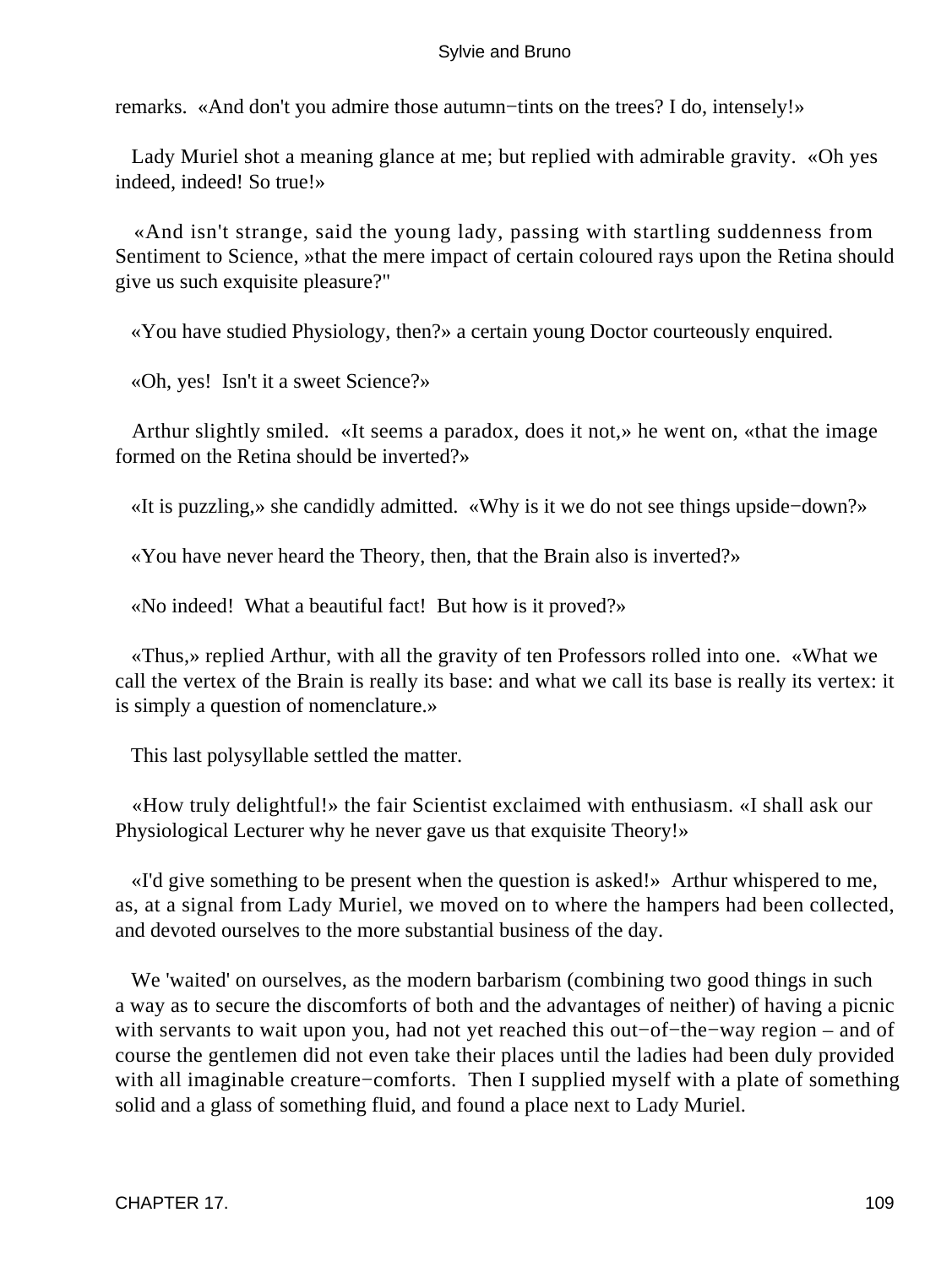It had been left vacant – apparently for Arthur, as a distinguished stranger: but he had turned shy, and had placed himself next to the young lady in spectacles, whose high rasping voice had already cast loose upon Society such ominous phrases as «Man is a bundle of Qualities!», «the Objective is only attainable through the Subjective!». Arthur was bearing it bravely: but several faces wore a look of alarm, and I thought it high time to start some less metaphysical topic.

 «In my nursery days,» I began, «when the weather didn't suit for an out−of−doors picnic, we were allowed to have a peculiar kind, that we enjoyed hugely. The table cloth was laid under the table, instead of upon it: we sat round it on the floor: and I believe we really enjoyed that extremely uncomfortable kind of dinner more than we ever did the orthodox arrangement!»

«I've no doubt of it,» Lady Muriel replied.

 «There's nothing a well−regulated child hates so much as regularity. I believe a really healthy boy would thoroughly enjoy Greek Grammar – if only he might stand on his head to learn it! And your carpet−dinner certainly spared you one feature of a picnic, which is to me its chief drawback.»

«The chance of a shower?» I suggested.

 «No, the chance – or rather the certainty of live things occurring in combination with one's food! Spiders are my bugbear. Now my father has no sympathy with that sentiment – have you, dear?» For the Earl had caught the word and turned to listen.

 «To each his sufferings, all are men,» he replied in the sweet sad tones that seemed natural to him: «each has his pet aversion.»

 «But you'll never guess his!» Lady Muriel said, with that delicate silvery laugh that was music to my ears.

I declined to attempt the impossible.

 «He doesn't like snakes!» she said, in a stage whisper. «Now, isn't that an unreasonable aversion? Fancy not liking such a dear, coaxingly, clingingly affectionate creature as a snake!»

«Not like snakes!» I exclaimed. «Is such a thing possible?»

 «No, he doesn't like them,» she repeated with a pretty mock−gravity. «He's not afraid of them, you know. But he doesn't like them. He says they're too waggly!»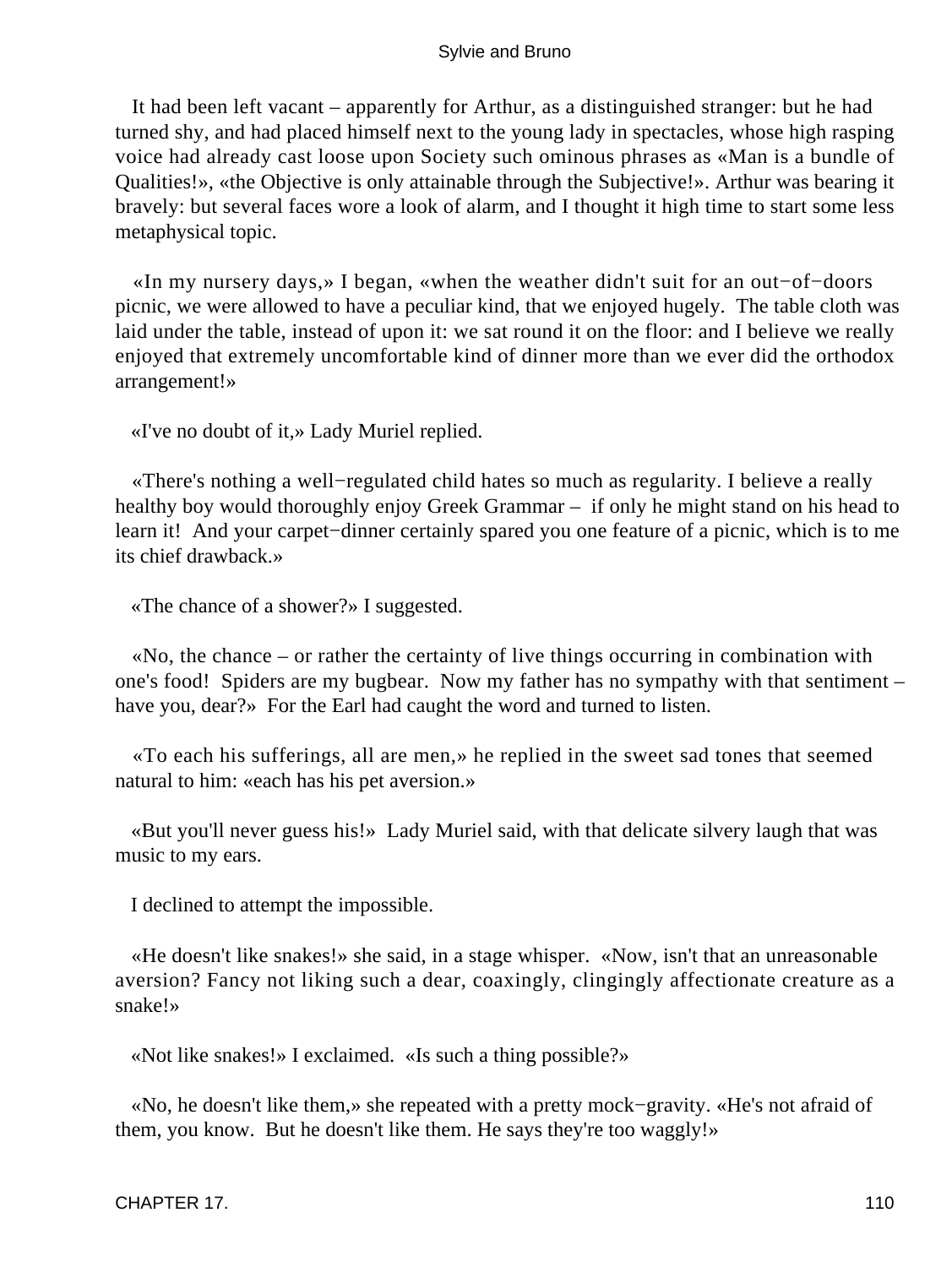I was more startled than I liked to show. There was something so uncanny in this echo of the very words I had so lately heard from that little forest−sprite, that it was only by a great effort I succeeded in saying, carelessly, «Let us banish so unpleasant a topic. Won't you sing us something, Lady Muriel? I know you do sing without music.»

 «The only songs I know – without music – are desperately sentimental, I'm afraid! Are your tears all ready?»

 «Quite ready! Quite ready!» came from all sides, and Lady Muriel – not being one of those lady−singers who think it de rigueur to decline to sing till they have been petitioned three or four times, and have pleaded failure of memory, loss of voice, and other conclusive reasons for silence – began at once: –

[Image...'Three badgers on a mossy stone']

 "There be three Badgers on a mossy stone, Beside a dark and covered way: Each dreams himself a monarch on his throne, And so they stay and stay Though their old Father languishes alone, They stay, and stay, and stay.

 "There be three Herrings loitering around, Longing to share that mossy seat: Each Herring tries to sing what she has found That makes Life seem so sweet. Thus, with a grating and uncertain sound, They bleat, and bleat, and bleat,

 "The Mother−Herring, on the salt sea−wave, Sought vainly for her absent ones: The Father−Badger, writhing in a cave, Shrieked out ' Return, my sons! You shalt have buns,' he shrieked,' if you'll behave! Yea, buns, and buns, and buns!'

 «'I fear,' said she, 'your sons have gone astray? My daughters left me while I slept.' 'Yes 'm,' the Badger said: 'it's as you say.' 'They should be better kept.' Thus the poor parents talked the time away, And wept, and wept, and wept.»

 Here Bruno broke off suddenly. «The Herrings' Song wants anuvver tune, Sylvie,» he said. «And I ca'n't sing it not wizout oo plays it for me!»

[Image...'Three badgers, writhing in a cave']

 Instantly Sylvie seated herself upon a tiny mushroom, that happened to grow in front of a daisy, as if it were the most ordinary musical instrument in the world, and played on the petals as if they were the notes of an organ. And such delicious tiny music it was! Such teeny−tiny music!

 Bruno held his head on one side, and listened very gravely for a few moments until he had caught the melody. Then the sweet childish voice rang out once more:  $-$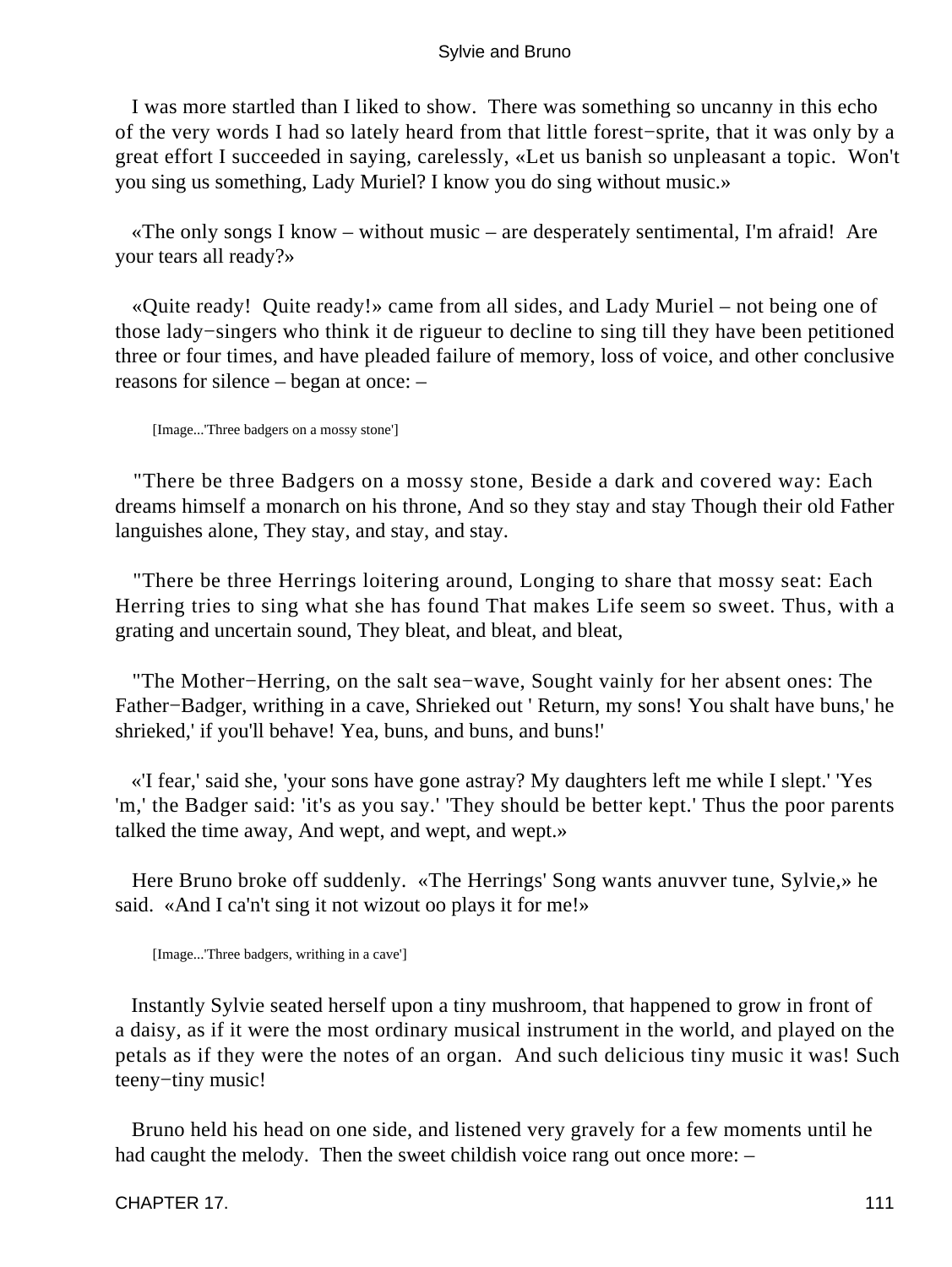"Oh, dear beyond our dearest dreams, Fairer than all that fairest seems! To feast the rosy hours away, To revel in a roundelay! How blest would be A life so free – − Ipwergis−Pudding to consume, And drink the subtle Azzigoom!

 «And if in other days and hours, Mid other fluffs and other flowers, The choice were given me how to dine – − 'Name what thou wilt: it shalt be thine!' Oh, then I see The life for me Ipwergis−Pudding to consume, And drink the subtle Azzigoom!»

 «Oo may leave off playing now, Sylvie. I can do the uvver tune much better wizout a compliment.»

 «He means 'without accompaniment,'» Sylvie whispered, smiling at my puzzled look: and she pretended to shut up the stops of the organ.

 «The Badgers did not care to talk to Fish: They did not dote on Herrings' songs: They never had experienced the dish To which that name belongs: And oh, to pinch their tails,' (this was their wish,) 'With tongs, yea, tongs, and tongs!'»

 I ought to mention that he marked the parenthesis, in the air, with his finger. It seemed to me a very good plan. You know there's no sound to represent it – any more than there is for a question.

 Suppose you have said to your friend «You are better to−day,» and that you want him to understand that you are asking him a question, what can be simpler than just to make a «?». in the air with your finger? He would understand you in a moment!

[Image...'Those aged one waxed gay']

 «'And are not these the Fish,' the Eldest sighed, 'Whose Mother dwells beneath the foam' 'They are the Fish!' the Second one replied. 'And they have left their home!' 'Oh wicked Fish,' the Youngest Badger cried, 'To roam, yea, roam, and roam!' »Gently the Badgers trotted to the shore The sandy shore that fringed the bay: Each in his mouth a living Herring bore – Those aged ones waxed gay: Clear rang their voices through the ocean's roar, 'Hooray, hooray, hooray!'"

 «So they all got safe home again,» Bruno said, after waiting a minute to see if I had anything to say: he evidently felt that some remark ought to be made. And I couldn't help wishing there were some such rule in Society, at the conclusion of a song – that the singer herself should say the right thing, and not leave it to the audience. Suppose a young lady has just been warbling ('with a grating and uncertain sound') Shelley's exquisite lyric 'I arise from dreams of thee': how much nicer it would be, instead of your having to say «Oh, thank you, thank you!» for the young lady herself to remark, as she draws on her gloves, while the impassioned words 'Oh, press it to thine own, or it will break at last!' are still ringing in your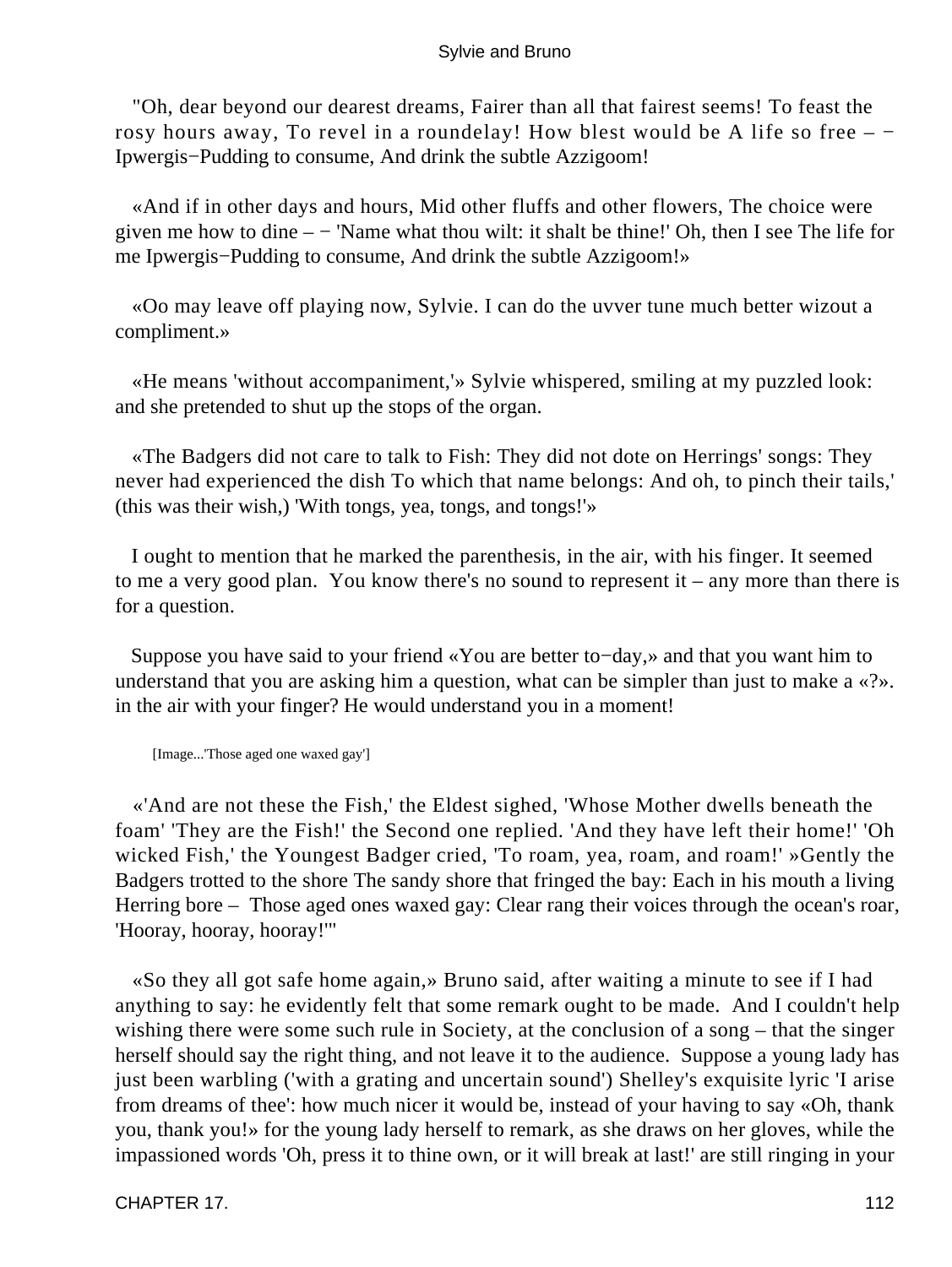ears, « – but she wouldn't do it, you know. So it did break at last.»

 «And I knew it would!» she added quietly, as I started at the sudden crash of broken glass. «You've been holding it sideways for the last minute, and letting all the champagne run out! Were you asleep, I wonder? I'm so sorry my singing has such a narcotic effect!»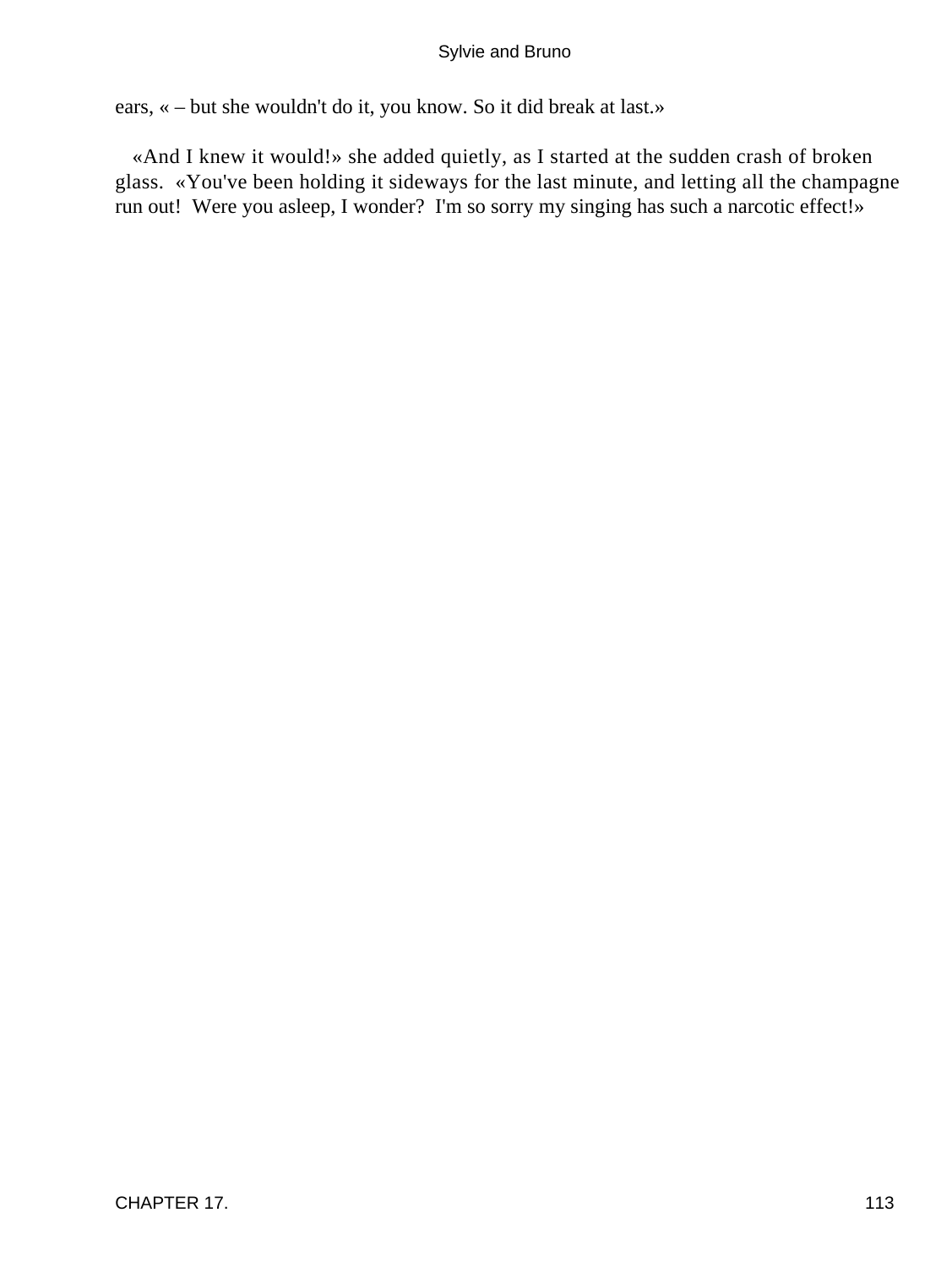# **[CHAPTER 18.](#page-177-0)**

# *Q*UEER **STREET, NUMBER FORTY.**

 Lady Muriel was the speaker. And, for the moment, that was the only fact I could clearly realise. But how she came to be there and how I came to be there – and how the glass of champagne came to be there – all these were questions which I felt it better to think out in silence, and not commit myself to any statement till I understood things a little more clearly.

 'First accumulate a mass of Facts: and then construct a Theory.' That, I believe, is the true Scientific Method. I sat up, rubbed my eves, and began to accumulate Facts.

 A smooth grassy slope, bounded, at the upper end, by venerable ruins half buried in ivy, at the lower, by a stream seen through arching trees – a dozen gaily−dressed people, seated in little groups here and there – some open hampers – the debris of a picnic – such were the Facts accumulated by the Scientific Researcher. And now, what deep, far−reaching Theory was he to construct from them? The Researcher found himself at fault. Yet stay! One Fact had escaped his notice. While all the rest were grouped in twos and in threes, Arthur was alone: while all tongues were talking, his was silent: while all faces were gay, his was gloomy and despondent. Here was a Fact indeed! The Researcher felt that a Theory must be constructed without delay.

 Lady Muriel had just risen and left the party. Could that be the cause of his despondency? The Theory hardly rose to the dignity of a Working Hypothesis. Clearly more Facts were needed.

 The Researcher looked round him once more: and now the Facts accumulated in such bewildering profusion, that the Theory was lost among them. For Lady Muriel had gone to meet a strange gentleman, just visible in the distance: and now she was returning with him, both of them talking eagerly and joyfully, like old friends who have been long parted: and now she was moving from group to group, introducing the new hero of the hour: and he, young, tall, and handsome, moved gracefully at her side, with the erect bearing and firm tread of a soldier. Verily, the Theory looked gloomy for Arthur! His eye caught mine, and he crossed to me.

«He is very handsome,» I said.

 «Abominably handsome!» muttered Arthur: then smiled at his own bitter words. «Lucky no one heard me but you!»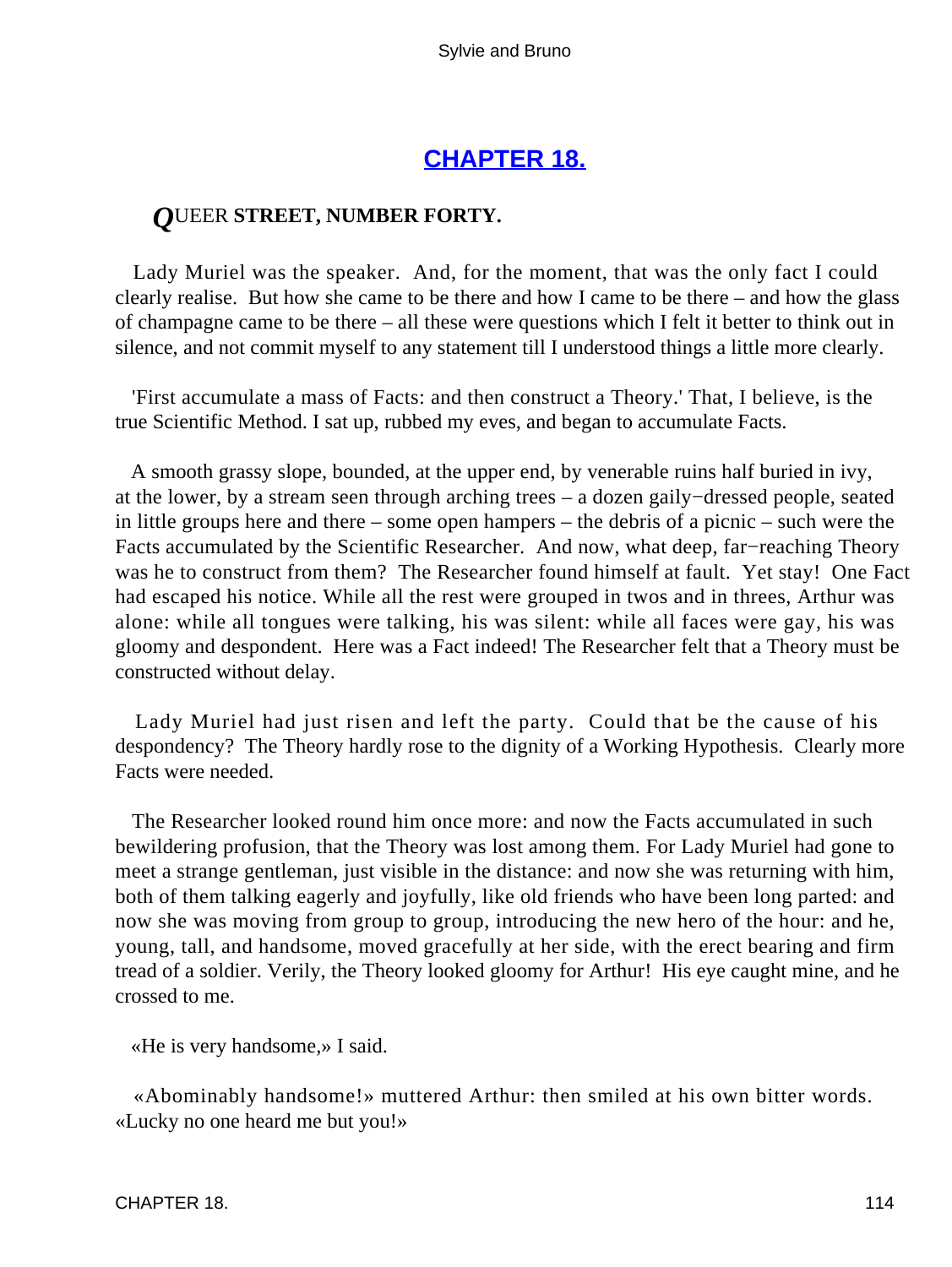«Doctor Forester,» said Lady Muriel, who had just joined us, «let me introduce to you my cousin Eric Lindon Captain Lindon, I should say.»

 Arthur shook off his ill−temper instantly and completely, as he rose and gave the young soldier his hand. «I have heard of you,» he said. «I'm very glad to make the acquaintance of Lady Muriel's cousin.»

 «Yes, that's all I'm distinguished for, as yet!» said Eric (so we soon got to call him) with a winning smile. «And I doubt,» glancing at Lady Muriel, «if it even amounts to a good−conduct−badge! But it's something to begin with.»

 «You must come to my father, Eric,» said Lady Muriel. «I think he's wandering among the ruins.» And the pair moved on.

 The gloomy look returned to Arthur's face: and I could see it was only to distract his thoughts that he took his place at the side of the metaphysical young lady, and resumed their interrupted discussion.

 «Talking of Herbert Spencer,» he began, «do you really find no logical difficulty in regarding Nature as a process of involution, passing from definite coherent homogeneity to indefinite incoherent heterogeneity?»

 Amused as I was at the ingenious jumble he had made of Spencer's words, I kept as grave a face as I could.

 No physical difficulty,« she confidently replied: »but I haven't studied Logic much. Would you state the difficulty?"

 «Well,» said Arthur, «do you accept it as self−evident? Is it as obvious, for instance, as that 'things that are greater than the same are greater than one another'?»

 «To my mind,» she modestly replied, «it seems quite as obvious. I grasp both truths by intuition. But other minds may need some logical – I forget the technical terms.»

 «For a complete logical argument,» Arthur began with admirable solemnity, «we need two prim Misses – »

«Of course!» she interrupted. «I remember that word now. And they produce – ?»

«A Delusion,» said Arthur.

 «Ye – es?» she said dubiously. «I don't seem to remember that so well. But what is the whole argument called?»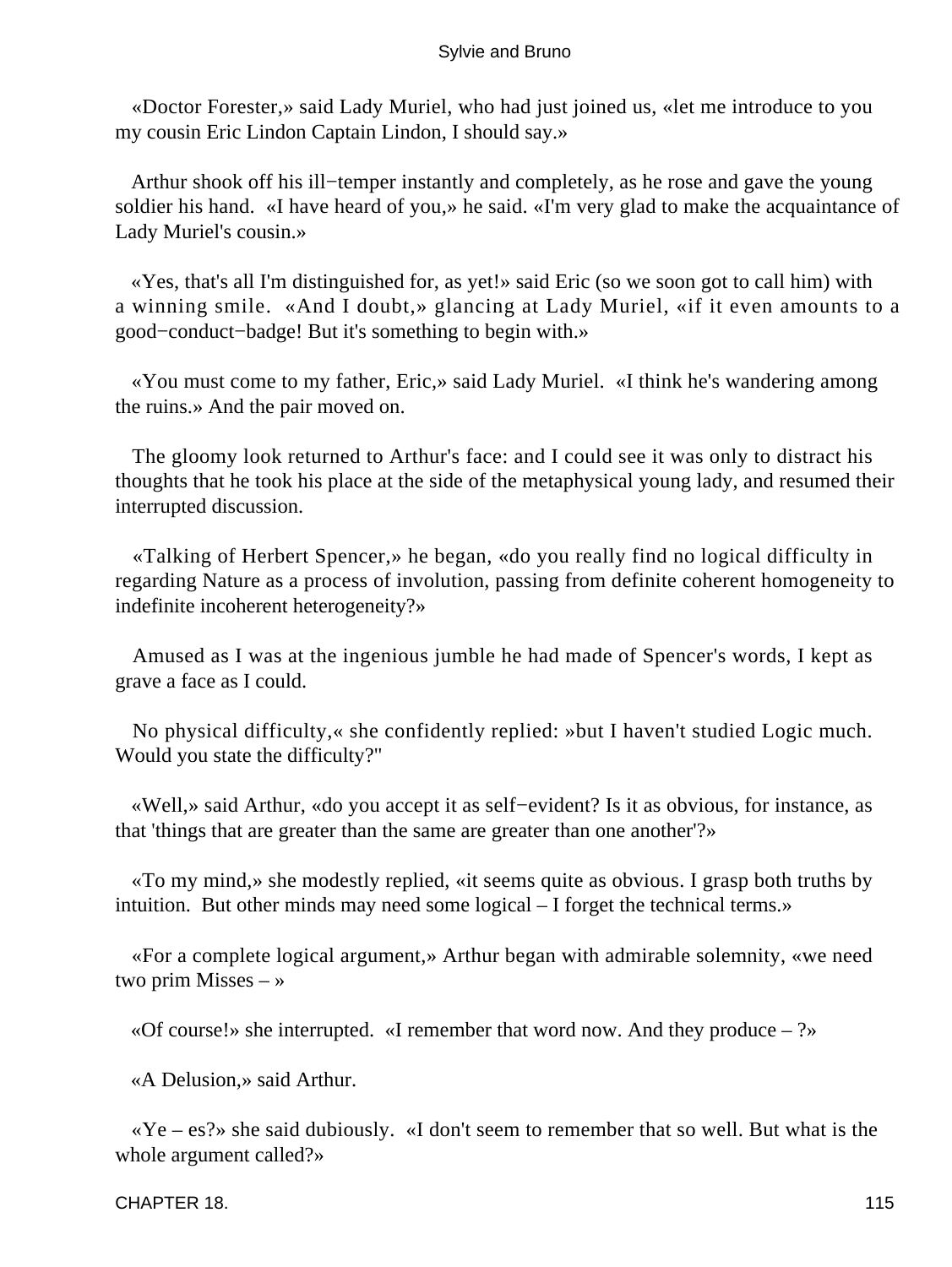"A Sillygism?

 «Ah, yes! I remember now. But I don't need a Sillygism, you know, to prove that mathematical axiom you mentioned.»

«Nor to prove that 'all angles are equal', I suppose?»

«Why, of course not! One takes such a simple truth as that for granted!»

 Here I ventured to interpose, and to offer her a plate of strawberries and cream. I felt really uneasy at the thought that she might detect the trick: and I contrived, unperceived by her, to shake my head reprovingly at the pseudo−philosopher. Equally unperceived by her, Arthur slightly raised his shoulders, and spread his hands abroad, as who should say «What else can I say to her?» and moved away, leaving her to discuss her strawberries by 'involution,' or any other way she preferred.

 By this time the carriages, that were to convey the revelers to their respective homes, had begun to assemble outside the Castle−grounds: and it became evident – now that Lady Muriel's cousin had joined our party that the problem, how to convey five people to Elveston, with a carriage that would only hold four, must somehow be solved.

 The Honorable Eric Lindon, who was at this moment walking up and down with Lady Muriel, might have solved it at once, no doubt, by announcing his intention of returning on foot. Of this solution there did not seem to be the very smallest probability.

 The next best solution, it seemed to me, was that I should walk home: and this I at once proposed.

 «You're sure you don't mind?', said the Earl. »I'm afraid the carriage wont take us all, and I don't like to suggest to Eric to desert his cousin so soon."

 «So far from minding it,» I said, «I should prefer it. It will give me time to sketch this beautiful old ruin.»

 «I'll keep you company,» Arthur suddenly said. And, in answer to what I suppose was a look of surprise on my face, he said in a low voice, «I really would rather. I shall be quite de trop in the carriage!»

 «I think I'll walk too,» said the Earl. «You'll have to be content with Eric as your escort,» he added, to Lady Muriel, who had joined us while he was speaking.

 «You must be as entertaining as Cerberus – 'three gentlemen rolled into one' – » Lady Muriel said to her companion. «It will be a grand military exploit!»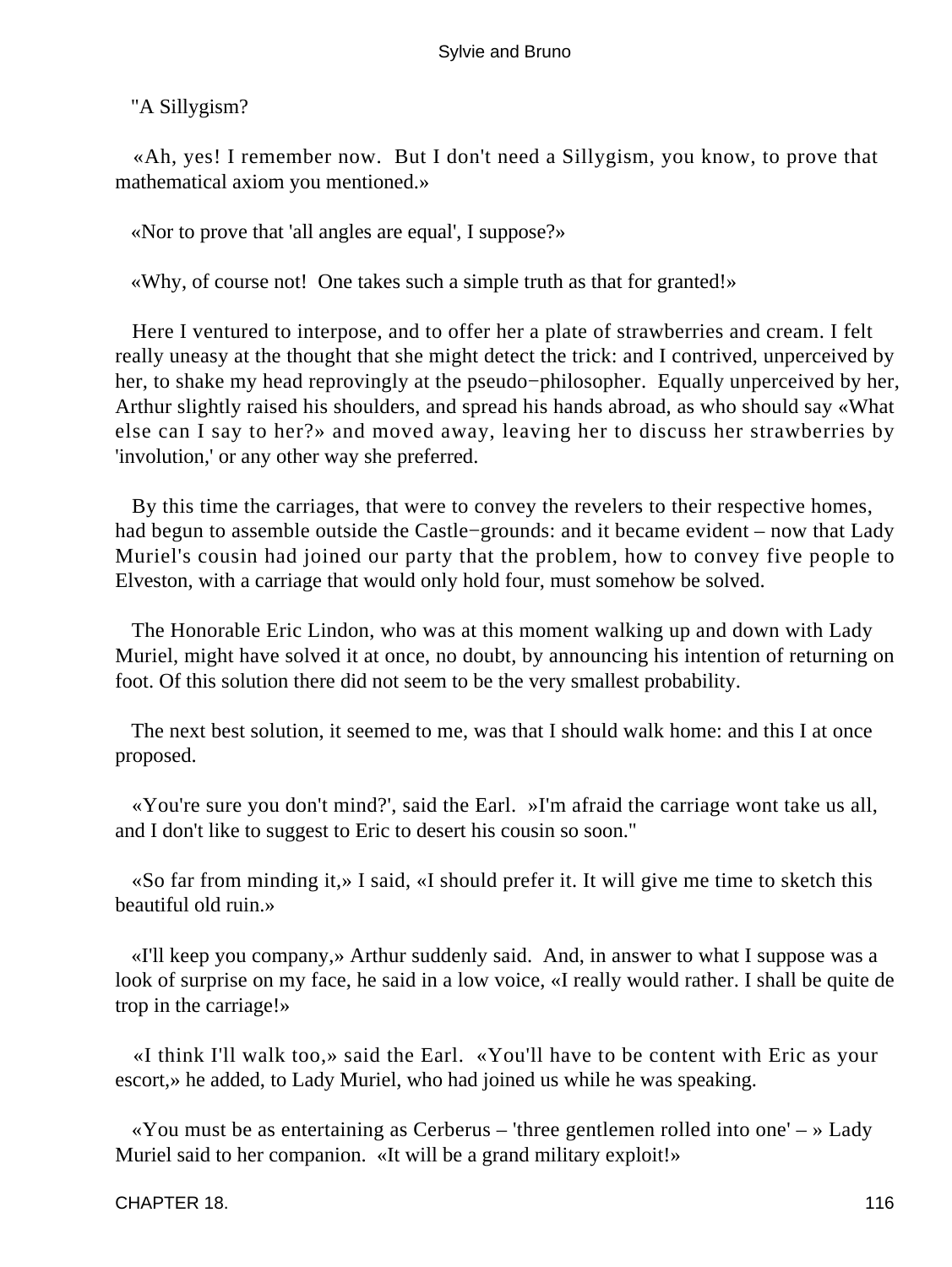«A sort of Forlorn Hope?» the Captain modestly suggested.

 «You do pay pretty compliments!» laughed his fair cousin. «Good day to you, gentlemen three – or rather deserters three!» And the two young folk entered the carriage and were driven away.

«How long will your sketch take?» said Arthur.

 «Well,» I said, «I should like an hour for it. Don't you think you had better go without me? I'll return by train. I know there's one in about an hour's time.»

«Perhaps that would be best,» said the Earl. «The Station is quite close.»

 So I was left to my own devices, and soon found a comfortable seat, at the foot of a tree, from which I had a good view of the ruins.

 «It is a very drowsy day,» I said to myself, idly turning over the leaves of the sketch−book to find a blank page. «Why, I thought you were a mile off by this time!» For, to my surprise, the two walkers were back again.

«I came back to remind you,» Arthur said, «that the trains go every ten minutes  $-\infty$ 

«Nonsense!» I said. «It isn't the Metropolitan Railway!»

«It is the Metropolitan Railway,» the Earl insisted. «'This is a part of Kensington.»

«Why do you talk with your eyes shut?» said Arthur. «Wake up!»

 «I think it's the heat makes me so drowsy,» I said, hoping, but not feeling quite sure, that I was talking sense. «Am I awake now?»

 «I think not, »the Earl judicially pronounced. «What do you think, Doctor? He's only got one eye open!»

 «And he's snoring like anything!» cried Bruno. «Do wake up, you dear old thing!» And he and Sylvie set to work, rolling the heavy head from side to side, as if its connection with the shoulders was a matter of no sort of importance.

 And at last the Professor opened his eyes, and sat up, blinking at us with eyes of utter bewilderment. «Would you have the kindness to mention,» he said, addressing me with his usual old−fashioned courtesy, «whereabouts we are just now and who we are, beginning with me?»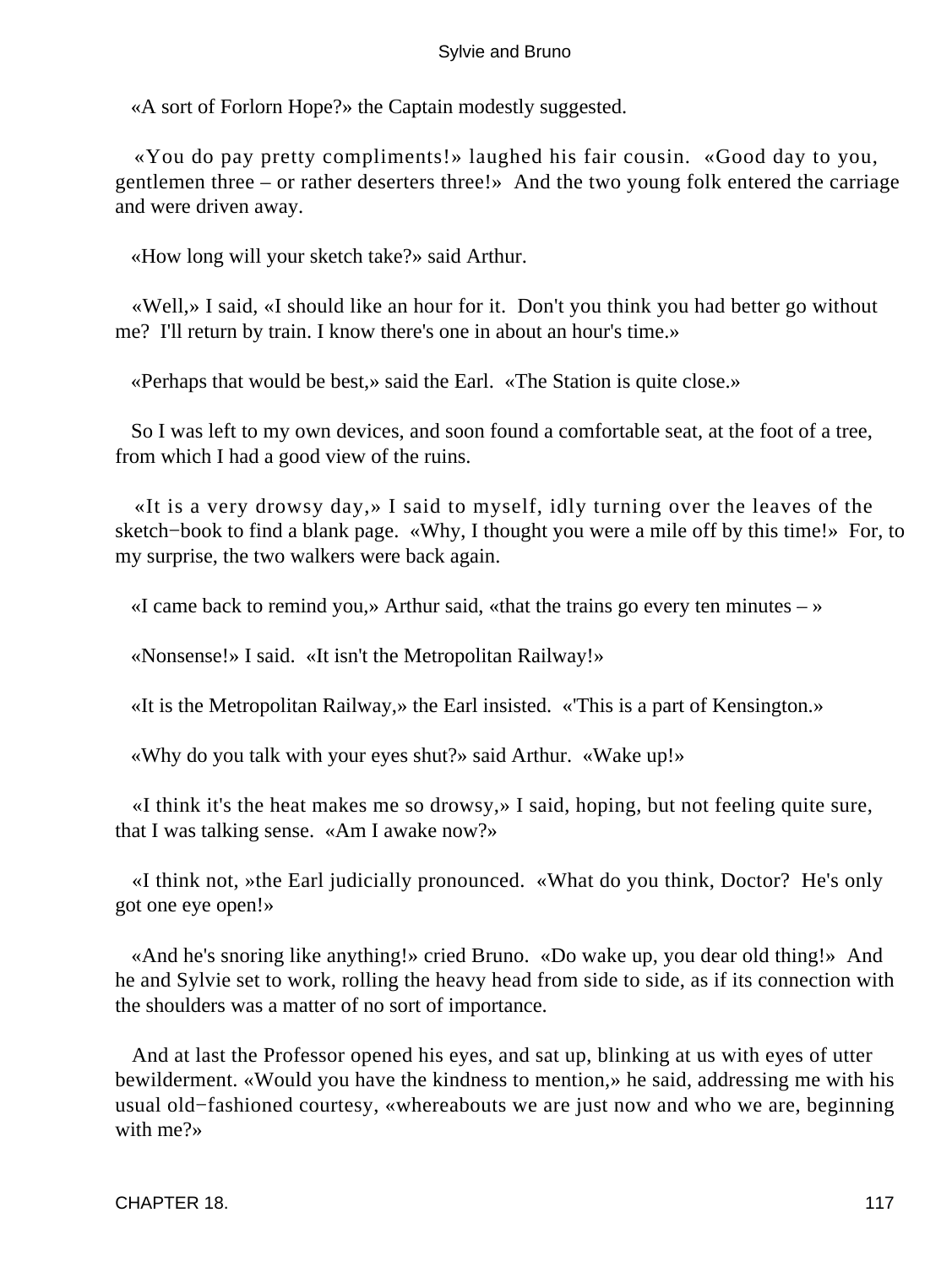I thought it best to begin with the children. «This is Sylvie. Sir; and this is Bruno.»

 «Ah, yes! I know them well enough!» the old man murmured. «Its myself I'm most anxious about. And perhaps you'll be good enough to mention, at the same time, how I got here?»

 «A harder problem occurs to me,» I ventured to say: «and that is, how you're to get back again.»

 «True, true!» the Professor replied. «That's the Problem, no doubt. Viewed as a Problem, outside of oneself, it is a most interesting one. Viewed as a portion of one's own biography, it is, I must admit, very distressing!» He groaned, but instantly added, with a chuckle, «As to myself, I think you mentioned that  $I$  am  $-$  »

 «Oo're the Professor!» Bruno shouted in his ear. «Didn't oo know that? Oo've come from Outland! And it's ever so far away from here!»

 The Professor leapt to his feet with the agility of a boy. «Then there's no time to lose!» he exclaimed anxiously. «I'll just ask this guileless peasant, with his brace of buckets that contain (apparently) water, if he'll be so kind as to direct us. Guileless peasant!» he proceeded in a louder voice. «Would you tell us the way to Outland?»

The guileless peasant turned with a sheepish grin. «Hey?» was all he said.

«The way  $-$  to  $-$  Outland!» the Professor repeated.

The guileless peasant set down his buckets and considered. «Ah dunnot  $-\infty$ 

 «I ought to mention,» the Professor hastily put in, «that whatever you say will be used in evidence against you.»

 The guileless peasant instantly resumed his buckets. «Then ah says nowt!» he answered briskly, and walked away at a great pace.

 The children gazed sadly at the rapidly vanishing figure. «He goes very quick!» the Professor said with a sigh. «But I know that was the right thing to say. I've studied your English Laws. However, let's ask this next man that's coming. He is not guileless, and he is not a peasant – but I don't know that either point is of vital importance.»

 It was, in fact, the Honourable Eric Lindon, who had apparently fulfilled his task of escorting Lady Muriel home, and was now strolling leisurely up and down the road outside the house, enjoying; a solitary cigar.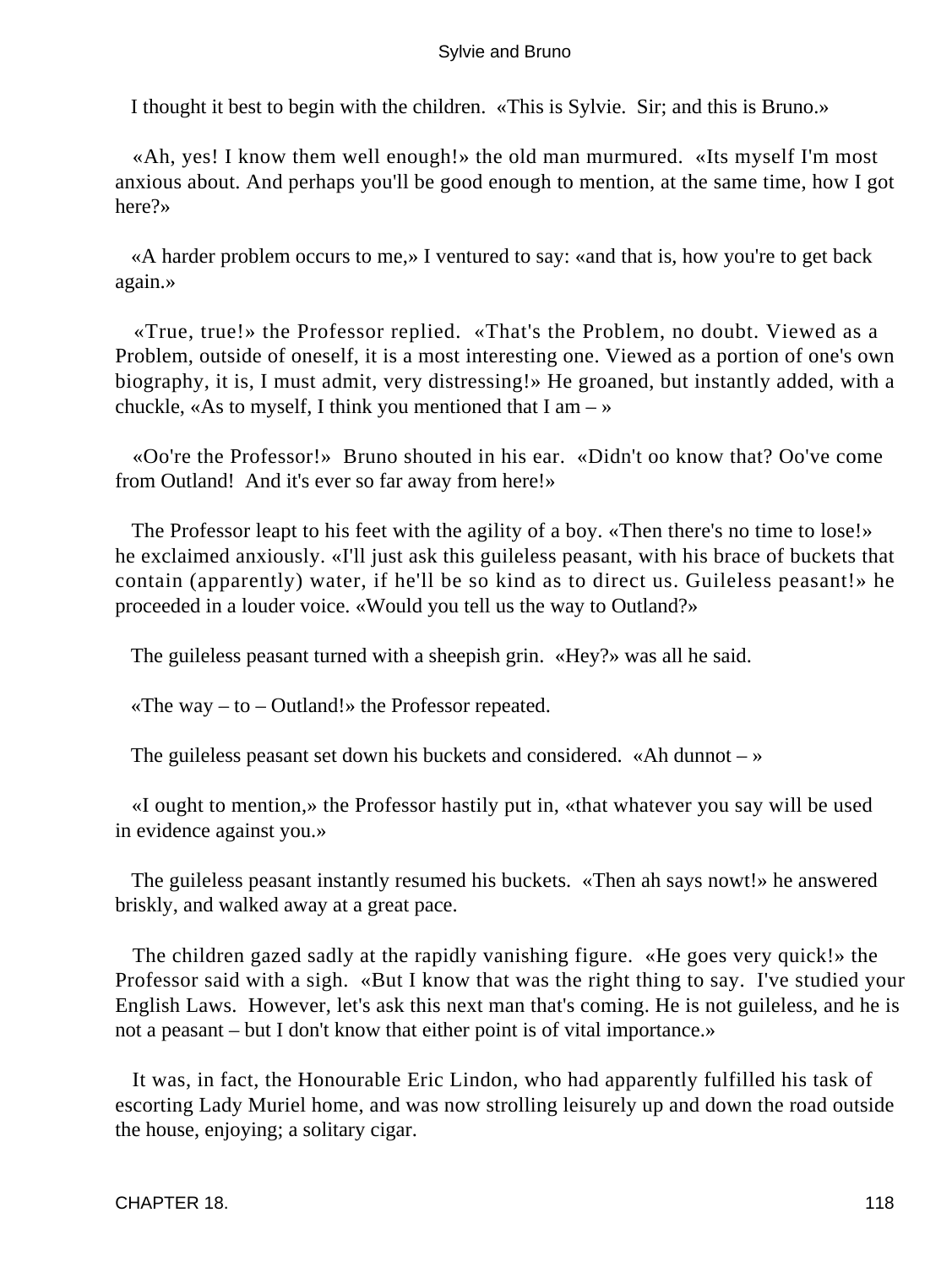«Might I trouble you, Sir, to tell us the nearest way to Outland!» Oddity as he was, in outward appearance, the Professor was, in that essential nature which no outward disguise could conceal, a thorough gentleman.

 And, as such, Eric Lindon accepted him instantly. He took the cigar from his mouth, and delicately shook off the ash, while he considered. «The name sounds strange to me,» he said. "I doubt if I can help you?'

«It is not very far from Fairyland,» the Professor suggested.

 Eric Lindon's eye−brows were slightly raised at these words, and an amused smile, which he courteously tried to repress, flitted across his handsome face: «A trifle cracked!» he muttered to himself. «But what a jolly old patriarch it is!» Then he turned to the children. «And ca'n't you help him, little folk?» he said, with a gentleness of tone that seemed to win their hearts at once. "Surely you know all about it?

 'How many miles to Babylon? Three−score miles and ten. Can I get there by candlelight? Yes, and back again!'"

 To my surprise, Bruno ran forwards to him, as if he were some old friend of theirs, seized the disengaged hand and hung on to it with both of his own: and there stood this tall dignified officer in the middle of the road, gravely swinging a little boy to and fro, while Sylvie stood ready to push him, exactly as if a real swing had suddenly been provided for their pastime.

«We don't want to get to Babylon, oo know!» Bruno explained as he swung.

 «And it isn't candlelight: it's daylight!» Sylvie added, giving the swing a push of extra vigour, which nearly took the whole machine off its balance.

 By this time it was clear to me that Eric Lindon was quite unconscious of my presence. Even the Professor and the children seemed to have lost sight of me: and I stood in the midst of the group, as unconcernedly as a ghost, seeing but unseen.

 «How perfectly isochronous!» the Professor exclaimed with enthusiasm. He had his watch in his hand, and was carefully counting Bruno's oscillations. «He measures time quite as accurately as a pendulum!» [Image...'How perfectly isochronous!']

 «Yet even pendulums,» the good−natured young soldier observed, as he carefully released his hand from Bruno's grasp, «are not a joy for ever! Come, that's enough for one bout, little man!' Next time we meet, you shall have another. Meanwhile you'd better take this old gentleman to Queer Street, Number – »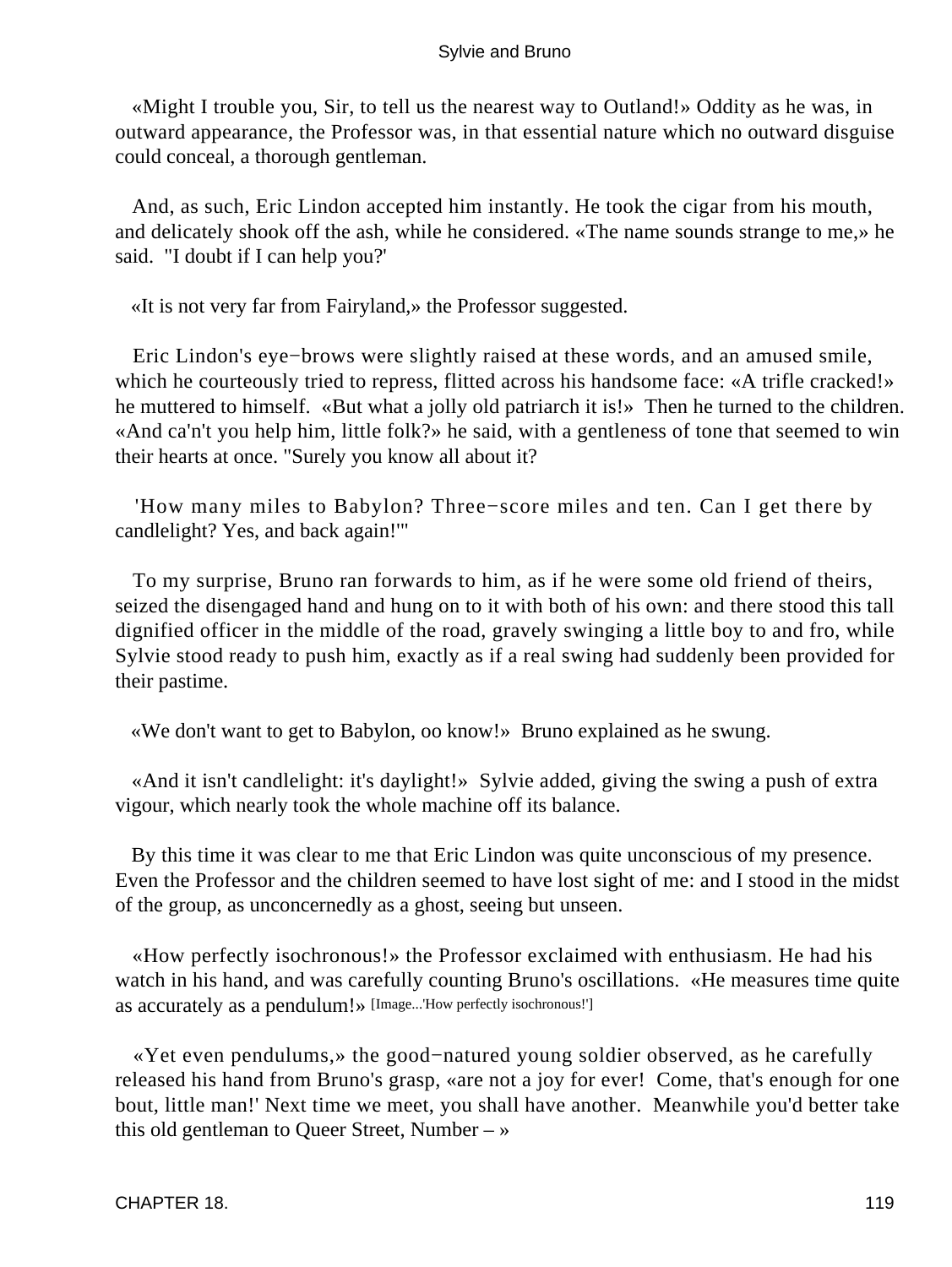«We'll find it!» cried Bruno eagerly, as they dragged the Professor away.

«We are much indebted to you!» the Professor said, looking over his shoulder.

«Don't mention it!» replied the officer, raising his hat as a parting salute.

«What number did you say!» the Professor called from the distance.

 The officer made a trumpet of his two hands. «Forty!» he shouted in stentorian tones. «And not piano, by any means!» he added to himself. «It's a mad world, my masters, a mad world!» He lit another cigar, and strolled on towards his hotel.

«What a lovely evening!» I said, joining him as he passed me.

«Lovely indeed,» he said. «Where did you come from? Dropped from the clouds?»

«I'm strolling your way,» I said; and no further explanation seemed necessary.

«Have a cigar?»

«Thanks: I'm not a smoker.»

«Is there a Lunatic Asylum near here?»

«Not that I know of.»

«Thought there might be. Met a lunatic just now. Queer old fish as ever I saw!»

 And so, in friendly chat, we took our homeward ways, and wished each other 'good−night' at the door of his hotel.

 Left to myself, I felt the 'eerie' feeling rush over me again, and saw, standing at the door of Number Forty, the three figures I knew so well.

«Then it's the wrong house?» Bruno was saying.

 «No, no! It's the right house,» the Professor cheerfully replied: «but it's the wrong street. That's where we've made our mistake! Our best plan, now, will be to  $-\infty$ 

 It was over. The street was empty, Commonplace life was around me, and the 'eerie' feeling had fled.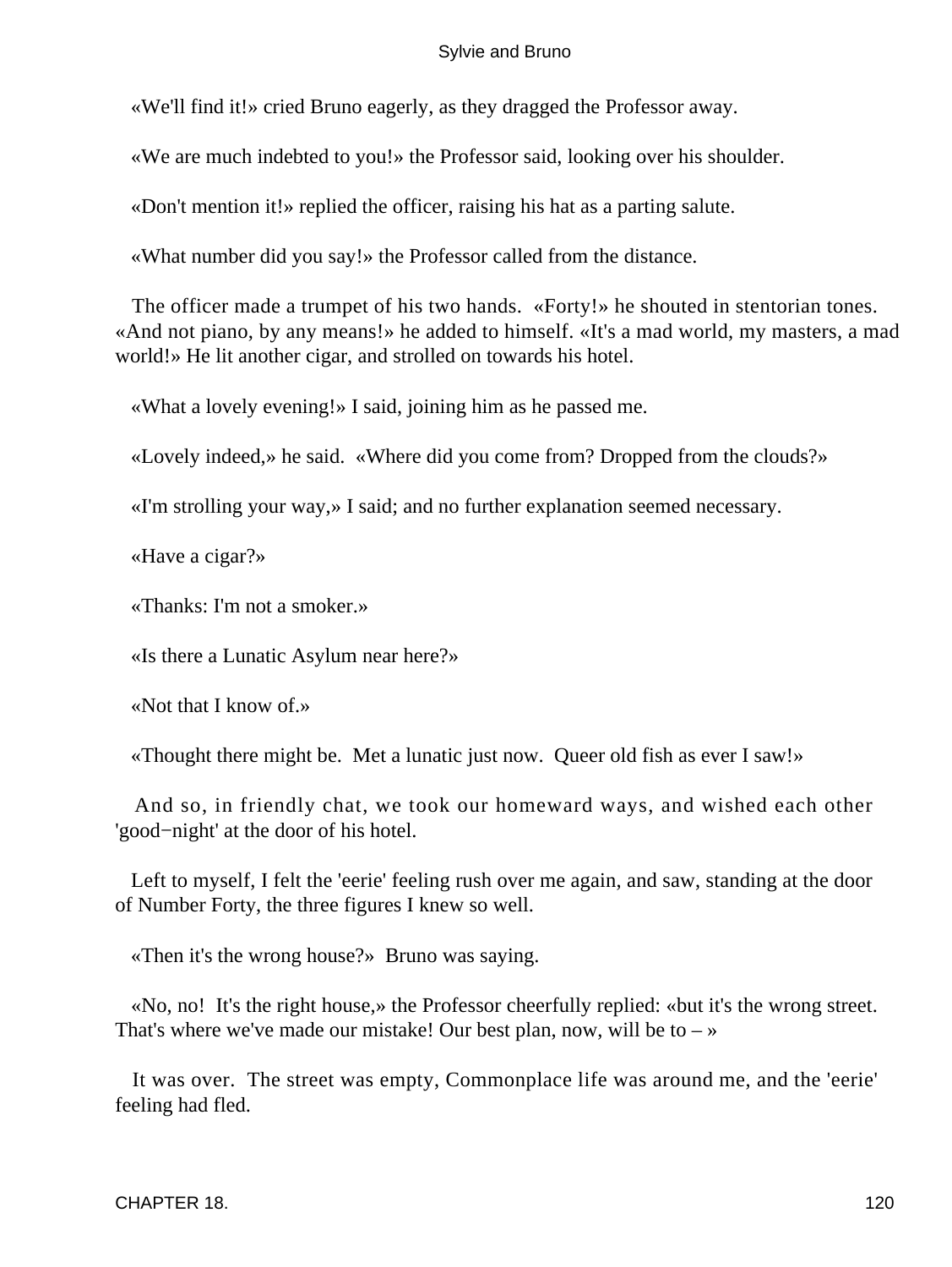# **[CHAPTER 19.](#page-177-0)**

# *H*OW **TO MAKE A PHLIZZ.**

 The week passed without any further communication with the 'Hall,' as Arthur was evidently fearful that we might 'wear out our welcome'; but when, on Sunday morning, we were setting out for church, I gladly agreed to his proposal to go round and enquire after the Earl, who was said to be unwell.

 Eric, who was strolling in the garden, gave us a good report of the invalid, who was still in bed, with Lady Muriel in attendance.

«Are you coming with us to church?» I enquired.

 «Thanks, no,» he courteously replied. «It's not – exactly in my line, you know. It's an excellent institution – for the poor. When I'm with my own folk, I go, just to set them an example. But I'm not known here: so I think I'll excuse myself sitting out a sermon. Country−preachers are always so dull!»

 Arthur was silent till we were out of hearing. Then he said to himself, almost inaudibly, «Where two or three are gathered together in my name, there am I in the midst of them.»

«Yes,» I assented: «no doubt that is the principle on which church−going rests.»

 «And when he does go,» he continued (our thoughts ran so much together, that our conversation was often slightly elliptical), «I suppose he repeats the words 'I believe in the Communion of Saints'?»

 But by this time we had reached the little church, into which a goodly stream of worshipers, consisting mainly of fishermen and their families, was flowing.

 The service would have been pronounced by any modern aesthetic religionist – or religious aesthete, which is it? – to be crude and cold: to me, coming fresh from the ever−advancing developments of a London church under a soi−disant 'Catholic' Rector, it was unspeakably refreshing.

 There was no theatrical procession of demure little choristers, trying their best not to simper under the admiring gaze of the congregation: the people's share in the service was taken by the people themselves, unaided, except that a few good voices, judiciously posted here and there among them, kept the singing from going too far astray.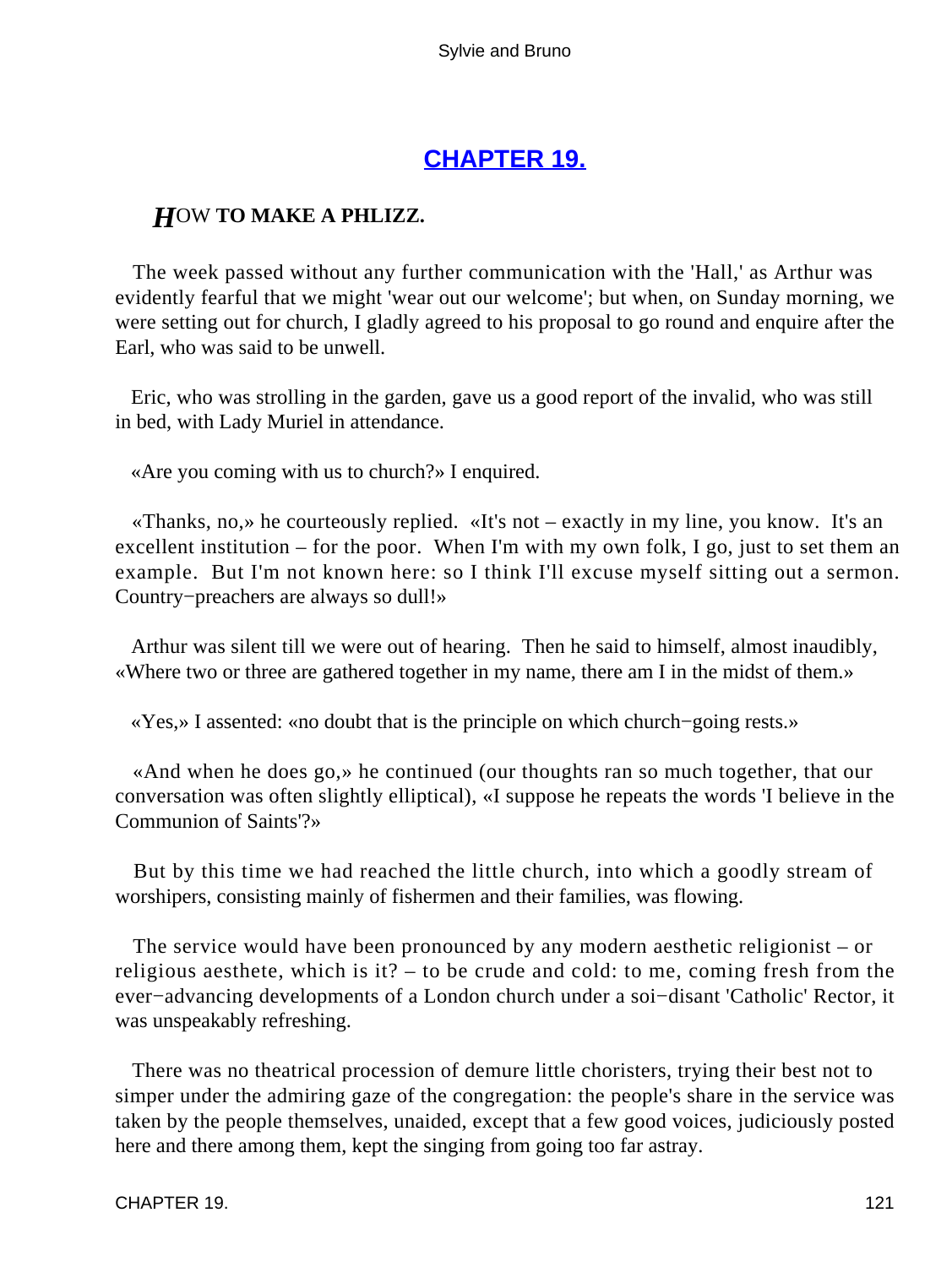There was no murdering of the noble music, contained in the Bible and the Liturgy, by its recital in a dead monotone, with no more expression than a mechanical talking−doll.

 No, the prayers were prayed, the lessons were read, and best of all the sermon was talked; and I found myself repeating, as we left the church, the words of Jacob, when he 'awaked out of his sleep.' «'Surely the Lord is in this place! This is none other but the house of God, and this is the gate of heaven.'»

 «Yes,» said Arthur, apparently in answer to my thoughts, «those 'high' services are fast becoming pure Formalism. More and more the people are beginning to regard them as 'performances,' in which they only 'assist' in the French sense. And it is specially bad for the little boys. They'd be much less self−conscious as pantomime−fairies. With all that dressing−up, and stagy−entrances and exits, and being always en evidence, no wonder if they're eaten up with vanity, the blatant little coxcombs!»

 When we passed the Hall on our return, we found the Earl and Lady Muriel sitting out in the garden. Eric had gone for a stroll.

 We joined them, and the conversation soon turned on the sermon we had just heard, the subject of which was 'selfishness.'

 «What a change has come over our pulpits,» Arthur remarked, «since the time when Paley gave that utterly selfish definition of virtue, 'the doing good to mankind, in obedience to the will of God, and for the sake of everlasting happiness'!»

 Lady Muriel looked at him enquiringly, but she seemed to have learned by intuition, what years of experience had taught me, that the way to elicit Arthur's deepest thoughts was neither to assent nor dissent, but simply to listen.

 «At that time,» he went on, «a great tidal wave of selfishness was sweeping over human thought. Right and Wrong had somehow been transformed into Gain and Loss, and Religion had become a sort of commercial transaction. We may be thankful that our preachers are beginning to take a nobler view of life.»

«But is it not taught again and again in the Bible?» I ventured to ask.

 «Not in the Bible as a whole,» said Arthur. «In the Old Testament, no doubt, rewards and punishments are constantly appealed to as motives for action. That teaching is best for children, and the Israelites seem to have been, mentally, utter children. We guide our children thus, at first: but we appeal, as soon as possible, to their innate sense of Right and Wrong: and, when that stage is safely past, we appeal to the highest motive of all, the desire for likeness to, and union with, the Supreme Good. I think you will find that to be the teaching of the Bible, as a whole, beginning with 'that thy days may be long in the land,' and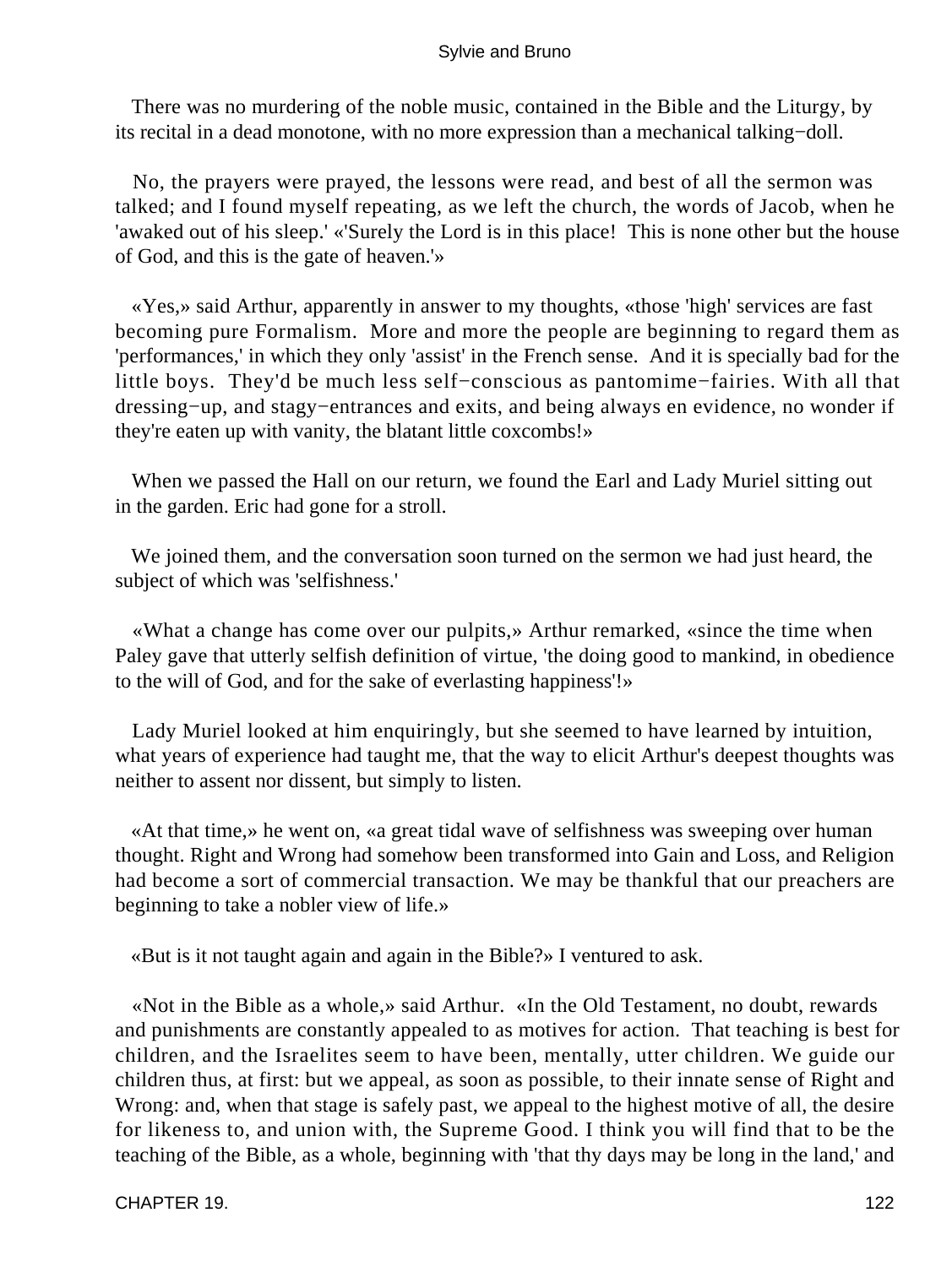ending with 'be ye perfect, even as your Father which is in heaven is perfect.'»

 We were silent for awhile, and then Arthur went off on another tack. «Look at the literature of Hymns, now. How cankered it is, through and through, with selfishness! There are few human compositions more utterly degraded than some modern Hymns!»

# I quoted the stanza

 "Whatever, Lord, we tend to Thee, Repaid a thousandfold shall be, Then gladly will we give to Thee, Giver of all!'

 «Yes,» he said grimly: «that is the typical stanza. And the very last charity−sermon I heard was infected with it. After giving many good reasons for charity, the preacher wound up with 'and, for all you give, you will be repaid a thousandfold!' Oh the utter meanness of such a motive, to be put before men who do know what self−sacrifice is, who can appreciate generosity and heroism! Talk of Original Sin!» he went on with increasing bitterness. «Can you have a stronger proof of the Original Goodness there must be in this nation, than the fact that Religion has been preached to us, as a commercial speculation, for a century, and that we still believe in a God?»

 «It couldn't have gone on so long,» Lady Muriel musingly remarked, «if the Opposition hadn't been practically silenced – put under what the French call la cloture. Surely in any lecture−hall, or in private society, such teaching would soon have been hooted down?»

 «I trust so,» said Arthur: «and, though I don't want to see 'brawling in church' legalised, I must say that our preachers enjoy an enormous privilege – which they ill deserve, and which they misuse terribly. We put our man into a pulpit, and we virtually tell him 'Now, you may stand there and talk to us for half−an−hour. We won't interrupt you by so much as a word! You shall have it all your own way!' And what does he give us in return? Shallow twaddle, that, if it were addressed to you over a dinner−table, you would think 'Does the man take me for a fool?'»

 The return of Eric from his walk checked the tide of Arthur's eloquence, and, after a few minutes' talk on more conventional topics, we took our leave. Lady Muriel walked with us to the gate. «You have given me much to think about,» she said earnestly, as she gave Arthur her hand. «I'm so glad you came in!» And her words brought a real glow of pleasure into that pale worn face of his.

 On the Tuesday, as Arthur did not seem equal to more walking, I took a long stroll by myself, having stipulated that he was not to give the whole day to his books, but was to meet me at the Hall at about tea−time. On my way back, I passed the Station just as the afternoon−train came in sight, and sauntered down the stairs to see it come in. But there was little to gratify my idle curiosity: and, when the train was empty, and the platform clear, I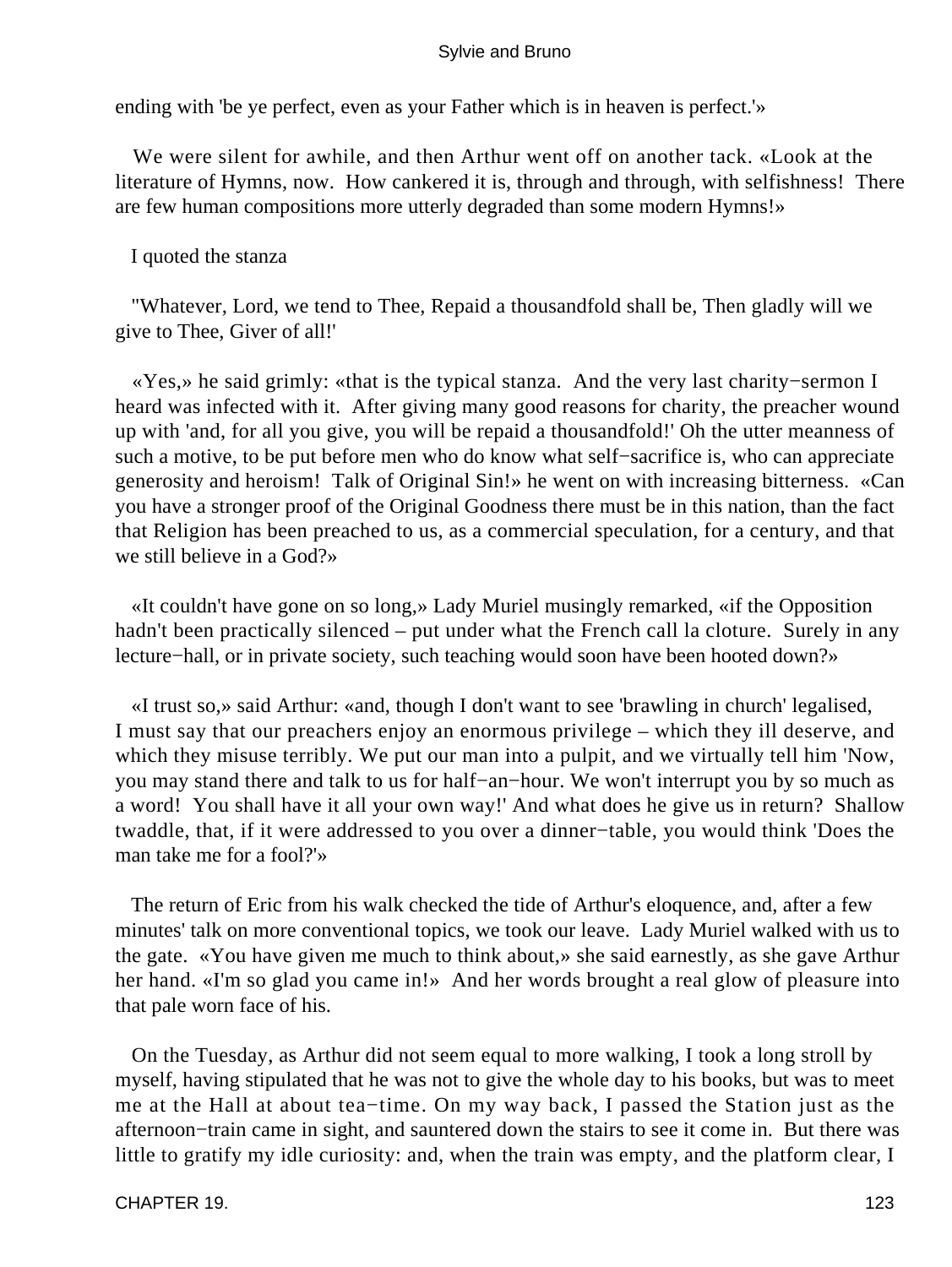found it was about time to be moving on, if I meant to reach the Hall by five.

 As I approached the end of the platform, from which a steep irregular wooden staircase conducted to the upper world, I noticed two passengers, who had evidently arrived by the train, but who, oddly enough, had entirely escaped my notice, though the arrivals had been so few. They were a young woman and a little girl: the former, so far as one could judge by appearances, was a nursemaid, or possibly a nursery−governess, in attendance on the child, whose refined face, even more than her dress, distinguished her as of a higher class than her companion.

 The child's face was refined, but it was also a worn and sad one, and told a tale (or so I seemed to read it) of much illness and suffering, sweetly and patiently borne. She had a little crutch to help herself along with: and she was now standing, looking wistfully up the long staircase, and apparently waiting till she could muster courage to begin the toilsome ascent.

 There are some things one says in life – as well as things one does – which come automatically, by reflex action, as the physiologists say (meaning, no doubt, action without reflection, just as lucus is said to be derived 'a non lucendo'). Closing one's eyelids, when something seems to be flying into the eye, is one of those actions, and saying «May I carry the little girl up the stairs?» was another. It wasn't that any thought of offering help occurred to me, and that then I spoke: the first intimation I had, of being likely to make that offer, was the sound of my own voice, and the discovery that the offer had been made. The servant paused, doubtfully glancing from her charge to me, and then back again to the child. «Would you like it, dear?» she asked her. But no such doubt appeared to cross the child's mind: she lifted her arms eagerly to be taken up. «Please!» was all she said, while a faint smile flickered on the weary little face. I took her up with scrupulous care, and her little arm was at once clasped trustfully round my neck.

[Image...The lame child]

 She was a very light weight – so light, in fact, that the ridiculous idea crossed my mind that it was rather easier going up, with her in my arms, than it would have been without her: and, when we reached the road above, with its cart−ruts and loose stones – all formidable obstacles for a lame child – I found that I had said «I'd better carry her over this rough place,» before I had formed any mental connection between its roughness and my gentle little burden. «Indeed it's troubling you too much, Sir!» the maid exclaimed. «She can walk very well on the flat.» But the arm, that was twined about my neck, clung just an atom more closely at the suggestion, and decided me to say «She's no weight, really. I'll carry her a little further. I'm going your way.»

 The nurse raised no further objection: and the next speaker was a ragged little boy, with bare feet, and a broom over his shoulder, who ran across the road, and pretended to sweep the perfectly dry road in front of us. «Give us a 'ap'ny!» the little urchin pleaded, with a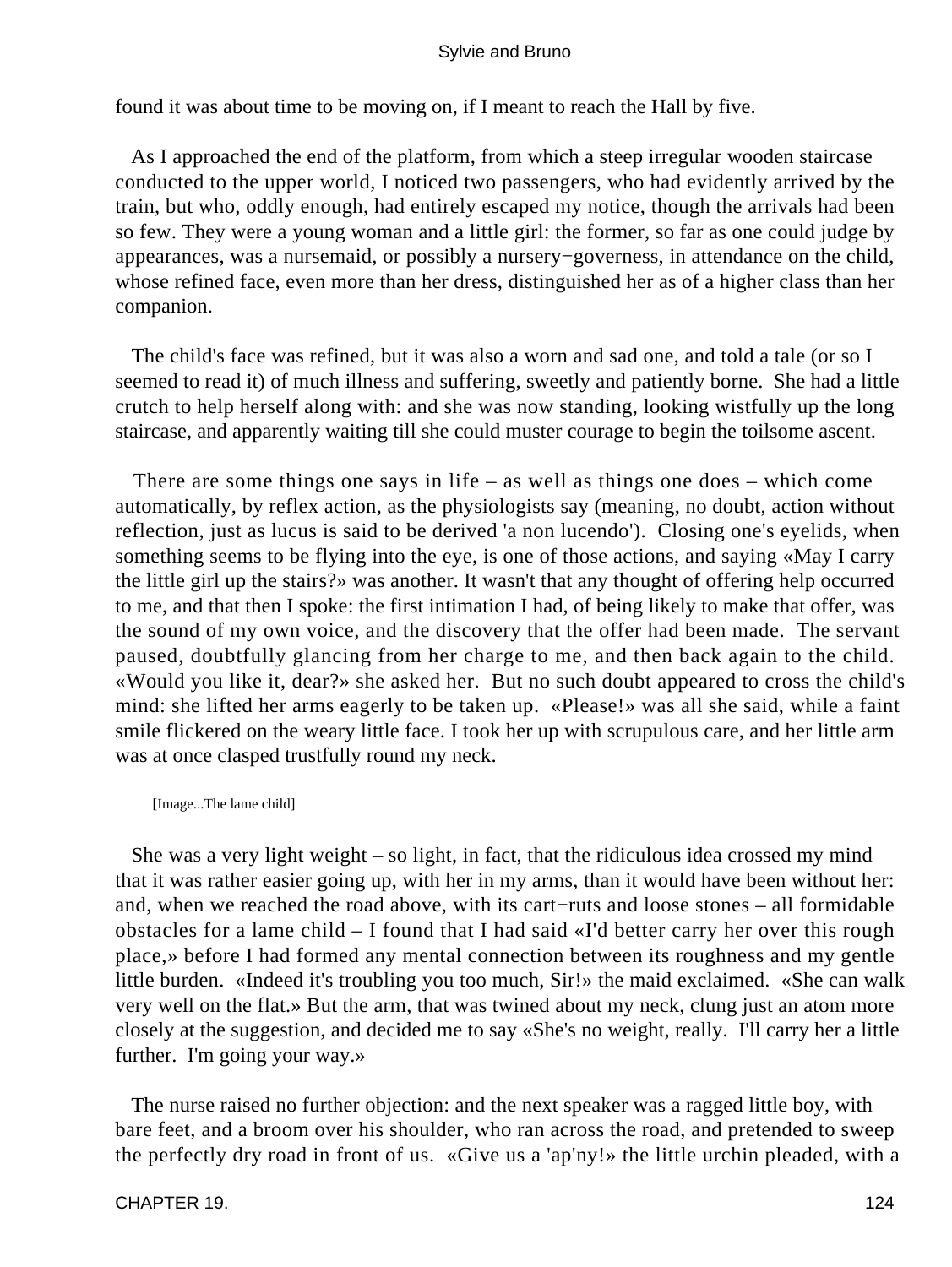broad grin on his dirty face.

 «Don't give him a 'ap'ny!» said the little lady in my arms. The words sounded harsh: but the tone was gentleness itself. «He's an idle little boy!» And she laughed a laugh of such silvery sweetness as I had never yet heard from any lips but Sylvie's. To my astonishment, the boy actually joined in the laugh, as if there were some subtle sympathy between them, as he ran away down the road and vanished through a gap in the hedge.

 But he was back in a few moments, having discarded his broom and provided himself, from some mysterious source, with an exquisite bouquet of flowers. «Buy a posy, buy a posy! Only a 'ap'ny!» he chanted, with the melancholy drawl of a professional beggar.

 «Don't buy it!» was Her Majesty's edict as she looked down, with a lofty scorn that seemed curiously mixed with tender interest, on the ragged creature at her feet.

 But this time I turned rebel, and ignored the royal commands. Such lovely flowers, and of forms so entirely new to me, were not to be abandoned at the bidding of any little maid, however imperious. I bought the bouquet: and the little boy, after popping the halfpenny into his mouth, turned head−over−heels, as if to ascertain whether the human mouth is really adapted to serve as a money−box.

 With wonder, that increased every moment, I turned over the flowers, and examined them one by one: there was not a single one among them that I could remember having ever seen before. At last I turned to the nursemaid. «Do these flowers grow wild about here? I never saw – » but the speech died away on my lips. The nursemaid had vanished!

«You can put me down, now, if you like,» Sylvie quietly remarked.

 I obeyed in silence, and could only ask myself «Is this a dream?», on finding Sylvie and Bruno walking one on either side of me, and clinging to my hands with the ready confidence of childhood.

 «You're larger than when I saw you last!» I began. «Really I think we ought to be introduced again! There's so much of you that I never met before, you know.»

 «Very well!» Sylvie merrily replied. «This is Bruno. It doesn't take long. He's only got one name!»

 «There's another name to me!» Bruno protested, with a reproachful look at the Mistress of the Ceremonies. «And it's – ' Esquire'!»

«Oh, of course. I forgot,» said Sylvie. «Bruno – Esquire!»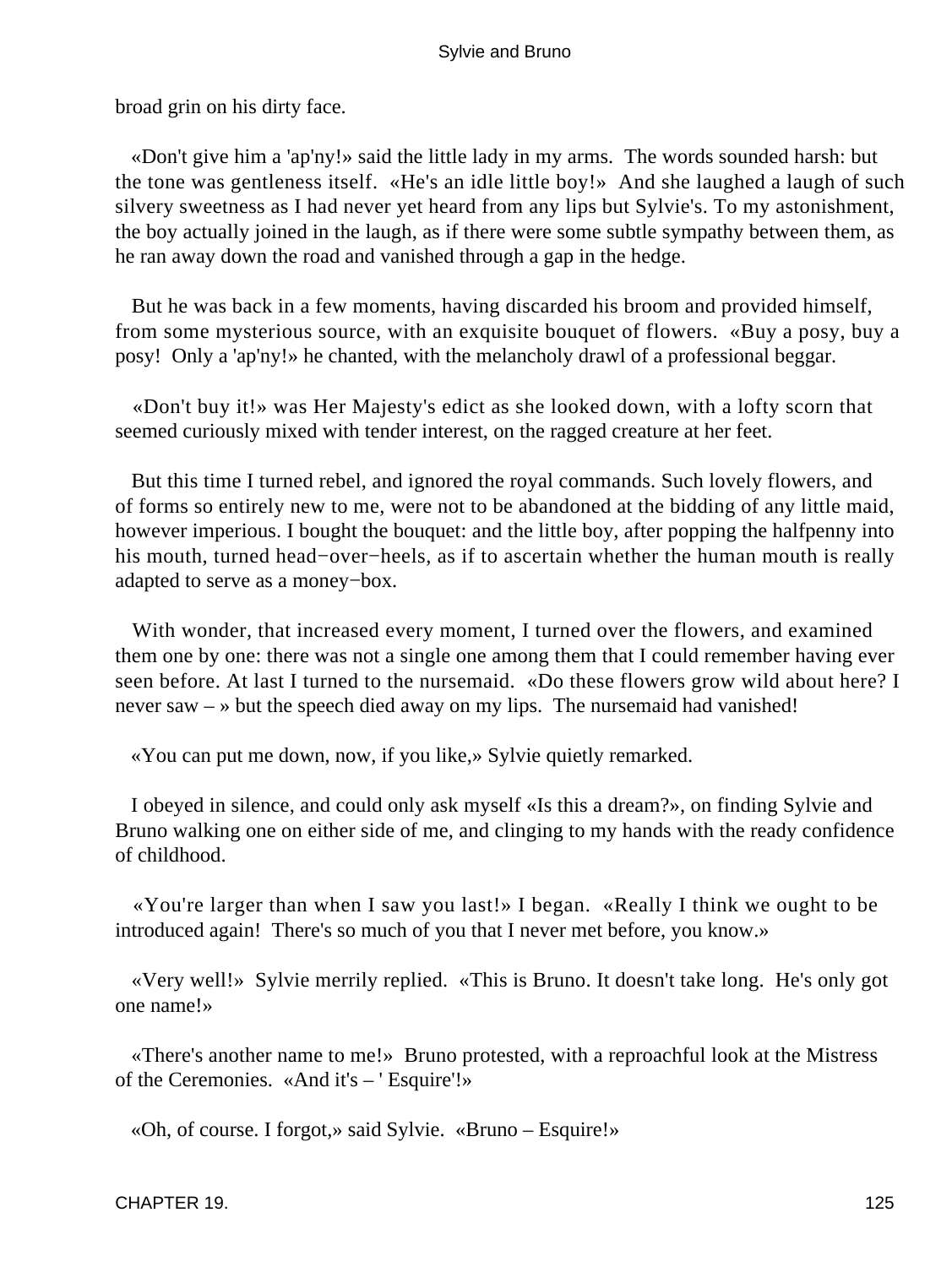«And did you come here to meet me, my children?» I enquired.

 «You know I said we'd come on Tuesday, Sylvie explained. »Are we the proper size for common children?"

 «Quite the right size for children,» I replied, (adding mentally «though not common children, by any means!») «But what became of the nursemaid?»

«It are gone!» Bruno solemnly replied.

«Then it wasn't solid, like Sylvie and you?»

«No. Oo couldn't touch it, oo know. If oo walked at it, oo'd go right froo!»

 «I quite expected you'd find it out, once,» said Sylvie. «Bruno ran it against a telegraph post, by accident. And it went in two halves. But you were looking the other way.»

 I felt that I had indeed missed an opportunity: to witness such an event as a nursemaid going 'in two halves' does not occur twice in a life−time!

«When did oo guess it were Sylvie?» Bruno enquired.

[Image...'It went in two halves']

«I didn't guess it, till it was Sylvie,» I said. «But how did You manage the nursemaid? »

«Bruno managed it,» said Sylvie. «It's called a Phlizz.»

«And how do you make a Phlizz, Bruno?»

«The Professor teached me how,» said Bruno. «First oo takes a lot of air  $-\infty$ 

 «Oh, Bruno!» Sylvie interposed. «The Professor said you weren't to tell!» But who did her voice?" I asked.

«Indeed it's troubling you too much, Sir! She can walk very well on the flat.»

 Bruno laughed merrily as I turned hastily from side to side, looking in all directions for the speaker. «That were me!» he gleefully proclaimed, in his own voice.

«She can indeed walk very well on the flat,» I said. «And I think I was the Flat.»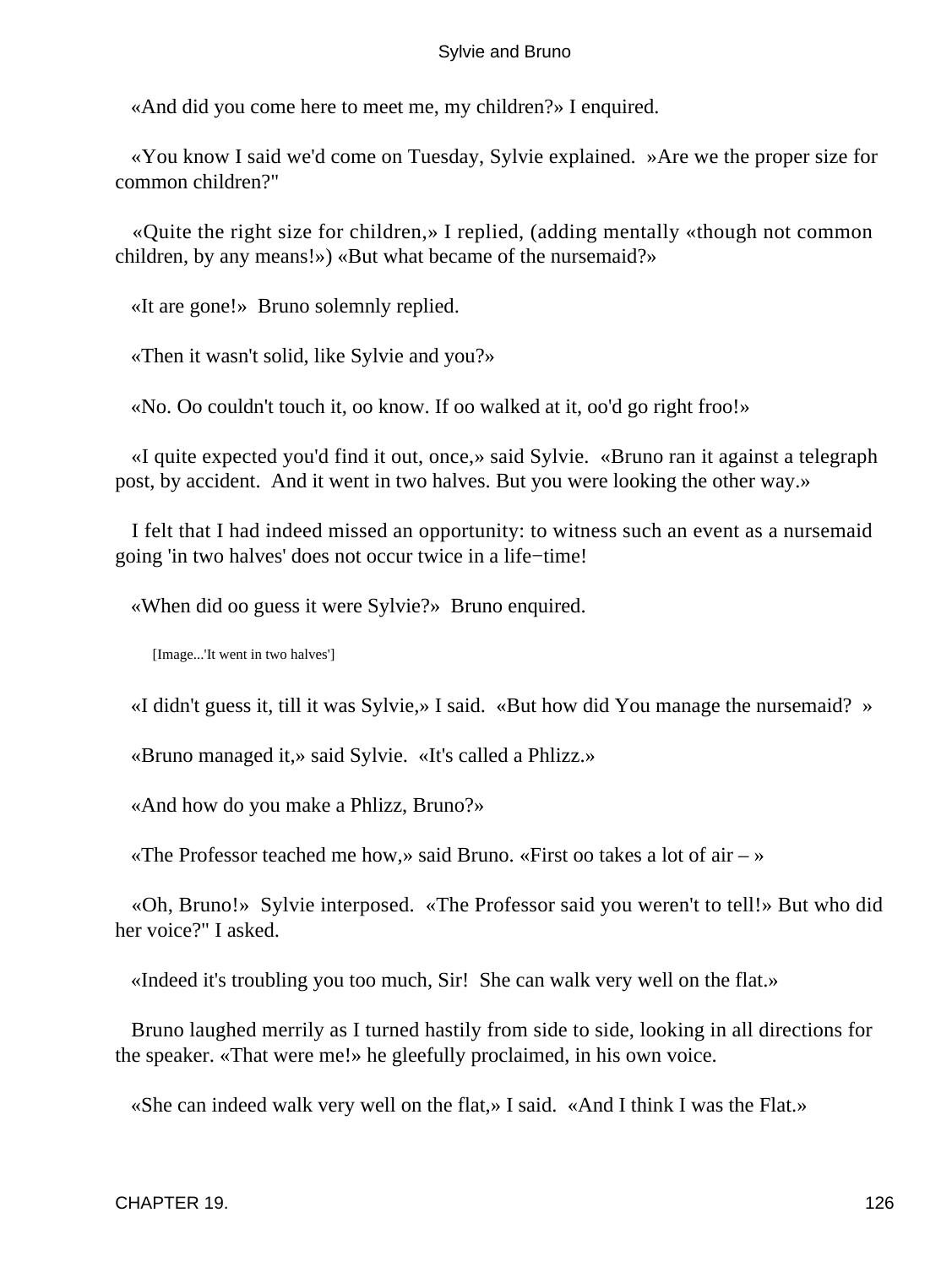By this time we were near the Hall. «This is where my friends live,» I said. «Will you come in and have some tea with them?»

 Bruno gave a little jump of joy: and Sylvie said «Yes, please. You'd like some tea, Bruno, wouldn't you? He hasn't tasted tea,» she explained to me, «since we left Outland.»

«And that weren't good tea!» said Bruno. «It were so welly weak!»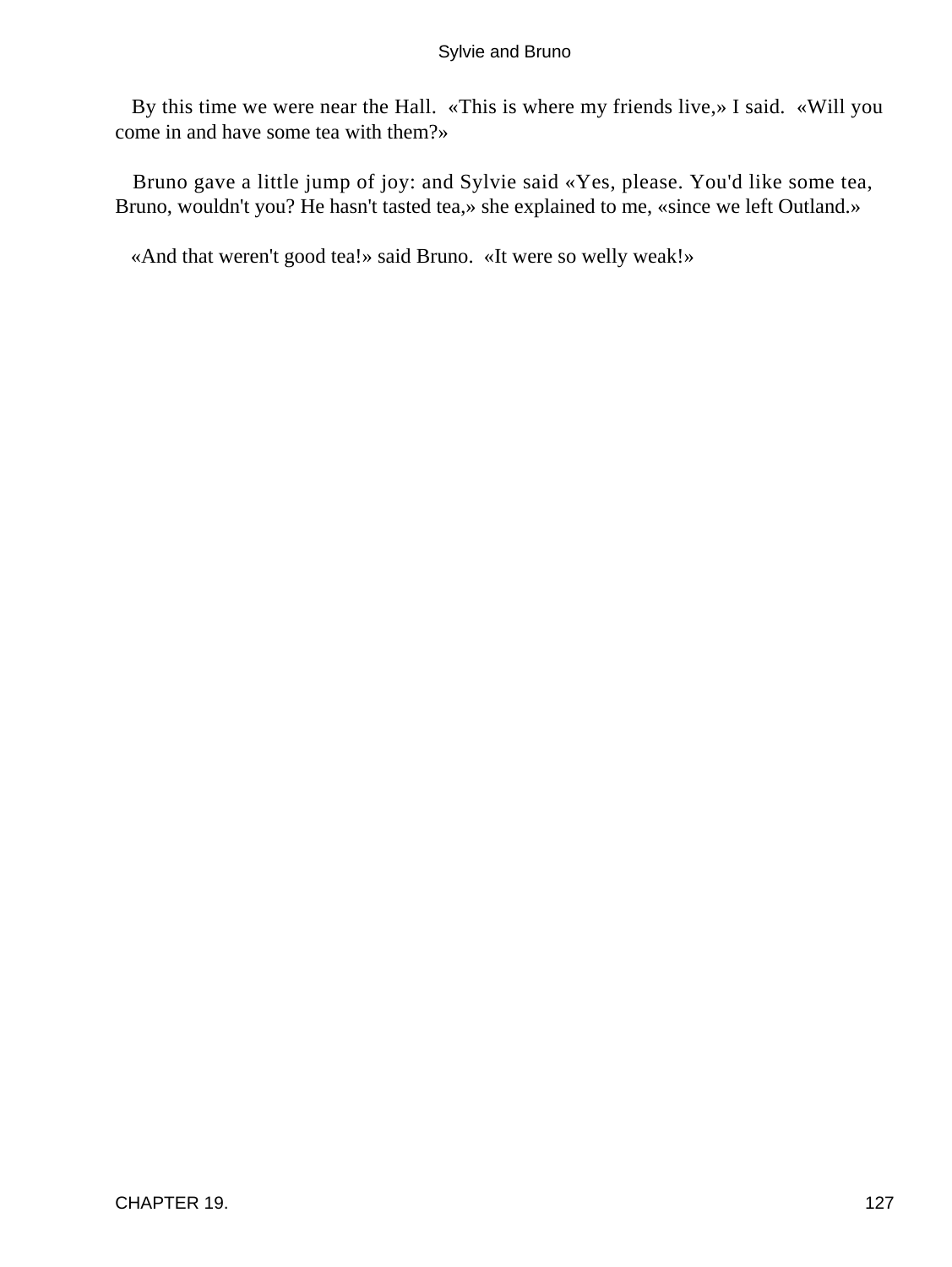# **[CHAPTER 20.](#page-178-0)**

# *L*IGHT **COME, LIGHT GO.**

 Lady Muriel's smile of welcome could not quite conceal the look of surprise with which she regarded my new companions.

I presented them in due form. «This is Sylvie, Lady Muriel. And this is Bruno.»

«Any surname?» she enquired, her eyes twinkling with fun.

«No,» I said gravely. «No surname.»

 She laughed, evidently thinking I said it in fun; and stooped to kiss the children a salute to which Bruno submitted with reluctance: Sylvie returned it with interest.

 While she and Arthur (who had arrived before me) supplied the children with tea and cake, I tried to engage the Earl in conversation: but he was restless and distrait, and we made little progress. At last, by a sudden question, he betrayed the cause of his disquiet.

«Would you let me look at those flowers you have in your hand?»

 «Willingly!» I said, handing him the bouquet. Botany was, I knew, a favourite study of his: and these flowers were to me so entirely new and mysterious, that I was really curious to see what a botanist would say of them.

 They did not diminish his disquiet. On the contrary, he became every moment more excited as he turned them over. «These are all from Central India!» he said, laying aside part of the bouquet. «They are rare, even there: and I have never seen them in any other part of the world. These two are Mexican – This one  $-\infty$  (He rose hastily, and carried it to the window, to examine it in a better light, the flush of excitement mounting to his very forehead) « – –is. I am nearly sure – but I have a book of Indian Botany here – » He took a volume from the book−shelves, and turned the leaves with trembling fingers. «Yes! Compare it with this picture! It is the exact duplicate! This is the flower of the Upas−tree, which usually grows only in the depths of forests; and the flower fades so quickly after being plucked, that it is scarcely possible to keep its form or colour even so far as the outskirts of the forest! Yet this is in full bloom! Where did you get these flowers?» he added with breathless eagerness.

I glanced at Sylvie, who, gravely and silently, laid her finger on her lips, then beckoned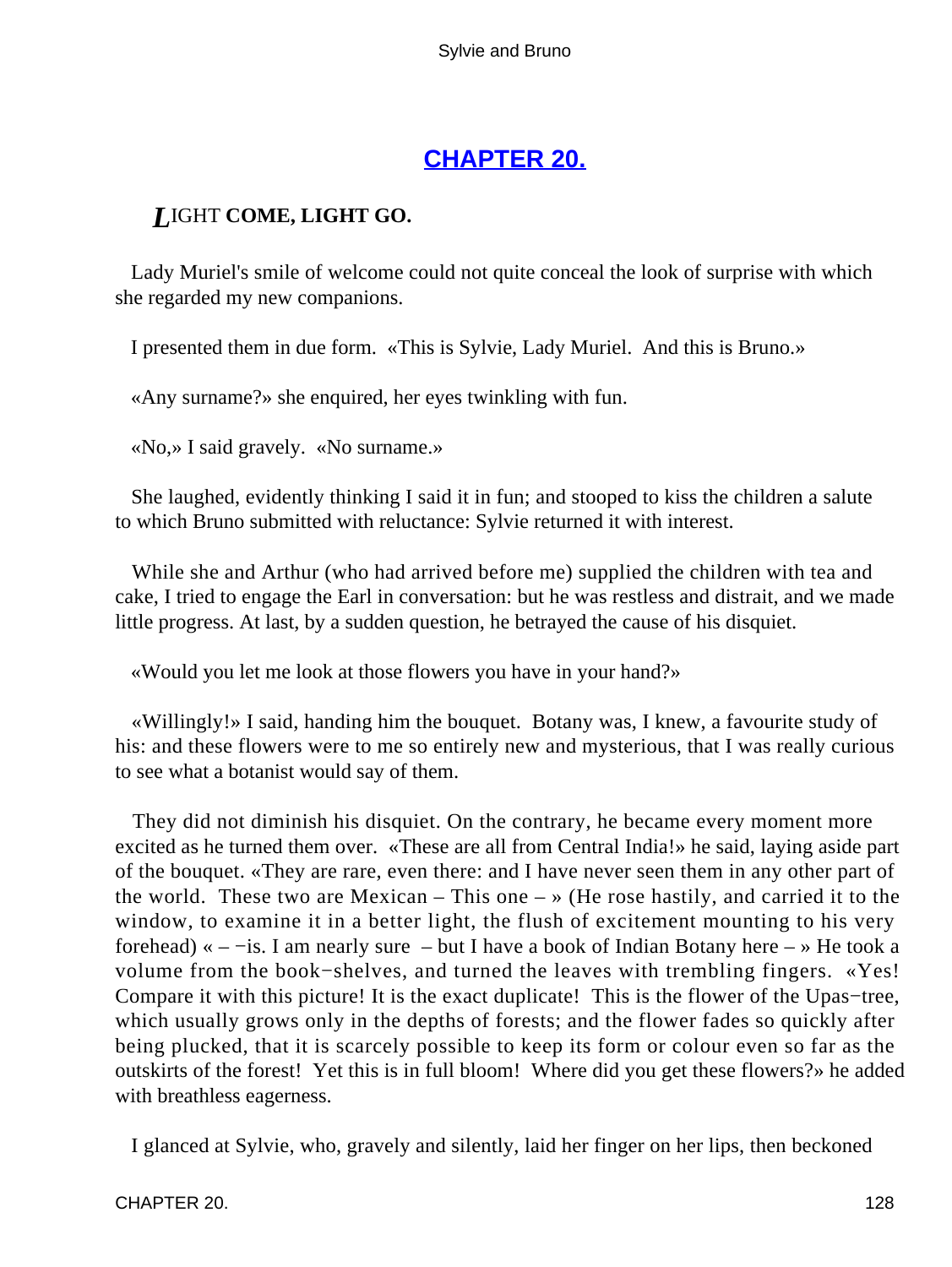to Bruno to follow her, and ran out into the garden; and I found myself in the position of a defendant whose two most important witnesses have been suddenly taken away. «Let me give you the flowers!» I stammered out at last, quite 'at my wit's end' as to how to get out of the difficulty. «You know much more about them than I do!»

«I accept them most gratefully! But you have not yet told me  $-$  » the Earl was beginning, when we were interrupted, to my great relief, by the arrival of Eric Lindon.

 To Arthur, however, the new−comer was, I saw clearly, anything but welcome. His face clouded over: he drew a little back from the circle, and took no further part in the conversation, which was wholly maintained, for some minutes, by Lady Muriel and her lively cousin, who were discussing some new music that had just arrived from London.

 «Do just try this one!» he pleaded. «The music looks easy to sing at sight, and the song's quite appropriate to the occasion.»

"Then I suppose it's

'Five o'clock tea! Ever to thee Faithful I'll be, Five o'clock tea!"'

 laughed Lady Muriel, as she sat down to the piano, and lightly struck a few random chords.

 «Not quite: and yet it is a kind of 'ever to thee faithful I'll be!' It's a pair of hapless lovers: he crosses the briny deep: and she is left lamenting.»

«That is indeed appropriate!» she replied mockingly, as he placed the song before her.

«And am I to do the lamenting? And who for, if you please?»

 She played the air once or twice through, first in quick, and finally in slow, time; and then gave us the whole song with as much graceful ease as if she had been familiar with it all her life: –

 "He stept so lightly to the land, All in his manly pride: He kissed her cheek, he pressed her hand, Yet still she glanced aside. 'Too gay he seems,' she darkly dreams, 'Too gallant and too gay To think of me – poor simple me – – When he is far away!'

 'I bring my Love this goodly pearl Across the seas,' he said: 'A gem to deck the dearest girl That ever sailor wed!' She clasps it tight' her eyes are bright: Her throbbing heart would say 'He thought of me – he thought of me – – When he was far away!'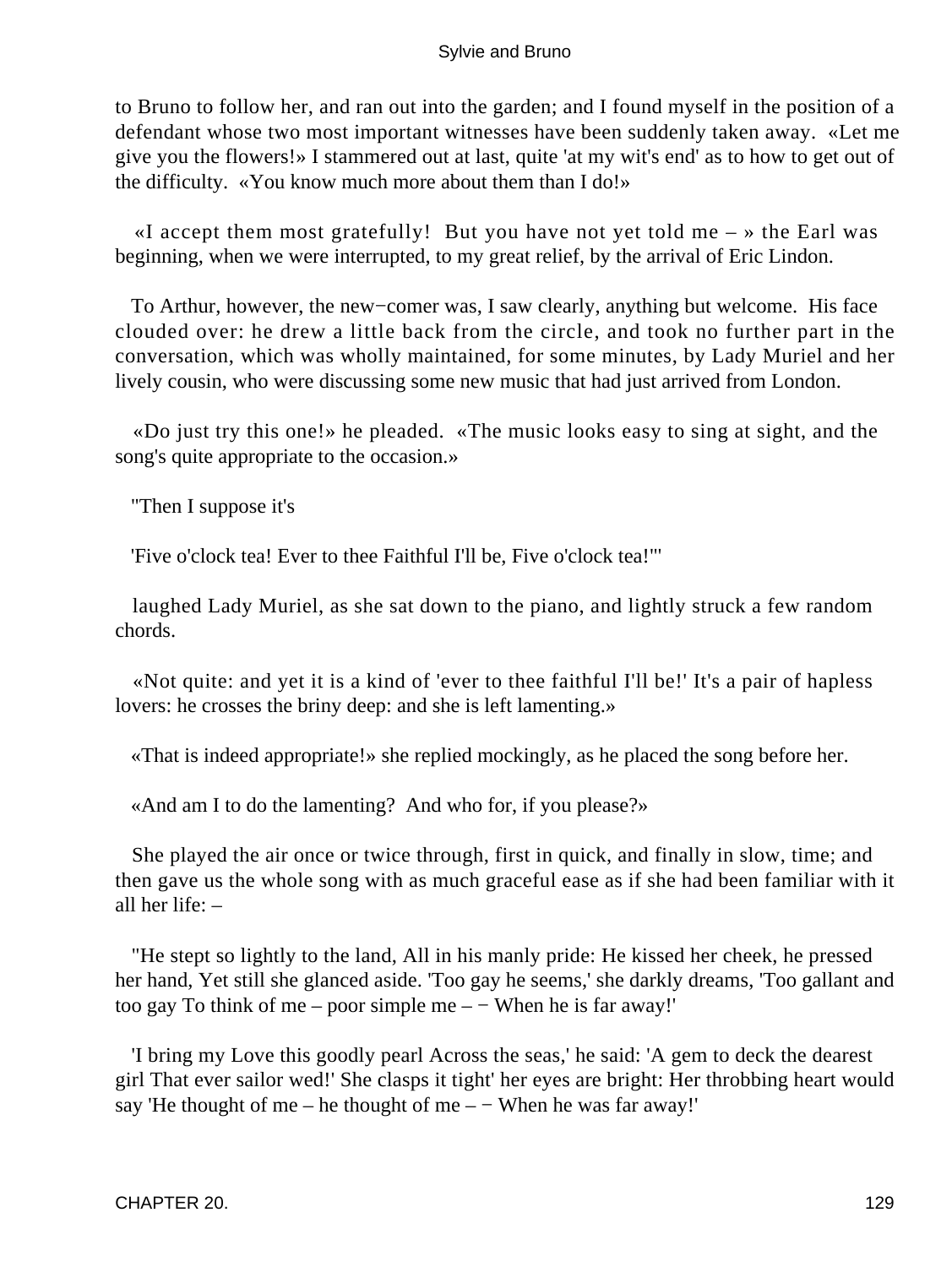The ship has sailed into the West: Her ocean−bird is flown: A dull dead pain is in her breast, And she is weak and lone: Yet there's a smile upon her face, A smile that seems to say 'He'll think of me he'll think of me – – When he is far away!

 'Though waters wide between us glide, Our lives are warm and near: No distance parts two faithful hearts Two hearts that love so dear: And I will trust my sailor−lad, For ever and a day, To think of me – to think of me – – When he is far away!"

 The look of displeasure, which had begun to come over Arthur's face when the young Captain spoke of Love so lightly, faded away as the song proceeded, and he listened with evident delight. But his face darkened again when Eric demurely remarked «Don't you think 'my soldier−lad' would have fitted the tune just as well!»

 «Why, so it would!» Lady Muriel gaily retorted. «Soldiers, sailors, tinkers, tailors, what a lot of words would fit in! I think 'my tinker−lad sounds best. Don't you?»

 To spare my friend further pain, I rose to go, just as the Earl was beginning to repeat his particularly embarrassing question about the flowers.

"You have not yet – '

 «Yes, I've had some tea, thank you!» I hastily interrupted him. «And now we really must be going. Good evening, Lady Muriel!» And we made our adieux, and escaped, while the Earl was still absorbed in examining the mysterious bouquet.

 Lady Muriel accompanied us to the door. «You couldn't have given my father a more acceptable present!» she said, warmly. "He is so passionately fond of Botany. I'm afraid I know nothing of the theory of it, but I keep his Hortus Siccus in order. I must get some sheets of blotting−paper, and dry these new treasures for him before they fade.

«That won't be no good at all!» said Bruno, who was waiting for us in the garden.

«Why won't it?» said I. "You know I had to give the flowers, to stop questions?

 «Yes, it ca'n't be helped,» said Sylvie: «but they will be sorry when they find them gone!»

«But how will they go?»

 «Well, I don't know how. But they will go. The nosegay was only a Phlizz, you know. Bruno made it up.»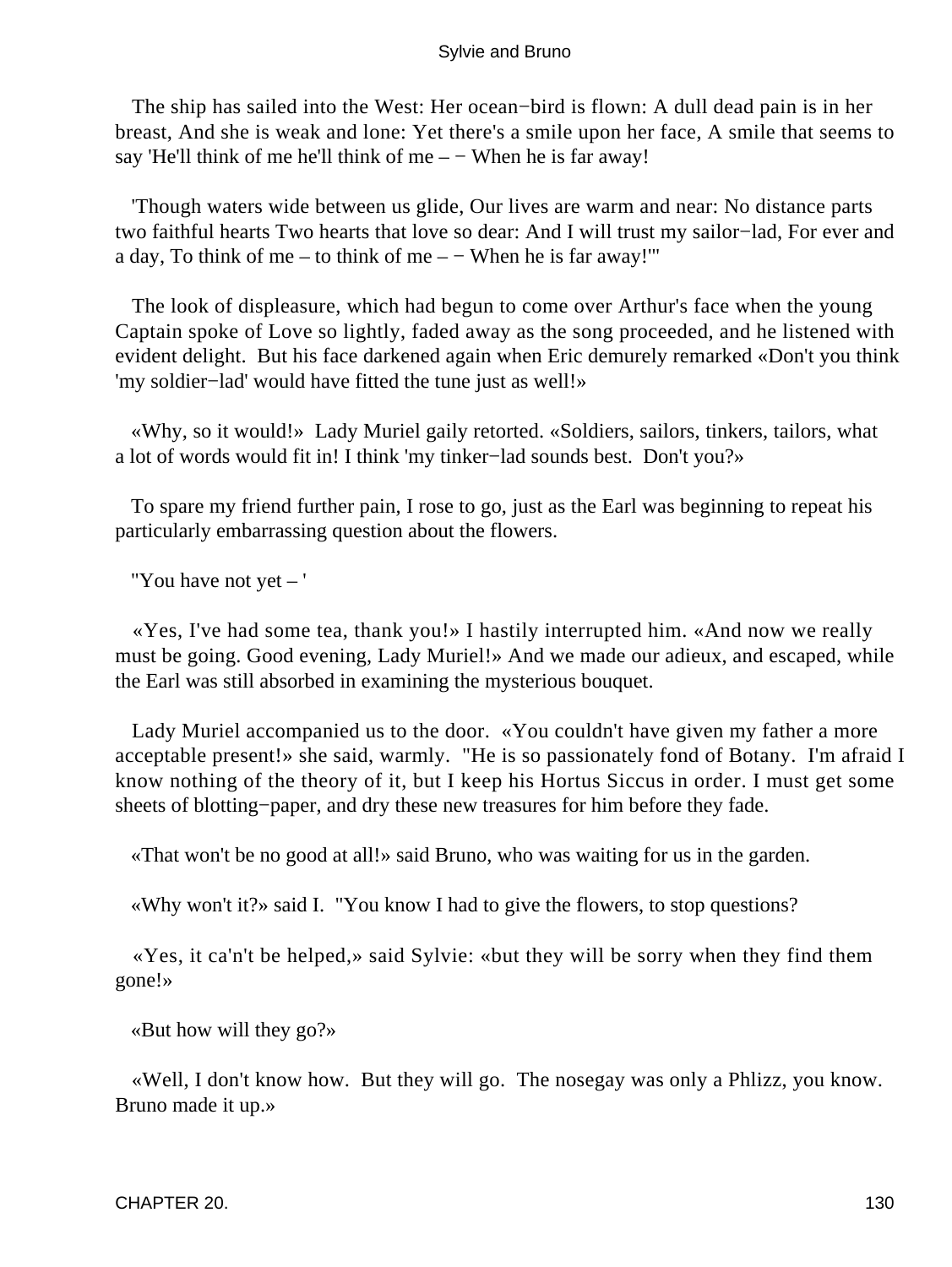These last words were in a whisper, as she evidently did not wish Arthur to hear. But of this there seemed to be little risk: he hardly seemed to notice the children, but paced on, silent and abstracted; and when, at the entrance to the wood, they bid us a hasty farewell and ran off, he seemed to wake out of a day−dream.

 The bouquet vanished, as Sylvie had predicted; and when, a day or two afterwards, Arthur and I once more visited the Hall, we found the Earl and his daughter, with the old housekeeper, out in the garden, examining the fastenings of the drawing−room window.

 «We are holding an Inquest,» Lady Muriel said, advancing to meet us: «and we admit you, as Accessories before the Fact, to tell us all you know about those flowers.»

 «The Accessories before the Fact decline to answer any questions,» I gravely replied. «And they reserve their defence.»

 «Well then, turn Queen's Evidence, please! The flowers have disappeared in the night,» she went on, turning to Arthur, «and we are quite sure no one in the house has meddled with them. Somebody must have entered by the window  $-\infty$ 

«But the fastenings have not been tampered with,» said the Earl.

«It must have been while you were dining, my Lady,» said the housekeeper.

 «That was it, said the Earl. »The thief must have seen you bring the flowers,« turning to me, »and have noticed that you did not take them away. And he must have known their great value – they are simply priceless!" he exclaimed, in sudden excitement.

«And you never told us how you got them!» said Lady Muriel.

«Some day,» I stammered, «I may be free to tell you. Just now, would you excuse me?»

The Earl looked disappointed, but kindly said «Very well, we will ask no questions.»

[Image...Five o'clock tea]

 «But we consider you a very bad Queen's Evidence,» Lady Muriel added playfully, as we entered the arbour. «We pronounce you to be an accomplice: and we sentence you to solitary confinement, and to be fed on bread and butter. Do you take sugar?»

 «It is disquieting, certainly,» she resumed, when all 'creature−comforts' had been duly supplied, «to find that the house has been entered by a thief in this out−of−the−way place. If only the flowers had been eatables, one might have suspected a thief of quite another shape  $\rightarrow$ 

CHAPTER 20. 131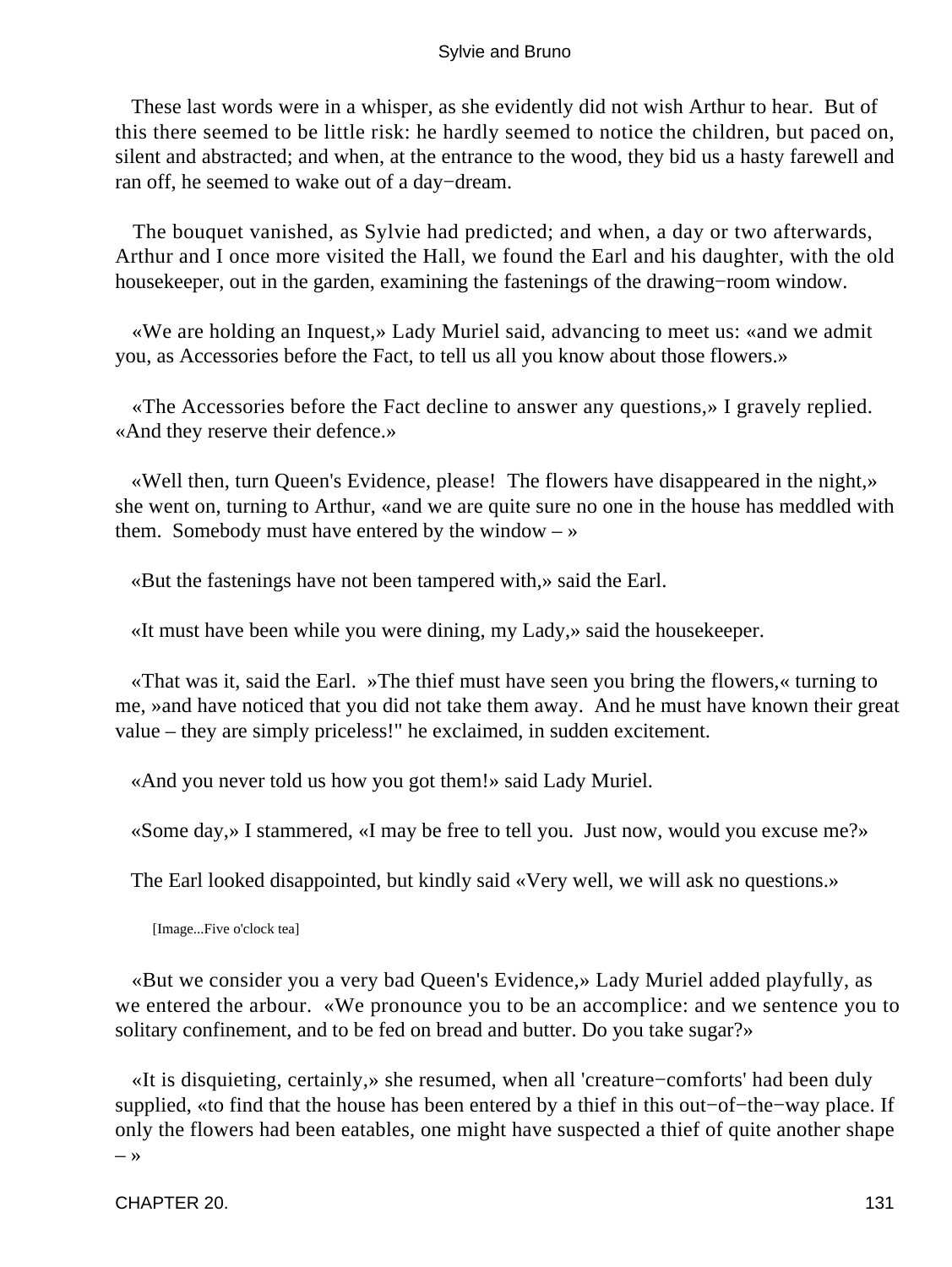«You mean that universal explanation for all mysterious disappearances, 'the cat did it'?» said Arthur.

 «Yes,» she replied. «What a convenient thing it would be if all thieves had the same shape! It's so confusing to have some of them quadrupeds and others bipeds!»

 «It has occurred to me,» said Arthur, «as a curious problem in Teleology – the Science of Final Causes,» he added, in answer to an enquiring look from Lady Muriel.

«And a Final Cause is  $-$  ?»

 «Well, suppose we say – the last of a series of connected events – each of the series being the cause of the next – for whose sake the first event takes place.»

 «But the last event is practically an effect of the first, isn't it? And yet you call it a cause of it!»

 Arthur pondered a moment. «The words are rather confusing, I grant you,» he said. «Will this do? The last event is an effect of the first: but the necessity for that event is a cause of the necessity for the first.»

«That seems clear enough,» said Lady Muriel. «Now let us have the problem.»

 «It's merely this. What object can we imagine in the arrangement by which each different size (roughly speaking) of living creatures has its special shape? For instance, the human race has one kind of shape – bipeds. Another set, ranging from the lion to the mouse, are quadrupeds. Go down a step or two further, and you come to insects with six legs – hexapods – a beautiful name, is it not? But beauty, in our sense of the word, seems to diminish as we go down: the creature becomes more – I won't say 'ugly' of any of God's creatures – more uncouth. And, when we take the microscope, and go a few steps lower still, we come upon animalculae, terribly uncouth, and with a terrible number of legs!»

 «The other alternative,» said the Earl, «would be a diminuendo series of repetitions of the same type. Never mind the monotony of it: let's see how it would work in other ways. Begin with the race of men, and the creatures they require: let us say horses, cattle, sheep, and dogs we don't exactly require frogs and spiders, do we, Muriel?»

 Lady Muriel shuddered perceptibly: it was evidently a painful subject. «We can dispense with them,» she said gravely.

«Well, then we'll have a second race of men, half−a−yard high – »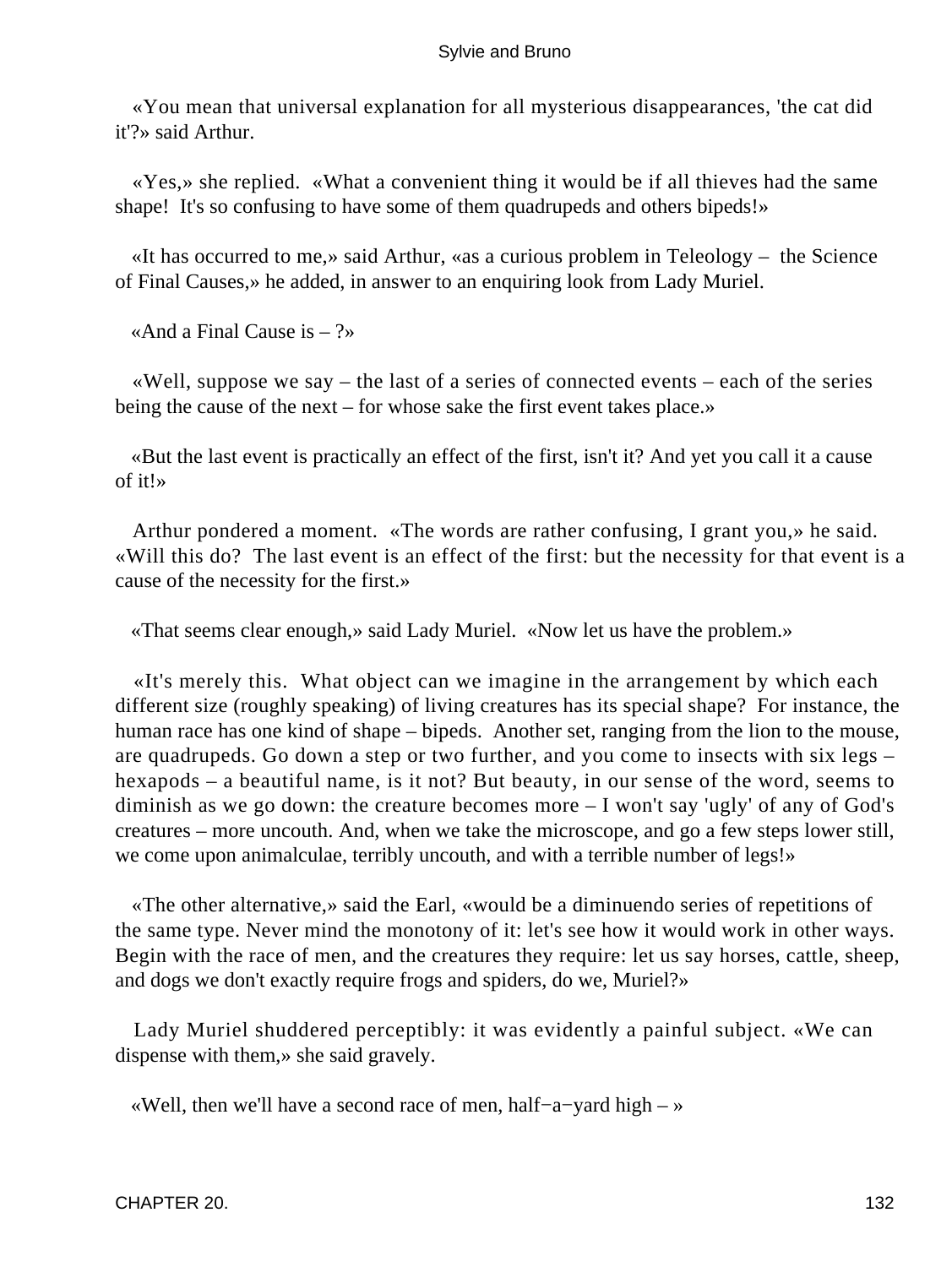« – who would have one source of exquisite enjoyment, not possessed by ordinary men!» Arthur interrupted.

«What source?» said the Earl.

 «Why, the grandeur of scenery! Surely the grandeur of a mountain, to me, depends on its size, relative to me? Double the height of the mountain, and of course it's twice as grand. Halve my height, and you produce the same effect.»

 «Happy, happy, happy Small!» Lady Muriel murmured rapturously. «None but the Short, none but the Short, none but the Short enjoy the Tall!»

 «But let me go on,» said the Earl. «We'll have a third race of men, five inches high; a fourth race, an inch high  $-\infty$ 

«They couldn't eat common beef and mutton, I'm sure!» Lady Muriel interrupted.

«True, my child, I was forgetting. Each set must have its own cattle and sheep.»

 «And its own vegetation,» I added. «What could a cow, an inch high, do with grass that waved far above its head?»

 «That is true. We must have a pasture within a pasture, so to speak. The common grass would serve our inch−high cows as a green forest of palms, while round the root of each tall stem would stretch a tiny carpet of microscopic grass. Yes, I think our scheme will work fairly well. And it would be very interesting, coming into contact with the races below us. What sweet little things the inch−high bull−dogs would be! I doubt if even Muriel would run away from one of them!»

 «Don't you think we ought to have a crescendo series, as well?» said Lady Muriel. "Only fancy being a hundred yards high!

One could use an elephant as a paper−weight, and a crocodile as a pair of scissors!"

 «And would you have races of different sizes communicate with one another?» I enquired. «Would they make war on one another, for instance, or enter into treaties?»

 «War we must exclude, I think. When you could crush a whole nation with one blow of your fist, you couldn't conduct war on equal terms. But anything, involving a collision of minds only, would be possible in our ideal world – for of course we must allow mental powers to all, irrespective of size. »Perhaps the fairest rule would be that, the smaller the race, the greater should be its intellectual development!"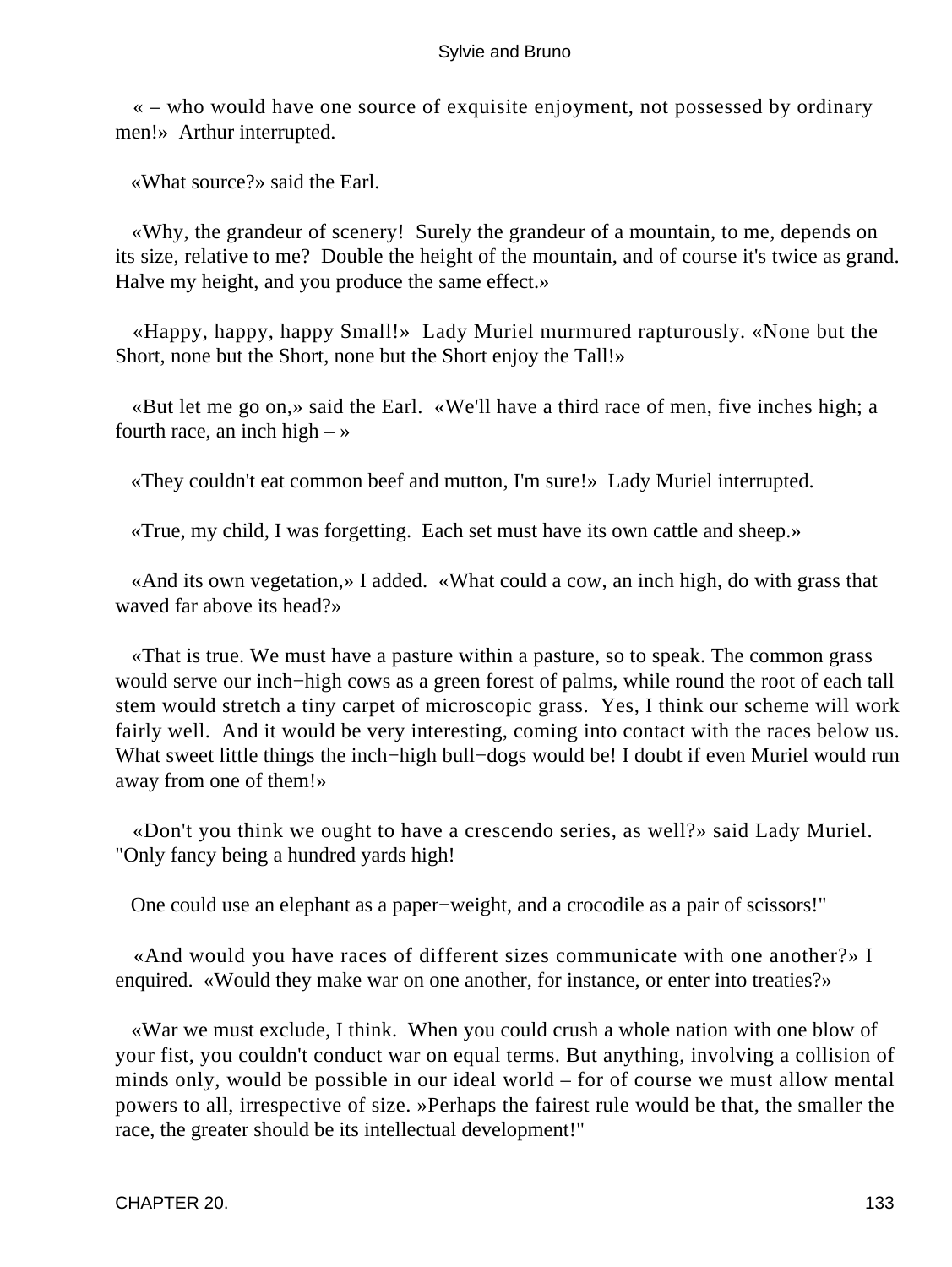«Do you mean to say,» said Lady Muriel, «that these manikins of an inch high are to argue with me?»

 «Surely, surely!» said the Earl. «An argument doesn't depend for its logical force on the size of the creature that utters it!»

 She tossed her head indignantly. «I would not argue with any man less than six inches high!» she cried. «I'd make him work!»

«What at?» said Arthur, listening to all this nonsense with an amused smile.

«Embroidery!» she readily replied. «What lovely embroidery they would do!»

 «Yet, if they did it wrong,» I said, «you couldn't argue the question. I don't know why: but I agree that it couldn't be done.»

«The reason is,» said Lady Muriel, «one couldn't sacrifice one's dignity so far.»

 «Of course one couldn't!» echoed Arthur. «Any more than one could argue with a potato. It would be altogether – excuse the ancient pun – infra dig.!»

«I doubt it,» said I. «Even a pun doesn't quite convince me.»

«Well, if that is not the reason,» said Lady Muriel, «what reason would you give?»

 I tried hard to understand the meaning of this question: but the persistent humming of the bees confused me, and there was a drowsiness in the air that made every thought stop and go to sleep before it had got well thought out: so all I could say was «That must depend on the weight of the potato.»

 I felt the remark was not so sensible as I should have liked it to be. But Lady Muriel seemed to take it quite as a matter of course. «In that case – » she began, but suddenly started, and turned away to listen. «Don't you hear him?» she said. «He's crying. We must go to him, somehow.»

And I said to myself "That's very strange.

 I quite thought it was Lady Muriel talking to me. Why, it's Sylvie all the while!« And I made another great effort to say something that should have some meaning in it. »Is it about the potato?"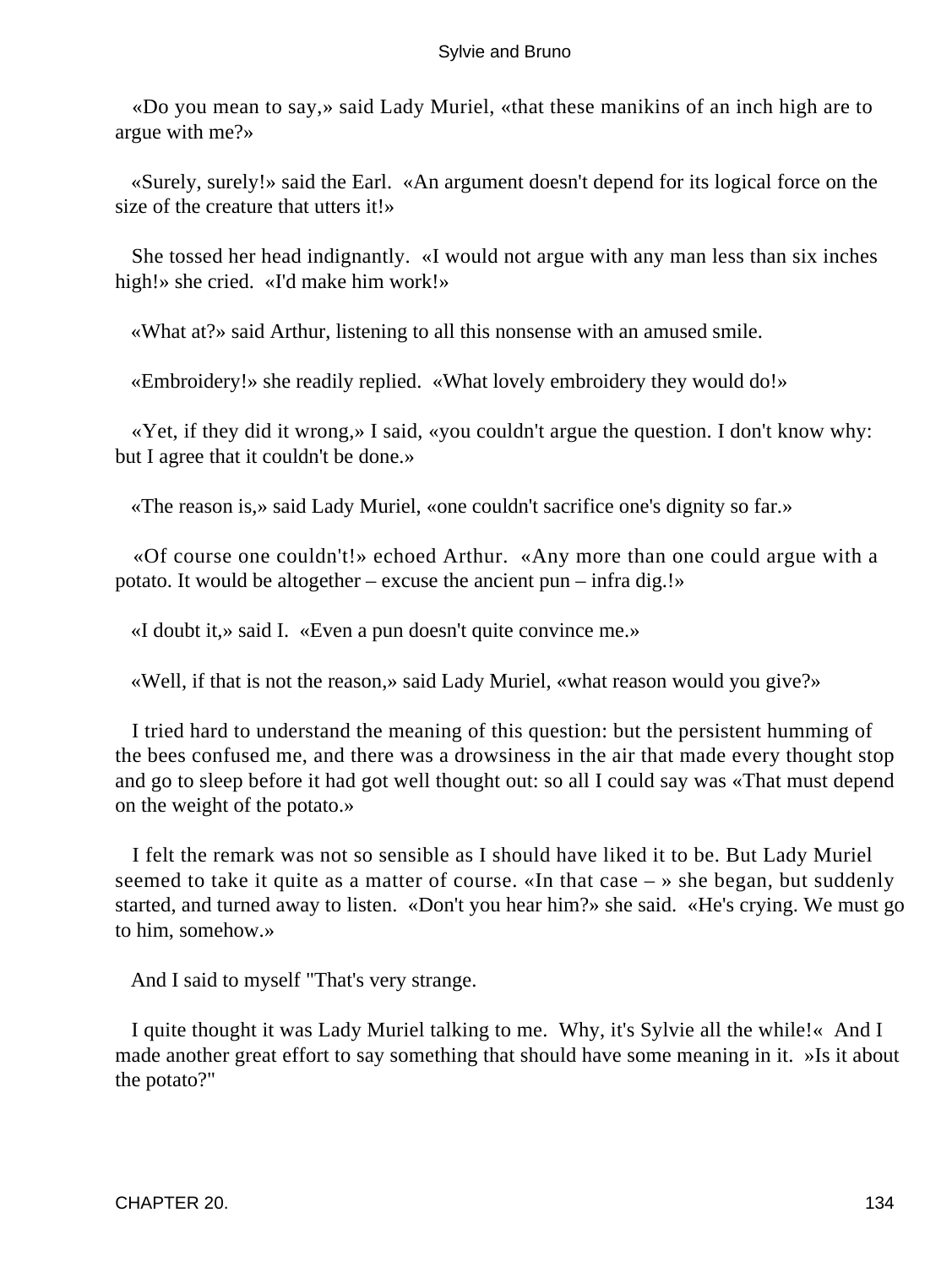# **[CHAPTER 21.](#page-178-0)**

# *T*HROUGH **THE IVORY DOOR.**

 «I don't know,» said Sylvie. «Hush! I must think. I could go to him, by myself, well enough. But I want you to come too.»

«Let me go with you,» I pleaded. «I can walk as fast as you can, I'm sure.»

 Sylvie laughed merrily. «What nonsense!» she cried. «Why, you ca'n't walk a bit! You're lying quite flat on your back! You don't understand these things.»

 «I can walk as well as you can,» I repeated. And I tried my best to walk a few steps: but the ground slipped away backwards, quite as fast as I could walk, so that I made no progress at all. Sylvie laughed again.

 «There, I told you so! You've no idea how funny you look, moving your feet about in the air, as if you were walking! Wait a bit. I'll ask the Professor what we'd better do.» And she knocked at his study−door.

 The door opened, and the Professor looked out. «What's that crying I heard just now?» he asked. «Is it a human animal?»

«It's a boy,» Sylvie said.

«I'm afraid you've been teasing him?»

 «No, indeed I haven't!» Sylvie said, very earnestly. «I never tease him!» «Well, I must ask the Other Professor about it.» He went back into the study, and we heard him whispering «small human animal – says she hasn't been teasing him – the kind that's called Boy –  $\rightarrow$ 

«Ask her which Boy,» said a new voice. The Professor came out again.

«Which Boy is it that you haven't been teasing?»

 Sylvie looked at me with twinkling eyes. «You dear old thing!» she exclaimed, standing on tiptoe to kiss him, while he gravely stooped to receive the salute. «How you do puzzle me! Why, there are several boys I haven't been teasing!»

The Professor returned to his friend: and this time the voice said «Tell her to bring them

CHAPTER 21. 135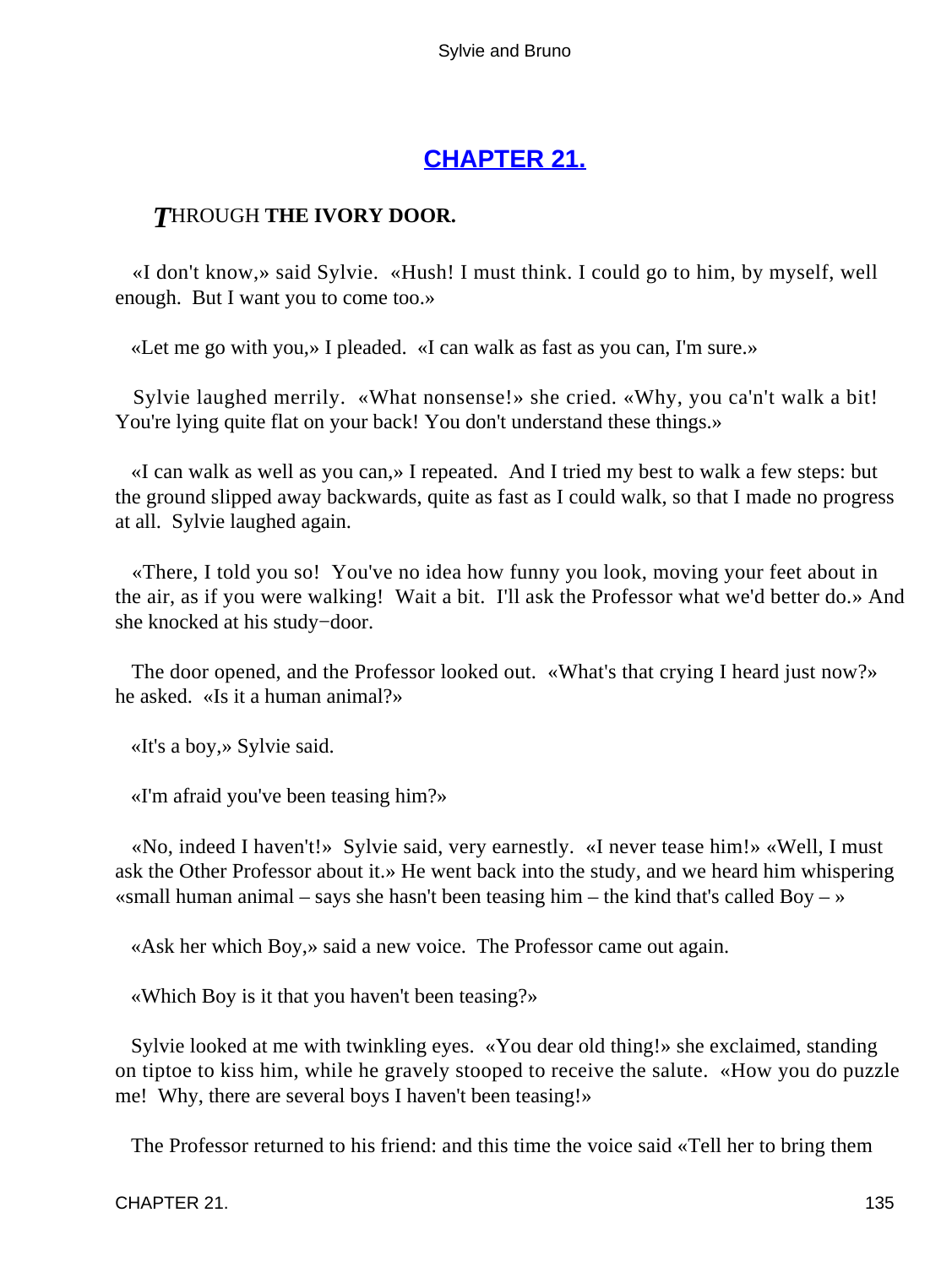here – all of them!»

 «I ca'n't, and I won't! »Sylvie exclaimed, the moment he reappeared. «It's Bruno that's crying: and he's my brother: and, please, we both want to go: he ca'n't walk, you know: he's – he's dreaming, you know» (this in a whisper, for fear of hurting my feelings). «Do let's go through the Ivory Door!»

 «I'll ask him,» said the Professor, disappearing again. He returned directly. «He says you may. Follow me, and walk on tip−toe.»

 The difficulty with me would have been, just then, not to walk on tip−toe. It seemed very hard to reach down far enough to just touch the floor, as Sylvie led me through the study.

 The Professor went before us to unlock the Ivory Door. I had just time to glance at the Other Professor, who was sitting reading, with his back to us, before the Professor showed us out through the door, and locked it behind us. Bruno was standing with his hands over his face, crying bitterly.

[Image...'What's the matter, darling?']

«What's the matter, darling?» said Sylvie, with her arms round his neck.

«Hurted mine self welly much!» sobbed the poor little fellow.

«I'm so sorry, darling! How ever did you manage to hurt yourself so?»

 «Course I managed it!» said Bruno, laughing through his tears. «Doos oo think nobody else but oo ca'n't manage things?»

 Matters were looking distinctly brighter, now Bruno had begun to argue. «Come, let's hear all about it!» I said.

«My foot took it into its head to  $\sin y - \sin y$  Bruno began.

«A foot hasn't got a head!» Sylvie put in, but all in vain.

 «I slipted down the bank. And I tripted over a stone. And the stone hurted my foot! And I trod on a Bee. And the Bee stinged my finger!» Poor Bruno sobbed again. The complete list of woes was too much for his feelings. «And it knewed I didn't mean to trod on it!» he added, as the climax.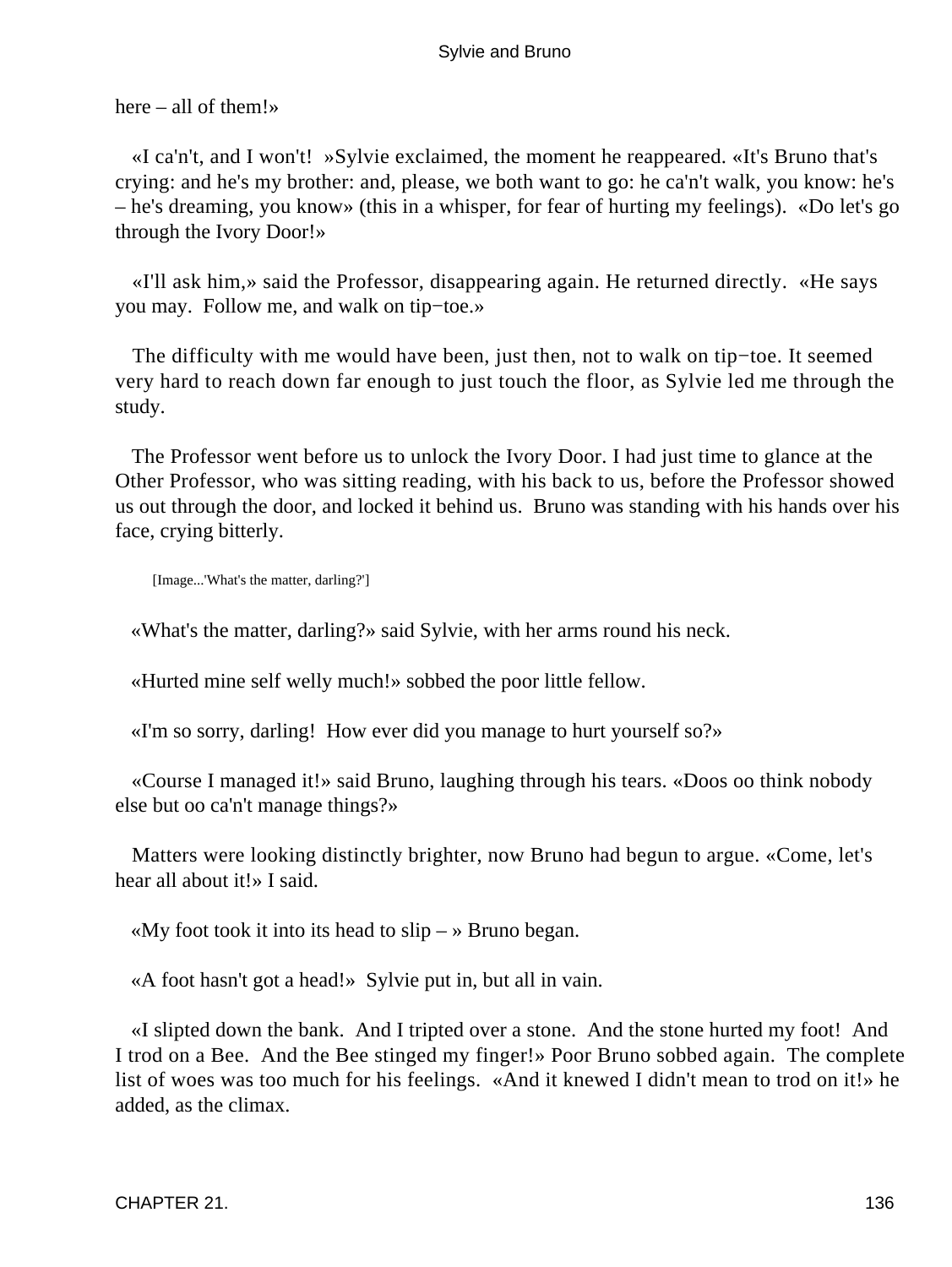«That Bee should be ashamed of itself!» I said severely, and Sylvie hugged and kissed the wounded hero till all tears were dried.

 «My finger's quite unstung now!» said Bruno. «Why doos there be stones? Mister Sir, doos oo know?»

 «They're good for something,» I said: «even if we don't know what. What's the good of dandelions, now?»

 «Dindledums?» said Bruno. «Oh, they're ever so pretty! And stones aren't pretty, one bit. Would oo like some dindledums, Mister Sir?»

 «Bruno!» Sylvie murmured reproachfully. «You mustn't say 'Mister' and 'Sir,' both at once! Remember what I told you!»

 «You telled me I were to say Mister' when I spoked about him, and I were to say 'Sir' when I spoked to him!»

«Well, you're not doing both, you know.»

 «Ah, but I is doing bofe, Miss Praticular!» Bruno exclaimed triumphantly. «I wishted to speak about the Gemplun – and I wishted to speak to the Gemplun. So a course I said 'Mister Sir'!»

«That's all right, Bruno,» I said.

«Course it's all right!» said Bruno. «Sylvie just knows nuffin at all!»

 «There never was an impertinenter boy!» said Sylvie, frowning till her bright eyes were nearly invisible.

 «And there never was an ignoranter girl!» retorted Bruno. «Come along and pick some dindledums. That's all she's fit for!» he added in a very loud whisper to me.

«But why do you say 'Dindledums,' Bruno? Dandelions is the right word.»

«It's because he jumps about so,» Sylvie said, laughing.

 «Yes, that's it,» Bruno assented. «Sylvie tells me the words, and then, when I jump about, they get shooken up in my head – till they're all froth!»

 I expressed myself as perfectly satisfied with this explanation. «But aren't you going to pick me any dindledums, after all?»

CHAPTER 21. 137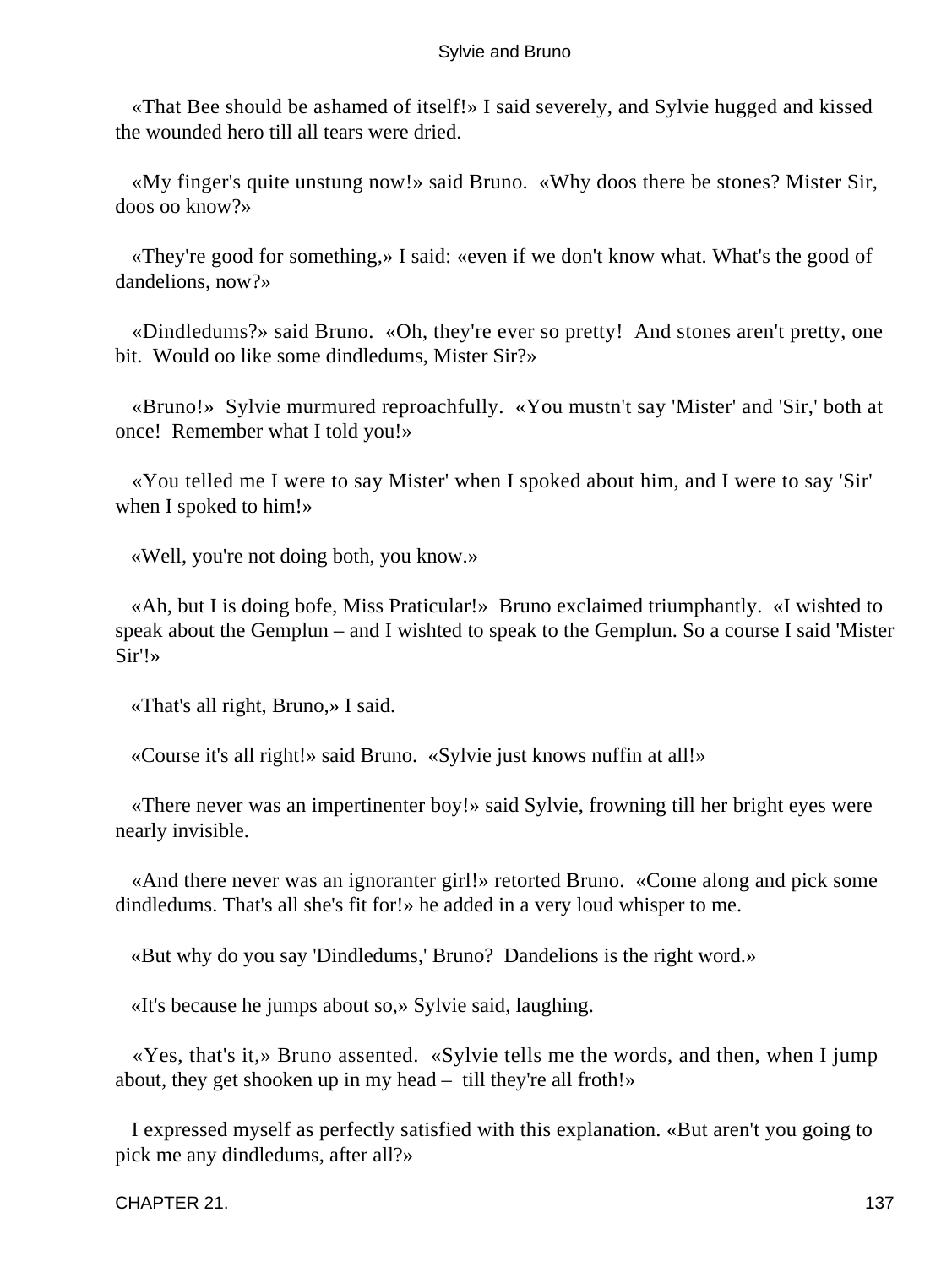«Course we will!» cried Bruno. «Come along, Sylvie!» And the happy children raced away, bounding over the turf with the fleetness and grace of young antelopes.

«Then you didn't find your way back to Outland?» I said to the Professor.

 «Oh yes, I did!» he replied, «We never got to Queer Street; but I found another way. I've been backwards and forwards several times since then. I had to be present at the Election, you know, as the author of the new Money−act. The Emperor was so kind as to wish that I should have the credit of it. 'Let come what come may,' (I remember the very words of the Imperial Speech) 'if it should turn out that the Warden is alive, you will bear witness that the change in the coinage is the Professor's doing, not mine!' I never was so glorified in my life, before!» Tears trickled down his cheeks at the recollection, which apparently was not wholly a pleasant one.

«Is the Warden supposed to be dead?»

 «Well, it's supposed so: but, mind you, I don't believe it! The evidence is very weak – mere hear−say. A wandering Jester, with a Dancing−Bear (they found their way into the Palace, one day) has been telling people he comes from Fairyland, and that the Warden died there. I wanted the Vice−Warden to question him, but, most unluckily, he and my Lady were always out walking when the Jester came round. Yes, the Warden's supposed to be dead!» And more tears trickled down the old man's cheeks.

«But what is the new Money−Act?»

 The Professor brightened up again. «The Emperor started the thing,» he said. «He wanted to make everybody in Outland twice as rich as he was before just to make the new Government popular. Only there wasn't nearly enough money in the Treasury to do it. So I suggested that he might do it by doubling the value of every coin and bank−note in Outland. It's the simplest thing possible. I wonder nobody ever thought of it before! And you never saw such universal joy. The shops are full from morning to night. Everybody's buying everything!»

«And how was the glorifying done?»

 A sudden gloom overcast the Professor's jolly face. «They did it as I went home after the Election,» he mournfully replied. «It was kindly meant but I didn't like it! They waved flags all round me till I was nearly blind: and they rang bells till I was nearly deaf: and they strewed the road so thick with flowers that I lost my way!» And the poor old man sighed deeply.

«How far is it to Outland?» I asked, to change the subject.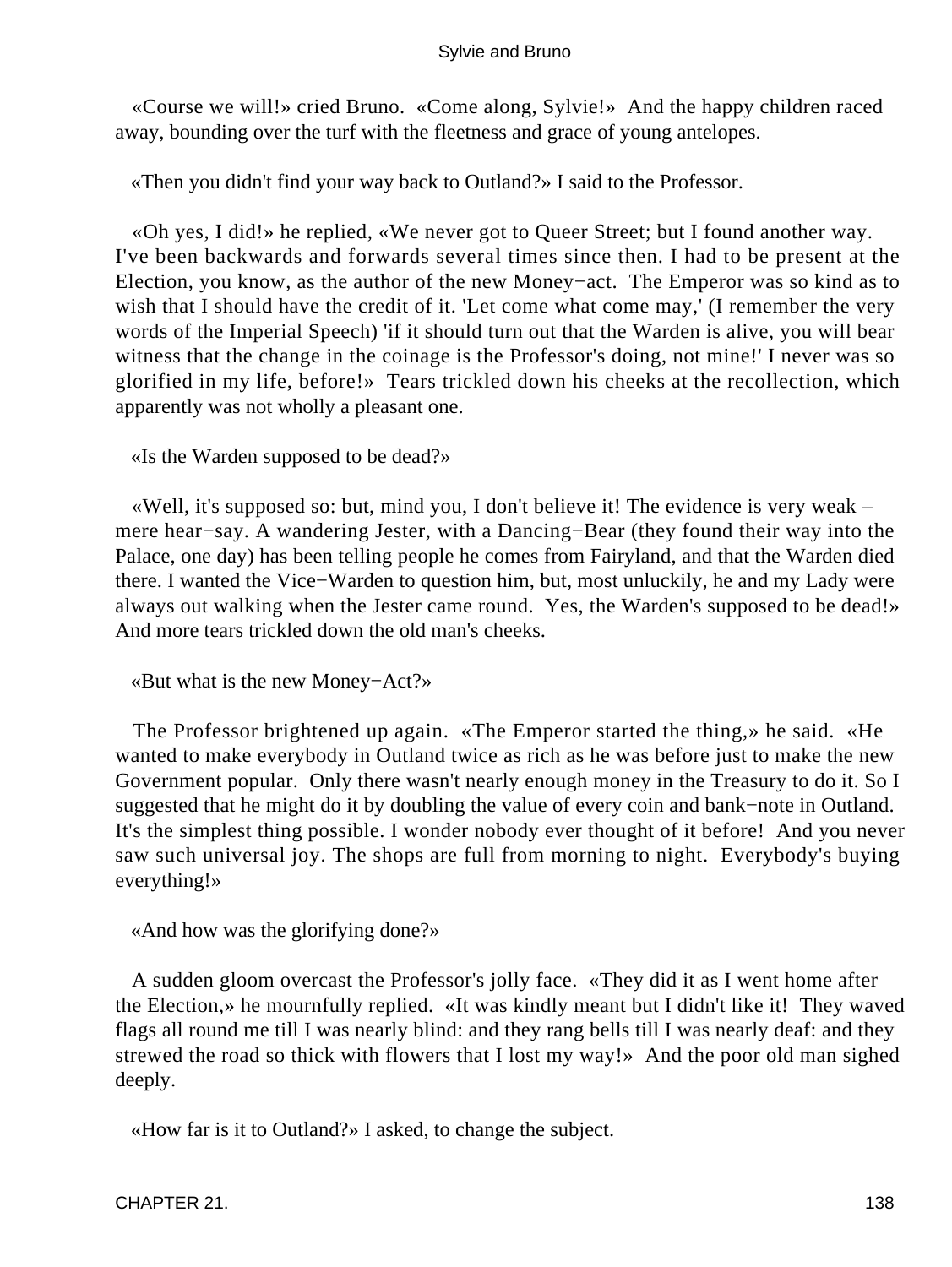«About five days' march. But one must go back – occasionally. You see, as Court−Professor, I have to be always in attendance on Prince Uggug. The Empress would be very angry if I left him, even for an hour.»

«But surely, every time you come here, you are absent ten days, at least?»

 «Oh, more than that!» the Professor exclaimed. «A fortnight, sometimes. But of course I keep a memorandum of the exact time when I started, so that I can put the Court−time back to the very moment!» «Excuse me,» I said. «I don't understand.»

 Silently the Professor drew front his pocket a square gold watch, with six or eight hands, and held it out for my inspection. «This,» he began, «is an Outlandish Watch – »

«So I should have thought.»

 « – which has the peculiar property that, instead of its going with the time, the time goes with it. I trust you understand me now?»

«Hardly,» I said.

 «Permit me to explain. So long as it is let alone, it takes its own course. Time has no effect upon it.»

«I have known such watches,» I remarked.

 «It goes, of course, at the usual rate. Only the time has to go with it. Hence, if I move the hands, I change the time. To move them forwards, in advance of the true time, is impossible: but I can move them as much as a month backwards – −that is the limit. And then you have the events all over again – with any alterations experience may suggest.»

 «What a blessing such a watch would be,» I thought, «in real life! To be able to unsay some heedless word – to undo some reckless deed! Might I see the thing done?»

 «With pleasure!» said the good natured Professor. «When I move this hand back to here,» pointing out the place, «History goes back fifteen minutes!»

Trembling with excitement, I watched him push the hand round as he described.

«Hurted mine self welly much!»

 Shrilly and suddenly the words rang in my ears, and, more startled than I cared to show, I turned to look for the speaker.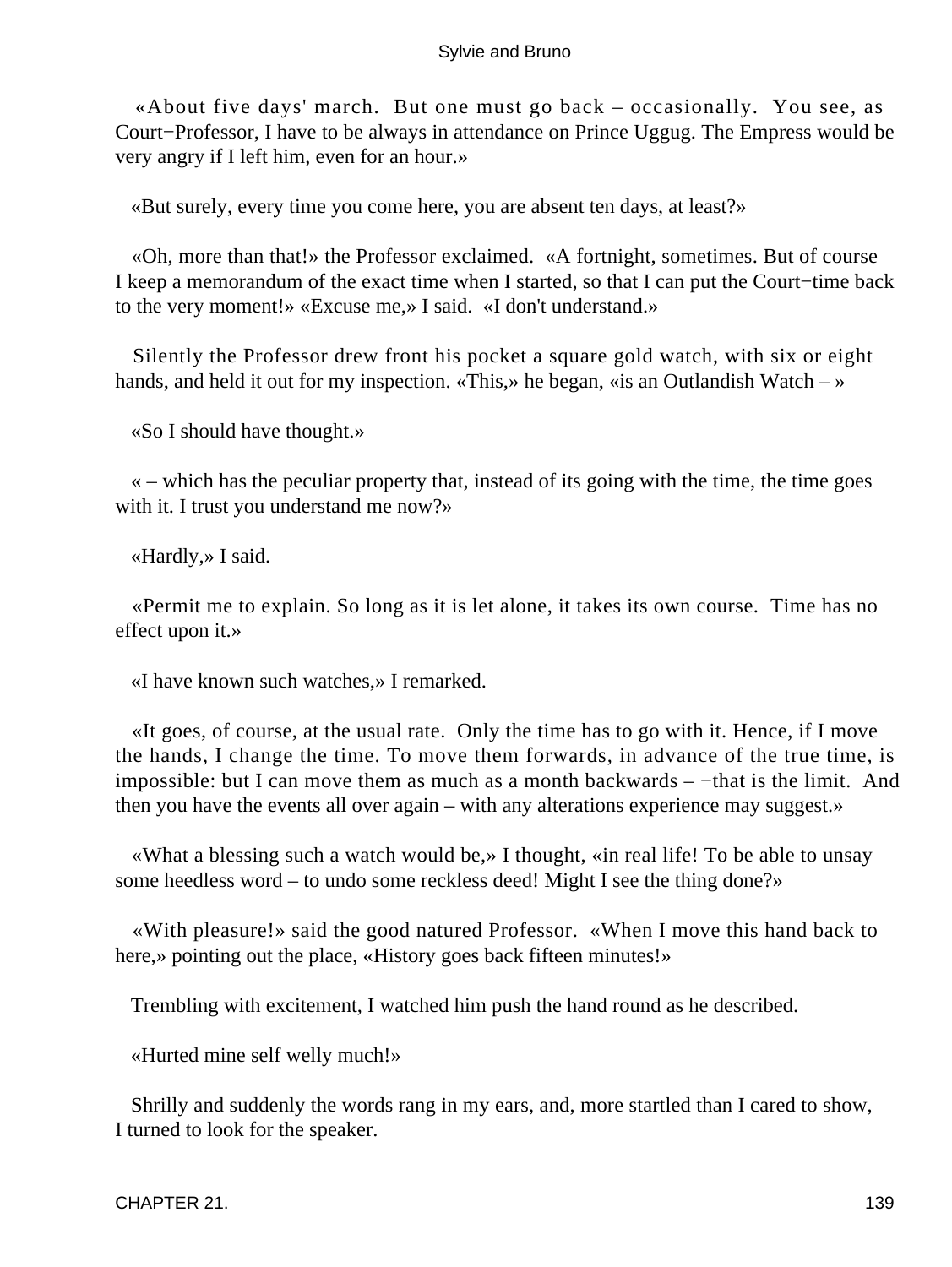Yes! There was Bruno, standing with the tears running down his cheeks, just as I had seen him a quarter of an hour ago; and there was Sylvie with her arms round his neck!

 I had not the heart to make the dear little fellow go through his troubles a second time, so hastily begged the Professor to push the hands round into their former position. In a moment Sylvie and Bruno were gone again, and I could just see them in the far distance, picking 'dindledums.'

«Wonderful, indeed!» I exclaimed.

 «It has another property, yet more wonderful,» said the Professor. «You see this little peg? That is called the 'Reversal Peg.' If you push it in, the events of the next hour happen in the reverse order. Do not try it now. I will lend you the Watch for a few days, and you can amuse yourself with experiments.»

 «Thank you very much!» I said as he gave me the Watch. «I'll take the greatest care of it – why, here are the children again!»

 «We could only but find six dindledums,» said Bruno, putting them into my hands, «'cause Sylvie said it were time to go back. And here's a big blackberry for ooself! We couldn't only find but two!»

«Thank you: it's very nice,» I said. And I suppose you ate the other, Bruno?"

«No, I didn't,» Bruno said, carelessly. «Aren't they pretty dindledums, Mister Sir?»

«Yes, very: but what makes you limp so, my child?»

 «Mine foot's come hurted again!» Bruno mournfully replied. And he sat down on the ground, and began nursing it.

 The Professor held his head between his hands – an attitude that I knew indicated distraction of mind. «Better rest a minute,» he said. «It may be better then – or it may be worse. If only I had some of my medicines here! I'm Court−Physician, you know,» he added, aside to me.

 «Shall I go and get you some blackberries, darling?» Sylvie whispered, with her arms round his neck; and she kissed away a tear that was trickling down his cheek.

 Bruno brightened up in a moment. «That are a good plan!» he exclaimed. «I thinks my foot would come quite unhurted, if I eated a blackberry – two or three blackberries – six or seven blackberries – »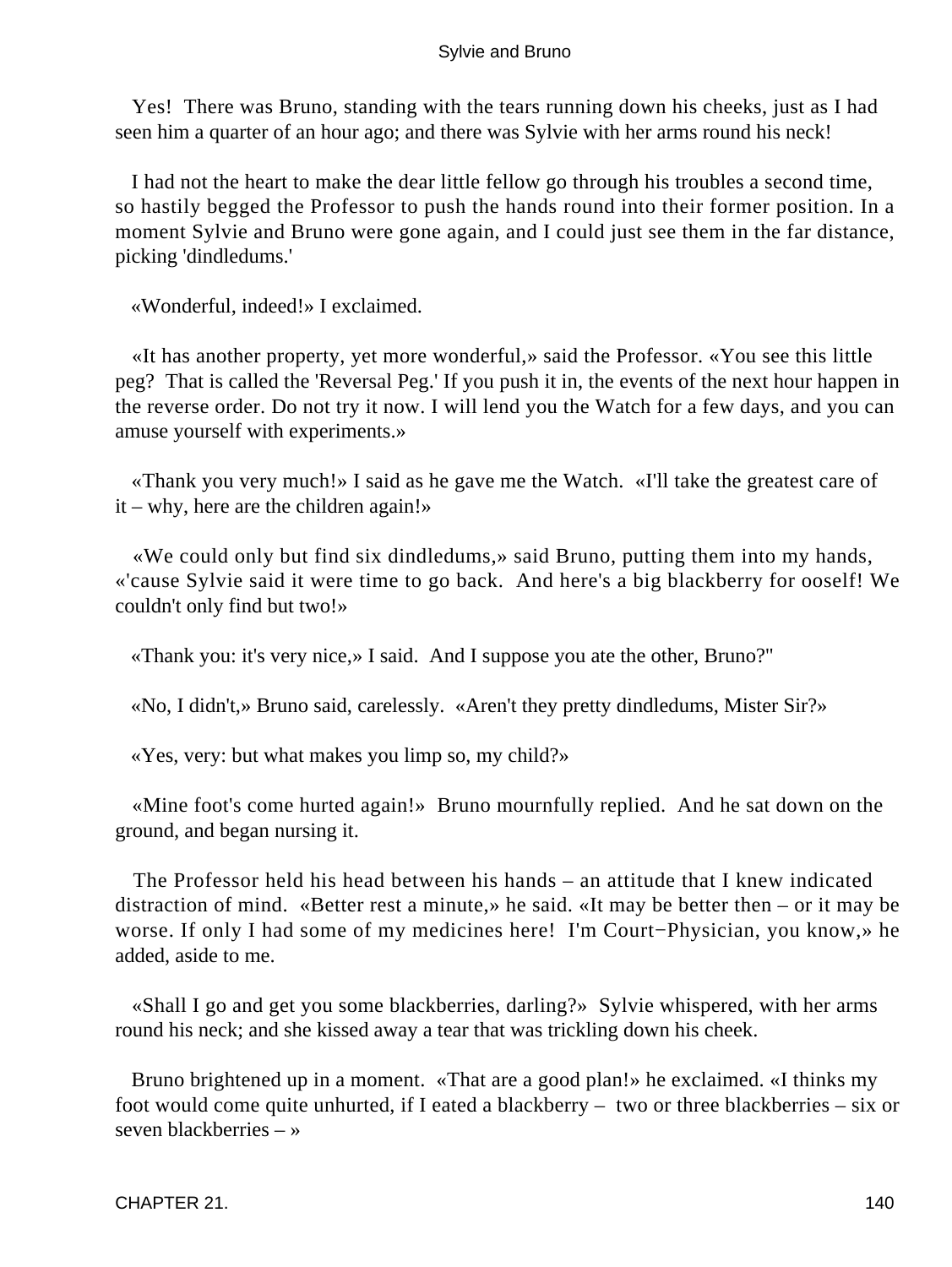Sylvie got up hastily. "I'd better go she said, aside to me, before he gets into the double figures!

Let me come and help you, I said. I can reach higher up than you can.

Yes, please, said Sylvie, putting her hand into mine: and we walked off together.

 Bruno loves blackberries, she said, as we paced slowly along by a tall hedge, that looked a promising place for them, and it was so sweet of him to make me eat the only one!

Oh, it was you that ate it, then? Bruno didn't seem to like to tell me about it.

 No; I saw that, said Sylvie. He's always afraid of being praised. But he made me eat it, really! I would much rather he – oh, what's that? And she clung to my hand, half−frightened, as we came in sight of a hare, lying on its side with legs stretched out just in the entrance to the wood.

It's a hare, my child. Perhaps it's asleep.

 No, it isn't asleep, Sylvie said, timidly going nearer to look at it: it's eyes are open. Is it – is it – her voice dropped to an awestruck whisper, is it dead, do you think?"

 «Yes, it's quite dead,» I said, after stooping to examine it. «Poor thing! I think it's been hunted to death. I know the harriers were out yesterday. But they haven't touched it. Perhaps they caught sight of another, and left it to die of fright and exhaustion.»

 «Hunted to death?» Sylvie repeated to herself, very slowly and sadly. «I thought hunting was a thing they played at like a game. Bruno and I hunt snails: but we never hurt them when we catch them!»

 «Sweet angel!» I thought. «How am I to get the idea of Sport into your innocent mind?» And as we stood, hand−in−hand, looking down at the dead hare, I tried to put the thing into such words as she could understand. «You know what fierce wild−beasts lions and tigers are?» Sylvie nodded. «Well, in some countries men have to kill them, to save their own lives, you know.»

«Yes,» said Sylvie: «if one tried to kill me, Bruno would kill it if he could.»

 «Well, and so the men – the hunters – get to enjoy it, you know: the running, and the fighting, and the shouting, and the danger.»

«Yes,» said Sylvie. «Bruno likes danger.»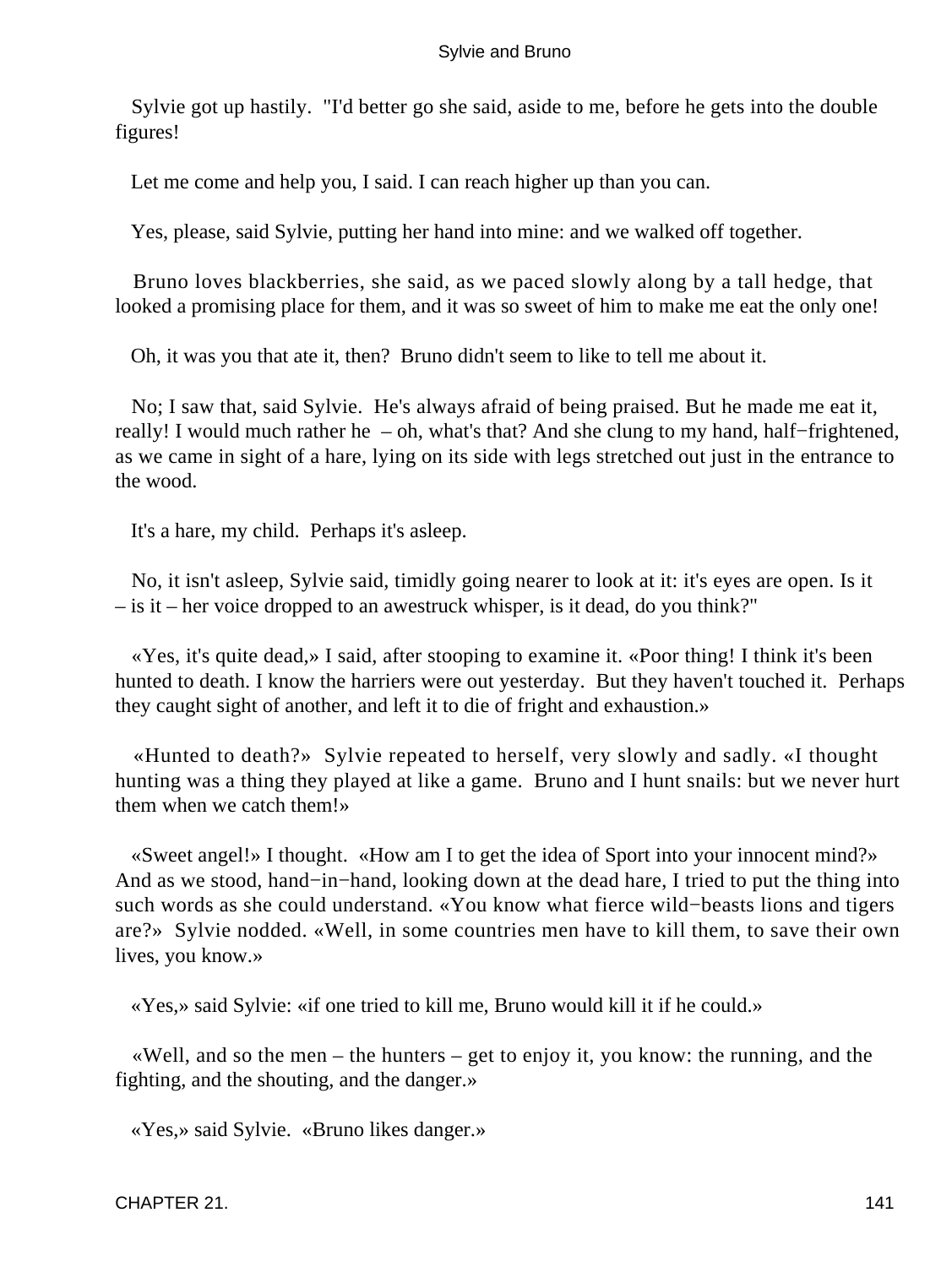«Well, but, in this country, there aren't any lions and tigers, loose: so they hunt other creatures, you see.» I hoped, but in vain, that this would satisfy her, and that she would ask no more questions.

 «They hunt foxes,» Sylvie said, thoughtfully. «And I think they kill them, too. Foxes are very fierce. I daresay men don't love them. Are hares fierce?»

«No,» I said. «A hare is a sweet, gentle, timid animal – almost as gentle as a lamb.»

«But, if men love hares, why – why – » her voice quivered, and her sweet eyes were brimming over with tears.

«I'm afraid they don't love them, dear child.»

«All children love them,» Sylvie said. «All ladies love them.»

«I'm afraid even ladies go to hunt them, sometimes.»

Sylvie shuddered. '«Oh, no, not ladies!' she earnestly pleaded. »Not Lady Muriel!"

 «No, she never does, I'm sure – but this is too sad a sight for you, dear. Let's try and find some  $-$  »

 But Sylvie was not satisfied yet. In a hushed, solemn tone, with bowed head and clasped hands, she put her final question. «Does GOD love hares?»

 «Yes!» I said. «I'm sure He does! He loves every living thing. Even sinful men. How much more the animals, that cannot sin!»

«I don't know what 'sin' means,» said Sylvie. And I didn't try to explain it.

 «Come, my child,» I said, trying to lead her away. «Wish good−bye to the poor hare, and come and look for blackberries.»

 «Good−bye, poor hare!» Sylvie obediently repeated, looking over her shoulder at it as we turned away. And then, all in a moment, her self−command gave way. Pulling her hand out of mine, she ran back to where the dead hare was lying, and flung herself down at its side in such an agony of grief as I could hardly have believed possible in so young a child.

 «Oh, my darling, my darling!» she moaned, over and over again. «And God meant your life to be so beautiful!»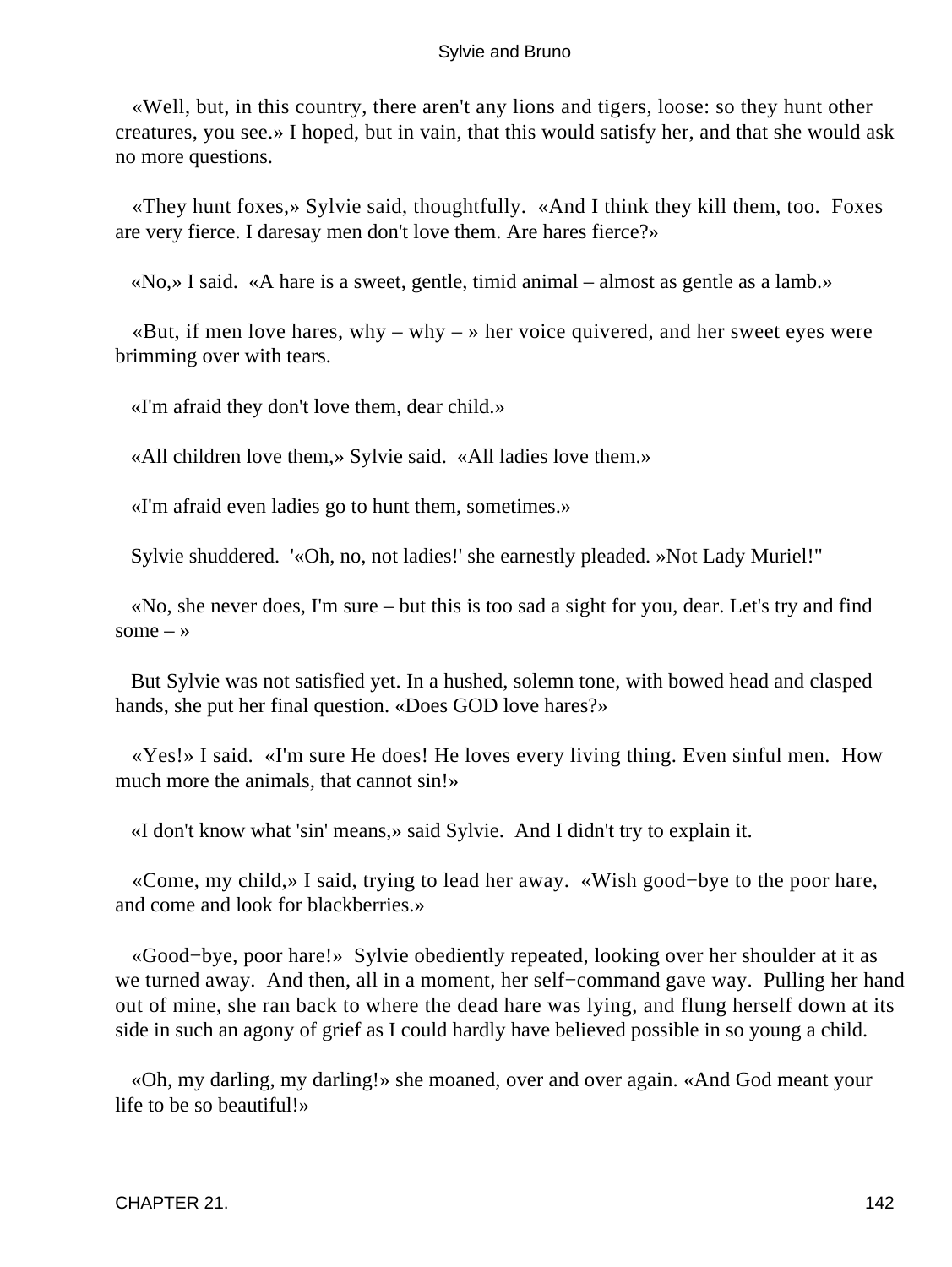Sometimes, but always keeping her face hidden on the ground, she would reach out one little hand, to stroke the poor dead thing, and then once more bury her face in her hands, and sob as if her heart would break. [Image...The dead hare]

 I was afraid she would really make herself ill: still I thought it best to let her weep away the first sharp agony of grief: and, after a few minutes, the sobbing gradually ceased, and Sylvie rose to her feet, and looked calmly at me, though tears were still streaming down her cheeks.

 I did not dare to speak again, just yet; but simply held out my hand to her, that we might quit the melancholy spot.

 Yes, I'll come now, she said. Very reverently she kneeled down, and kissed the dead hare; then rose and gave me her hand, and we moved on in silence.

 A child's sorrow is violent but short; and it was almost in her usual voice that she said after a minute «Oh stop stop! Here are some lovely blackberries!»

 We filled our hands with fruit and returned in all haste to where the Professor and Bruno were seated on a bank awaiting our return.

 Just before we came within hearing−distance Sylvie checked me. «Please don't tell Bruno about the hare!» she said.

Very well, my child. But why not?

 Tears again glittered in those sweet eyes and she turned her head away so that I could scarcely hear her reply. «He's – he's very fond of gentle creatures you know. And he'd – he'd be so sorry! I don't want him to be made sorry.»

 And your agony of sorrow is to count for nothing, then, sweet unselfish child! I thought to myself. But no more was said till we had reached our friends; and Bruno was far too much engrossed, in the feast we had brought him, to take any notice of Sylvie's unusually grave manner.

«I'm afraid it's getting rather late, Professor?» I said.

 «Yes, indeed,» said the Professor. «I must take you all through the Ivory Door again. You've stayed your full time.»

«Mightn't we stay a little longer!» pleaded Sylvie.

«Just one minute!» added Bruno.

CHAPTER 21. 143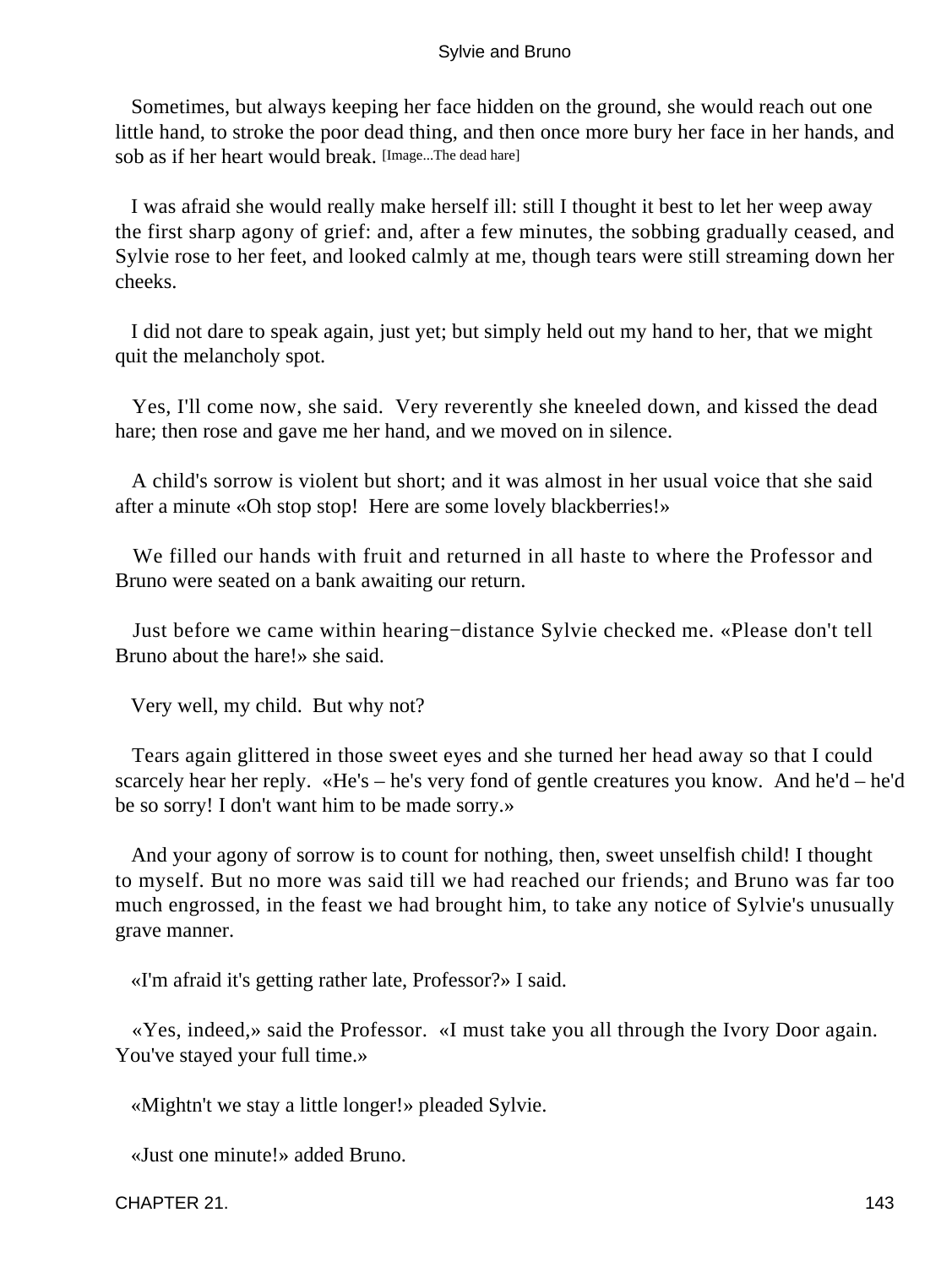But the Professor was unyielding. «It's a great privilege, coming through at all,» he said. «We must go now.» And we followed him obediently to the Ivory Door, which he threw open, and signed to me to go through first.

«You're coming too, aren't you?» I said to Sylvie.

«Yes,» she said: «but you won't see us after you've gone through.»

«But suppose I wait for you outside?» I asked, as I stepped through the doorway.

 «In that case,» said Sylvie, «I think the potato would be quite justified in asking your weight. I can quite imagine a really superior kidney−potato declining to argue with any one under fifteen stone!»

With a great effort I recovered the thread of my thoughts. «We lapse very quickly into nonsense!» I said.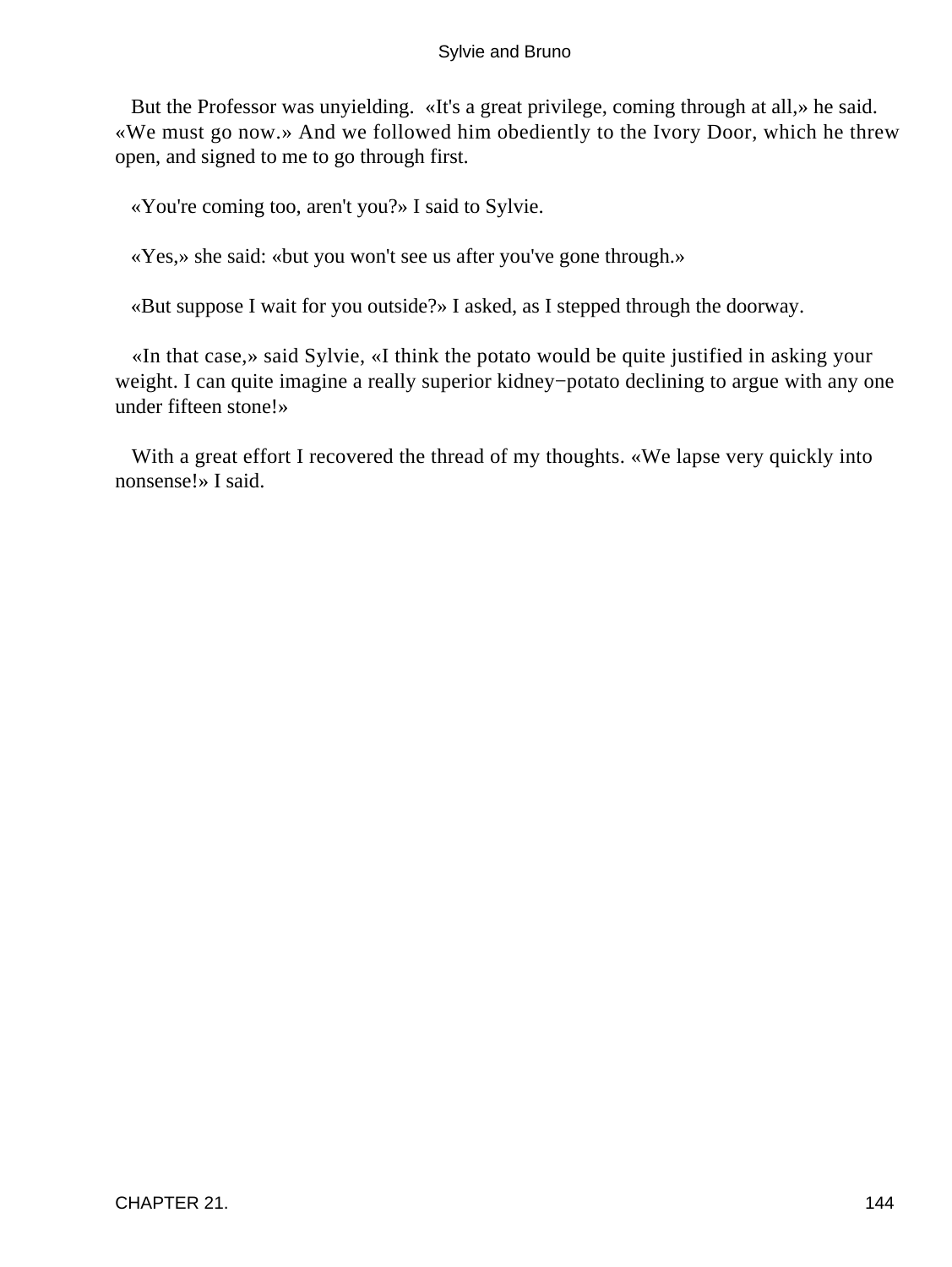## **[CHAPTER 22.](#page-178-0)**

### <span id="page-145-0"></span>*C*ROSSING **THE LINE.**

 «Let us lapse back again,» said Lady Muriel. «Take another cup of tea? I hope that's sound common sense?»

 «And all that strange adventure,» I thought, «has occupied the space of a single comma in Lady Muriel's speech! A single comma, for which grammarians tell us to 'count one'!» (I felt no doubt that the Professor had kindly put back the time for me, to the exact point at which I had gone to sleep.)

 When, a few minutes afterwards, we left the house, Arthur's first remark was certainly a strange one. «We've been there just twenty minutes,» he said, «and I've done nothing but listen to you and Lady Muriel talking: and yet, somehow, I feel exactly as if I had been talking with her for an hour at least!»

 And so he had been, I felt no doubt: only, as the time had been put back to the beginning of the tete−a−tete he referred to, the whole of it had passed into oblivion, if not into nothingness! But I valued my own reputation for sanity too highly to venture on explaining to him what had happened.

 For some cause, which I could not at the moment divine, Arthur was unusually grave and silent during our walk home. It could not be connected with Eric Lindon, I thought, as he had for some days been away in London: so that, having Lady Muriel almost 'all to himself' – for I was only too glad to hear those two conversing, to have any wish to intrude any remarks of my own – he ought, theoretically, to have been specially radiant and contented with life. «Can he have heard any bad news?» I said to myself. And, almost as if he had read my thoughts, he spoke.

 «He will be here by the last train,» he said, in the tone of one who is continuing a conversation rather than beginning one.

«Captain Lindon, do you mean?»

 «Yes – Captain Lindon,» said Arthur: «I said 'he,' because I fancied we were talking about him. The Earl told me he comes tonight, though to−morrow is the day when he will know about the Commission that he's hoping for. I wonder he doesn't stay another day to hear the result, if he's really so anxious about it as the Earl believes he is.»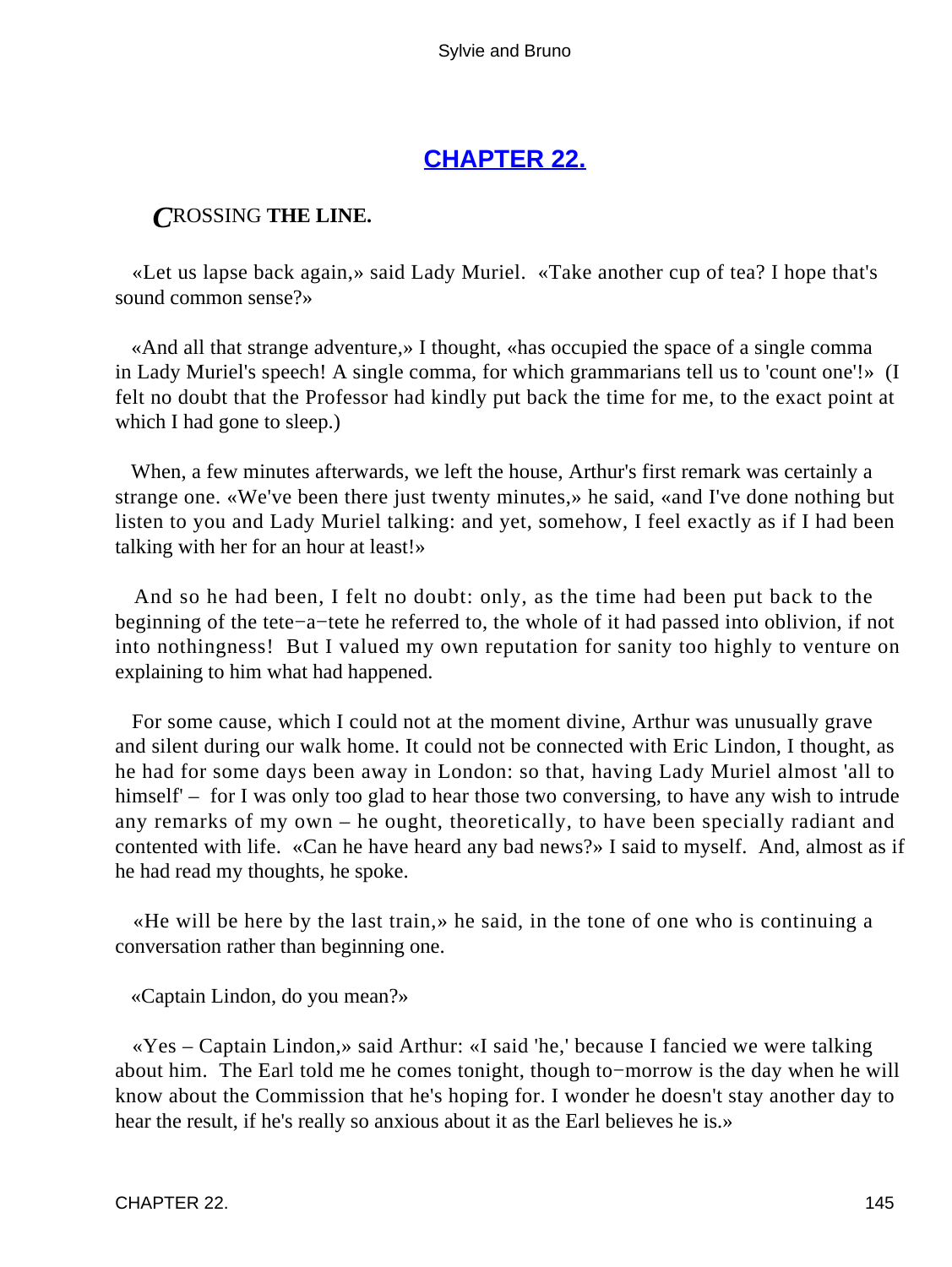«He can have a telegram sent after him,» I said: «but it's not very soldier−like, running away from possible bad news!»

 «He's a very good fellow,» said Arthur: «but I confess it would be good news for me, if he got his Commission, and his Marching Orders, all at once! I wish him all happiness – with one exception. Good night!» (We had reached home by this time.) «I'm not good company to−night – better be alone.»

 It was much the same, next day. Arthur declared he wasn't fit for Society, and I had to set forth alone for an afternoon−stroll. I took the road to the Station, and, at the point where the road from the 'Hall' joined it, I paused, seeing my friends in the distance, seemingly bound for the same goal.

 «Will you join us?» the Earl said, after I had exchanged greetings with him, and Lady Muriel, and Captain Lindon. «This restless young man is expecting a telegram, and we are going to the Station to meet it.»

«There is also a restless young woman in the case,» Lady Muriel added.

«That goes without saying, my child,» said her father. «Women are always restless!»

 «For generous appreciation of all one's best qualities,» his daughter impressively remarked, «there's nothing to compare with a father, is there, Eric?»

 «Cousins are not 'in it,'» said Eric: and then somehow the conversation lapsed into two duologues, the younger folk taking the lead, and the two old men following with less eager steps.

 «And when are we to see your little friends again?» said the Earl. «They are singularly attractive children.»

 «I shall be delighted to bring them, when I can,» I said! «But I don't know, myself, when I am likely to see them again.»

 «I'm not going to question you,» said the Earl: «but there's no harm in mentioning that Muriel is simply tormented with curiosity! We know most of the people about here, and she has been vainly trying to guess what house they can possibly be staying at.»

«Some day I may be able to enlighten her: but just at present  $-\infty$ 

 «Thanks. She must bear it as best she can. I tell her it's a grand opportunity for practising patience. But she hardly sees it from that point of view. Why, there are the children!»

CHAPTER 22. 2002. The state of the state of the state of the state of the state of the state of the state of the state of the state of the state of the state of the state of the state of the state of the state of the state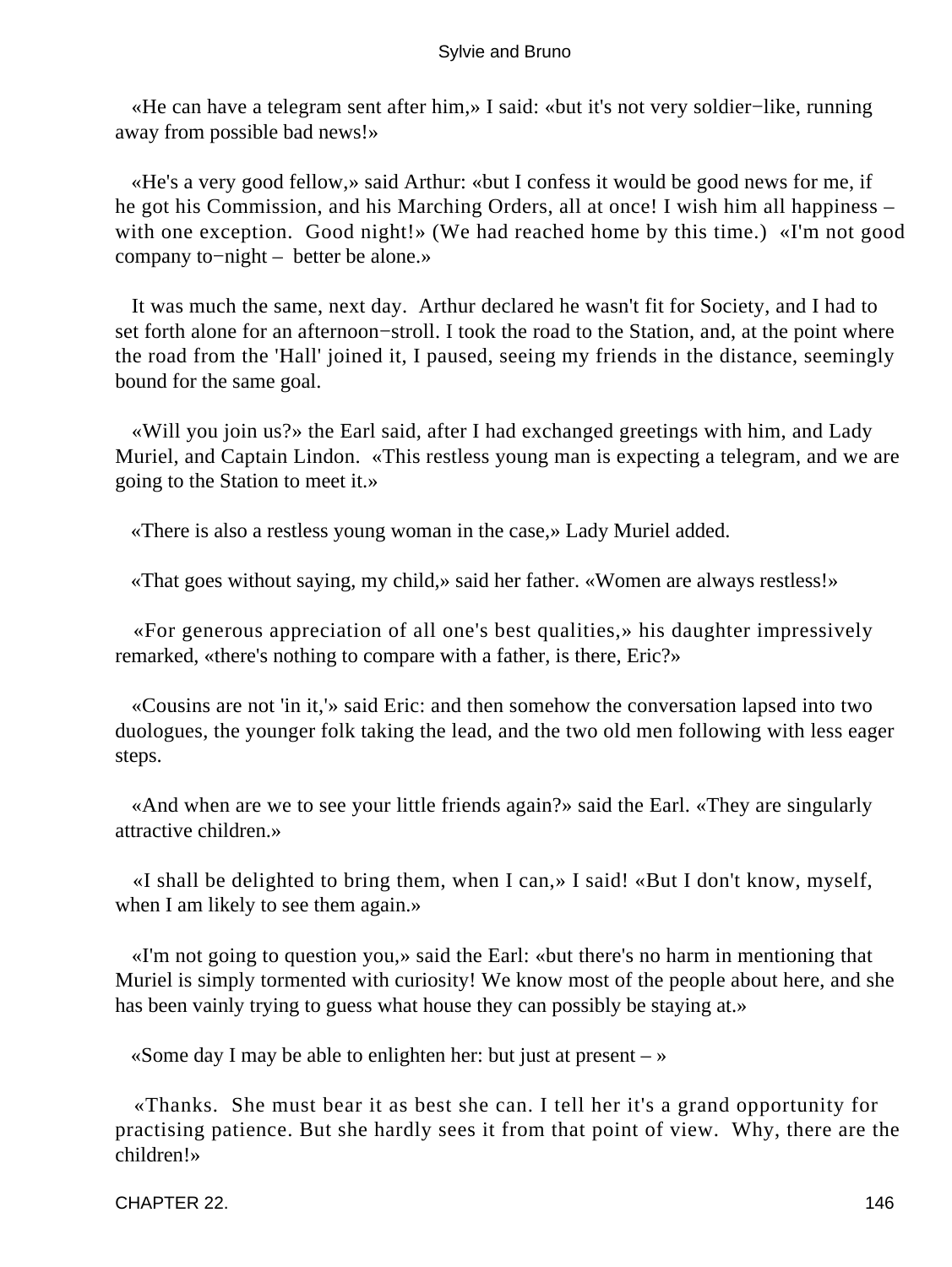So indeed they were: waiting (for us, apparently) at a stile, which they could not have climbed over more than a few moments, as Lady Muriel and her cousin had passed it without seeing them. On catching sight of us, Bruno ran to meet us, and to exhibit to us, with much pride, the handle of a clasp−knife – the blade having been broken off – which he had picked up in the road.

«And what shall you use it for, Bruno?» I said.

«Don't know,» Bruno carelessly replied: «must think.»

 «A child's first view of life,» the Earl remarked, with that sweet sad smile of his, «is that it is a period to be spent in accumulating portable property. That view gets modified as the years glide away.» And he held out his hand to Sylvie, who had placed herself by me, looking a little shy of him.

 But the gentle old man was not one with whom any child, human or fairy, could be shy for long; and she had very soon deserted my hand for his – Bruno alone remaining faithful to his first friend. We overtook the other couple just as they reached the Station, and both Lady Muriel and Eric greeted the children as old friends – the latter with the words «So you got to Babylon by candlelight, after all?»

«Yes, and back again!» cried Bruno.

 Lady Muriel looked from one to the other in blank astonishment. «What, you know them, Eric?» she exclaimed. «This mystery grows deeper every day!»

 «Then we must be somewhere in the Third Act,» said Eric. «You don't expect the mystery to be cleared up till the Fifth Act, do you?»

 «But it's such a long drama!» was the plaintive reply. «We must have got to the Fifth Act by this time!»

 «Third Act, I assure you,» said the young soldier mercilessly. «Scene, a railway−platform. Lights down. Enter Prince (in disguise, of course) and faithful Attendant. This is the Prince – » (taking Bruno's hand) «and here stands his humble Servant!» What is your Royal Highness next command.?" And he made a most courtier−like low bow to his puzzled little friend.

«Oo're not a Servant!» Bruno scornfully exclaimed. «Oo're a Gemplun!»

 «Servant, I assure your Royal Highness!» Eric respectfully insisted. «Allow me to mention to your Royal Highness my various situations – past, present, and future.»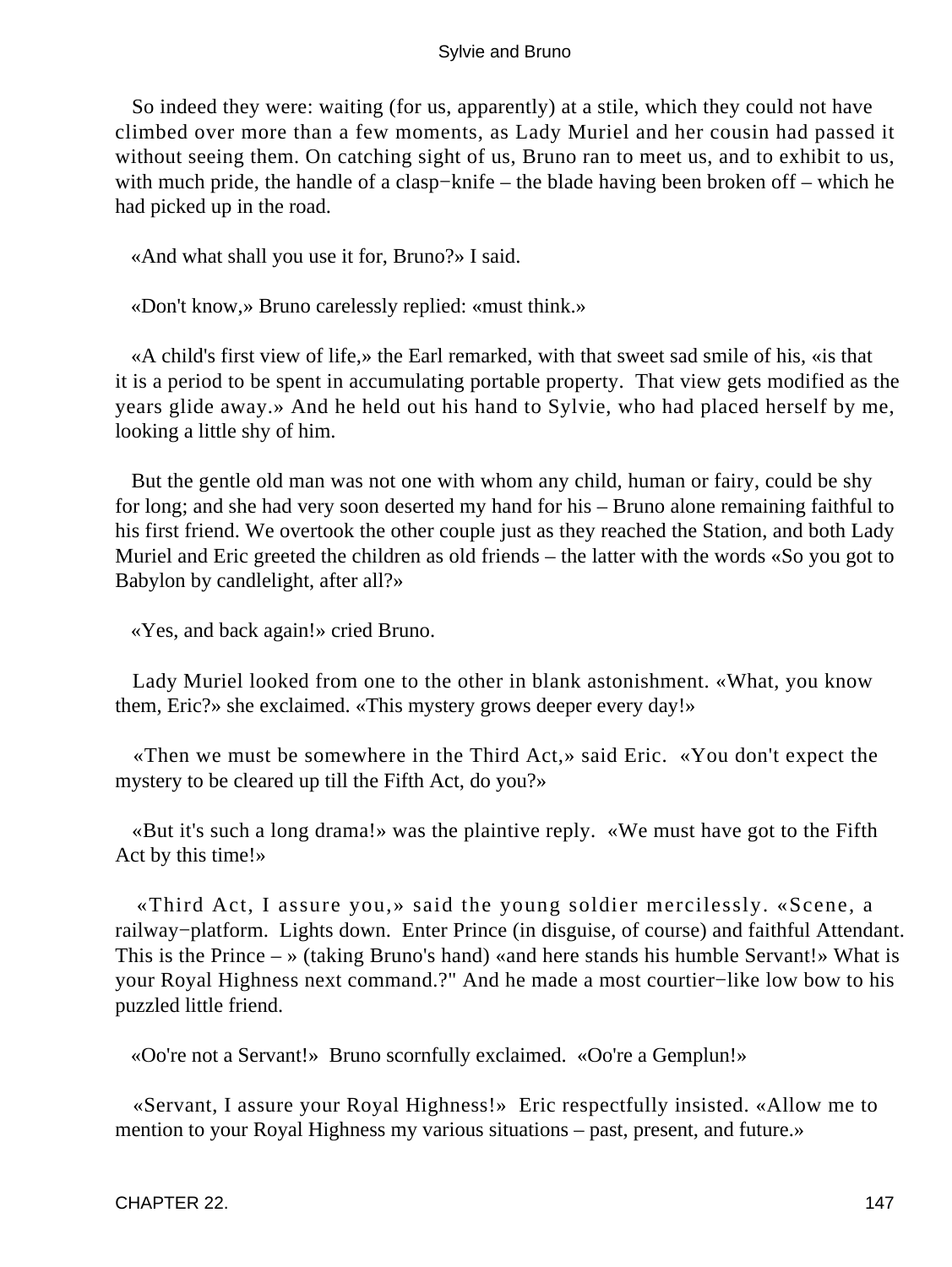«What did oo begin wiz?» Bruno asked, beginning to enter into the jest. «Was oo a shoe−black?»

 «Lower than that, your Royal Highness! Years ago, I offered myself as a Slave – as a 'Confidential Slave,' I think it's called?» he asked, turning to Lady Muriel.

 But Lady Muriel heard him not: something had gone wrong with her glove, which entirely engrossed her attention.

«Did oo get the place?» said Bruno.

 «Sad to say, Your Royal Highness, I did not! So I had to take a situation as – as Waiter, which I have now held for some years haven't I?» He again glanced at Lady Muriel.

 «Sylvie dear, do help me to button this glove!» Lady Muriel whispered, hastily stooping down, and failing to hear the question.

«And what will oo be next?» said Bruno.

«My next place will, I hope, be that of Groom. And after that  $-\infty$ 

«Don't puzzle the child so!» Lady Muriel interrupted. «What nonsense you talk!»

 « – after that,» Eric persisted, «I hope to obtain the situation of Housekeeper, which – Fourth Act!» he proclaimed, with a sudden change of tone. «Lights turned up. Red lights. Green lights. Distant rumble heard. Enter a passenger−train!»

 And in another minute the train drew up alongside of the platform, and a stream of passengers began to flow out from the booking office and waiting−rooms.

 «Did you ever make real life into a drama?» said the Earl. «Now just try. I've often amused myself that way. Consider this platform as our stage. Good entrances and exits on both sides, you see. Capital background scene: real engine moving up and down. All this bustle, and people passing to and fro, must have been most carefully rehearsed! How naturally they do it! With never a glance at the audience! And every grouping is quite fresh, you see. No repetition!»

 It really was admirable, as soon as I began to enter into it from this point of view. Even a porter passing, with a barrow piled with luggage, seemed so realistic that one was tempted to applaud. He was followed by an angry mother, with hot red face, dragging along two screaming children, and calling, to some one behind, «John! Come on!» Enter John, very meek, very silent, and loaded with parcels. And he was followed, in his turn, by a frightened little nursemaid, carrying a fat baby, also screaming. All the children screamed.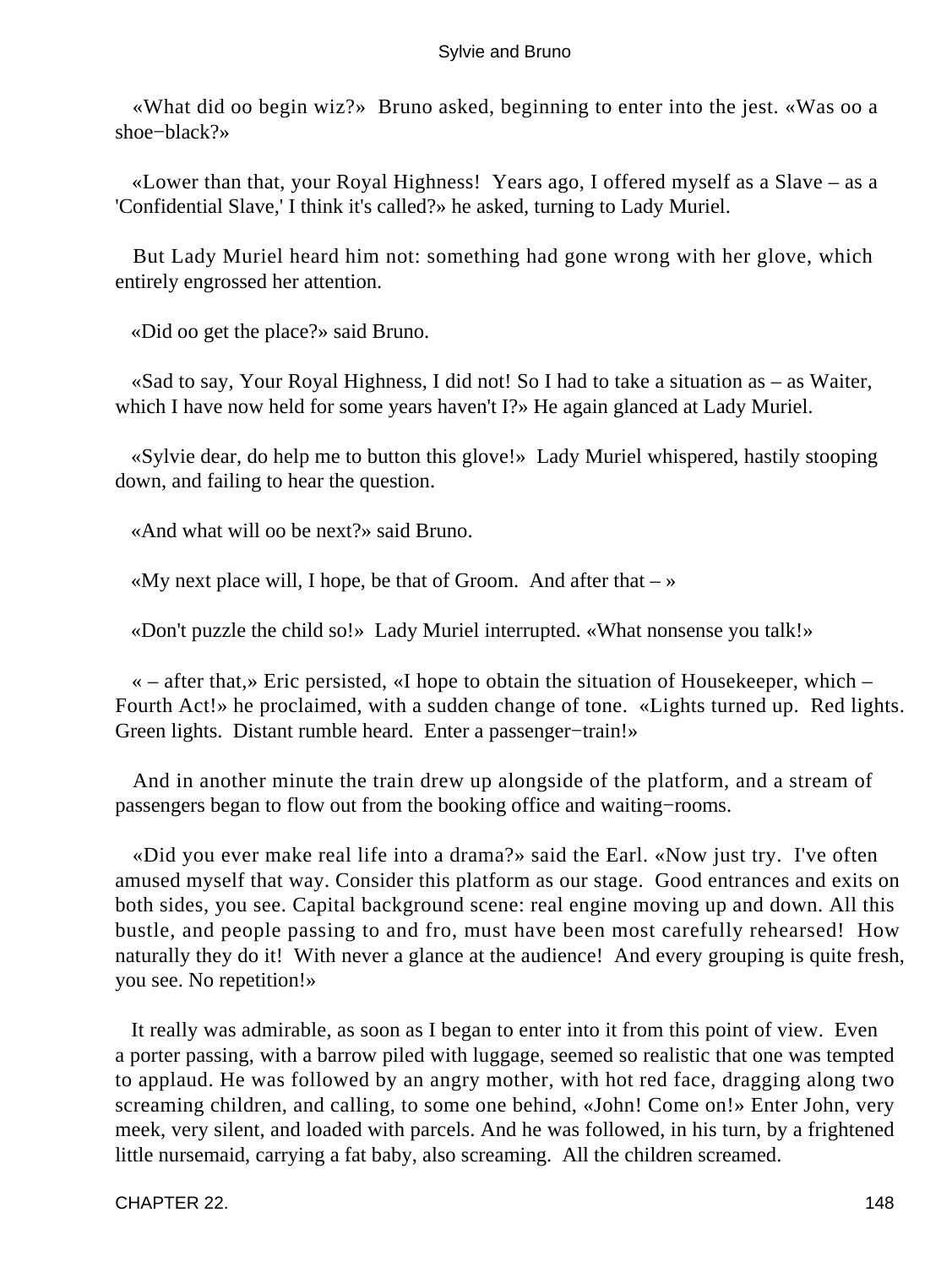«Capital byplay!» said the old man aside. «Did you notice the nursemaid's look of terror? It was simply perfect!»

 «You have struck quite a new vein,» I said. «To most of us Life and its pleasures seem like a mine that is nearly worked out.»

 «Worked out!» exclaimed the Earl. «For any one with true dramatic instincts, it is only the Overture that is ended! The real treat has yet to begin. You go to a theatre, and pay your ten shillings for a stall, and what do you get for your money? Perhaps it's a dialogue between a couple of farmers – unnatural in their overdone caricature of farmers' dress – −more unnatural in their constrained attitudes and gestures – most unnatural in their attempts at ease and geniality in their talk. Go instead and take a seat in a third−class railway−carriage, and you'll get the same dialogue done to the life! Front−seats – no orchestra to block the view – and nothing to pay!»

 «Which reminds me,» said Eric. «There is nothing to pay on receiving a telegram! Shall we enquire for one?» And he and Lady Muriel strolled off in the direction of the Telegraph−Office.

 «I wonder if Shakespeare had that thought in his mind,» I said, «when he wrote 'All the world's a stage'?»

 The old man sighed. «And so it is, »he said, «look at it as you will. Life is indeed a drama; a drama with but few encores – and no bouquets!» he added dreamily. «We spend one half of it in regretting the things we did in the other half!»

«And the secret of enjoying it,» he continued, resuming his cheerful tone, «is intensity!»

 «But not in the modern aesthetic sense, I presume? Like the young lady, in Punch, who begins a conversation with 'Are you intense?'»

 «By no means!» replied the Earl. «What I mean is intensity of thought – a concentrated attention. We lose half the pleasure we might have in Life, by not really attending. Take any instance you like: it doesn't matter how trivial the pleasure may be – the principle is the same. Suppose A and B are reading the same second−rate circulating−library novel. A never troubles himself to master the relationships of the characters, on which perhaps all the interest of the story depends: he 'skips' over all the descriptions of scenery, and every passage that looks rather dull: he doesn't half attend to the passages he does read: he goes on reading merely from want of resolution to find another occupation – for hours after he ought to have put the book aside: and reaches the 'FINIS' in a state of utter weariness and depression! B puts his whole soul into the thing – on the principle that 'whatever is worth doing is worth doing well': he masters the genealogies: he calls up pictures before his 'mind's eye' as he reads about the scenery: best of all, he resolutely shuts the book at the end of some

CHAPTER 22. 149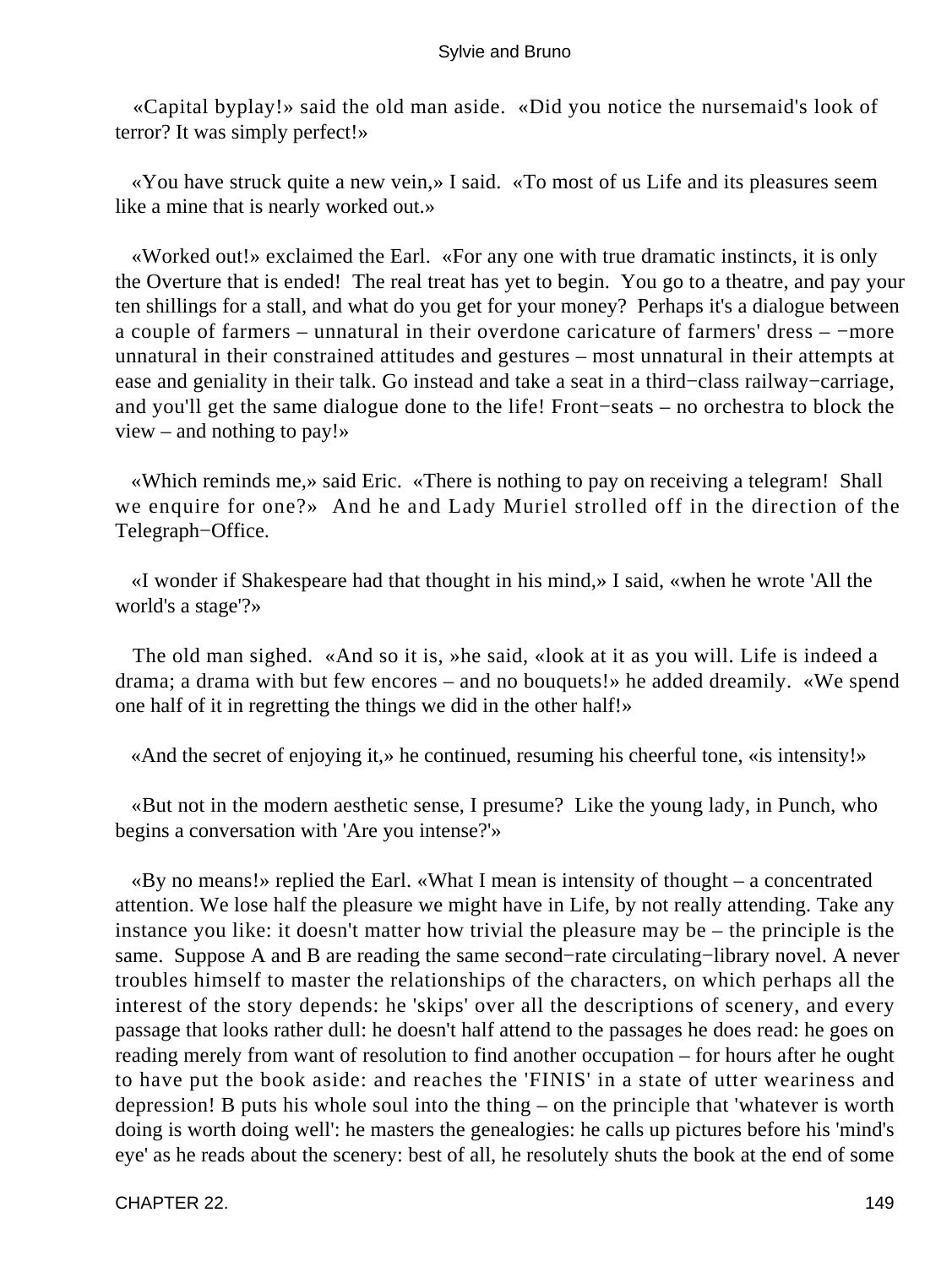chapter, while his interest is yet at its keenest, and turns to other subjects; so that, when next he allows himself an hour at it, it is like a hungry man sitting down to dinner: and, when the book is finished, he returns to the work of his daily life like 'a giant refreshed'!»

«But suppose the book were really rubbish – nothing to repay attention?»

 «Well, suppose it,» said the Earl. «My theory meets that case, I assure you! A never finds out that it is rubbish, but maunders on to the end, trying to believe he's enjoying himself. B quietly shuts the book, when he's read a dozen pages, walks off to the Library, and changes it for a better! I have yet another theory for adding to the enjoyment of Life – that is, if I have not exhausted your patience? I'm afraid you find me a very garrulous old man.»

 «No indeed!» I exclaimed earnestly. And indeed I felt as if one could not easily tire of the sweet sadness of that gentle voice.

«It is, that we should learn to take our pleasures quickly, and our pains slowly.»

«But why? I should have put it the other way, myself.»

 «By taking artificial pain – which can be as trivial as you please – slowly, the result is that, when real pain comes, however severe, all you need do is to let it go at its ordinary pace, and it's over in a moment!»

«Very true,» I said, «but how about the pleasure?»

 «Why, by taking it quick, you can get so much more into life. It takes you three hours and a half to hear and enjoy an opera. Suppose I can take it in, and enjoy it, in half−an−hour. Why, I can enjoy seven operas, while you are listening; to one!»

 «Always supposing you have an orchestra capable of playing them,» I said. «And that orchestra has yet to be found!»

 The old man smiled. «I have heard an 'air played,» he said, «and by no means a short one – played right through, variations and all, in three seconds!»

«When? And how?» I asked eagerly, with a half−notion that I was dreaming again.

 «It was done by a little musical−box,» he quietly replied. «After it had been wound up, the regulator, or something, broke, and it ran down, as I said, in about three seconds. But it must have played all the notes, you know!»

"Did you enjoy it? I asked, with all the severity of a cross−examining barrister.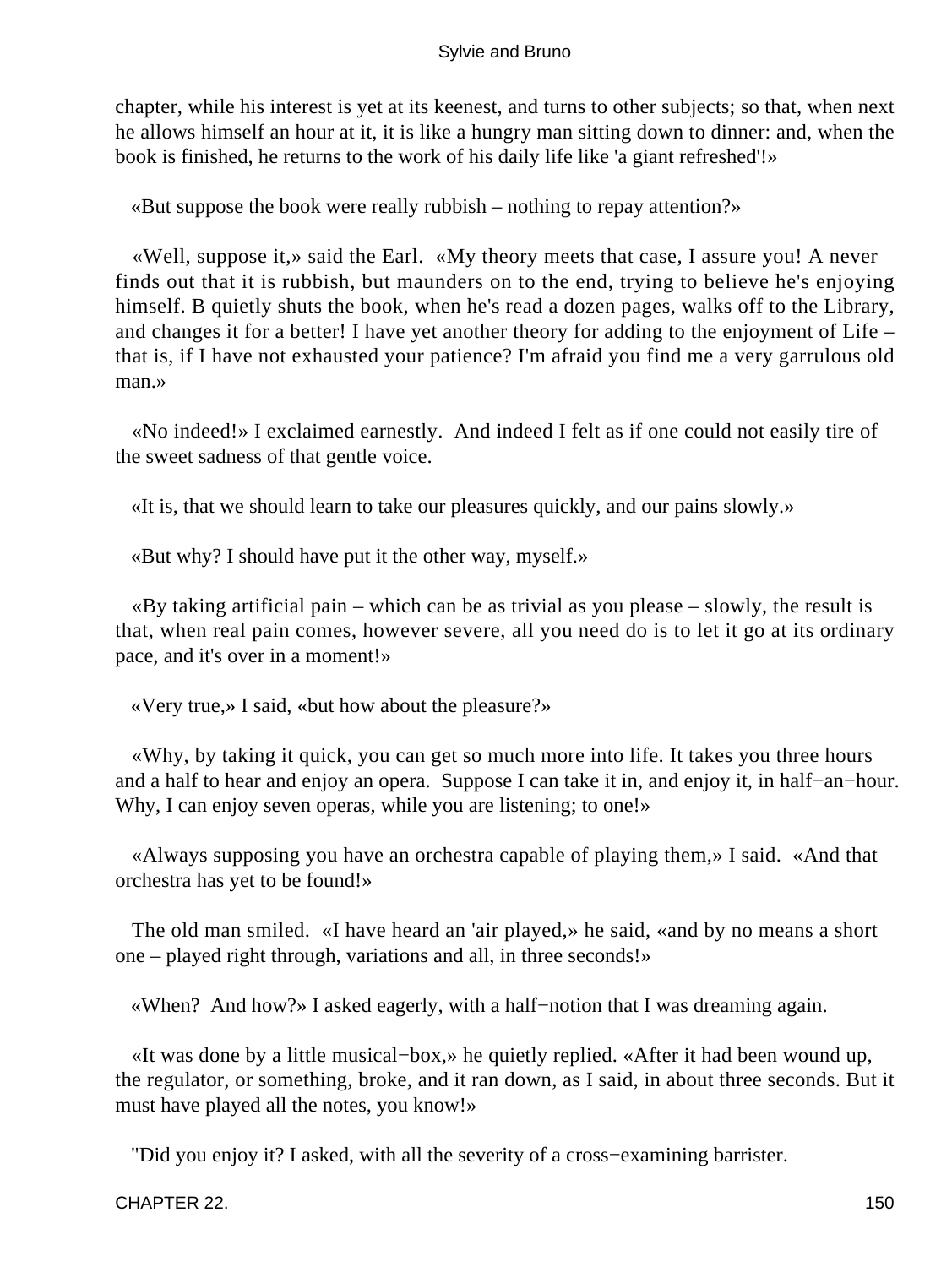«No, I didn't!» he candidly confessed. «But then, you know, I hadn't been trained to that kind of music!»

 «I should much like to try your plan,» I said, and, as Sylvie and Bruno happened to run up to us at the moment, I left them to keep the Earl company, and strolled along the platform, making each person and event play its part in an extempore drama for my especial benefit. «What, is the Earl tired of you already?» I said, as the children ran past me.

 «No!» Sylvie replied with great emphasis. «He wants the evening−paper. So Bruno's going to be a little news−boy!»

«Mind you charge a good price for it!» I called after them.

 Returning up the platform, I came upon Sylvie alone. «Well, child,» I said, «where's your little news−boy? Couldn't he get you an evening−paper?»

 «He went to get one at the book−stall at the other side,» said Sylvie; «and he's coming across the line with it – oh, Bruno, you ought to cross by the bridge!» for the distant thud, thud, of the Express was already audible.

 Suddenly a look of horror came over her face. «Oh, he's fallen down on the rails!» she cried, and darted past me at a speed that quite defied the hasty effort I made to stop her.

 But the wheezy old Station−Master happened to be close behind me: he wasn't good for much, poor old man, but he was good for this; and, before I could turn round, he had the child clasped in his arms, saved from the certain death she was rushing to. So intent was I in watching this scene, that I hardly saw a flying figure in a light grey suit, who shot across from the back of the platform, and was on the line in another second. So far as one could take note of time in such a moment of horror, he had about ten clear seconds, before the Express would be upon him, in which to cross the rails and to pick up Bruno. Whether he did so or not it was quite impossible to guess: the next thing one knew was that the Express had passed, and that, whether for life or death, all was over. When the cloud of dust had cleared away, and the line was once more visible, we saw with thankful hearts that the child and his deliverer were safe.

 «All right!» Eric called to us cheerfully, as he recrossed the line. «He's more frightened than hurt!»

[Image...Crossing the line]

 He lifted the little fellow up into Lady Muriel's arms, and mounted the platform as gaily as if nothing had happened: but he was as pale as death, and leaned heavily on the arm I hastily offered him, fearing he was about to faint. «I'll just – sit down a moment – » he said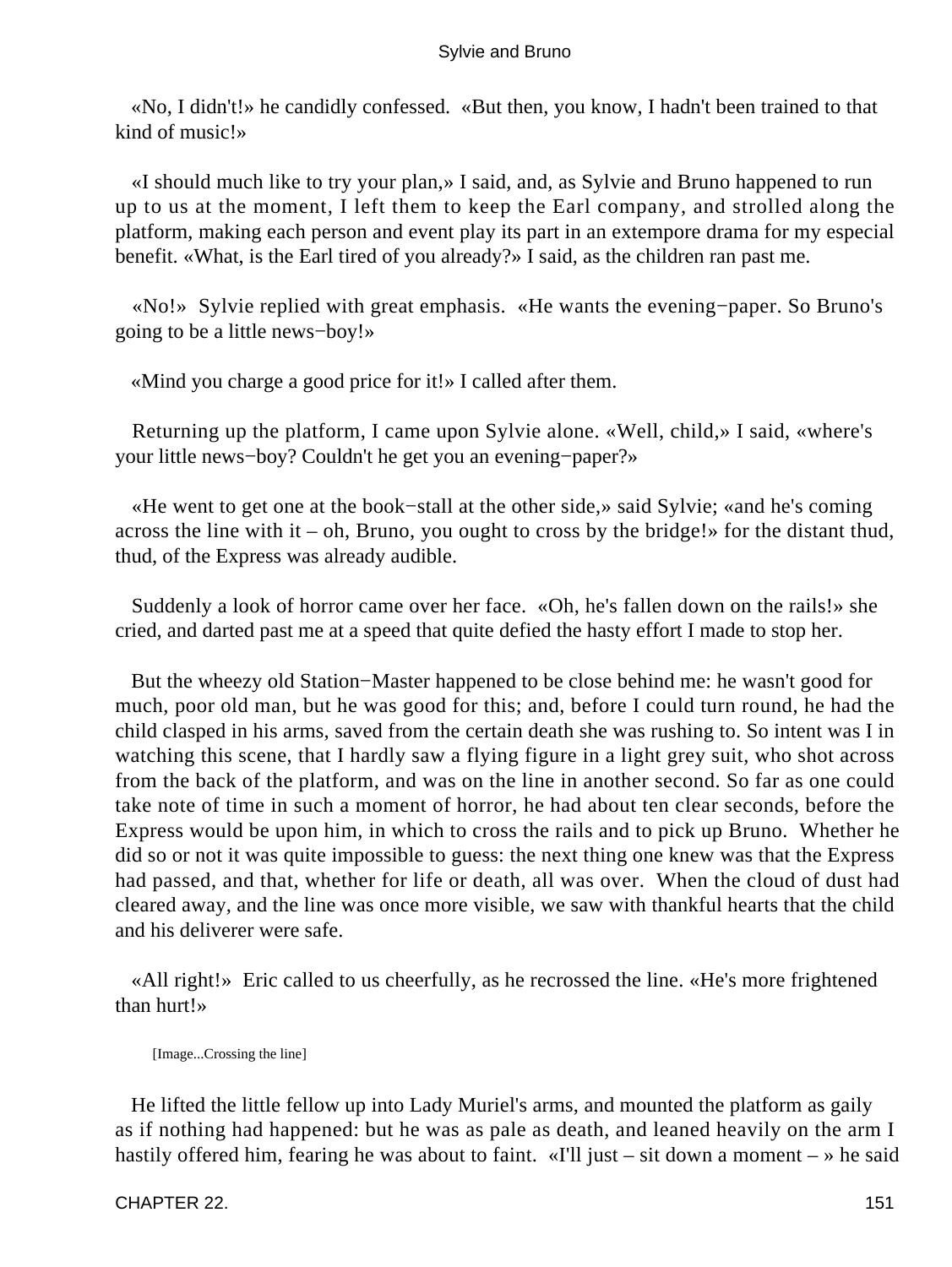dreamily: « – where's Sylvie?»

 Sylvie ran to him, and flung her arms round his neck, sobbing as if her heart would break. «Don't do that, my darling!» Eric murmured, with a strange look in his eyes. «Nothing to cry about now, you know. But you very nearly got yourself killed for nothing!»

 «For Bruno!» the little maiden sobbed. «And he would have done it for me. Wouldn't you, Bruno?»

«Course I would!» Bruno said, looking round with a bewildered air.

 Lady Muriel kissed him in silence as she put him down out of her arms. Then she beckoned Sylvie to come and take his hand, and signed to the children to go back to where the Earl was seated. «Tell him,» she whispered with quivering lips, «tell him – all is well!» Then she turned to the hero of the day. «I thought it was death,» she said. «Thank God, you are safe! Did you see how near it was?»

"I saw there was just time, Eric said lightly.

 «A soldier must learn to carry his life in his hand, you know. I'm all right now. Shall we go to the telegraph−office again? I daresay it's come by this time.»

 I went to join the Earl and the children, and we waited – almost in silence, for no one seemed inclined to talk, and Bruno was half–asleep on Sylvie's lap – till the others joined us. No telegram had come.

 «I'll take a stroll with the children,» I said, feeling that we were a little de trop, «and I'll look in, in the course of the evening.»

«We must go back into the wood, now,» Sylvie said, as soon as we were out of hearing.

«We ca'n't stay this size any longer.»

«Then you will be quite tiny Fairies again, next time we meet?»

 «Yes,» said Sylvie: «but we'll be children again some day – if you'll let us. Bruno's very anxious to see Lady Muriel again.»

«She are welly nice,» said Bruno.

 «I shall be very glad to take you to see her again,» I said. «Hadn't I better give you back the Professor's Watch? It'll be too large for you to carry when you're Fairies, you know.»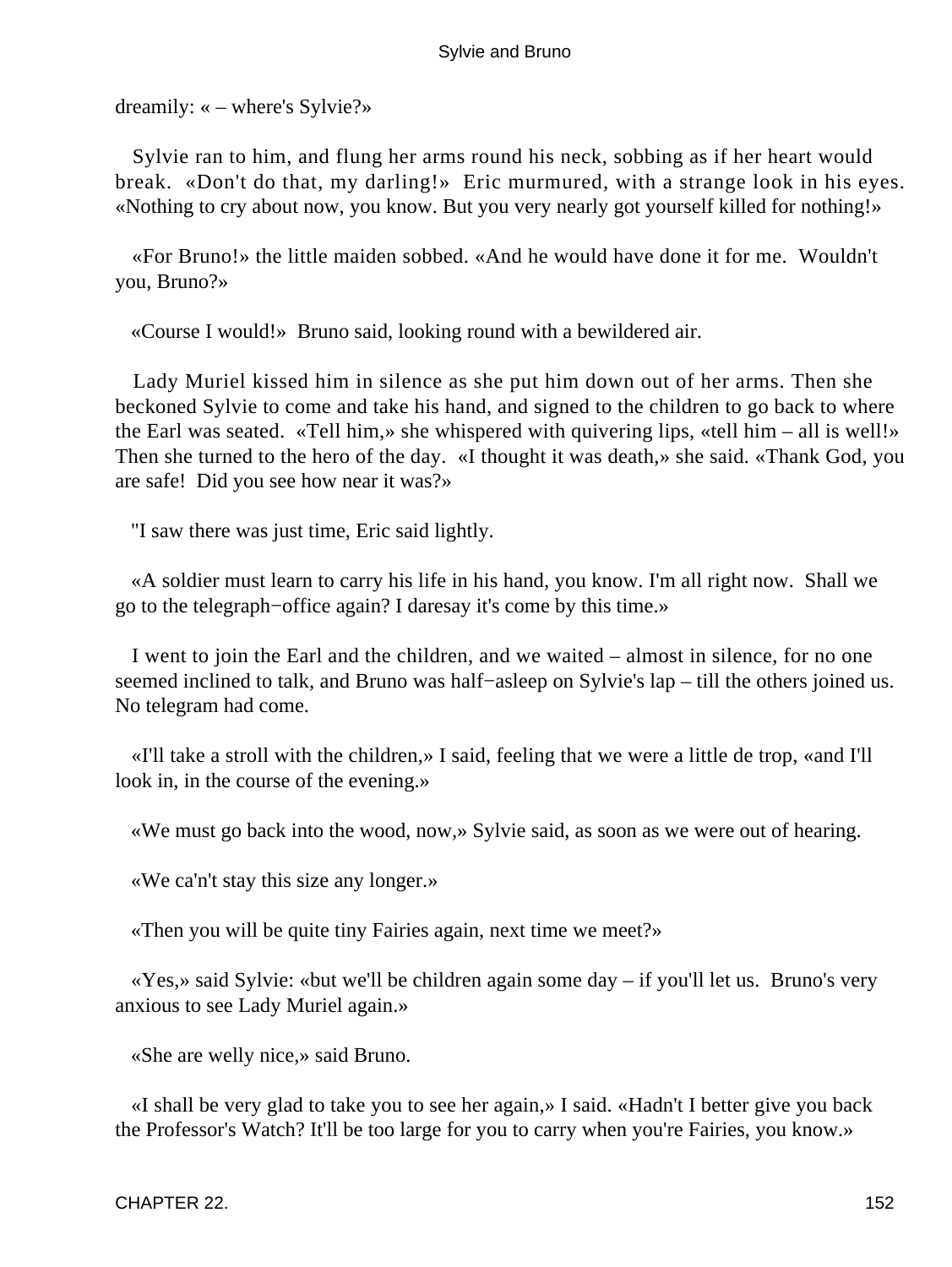Bruno laughed merrily. I was glad to see he had quite recovered from the terrible scene he had gone through. «Oh no, it won't!» he said. «When we go small, it'll go small!»

 «And then it'll go straight to the Professor,» Sylvie added, «and you won't be able to use it anymore: so you'd better use it all you can, now. We must go small when the sun sets. Good−bye!»

 «Good−bye!» cried Bruno. But their voices sounded very far away, and, when I looked round, both children had disappeared.

 «And it wants only two hours to sunset!» I said as I strolled on. «I must make the best of my time!»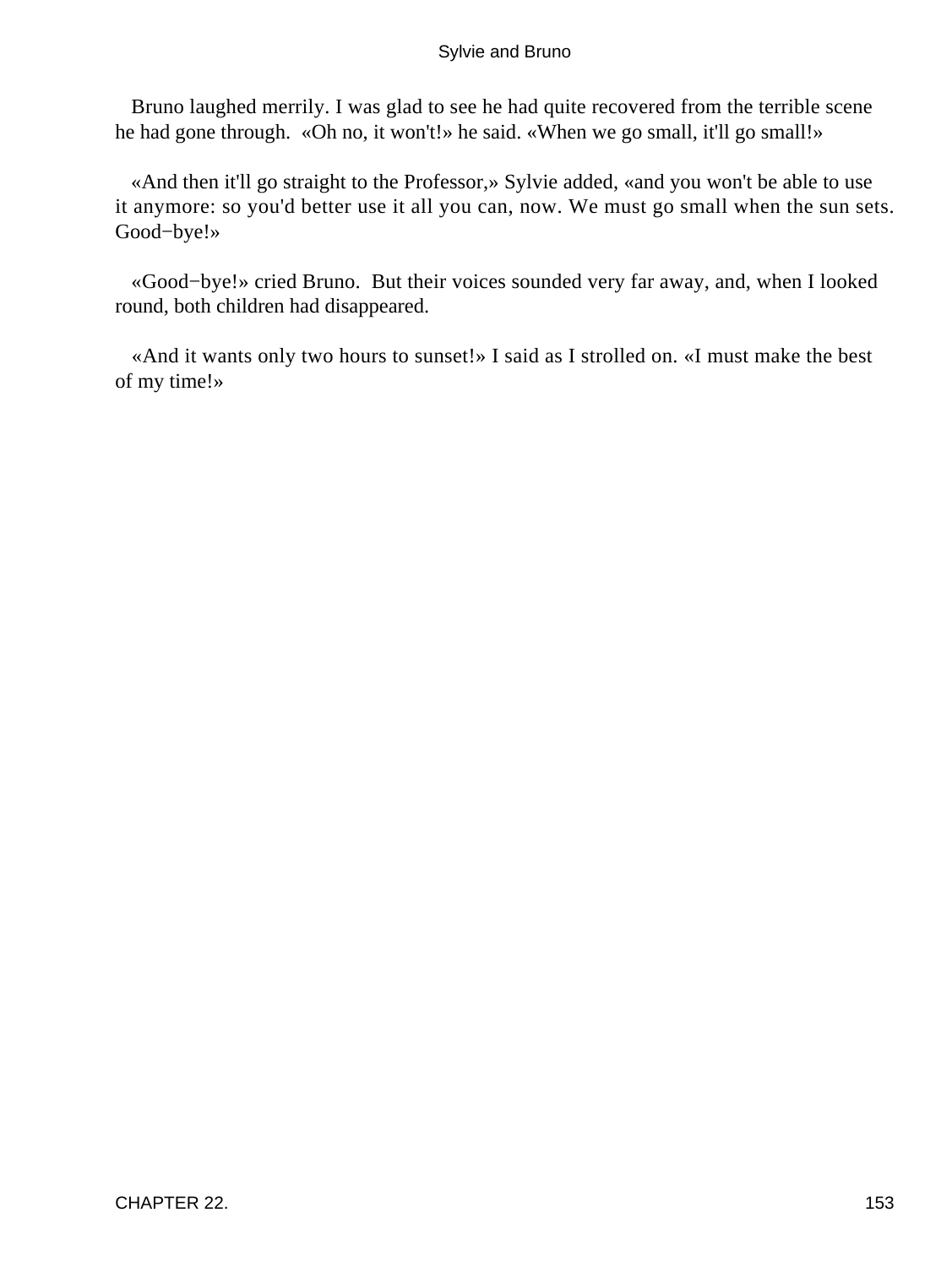## **[CHAPTER 23.](#page-178-0)**

### <span id="page-154-0"></span>*A*N **OUTLANDISH WATCH.**

 As I entered the little town, I came upon two of the fishermen's wives interchanging that last word «which never was the last»: and it occurred to me, as an experiment with the Magic Watch, to wait till the little scene was over, and then to 'encore' it.

 «Well, good night t'ye! And ye winna forget to send us word when your Martha writes?»

«Nay, ah winna forget. An' if she isn't suited, she can but coom back. Good night t'ye!»

 A casual observer might have thought «and there ends the dialogue!» That casual observer would have been mistaken.

 «Ah, she'll like 'em, I war'n' ye! They'll not treat her bad, yer may depend. They're varry canny fowk. Good night!»

«Ay, they are that! Good night!»

«Good night! And ye'll send us word if she writes?»

«Aye, ah will, yer may depend! Good night t'ye!»

 And at last they parted. I waited till they were some twenty yards apart, and then put the Watch a minute back. The instantaneous change was startling: the two figures seemed to flash back into their former places.

 « – isn't suited, she can but coom back. Good night t'ye!» one of them was saying: and so the whole dialogue was repeated, and, when they had parted for the second time, I let them go their several ways, and strolled on through the town.

 «But the real usefulness of this magic power,» I thought, «would be to undo some harm, some painful event, some accident – »

 I had not long to wait for an opportunity of testing this property also of the Magic Watch, for, even as the thought passed through my mind, the accident I was imagining occurred. A light cart was standing at the door of the 'Great Millinery Depot' of Elveston, laden with card−board packing−cases, which the driver was carrying into the shop, one by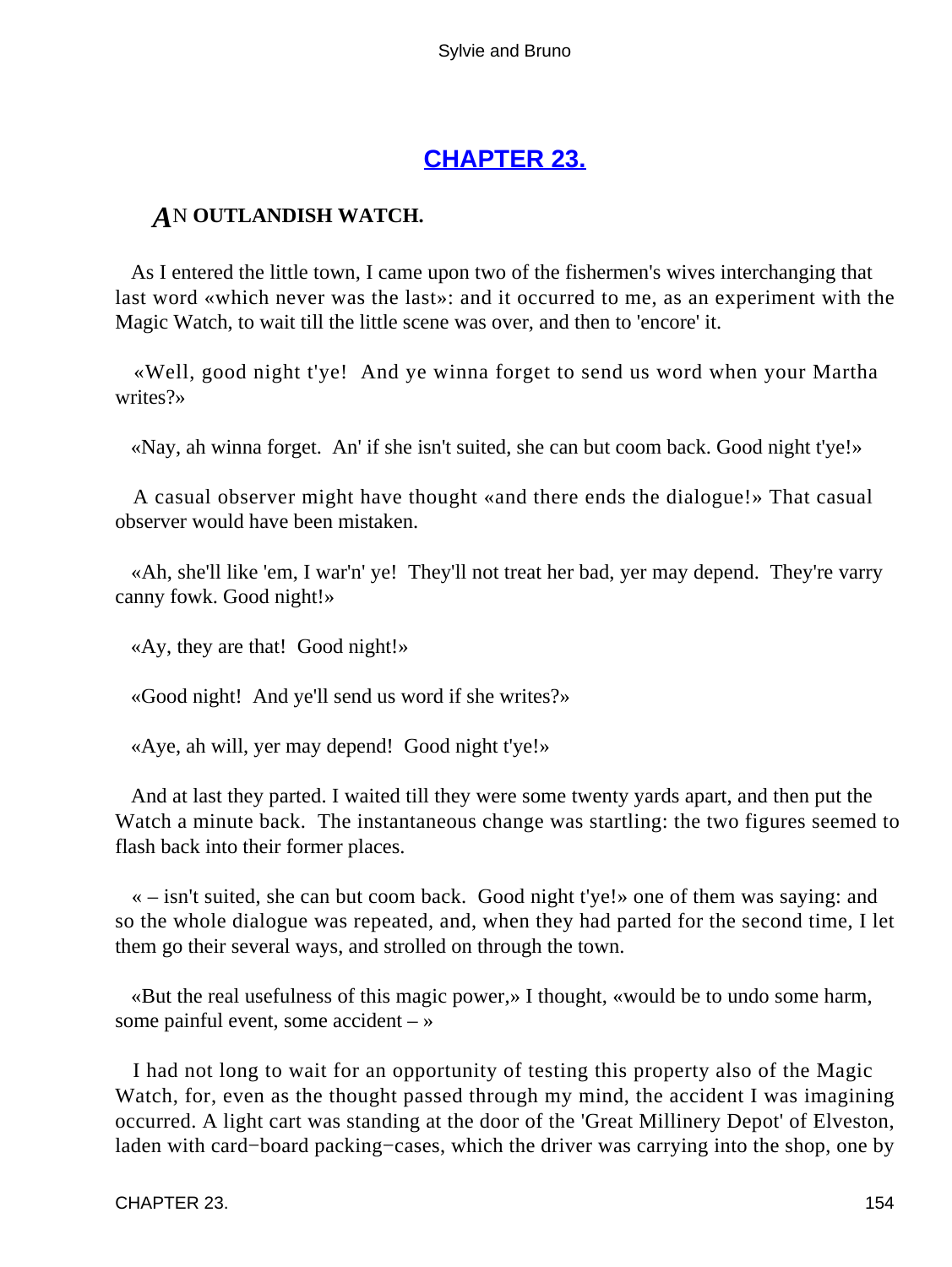one. One of the cases had fallen into the street, but it scarcely seemed worth while to step forward and pick it up, as the man would be back again in a moment. Yet, in that moment, a young man riding a bicycle came sharp round the corner of the street and, in trying to avoid running over the box, upset his machine, and was thrown headlong against the wheel of the spring−cart. The driver ran out to his assistance, and he and I together raised the unfortunate cyclist and carried him into the shop. His head was cut and bleeding; and one knee seemed to be badly injured; and it was speedily settled that he had better be conveyed at once to the only Surgery in the place. I helped them in emptying the cart, and placing in it some pillows for the wounded man to rest on; and it was only when the driver had mounted to his place, and was starting for the Surgery, that I bethought me of the strange power I possessed of undoing all this harm.

 «Now is my time!» I said to myself, as I moved back the hand of the Watch, and saw, almost without surprise this time, all things restored to the places they had occupied at the critical moment when I had first noticed the fallen packing−case.

 Instantly I stepped out into the street, picked up the box, and replaced it in the cart: in the next moment the bicycle had spun round the corner, passed the cart without let or hindrance, and soon vanished in the distance, in a cloud of dust.

 «Delightful power of magic!» I thought. «How much of human suffering I have – not only relieved, but actually annihilated!» And, in a glow of conscious virtue, I stood watching the unloading of the cart, still holding the Magic Watch open in my hand, as I was curious to see what would happen when we again reached the exact time at which I had put back the hand.

 The result was one that, if only I had considered the thing carefully, I might have foreseen: as the hand of the Watch touched the mark, the spring−cart – which had driven off, and was by this time half−way down the street, was back again at the door, and in the act of starting, while – oh woe for the golden dream of world−wide benevolence that had dazzled my dreaming fancy! – the wounded youth was once more reclining on the heap of pillows, his pale face set rigidly in the hard lines that told of pain resolutely endured.

 «Oh mocking Magic Watch!» I said to myself, as I passed out of the little town, and took the seaward road that led to my lodgings. «The good I fancied I could do is vanished like a dream: the evil of this troublesome world is the only abiding reality!»

 And now I must record an experience so strange, that I think it only fair, before beginning to relate it, to release my much−enduring reader from any obligation he may feel to believe this part of my story. I would not have believed it, I freely confess, if I had not seen it with my own eyes: then why should I expect it of my reader, who, quite possibly, has never seen anything of the sort?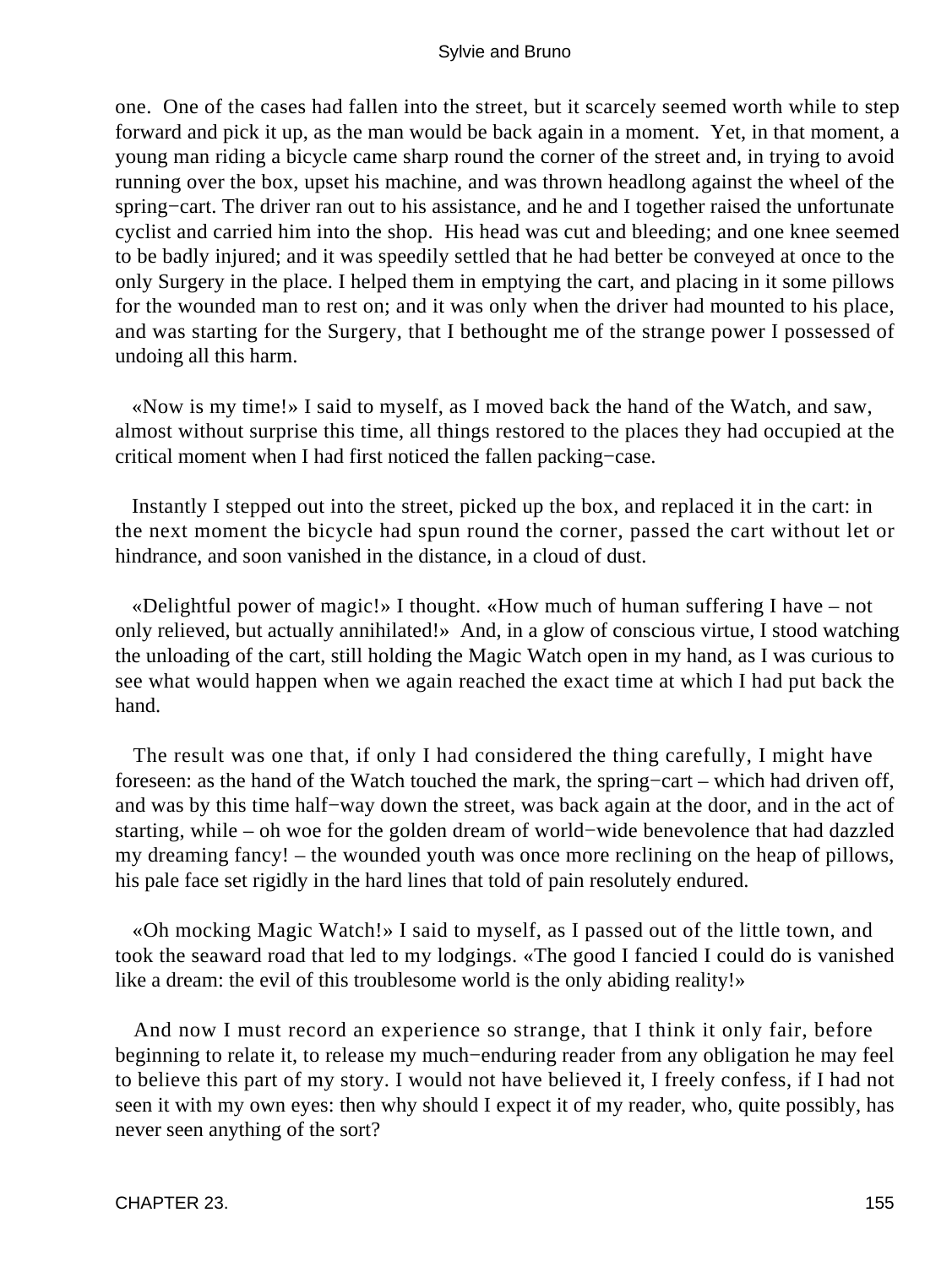I was passing a pretty little villa, which stood rather back from the road, in its own grounds, with bright flower−beds in front – −creepers wandering over the walls and hanging in festoons about the bow−windows – an easy−chair forgotten on the lawn, with a newspaper lying near it – a small pug−dog «couchant» before it, resolved to guard the treasure even at the sacrifice of life – and a front−door standing invitingly half−open. «Here is my chance,» I thought, «for testing the reverse action of the Magic Watch!» I pressed the 'reversal−peg' and walked in. In another house, the entrance of a stranger might cause surprise – perhaps anger, even going so far as to expel the said stranger with violence: but here, I knew, nothing of the sort could happen. The ordinary course of events first, to think nothing about me; then, hearing my footsteps to look up and see me; and then to wonder what business I had there – would be reversed by the action of my Watch. They would first wonder who I was, then see me, then look down, and think no more about me. And as to being expelled with violence, that event would necessarily come first in this case. «So, if I can once get in,» I said to myself, «all risk of expulsion will be over!»

[Image...'The pug−dog sat up']

 The pug−dog sat up, as a precautionary measure, as I passed; but, as I took no notice of the treasure he was guarding, he let me go by without even one remonstrant bark. «He that takes my life,» he seemed to be saying, wheezily, to himself, «takes trash: But he that takes the Daily Telegraph – !» But this awful contingency I did not face.

 The party in the drawing−room – I had walked straight in, you understand, without ringing the bell, or giving any notice of my approach – consisted of four laughing rosy children, of ages from about fourteen down to ten, who were, apparently, all coming towards the door (I found they were really walking backwards), while their mother, seated by the fire with some needlework on her lap, was saying, just as I entered the room, «Now, girls, you may get your things on for a walk.»

 To my utter astonishment – for I was not yet accustomed to the action of the Watch "all smiles ceased', (as Browning says) on the four pretty faces, and they all got out pieces of needle−work, and sat down. No one noticed me in the least, as I quietly took a chair and sat down to watch them.

 When the needle−work had been unfolded, and they were all ready to begin, their mother said «Come, that's done, at last! You may fold up your work, girls.» But the children took no notice whatever of the remark; on the contrary, they set to work at once sewing – if that is the proper word to describe an operation such as I had never before witnessed. Each of them threaded her needle with a short end of thread attached to the work, which was instantly pulled by an invisible force through the stuff, dragging the needle after it: the nimble fingers of the little sempstress caught it at the other side, but only to lose it again the next moment. And so the work went on, steadily undoing itself, and the neatly−stitched little dresses, or whatever they were, steadily falling to pieces. Now and then one of the children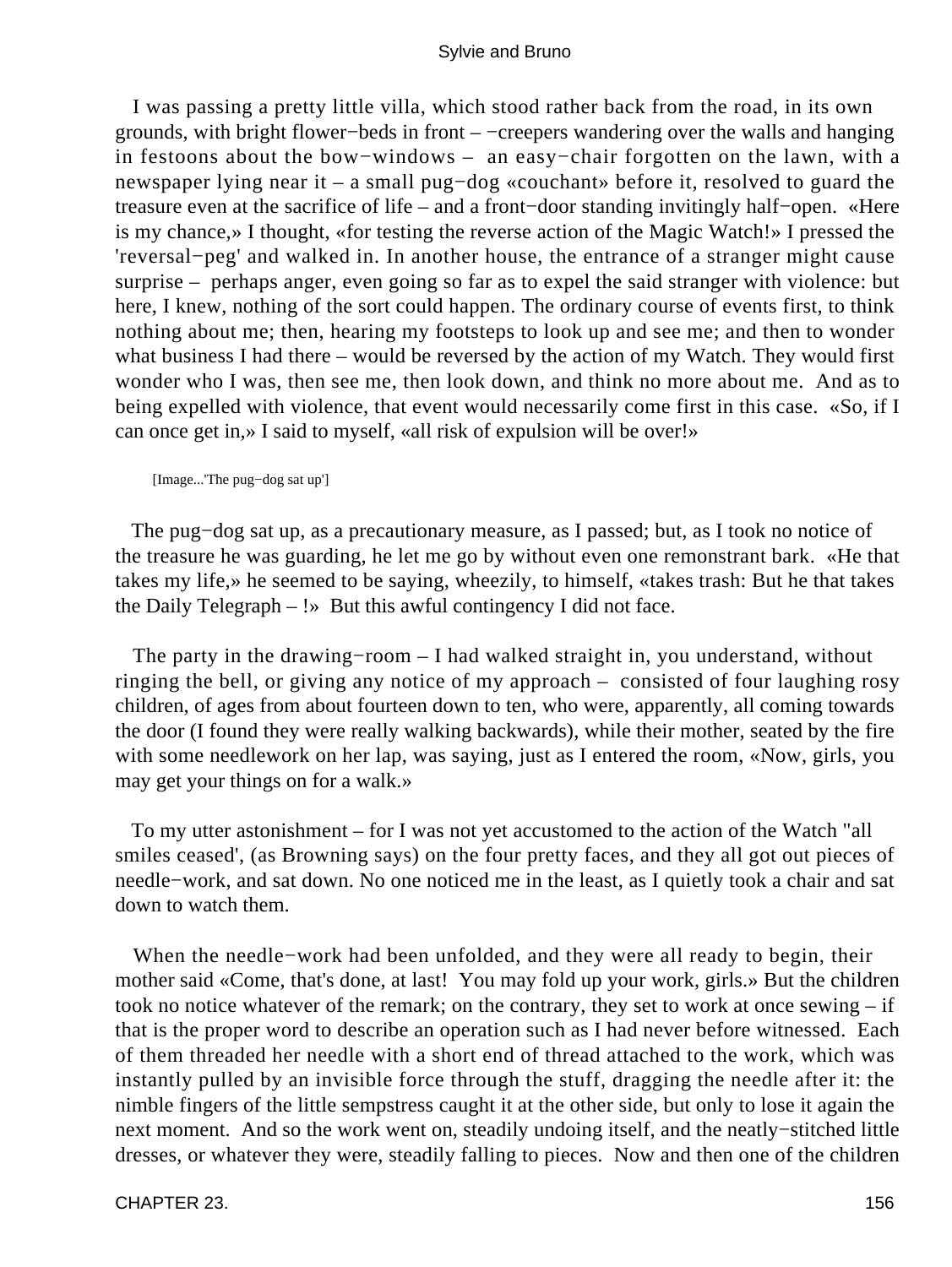would pause, as the recovered thread became inconveniently long, wind it on a bobbin, and start again with another short end.

 At last all the work was picked to pieces and put away, and the lady led the way into the next room, walking backwards, and making the insane remark «Not yet, dear: we must get the sewing done first.» After which, I was not surprised to see the children skipping backwards after her, exclaiming «Oh, mother, it is such a lovely day for a walk!»

 In the dining−room, the table had only dirty plates and empty dishes on it. However the party – with the addition of a gentleman, as good−natured, and as rosy, as the children – seated themselves at it very contentedly.

 You have seen people eating cherry−tart, and every now and then cautiously conveying a cherry−stone from their lips to their plates? Well, something like that went on all through this ghastly – or shall we say 'ghostly'? – −banquet. An empty fork is raised to the lips: there it receives a neatly−cut piece of mutton, and swiftly conveys it to the plate, where it instantly attaches itself to the mutton already there. Soon one of the plates, furnished with a complete slice of mutton and two potatoes, was handed up to the presiding gentleman, who quietly replaced the slice on the joint, and the potatoes in the dish.

 Their conversation was, if possible, more bewildering than their mode of dining. It began by the youngest girl suddenly, and without provocation, addressing her eldest sister. «Oh, you wicked story−teller!» she said.

 I expected a sharp reply from the sister; but, instead of this, she turned laughingly to her father, and said, in a very loud stage−whisper, «To be a bride!»

 The father, in order to do his part in a conversation that seemed only fit for lunatics, replied «Whisper it to me, dear.»

 But she didn't whisper (these children never did anything they were told): she said, quite loud, «Of course not! Everybody knows what Dotty wants!»

 And little Dolly shrugged her shoulders, and said, with a pretty pettishness, «Now, Father, you're not to tease! You know I don't want to be bride's−maid to anybody!»

«And Dolly's to be the fourth,» was her father's idiotic reply.

 Here Number Three put in her oar. «Oh, it is settled, Mother dear, really and truly! Mary told us all about it. It's to be next Tuesday four weeks – and three of her cousins are coming; to be bride's−maids – and – »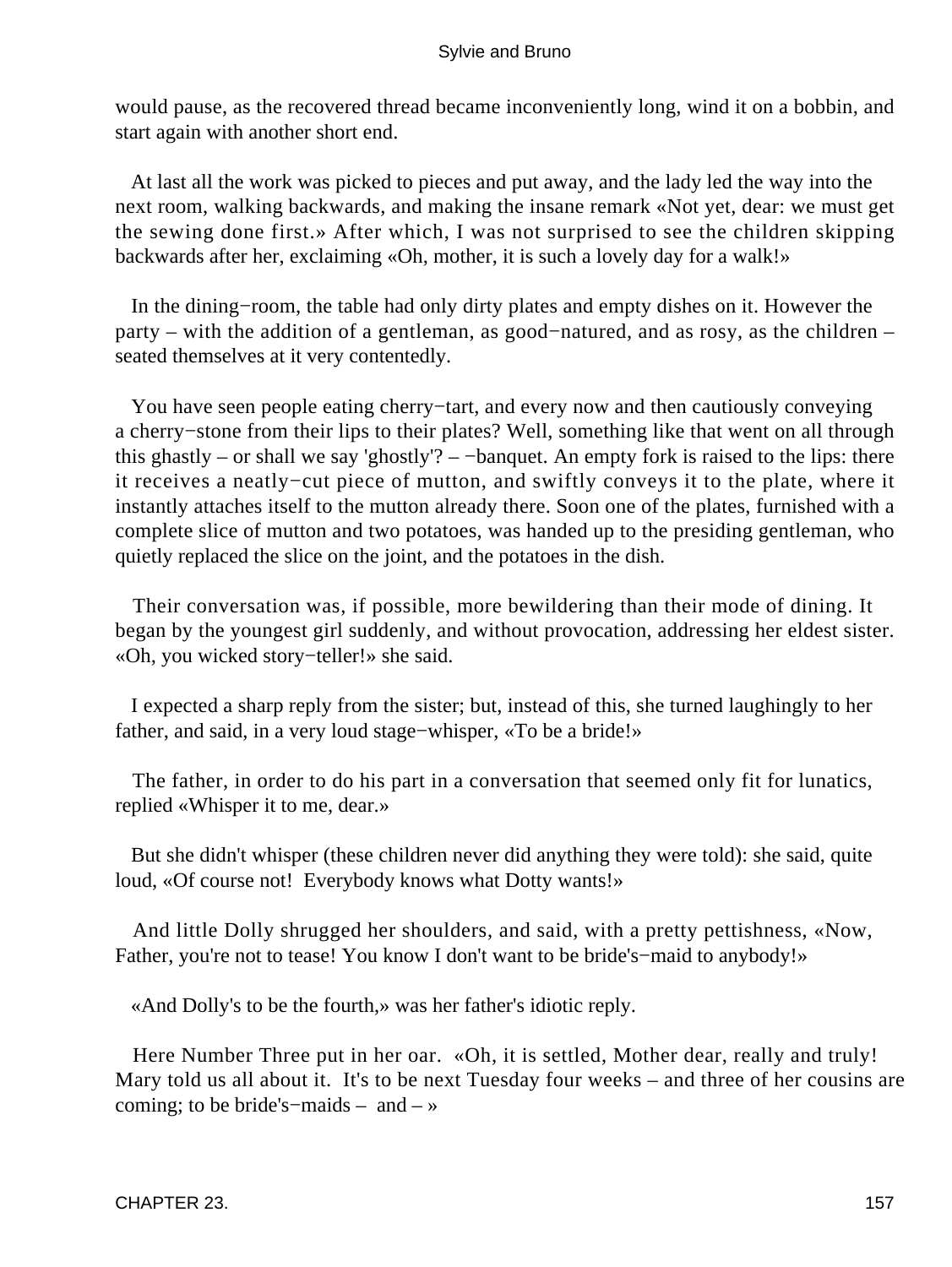«She doesn't forget it, Minnie!» the Mother laughingly replied. «I do wish they'd get it settled! I don't like long engagements.»

 And Minnie wound up the conversation – if so chaotic a series of remarks deserves the name – with «Only think! We passed the Cedars this morning, just exactly as Mary Davenant was standing at the gate, wishing good−bye to Mister – −I forget his name. Of course we looked the other way.»

 By this time I was so hopelessly confused that I gave up listening, and followed the dinner down into the kitchen.

 But to you, O hypercritical reader, resolute to believe no item of this weird adventure, what need to tell how the mutton was placed on the spit, and slowly unroasted – how the potatoes were wrapped in their skins, and handed over to the gardener to be buried – how, when the mutton had at length attained to rawness, the fire, which had gradually changed from red−heat to a mere blaze, died down so suddenly that the cook had only just time to catch its last flicker on the end of a match – or how the maid, having taken the mutton off the spit, carried it (backwards, of course) out of the house, to meet the butcher, who was coming (also backwards) down the road?

 The longer I thought over this strange adventure, the more hopelessly tangled the mystery became: and it was a real relief to meet Arthur in the road, and get him to go with me up to the Hall, to learn what news the telegraph had brought. I told him, as we went, what had happened at the Station, but as to my further adventures I thought it best, for the present, to say nothing.

 The Earl was sitting alone when we entered. «I am glad you are come in to keep me company,» he said. «Muriel is gone to bed – the excitement of that terrible scene was too much for her – and Eric has gone to the hotel to pack his things, to start for London by the early train.»

«Then the telegram has come?» I said.

 «Did you not hear? Oh, I had forgotten: it came in after you left the Station. Yes, it's all right: Eric has got his commission; and, now that he has arranged matters with Muriel, he has business in town that must be seen to at once.»

 «What arrangement do you mean?» I asked with a sinking heart, as the thought of Arthur's crushed hopes came to my mind. «Do you mean that they are engaged?»

«They have been engaged – in a sense – for two years,» the old man gently replied: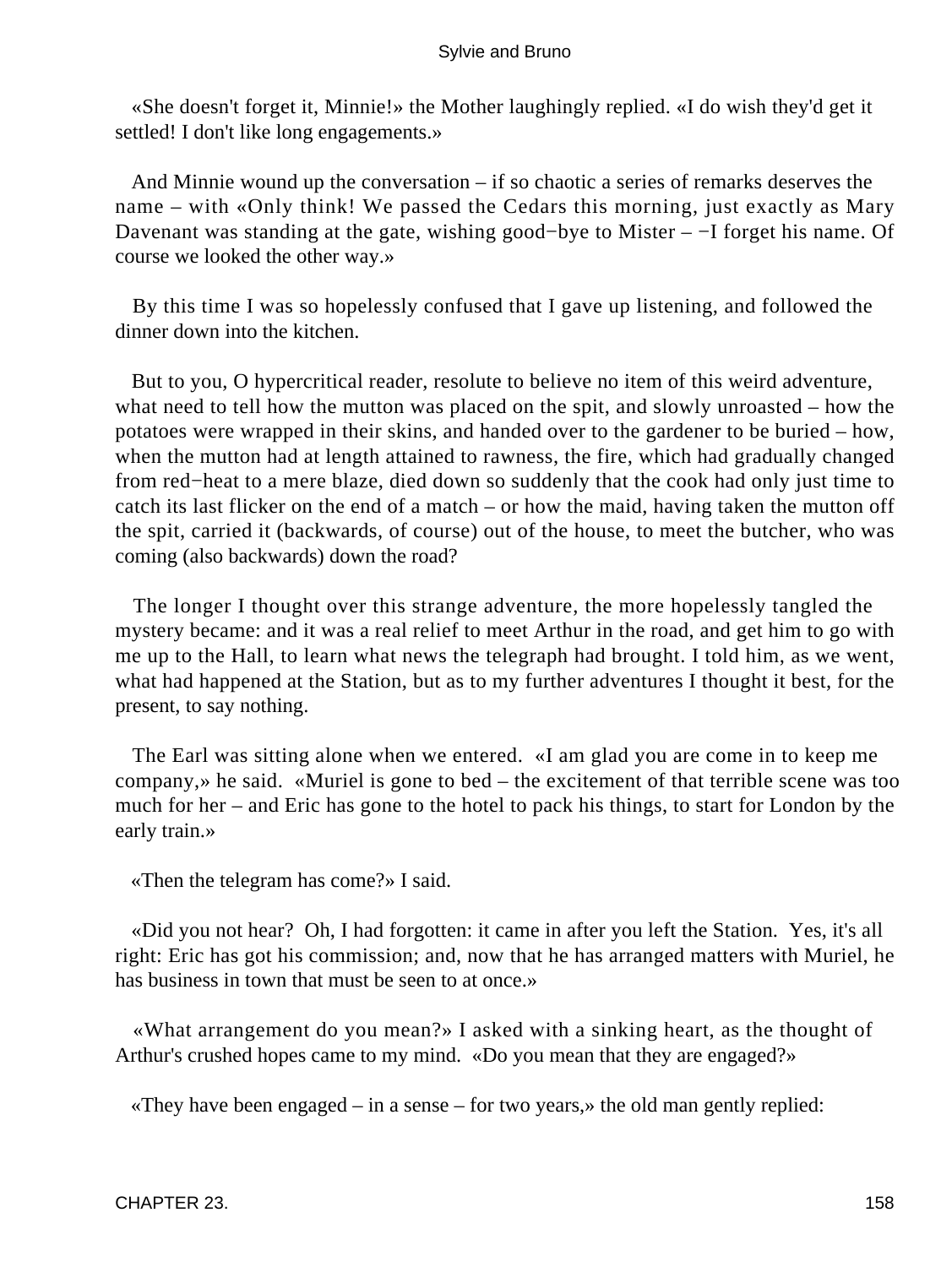«that is, he has had my promise to consent to it, so soon as he could secure a permanent and settled line in life. I could never be happy with my child married to a man without an object to live for – without even an object to die for!»

 «I hope they will be happy,» a strange voice said. The speaker was evidently in the room, but I had not heard the door open, and I looked round in some astonishment. The Earl seemed to share my surprise. «Who spoke?» he exclaimed.

 «It was I,» said Arthur, looking at us with a worn, haggard face, and eyes from which the light of life seemed suddenly to have faded. «And let me wish you joy also, dear friend,» he added, looking sadly at the Earl, and speaking in the same hollow tones that had startled us so much.

«Thank you,» the old man said, simply and heartily.

 A silence followed: then I rose, feeling sure that Arthur would wish to be alone, and bade our gentle host 'Good night': Arthur took his hand, but said nothing: nor did he speak again, as we went home till we were in the house and had lit our bed−room candles. Then he said more to himself than to me «The heart knoweth its own bitterness. I never understood those words till now.»

 The next few days passed wearily enough. I felt no inclination to call by myself at the Hall; still less to propose that Arthur should go with me: it seemed better to wait till Time – that gentle healer of our bitterest sorrows should have helped him to recover from the first shock of the disappointment that had blighted his life.

 Business however soon demanded my presence in town; and I had to announce to Arthur that I must leave him for a while. "But I hope to run down again in a month I added. I would stay now, if I could. I don't think it's good for you to be alone.

 No, I ca'n't face solitude, here, for long, said Arthur. But don't think about me. I have made up my mind to accept a post in India, that has been offered me. Out there, I suppose I shall find something to live for; I ca'n't see anything at present. 'This life of mine I guard, as God's high gift, from scathe and wrong, Not greatly care to lose!'"

«Yes,» I said: «your name−sake bore as heavy a blow, and lived through it.»

"A far heavier one than mine, said Arthur.

 «The woman he loved proved false. There is no such cloud as that on my memory of – of – » He left the name unuttered, and went on hurriedly. «But you will return, will you not?»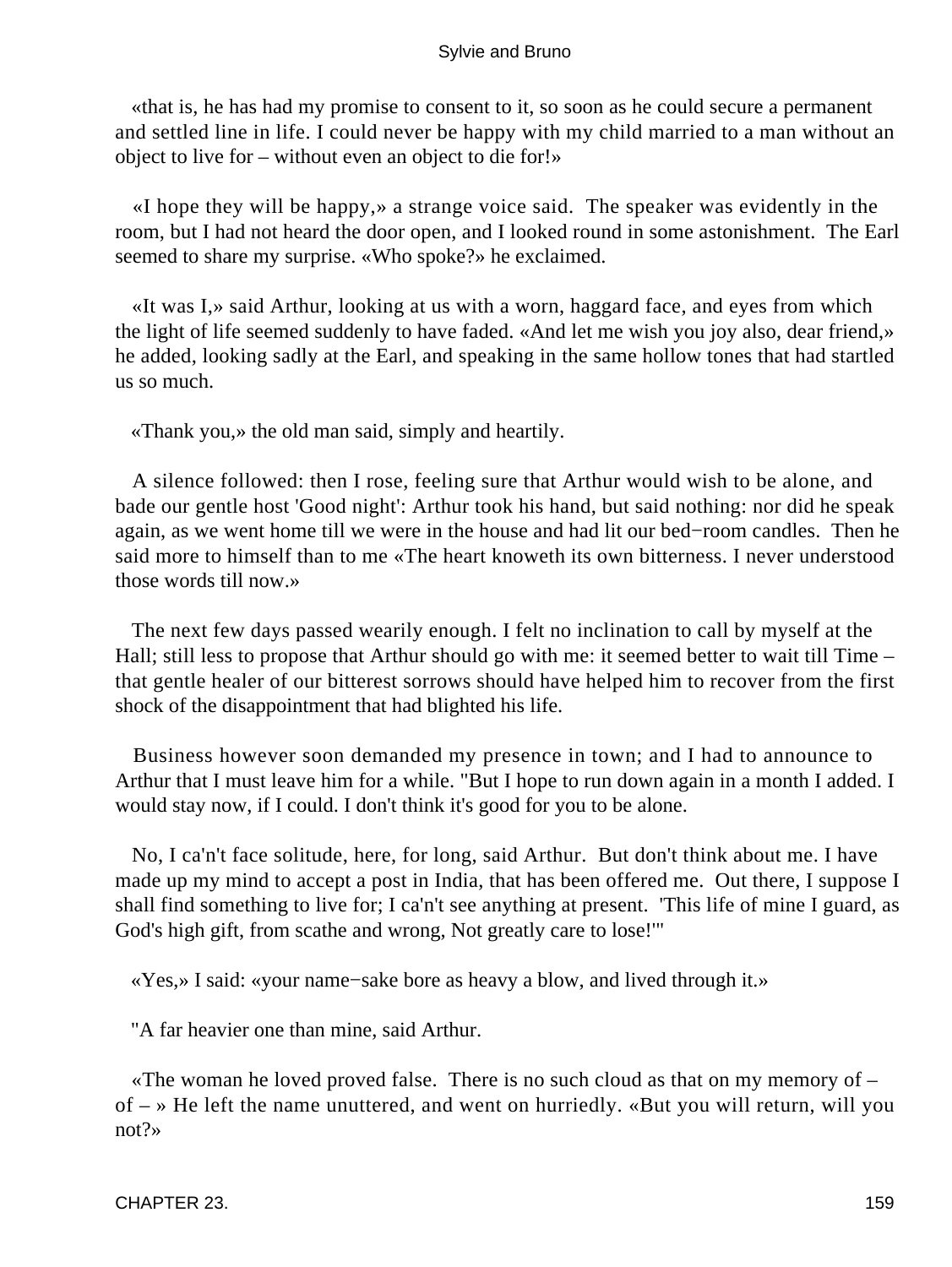«Yes, I shall come back for a short time.»

 «Do,» said Arthur: «and you shall write and tell me of our friends. I'll send you my address when I'm settled down.»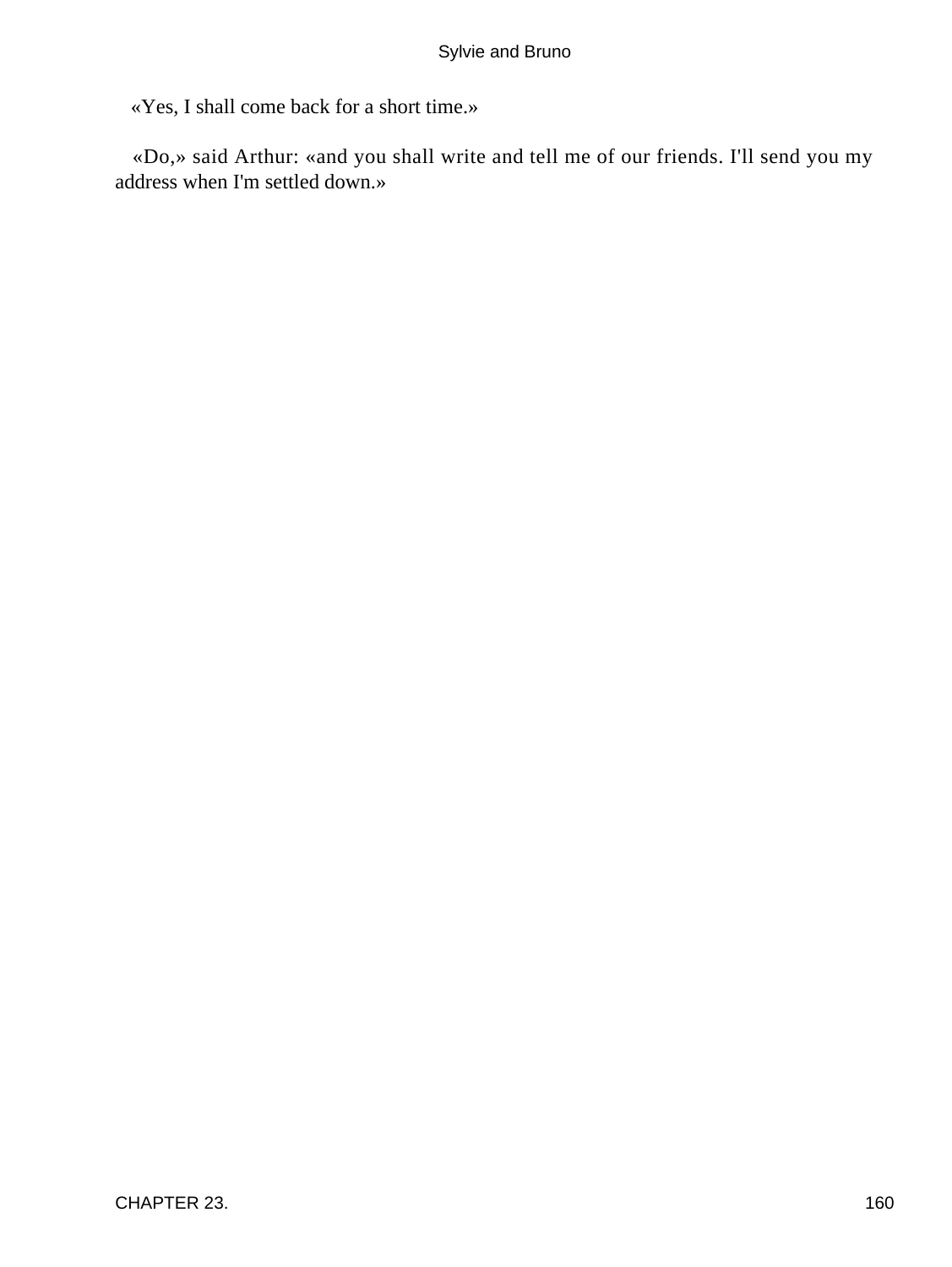## **[CHAPTER 24.](#page-178-0)**

### <span id="page-161-0"></span>*T*HE **FROGS'** BIRTHDAY−TREAT.

 And so it came to pass that, just a week after the day when my Fairy−friends first appeared as Children, I found myself taking a farewell−stroll through the wood, in the hope of meeting them once more. I had but to stretch myself on the smooth turf, and the 'eerie' feeling was on me in a moment.

 «Put oor ear welly low down,» said Bruno, «and I'll tell oo a secret! It's the Frogs' Birthday−Treat – and we've lost the Baby!»

«What Baby?» I said, quite bewildered by this complicated piece of news.

 «The Queen's Baby, a course!» said Bruno. «Titania's Baby. And we's welly sorry. Sylvie, she's – oh so sorry!»

«How sorry is she?» I asked, mischievously.

 «Three−quarters of a yard,» Bruno replied with perfect solemnity. «And I'm a little sorry too,» he added, shutting his eyes so as not to see that he was smiling.

«And what are you doing about the Baby?»

«Well, the soldiers are all looking for it – up and down everywhere.»

«The soldiers?» I exclaimed.

 «Yes, a course!» said Bruno. «When there's no fighting to be done, the soldiers doos any little odd jobs, oo know.»

 I was amused at the idea of its being a 'little odd job' to find the Royal Baby. «But how did you come to lose it?» I asked.

 «We put it in a flower,» Sylvie, who had just joined us, explained with her eyes full of tears. «Only we ca'n't remember which!»

 «She says us put it in a flower,» Bruno interrupted, «'cause she doosn't want I to get punished. But it were really me what put it there. Sylvie were picking Dindledums.»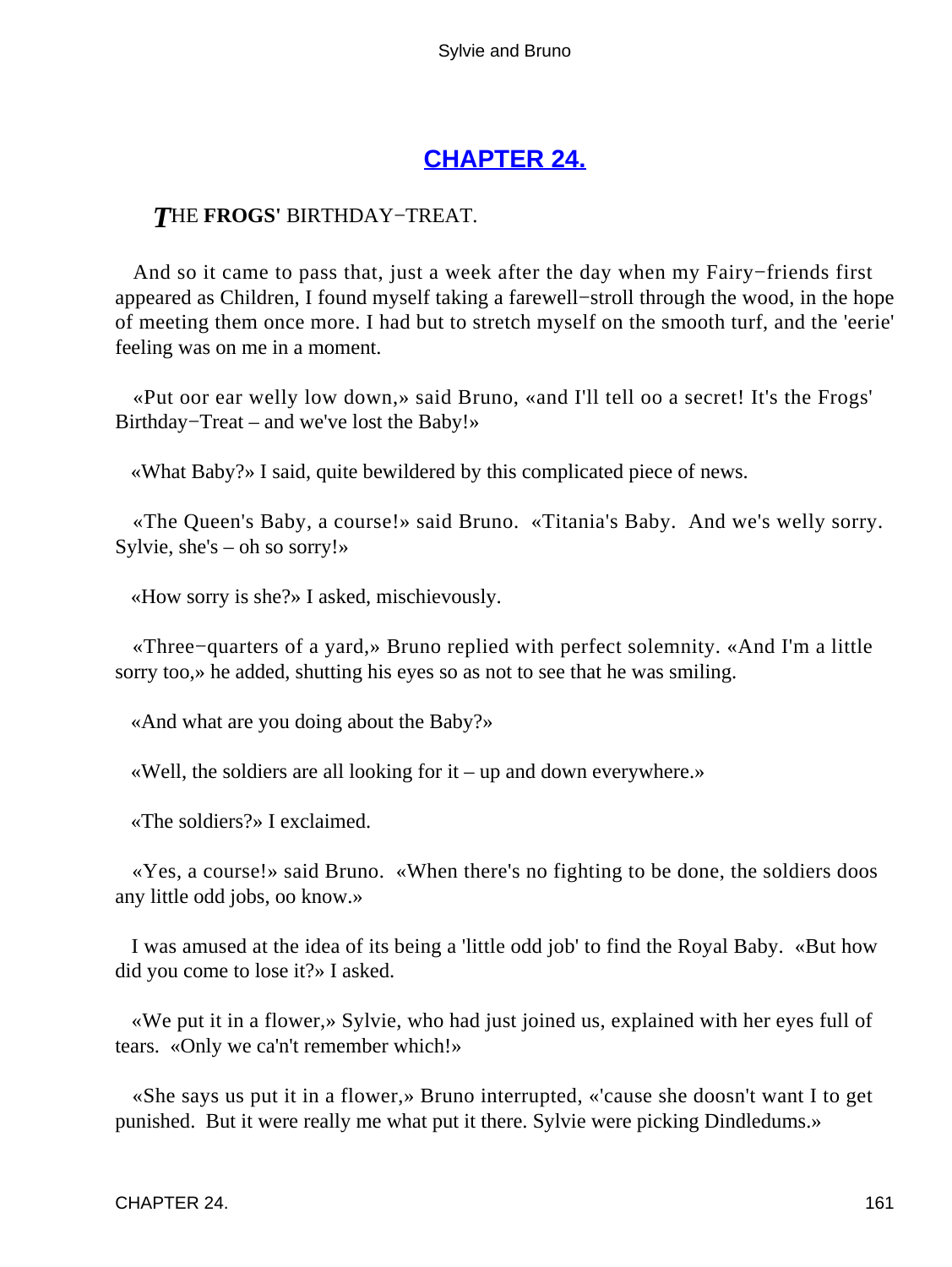[Image...The queen's baby]

«You shouldn't say 'us put it in a flower',» Sylvie very gravely remarked.

«Well, hus, then,» said Bruno. «I never can remember those horrid H's!»

 «Let me help you to look for it,» I said. So Sylvie and I made a 'voyage of discovery' among all the flowers; but there was no Baby to be seen.

«What's become of Bruno?» I said, when we had completed our tour.

«He's down in the ditch there,» said Sylvie, «amusing a young Frog.»

 I went down on my hands and knees to look for him, for I felt very curious to know how young Frogs ought to be amused. After a minute's search, I found him sitting at the edge of the ditch, by the side of the little Frog, and looking rather disconsolate.

«How are you getting on, Bruno?» I said, nodding to him as he looked up.

 «Ca'n't amuse it no more,» Bruno answered, very dolefully, «'cause it won't say what it would like to do next! I've showed it all the duck−weeds – and a live caddis−worm – − but it won't say nuffin! What – would oo like?' he shouted into the ear of the Frog: but the little creature sat quite still, and took no notice of him. »It's deaf, I think!« Bruno said, turning away with a sigh. »And it's time to get the Theatre ready."

«Who are the audience to be?»

 «Only but Frogs,» said Bruno. «But they haven't comed yet. They wants to be drove up, like sheep.»

 «Would it save time,» I suggested, «if I were to walk round with Sylvie, to drive up the Frogs, while you get the Theatre ready?»

«That are a good plan!» cried Bruno. «But where are Sylvie?»

 «I'm here!» said Sylvie, peeping over the edge of the bank. «I was just watching two Frogs that were having a race.»

«Which won it? »Bruno eagerly inquired.

Sylvie was puzzled. «He does ask such hard questions!» she confided to me.

«And what's to happen in the Theatre?» I asked.

CHAPTER 24. 162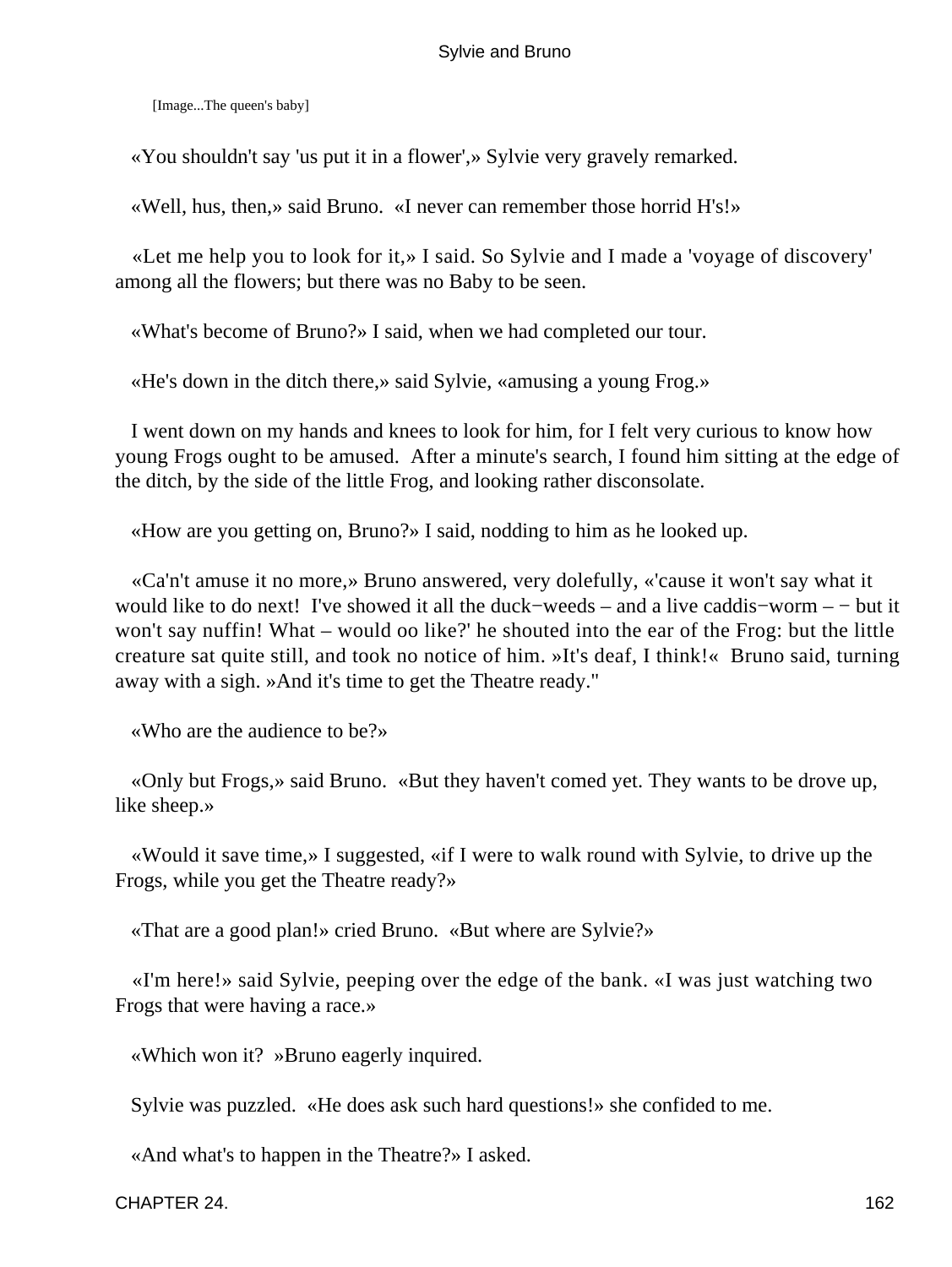«First they have their Birthday−Feast,» Sylvie said: «then Bruno does some Bits of Shakespeare; then he tells them a Story.»

«I should think the Frogs like the Feast best. Don't they?»

 «Well, there's generally very few of them that get any. They will keep their mouths shut so tight! And it's just as well they do,» she added, «because Bruno likes to cook it himself: and he cooks very queerly.» Now they're all in. Would you just help me to put them with their heads the right way?"

 We soon managed this part of the business, though the Frogs kept up a most discontented croaking all the time.

«What are they saying?» I asked Sylvie.

 «They're saying 'Fork! Fork!' It's very silly of them! You're not going to have forks!» she announced with some severity. «Those that want any Feast have just got to open their mouths, and Bruno 'll put some of it in!»

 At this moment Bruno appeared, wearing a little white apron to show that he was a Cook, and carrying a tureen full of very queer−looking soup. I watched very carefully as he moved about among the Frogs; but I could not see that any of them opened their mouths to be fed – except one very young one, and I'm nearly sure it did it accidentally, in yawning. However Bruno instantly put a large spoonful of soup into its mouth, and the poor little thing coughed violently for some time.

 So Sylvie and I had to share the soup between us, and to pretend to enjoy it, for it certainly was very queerly cooked.

 I only ventured to take one spoonful of it («Sylvie's Summer−Soup,» Bruno said it was), and must candidly confess that it was not at all nice; and I could not feel surprised that so many of the guests had kept their mouths shut up tight.

 «What's the soup made of, Bruno?» said Sylvie, who had put a spoonful of it to her lips, and was making a wry face over it.

And Bruno's answer was anything but encouraging. «Bits of things!»

 The entertainment was to conclude with «Bits of Shakespeare,» as Sylvie expressed it, which were all to be done by Bruno, Sylvie being fully engaged in making the Frogs keep their heads towards the stage: after which Bruno was to appear in his real character, and tell them a Story of his own invention.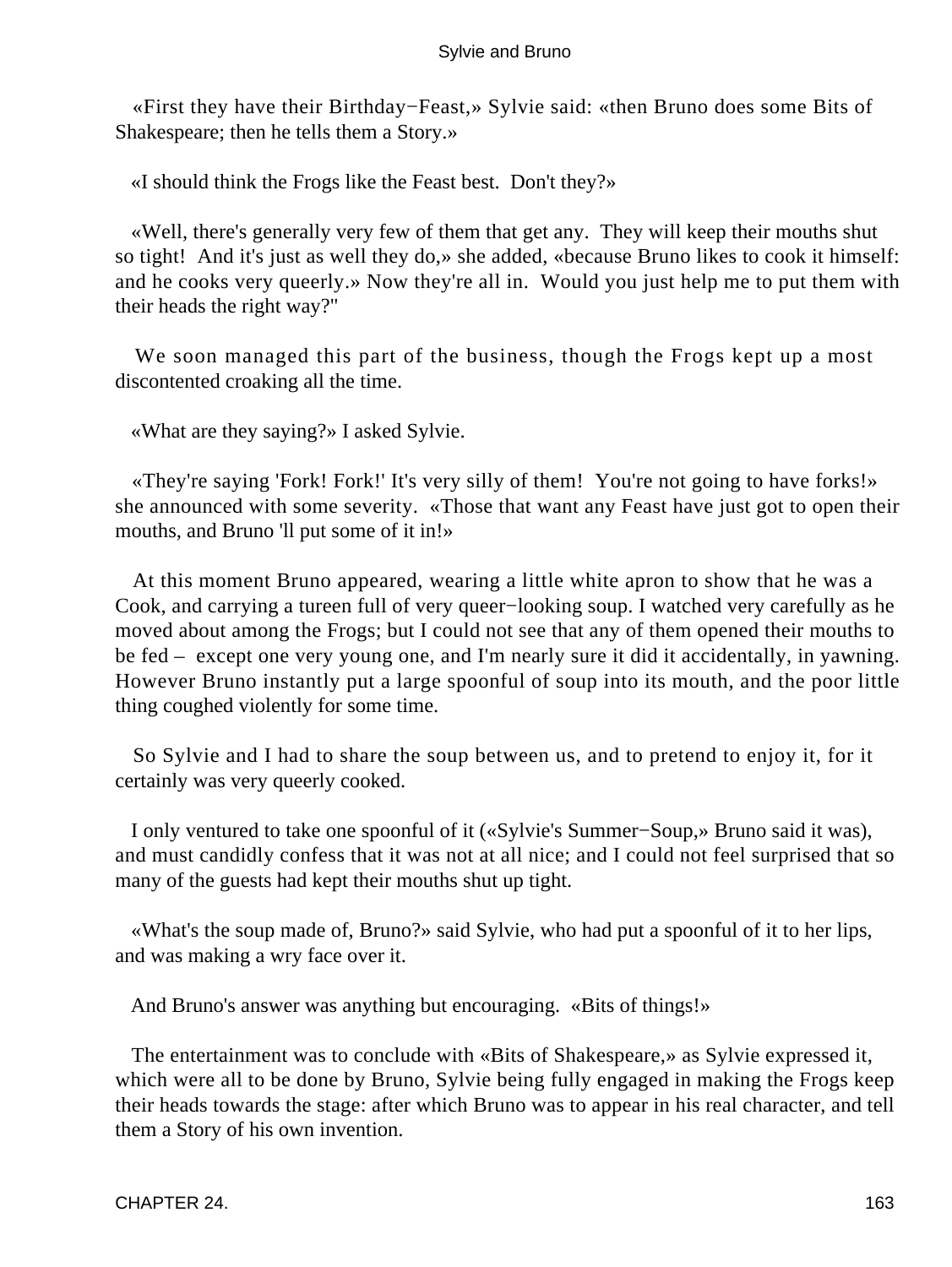«Will the Story have a Moral to it?» I asked Sylvie, while Bruno was away behind the hedge, dressing for the first 'Bit.'

 «I think so,» Sylvie replied doubtfully. «There generally is a Moral, only he puts it in too soon.»

«And will he say all the Bits of Shakespeare?»

 «No, he'll only act them,» said Sylvie. «He knows hardly any of the words. When I see what he's dressed like, I've to tell the Frogs what character it is. They're always in such a hurry to guess! Don't you hear them all saying 'What? What?'» And so indeed they were: it had only sounded like croaking, till Sylvie explained it, but I could now make out the «Wawt? Wawt?» quite distinctly.

«But why do they try to guess it before they see it?»

 «I don't know,» Sylvie said: «but they always do. Sometimes they begin guessing weeks and weeks before the day!»

 (So now, when you hear the Frogs croaking in a particularly melancholy way, you may be sure they're trying to guess Bruno's next Shakespeare 'Bit'. Isn't that interesting?)

 However, the chorus of guessing was cut short by Bruno, who suddenly rushed on from behind the scenes, and took a flying leap down among the Frogs, to re−arrange them.

 For the oldest and fattest Frog – who had never been properly arranged so that he could see the stage, and so had no idea what was going on – was getting restless, and had upset several of the Frogs, and turned others round with their heads the wrong way. And it was no good at all, Bruno said, to do a 'Bit' of Shakespeare when there was nobody to look at it (you see he didn't count me as anybody). So he set to work with a stick, stirring them up, very much as you would stir up tea in a cup, till most of them had at least one great stupid eye gazing at the stage.

 «Oo must come and sit among them, Sylvie,» he said in despair, «I've put these two side–by–side, with their noses the same way, ever so many times, but they do squarrel so!»

 So Sylvie took her place as 'Mistress of the Ceremonies,' and Bruno vanished again behind the scenes, to dress for the first 'Bit.'

 «Hamlet!» was suddenly proclaimed, in the clear sweet tones I knew so well. The croaking all ceased in a moment, and I turned to the stage, in some curiosity to see what Bruno's ideas were as to the behaviour of Shakespeare's greatest Character.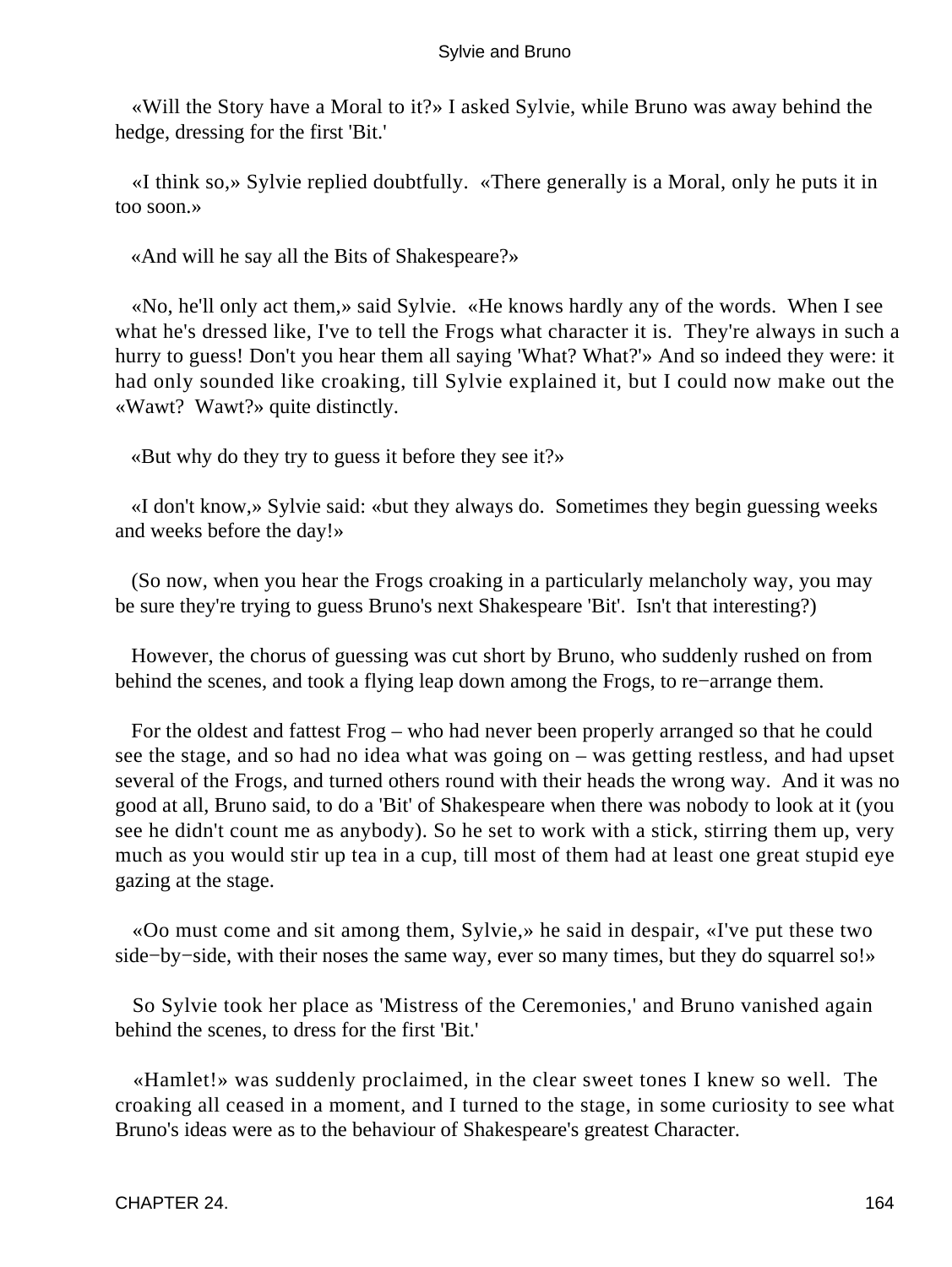According to this eminent interpreter of the Drama, Hamlet wore a short black cloak (which he chiefly used for muffling up his face, as if he suffered a good deal from toothache), and turned out his toes very much as he walked. «To be or not to be!» Hamlet remarked in a cheerful tone, and then turned head−over−heels several times, his cloak dropping off in the performance.

 I felt a little disappointed: Bruno's conception of the part seemed so wanting in dignity. «Won't he say any more of the speech?» I whispered to Sylvie.

 «I think not,» Sylvie whispered in reply. «He generally turns head−over−heels when he doesn't know any more words.»

 Bruno had meanwhile settled the question by disappearing from the stage; and the Frogs instantly began inquiring the name of the next Character.

 «You'll know directly!» cried Sylvie, as she adjusted two or three young Frogs that had struggled round with their backs to the stage. «Macbeth!» she added, as Bruno re−appeared.

 Macbeth had something twisted round him, that went over one shoulder and under the other arm, and was meant, I believe, for a Scotch plaid. He had a thorn in his hand, which he held out at arm's length, as if he were a little afraid of it. «Is this a dagger?» Macbeth inquired, in a puzzled sort of tone: and instantly a chorus of «Thorn! Thorn!» arose from the Frogs (I had quite learned to understand their croaking by this time).

 «It's a dagger!» Sylvie proclaimed in a peremptory tone. «Hold your tongues!» And the croaking ceased at once.

 Shakespeare has not told us, so far as I know, that Macbeth had any such eccentric habit as turning head−over−heels in private life: but Bruno evidently considered it quite an essential part of the character, and left the stage in a series of somersaults. However, he was back again in a few moments, having tucked under his chin the end of a tuft of wool (probably left on the thorn by a wandering sheep), which made a magnificent beard, that reached nearly down to his feet.

 «Shylock!» Sylvie proclaimed. «No, I beg your pardon!» she hastily corrected herself, «King Lear! I hadn't noticed the crown.» (Bruno had very cleverly provided one, which fitted him exactly, by cutting out the centre of a dandelion to make room for his head.)

 King Lear folded his arms (to the imminent peril of his beard) and said, in a mild explanatory tone, «Ay, every inch a king!» and then paused, as if to consider how this could best be proved. And here, with all possible deference to Bruno as a Shakespearian critic, I must express my opinion that the poet did not mean his three great tragic heroes to be so strangely alike in their personal habits; nor do I believe that he would have accepted the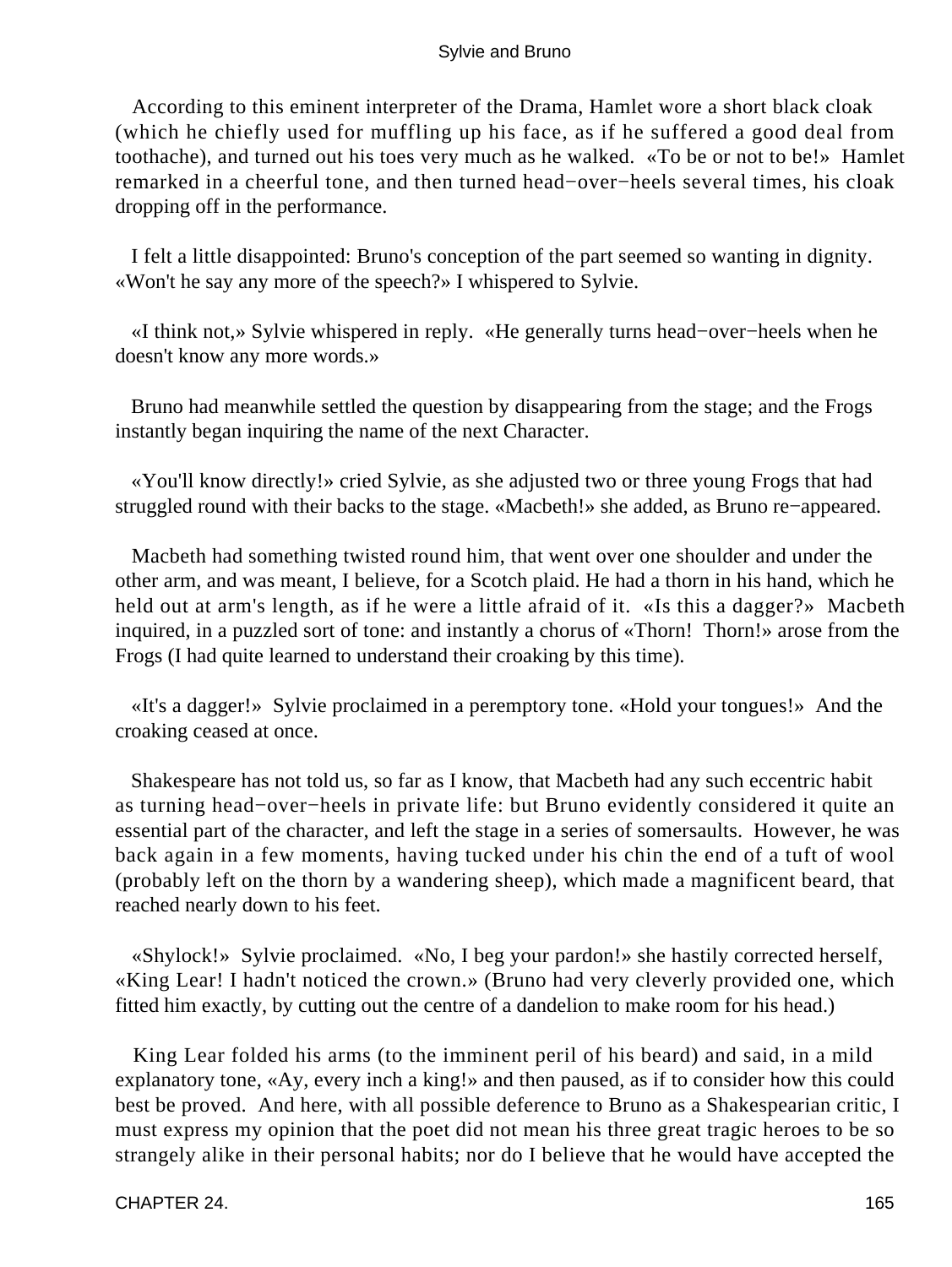faculty of turning head−over−heels as any proof at all of royal descent. Yet it appeared that King Lear, after deep meditation, could think of no other argument by which to prove his kingship: and, as this was the last of the 'Bits' of Shakespeare («We never do more than three,» Sylvie explained in a whisper), Bruno gave the audience quite a long series of somersaults before he finally retired, leaving the enraptured Frogs all crying out «More! More!» which I suppose was their way of encoring a performance. But Bruno wouldn't appear again, till the proper time came for telling the Story.

[Image...The frogs' birthday−treat]

 When he appeared at last in his real character, I noticed a remarkable change in his behaviour.

 He tried no more somersaults. It was clearly his opinion that, however suitable the habit of turning head−over−heels might be to such petty individuals as Hamlet and King Lear, it would never do for Bruno to sacrifice his dignity to such an extent. But it was equally clear that he did not feel entirely at his ease, standing all alone on the stage, with no costume to disguise him: and though he began, several times,

«There were a Mouse  $-$ ,» he kept glancing up and down, and on all sides, as if in search of more comfortable quarters from which to tell the Story. Standing on one side of the stage, and partly overshadowing it, was a tall foxglove, which seemed, as the evening breeze gently swayed it hither and thither, to offer exactly the sort of accommodation that the orator desired. Having once decided on his quarters, it needed only a second or two for him to run up the stem like a tiny squirrel, and to seat himself astride on the topmost bend, where the fairy−bells clustered most closely, and from whence he could look down on his audience from such a height that all shyness vanished, and he began his Story merrily.

 «Once there were a Mouse and a Crocodile and a Man and a Goat and a Lion.» I had never heard the 'dramatis personae' tumbled into a story with such profusion and in such reckless haste; and it fairly took my breath away. Even Sylvie gave a little gasp, and allowed three of the Frogs, who seemed to be getting tired of the entertainment, to hop away into the ditch, without attempting to stop them.

 «And the Mouse found a Shoe, and it thought it were a Mouse−trap. So it got right in, and it stayed in ever so long.»

 «Why did it stay in?» said Sylvie. Her function seemed to be much the same as that of the Chorus in a Greek Play: she had to encourage the orator, and draw him out, by a series of intelligent questions.

 «'Cause it thought it couldn't get out again,» Bruno explained. «It were a clever mouse. It knew it couldn't get out of traps!»

#### CHAPTER 24. 166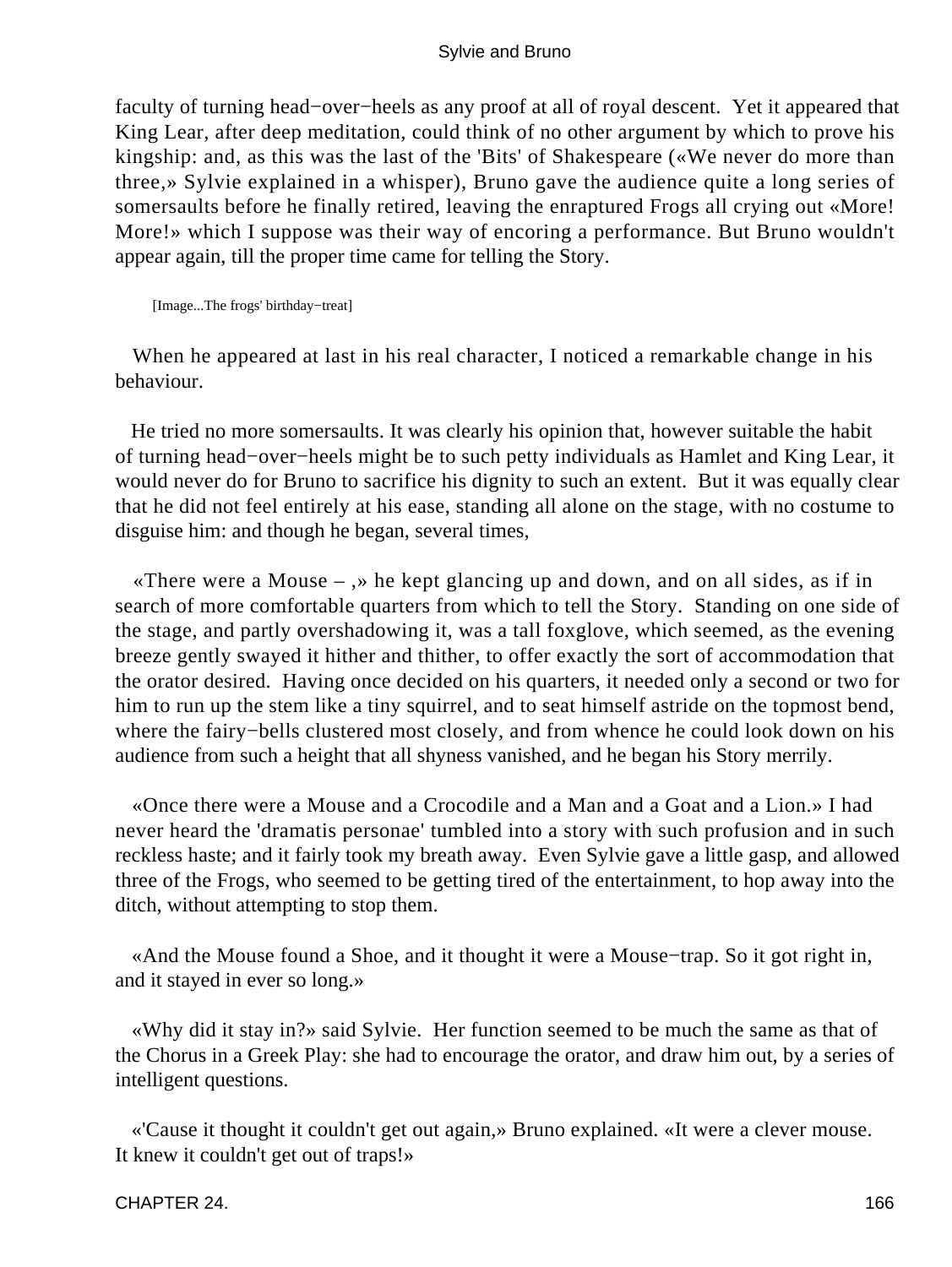But why did it go in at all?" said Sylvie.

 « – and it jamp, and it jamp,» Bruno proceeded, ignoring this question, «and at last it got right out again. And it looked at the mark in the Shoe. And the Man's name were in it. So it knew it wasn't its own Shoe.»

«Had it thought it was?» said Sylvie.

 «Why, didn't I tell oo it thought it were a Mouse−trap?» the indignant orator replied. «Please, Mister Sir, will oo make Sylvie attend?» Sylvie was silenced, and was all attention: in fact, she and I were most of the audience now, as the Frogs kept hopping away, and there were very few of them left.

"So the Mouse gave the Man his Shoe.

 And the Man were welly glad, cause he hadn't got but one Shoe, and he were hopping to get the other."

Here I ventured on a question. «Do you mean 'hopping,' or 'hoping'?»

 «Bofe,» said Bruno. «And the Man took the Goat out of the Sack.» («We haven't heard of the sack before,» I said. «Nor you won't hear of it again,» said Bruno). «And he said to the Goat, 'Oo will walk about here till I comes back.' And he went and he tumbled into a deep hole. And the Goat walked round and round. And it walked under the Tree. And it wug its tail. And it looked up in the Tree. And it sang a sad little Song. Oo never heard such a sad little Song!»

«Can you sing it, Bruno?» I asked.

«Iss, I can,» Bruno readily replied. «And I sa'n't. It would make Sylvie cry – »

 «It wouldn't!', Sylvie interrupted in great indignation. »And I don't believe the Goat sang it at all!"

 «It did, though!» said Bruno. «It singed it right froo. I sawed it singing with its long  $beard - *>*$ 

 «It couldn't sing with its beard,» I said, hoping to puzzle the little fellow: «a beard isn't a voice.»

 «Well then, oo couldn't walk with Sylvie!» Bruno cried triumphantly. «Sylvie isn't a foot!»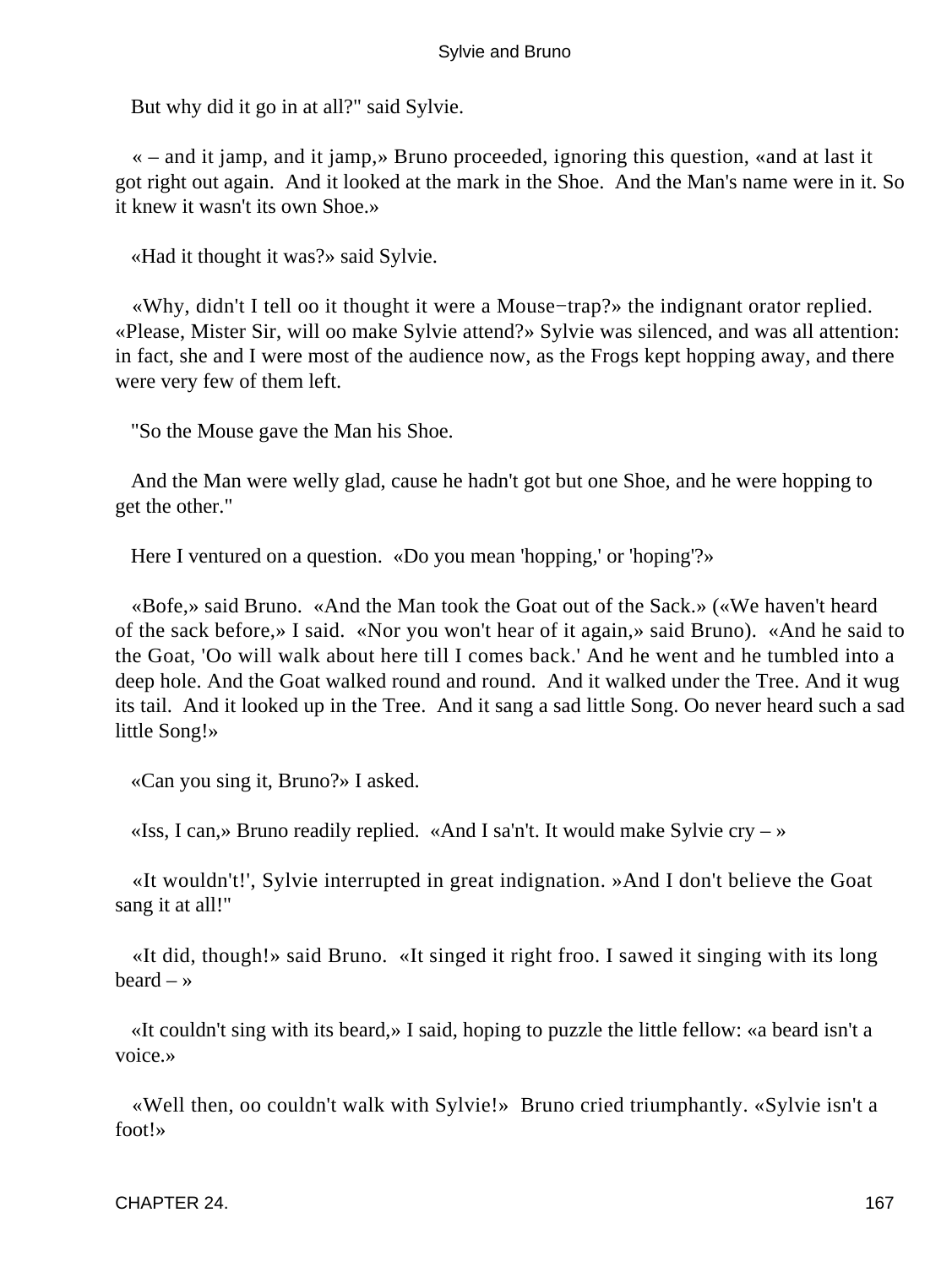I thought I had better follow Sylvie's example, and be silent for a while. Bruno was too sharp for us.

 «And when it had singed all the Song, it ran away – for to get along to look for the Man, oo know. And the Crocodile got along after it – for to bite it, oo know. And the Mouse got along after the Crocodile.»

 «Wasn't the Crocodile running?» Sylvie enquired. She appealed to me. «Crocodiles do run, don't they?»

I suggested «crawling» as the proper word.

 «He wasn't running,» said Bruno, «and he wasn't crawling. He went struggling along like a portmanteau. And he held his chin ever so high in the air  $-\infty$ 

«What did he do that for?» said Sylvie.

 «'cause he hadn't got a toofache!» said Bruno. «Ca'n't oo make out nuffin wizout I 'splain it? Why, if he'd had a toofache, a course he'd have held his head down – like this – and he'd have put a lot of warm blankets round it!»

«If he'd had any blankets,» Sylvie argued.

 «Course he had blankets!» retorted her brother. «Doos oo think Crocodiles goes walks wizout blankets? And he frowned with his eyebrows. And the Goat was welly flightened at his eyebrows!»

«I'd never be afraid of eyebrows?» exclaimed Sylvie.

 «I should think oo would, though, if they'd got a Crocodile fastened to them, like these had! And so the Man jamp, and he jamp, and at last he got right out of the hole.»

 Sylvie gave another little gasp: this rapid dodging about among the characters of the Story had taken away her breath.

 «And he runned away for to look for the Goat, oo know. And he heard the Lion grunting  $\rightarrow$ 

«Lions don't grunt,» said Sylvie.

 «This one did,» said Bruno. «And its mouth were like a large cupboard. And it had plenty of room in its mouth. And the Lion runned after the Man for to eat him, oo know. And the Mouse runned after the Lion.»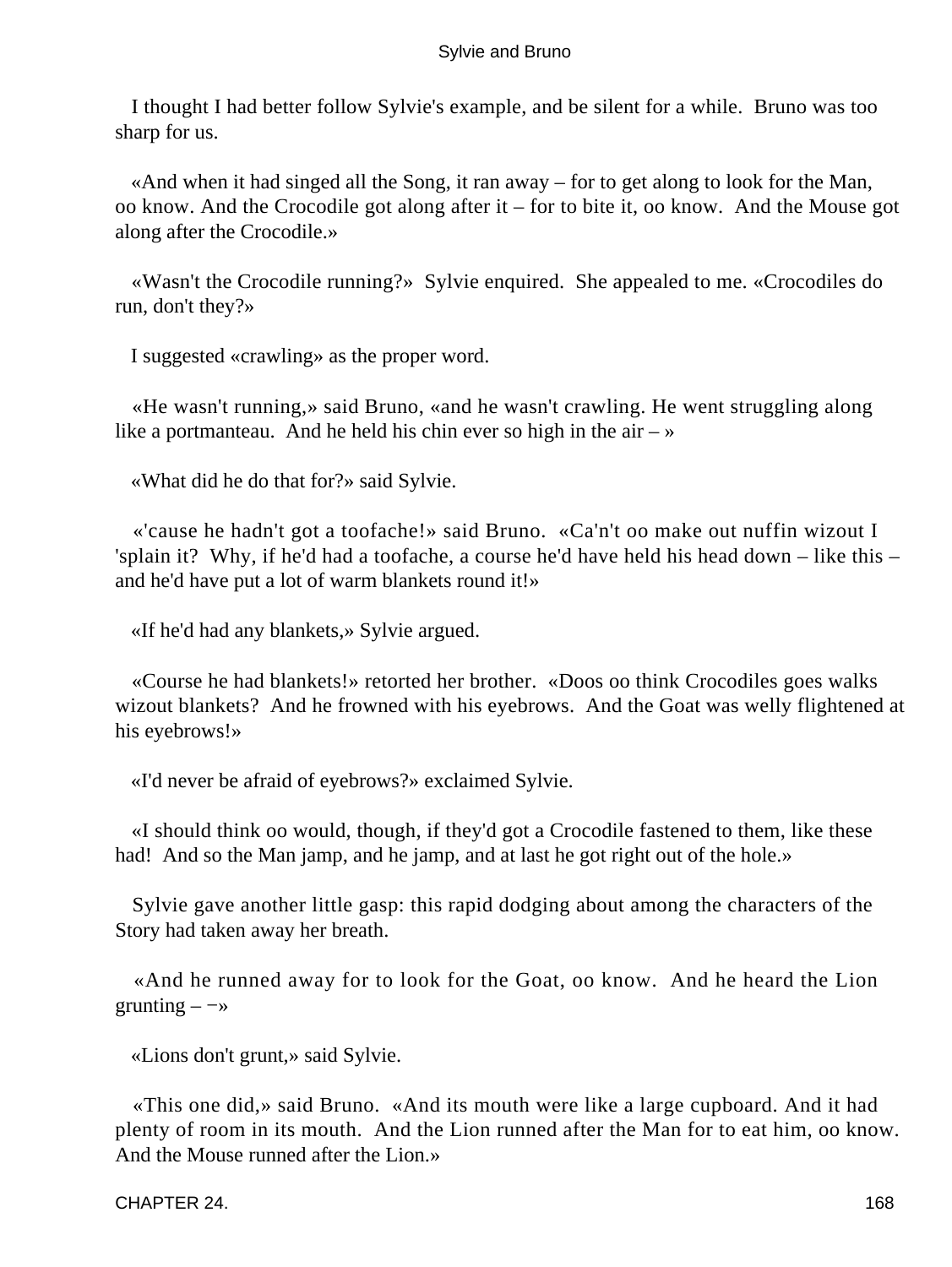«But the Mouse was running after the Crocodile,» I said: «he couldn't run after both!»

 Bruno sighed over the density of his audience, but explained very patiently. «He did runned after bofe: 'cause they went the same way! And first he caught the Crocodile, and then he didn't catch the Lion. And when he'd caught the Crocodile, what doos oo think he did – 'cause he'd got pincers in his pocket?»

«I ca'n't guess,» said Sylvie.

[Image...'He wrenched out that crocodile's toof!']

 «Nobody couldn't guess it!» Bruno cried in high glee. «Why, he wrenched out that Crocodile's toof!»

«Which tooth?» I ventured to ask.

 But Bruno was not to be puzzled. «The toof he were going to bite the Goat with, a course!»

«He couldn't be sure about that,» I argued,

«unless he wrenched out all its teeth.»

 Bruno laughed merrily, and half sang, as he swung himself backwards and forwards, «He did – wrenched – out – all its teef!»

«Why did the Crocodile wait to have them wrenched out?» said Sylvie.

«It had to wait,» said Bruno.

 I ventured on another question. «But what became of the Man who said 'You may wait here till I come back'?»

 «He didn't say 'Oo may,'» Bruno explained. «He said, 'Oo will.' Just like Sylvie says to me 'Oo will do oor lessons till twelve o'clock.' Oh, I wiss,» he added with a little sigh, «I wiss Sylvie would say 'Oo may do oor lessons'!»

 This was a dangerous subject for discussion, Sylvie seemed to think. She returned to the Story. «But what became of the Man?»

«Well, the Lion springed at him. But it came so slow, it were three weeks in the air  $-\infty$ 

«Did the Man wait for it all that time?» I said.

CHAPTER 24. 169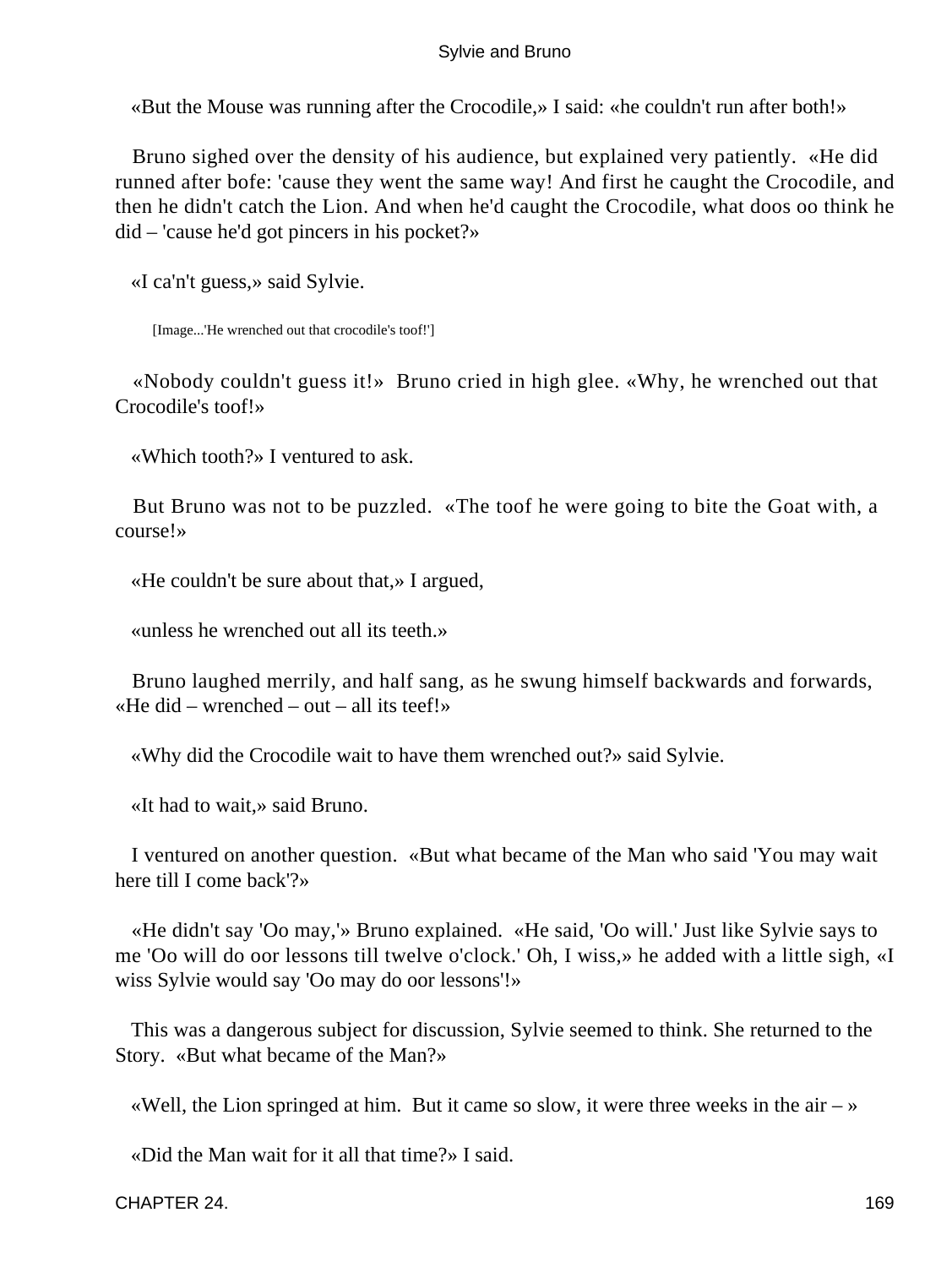«Course he didn't!» Bruno replied, gliding head−first down the stem of the fox−glove, for the Story was evidently close to its end. «He sold his house, and he packed up his things, while the Lion were coming. And he went and he lived in another town. So the Lion ate the wrong man.»

 This was evidently the Moral: so Sylvie made her final proclamation to the Frogs. «The Story's finished! And whatever is to be learned from it,» she added, aside to me, «I'm sure I don't know!»

 I did not feel quite clear about it myself, so made no suggestion: but the Frogs seemed quite content, Moral or no Moral, and merely raised a husky chorus of «Off! Off!» as they hopped away.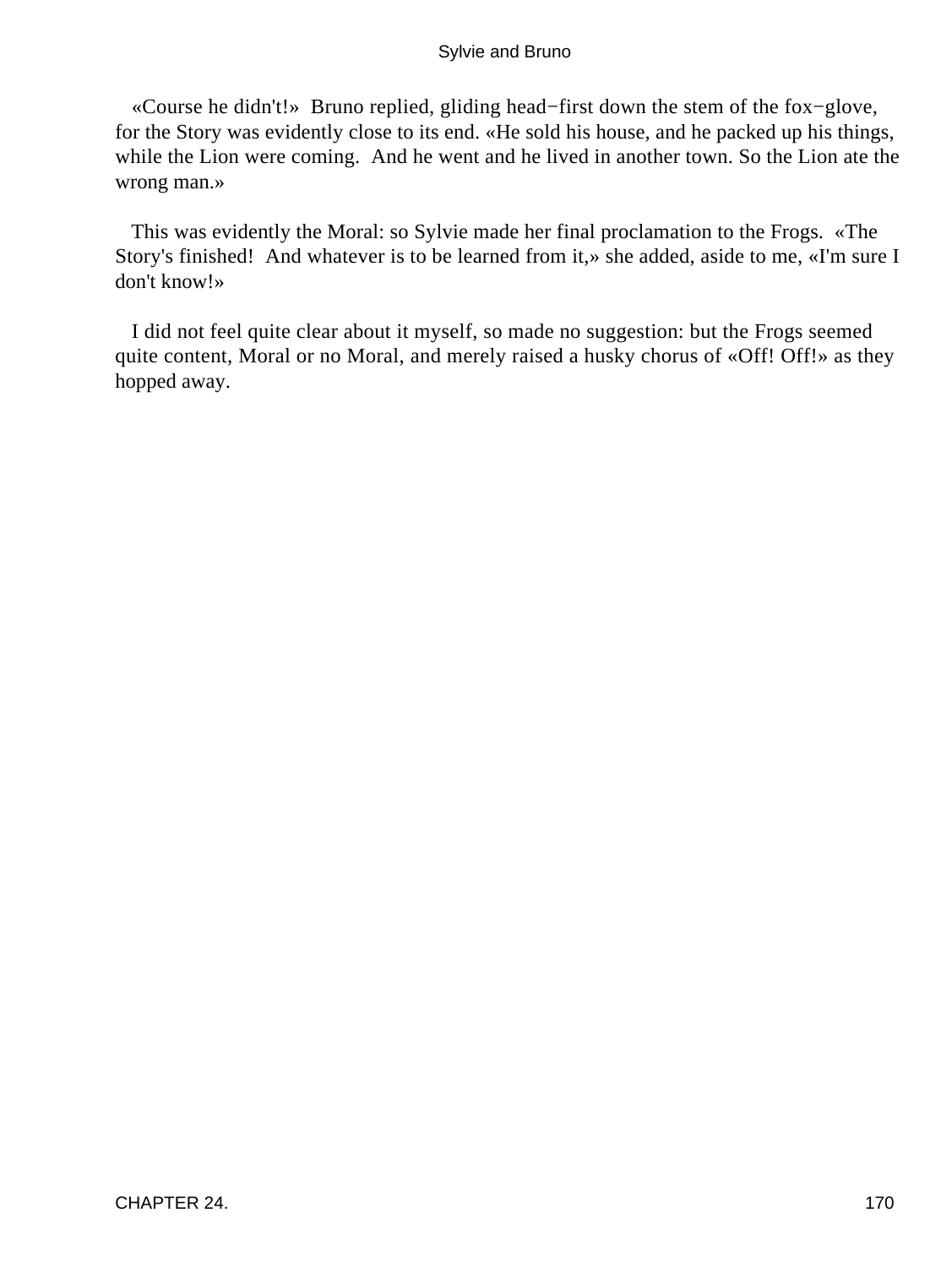## **[CHAPTER 25.](#page-178-0)**

### <span id="page-171-0"></span>*L*OOKING **EASTWARD.**

 «It's just a week,» I said, three days later, to Arthur, «since we heard of Lady Muriel's engagement. I think I ought to call, at any rate, and offer my congratulations. Won't you come with me?»

A pained expression passed over his face.

«When must you leave us?» he asked.

«By the first train on Monday.»

 «Well – yes, I will come with you. It would seem strange and unfriendly if I didn't. But this is only Friday. Give me till Sunday afternoon. I shall be stronger then.»

 Shading his eyes with one hand, as if half−ashamed of the tears that were coursing down his cheeks, he held the other out to me. It trembled as I clasped it.

 I tried to frame some words of sympathy; but they seemed poor and cold, and I left them unspoken. «Good night!» was all I said.

 «Good night, dear friend!» he replied. There was a manly vigour in his tone that convinced me he was wrestling with, and triumphing over, the great sorrow that had so nearly wrecked his life – and that, on the stepping−stone of his dead self, he would surely rise to higher things!

 There was no chance, I was glad to think, as we set out on Sunday afternoon, of meeting Eric at the Hall, as he had returned to town the day after his engagement was announced. His presence might have disturbed the calm – the almost unnatural calm – with which Arthur met the woman who had won his heart, and murmured the few graceful words of sympathy that the occasion demanded.

 Lady Muriel was perfectly radiant with happiness: sadness could not live in the light of such a smile: and even Arthur brightened under it, and, when she remarked «You see I'm watering my flowers, though it is the Sabbath−Day,» his voice had almost its old ring of cheerfulness as he replied «Even on the Sabbath−Day works of mercy are allowed. But this isn't the Sabbath−Day. The Sabbath−day has ceased to exist.»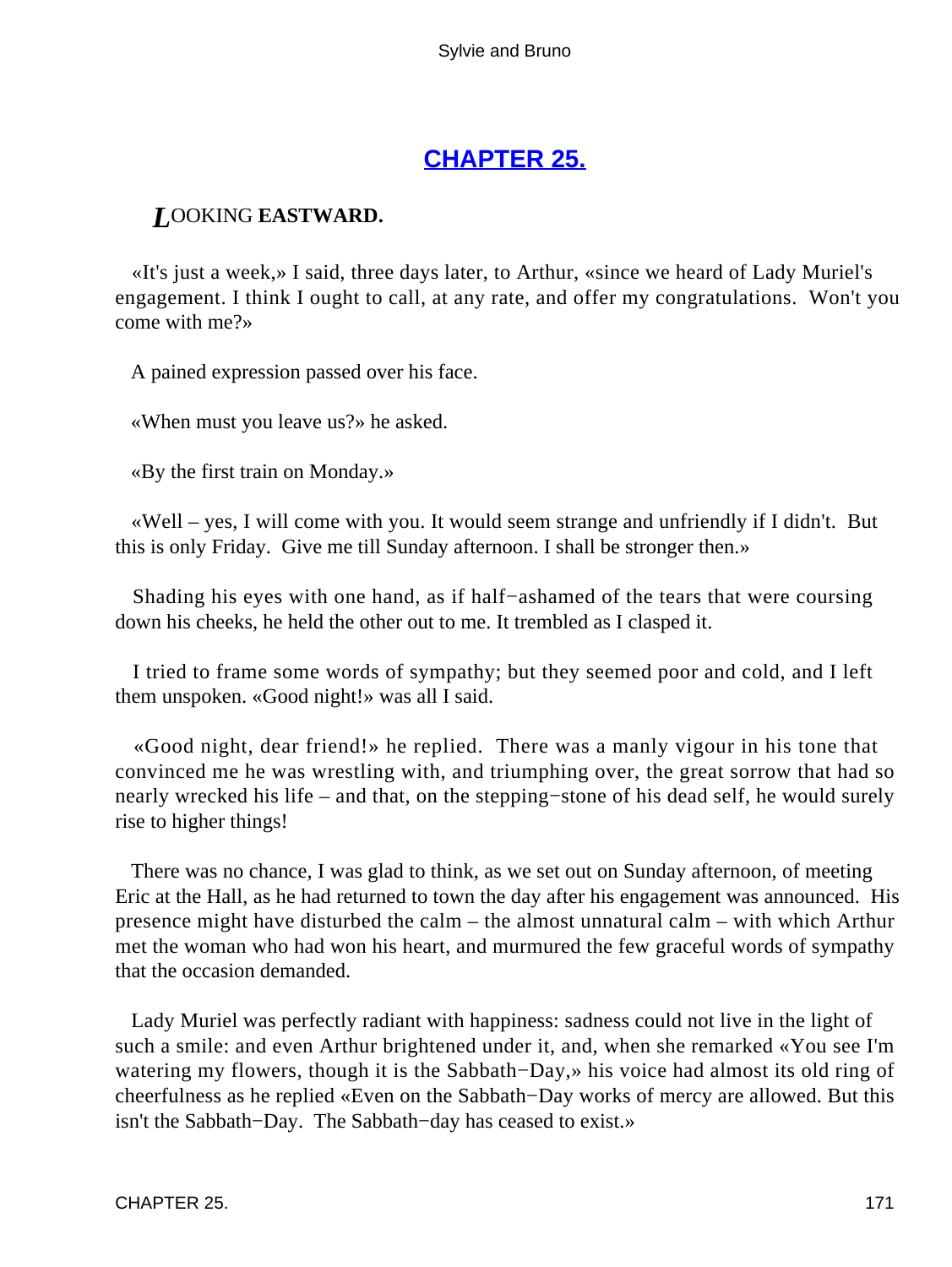«I know it's not Saturday,» Lady Muriel replied; «but isn't Sunday often called 'the Christian Sabbath'?»

 «It is so called, I think, in recognition of the spirit of the Jewish institution, that one day in seven should be a day of rest. But I hold that Christians are freed from the literal observance of the Fourth Commandment.»

«Then where is our authority for Sunday observance?»

 «We have, first, the fact that the seventh day was 'sanctified', when God rested from the work of Creation. That is binding on us as Theists. Secondly, we have the fact that 'the Lord's Day' is a Christian institution. That is binding on us as Christians.»

«And your practical rules would be  $-$  ?»

 «First, as Theists, to keep it holy in some special way, and to make it, so far as is reasonably possible, a day of rest. Secondly, as Christians, to attend public worship.»

«And what of amusements?»

 «I would say of them, as of all kinds of work, whatever is innocent on a week−day, is innocent on Sunday, provided it does not interfere with the duties of the day.»

«Then you would allow children to play on Sunday?»

«Certainly I should. Why make the day irksome to their restless natures?»

 «I have a letter somewhere,» said Lady Muriel, «from an old friend, describing the way in which Sunday was kept in her younger days. I will fetch it for you.»

 «I had a similar description, viva voce, years ago,» Arthur said when she had left us, «from a little girl. It was really touching to hear the melancholy tone in which she said 'On Sunday I mustn't play with my doll! On Sunday I mustn't run on the sands! On Sunday I mustn't dig in the garden!' Poor child! She had indeed abundant cause for hating Sunday!»

«Here is the letter,» said Lady Muriel, returning. «Let me read you a piece of it.»

 "When, as a child, I first opened my eyes on a Sunday−morning, a feeling of dismal anticipation, which began at least on the Friday, culminated. I knew what was before me, and my wish, if not my word, was 'Would God it were evening!' It was no day of rest, but a day of texts, of catechisms (Watts'), of tracts about converted swearers, godly charwomen, and edifying deaths of sinners saved.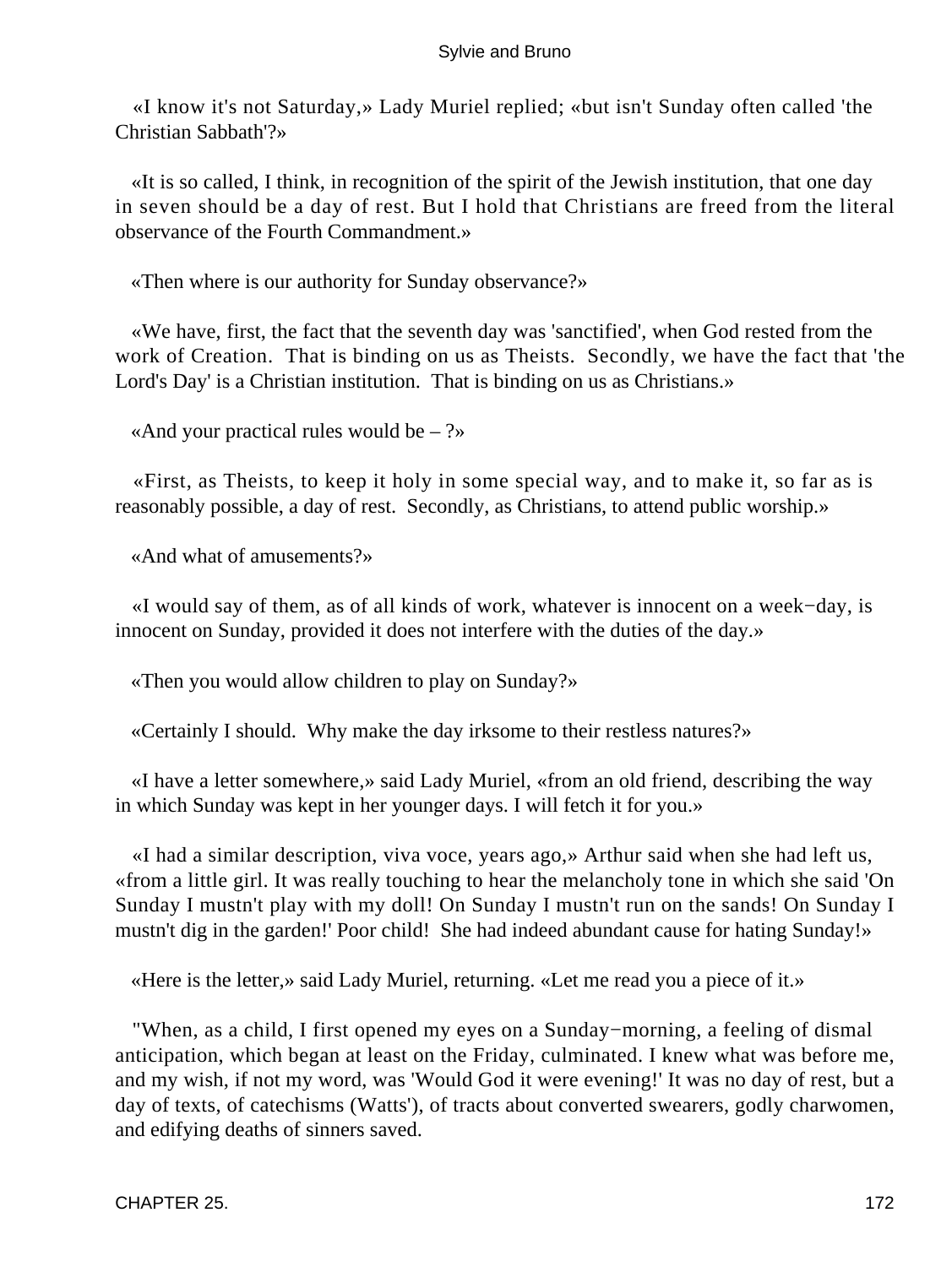"Up with the lark, hymns and portions of Scripture had to be learned by heart till 8 o'clock, when there were family−prayers, then breakfast, which I was never able to enjoy, partly from the fast already undergone, and partly from the outlook I dreaded.

 "At 9 came Sunday−School; and it made me indignant to be put into the class with the village−children, as well as alarmed lest, by some mistake of mine, I should be put below them.

 "The Church−Service was a veritable Wilderness of Zin. I wandered in it, pitching the tabernacle of my thoughts on the lining of the square family−pew, the fidgets of my small brothers, and the horror of knowing that, on the Monday, I should have to write out, from memory, jottings of the rambling disconnected extempore sermon, which might have had any text but its own, and to stand or fall by the result.

 «This was followed by a, cold dinner at 1 (servants to have no work), Sunday−School again from 2 to 4, and Evening−Service at 6. The intervals were perhaps the greatest trial of all, from the efforts I had to make, to be less than usually sinful, by reading books and sermons as barren as the Dead Sea. There was but one rosy spot, in the distance, all that day: and that was 'bed−time,' which never could come too early!»

 «Such teaching was well meant, no doubt,» said Arthur; «but it must have driven many of its victims into deserting the Church−Services altogether.»

 «I'm afraid I was a deserter this morning,» she gravely said. «I had to write to Eric. Would you – would you mind my telling you something he said about prayer? It had never struck me in that light before.»

«In what light?» said Arthur.

 «Why, that all Nature goes by fixed, regular laws – Science has proved that. So that asking God to do anything (except of course praying for spiritual blessings) is to expect a miracle: and we've no right to do that. I've not put it as well as he did: but that was the outcome of it, and it has confused me. Please tell me what you can say in answer to it.»

 «I don't propose to discuss Captain Lindon's difficulties,» Arthur gravely replied; «specially as he is not present. But, if it is your difficulty,» (his voice unconsciously took a tenderer tone) «then I will speak.»

«It is my difficulty,» she said anxiously.

 «Then I will begin by asking 'Why did you except spiritual blessings?' Is not your mind a part of Nature?»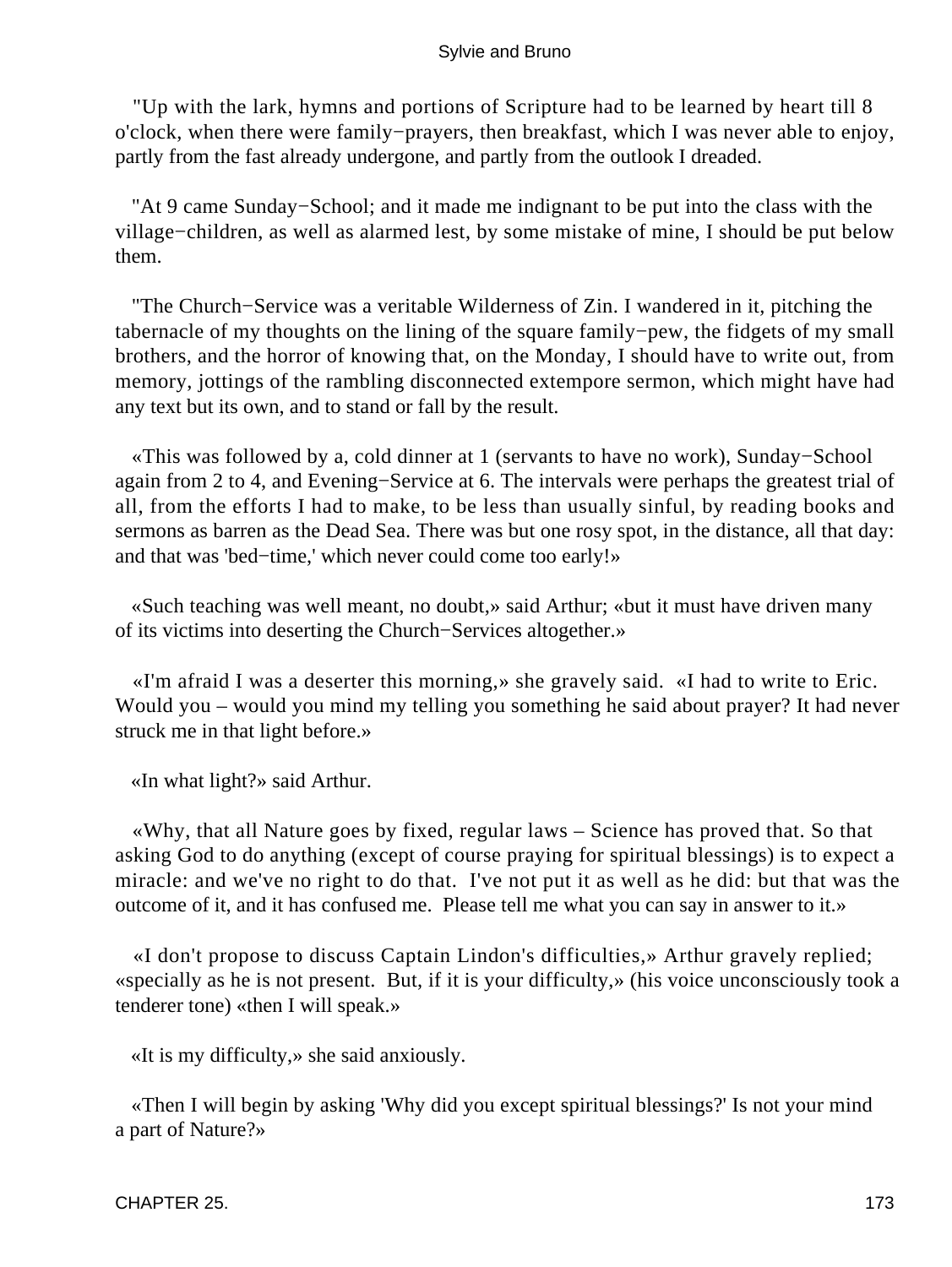«Yes, but Free−Will comes in there – I can choose this or that; and God can influence my choice.»

«Then you are not a Fatalist?»

«Oh, no!» she earnestly exclaimed.

 «Thank God!» Arthur said to himself, but in so low a whisper that only I heard it. «You grant then that I can, by an act of free choice, move this cup,» suiting the action to the word, «this way or that way?»

«Yes, I grant it.»

 «Well, let us see how far the result is produced by fixed laws. The cup moves because certain mechanical forces are impressed on it by my hand. My hand moves because certain forces – electric, magnetic, or whatever 'nerve−force' may prove to be – are impressed on it by my brain. This nerve−force, stored in the brain, would probably be traceable, if Science were complete, to chemical forces supplied to the brain by the blood, and ultimately derived from the food I eat and the air I breathe.»

«But would not that be Fatalism? Where would Free−Will come in?»

 «In choice of nerves,» replied Arthur. «The nerve−force in the brain may flow just as naturally down one nerve as down another. We need something more than a fixed Law of Nature to settle which nerve shall carry it. That 'something' is Free−Will.»

 Her eyes sparkled.« »I see what you mean!« she exclaimed. »Human Free−Will is an exception to the system of fixed Law. Eric said something like that. And then I think he pointed out that God can only influence Nature by influencing Human Wills. So that we might reasonably pray 'give us this day our daily bread,' because many of the causes that produce bread are under Man's control. But to pray for rain, or fine weather, would be as unreasonable as – " she checked herself, as if fearful of saying something irreverent.

 In a hushed, low tone, that trembled with emotion, and with the solemnity of one in the presence of death, Arthur slowly replied «Shalt he that contendeth with the Almighty instruct him? Shall we 'the swarm that in the noontide beam were born,' feeling in ourselves the power to direct, this way or that, the forces of Nature – of Nature, of which we form so trivial a part – shall we, in our boundless arrogance, in our pitiful conceit, deny that power to the Ancient of Days? Saying, to our Creator, 'Thus far and no further. Thou madest, but thou canst not rule!'?»

 Lady Muriel had covered her face in her hands, and did not look up. She only murmured «Thanks, thanks!» again and again.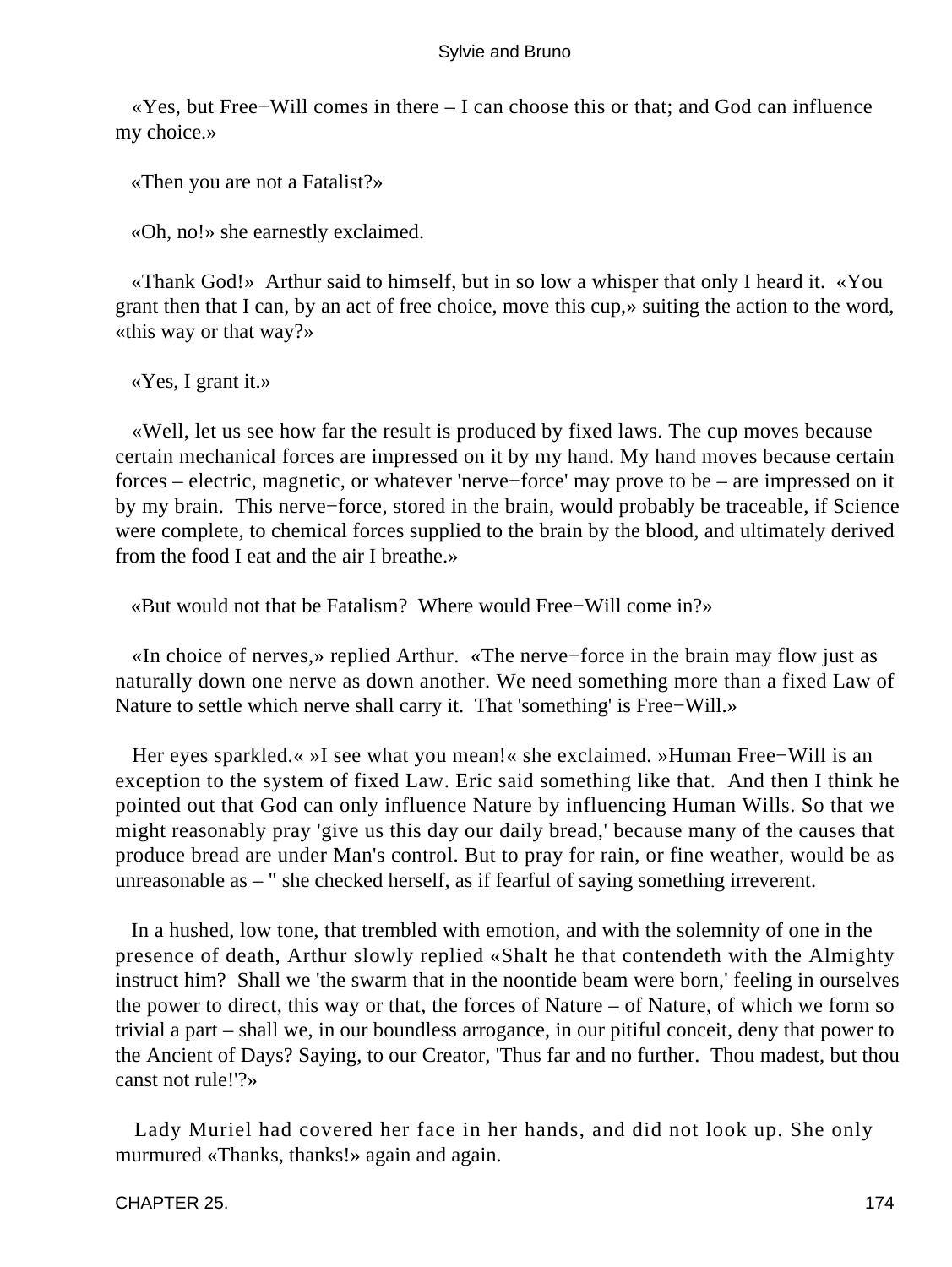We rose to go. Arthur said, with evident effort, «One word more. If you would know the power of Prayer – in anything and everything that Man can need try it. Ask, and it shall be given you. I – have tried it. I know that God answers prayer!»

 Our walk home was a silent one, till we had nearly reached the lodgings: then Arthur murmured – and it was almost an echo of my own thoughts – «What knowest thou, O wife, whether thou shalt save thy husband?»

 The subject was not touched on again. We sat on, talking, while hour after hour, of this our last night together, glided away unnoticed. He had much to tell me about India, and the new life he was going to, and the work he hoped to do. And his great generous soul seemed so filled with noble ambition as to have no space left for any vain regret or selfish repining.

"Come, it is nearly morning! Arthur said at last, rising and leading the way upstairs.

 «The sun will be rising in a few minutes: and, though I have basely defrauded you of your last chance of a night's rest here, I'm sure you'll forgive me: for I really couldn't bring myself to say 'Good night' sooner. And God knows whether you'll ever see me again, or hear of me!»

 «Hear of you I am certain I shall!» I warmly responded, and quoted the concluding lines of that strange poem 'Waring' : –

 «Oh, never star Was lost here, but it rose afar Look East, where whole new thousands are! In Vishnu−land what Avatar?»

 «Aye, look Eastward!» Arthur eagerly replied, pausing at the stair−case window, which commanded a fine view of the sea and the eastward horizon. «The West is the fitting tomb for all the sorrow and the sighing, all the errors and the follies of the Past: for all its withered Hopes and all its buried Loves! From the East comes new strength, new ambition, new Hope, new Life, new Love! Look Eastward! Aye, look Eastward!»

 His last words were still ringing in my ears as I entered my room, and undrew the window−curtains, just in time to see the sun burst in glory from his ocean−prison, and clothe the world in the light of a new day.

 «So may it be for him, and me, and all of us!» I mused. "All that is evil, and dead, and hopeless, fading with the Night that is past! All that is good, and living, and hopeful, rising with the dawn of Day!

 "Fading, with the Night, the chilly mists, and the noxious vapours, and the heavy shadows, and the wailing gusts, and the owl's melancholy hootings: rising, with the Day, the darting shafts of light, and the wholesome morning breeze, and the warmth of a dawning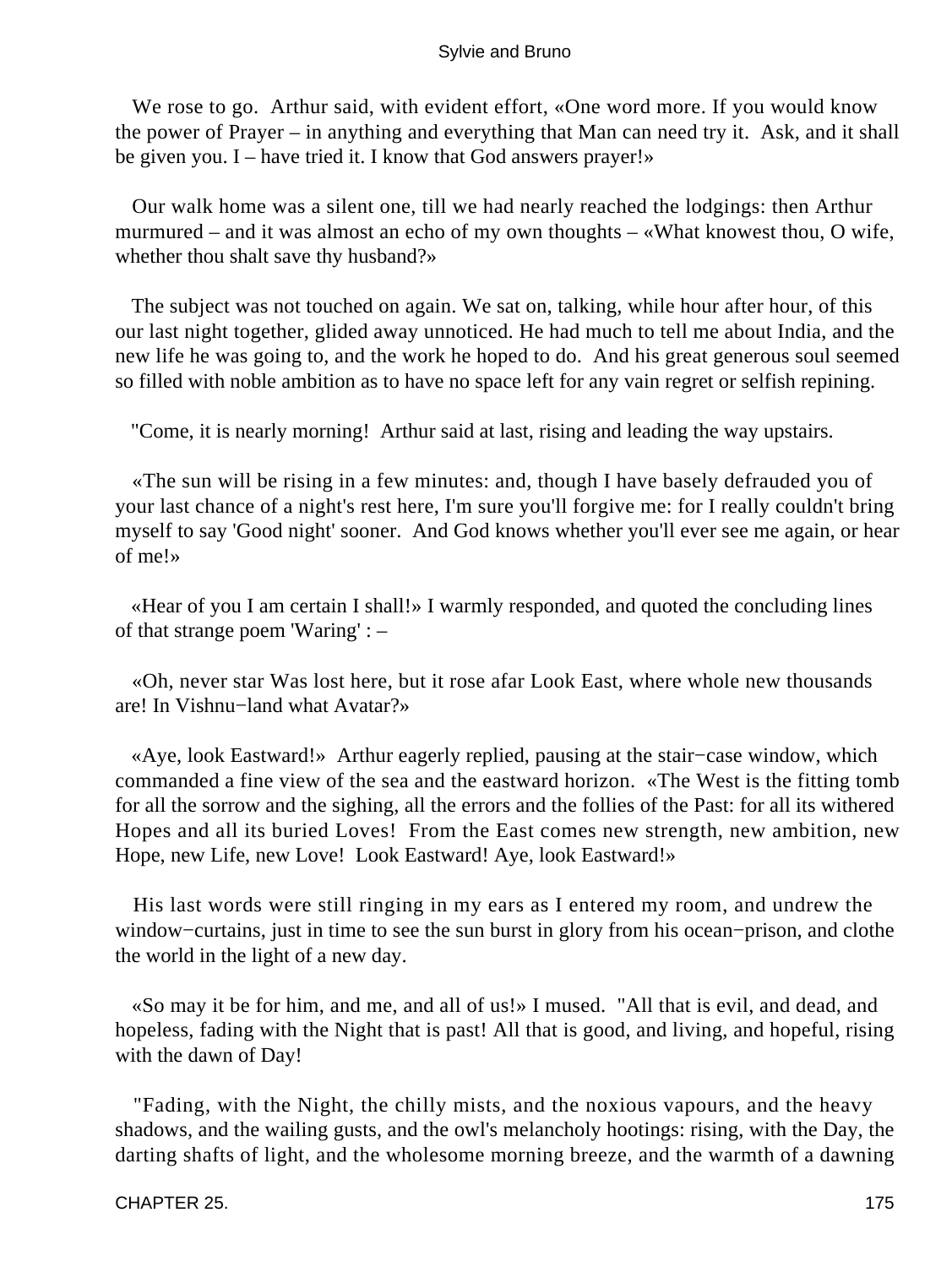life, and the mad music of the lark! Look Eastward!

 "Fading, with the Night, the clouds of ignorance, and the deadly blight of sin, and the silent tears of sorrow: and ever rising, higher, higher, with the Day, the radiant dawn of knowledge, and the sweet breath of purity, and the throb of a world's ecstasy! Look Eastward!

[Image...'Look eastward!']

 "Fading, with the Night, the memory of a dead love, and the withered leaves of a blighted hope, and the sickly repinings and moody regrets thatnumb the best energies of the soul: and rising, broadening, rolling upward like a living flood, the manly resolve, and the dauntless will, and the heavenward gaze of faith – the substance of things hoped for, the evidence of things not seen!

«Look Eastward! Aye, look Eastward!»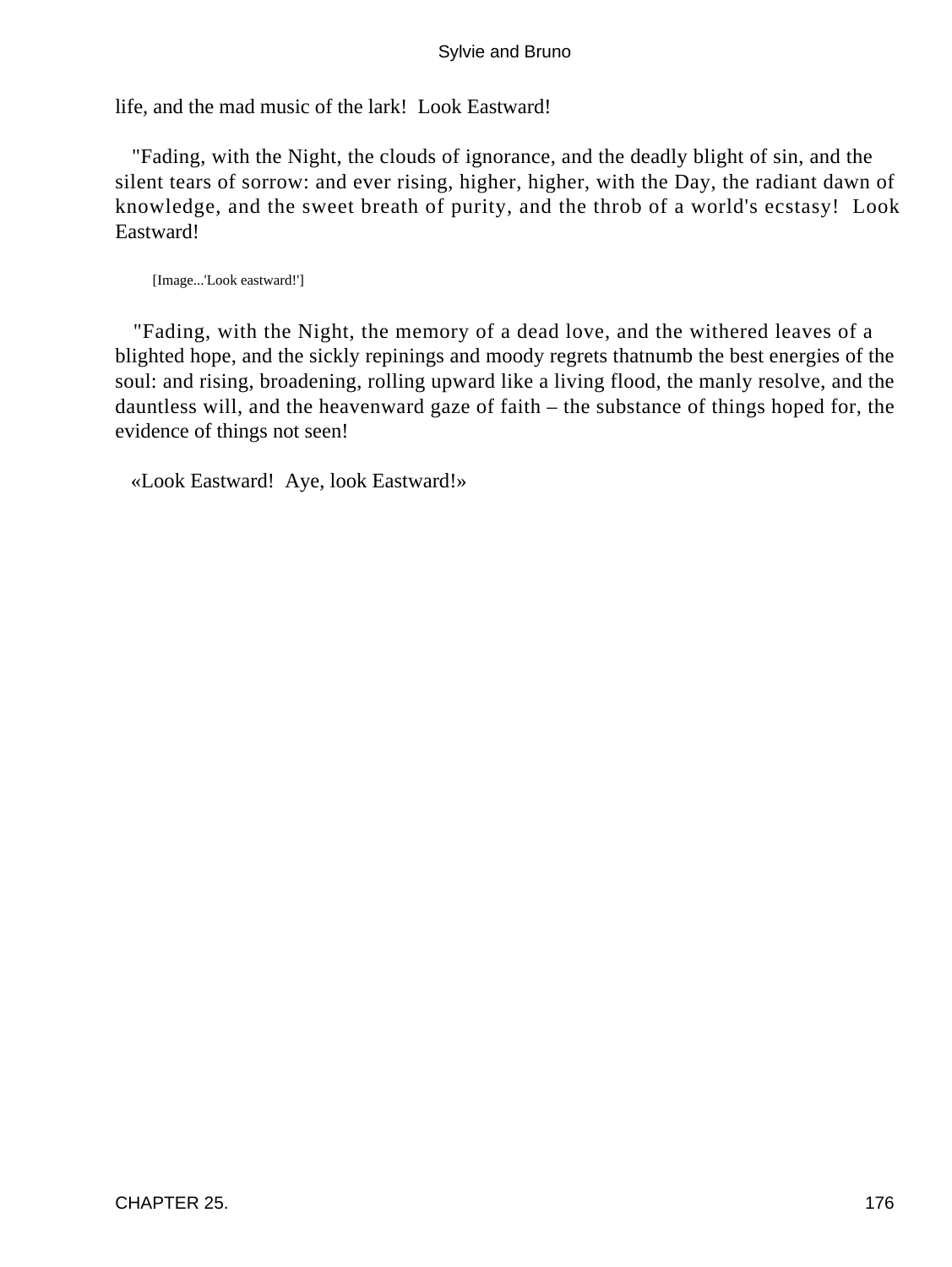# **Table Of Content**

**[PREFACE.](#page-3-0)**

**[CHAPTER 1.](#page-9-0)**

**[CHAPTER 2.](#page-15-0)**

**[CHAPTER 3.](#page-20-0)**

**[CHAPTER 4.](#page-26-0)**

**[CHAPTER 5.](#page-32-0)**

**[CHAPTER 6.](#page-39-0)**

**[CHAPTER 7.](#page-45-0)**

**[CHAPTER 8.](#page-50-0)**

**[CHAPTER 9.](#page-55-0)**

**[CHAPTER 10.](#page-61-0)**

**[CHAPTER 11.](#page-67-0)**

**[CHAPTER 12.](#page-71-0)**

**[CHAPTER 13.](#page-78-0)**

**[CHAPTER 14.](#page-85-0)**

**[CHAPTER 15.](#page-94-0)**

**[CHAPTER 16.](#page-100-0)**

**[CHAPTER 17.](#page-106-0)**

**[CHAPTER 18.](#page-114-0)**

**[CHAPTER 19.](#page-121-0)**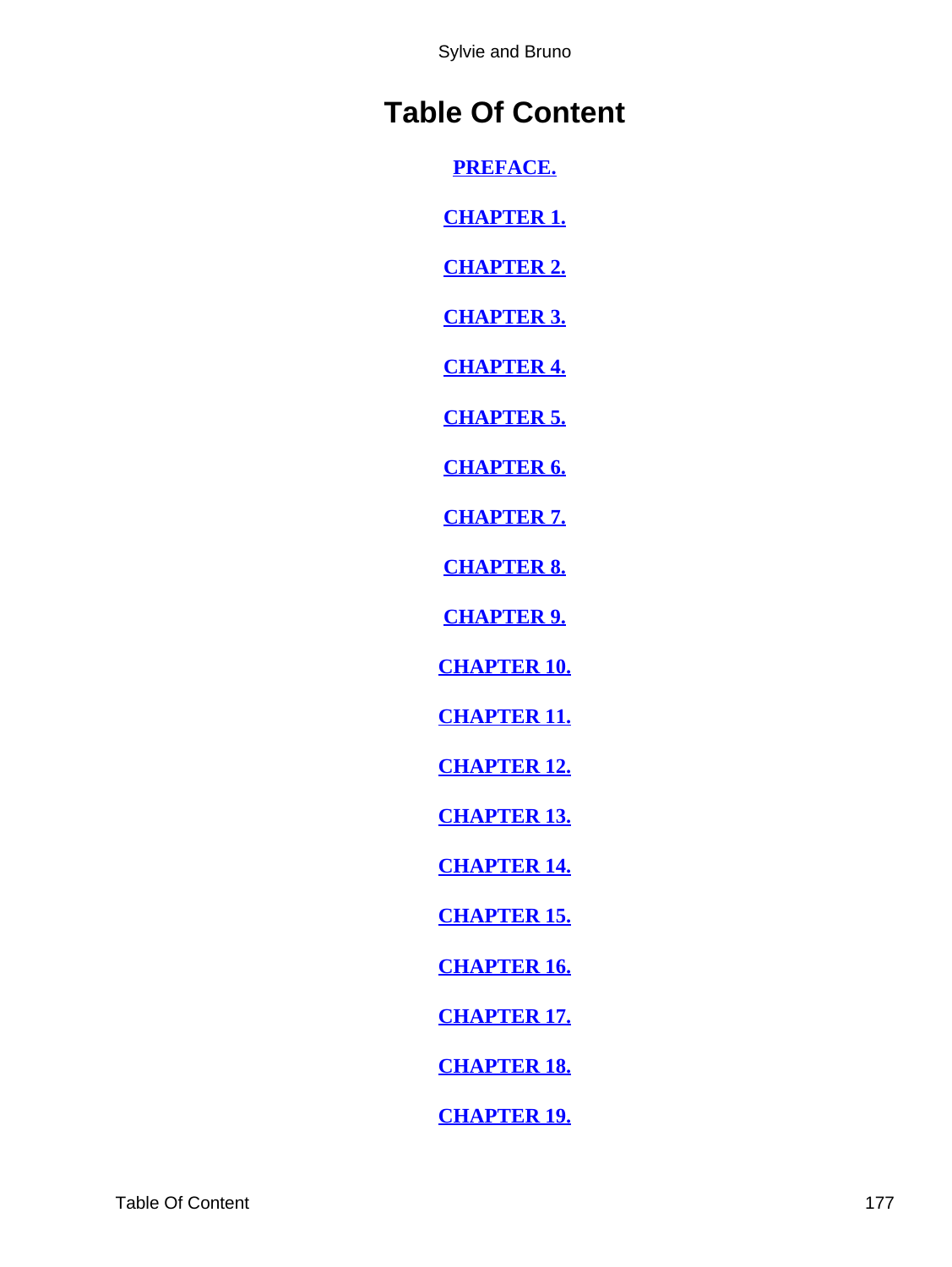<span id="page-178-0"></span>**[CHAPTER 20.](#page-128-0)**

**[CHAPTER 21.](#page-135-0)**

**[CHAPTER 22.](#page-145-0)**

**[CHAPTER 23.](#page-154-0)**

**[CHAPTER 24.](#page-161-0)**

**[CHAPTER 25.](#page-171-0)**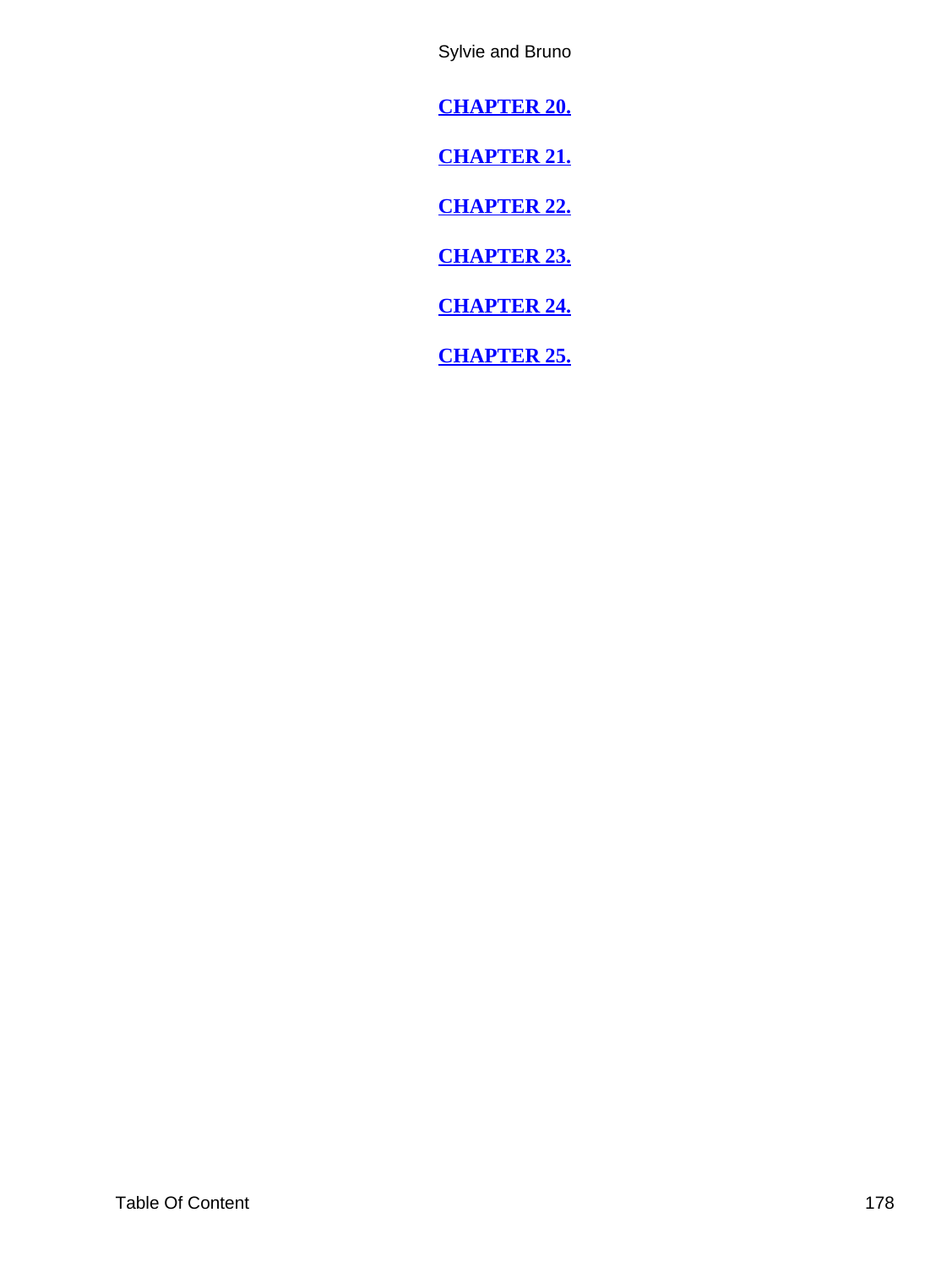## **You are reading a Phoenix Edition:**

It was converted from clean and standard xhtml/xml files. It uses metatags to identify content, and other data. The available resources specific to each ebook format were used to give the reader a pleasant reading experience.

More detais available at Phoenix−Library.org website.

Any suggestion that helps us to improve these editions are welcome.

**The Phoenix−Library Team**